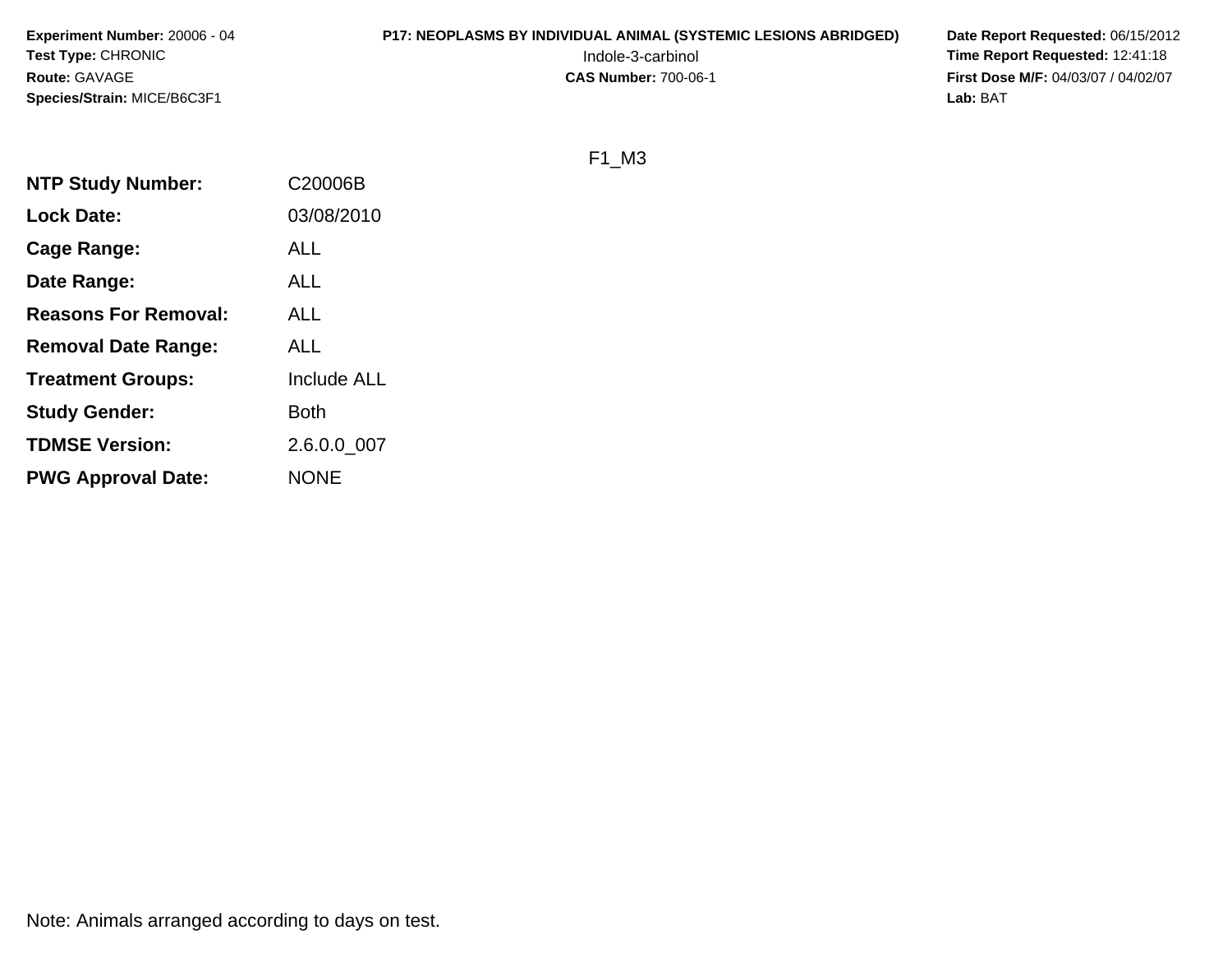## **P17: NEOPLASMS BY INDIVIDUAL ANIMAL (SYSTEMIC LESIONS ABRIDGED)** Date Report Requested: 06/15/2012<br>Indole-3-carbinol **Time Report Requested:** 12:41:18

 Indole-3-carbinol **Time Report Requested:** 12:41:18 **First Dose M/F:** 04/03/07 / 04/02/07<br>Lab: BAT **Lab:** BAT

| <b>B6C3F1 MICE MALE</b><br>0 mg/kg                                                                                                                                                           | DAY ON TEST<br><b>ANIMAL ID</b> | $_{3}^{\rm 0}$<br>$\overline{5}$<br>$\overline{4}$<br>$\mathbf 0$<br>$\mathbf 0$<br>$\pmb{0}$<br>$\frac{3}{7}$ | $\mathbf 0$<br>$\overline{4}$<br>$\,6\,$<br>3<br>$\mathbf 0$<br>$\mathbf 0$<br>$\mathbf 0$<br>$\mathbf 0$ | $_4^{\rm 0}$<br>$\,6\,$<br>$5\phantom{.0}$<br>$\mathbf 0$<br>$\mathbf 0$<br>$\pmb{0}$<br>$\frac{4}{2}$ | $\pmb{0}$<br>$\tilde{4}$<br>$\,6\,$<br>9<br>$\mathbf 0$<br>$\mathbf 0$<br>$\mathsf 0$<br>$\frac{2}{4}$ | 0<br>$\overline{4}$<br>$\bf 8$<br>3<br>$\mathbf 0$<br>$\mathbf 0$<br>$\mathbf 0$<br>3 | $\begin{array}{c} 0 \\ 5 \end{array}$<br>$\overline{0}$<br>$\overline{1}$<br>$\mathbf 0$<br>$\mathbf 0$<br>$\mathsf{O}\xspace$<br>$\mathbf{1}$ | $\pmb{0}$<br>$\overline{5}$<br>$\mathbf{1}$<br>9<br>$\mathbf 0$<br>$\mathbf 0$<br>$\mathbf 0$<br>$\overline{4}$ | $\begin{array}{c} 0 \\ 5 \end{array}$<br>$\overline{2}$<br>$5\phantom{.0}$<br>$\mathbf 0$<br>$\mathbf 0$<br>$\mathbf 0$<br>$\frac{2}{8}$ | $\begin{array}{c} 0 \\ 5 \end{array}$<br>$\overline{3}$<br>$\overline{2}$<br>$\mathbf 0$<br>$\mathbf 0$<br>$\mathbf 0$<br>$\mathbf{1}$ | $\begin{array}{c} 0 \\ 5 \end{array}$<br>4<br>$6\phantom{1}$<br>$\mathbf 0$<br>0<br>$\mathbf 0$<br>0 | $\begin{array}{c} 0 \\ 5 \end{array}$<br>$\overline{8}$<br>$9\,$<br>$\mathbf 0$<br>$\mathbf 0$<br>$\mathsf 0$<br>$_3^3$ | 0<br>$\,6\,$<br>$\mathbf{1}$<br>$\mathbf 0$<br>$\mathbf 0$<br>$\mathbf 0$<br>$\mathbf 0$<br>$\frac{3}{6}$ | 0<br>$\overline{6}$<br>$\mathbf{1}$<br>9<br>$\mathbf 0$<br>$\mathbf 0$<br>0<br>3 | 0<br>$\overline{6}$<br>$\overline{c}$<br>$\,6\,$<br>$\mathbf 0$<br>$\mathbf 0$<br>$\mathbf 0$<br>$\frac{2}{3}$ | $_{6}^{\rm 0}$<br>$\frac{2}{9}$<br>0<br>$\mathsf{O}\xspace$<br>$\mathbf 0$<br>3 | $\pmb{0}$<br>$\overline{6}$<br>4<br>$\overline{4}$<br>$\mathbf 0$<br>$\mathbf 0$<br>$\mathbf 0$<br>$\mathbf{1}$ | 0<br>6<br>6<br>$\overline{2}$<br>$\mathbf 0$<br>$\mathbf 0$<br>0<br>4 | $\begin{array}{c} 0 \\ 6 \end{array}$<br>$\overline{7}$<br>3<br>$\mathbf 0$<br>$\mathbf 0$<br>$\mathbf 0$<br>$\mathbf 0$ | 0<br>$\overline{6}$<br>8<br>$\mathbf 0$<br>0<br>$\mathbf{0}$<br>$\mathbf 0$<br>$\frac{2}{5}$ | 0<br>$\overline{6}$<br>$\frac{9}{7}$<br>$\mathbf 0$<br>$\mathbf 0$<br>$\mathbf 0$<br>$\sqrt{5}$ | 0<br>$\overline{7}$<br>1<br>$\mathbf{1}$<br>$\mathbf 0$<br>$\mathbf 0$<br>$\mathbf 0$<br>$\mathbf{1}$ | $\frac{0}{7}$<br>$\mathbf{1}$<br>$\overline{7}$<br>$\Omega$<br>$\mathbf 0$<br>0<br>$\mathbf{1}$ | $\frac{0}{7}$<br>$\frac{2}{3}$<br>$\mathbf 0$<br>0<br>0<br>$^{\,4}_{\,8}$ | $\mathbf 0$<br>$\overline{7}$<br>$\frac{2}{8}$<br>$\mathbf 0$<br>$\mathbf{0}$<br>$\overline{0}$<br>$\frac{2}{9}$ | 0<br>$\overline{7}$<br>$\mathbf{3}$<br>$\mathbf 0$<br>$\Omega$<br>$\mathbf{0}$<br>$\mathbf 0$<br>$\mathbf 0$ | males        |
|----------------------------------------------------------------------------------------------------------------------------------------------------------------------------------------------|---------------------------------|----------------------------------------------------------------------------------------------------------------|-----------------------------------------------------------------------------------------------------------|--------------------------------------------------------------------------------------------------------|--------------------------------------------------------------------------------------------------------|---------------------------------------------------------------------------------------|------------------------------------------------------------------------------------------------------------------------------------------------|-----------------------------------------------------------------------------------------------------------------|------------------------------------------------------------------------------------------------------------------------------------------|----------------------------------------------------------------------------------------------------------------------------------------|------------------------------------------------------------------------------------------------------|-------------------------------------------------------------------------------------------------------------------------|-----------------------------------------------------------------------------------------------------------|----------------------------------------------------------------------------------|----------------------------------------------------------------------------------------------------------------|---------------------------------------------------------------------------------|-----------------------------------------------------------------------------------------------------------------|-----------------------------------------------------------------------|--------------------------------------------------------------------------------------------------------------------------|----------------------------------------------------------------------------------------------|-------------------------------------------------------------------------------------------------|-------------------------------------------------------------------------------------------------------|-------------------------------------------------------------------------------------------------|---------------------------------------------------------------------------|------------------------------------------------------------------------------------------------------------------|--------------------------------------------------------------------------------------------------------------|--------------|
|                                                                                                                                                                                              |                                 |                                                                                                                | 5                                                                                                         |                                                                                                        |                                                                                                        | $9\,$                                                                                 | $\overline{3}$                                                                                                                                 | $\overline{ }$                                                                                                  |                                                                                                                                          | $\overline{\mathbf{A}}$                                                                                                                | 8                                                                                                    |                                                                                                                         |                                                                                                           | $\Omega$                                                                         |                                                                                                                | $\mathbf{1}$                                                                    | $\overline{2}$                                                                                                  | $\overline{9}$                                                        | $\overline{2}$                                                                                                           |                                                                                              | $\mathbf 0$                                                                                     |                                                                                                       | $9\,$                                                                                           |                                                                           |                                                                                                                  | $\overline{7}$                                                                                               | $($ cont $)$ |
| <b>ALIMENTARY SYSTEM</b>                                                                                                                                                                     |                                 |                                                                                                                |                                                                                                           |                                                                                                        |                                                                                                        |                                                                                       |                                                                                                                                                |                                                                                                                 |                                                                                                                                          |                                                                                                                                        |                                                                                                      |                                                                                                                         |                                                                                                           |                                                                                  |                                                                                                                |                                                                                 |                                                                                                                 |                                                                       |                                                                                                                          |                                                                                              |                                                                                                 |                                                                                                       |                                                                                                 |                                                                           |                                                                                                                  |                                                                                                              |              |
| Esophagus                                                                                                                                                                                    |                                 |                                                                                                                |                                                                                                           |                                                                                                        |                                                                                                        |                                                                                       |                                                                                                                                                |                                                                                                                 |                                                                                                                                          |                                                                                                                                        |                                                                                                      |                                                                                                                         |                                                                                                           |                                                                                  |                                                                                                                |                                                                                 |                                                                                                                 |                                                                       |                                                                                                                          |                                                                                              |                                                                                                 |                                                                                                       |                                                                                                 |                                                                           |                                                                                                                  |                                                                                                              |              |
| Gallbladder<br>Squamous Cell Carcinoma, Metastatic,<br>Stomach, Forestomach                                                                                                                  |                                 |                                                                                                                |                                                                                                           |                                                                                                        |                                                                                                        |                                                                                       |                                                                                                                                                |                                                                                                                 |                                                                                                                                          |                                                                                                                                        | $\pm$                                                                                                | $\ddot{}$<br>$\mathsf X$                                                                                                |                                                                                                           |                                                                                  |                                                                                                                |                                                                                 |                                                                                                                 |                                                                       |                                                                                                                          |                                                                                              |                                                                                                 |                                                                                                       |                                                                                                 |                                                                           |                                                                                                                  |                                                                                                              |              |
| Intestine Large, Cecum                                                                                                                                                                       |                                 |                                                                                                                |                                                                                                           |                                                                                                        |                                                                                                        |                                                                                       |                                                                                                                                                |                                                                                                                 |                                                                                                                                          |                                                                                                                                        |                                                                                                      |                                                                                                                         |                                                                                                           |                                                                                  |                                                                                                                |                                                                                 |                                                                                                                 |                                                                       |                                                                                                                          |                                                                                              |                                                                                                 |                                                                                                       |                                                                                                 |                                                                           |                                                                                                                  |                                                                                                              |              |
| Intestine Large, Colon                                                                                                                                                                       |                                 |                                                                                                                |                                                                                                           |                                                                                                        |                                                                                                        |                                                                                       |                                                                                                                                                |                                                                                                                 |                                                                                                                                          |                                                                                                                                        |                                                                                                      |                                                                                                                         |                                                                                                           |                                                                                  |                                                                                                                |                                                                                 |                                                                                                                 |                                                                       |                                                                                                                          |                                                                                              |                                                                                                 |                                                                                                       |                                                                                                 |                                                                           |                                                                                                                  |                                                                                                              |              |
| Intestine Large, Rectum                                                                                                                                                                      |                                 |                                                                                                                |                                                                                                           |                                                                                                        |                                                                                                        |                                                                                       |                                                                                                                                                |                                                                                                                 |                                                                                                                                          |                                                                                                                                        |                                                                                                      |                                                                                                                         |                                                                                                           |                                                                                  |                                                                                                                |                                                                                 |                                                                                                                 |                                                                       |                                                                                                                          |                                                                                              |                                                                                                 |                                                                                                       |                                                                                                 |                                                                           |                                                                                                                  |                                                                                                              |              |
| Intestine Small, Duodenum<br>Adenoma                                                                                                                                                         |                                 |                                                                                                                |                                                                                                           |                                                                                                        |                                                                                                        |                                                                                       |                                                                                                                                                |                                                                                                                 |                                                                                                                                          |                                                                                                                                        |                                                                                                      |                                                                                                                         |                                                                                                           |                                                                                  |                                                                                                                |                                                                                 |                                                                                                                 |                                                                       |                                                                                                                          |                                                                                              |                                                                                                 |                                                                                                       |                                                                                                 |                                                                           |                                                                                                                  |                                                                                                              |              |
| Intestine Small, Ileum                                                                                                                                                                       |                                 |                                                                                                                |                                                                                                           |                                                                                                        |                                                                                                        |                                                                                       |                                                                                                                                                |                                                                                                                 |                                                                                                                                          |                                                                                                                                        |                                                                                                      |                                                                                                                         |                                                                                                           |                                                                                  |                                                                                                                |                                                                                 |                                                                                                                 |                                                                       |                                                                                                                          |                                                                                              |                                                                                                 |                                                                                                       |                                                                                                 |                                                                           |                                                                                                                  |                                                                                                              |              |
| Intestine Small, Jejunum<br>Adenoma                                                                                                                                                          |                                 |                                                                                                                |                                                                                                           |                                                                                                        |                                                                                                        |                                                                                       |                                                                                                                                                |                                                                                                                 |                                                                                                                                          |                                                                                                                                        |                                                                                                      |                                                                                                                         |                                                                                                           |                                                                                  |                                                                                                                |                                                                                 |                                                                                                                 |                                                                       |                                                                                                                          |                                                                                              |                                                                                                 |                                                                                                       |                                                                                                 | $\ddot{}$                                                                 | $\ddot{}$<br>X                                                                                                   | $+$                                                                                                          |              |
| Liver<br>Hemangiosarcoma<br>Hemangiosarcoma, Multiple<br>Hepatoblastoma                                                                                                                      |                                 |                                                                                                                |                                                                                                           |                                                                                                        |                                                                                                        |                                                                                       |                                                                                                                                                |                                                                                                                 |                                                                                                                                          |                                                                                                                                        |                                                                                                      |                                                                                                                         |                                                                                                           |                                                                                  | X                                                                                                              |                                                                                 |                                                                                                                 |                                                                       |                                                                                                                          |                                                                                              |                                                                                                 |                                                                                                       |                                                                                                 |                                                                           | $\pmb{\times}$                                                                                                   | $\ddot{}$                                                                                                    |              |
| Hepatocellular Adenoma<br>Hepatocellular Adenoma, Multiple<br>Hepatocellular Carcinoma<br>Hepatocellular Carcinoma, Multiple<br>Squamous Cell Carcinoma, Metastatic,<br>Stomach, Forestomach |                                 |                                                                                                                | $\mathsf X$                                                                                               | $\boldsymbol{\mathsf{X}}$                                                                              |                                                                                                        | $\mathsf X$                                                                           |                                                                                                                                                | $\mathsf X$                                                                                                     |                                                                                                                                          | $\pmb{\times}$                                                                                                                         |                                                                                                      | X                                                                                                                       | $X$ $X$                                                                                                   |                                                                                  |                                                                                                                |                                                                                 | X<br>$X$ $X$                                                                                                    |                                                                       | X                                                                                                                        |                                                                                              | $\boldsymbol{\mathsf{X}}$                                                                       | $\mathsf X$<br>X                                                                                      | $\mathsf{X}$                                                                                    | X                                                                         |                                                                                                                  | X                                                                                                            |              |

\* .. Total animals with tissue examined microscopically; Total animals with tumor

+ .. Tissue examined microscopically

 Lesion present BLANK .. Not examined microscopicallyX .. Lesion present

I .. Insufficient tissue

 M .. Missing tissuey the contract of the contract of the contract of the contract of the contract of  $\mathsf A$  . Autolysis precludes evaluation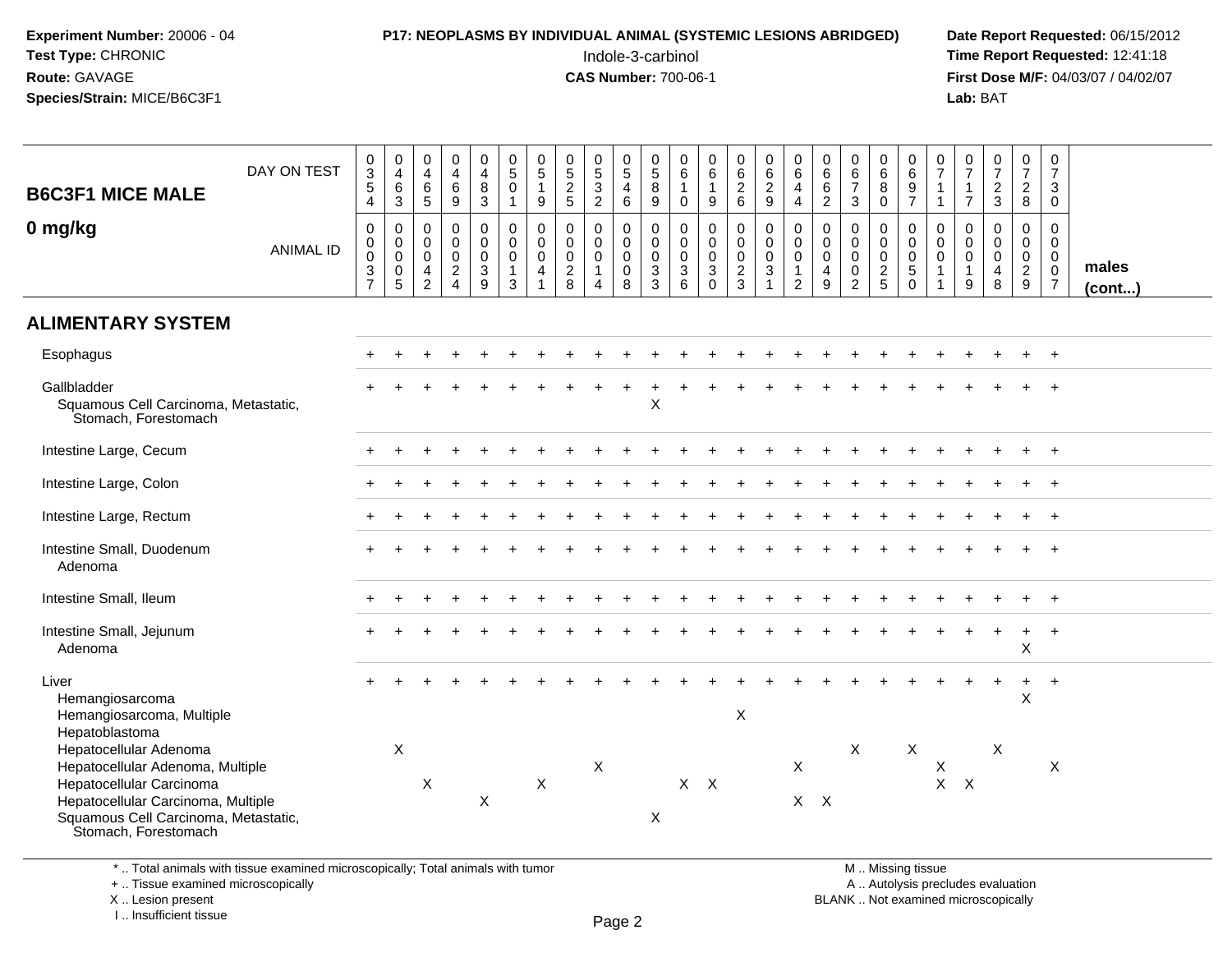# **P17: NEOPLASMS BY INDIVIDUAL ANIMAL (SYSTEMIC LESIONS ABRIDGED)** Date Report Requested: 06/15/2012<br>Indole-3-carbinol **Time Report Requested:** 12:41:18

| <b>B6C3F1 MICE MALE</b>                                                                                                  | DAY ON TEST                                                                     | 0<br>$\sqrt{3}$<br>5<br>$\overline{4}$                           | $\mathbf 0$<br>$\overline{4}$<br>6<br>3                       | 0<br>$\overline{4}$<br>$\,6\,$<br>$5\phantom{.0}$             | $\pmb{0}$<br>$\overline{4}$<br>6<br>9                            | 0<br>$\overline{4}$<br>8<br>3             | $\mathbf 0$<br>5<br>$\mathbf 0$<br>$\overline{1}$                | $\mathbf 0$<br>$\sqrt{5}$<br>$\overline{1}$<br>9                  | $\mathbf 0$<br>$\sqrt{5}$<br>$\overline{2}$<br>$\overline{5}$    | $\begin{array}{c} 0 \\ 5 \end{array}$<br>3<br>$\overline{2}$ | $\begin{array}{c} 0 \\ 5 \end{array}$<br>$\overline{4}$<br>6        | $\mathsf 0$<br>$\overline{5}$<br>$\,8\,$<br>9        | 0<br>6<br>$\overline{1}$<br>0                        | $\mathbf 0$<br>6<br>$\overline{1}$<br>9                         | 0<br>$\overline{6}$<br>$\overline{2}$<br>6             | 0<br>$\overline{6}$<br>$\overline{2}$<br>9                                  | $\mathbf 0$<br>$\,6\,$<br>$\overline{4}$<br>$\overline{4}$                  | $\mathbf 0$<br>6<br>$\,6\,$<br>$\overline{2}$                     | 0<br>$\,6\,$<br>$\overline{7}$<br>3                                      | 0<br>6<br>8<br>$\mathbf 0$                          | $\pmb{0}$<br>$\,6\,$<br>$\boldsymbol{9}$<br>$\overline{7}$              | 0<br>$\overline{7}$<br>$\mathbf{1}$<br>$\mathbf{1}$                    | 0<br>$\overline{7}$<br>$\overline{7}$                             | $\begin{array}{c} 0 \\ 7 \end{array}$<br>$\frac{2}{3}$                   | $\frac{0}{7}$<br>$\overline{2}$<br>8                           | $\mathbf 0$<br>$\overline{7}$<br>3<br>0                                 |                       |
|--------------------------------------------------------------------------------------------------------------------------|---------------------------------------------------------------------------------|------------------------------------------------------------------|---------------------------------------------------------------|---------------------------------------------------------------|------------------------------------------------------------------|-------------------------------------------|------------------------------------------------------------------|-------------------------------------------------------------------|------------------------------------------------------------------|--------------------------------------------------------------|---------------------------------------------------------------------|------------------------------------------------------|------------------------------------------------------|-----------------------------------------------------------------|--------------------------------------------------------|-----------------------------------------------------------------------------|-----------------------------------------------------------------------------|-------------------------------------------------------------------|--------------------------------------------------------------------------|-----------------------------------------------------|-------------------------------------------------------------------------|------------------------------------------------------------------------|-------------------------------------------------------------------|--------------------------------------------------------------------------|----------------------------------------------------------------|-------------------------------------------------------------------------|-----------------------|
| 0 mg/kg                                                                                                                  | <b>ANIMAL ID</b>                                                                | $\mathbf 0$<br>$\mathbf 0$<br>$\mathbf 0$<br>3<br>$\overline{7}$ | $\mathbf 0$<br>$\mathbf 0$<br>$\mathbf 0$<br>$\mathbf 0$<br>5 | $\Omega$<br>$\mathbf 0$<br>$\mathbf 0$<br>4<br>$\overline{2}$ | $\Omega$<br>0<br>$\mathbf 0$<br>$\overline{c}$<br>$\overline{4}$ | 0<br>$\mathbf 0$<br>$\mathbf 0$<br>3<br>9 | $\mathbf 0$<br>$\mathbf 0$<br>$\mathbf 0$<br>$\overline{1}$<br>3 | $\mathbf{0}$<br>$\mathbf 0$<br>$\mathbf 0$<br>$\overline{4}$<br>1 | $\mathbf 0$<br>$\mathbf 0$<br>$\mathbf 0$<br>$\overline{2}$<br>8 | $\Omega$<br>$\mathbf 0$<br>$\mathbf 0$<br>1<br>4             | $\mathbf 0$<br>$\mathsf{O}\xspace$<br>$\mathbf 0$<br>$\pmb{0}$<br>8 | $\mathbf 0$<br>0<br>$\mathbf 0$<br>$\mathbf{3}$<br>3 | $\mathbf{0}$<br>$\mathbf 0$<br>$\mathbf 0$<br>3<br>6 | $\Omega$<br>$\mathbf 0$<br>$\Omega$<br>$\mathbf{3}$<br>$\Omega$ | $\mathbf 0$<br>0<br>$\mathbf 0$<br>$\overline{2}$<br>3 | $\mathbf 0$<br>$\mathbf 0$<br>$\mathbf 0$<br>$\mathbf{3}$<br>$\overline{1}$ | $\mathbf 0$<br>$\mathbf 0$<br>$\mathbf 0$<br>$\mathbf{1}$<br>$\overline{2}$ | $\mathbf{0}$<br>$\mathbf 0$<br>$\mathbf 0$<br>$\overline{4}$<br>9 | $\Omega$<br>$\mathbf 0$<br>$\mathbf{0}$<br>$\mathbf 0$<br>$\overline{2}$ | $\Omega$<br>0<br>$\mathbf 0$<br>$\overline{c}$<br>5 | $\mathbf 0$<br>$\mathbf 0$<br>$\mathbf 0$<br>$\,$ 5 $\,$<br>$\mathbf 0$ | $\Omega$<br>$\mathbf 0$<br>$\mathbf 0$<br>$\mathbf{1}$<br>$\mathbf{1}$ | $\mathbf{0}$<br>$\mathbf{0}$<br>$\mathbf{0}$<br>$\mathbf{1}$<br>9 | $\Omega$<br>$\mathbf 0$<br>$\mathbf 0$<br>4<br>8                         | $\Omega$<br>$\mathbf 0$<br>$\mathbf{0}$<br>$\overline{2}$<br>9 | $\Omega$<br>$\mathbf 0$<br>$\mathbf 0$<br>$\mathbf 0$<br>$\overline{7}$ | males<br>$($ cont $)$ |
| Mesentery<br>Hepatocellular Carcinoma, Metastatic, Liver<br>Squamous Cell Carcinoma, Metastatic,<br>Stomach, Forestomach |                                                                                 |                                                                  |                                                               |                                                               |                                                                  |                                           |                                                                  | $\ddot{}$<br>X                                                    | $\ddot{}$                                                        |                                                              |                                                                     | $\ddot{}$<br>X                                       |                                                      |                                                                 |                                                        |                                                                             |                                                                             |                                                                   |                                                                          |                                                     |                                                                         |                                                                        | $\ddot{}$                                                         |                                                                          |                                                                |                                                                         |                       |
| Pancreas<br>Hepatocellular Carcinoma, Metastatic, Liver<br>Squamous Cell Carcinoma, Metastatic,<br>Stomach, Forestomach  |                                                                                 |                                                                  |                                                               |                                                               |                                                                  |                                           |                                                                  | Χ                                                                 |                                                                  |                                                              |                                                                     | X                                                    |                                                      |                                                                 |                                                        |                                                                             |                                                                             |                                                                   |                                                                          |                                                     |                                                                         |                                                                        |                                                                   |                                                                          |                                                                |                                                                         |                       |
| <b>Salivary Glands</b><br>Adenoma<br>Hemangiosarcoma                                                                     |                                                                                 |                                                                  |                                                               |                                                               |                                                                  |                                           |                                                                  |                                                                   |                                                                  |                                                              |                                                                     |                                                      |                                                      |                                                                 |                                                        |                                                                             |                                                                             |                                                                   |                                                                          | X                                                   |                                                                         |                                                                        |                                                                   |                                                                          | $\ddot{}$                                                      | $+$                                                                     |                       |
| Stomach, Forestomach<br>Squamous Cell Carcinoma<br>Squamous Cell Papilloma                                               |                                                                                 |                                                                  |                                                               |                                                               |                                                                  |                                           |                                                                  |                                                                   |                                                                  |                                                              |                                                                     | X                                                    |                                                      |                                                                 |                                                        |                                                                             |                                                                             |                                                                   |                                                                          |                                                     |                                                                         |                                                                        |                                                                   |                                                                          |                                                                |                                                                         |                       |
| Stomach, Glandular                                                                                                       |                                                                                 |                                                                  |                                                               |                                                               |                                                                  |                                           |                                                                  |                                                                   |                                                                  |                                                              |                                                                     |                                                      |                                                      |                                                                 |                                                        |                                                                             |                                                                             |                                                                   |                                                                          |                                                     |                                                                         |                                                                        |                                                                   |                                                                          |                                                                | $\ddot{}$                                                               |                       |
| Tooth                                                                                                                    |                                                                                 |                                                                  |                                                               | $+$                                                           |                                                                  |                                           | $+$                                                              | $+$                                                               |                                                                  | $\ddot{}$                                                    |                                                                     |                                                      | $\ddot{}$                                            |                                                                 | $+$                                                    | $+$                                                                         |                                                                             | $+$                                                               | $+$                                                                      |                                                     |                                                                         |                                                                        | $+$                                                               |                                                                          | $+$                                                            | $+$                                                                     |                       |
| <b>CARDIOVASCULAR SYSTEM</b>                                                                                             |                                                                                 |                                                                  |                                                               |                                                               |                                                                  |                                           |                                                                  |                                                                   |                                                                  |                                                              |                                                                     |                                                      |                                                      |                                                                 |                                                        |                                                                             |                                                                             |                                                                   |                                                                          |                                                     |                                                                         |                                                                        |                                                                   |                                                                          |                                                                |                                                                         |                       |
| <b>Blood Vessel</b>                                                                                                      |                                                                                 |                                                                  |                                                               |                                                               |                                                                  |                                           |                                                                  |                                                                   |                                                                  |                                                              |                                                                     |                                                      |                                                      |                                                                 |                                                        |                                                                             |                                                                             |                                                                   |                                                                          |                                                     |                                                                         |                                                                        |                                                                   |                                                                          |                                                                |                                                                         |                       |
| Heart                                                                                                                    |                                                                                 |                                                                  |                                                               |                                                               |                                                                  |                                           |                                                                  |                                                                   |                                                                  |                                                              |                                                                     |                                                      |                                                      |                                                                 |                                                        |                                                                             |                                                                             |                                                                   |                                                                          |                                                     |                                                                         |                                                                        |                                                                   |                                                                          |                                                                | $+$                                                                     |                       |
| <b>ENDOCRINE SYSTEM</b>                                                                                                  |                                                                                 |                                                                  |                                                               |                                                               |                                                                  |                                           |                                                                  |                                                                   |                                                                  |                                                              |                                                                     |                                                      |                                                      |                                                                 |                                                        |                                                                             |                                                                             |                                                                   |                                                                          |                                                     |                                                                         |                                                                        |                                                                   |                                                                          |                                                                |                                                                         |                       |
| <b>Adrenal Cortex</b>                                                                                                    |                                                                                 |                                                                  |                                                               |                                                               |                                                                  |                                           |                                                                  |                                                                   |                                                                  |                                                              |                                                                     |                                                      |                                                      |                                                                 |                                                        |                                                                             |                                                                             |                                                                   |                                                                          |                                                     |                                                                         |                                                                        |                                                                   |                                                                          |                                                                |                                                                         |                       |
| Adrenal Medulla                                                                                                          |                                                                                 |                                                                  |                                                               |                                                               |                                                                  |                                           |                                                                  |                                                                   |                                                                  |                                                              |                                                                     |                                                      |                                                      |                                                                 |                                                        |                                                                             |                                                                             |                                                                   |                                                                          | $\ddot{}$                                           |                                                                         | $\ddot{}$                                                              | $\ddot{}$                                                         | $\overline{+}$                                                           | $+$                                                            | $+$                                                                     |                       |
| +  Tissue examined microscopically<br>X  Lesion present<br>I Insufficient tissue                                         | *  Total animals with tissue examined microscopically; Total animals with tumor |                                                                  |                                                               |                                                               |                                                                  |                                           |                                                                  |                                                                   |                                                                  |                                                              | $D_{200}$ 2                                                         |                                                      |                                                      |                                                                 |                                                        |                                                                             |                                                                             |                                                                   |                                                                          |                                                     | M  Missing tissue                                                       |                                                                        |                                                                   | A  Autolysis precludes evaluation<br>BLANK  Not examined microscopically |                                                                |                                                                         |                       |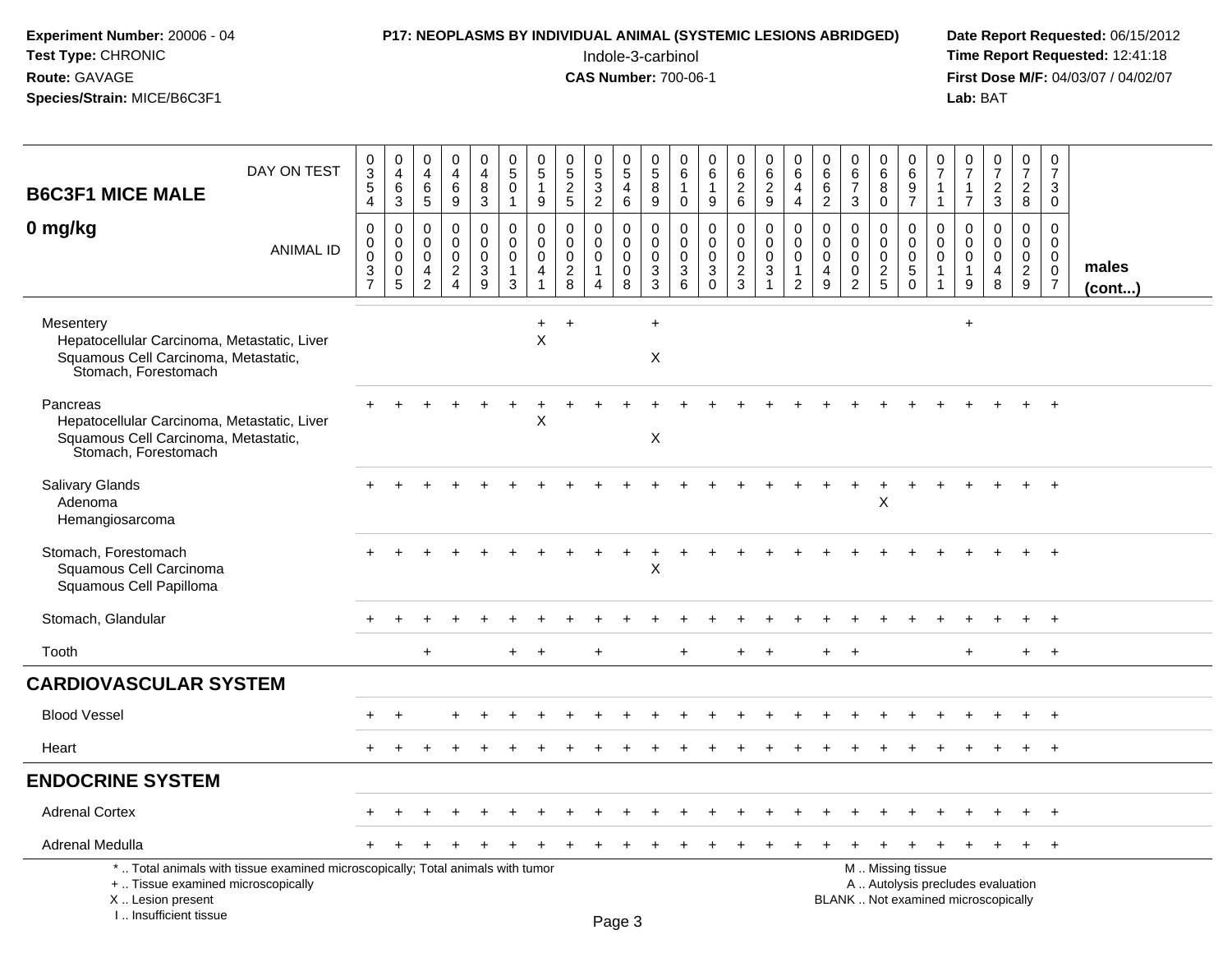# **P17: NEOPLASMS BY INDIVIDUAL ANIMAL (SYSTEMIC LESIONS ABRIDGED)** Date Report Requested: 06/15/2012<br>Indole-3-carbinol **Time Report Requested:** 12:41:18

|                                                                                                                                                                     | DAY ON TEST      | 0<br>$\frac{3}{5}$                               | $\,0\,$<br>$\overline{4}$<br>$\,6\,$                                     | 0<br>4<br>6                                            | $\pmb{0}$<br>$\overline{4}$<br>$6\phantom{1}6$                                  | $\pmb{0}$<br>$\overline{4}$<br>$\,8\,$                                                 | 0<br>5<br>$\mathbf 0$                                           | $\pmb{0}$<br>$\overline{5}$<br>$\mathbf{1}$        | 0<br>$\frac{5}{2}$                           | $\begin{smallmatrix}0\5\3\end{smallmatrix}$                           | $\pmb{0}$<br>$\overline{5}$<br>$\overline{4}$                 | $\pmb{0}$<br>$\sqrt{5}$<br>$\,8\,$                                                     | 0<br>6<br>1                     | 0<br>6<br>$\mathbf{1}$                                                                   | $\pmb{0}$<br>$\frac{6}{2}$           | 0<br>$\,6\,$<br>$\overline{2}$            | $\pmb{0}$<br>$\,6\,$<br>$\overline{4}$                                       | 0<br>$\,6\,$<br>6                                       | 0<br>$\,6\,$<br>$\overline{7}$                                          | 0<br>$\,6$<br>$\overline{8}$                     | $\,0\,$<br>$\,6\,$<br>$\boldsymbol{9}$             | $\,0\,$<br>$\overline{7}$<br>1                            | 0<br>$\overline{7}$<br>$\mathbf{1}$                           | $\pmb{0}$<br>$\overline{7}$<br>$\sqrt{2}$           | $\pmb{0}$<br>$\overline{7}$<br>$\sqrt{2}$                                     | 0<br>$\overline{7}$<br>3                                                 |                       |
|---------------------------------------------------------------------------------------------------------------------------------------------------------------------|------------------|--------------------------------------------------|--------------------------------------------------------------------------|--------------------------------------------------------|---------------------------------------------------------------------------------|----------------------------------------------------------------------------------------|-----------------------------------------------------------------|----------------------------------------------------|----------------------------------------------|-----------------------------------------------------------------------|---------------------------------------------------------------|----------------------------------------------------------------------------------------|---------------------------------|------------------------------------------------------------------------------------------|--------------------------------------|-------------------------------------------|------------------------------------------------------------------------------|---------------------------------------------------------|-------------------------------------------------------------------------|--------------------------------------------------|----------------------------------------------------|-----------------------------------------------------------|---------------------------------------------------------------|-----------------------------------------------------|-------------------------------------------------------------------------------|--------------------------------------------------------------------------|-----------------------|
| <b>B6C3F1 MICE MALE</b>                                                                                                                                             |                  | $\overline{4}$                                   | $\mathbf{3}$                                                             | $\sqrt{5}$                                             | 9                                                                               | $\mathbf{3}$                                                                           | $\mathbf{1}$                                                    | $\boldsymbol{9}$                                   | $\sqrt{5}$                                   | $\overline{2}$                                                        | 6                                                             | 9                                                                                      | $\mathbf 0$                     | 9                                                                                        | 6                                    | 9                                         | $\overline{4}$                                                               | $\sqrt{2}$                                              | $\mathbf{3}$                                                            | $\mathbf 0$                                      | $\overline{7}$                                     | $\mathbf{1}$                                              | $\overline{7}$                                                | $\mathbf{3}$                                        | 8                                                                             | $\overline{0}$                                                           |                       |
| 0 mg/kg                                                                                                                                                             | <b>ANIMAL ID</b> | $\mathbf 0$<br>0<br>$\mathbf 0$<br>$\frac{3}{7}$ | $\mathbf 0$<br>$\mathsf{O}\xspace$<br>$\boldsymbol{0}$<br>$\pmb{0}$<br>5 | $\mathbf 0$<br>0<br>$\mathbf 0$<br>4<br>$\overline{2}$ | $\mathbf 0$<br>$\mathbf 0$<br>$\mathbf 0$<br>$\boldsymbol{2}$<br>$\overline{A}$ | 0<br>$\mathsf{O}\xspace$<br>$\mathbf 0$<br>$\ensuremath{\mathsf{3}}$<br>$\overline{9}$ | 0<br>$\mathbf 0$<br>$\mathbf 0$<br>$\mathbf{1}$<br>$\mathbf{3}$ | 0<br>$\pmb{0}$<br>$\mathbf 0$<br>4<br>$\mathbf{1}$ | 0<br>0<br>$\mathbf 0$<br>$\overline{2}$<br>8 | $\mathbf 0$<br>$\mathbf 0$<br>$\mathbf 0$<br>$\mathbf{1}$<br>$\Delta$ | $\mathbf 0$<br>$\mathbf 0$<br>$\mathbf 0$<br>$\mathbf 0$<br>8 | 0<br>$\mathsf{O}\xspace$<br>$\mathbf 0$<br>$\ensuremath{\mathsf{3}}$<br>$\overline{3}$ | 0<br>0<br>$\mathbf 0$<br>3<br>6 | $\mathbf 0$<br>$\mathbf 0$<br>$\mathbf 0$<br>$\ensuremath{\mathsf{3}}$<br>$\overline{0}$ | 0<br>$\pmb{0}$<br>0<br>$\frac{2}{3}$ | 0<br>$\mathbf 0$<br>$\mathbf 0$<br>3<br>1 | $\pmb{0}$<br>$\overline{0}$<br>$\mathbf 0$<br>$\mathbf{1}$<br>$\overline{2}$ | $\mathbf 0$<br>$\mathbf 0$<br>$\mathbf 0$<br>4<br>$9\,$ | $\mathbf 0$<br>$\mathbf 0$<br>$\Omega$<br>$\mathbf 0$<br>$\overline{2}$ | $\mathbf 0$<br>$\mathbf 0$<br>0<br>$\frac{2}{5}$ | 0<br>$\mathbf 0$<br>0<br>$\sqrt{5}$<br>$\mathbf 0$ | $\mathbf 0$<br>$\mathbf 0$<br>$\mathbf 0$<br>$\mathbf{1}$ | $\mathbf 0$<br>$\mathbf 0$<br>$\mathbf 0$<br>$\mathbf 1$<br>9 | $\mathbf 0$<br>$\mathbf 0$<br>$\mathbf 0$<br>4<br>8 | $\mathbf 0$<br>$\pmb{0}$<br>$\mathbf 0$<br>$\overline{c}$<br>$\boldsymbol{9}$ | 0<br>$\mathsf{O}\xspace$<br>$\mathbf 0$<br>$\mathbf 0$<br>$\overline{7}$ | males<br>$($ cont $)$ |
| Islets, Pancreatic<br>Adenoma                                                                                                                                       |                  | $\pm$                                            |                                                                          |                                                        |                                                                                 |                                                                                        |                                                                 |                                                    |                                              |                                                                       |                                                               |                                                                                        |                                 |                                                                                          |                                      |                                           |                                                                              |                                                         |                                                                         |                                                  |                                                    |                                                           |                                                               |                                                     | $+$                                                                           | $+$                                                                      |                       |
| Parathyroid Gland                                                                                                                                                   |                  |                                                  | $\div$                                                                   |                                                        |                                                                                 |                                                                                        |                                                                 |                                                    |                                              |                                                                       | м                                                             |                                                                                        |                                 |                                                                                          |                                      | $\div$                                    |                                                                              |                                                         |                                                                         |                                                  |                                                    |                                                           |                                                               |                                                     | $+$                                                                           | M                                                                        |                       |
| <b>Pituitary Gland</b>                                                                                                                                              |                  |                                                  |                                                                          |                                                        |                                                                                 |                                                                                        |                                                                 |                                                    |                                              |                                                                       |                                                               |                                                                                        |                                 |                                                                                          |                                      |                                           |                                                                              |                                                         |                                                                         |                                                  |                                                    |                                                           |                                                               |                                                     | $\ddot{}$                                                                     | $^{+}$                                                                   |                       |
| <b>Thyroid Gland</b>                                                                                                                                                |                  |                                                  |                                                                          |                                                        |                                                                                 |                                                                                        |                                                                 |                                                    |                                              |                                                                       |                                                               |                                                                                        |                                 |                                                                                          |                                      |                                           |                                                                              |                                                         |                                                                         |                                                  |                                                    |                                                           |                                                               |                                                     | $\ddot{}$                                                                     | $^{+}$                                                                   |                       |
| <b>GENERAL BODY SYSTEM</b>                                                                                                                                          |                  |                                                  |                                                                          |                                                        |                                                                                 |                                                                                        |                                                                 |                                                    |                                              |                                                                       |                                                               |                                                                                        |                                 |                                                                                          |                                      |                                           |                                                                              |                                                         |                                                                         |                                                  |                                                    |                                                           |                                                               |                                                     |                                                                               |                                                                          |                       |
| <b>NONE</b>                                                                                                                                                         |                  |                                                  |                                                                          |                                                        |                                                                                 |                                                                                        |                                                                 |                                                    |                                              |                                                                       |                                                               |                                                                                        |                                 |                                                                                          |                                      |                                           |                                                                              |                                                         |                                                                         |                                                  |                                                    |                                                           |                                                               |                                                     |                                                                               |                                                                          |                       |
| <b>GENITAL SYSTEM</b>                                                                                                                                               |                  |                                                  |                                                                          |                                                        |                                                                                 |                                                                                        |                                                                 |                                                    |                                              |                                                                       |                                                               |                                                                                        |                                 |                                                                                          |                                      |                                           |                                                                              |                                                         |                                                                         |                                                  |                                                    |                                                           |                                                               |                                                     |                                                                               |                                                                          |                       |
| <b>Coagulating Gland</b>                                                                                                                                            |                  |                                                  |                                                                          |                                                        |                                                                                 |                                                                                        |                                                                 |                                                    |                                              |                                                                       |                                                               |                                                                                        |                                 |                                                                                          |                                      |                                           |                                                                              |                                                         |                                                                         |                                                  |                                                    |                                                           |                                                               |                                                     |                                                                               |                                                                          |                       |
| Epididymis<br>Hepatocellular Carcinoma, Metastatic, Liver                                                                                                           |                  |                                                  |                                                                          |                                                        |                                                                                 |                                                                                        |                                                                 | $\ddot{}$<br>X                                     |                                              |                                                                       |                                                               |                                                                                        |                                 |                                                                                          |                                      |                                           |                                                                              |                                                         |                                                                         |                                                  |                                                    |                                                           |                                                               |                                                     |                                                                               | $\overline{1}$                                                           |                       |
| <b>Preputial Gland</b>                                                                                                                                              |                  |                                                  |                                                                          |                                                        |                                                                                 |                                                                                        |                                                                 |                                                    |                                              |                                                                       |                                                               |                                                                                        |                                 |                                                                                          |                                      |                                           |                                                                              |                                                         |                                                                         |                                                  |                                                    |                                                           |                                                               |                                                     |                                                                               | $\overline{ }$                                                           |                       |
| Prostate<br>Squamous Cell Carcinoma, Metastatic,<br>Stomach, Forestomach                                                                                            |                  |                                                  |                                                                          |                                                        |                                                                                 |                                                                                        |                                                                 |                                                    |                                              |                                                                       |                                                               | $\times$                                                                               |                                 |                                                                                          |                                      |                                           |                                                                              |                                                         |                                                                         |                                                  |                                                    |                                                           |                                                               |                                                     |                                                                               | $\overline{1}$                                                           |                       |
| <b>Seminal Vesicle</b>                                                                                                                                              |                  |                                                  |                                                                          |                                                        |                                                                                 |                                                                                        |                                                                 |                                                    |                                              |                                                                       |                                                               |                                                                                        |                                 |                                                                                          |                                      |                                           |                                                                              |                                                         |                                                                         |                                                  |                                                    |                                                           |                                                               |                                                     |                                                                               | $^{+}$                                                                   |                       |
| <b>Testes</b>                                                                                                                                                       |                  |                                                  |                                                                          |                                                        |                                                                                 |                                                                                        |                                                                 |                                                    |                                              |                                                                       |                                                               |                                                                                        |                                 |                                                                                          |                                      |                                           |                                                                              |                                                         |                                                                         |                                                  |                                                    |                                                           |                                                               |                                                     |                                                                               | $\overline{+}$                                                           |                       |
| <b>HEMATOPOIETIC SYSTEM</b>                                                                                                                                         |                  |                                                  |                                                                          |                                                        |                                                                                 |                                                                                        |                                                                 |                                                    |                                              |                                                                       |                                                               |                                                                                        |                                 |                                                                                          |                                      |                                           |                                                                              |                                                         |                                                                         |                                                  |                                                    |                                                           |                                                               |                                                     |                                                                               |                                                                          |                       |
| <b>Bone Marrow</b>                                                                                                                                                  |                  | $+$                                              |                                                                          |                                                        |                                                                                 |                                                                                        |                                                                 |                                                    |                                              |                                                                       |                                                               |                                                                                        |                                 |                                                                                          |                                      |                                           |                                                                              |                                                         |                                                                         | $\mathbf +$                                      | $\pm$                                              | $\div$                                                    |                                                               |                                                     | $\ddot{}$                                                                     | $+$                                                                      |                       |
| *  Total animals with tissue examined microscopically; Total animals with tumor<br>+  Tissue examined microscopically<br>X  Lesion present<br>I Insufficient tissue |                  |                                                  |                                                                          |                                                        |                                                                                 |                                                                                        |                                                                 |                                                    |                                              |                                                                       | Page 4                                                        |                                                                                        |                                 |                                                                                          |                                      |                                           |                                                                              |                                                         | BLANK  Not examined microscopically                                     |                                                  | M  Missing tissue                                  |                                                           |                                                               | A  Autolysis precludes evaluation                   |                                                                               |                                                                          |                       |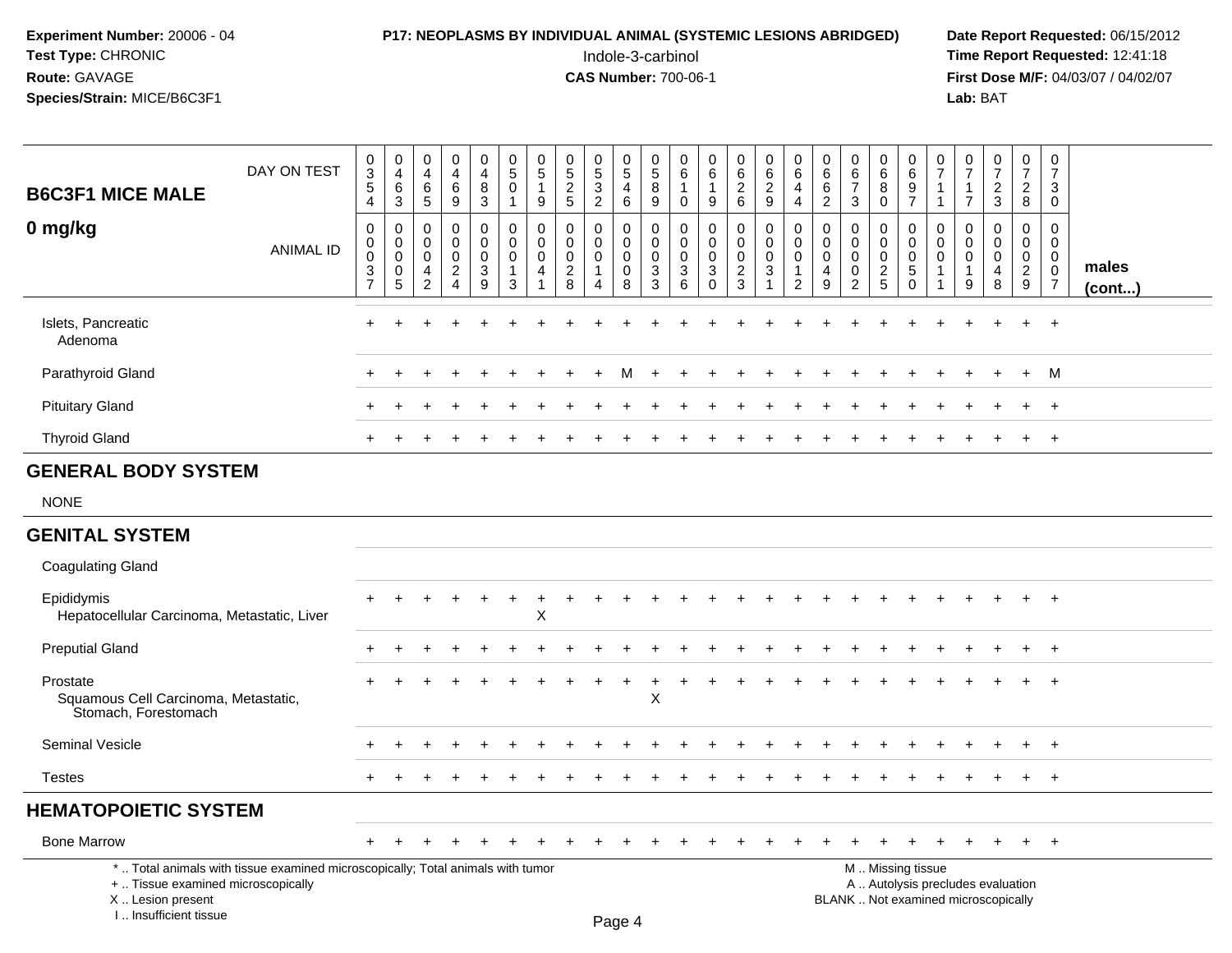# **P17: NEOPLASMS BY INDIVIDUAL ANIMAL (SYSTEMIC LESIONS ABRIDGED)** Date Report Requested: 06/15/2012<br>Indole-3-carbinol **Time Report Requested:** 12:41:18

| DAY ON TEST<br><b>B6C3F1 MICE MALE</b>                                                                                                                             | 0<br>3<br>5                                                     | 0<br>$\overline{4}$<br>6                     | $\mathbf 0$<br>4<br>6                             | $\pmb{0}$<br>$\overline{\mathbf{4}}$<br>$\,6\,$                              | $\pmb{0}$<br>$\overline{4}$<br>$\,8\,$                                             | $\mathbf 0$<br>$\sqrt{5}$<br>0                                                  | 0<br>5<br>$\mathbf{1}$                    | 0<br>$\sqrt{5}$<br>$\overline{2}$                                    | $\begin{array}{c} 0 \\ 5 \\ 3 \end{array}$                              | $\pmb{0}$<br>$\sqrt{5}$<br>4       | 0<br>$\overline{5}$<br>8                                          | 0<br>6<br>$\mathbf 1$                                     | 0<br>6<br>$\mathbf{1}$                                                   | 0<br>6<br>$\boldsymbol{2}$                | 0<br>$6\phantom{a}$<br>$\overline{2}$                      | 0<br>$\,6\,$<br>$\overline{4}$                                           | 0<br>$\,6\,$<br>$\,6$                             | 0<br>$\,6\,$<br>$\overline{7}$                                                  | 0<br>$\,6$<br>8                                     | 0<br>6<br>9                                                                            | 0<br>$\overline{7}$<br>1                         | 0<br>$\overline{7}$<br>$\mathbf{1}$               | $\pmb{0}$<br>$\overline{7}$<br>$\overline{2}$                            | $\mathbf 0$<br>$\overline{7}$<br>$\overline{2}$  | $\mathbf 0$<br>$\overline{7}$<br>3                                                        |                       |
|--------------------------------------------------------------------------------------------------------------------------------------------------------------------|-----------------------------------------------------------------|----------------------------------------------|---------------------------------------------------|------------------------------------------------------------------------------|------------------------------------------------------------------------------------|---------------------------------------------------------------------------------|-------------------------------------------|----------------------------------------------------------------------|-------------------------------------------------------------------------|------------------------------------|-------------------------------------------------------------------|-----------------------------------------------------------|--------------------------------------------------------------------------|-------------------------------------------|------------------------------------------------------------|--------------------------------------------------------------------------|---------------------------------------------------|---------------------------------------------------------------------------------|-----------------------------------------------------|----------------------------------------------------------------------------------------|--------------------------------------------------|---------------------------------------------------|--------------------------------------------------------------------------|--------------------------------------------------|-------------------------------------------------------------------------------------------|-----------------------|
| 0 mg/kg<br><b>ANIMAL ID</b>                                                                                                                                        | 4<br>0<br>0<br>0<br>$\ensuremath{\mathsf{3}}$<br>$\overline{7}$ | 3<br>$\mathbf 0$<br>0<br>$\pmb{0}$<br>0<br>5 | 5<br>$\mathbf 0$<br>0<br>0<br>4<br>$\overline{2}$ | 9<br>$\mathbf 0$<br>$\mathbf 0$<br>$\pmb{0}$<br>$\sqrt{2}$<br>$\overline{4}$ | 3<br>$\mathbf 0$<br>$\mathbf 0$<br>$\pmb{0}$<br>$\ensuremath{\mathsf{3}}$<br>$9\,$ | $\mathbf{1}$<br>$\mathbf 0$<br>$\mathbf 0$<br>0<br>$\mathbf{1}$<br>$\mathbf{3}$ | 9<br>0<br>$\mathbf 0$<br>$\mathbf 0$<br>4 | $\sqrt{5}$<br>$\mathbf 0$<br>0<br>$\pmb{0}$<br>$\boldsymbol{2}$<br>8 | $\overline{2}$<br>0<br>0<br>$\pmb{0}$<br>$\mathbf{1}$<br>$\overline{4}$ | 6<br>0<br>0<br>0<br>$\pmb{0}$<br>8 | $9\,$<br>$\mathbf 0$<br>$\mathbf 0$<br>$\pmb{0}$<br>$\frac{3}{3}$ | $\mathbf 0$<br>0<br>0<br>$\mathbf 0$<br>$\mathbf{3}$<br>6 | 9<br>$\mathbf 0$<br>$\mathbf 0$<br>$\mathbf 0$<br>$\sqrt{3}$<br>$\Omega$ | 6<br>0<br>0<br>$\pmb{0}$<br>$\frac{2}{3}$ | 9<br>0<br>$\mathbf 0$<br>0<br>$\sqrt{3}$<br>$\overline{1}$ | $\overline{4}$<br>$\mathbf 0$<br>$\mathbf 0$<br>0<br>1<br>$\overline{2}$ | $\overline{2}$<br>$\mathbf 0$<br>0<br>0<br>4<br>9 | 3<br>$\mathbf 0$<br>$\mathbf 0$<br>$\mathbf 0$<br>$\mathbf 0$<br>$\overline{2}$ | $\mathbf 0$<br>0<br>0<br>$\pmb{0}$<br>$\frac{2}{5}$ | $\overline{7}$<br>0<br>$\mathbf 0$<br>$\mathsf{O}\xspace$<br>$\sqrt{5}$<br>$\mathbf 0$ | $\mathbf{1}$<br>0<br>0<br>0<br>1<br>$\mathbf{1}$ | $\overline{7}$<br>0<br>0<br>$\mathbf 0$<br>1<br>9 | 3<br>$\mathbf 0$<br>$\mathbf 0$<br>$\mathsf 0$<br>4<br>8                 | 8<br>0<br>0<br>$\overline{0}$<br>$\sqrt{2}$<br>9 | $\mathbf 0$<br>$\mathbf 0$<br>$\mathbf 0$<br>$\mathbf 0$<br>$\mathbf 0$<br>$\overline{7}$ | males<br>$($ cont $)$ |
| Hemangiosarcoma                                                                                                                                                    |                                                                 |                                              |                                                   |                                                                              |                                                                                    |                                                                                 |                                           |                                                                      |                                                                         |                                    |                                                                   |                                                           |                                                                          | X                                         |                                                            |                                                                          |                                                   |                                                                                 |                                                     |                                                                                        |                                                  |                                                   |                                                                          |                                                  |                                                                                           |                       |
| Lymph Node                                                                                                                                                         |                                                                 |                                              |                                                   |                                                                              |                                                                                    |                                                                                 |                                           |                                                                      |                                                                         |                                    |                                                                   |                                                           |                                                                          |                                           |                                                            |                                                                          |                                                   |                                                                                 |                                                     |                                                                                        |                                                  |                                                   | $\ddot{}$                                                                |                                                  |                                                                                           |                       |
| Lymph Node, Mandibular                                                                                                                                             |                                                                 |                                              |                                                   |                                                                              |                                                                                    |                                                                                 |                                           |                                                                      |                                                                         |                                    |                                                                   |                                                           |                                                                          |                                           |                                                            |                                                                          |                                                   |                                                                                 |                                                     |                                                                                        |                                                  |                                                   | $\overline{ }$                                                           | $\ddot{}$                                        | $+$                                                                                       |                       |
| Lymph Node, Mesenteric                                                                                                                                             |                                                                 |                                              |                                                   |                                                                              |                                                                                    |                                                                                 |                                           |                                                                      |                                                                         |                                    | м                                                                 |                                                           |                                                                          |                                           |                                                            |                                                                          |                                                   |                                                                                 |                                                     |                                                                                        |                                                  |                                                   |                                                                          | $\ddot{}$                                        | $+$                                                                                       |                       |
| Spleen<br>Hemangiosarcoma                                                                                                                                          |                                                                 |                                              |                                                   |                                                                              |                                                                                    |                                                                                 |                                           |                                                                      |                                                                         |                                    |                                                                   |                                                           |                                                                          | Χ                                         |                                                            |                                                                          |                                                   |                                                                                 |                                                     |                                                                                        |                                                  |                                                   |                                                                          |                                                  | $\overline{+}$                                                                            |                       |
| Thymus<br>Squamous Cell Carcinoma, Metastatic,<br>Stomach, Forestomach<br>Thymoma Benign                                                                           |                                                                 |                                              |                                                   |                                                                              |                                                                                    |                                                                                 |                                           |                                                                      |                                                                         | $\ddot{}$                          | X                                                                 |                                                           |                                                                          |                                           |                                                            |                                                                          |                                                   |                                                                                 |                                                     |                                                                                        |                                                  |                                                   |                                                                          |                                                  | $+$                                                                                       |                       |
| <b>INTEGUMENTARY SYSTEM</b>                                                                                                                                        |                                                                 |                                              |                                                   |                                                                              |                                                                                    |                                                                                 |                                           |                                                                      |                                                                         |                                    |                                                                   |                                                           |                                                                          |                                           |                                                            |                                                                          |                                                   |                                                                                 |                                                     |                                                                                        |                                                  |                                                   |                                                                          |                                                  |                                                                                           |                       |
| Mammary Gland                                                                                                                                                      | M                                                               | M                                            | M                                                 | M                                                                            | M                                                                                  | М                                                                               | M                                         | M                                                                    | M                                                                       | M                                  | $+$                                                               | M                                                         | M                                                                        | M                                         | M                                                          | $\ddot{}$                                                                | м                                                 | М                                                                               | M                                                   | M                                                                                      | M                                                |                                                   | M M M M                                                                  |                                                  |                                                                                           |                       |
| <b>Skin</b><br>Subcutaneous Tissue, Fibrosarcoma                                                                                                                   |                                                                 |                                              |                                                   | $\div$<br>X                                                                  |                                                                                    |                                                                                 |                                           |                                                                      |                                                                         |                                    |                                                                   |                                                           |                                                                          |                                           |                                                            |                                                                          |                                                   |                                                                                 |                                                     |                                                                                        |                                                  |                                                   |                                                                          |                                                  | $\overline{ }$                                                                            |                       |
| <b>MUSCULOSKELETAL SYSTEM</b>                                                                                                                                      |                                                                 |                                              |                                                   |                                                                              |                                                                                    |                                                                                 |                                           |                                                                      |                                                                         |                                    |                                                                   |                                                           |                                                                          |                                           |                                                            |                                                                          |                                                   |                                                                                 |                                                     |                                                                                        |                                                  |                                                   |                                                                          |                                                  |                                                                                           |                       |
| Bone                                                                                                                                                               | $+$                                                             | $\ddot{}$                                    |                                                   |                                                                              | $\pm$                                                                              |                                                                                 |                                           |                                                                      |                                                                         | $\ddot{}$                          |                                                                   |                                                           |                                                                          | $\div$                                    | $\ddot{}$                                                  | $\ddot{}$                                                                |                                                   |                                                                                 | ÷                                                   |                                                                                        | $\ddot{}$                                        | $+$                                               | $^{+}$                                                                   | $+$                                              | $+$                                                                                       |                       |
| <b>NERVOUS SYSTEM</b>                                                                                                                                              |                                                                 |                                              |                                                   |                                                                              |                                                                                    |                                                                                 |                                           |                                                                      |                                                                         |                                    |                                                                   |                                                           |                                                                          |                                           |                                                            |                                                                          |                                                   |                                                                                 |                                                     |                                                                                        |                                                  |                                                   |                                                                          |                                                  |                                                                                           |                       |
| <b>Brain</b><br>Granular Cell Tumor Benign                                                                                                                         |                                                                 |                                              |                                                   |                                                                              |                                                                                    |                                                                                 |                                           |                                                                      | $\overline{ }$<br>X                                                     |                                    |                                                                   |                                                           |                                                                          |                                           |                                                            |                                                                          |                                                   |                                                                                 |                                                     |                                                                                        |                                                  |                                                   |                                                                          | $\pm$                                            | $+$                                                                                       |                       |
| <b>RESPIRATORY SYSTEM</b>                                                                                                                                          |                                                                 |                                              |                                                   |                                                                              |                                                                                    |                                                                                 |                                           |                                                                      |                                                                         |                                    |                                                                   |                                                           |                                                                          |                                           |                                                            |                                                                          |                                                   |                                                                                 |                                                     |                                                                                        |                                                  |                                                   |                                                                          |                                                  |                                                                                           |                       |
| *  Total animals with tissue examined microscopically; Total animals with tumor<br>+  Tissue examined microscopically<br>X Lesion present<br>I Insufficient tissue |                                                                 |                                              |                                                   |                                                                              |                                                                                    |                                                                                 |                                           |                                                                      |                                                                         | DaoE                               |                                                                   |                                                           |                                                                          |                                           |                                                            |                                                                          |                                                   |                                                                                 |                                                     | M  Missing tissue                                                                      |                                                  |                                                   | A  Autolysis precludes evaluation<br>BLANK  Not examined microscopically |                                                  |                                                                                           |                       |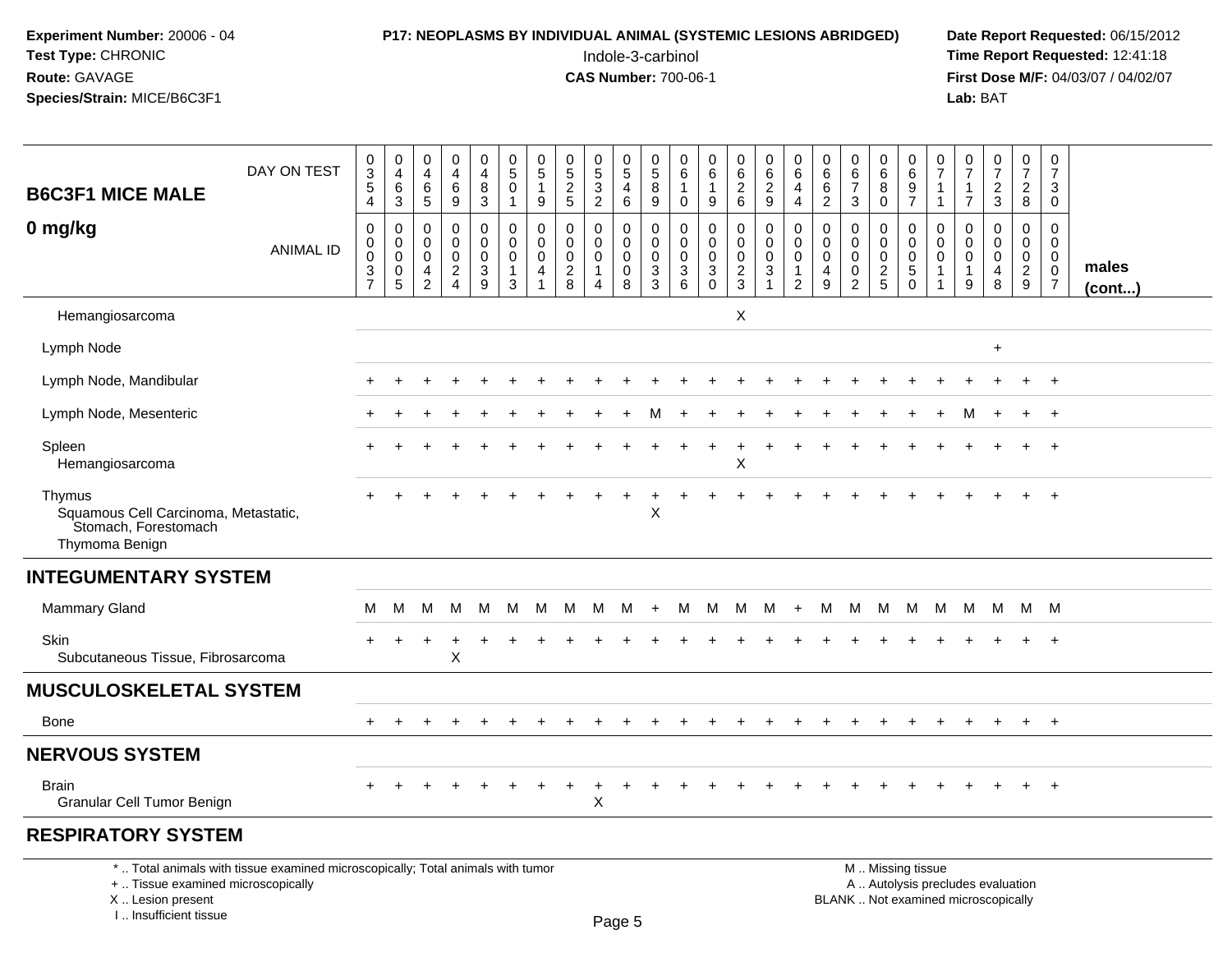## **P17: NEOPLASMS BY INDIVIDUAL ANIMAL (SYSTEMIC LESIONS ABRIDGED)** Date Report Requested: 06/15/2012<br>Indole-3-carbinol **Time Report Requested:** 12:41:18

 Indole-3-carbinol **Time Report Requested:** 12:41:18 **First Dose M/F:** 04/03/07 / 04/02/07<br>Lab: BAT **Lab:** BAT

| <b>B6C3F1 MICE MALE</b>                                                                                                                                           | DAY ON TEST                                                                     | $\frac{0}{3}$<br>$\sqrt{5}$<br>$\overline{4}$            | $\mathbf 0$<br>$\overline{4}$<br>6<br>$\mathbf{3}$           | 0<br>$\overline{\mathbf{4}}$<br>6<br>5                     | 0<br>$\overline{4}$<br>6<br>9                                       | 0<br>$\overline{4}$<br>8<br>$\mathbf{3}$                     | $\begin{array}{c} 0 \\ 5 \end{array}$<br>$\mathbf 0$<br>1 | $\begin{array}{c} 0 \\ 5 \end{array}$<br>$\mathbf{1}$<br>9        | $\begin{array}{c} 0 \\ 5 \end{array}$<br>$rac{2}{5}$             | $\begin{matrix} 0 \\ 5 \end{matrix}$<br>3<br>$\overline{2}$ | $\begin{matrix} 0 \\ 5 \end{matrix}$<br>4<br>6    | $\begin{array}{c} 0 \\ 5 \end{array}$<br>$\bf 8$<br>9            | 0<br>6<br>0                                                       | 0<br>$6\phantom{a}$<br>$\mathbf{1}$<br>$9\,$                           | $\pmb{0}$<br>$\,6\,$<br>$\begin{array}{c} 2 \\ 6 \end{array}$ | 0<br>6<br>$\frac{2}{9}$                                                       | 0<br>6<br>4<br>4                                        | 0<br>$\,6\,$<br>$\,6\,$<br>$\overline{2}$              | $\begin{array}{c} 0 \\ 6 \end{array}$<br>$\overline{7}$<br>$\mathbf{3}$ | 0<br>$6\phantom{a}$<br>8<br>$\mathbf 0$          | 0<br>$\,6\,$<br>$\frac{9}{7}$                                                 | 0<br>$\overline{7}$<br>$\mathbf{1}$                         | 0<br>$\overline{7}$<br>$\mathbf{1}$<br>$\overline{7}$ | $\frac{0}{7}$<br>$\frac{2}{3}$         | $\frac{0}{7}$<br>$\frac{2}{8}$                   | $\mathbf 0$<br>$\overline{7}$<br>3<br>$\mathbf 0$                               |                       |
|-------------------------------------------------------------------------------------------------------------------------------------------------------------------|---------------------------------------------------------------------------------|----------------------------------------------------------|--------------------------------------------------------------|------------------------------------------------------------|---------------------------------------------------------------------|--------------------------------------------------------------|-----------------------------------------------------------|-------------------------------------------------------------------|------------------------------------------------------------------|-------------------------------------------------------------|---------------------------------------------------|------------------------------------------------------------------|-------------------------------------------------------------------|------------------------------------------------------------------------|---------------------------------------------------------------|-------------------------------------------------------------------------------|---------------------------------------------------------|--------------------------------------------------------|-------------------------------------------------------------------------|--------------------------------------------------|-------------------------------------------------------------------------------|-------------------------------------------------------------|-------------------------------------------------------|----------------------------------------|--------------------------------------------------|---------------------------------------------------------------------------------|-----------------------|
| 0 mg/kg                                                                                                                                                           | <b>ANIMAL ID</b>                                                                | $\pmb{0}$<br>$\mathbf 0$<br>$\mathbf 0$<br>$\frac{3}{7}$ | $\mathbf 0$<br>$\mathbf 0$<br>$\mathbf 0$<br>0<br>$\sqrt{5}$ | $\Omega$<br>$\mathbf 0$<br>$\Omega$<br>4<br>$\overline{2}$ | 0<br>$\mathbf 0$<br>$\mathbf 0$<br>$\overline{a}$<br>$\overline{4}$ | $\mathbf 0$<br>$\mathbf 0$<br>$\mathbf 0$<br>$\sqrt{3}$<br>9 | 0<br>$\mathbf 0$<br>$\mathbf 0$<br>$\mathbf{1}$<br>3      | $\mathbf 0$<br>$\mathbf 0$<br>$\mathbf 0$<br>$\overline{4}$<br>-1 | $\mathbf 0$<br>$\mathbf 0$<br>$\mathbf 0$<br>$\overline{2}$<br>8 | 0<br>$\mathbf 0$<br>$\mathbf 0$<br>$\mathbf{1}$<br>4        | 0<br>$\mathbf 0$<br>$\mathbf 0$<br>$\pmb{0}$<br>8 | $\mathbf 0$<br>$\mathbf 0$<br>$\mathbf 0$<br>$\overline{3}$<br>3 | $\mathbf 0$<br>$\mathbf 0$<br>0<br>$\mathbf{3}$<br>$6\phantom{1}$ | $\mathbf 0$<br>$\mathbf 0$<br>$\mathbf 0$<br>$\sqrt{3}$<br>$\mathbf 0$ | 0<br>$\mathbf 0$<br>$\mathbf 0$<br>$\frac{2}{3}$              | $\boldsymbol{0}$<br>$\mathbf 0$<br>$\mathbf 0$<br>$\mathsf 3$<br>$\mathbf{1}$ | $\mathbf 0$<br>0<br>0<br>$\mathbf{1}$<br>$\overline{a}$ | $\mathbf 0$<br>$\mathbf 0$<br>0<br>4<br>$\overline{9}$ | 0<br>$\mathbf 0$<br>$\mathbf 0$<br>$\mathbf 0$<br>$\overline{2}$        | 0<br>$\mathbf 0$<br>$\mathbf 0$<br>$\frac{2}{5}$ | $\mathbf 0$<br>$\mathbf 0$<br>$\mathbf 0$<br>$\overline{5}$<br>$\overline{0}$ | $\mathbf 0$<br>$\Omega$<br>$\mathbf 0$<br>$\mathbf{1}$<br>1 | 0<br>$\mathbf{0}$<br>$\mathbf 0$<br>$\mathbf{1}$<br>9 | 0<br>$\Omega$<br>$\mathbf 0$<br>4<br>8 | 0<br>$\mathbf 0$<br>$\mathbf 0$<br>$\frac{2}{9}$ | $\mathbf 0$<br>$\mathbf{0}$<br>$\mathbf{0}$<br>$\overline{0}$<br>$\overline{7}$ | males<br>$($ cont $)$ |
| Lung<br>Alveolar/Bronchiolar Adenoma<br>Alveolar/Bronchiolar Carcinoma<br>Alveolar/Bronchiolar Carcinoma, Multiple<br>Hepatocellular Carcinoma, Metastatic, Liver |                                                                                 | $\ddot{}$                                                | ÷                                                            |                                                            |                                                                     | $\sf X$                                                      |                                                           | X                                                                 |                                                                  |                                                             |                                                   |                                                                  |                                                                   |                                                                        |                                                               |                                                                               |                                                         | X                                                      |                                                                         | X                                                |                                                                               |                                                             | $X$ $X$                                               | $\ddot{}$                              | $+$                                              | $+$                                                                             |                       |
| Nose                                                                                                                                                              |                                                                                 |                                                          |                                                              |                                                            |                                                                     |                                                              |                                                           |                                                                   |                                                                  |                                                             |                                                   |                                                                  |                                                                   |                                                                        |                                                               |                                                                               |                                                         |                                                        |                                                                         |                                                  |                                                                               |                                                             |                                                       |                                        |                                                  | $+$                                                                             |                       |
| Trachea                                                                                                                                                           |                                                                                 |                                                          |                                                              |                                                            |                                                                     |                                                              |                                                           |                                                                   |                                                                  |                                                             |                                                   |                                                                  |                                                                   |                                                                        |                                                               |                                                                               |                                                         |                                                        |                                                                         |                                                  |                                                                               |                                                             |                                                       |                                        |                                                  | $+$                                                                             |                       |
| <b>SPECIAL SENSES SYSTEM</b>                                                                                                                                      |                                                                                 |                                                          |                                                              |                                                            |                                                                     |                                                              |                                                           |                                                                   |                                                                  |                                                             |                                                   |                                                                  |                                                                   |                                                                        |                                                               |                                                                               |                                                         |                                                        |                                                                         |                                                  |                                                                               |                                                             |                                                       |                                        |                                                  |                                                                                 |                       |
| Eye                                                                                                                                                               |                                                                                 |                                                          |                                                              |                                                            |                                                                     |                                                              |                                                           |                                                                   |                                                                  |                                                             |                                                   |                                                                  |                                                                   |                                                                        |                                                               |                                                                               |                                                         |                                                        |                                                                         |                                                  |                                                                               |                                                             |                                                       |                                        | $+$                                              | $+$                                                                             |                       |
| Harderian Gland<br>Adenoma<br>Carcinoma                                                                                                                           |                                                                                 |                                                          | $\mathsf X$                                                  |                                                            |                                                                     |                                                              | $\boldsymbol{\mathsf{X}}$                                 |                                                                   |                                                                  |                                                             | X                                                 |                                                                  |                                                                   |                                                                        |                                                               |                                                                               |                                                         |                                                        | $\pmb{\times}$                                                          |                                                  |                                                                               |                                                             |                                                       |                                        | $\ddot{}$<br>$\mathsf X$                         | $\ddot{}$                                                                       |                       |
| <b>URINARY SYSTEM</b>                                                                                                                                             |                                                                                 |                                                          |                                                              |                                                            |                                                                     |                                                              |                                                           |                                                                   |                                                                  |                                                             |                                                   |                                                                  |                                                                   |                                                                        |                                                               |                                                                               |                                                         |                                                        |                                                                         |                                                  |                                                                               |                                                             |                                                       |                                        |                                                  |                                                                                 |                       |
| Kidney<br>Hepatocellular Carcinoma, Metastatic, Liver                                                                                                             |                                                                                 |                                                          |                                                              |                                                            |                                                                     |                                                              |                                                           | X                                                                 |                                                                  |                                                             |                                                   |                                                                  |                                                                   |                                                                        |                                                               |                                                                               |                                                         |                                                        |                                                                         |                                                  |                                                                               |                                                             |                                                       |                                        |                                                  | $\overline{+}$                                                                  |                       |
| <b>Urinary Bladder</b>                                                                                                                                            |                                                                                 |                                                          |                                                              |                                                            |                                                                     |                                                              |                                                           |                                                                   |                                                                  |                                                             |                                                   |                                                                  |                                                                   |                                                                        |                                                               |                                                                               |                                                         |                                                        |                                                                         |                                                  |                                                                               |                                                             |                                                       |                                        |                                                  | $+$                                                                             |                       |
| <b>SYSTEMIC LESIONS</b>                                                                                                                                           |                                                                                 |                                                          |                                                              |                                                            |                                                                     |                                                              |                                                           |                                                                   |                                                                  |                                                             |                                                   |                                                                  |                                                                   |                                                                        |                                                               |                                                                               |                                                         |                                                        |                                                                         |                                                  |                                                                               |                                                             |                                                       |                                        |                                                  |                                                                                 |                       |
| Multiple Organ<br>Histiocytic Sarcoma<br>Lymphoma Malignant                                                                                                       |                                                                                 |                                                          |                                                              |                                                            |                                                                     |                                                              |                                                           | $\ddot{}$                                                         | $\ddot{}$<br>X                                                   |                                                             |                                                   | $\ddot{}$                                                        | $\div$                                                            | $\ddot{}$<br>X                                                         |                                                               |                                                                               |                                                         |                                                        |                                                                         |                                                  |                                                                               | X                                                           |                                                       | X                                      | $+$                                              | $+$                                                                             |                       |
|                                                                                                                                                                   | *  Total animals with tissue examined microscopically; Total animals with tumor |                                                          |                                                              |                                                            |                                                                     |                                                              |                                                           |                                                                   |                                                                  |                                                             |                                                   |                                                                  |                                                                   |                                                                        |                                                               |                                                                               |                                                         |                                                        |                                                                         |                                                  | M  Missing tissue                                                             |                                                             |                                                       |                                        |                                                  |                                                                                 |                       |

+ .. Tissue examined microscopically

X .. Lesion present

I .. Insufficient tissue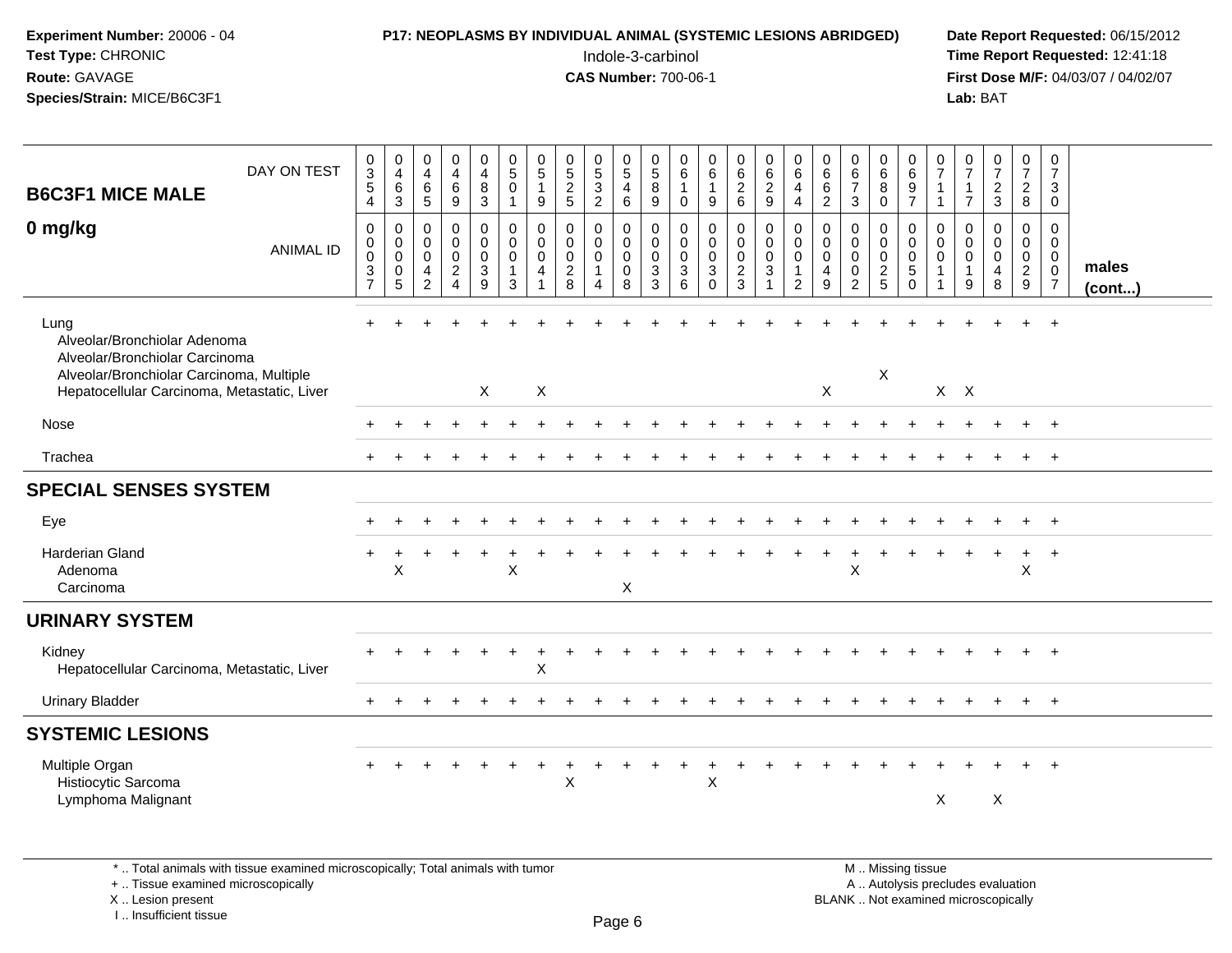## **P17: NEOPLASMS BY INDIVIDUAL ANIMAL (SYSTEMIC LESIONS ABRIDGED)** Date Report Requested: 06/15/2012<br>Indole-3-carbinol **Time Report Requested:** 12:41:18

 Indole-3-carbinol **Time Report Requested:** 12:41:18 **First Dose M/F:** 04/03/07 / 04/02/07<br>Lab: BAT **Lab:** BAT

| <b>B6C3F1 MICE MALE</b><br>0 mg/kg                                                                                                                                                                                                                                      | DAY ON TEST<br><b>ANIMAL ID</b> | $\frac{0}{7}$<br>$\ensuremath{\mathsf{3}}$<br>0<br>$\,0\,$<br>$_{\rm 0}^{\rm 0}$<br>$\mathbf{1}$<br>$\Omega$ | $\begin{array}{c} 0 \\ 7 \end{array}$<br>$\mathbf{3}$<br>$\mathbf 0$<br>$\pmb{0}$<br>$\mathbf 0$<br>$\mathsf{O}\xspace$<br>$\ensuremath{\mathsf{3}}$<br>$\overline{c}$ | 0<br>$\overline{7}$<br>$\mathsf 3$<br>$\mathbf 0$<br>$\mathbf 0$<br>$\mathbf 0$<br>$\mathbf 0$<br>$\ensuremath{\mathsf{3}}$<br>8 | $\begin{array}{c} 0 \\ 7 \end{array}$<br>$\sqrt{3}$<br>$\mathbf 0$<br>$\mathsf{O}\xspace$<br>$\pmb{0}$<br>$\mathsf{O}\xspace$<br>$\overline{4}$<br>6 | $\frac{0}{7}$<br>$\mathsf 3$<br>$\mathbf{1}$<br>0<br>$\mathbf 0$<br>$\mathbf 0$<br>$\mathbf 0$<br>$\mathbf{1}$ | 0<br>$\overline{7}$<br>$\ensuremath{\mathsf{3}}$<br>$\mathbf{1}$<br>$\mathsf 0$<br>$\pmb{0}$<br>$\mathbf 0$<br>$\mathbf 0$<br>9 | $\frac{0}{7}$<br>3<br>$\mathbf{1}$<br>0<br>$\mathbf 0$<br>0<br>$\mathbf{1}$<br>$\overline{7}$ | 0<br>$\overline{7}$<br>$\ensuremath{\mathsf{3}}$<br>$\mathbf{1}$<br>$\mathbf 0$<br>$\pmb{0}$<br>$\pmb{0}$<br>$\boldsymbol{2}$<br>$\Omega$ | $\frac{0}{7}$<br>$\ensuremath{\mathsf{3}}$<br>$\mathbf{1}$<br>$\mathbf 0$<br>$\pmb{0}$<br>$\pmb{0}$<br>$\sqrt{2}$<br>$\overline{1}$ | 0<br>$\overline{7}$<br>$\ensuremath{\mathsf{3}}$<br>$\overline{1}$<br>$\mathbf 0$<br>$\pmb{0}$<br>$\mathsf 0$<br>$\sqrt{2}$<br>2 | $\frac{0}{7}$<br>$\sqrt{3}$<br>$\overline{1}$<br>$\mathbf 0$<br>$\mathbf 0$<br>$\mathbf 0$<br>$\sqrt{3}$<br>5 | 0<br>$\overline{7}$<br>$\mathbf{3}$<br>$\mathbf{1}$<br>$\mathbf 0$<br>$\pmb{0}$<br>$\mathbf 0$<br>4<br>3 | $\frac{0}{7}$<br>$\ensuremath{\mathsf{3}}$<br>$\mathbf{1}$<br>0<br>$\pmb{0}$<br>0<br>$\overline{4}$<br>$\Delta$ | $\frac{0}{7}$<br>$\mathbf{3}$<br>$\mathbf{1}$<br>$\mathbf 0$<br>$\pmb{0}$<br>$\pmb{0}$<br>$\overline{4}$<br>5 | $\frac{0}{7}$<br>$\frac{3}{2}$<br>$\mathbf 0$<br>$\pmb{0}$<br>$\pmb{0}$<br>$\pmb{0}$<br>3 | $\frac{0}{7}$<br>$\sqrt{3}$<br>$\overline{2}$<br>$\mathsf 0$<br>$\mathbf 0$<br>$\mathbf 0$<br>$\mathbf 0$<br>$\overline{4}$ | $\frac{0}{7}$<br>$\sqrt{3}$<br>$\overline{2}$<br>$\mathbf 0$<br>0<br>$\mathbf 0$<br>$\mathbf 0$<br>6 | $\frac{0}{7}$<br>$\mathbf{3}$<br>$\overline{2}$<br>0<br>$\mathsf{O}\xspace$<br>$\mathsf{O}\xspace$<br>$\mathbf{1}$<br>5 | $\begin{array}{c} 0 \\ 7 \end{array}$<br>$\ensuremath{\mathsf{3}}$<br>$\overline{2}$<br>$\mathbf 0$<br>$\pmb{0}$<br>$\mathsf{O}\xspace$<br>$\mathbf{1}$<br>6 | 0<br>$\overline{7}$<br>$\sqrt{3}$<br>$\overline{2}$<br>$\mathbf 0$<br>$\mathsf{O}\xspace$<br>$\mathbf 0$<br>$\mathbf{1}$<br>8 | $\frac{0}{7}$<br>$\frac{3}{2}$<br>$\mathbf 0$<br>$\pmb{0}$<br>$\pmb{0}$<br>$\sqrt{2}$<br>$6\phantom{1}6$ | $\pmb{0}$<br>$\overline{7}$<br>$\sqrt{3}$<br>$\overline{2}$<br>$\mathbf 0$<br>$\mathbf 0$<br>$\mathbf 0$<br>$\frac{2}{7}$ | $\frac{0}{7}$<br>$\ensuremath{\mathsf{3}}$<br>$\overline{2}$<br>$\mathbf 0$<br>$\pmb{0}$<br>$\mathbf 0$<br>$\ensuremath{\mathsf{3}}$<br>$\overline{4}$ | $\frac{0}{7}$<br>3<br>$\overline{2}$<br>$\mathbf 0$<br>$\mathsf{O}$<br>$\mathbf 0$<br>4<br>$\mathbf 0$ | 0<br>$\overline{7}$<br>$\mathbf{3}$<br>$\overline{2}$<br>$\mathbf 0$<br>$\mathbf 0$<br>$\mathbf 0$<br>$\overline{4}$<br>$\overline{7}$ | * TOTALS                                                                                |
|-------------------------------------------------------------------------------------------------------------------------------------------------------------------------------------------------------------------------------------------------------------------------|---------------------------------|--------------------------------------------------------------------------------------------------------------|------------------------------------------------------------------------------------------------------------------------------------------------------------------------|----------------------------------------------------------------------------------------------------------------------------------|------------------------------------------------------------------------------------------------------------------------------------------------------|----------------------------------------------------------------------------------------------------------------|---------------------------------------------------------------------------------------------------------------------------------|-----------------------------------------------------------------------------------------------|-------------------------------------------------------------------------------------------------------------------------------------------|-------------------------------------------------------------------------------------------------------------------------------------|----------------------------------------------------------------------------------------------------------------------------------|---------------------------------------------------------------------------------------------------------------|----------------------------------------------------------------------------------------------------------|-----------------------------------------------------------------------------------------------------------------|---------------------------------------------------------------------------------------------------------------|-------------------------------------------------------------------------------------------|-----------------------------------------------------------------------------------------------------------------------------|------------------------------------------------------------------------------------------------------|-------------------------------------------------------------------------------------------------------------------------|--------------------------------------------------------------------------------------------------------------------------------------------------------------|-------------------------------------------------------------------------------------------------------------------------------|----------------------------------------------------------------------------------------------------------|---------------------------------------------------------------------------------------------------------------------------|--------------------------------------------------------------------------------------------------------------------------------------------------------|--------------------------------------------------------------------------------------------------------|----------------------------------------------------------------------------------------------------------------------------------------|-----------------------------------------------------------------------------------------|
| <b>ALIMENTARY SYSTEM</b>                                                                                                                                                                                                                                                |                                 |                                                                                                              |                                                                                                                                                                        |                                                                                                                                  |                                                                                                                                                      |                                                                                                                |                                                                                                                                 |                                                                                               |                                                                                                                                           |                                                                                                                                     |                                                                                                                                  |                                                                                                               |                                                                                                          |                                                                                                                 |                                                                                                               |                                                                                           |                                                                                                                             |                                                                                                      |                                                                                                                         |                                                                                                                                                              |                                                                                                                               |                                                                                                          |                                                                                                                           |                                                                                                                                                        |                                                                                                        |                                                                                                                                        |                                                                                         |
| Esophagus                                                                                                                                                                                                                                                               |                                 |                                                                                                              |                                                                                                                                                                        |                                                                                                                                  |                                                                                                                                                      |                                                                                                                |                                                                                                                                 |                                                                                               |                                                                                                                                           |                                                                                                                                     |                                                                                                                                  |                                                                                                               |                                                                                                          |                                                                                                                 |                                                                                                               |                                                                                           |                                                                                                                             |                                                                                                      |                                                                                                                         |                                                                                                                                                              |                                                                                                                               |                                                                                                          |                                                                                                                           |                                                                                                                                                        |                                                                                                        | $\overline{+}$                                                                                                                         | 50                                                                                      |
| Gallbladder<br>Squamous Cell Carcinoma, Metastatic,<br>Stomach, Forestomach                                                                                                                                                                                             |                                 |                                                                                                              |                                                                                                                                                                        |                                                                                                                                  |                                                                                                                                                      |                                                                                                                |                                                                                                                                 |                                                                                               |                                                                                                                                           |                                                                                                                                     |                                                                                                                                  |                                                                                                               |                                                                                                          |                                                                                                                 |                                                                                                               |                                                                                           |                                                                                                                             |                                                                                                      |                                                                                                                         |                                                                                                                                                              |                                                                                                                               |                                                                                                          |                                                                                                                           |                                                                                                                                                        |                                                                                                        |                                                                                                                                        | 50<br>$\mathbf{1}$                                                                      |
| Intestine Large, Cecum                                                                                                                                                                                                                                                  |                                 |                                                                                                              |                                                                                                                                                                        |                                                                                                                                  |                                                                                                                                                      |                                                                                                                |                                                                                                                                 |                                                                                               |                                                                                                                                           |                                                                                                                                     |                                                                                                                                  |                                                                                                               |                                                                                                          |                                                                                                                 |                                                                                                               |                                                                                           |                                                                                                                             |                                                                                                      |                                                                                                                         |                                                                                                                                                              |                                                                                                                               |                                                                                                          |                                                                                                                           |                                                                                                                                                        |                                                                                                        | $\ddot{}$                                                                                                                              | 50                                                                                      |
| Intestine Large, Colon                                                                                                                                                                                                                                                  |                                 |                                                                                                              |                                                                                                                                                                        |                                                                                                                                  |                                                                                                                                                      |                                                                                                                |                                                                                                                                 |                                                                                               |                                                                                                                                           |                                                                                                                                     |                                                                                                                                  |                                                                                                               |                                                                                                          |                                                                                                                 |                                                                                                               |                                                                                           |                                                                                                                             |                                                                                                      |                                                                                                                         |                                                                                                                                                              |                                                                                                                               |                                                                                                          |                                                                                                                           |                                                                                                                                                        |                                                                                                        |                                                                                                                                        | 50                                                                                      |
| Intestine Large, Rectum                                                                                                                                                                                                                                                 |                                 |                                                                                                              |                                                                                                                                                                        |                                                                                                                                  |                                                                                                                                                      |                                                                                                                |                                                                                                                                 |                                                                                               |                                                                                                                                           |                                                                                                                                     |                                                                                                                                  |                                                                                                               |                                                                                                          |                                                                                                                 |                                                                                                               |                                                                                           |                                                                                                                             |                                                                                                      |                                                                                                                         |                                                                                                                                                              |                                                                                                                               |                                                                                                          |                                                                                                                           |                                                                                                                                                        |                                                                                                        |                                                                                                                                        | 50                                                                                      |
| Intestine Small, Duodenum<br>Adenoma                                                                                                                                                                                                                                    |                                 |                                                                                                              |                                                                                                                                                                        |                                                                                                                                  |                                                                                                                                                      |                                                                                                                |                                                                                                                                 |                                                                                               |                                                                                                                                           |                                                                                                                                     |                                                                                                                                  |                                                                                                               |                                                                                                          |                                                                                                                 |                                                                                                               | X                                                                                         |                                                                                                                             |                                                                                                      |                                                                                                                         |                                                                                                                                                              |                                                                                                                               | $\sf X$                                                                                                  |                                                                                                                           |                                                                                                                                                        |                                                                                                        |                                                                                                                                        | 50<br>$\mathbf{2}$                                                                      |
| Intestine Small, Ileum                                                                                                                                                                                                                                                  |                                 |                                                                                                              |                                                                                                                                                                        |                                                                                                                                  |                                                                                                                                                      |                                                                                                                |                                                                                                                                 |                                                                                               |                                                                                                                                           |                                                                                                                                     |                                                                                                                                  |                                                                                                               |                                                                                                          |                                                                                                                 |                                                                                                               |                                                                                           |                                                                                                                             |                                                                                                      |                                                                                                                         |                                                                                                                                                              |                                                                                                                               |                                                                                                          |                                                                                                                           |                                                                                                                                                        |                                                                                                        | $\ddot{}$                                                                                                                              | 50                                                                                      |
| Intestine Small, Jejunum<br>Adenoma                                                                                                                                                                                                                                     |                                 |                                                                                                              |                                                                                                                                                                        |                                                                                                                                  |                                                                                                                                                      |                                                                                                                |                                                                                                                                 |                                                                                               |                                                                                                                                           |                                                                                                                                     |                                                                                                                                  |                                                                                                               |                                                                                                          |                                                                                                                 |                                                                                                               |                                                                                           |                                                                                                                             |                                                                                                      |                                                                                                                         |                                                                                                                                                              |                                                                                                                               |                                                                                                          |                                                                                                                           |                                                                                                                                                        |                                                                                                        |                                                                                                                                        | 50<br>$\mathbf{1}$                                                                      |
| Liver<br>Hemangiosarcoma<br>Hemangiosarcoma, Multiple<br>Hepatoblastoma<br>Hepatocellular Adenoma<br>Hepatocellular Adenoma, Multiple<br>Hepatocellular Carcinoma<br>Hepatocellular Carcinoma, Multiple<br>Squamous Cell Carcinoma, Metastatic,<br>Stomach, Forestomach |                                 |                                                                                                              | $\times$                                                                                                                                                               | X<br>X                                                                                                                           | $\times$                                                                                                                                             | X X X X                                                                                                        |                                                                                                                                 | $X$ $X$                                                                                       |                                                                                                                                           | $\times$                                                                                                                            |                                                                                                                                  | $X$ $X$                                                                                                       |                                                                                                          | X                                                                                                               | X<br>X                                                                                                        |                                                                                           | X                                                                                                                           | $\times$                                                                                             | $\boldsymbol{\mathsf{X}}$                                                                                               | X<br>$\mathsf X$                                                                                                                                             | X                                                                                                                             |                                                                                                          | $\times$                                                                                                                  |                                                                                                                                                        | $X$ $X$ $X$                                                                                            |                                                                                                                                        | 50<br>3<br>$\mathbf 1$<br>3<br>11<br>15<br>$\overline{\mathbf{r}}$<br>5<br>$\mathbf{1}$ |

\* .. Total animals with tissue examined microscopically; Total animals with tumor

+ .. Tissue examined microscopically

X .. Lesion present

I .. Insufficient tissue

 M .. Missing tissuey the contract of the contract of the contract of the contract of the contract of  $\mathsf A$  . Autolysis precludes evaluation

Lesion present BLANK .. Not examined microscopically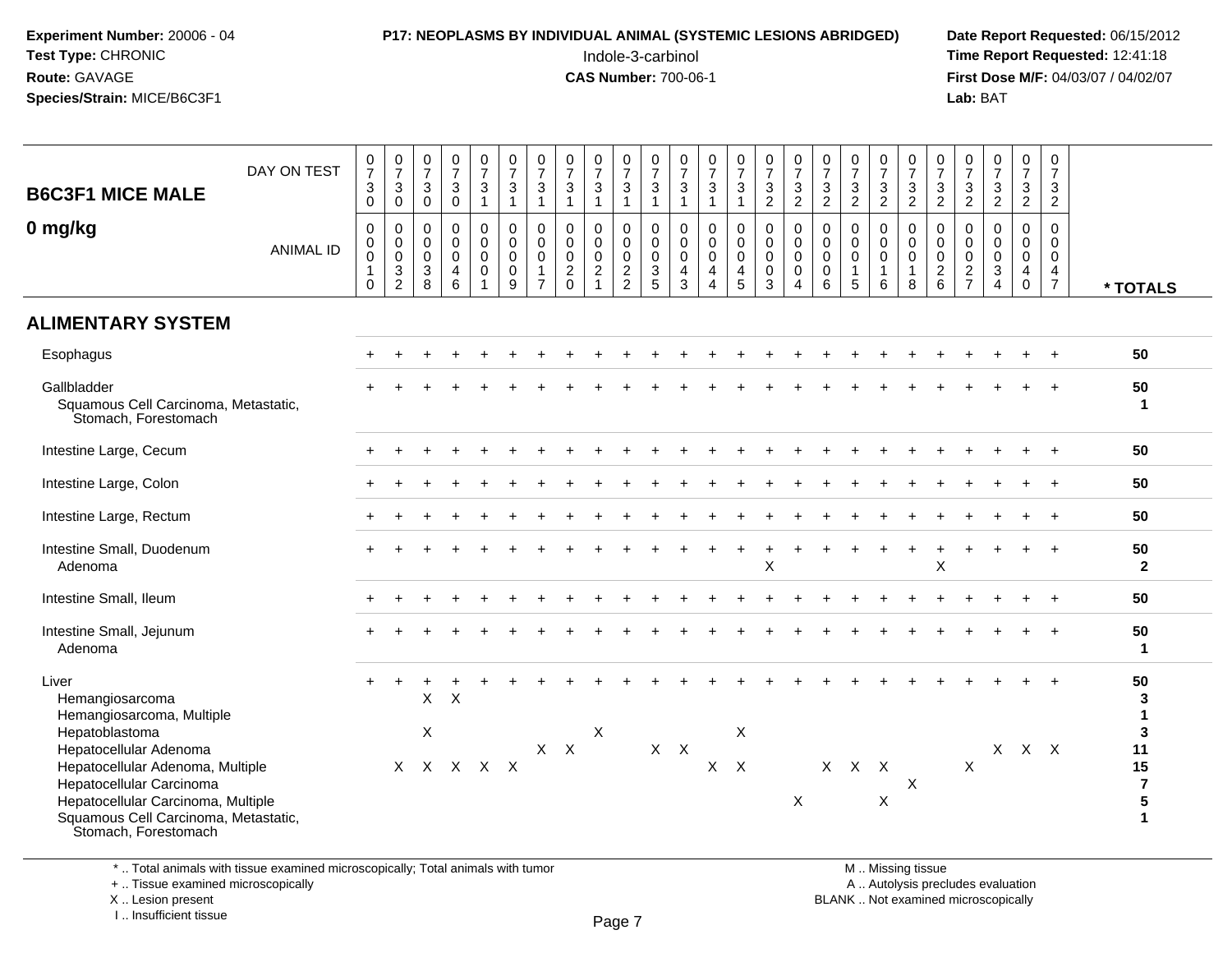# **P17: NEOPLASMS BY INDIVIDUAL ANIMAL (SYSTEMIC LESIONS ABRIDGED)** Date Report Requested: 06/15/2012<br>Indole-3-carbinol **Time Report Requested:** 12:41:18

|                                                                                                                          | DAY ON TEST                                                                     | $\pmb{0}$<br>$\overline{7}$                      | $\frac{0}{7}$                                           | $\begin{array}{c} 0 \\ 7 \end{array}$  | $\begin{array}{c} 0 \\ 7 \end{array}$  | $\begin{array}{c} 0 \\ 7 \end{array}$                                               | $\frac{0}{7}$                                                 | 0<br>$\overline{7}$                                               | $\begin{array}{c} 0 \\ 7 \end{array}$                                   | $\frac{0}{7}$                                  | $\frac{0}{7}$                                             | $\frac{0}{7}$                                                  | 0<br>$\overline{7}$                               | $\frac{0}{7}$                                 | 0<br>$\overline{7}$                       | $\frac{0}{7}$                             | $\begin{array}{c} 0 \\ 7 \end{array}$                       | $\frac{0}{7}$                                                 | $\frac{0}{7}$                                                  | 0<br>$\overline{7}$                       | 0<br>$\overline{7}$                                            | 0<br>$\overline{7}$                                                     | 0<br>$\overline{7}$                           | $\begin{array}{c} 0 \\ 7 \end{array}$                                     | 0<br>$\overline{7}$                                                 | $\pmb{0}$<br>$\overline{7}$                                                   |                                 |
|--------------------------------------------------------------------------------------------------------------------------|---------------------------------------------------------------------------------|--------------------------------------------------|---------------------------------------------------------|----------------------------------------|----------------------------------------|-------------------------------------------------------------------------------------|---------------------------------------------------------------|-------------------------------------------------------------------|-------------------------------------------------------------------------|------------------------------------------------|-----------------------------------------------------------|----------------------------------------------------------------|---------------------------------------------------|-----------------------------------------------|-------------------------------------------|-------------------------------------------|-------------------------------------------------------------|---------------------------------------------------------------|----------------------------------------------------------------|-------------------------------------------|----------------------------------------------------------------|-------------------------------------------------------------------------|-----------------------------------------------|---------------------------------------------------------------------------|---------------------------------------------------------------------|-------------------------------------------------------------------------------|---------------------------------|
| <b>B6C3F1 MICE MALE</b>                                                                                                  |                                                                                 | 3<br>$\mathbf 0$                                 | $\mathbf{3}$<br>$\mathbf 0$                             | 3<br>$\mathbf 0$                       | 3<br>$\mathbf 0$                       | $\ensuremath{\mathsf{3}}$<br>$\mathbf{1}$                                           | $\sqrt{3}$<br>$\mathbf{1}$                                    | 3<br>$\mathbf{1}$                                                 | $\sqrt{3}$<br>$\mathbf{1}$                                              | 3<br>$\mathbf{1}$                              | $\mathbf{3}$<br>$\mathbf{1}$                              | $\sqrt{3}$<br>$\overline{1}$                                   | 3<br>$\mathbf{1}$                                 | 3<br>$\overline{1}$                           | 3<br>$\mathbf{1}$                         | $\mathfrak{Z}$<br>$\overline{2}$          | $\sqrt{3}$<br>$\overline{2}$                                | $\ensuremath{\mathsf{3}}$<br>$\overline{2}$                   | $\mathbf{3}$<br>$\overline{2}$                                 | $\mathbf{3}$<br>$\overline{2}$            | $\sqrt{3}$<br>$\overline{2}$                                   | 3<br>$\overline{2}$                                                     | $\mathbf{3}$<br>$\overline{2}$                | $\ensuremath{\mathsf{3}}$<br>$\overline{2}$                               | 3<br>$\overline{2}$                                                 | 3<br>$\overline{2}$                                                           |                                 |
| 0 mg/kg                                                                                                                  | <b>ANIMAL ID</b>                                                                | $\mathbf 0$<br>0<br>$\mathbf 0$<br>1<br>$\Omega$ | 0<br>$\mathbf 0$<br>0<br>$\mathbf{3}$<br>$\overline{2}$ | 0<br>$\Omega$<br>$\mathbf 0$<br>3<br>8 | $\mathbf 0$<br>$\Omega$<br>0<br>4<br>6 | $\mathbf 0$<br>$\mathbf 0$<br>$\mathbf 0$<br>$\mathbf 0$<br>$\overline{\mathbf{1}}$ | $\mathbf 0$<br>$\mathbf 0$<br>$\mathbf 0$<br>$\mathbf 0$<br>9 | $\Omega$<br>$\Omega$<br>$\Omega$<br>$\mathbf 1$<br>$\overline{7}$ | $\mathbf 0$<br>$\mathbf 0$<br>$\mathbf 0$<br>$\overline{c}$<br>$\Omega$ | 0<br>$\Omega$<br>$\mathbf 0$<br>$\overline{2}$ | 0<br>$\mathbf 0$<br>0<br>$\overline{c}$<br>$\overline{2}$ | $\mathbf 0$<br>$\mathbf 0$<br>$\mathbf 0$<br>$\mathbf{3}$<br>5 | $\Omega$<br>$\mathbf{0}$<br>$\mathbf 0$<br>4<br>3 | $\mathbf 0$<br>$\Omega$<br>$\Omega$<br>4<br>4 | $\mathbf 0$<br>$\mathbf 0$<br>0<br>4<br>5 | 0<br>$\mathbf 0$<br>$\mathbf 0$<br>0<br>3 | $\mathbf 0$<br>$\mathbf 0$<br>$\mathbf 0$<br>$\pmb{0}$<br>4 | $\mathbf 0$<br>$\mathbf 0$<br>$\mathbf 0$<br>$\mathbf 0$<br>6 | $\Omega$<br>$\mathbf{0}$<br>$\mathbf 0$<br>$\overline{1}$<br>5 | 0<br>$\mathbf 0$<br>$\mathbf 0$<br>1<br>6 | $\mathbf 0$<br>$\mathbf 0$<br>$\mathbf 0$<br>$\mathbf{1}$<br>8 | $\Omega$<br>$\Omega$<br>$\mathbf 0$<br>$\overline{2}$<br>$6\phantom{a}$ | 0<br>$\Omega$<br>$\mathbf 0$<br>$\frac{2}{7}$ | $\mathbf 0$<br>$\mathbf 0$<br>0<br>$\mathbf{3}$<br>$\boldsymbol{\Lambda}$ | 0<br>$\mathbf 0$<br>$\mathbf 0$<br>$\overline{4}$<br>$\overline{0}$ | $\mathbf 0$<br>$\mathbf 0$<br>$\mathbf 0$<br>$\overline{4}$<br>$\overline{7}$ | * TOTALS                        |
| Mesentery<br>Hepatocellular Carcinoma, Metastatic, Liver<br>Squamous Cell Carcinoma, Metastatic,<br>Stomach, Forestomach |                                                                                 |                                                  |                                                         |                                        | $\ddot{}$                              |                                                                                     |                                                               |                                                                   |                                                                         |                                                |                                                           |                                                                |                                                   |                                               |                                           |                                           | $+$                                                         |                                                               |                                                                |                                           | $\ddot{}$                                                      |                                                                         |                                               |                                                                           |                                                                     |                                                                               | 7<br>1<br>$\blacktriangleleft$  |
| Pancreas<br>Hepatocellular Carcinoma, Metastatic, Liver<br>Squamous Cell Carcinoma, Metastatic,<br>Stomach, Forestomach  |                                                                                 |                                                  |                                                         |                                        |                                        |                                                                                     |                                                               |                                                                   |                                                                         |                                                |                                                           |                                                                |                                                   |                                               |                                           |                                           |                                                             |                                                               |                                                                |                                           |                                                                |                                                                         |                                               |                                                                           |                                                                     |                                                                               | 50<br>1<br>$\mathbf 1$          |
| <b>Salivary Glands</b><br>Adenoma<br>Hemangiosarcoma                                                                     |                                                                                 |                                                  |                                                         | X                                      |                                        |                                                                                     |                                                               |                                                                   |                                                                         |                                                |                                                           |                                                                |                                                   |                                               |                                           |                                           |                                                             |                                                               |                                                                |                                           |                                                                |                                                                         |                                               |                                                                           |                                                                     |                                                                               | 50<br>1<br>$\blacktriangleleft$ |
| Stomach, Forestomach<br>Squamous Cell Carcinoma<br>Squamous Cell Papilloma                                               |                                                                                 |                                                  |                                                         |                                        |                                        |                                                                                     |                                                               |                                                                   |                                                                         |                                                |                                                           |                                                                |                                                   |                                               |                                           |                                           |                                                             |                                                               |                                                                |                                           |                                                                |                                                                         | X                                             |                                                                           |                                                                     |                                                                               | 50<br>1<br>$\mathbf 1$          |
| Stomach, Glandular                                                                                                       |                                                                                 |                                                  |                                                         |                                        |                                        |                                                                                     |                                                               |                                                                   |                                                                         |                                                |                                                           |                                                                |                                                   |                                               |                                           |                                           |                                                             |                                                               |                                                                |                                           |                                                                |                                                                         |                                               |                                                                           |                                                                     | $\ddot{}$                                                                     | 50                              |
| Tooth                                                                                                                    |                                                                                 |                                                  | $\div$                                                  | $\div$                                 | <b>+</b>                               |                                                                                     |                                                               |                                                                   |                                                                         |                                                |                                                           |                                                                |                                                   |                                               |                                           |                                           |                                                             |                                                               |                                                                | $\overline{+}$                            |                                                                | ÷                                                                       | $+$                                           |                                                                           |                                                                     | $+$                                                                           | 30                              |
| <b>CARDIOVASCULAR SYSTEM</b>                                                                                             |                                                                                 |                                                  |                                                         |                                        |                                        |                                                                                     |                                                               |                                                                   |                                                                         |                                                |                                                           |                                                                |                                                   |                                               |                                           |                                           |                                                             |                                                               |                                                                |                                           |                                                                |                                                                         |                                               |                                                                           |                                                                     |                                                                               |                                 |
| <b>Blood Vessel</b>                                                                                                      |                                                                                 |                                                  |                                                         |                                        |                                        |                                                                                     |                                                               |                                                                   |                                                                         |                                                |                                                           |                                                                |                                                   |                                               |                                           |                                           |                                                             |                                                               |                                                                |                                           |                                                                |                                                                         |                                               |                                                                           |                                                                     |                                                                               | 49                              |
| Heart                                                                                                                    |                                                                                 |                                                  |                                                         |                                        |                                        |                                                                                     |                                                               |                                                                   |                                                                         |                                                |                                                           |                                                                |                                                   |                                               |                                           |                                           |                                                             |                                                               |                                                                |                                           |                                                                |                                                                         |                                               |                                                                           |                                                                     | $+$                                                                           | 50                              |
| <b>ENDOCRINE SYSTEM</b>                                                                                                  |                                                                                 |                                                  |                                                         |                                        |                                        |                                                                                     |                                                               |                                                                   |                                                                         |                                                |                                                           |                                                                |                                                   |                                               |                                           |                                           |                                                             |                                                               |                                                                |                                           |                                                                |                                                                         |                                               |                                                                           |                                                                     |                                                                               |                                 |
| <b>Adrenal Cortex</b>                                                                                                    |                                                                                 |                                                  |                                                         |                                        |                                        |                                                                                     |                                                               |                                                                   |                                                                         |                                                |                                                           |                                                                |                                                   |                                               |                                           |                                           |                                                             |                                                               |                                                                |                                           |                                                                |                                                                         |                                               |                                                                           |                                                                     |                                                                               | 50                              |
| Adrenal Medulla                                                                                                          |                                                                                 |                                                  |                                                         |                                        |                                        |                                                                                     |                                                               |                                                                   |                                                                         |                                                |                                                           |                                                                |                                                   |                                               |                                           |                                           |                                                             |                                                               |                                                                |                                           |                                                                | $\div$                                                                  |                                               | $\div$                                                                    | $+$                                                                 | $+$                                                                           | 50                              |
| +  Tissue examined microscopically<br>X  Lesion present<br>I Insufficient tissue                                         | *  Total animals with tissue examined microscopically; Total animals with tumor |                                                  |                                                         |                                        |                                        |                                                                                     |                                                               |                                                                   |                                                                         |                                                | $D_{200}$ $\Omega$                                        |                                                                |                                                   |                                               |                                           |                                           |                                                             |                                                               |                                                                |                                           | M  Missing tissue                                              |                                                                         |                                               | A  Autolysis precludes evaluation<br>BLANK  Not examined microscopically  |                                                                     |                                                                               |                                 |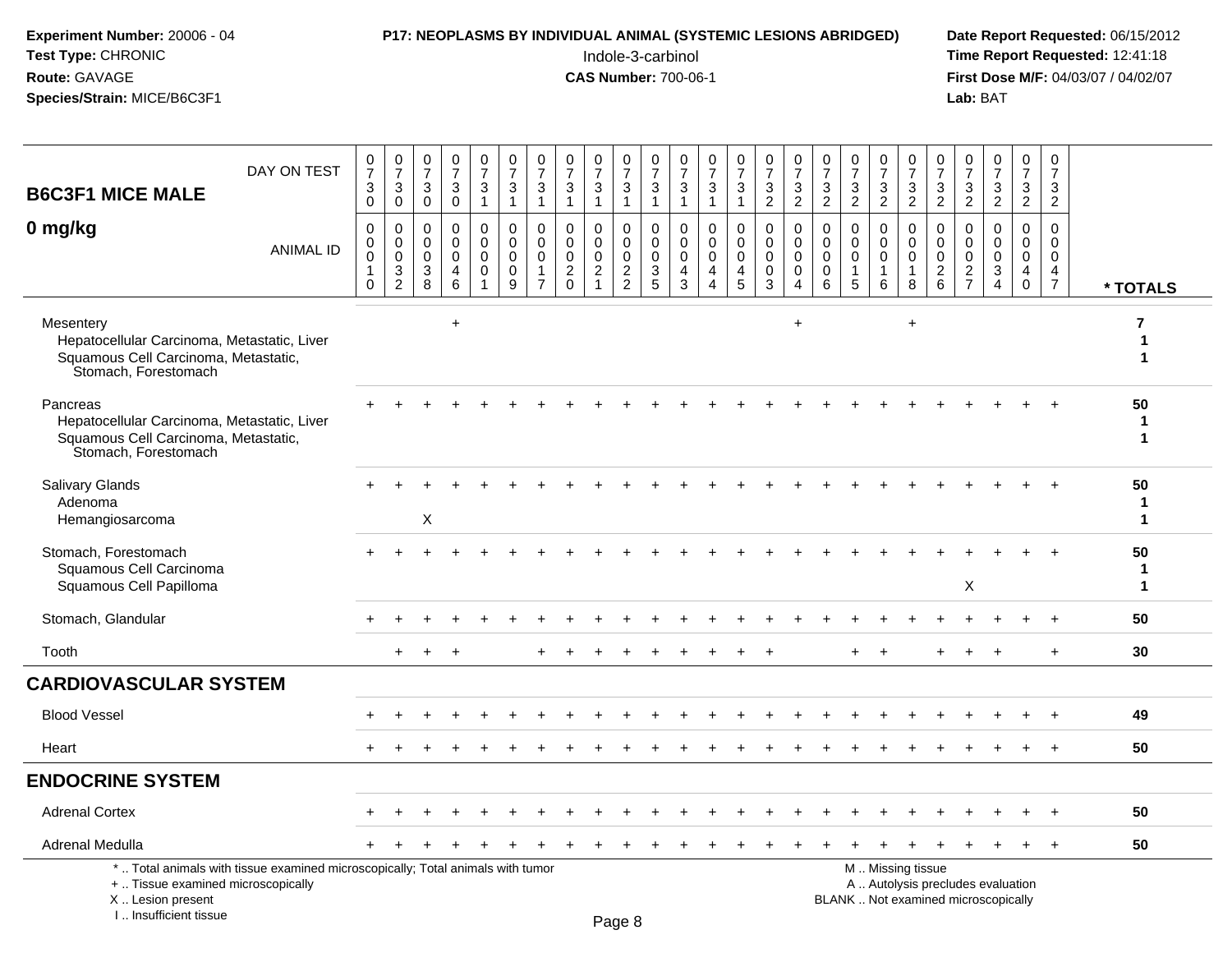# **P17: NEOPLASMS BY INDIVIDUAL ANIMAL (SYSTEMIC LESIONS ABRIDGED)** Date Report Requested: 06/15/2012<br>Indole-3-carbinol **Time Report Requested:** 12:41:18

 Indole-3-carbinol **Time Report Requested:** 12:41:18 **First Dose M/F:** 04/03/07 / 04/02/07<br>Lab: BAT **Lab:** BAT

| <b>B6C3F1 MICE MALE</b>       | DAY ON TEST      | $\frac{0}{7}$<br>$\ensuremath{\mathsf{3}}$<br>$\mathbf 0$ | $\frac{0}{7}$<br>$\sqrt{3}$<br>$\pmb{0}$                      | $\frac{0}{7}$<br>$\sqrt{3}$<br>$\mathsf 0$ | 0<br>$\overline{\phantom{0}}$<br>3<br>$\overline{0}$              | $\mathbf 0$<br>$\rightarrow$<br>3 | $\frac{0}{7}$<br>$\sqrt{3}$           | $\frac{0}{7}$<br>$\sqrt{3}$            | $\frac{0}{7}$<br>$\ensuremath{\mathsf{3}}$                                 | $\frac{0}{7}$<br>$\sqrt{3}$<br>$\overline{A}$       | 0<br>$\overline{ }$<br>$\ensuremath{\mathsf{3}}$        | $\frac{0}{7}$<br>3       | $\frac{0}{7}$<br>$\ensuremath{\mathsf{3}}$                                       | $\frac{0}{7}$<br>3                                            | $\frac{0}{7}$<br>$\sqrt{3}$                        | $\frac{0}{7}$<br>$\ensuremath{\mathsf{3}}$<br>$\overline{2}$ | 0<br>$\overline{ }$<br>3<br>$\overline{a}$ | $\frac{0}{7}$<br>3<br>$\overline{c}$ | $\frac{0}{7}$<br>$\mathsf 3$<br>$\overline{c}$ | $\overline{0}$<br>$\rightarrow$<br>$\mathsf 3$<br>$\overline{c}$ | $\frac{0}{7}$<br>$\frac{3}{2}$                                 | $\frac{0}{7}$<br>$\frac{3}{2}$                               | 0<br>$\rightarrow$<br>3<br>$\overline{c}$                        | $\overline{ }$<br>$\mathbf{3}$<br>$\overline{c}$ | $\frac{0}{7}$<br>$\ensuremath{\mathsf{3}}$<br>$\overline{c}$ | 0<br>$\rightarrow$<br>$\mathbf{3}$<br>$\overline{2}$ |                   |
|-------------------------------|------------------|-----------------------------------------------------------|---------------------------------------------------------------|--------------------------------------------|-------------------------------------------------------------------|-----------------------------------|---------------------------------------|----------------------------------------|----------------------------------------------------------------------------|-----------------------------------------------------|---------------------------------------------------------|--------------------------|----------------------------------------------------------------------------------|---------------------------------------------------------------|----------------------------------------------------|--------------------------------------------------------------|--------------------------------------------|--------------------------------------|------------------------------------------------|------------------------------------------------------------------|----------------------------------------------------------------|--------------------------------------------------------------|------------------------------------------------------------------|--------------------------------------------------|--------------------------------------------------------------|------------------------------------------------------|-------------------|
| 0 mg/kg                       | <b>ANIMAL ID</b> | 0<br>$\mathbf 0$<br>$\pmb{0}$<br>0                        | 0<br>$\pmb{0}$<br>$\pmb{0}$<br>$\mathbf{3}$<br>$\overline{2}$ | $_{\rm 0}^{\rm 0}$<br>0<br>$\sqrt{3}$<br>8 | $\boldsymbol{0}$<br>$\pmb{0}$<br>$\pmb{0}$<br>$\overline{4}$<br>6 | 0<br>0<br>0<br>0                  | 0<br>0<br>$\pmb{0}$<br>$\pmb{0}$<br>9 | $_0^0$<br>$\mathbf 0$<br>$\rightarrow$ | $\begin{smallmatrix} 0\\0 \end{smallmatrix}$<br>$\pmb{0}$<br>$\frac{2}{0}$ | 0<br>$\pmb{0}$<br>0<br>$\sqrt{2}$<br>$\overline{A}$ | 0<br>$\pmb{0}$<br>0<br>$\overline{c}$<br>$\overline{2}$ | $\pmb{0}$<br>0<br>3<br>5 | $\mathbf{0}$<br>$\ddot{\mathbf{0}}$<br>$\pmb{0}$<br>$\overline{\mathbf{4}}$<br>3 | 0<br>$\pmb{0}$<br>$\mathbf 0$<br>$\overline{\mathbf{4}}$<br>4 | 0<br>$\pmb{0}$<br>$\pmb{0}$<br>$\overline{4}$<br>5 | 0<br>0<br>0<br>0<br>3                                        | $\pmb{0}$<br>0<br>0<br>4                   | 0<br>0<br>0<br>0<br>6                | $\mathbf 0$<br>$\mathbf 0$<br>5                | 0<br>$\mathbf 0$<br>$\pmb{0}$<br>6                               | $\begin{smallmatrix} 0\\0 \end{smallmatrix}$<br>$\pmb{0}$<br>8 | $_{\rm 0}^{\rm 0}$<br>$\pmb{0}$<br>$\boldsymbol{2}$<br>$\,6$ | 0<br>$\boldsymbol{0}$<br>0<br><sup>o</sup><br>∠<br>$\rightarrow$ | $\pmb{0}$<br>0<br>3                              | $\mathbf{0}$<br>$\mathbf 0$<br>0<br>4<br>$\mathbf 0$         | 0<br>$\mathbf 0$<br>0<br>4<br>$\overline{ }$         | * TOTALS          |
| Islets, Pancreatic<br>Adenoma |                  | $+$                                                       |                                                               |                                            | X                                                                 |                                   |                                       |                                        |                                                                            |                                                     |                                                         |                          |                                                                                  |                                                               |                                                    |                                                              |                                            |                                      |                                                |                                                                  |                                                                |                                                              |                                                                  |                                                  | $+$                                                          | $\overline{+}$                                       | 50<br>$\mathbf 1$ |
| Parathyroid Gland             |                  |                                                           |                                                               |                                            |                                                                   |                                   |                                       |                                        |                                                                            |                                                     |                                                         |                          |                                                                                  |                                                               |                                                    |                                                              |                                            |                                      |                                                |                                                                  |                                                                |                                                              |                                                                  |                                                  | $+$                                                          | $+$                                                  | 48                |
| <b>Pituitary Gland</b>        |                  |                                                           |                                                               |                                            |                                                                   |                                   |                                       |                                        |                                                                            |                                                     |                                                         |                          |                                                                                  |                                                               |                                                    |                                                              |                                            |                                      |                                                |                                                                  |                                                                |                                                              |                                                                  |                                                  | $+$                                                          | $+$                                                  | 50                |
| <b>Thyroid Gland</b>          |                  | $+$                                                       |                                                               |                                            |                                                                   |                                   |                                       |                                        |                                                                            |                                                     |                                                         |                          |                                                                                  |                                                               |                                                    |                                                              |                                            |                                      |                                                |                                                                  |                                                                |                                                              |                                                                  |                                                  | $+$                                                          | $+$                                                  | 50                |
| AFUED AL BABY OVATEM          |                  |                                                           |                                                               |                                            |                                                                   |                                   |                                       |                                        |                                                                            |                                                     |                                                         |                          |                                                                                  |                                                               |                                                    |                                                              |                                            |                                      |                                                |                                                                  |                                                                |                                                              |                                                                  |                                                  |                                                              |                                                      |                   |

#### **GENERAL BODY SYSTEM**

NONE

#### **GENITAL SYSTEM**

| . <i>. .</i>                                                                                                                                                        |       |  |  |  |  |              |  |  |  |           |  |                   |  |                                                                          |     |     |      |    |  |
|---------------------------------------------------------------------------------------------------------------------------------------------------------------------|-------|--|--|--|--|--------------|--|--|--|-----------|--|-------------------|--|--------------------------------------------------------------------------|-----|-----|------|----|--|
| <b>Coagulating Gland</b>                                                                                                                                            |       |  |  |  |  |              |  |  |  | $\ddot{}$ |  |                   |  |                                                                          |     |     |      |    |  |
| Epididymis<br>Hepatocellular Carcinoma, Metastatic, Liver                                                                                                           | $+$   |  |  |  |  |              |  |  |  |           |  |                   |  |                                                                          |     | $+$ |      | 50 |  |
| <b>Preputial Gland</b>                                                                                                                                              |       |  |  |  |  |              |  |  |  |           |  |                   |  |                                                                          |     | $+$ |      | 50 |  |
| Prostate<br>Squamous Cell Carcinoma, Metastatic,<br>Stomach, Forestomach                                                                                            | $+$   |  |  |  |  |              |  |  |  |           |  |                   |  | $\pm$                                                                    | $+$ | $+$ |      | 50 |  |
| <b>Seminal Vesicle</b>                                                                                                                                              | $\pm$ |  |  |  |  |              |  |  |  |           |  |                   |  |                                                                          |     |     | $^+$ | 50 |  |
| <b>Testes</b>                                                                                                                                                       | $+$   |  |  |  |  |              |  |  |  |           |  |                   |  |                                                                          |     |     | $+$  | 50 |  |
| <b>HEMATOPOIETIC SYSTEM</b>                                                                                                                                         |       |  |  |  |  |              |  |  |  |           |  |                   |  |                                                                          |     |     |      |    |  |
| <b>Bone Marrow</b>                                                                                                                                                  |       |  |  |  |  |              |  |  |  |           |  |                   |  |                                                                          |     |     |      | 50 |  |
| *  Total animals with tissue examined microscopically; Total animals with tumor<br>+  Tissue examined microscopically<br>X  Lesion present<br>I Insufficient tissue |       |  |  |  |  | $Dao \Omega$ |  |  |  |           |  | M  Missing tissue |  | A  Autolysis precludes evaluation<br>BLANK  Not examined microscopically |     |     |      |    |  |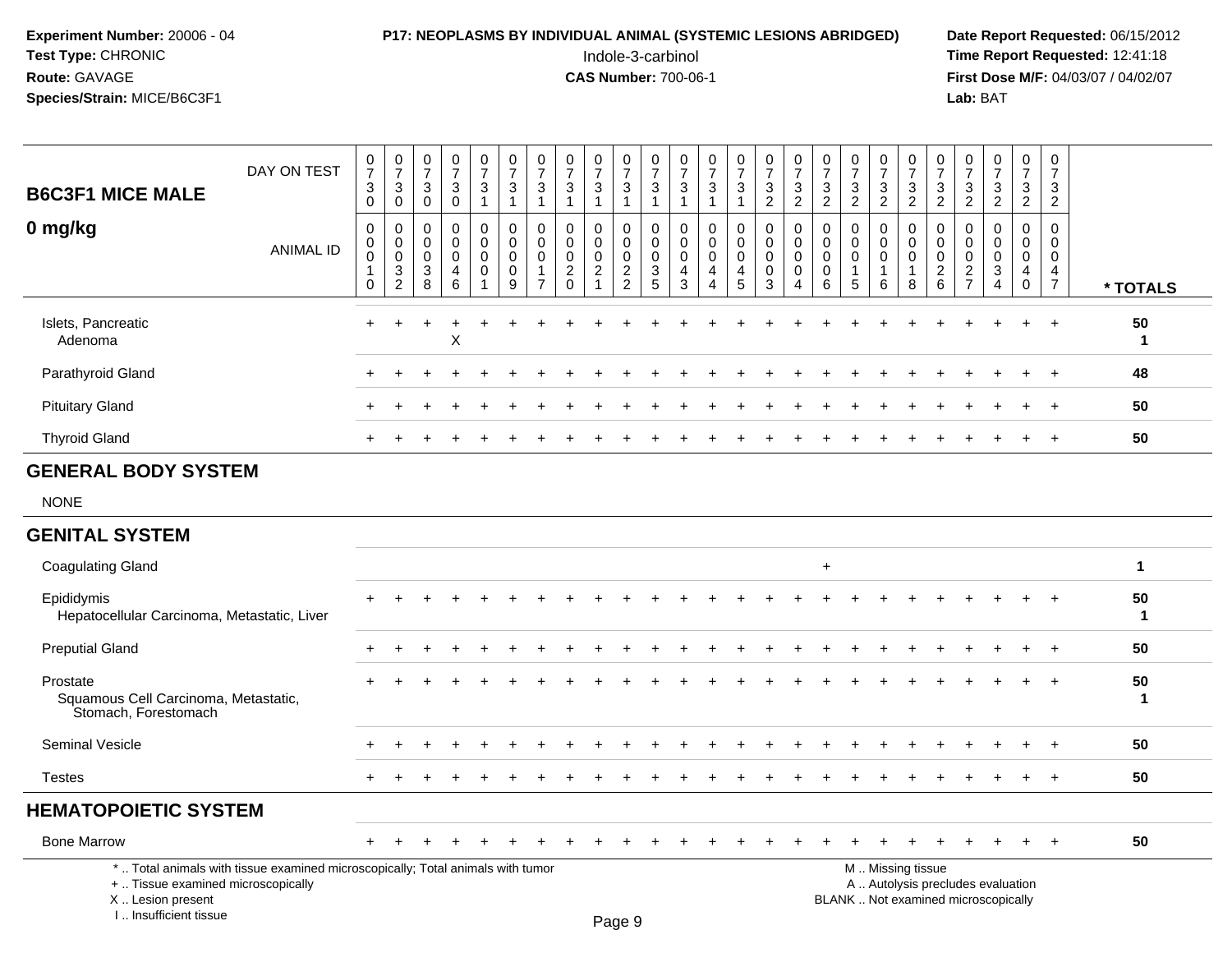# **P17: NEOPLASMS BY INDIVIDUAL ANIMAL (SYSTEMIC LESIONS ABRIDGED)** Date Report Requested: 06/15/2012<br>Indole-3-carbinol **Time Report Requested:** 12:41:18

 Indole-3-carbinol **Time Report Requested:** 12:41:18 **First Dose M/F:** 04/03/07 / 04/02/07<br>Lab: BAT **Lab:** BAT

| DAY ON TEST<br><b>B6C3F1 MICE MALE</b>                                                   | $\begin{smallmatrix}0\\7\end{smallmatrix}$<br>$\ensuremath{\mathsf{3}}$<br>$\mathbf 0$ | $\frac{0}{7}$<br>$\mathbf{3}$<br>$\mathsf{O}\xspace$ | $\frac{0}{7}$<br>$\mathbf{3}$<br>$\mathbf 0$        | $\frac{0}{7}$<br>3<br>$\mathbf 0$       | 0<br>$\overline{7}$<br>$\mathbf{3}$<br>$\mathbf{1}$       | $\frac{0}{7}$<br>$\ensuremath{\mathsf{3}}$<br>$\mathbf{1}$ | 0<br>$\overline{7}$<br>$\mathbf{3}$<br>$\mathbf{1}$     | $\frac{0}{7}$<br>$\ensuremath{\mathsf{3}}$<br>$\overline{1}$              | 0<br>$\overline{7}$<br>3<br>$\mathbf{1}$               | 0<br>$\overline{7}$<br>$\ensuremath{\mathsf{3}}$<br>$\mathbf{1}$ | 0<br>$\overline{7}$<br>3<br>$\mathbf 1$ | 0<br>$\overline{7}$<br>3<br>$\overline{1}$   | $\frac{0}{7}$<br>3<br>$\mathbf{1}$                             | 0<br>$\overline{7}$<br>3<br>$\mathbf{1}$ | 0<br>$\overline{7}$<br>$\frac{3}{2}$                | 0<br>$\overline{7}$<br>3<br>$\sqrt{2}$    | 0<br>$\overline{7}$<br>$\ensuremath{\mathsf{3}}$<br>$\sqrt{2}$ | $\frac{0}{7}$<br>$\ensuremath{\mathsf{3}}$<br>$\overline{c}$ | 0<br>$\overline{7}$<br>$\sqrt{3}$<br>$\overline{2}$  | $\frac{0}{7}$<br>$\ensuremath{\mathsf{3}}$<br>$\overline{c}$ | $\frac{0}{7}$<br>$\sqrt{3}$<br>$\overline{2}$    | $\frac{0}{7}$<br>$\sqrt{3}$<br>$\overline{2}$    | $\frac{0}{7}$<br>$\ensuremath{\mathsf{3}}$<br>$\sqrt{2}$ | 0<br>$\overline{7}$<br>$\ensuremath{\mathsf{3}}$<br>$\overline{2}$ | 0<br>$\overline{7}$<br>3<br>$\overline{c}$ |                          |
|------------------------------------------------------------------------------------------|----------------------------------------------------------------------------------------|------------------------------------------------------|-----------------------------------------------------|-----------------------------------------|-----------------------------------------------------------|------------------------------------------------------------|---------------------------------------------------------|---------------------------------------------------------------------------|--------------------------------------------------------|------------------------------------------------------------------|-----------------------------------------|----------------------------------------------|----------------------------------------------------------------|------------------------------------------|-----------------------------------------------------|-------------------------------------------|----------------------------------------------------------------|--------------------------------------------------------------|------------------------------------------------------|--------------------------------------------------------------|--------------------------------------------------|--------------------------------------------------|----------------------------------------------------------|--------------------------------------------------------------------|--------------------------------------------|--------------------------|
| 0 mg/kg<br><b>ANIMAL ID</b>                                                              | $\mathbf 0$<br>$\pmb{0}$<br>$\pmb{0}$<br>$\mathbf{1}$<br>$\mathbf{0}$                  | 0<br>0<br>0<br>3<br>$\overline{2}$                   | $\mathbf 0$<br>$\mathbf 0$<br>$\mathbf 0$<br>3<br>8 | 0<br>$\mathbf 0$<br>$\pmb{0}$<br>4<br>6 | $\mathbf 0$<br>$\pmb{0}$<br>$\pmb{0}$<br>$\mathbf 0$<br>1 | $\mathbf 0$<br>$\mathbf 0$<br>$\mathbf 0$<br>0<br>9        | $\mathbf 0$<br>$\mathbf 0$<br>0<br>-1<br>$\overline{7}$ | $\mathbf 0$<br>$\mathbf 0$<br>$\pmb{0}$<br>$\overline{c}$<br>$\mathbf{0}$ | 0<br>$\mathbf 0$<br>$\mathbf 0$<br>$\overline{2}$<br>1 | $\mathbf 0$<br>$\mathbf 0$<br>$\mathbf 0$<br>$\frac{2}{2}$       | 0<br>0<br>$\pmb{0}$<br>3<br>5           | $\mathbf 0$<br>0<br>0<br>$\overline{4}$<br>3 | $\mathbf 0$<br>$\mathbf 0$<br>$\pmb{0}$<br>4<br>$\overline{4}$ | 0<br>0<br>0<br>4<br>$\sqrt{5}$           | $\mathbf 0$<br>$\mathbf 0$<br>$\mathbf 0$<br>0<br>3 | 0<br>0<br>$\mathbf 0$<br>$\mathbf 0$<br>4 | $\mathbf 0$<br>$\mathbf 0$<br>$\mathbf 0$<br>0<br>6            | 0<br>0<br>0<br>$\mathbf{1}$<br>5                             | $\mathbf 0$<br>0<br>$\mathbf 0$<br>$\mathbf{1}$<br>6 | 0<br>$\mathbf 0$<br>$\pmb{0}$<br>$\mathbf 1$<br>8            | $\mathbf 0$<br>0<br>$\mathbf 0$<br>$\frac{2}{6}$ | $\mathbf 0$<br>$\mathbf 0$<br>0<br>$\frac{2}{7}$ | 0<br>0<br>$\mathbf 0$<br>3<br>$\overline{4}$             | $\mathbf 0$<br>$\mathbf 0$<br>$\mathbf 0$<br>$\overline{4}$<br>0   | $\Omega$<br>0<br>0<br>4<br>$\overline{7}$  | * TOTALS                 |
| Hemangiosarcoma                                                                          |                                                                                        |                                                      |                                                     |                                         |                                                           |                                                            |                                                         |                                                                           |                                                        |                                                                  |                                         |                                              |                                                                |                                          |                                                     |                                           |                                                                |                                                              |                                                      |                                                              |                                                  |                                                  |                                                          |                                                                    |                                            | 1                        |
| Lymph Node                                                                               |                                                                                        | $\ddot{}$                                            |                                                     |                                         |                                                           |                                                            |                                                         |                                                                           |                                                        |                                                                  |                                         |                                              |                                                                |                                          |                                                     |                                           |                                                                |                                                              |                                                      |                                                              |                                                  |                                                  |                                                          |                                                                    |                                            | $\mathbf{2}$             |
| Lymph Node, Mandibular                                                                   |                                                                                        |                                                      |                                                     |                                         |                                                           |                                                            |                                                         |                                                                           |                                                        |                                                                  |                                         |                                              |                                                                |                                          |                                                     |                                           |                                                                |                                                              |                                                      |                                                              |                                                  |                                                  |                                                          |                                                                    |                                            | 50                       |
| Lymph Node, Mesenteric                                                                   |                                                                                        |                                                      |                                                     |                                         |                                                           |                                                            |                                                         |                                                                           |                                                        |                                                                  |                                         |                                              |                                                                |                                          |                                                     |                                           |                                                                |                                                              |                                                      |                                                              |                                                  |                                                  |                                                          |                                                                    | $\div$                                     | 48                       |
| Spleen<br>Hemangiosarcoma                                                                |                                                                                        |                                                      |                                                     |                                         |                                                           |                                                            |                                                         |                                                                           |                                                        |                                                                  |                                         |                                              |                                                                |                                          |                                                     |                                           |                                                                |                                                              |                                                      |                                                              |                                                  |                                                  |                                                          |                                                                    | $\ddot{}$                                  | 50<br>$\mathbf 1$        |
| Thymus<br>Squamous Cell Carcinoma, Metastatic,<br>Stomach, Forestomach<br>Thymoma Benign |                                                                                        |                                                      |                                                     |                                         |                                                           |                                                            |                                                         |                                                                           |                                                        |                                                                  |                                         |                                              |                                                                |                                          |                                                     |                                           |                                                                |                                                              |                                                      |                                                              |                                                  |                                                  | X                                                        |                                                                    | $\div$                                     | 49<br>-1<br>$\mathbf{1}$ |
| <b>INTEGUMENTARY SYSTEM</b>                                                              |                                                                                        |                                                      |                                                     |                                         |                                                           |                                                            |                                                         |                                                                           |                                                        |                                                                  |                                         |                                              |                                                                |                                          |                                                     |                                           |                                                                |                                                              |                                                      |                                                              |                                                  |                                                  |                                                          |                                                                    |                                            |                          |
| <b>Mammary Gland</b>                                                                     | м                                                                                      | M                                                    | M                                                   | M                                       | M                                                         | м                                                          | м                                                       | м                                                                         | M                                                      | M                                                                | M                                       | М                                            | M                                                              | M                                        | M                                                   | М                                         | М                                                              | M                                                            | M                                                    | M                                                            | М                                                | М                                                | M                                                        |                                                                    | M M                                        | $\mathbf{2}$             |
| Skin<br>Subcutaneous Tissue, Fibrosarcoma                                                |                                                                                        |                                                      |                                                     |                                         |                                                           |                                                            |                                                         |                                                                           |                                                        |                                                                  |                                         |                                              |                                                                |                                          |                                                     |                                           |                                                                |                                                              |                                                      |                                                              |                                                  |                                                  |                                                          |                                                                    | $\ddot{}$                                  | 50<br>$\mathbf{1}$       |
| <b>MUSCULOSKELETAL SYSTEM</b>                                                            |                                                                                        |                                                      |                                                     |                                         |                                                           |                                                            |                                                         |                                                                           |                                                        |                                                                  |                                         |                                              |                                                                |                                          |                                                     |                                           |                                                                |                                                              |                                                      |                                                              |                                                  |                                                  |                                                          |                                                                    |                                            |                          |
| Bone                                                                                     | $\pm$                                                                                  |                                                      |                                                     |                                         |                                                           |                                                            |                                                         |                                                                           |                                                        |                                                                  |                                         |                                              |                                                                |                                          |                                                     |                                           |                                                                |                                                              |                                                      |                                                              |                                                  |                                                  |                                                          | $+$                                                                | $^{+}$                                     | 50                       |
| <b>NERVOUS SYSTEM</b>                                                                    |                                                                                        |                                                      |                                                     |                                         |                                                           |                                                            |                                                         |                                                                           |                                                        |                                                                  |                                         |                                              |                                                                |                                          |                                                     |                                           |                                                                |                                                              |                                                      |                                                              |                                                  |                                                  |                                                          |                                                                    |                                            |                          |
| <b>Brain</b><br>Granular Cell Tumor Benign                                               |                                                                                        |                                                      |                                                     |                                         |                                                           |                                                            |                                                         |                                                                           |                                                        |                                                                  |                                         |                                              |                                                                |                                          |                                                     |                                           |                                                                |                                                              |                                                      |                                                              |                                                  |                                                  |                                                          |                                                                    |                                            | 50<br>$\mathbf{1}$       |
| <b>RESPIRATORY SYSTEM</b>                                                                |                                                                                        |                                                      |                                                     |                                         |                                                           |                                                            |                                                         |                                                                           |                                                        |                                                                  |                                         |                                              |                                                                |                                          |                                                     |                                           |                                                                |                                                              |                                                      |                                                              |                                                  |                                                  |                                                          |                                                                    |                                            |                          |

\* .. Total animals with tissue examined microscopically; Total animals with tumor

+ .. Tissue examined microscopically

X .. Lesion present

I .. Insufficient tissue

 M .. Missing tissuey the contract of the contract of the contract of the contract of the contract of  $\mathsf A$  . Autolysis precludes evaluation Lesion present BLANK .. Not examined microscopically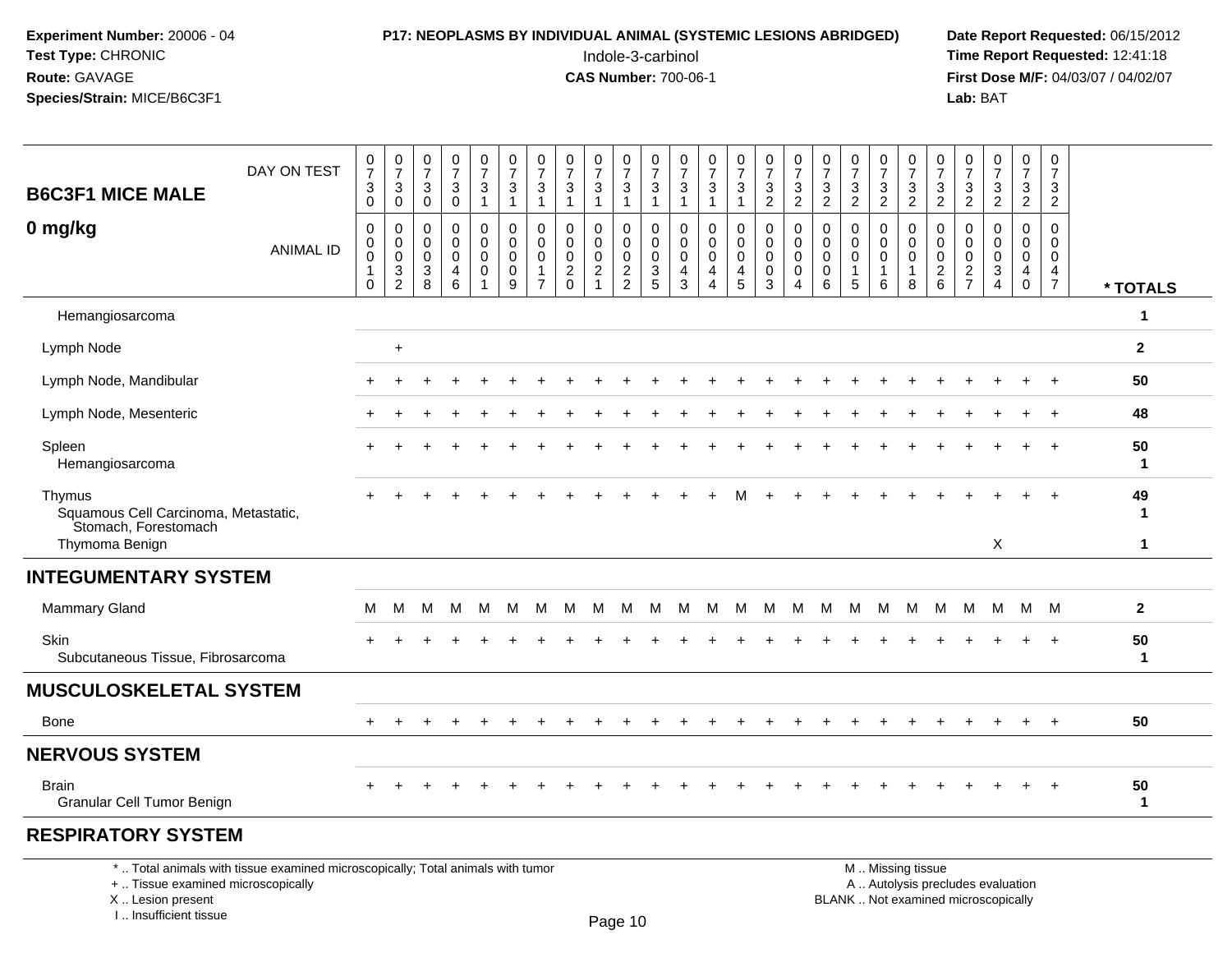## **P17: NEOPLASMS BY INDIVIDUAL ANIMAL (SYSTEMIC LESIONS ABRIDGED)** Date Report Requested: 06/15/2012<br>Indole-3-carbinol **Time Report Requested:** 12:41:18

 Indole-3-carbinol **Time Report Requested:** 12:41:18 **First Dose M/F:** 04/03/07 / 04/02/07<br>Lab: BAT **Lab:** BAT

| DAY ON TEST<br><b>B6C3F1 MICE MALE</b><br>0 mg/kg<br><b>ANIMAL ID</b>                                                                                             | $\begin{array}{c} 0 \\ 7 \end{array}$<br>$\sqrt{3}$<br>$\mathbf 0$<br>$\mathbf 0$<br>$\pmb{0}$<br>$\pmb{0}$<br>$\mathbf 1$<br>$\mathbf 0$ | $\begin{array}{c} 0 \\ 7 \end{array}$<br>3<br>$\mathbf 0$<br>0<br>$\mathbf 0$<br>$\mathbf 0$<br>$\ensuremath{\mathsf{3}}$<br>$\overline{2}$ | $\frac{0}{7}$<br>$\mathbf{3}$<br>$\mathbf 0$<br>0<br>$\boldsymbol{0}$<br>$\mathsf 0$<br>$\sqrt{3}$<br>8 | $\frac{0}{7}$<br>$\mathbf{3}$<br>$\mathbf 0$<br>0<br>$\mathbf 0$<br>$\mathbf 0$<br>$\overline{4}$<br>6 | $\frac{0}{7}$<br>$\mathbf{3}$<br>$\overline{1}$<br>$\begin{smallmatrix} 0\\0 \end{smallmatrix}$<br>$\pmb{0}$<br>$\pmb{0}$<br>$\overline{1}$ | $\frac{0}{7}$<br>$\sqrt{3}$<br>$\overline{1}$<br>$\pmb{0}$<br>$\pmb{0}$<br>$\pmb{0}$<br>$\pmb{0}$<br>9 | $\frac{0}{7}$<br>$\mathbf{3}$<br>$\overline{1}$<br>0<br>$\boldsymbol{0}$<br>$\mathbf{0}$<br>$\overline{1}$<br>$\overline{7}$ | $\frac{0}{7}$<br>$\mathbf 3$<br>$\mathbf{1}$<br>0<br>$\mathbf 0$<br>$\pmb{0}$<br>$\overline{2}$<br>$\Omega$ | $\frac{0}{7}$<br>3<br>0<br>0<br>$\mathbf 0$<br>$\overline{c}$ | $\frac{0}{7}$<br>$\mathsf 3$<br>$\overline{1}$<br>$_{\rm 0}^{\rm 0}$<br>$\pmb{0}$<br>$\frac{2}{2}$ | $\frac{0}{7}$<br>$\mathbf{3}$<br>$\mathbf{1}$<br>0<br>$\pmb{0}$<br>$\mathbf 0$<br>$\mathbf{3}$<br>$\overline{5}$ | $\frac{0}{7}$<br>$\sqrt{3}$<br>$\mathbf{1}$<br>0<br>$\boldsymbol{0}$<br>$\mathbf 0$<br>$\overline{4}$<br>3 | $\frac{0}{7}$<br>$\mathbf{3}$<br>$\overline{1}$<br>$\mathbf 0$<br>$\mathbf 0$<br>$\mathbf 0$<br>4<br>$\Delta$ | $\frac{0}{7}$<br>3<br>1<br>0<br>$\mathbf 0$<br>$\pmb{0}$<br>4<br>5 | $\frac{0}{7}$<br>$\frac{3}{2}$<br>$_{\rm 0}^{\rm 0}$<br>$\pmb{0}$<br>$\pmb{0}$<br>$\overline{3}$ | $\frac{0}{7}$<br>$\ensuremath{\mathsf{3}}$<br>$\overline{2}$<br>0<br>$\pmb{0}$<br>$\pmb{0}$<br>$\pmb{0}$<br>$\boldsymbol{\Lambda}$ | $\frac{0}{7}$<br>$\mathbf{3}$<br>$\overline{2}$<br>$\mathbf 0$<br>0<br>$\mathbf 0$<br>$\mathbf 0$<br>6 | $\frac{0}{7}$<br>$\sqrt{3}$<br>$\overline{2}$<br>$\mathbf 0$<br>$\mathbf 0$<br>$\mathbf 0$<br>$\mathbf{1}$<br>$5\overline{5}$ | $\frac{0}{7}$<br>$\ensuremath{\mathsf{3}}$<br>$\overline{2}$<br>0<br>0<br>$\mathbf 0$<br>$\mathbf{1}$<br>6 | $\frac{0}{7}$<br>$\frac{3}{2}$<br>$\begin{smallmatrix} 0\\0 \end{smallmatrix}$<br>$\mathbf 0$<br>$\mathbf{1}$<br>8 | $\frac{0}{7}$<br>$\ensuremath{\mathsf{3}}$<br>$\overline{2}$<br>0<br>$\pmb{0}$<br>$\mathsf{O}\xspace$<br>$\overline{c}$<br>$6\phantom{a}$ | $\frac{0}{7}$<br>$\mathbf{3}$<br>2<br>0<br>$\mathbf 0$<br>$\mathbf 0$<br>$\overline{c}$<br>$\overline{7}$ | $\frac{0}{7}$<br>$\mathbf 3$<br>$\overline{2}$<br>$\mathbf 0$<br>$\mathbf 0$<br>$\mathbf 0$<br>$\mathbf{3}$<br>$\boldsymbol{\Lambda}$ | $\frac{0}{7}$<br>$\mathbf{3}$<br>$\overline{2}$<br>0<br>$\mathbf 0$<br>$\mathbf 0$<br>$\overline{4}$<br>$\mathbf 0$ | 0<br>$\overline{7}$<br>$\mathbf{3}$<br>$\overline{2}$<br>0<br>$\pmb{0}$<br>$\pmb{0}$<br>$\overline{4}$<br>$\overline{7}$ | * TOTALS                |
|-------------------------------------------------------------------------------------------------------------------------------------------------------------------|-------------------------------------------------------------------------------------------------------------------------------------------|---------------------------------------------------------------------------------------------------------------------------------------------|---------------------------------------------------------------------------------------------------------|--------------------------------------------------------------------------------------------------------|---------------------------------------------------------------------------------------------------------------------------------------------|--------------------------------------------------------------------------------------------------------|------------------------------------------------------------------------------------------------------------------------------|-------------------------------------------------------------------------------------------------------------|---------------------------------------------------------------|----------------------------------------------------------------------------------------------------|------------------------------------------------------------------------------------------------------------------|------------------------------------------------------------------------------------------------------------|---------------------------------------------------------------------------------------------------------------|--------------------------------------------------------------------|--------------------------------------------------------------------------------------------------|------------------------------------------------------------------------------------------------------------------------------------|--------------------------------------------------------------------------------------------------------|-------------------------------------------------------------------------------------------------------------------------------|------------------------------------------------------------------------------------------------------------|--------------------------------------------------------------------------------------------------------------------|-------------------------------------------------------------------------------------------------------------------------------------------|-----------------------------------------------------------------------------------------------------------|---------------------------------------------------------------------------------------------------------------------------------------|---------------------------------------------------------------------------------------------------------------------|--------------------------------------------------------------------------------------------------------------------------|-------------------------|
| Lung<br>Alveolar/Bronchiolar Adenoma<br>Alveolar/Bronchiolar Carcinoma<br>Alveolar/Bronchiolar Carcinoma, Multiple<br>Hepatocellular Carcinoma, Metastatic, Liver |                                                                                                                                           | X                                                                                                                                           |                                                                                                         | $\sf X$                                                                                                |                                                                                                                                             |                                                                                                        |                                                                                                                              |                                                                                                             |                                                               | Х                                                                                                  |                                                                                                                  |                                                                                                            | $X$ $X$                                                                                                       |                                                                    |                                                                                                  | X                                                                                                                                  |                                                                                                        |                                                                                                                               |                                                                                                            |                                                                                                                    |                                                                                                                                           | X                                                                                                         |                                                                                                                                       | X                                                                                                                   |                                                                                                                          | 50<br>3<br>1<br>6       |
| Nose                                                                                                                                                              |                                                                                                                                           |                                                                                                                                             |                                                                                                         |                                                                                                        |                                                                                                                                             |                                                                                                        |                                                                                                                              |                                                                                                             |                                                               |                                                                                                    |                                                                                                                  |                                                                                                            |                                                                                                               |                                                                    |                                                                                                  |                                                                                                                                    |                                                                                                        |                                                                                                                               |                                                                                                            |                                                                                                                    |                                                                                                                                           |                                                                                                           |                                                                                                                                       |                                                                                                                     |                                                                                                                          | 50                      |
| Trachea                                                                                                                                                           |                                                                                                                                           |                                                                                                                                             |                                                                                                         |                                                                                                        |                                                                                                                                             |                                                                                                        |                                                                                                                              |                                                                                                             |                                                               |                                                                                                    |                                                                                                                  |                                                                                                            |                                                                                                               |                                                                    |                                                                                                  |                                                                                                                                    |                                                                                                        |                                                                                                                               |                                                                                                            |                                                                                                                    |                                                                                                                                           |                                                                                                           |                                                                                                                                       |                                                                                                                     |                                                                                                                          | 50                      |
| <b>SPECIAL SENSES SYSTEM</b>                                                                                                                                      |                                                                                                                                           |                                                                                                                                             |                                                                                                         |                                                                                                        |                                                                                                                                             |                                                                                                        |                                                                                                                              |                                                                                                             |                                                               |                                                                                                    |                                                                                                                  |                                                                                                            |                                                                                                               |                                                                    |                                                                                                  |                                                                                                                                    |                                                                                                        |                                                                                                                               |                                                                                                            |                                                                                                                    |                                                                                                                                           |                                                                                                           |                                                                                                                                       |                                                                                                                     |                                                                                                                          |                         |
| Eye                                                                                                                                                               |                                                                                                                                           |                                                                                                                                             |                                                                                                         |                                                                                                        |                                                                                                                                             |                                                                                                        |                                                                                                                              |                                                                                                             |                                                               |                                                                                                    |                                                                                                                  |                                                                                                            |                                                                                                               |                                                                    |                                                                                                  |                                                                                                                                    |                                                                                                        |                                                                                                                               |                                                                                                            |                                                                                                                    |                                                                                                                                           |                                                                                                           |                                                                                                                                       |                                                                                                                     |                                                                                                                          | 50                      |
| <b>Harderian Gland</b><br>Adenoma<br>Carcinoma                                                                                                                    | X                                                                                                                                         | X                                                                                                                                           |                                                                                                         |                                                                                                        |                                                                                                                                             |                                                                                                        |                                                                                                                              |                                                                                                             |                                                               |                                                                                                    |                                                                                                                  |                                                                                                            |                                                                                                               |                                                                    |                                                                                                  |                                                                                                                                    |                                                                                                        |                                                                                                                               |                                                                                                            |                                                                                                                    |                                                                                                                                           |                                                                                                           |                                                                                                                                       |                                                                                                                     |                                                                                                                          | 50<br>6<br>$\mathbf 1$  |
| <b>URINARY SYSTEM</b>                                                                                                                                             |                                                                                                                                           |                                                                                                                                             |                                                                                                         |                                                                                                        |                                                                                                                                             |                                                                                                        |                                                                                                                              |                                                                                                             |                                                               |                                                                                                    |                                                                                                                  |                                                                                                            |                                                                                                               |                                                                    |                                                                                                  |                                                                                                                                    |                                                                                                        |                                                                                                                               |                                                                                                            |                                                                                                                    |                                                                                                                                           |                                                                                                           |                                                                                                                                       |                                                                                                                     |                                                                                                                          |                         |
| Kidney<br>Hepatocellular Carcinoma, Metastatic, Liver                                                                                                             |                                                                                                                                           |                                                                                                                                             |                                                                                                         |                                                                                                        |                                                                                                                                             |                                                                                                        |                                                                                                                              |                                                                                                             |                                                               |                                                                                                    |                                                                                                                  |                                                                                                            |                                                                                                               |                                                                    |                                                                                                  |                                                                                                                                    |                                                                                                        |                                                                                                                               |                                                                                                            |                                                                                                                    |                                                                                                                                           |                                                                                                           |                                                                                                                                       |                                                                                                                     | $\ddot{}$                                                                                                                | 50<br>$\mathbf 1$       |
| <b>Urinary Bladder</b>                                                                                                                                            |                                                                                                                                           |                                                                                                                                             |                                                                                                         |                                                                                                        |                                                                                                                                             |                                                                                                        |                                                                                                                              |                                                                                                             |                                                               |                                                                                                    |                                                                                                                  |                                                                                                            |                                                                                                               |                                                                    |                                                                                                  |                                                                                                                                    |                                                                                                        |                                                                                                                               |                                                                                                            |                                                                                                                    |                                                                                                                                           |                                                                                                           |                                                                                                                                       |                                                                                                                     |                                                                                                                          | 50                      |
| <b>SYSTEMIC LESIONS</b>                                                                                                                                           |                                                                                                                                           |                                                                                                                                             |                                                                                                         |                                                                                                        |                                                                                                                                             |                                                                                                        |                                                                                                                              |                                                                                                             |                                                               |                                                                                                    |                                                                                                                  |                                                                                                            |                                                                                                               |                                                                    |                                                                                                  |                                                                                                                                    |                                                                                                        |                                                                                                                               |                                                                                                            |                                                                                                                    |                                                                                                                                           |                                                                                                           |                                                                                                                                       |                                                                                                                     |                                                                                                                          |                         |
| Multiple Organ<br>Histiocytic Sarcoma<br>Lymphoma Malignant                                                                                                       |                                                                                                                                           | $\times$                                                                                                                                    |                                                                                                         |                                                                                                        |                                                                                                                                             |                                                                                                        |                                                                                                                              |                                                                                                             |                                                               |                                                                                                    |                                                                                                                  |                                                                                                            |                                                                                                               |                                                                    |                                                                                                  |                                                                                                                                    |                                                                                                        |                                                                                                                               |                                                                                                            |                                                                                                                    |                                                                                                                                           |                                                                                                           |                                                                                                                                       |                                                                                                                     |                                                                                                                          | 50<br>$\mathbf{2}$<br>3 |

\* .. Total animals with tissue examined microscopically; Total animals with tumor

+ .. Tissue examined microscopically

X .. Lesion present

I .. Insufficient tissue

 M .. Missing tissuey the contract of the contract of the contract of the contract of the contract of  $\mathsf A$  . Autolysis precludes evaluation Lesion present BLANK .. Not examined microscopically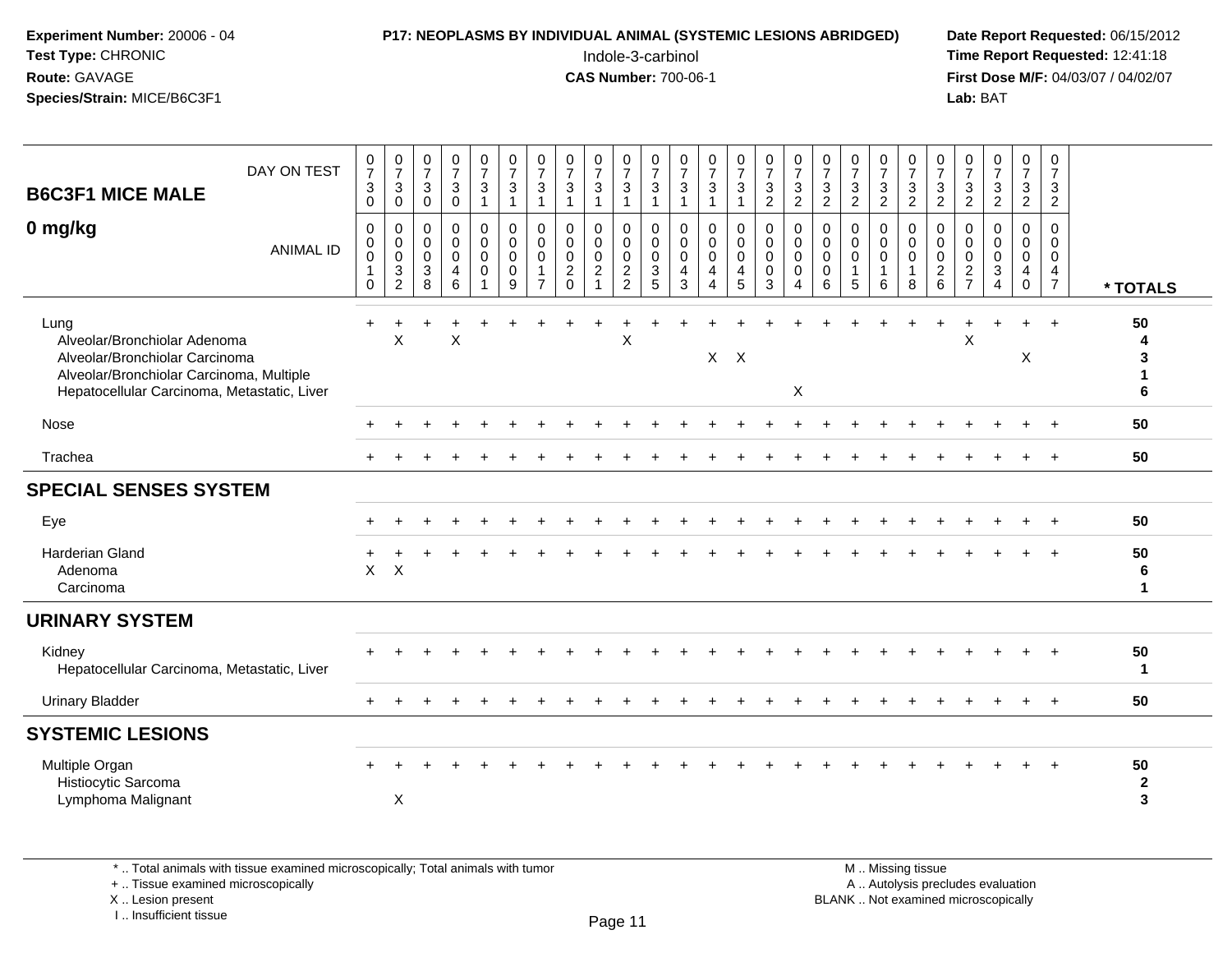# **P17: NEOPLASMS BY INDIVIDUAL ANIMAL (SYSTEMIC LESIONS ABRIDGED)** Date Report Requested: 06/15/2012<br>Indole-3-carbinol **Time Report Requested:** 12:41:18

 Indole-3-carbinol **Time Report Requested:** 12:41:18 **First Dose M/F:** 04/03/07 / 04/02/07<br>Lab: BAT **Lab:** BAT

| <b>B6C3F1 MICE MALE</b>                                                                                                               | DAY ON TEST                                                                     | $\boldsymbol{0}$<br>$\ensuremath{\mathsf{3}}$<br>8<br>$\mathbf{1}$ | $\begin{array}{c} 0 \\ 5 \\ 7 \end{array}$<br>$\mathbf{3}$    | $\boldsymbol{0}$<br>$\,$ 5 $\,$<br>8<br>$\overline{2}$          | $\mathbf 0$<br>6<br>$\mathbf 0$<br>$\overline{4}$         | 0<br>$6\phantom{1}$<br>$\mathbf{1}$<br>6                                      | $\pmb{0}$<br>6<br>3<br>$\overline{0}$         | $\pmb{0}$<br>$\,6\,$<br>3<br>$\mathbf{1}$      | 0<br>$\,6$<br>$\sqrt{5}$<br>8                           | $\pmb{0}$<br>$\,6\,$<br>$\overline{7}$<br>$\mathbf{3}$            | 0<br>$\,6\,$<br>8<br>$\overline{c}$                             | $\mathbf 0$<br>6<br>8<br>$\overline{2}$                                    | 0<br>$\,6$<br>$9\,$<br>$\overline{2}$                      | 0<br>$\,6\,$<br>9<br>$\overline{4}$                      | $\frac{0}{7}$<br>0<br>$\mathbf{1}$             | $\pmb{0}$<br>$\overline{7}$<br>0<br>9                  | $\mathbf 0$<br>$\overline{7}$<br>$\overline{1}$<br>$\mathbf 0$      | $\pmb{0}$<br>$\overline{7}$<br>$\overline{1}$<br>$\mathbf{1}$               | 0<br>$\overline{7}$<br>$\mathbf{1}$<br>$\overline{4}$       | $\frac{0}{7}$<br>1<br>6                                 | 0<br>$\overline{7}$<br>3<br>$\mathbf 0$                    | $\pmb{0}$<br>$\overline{7}$<br>$\mathbf{3}$<br>$\mathbf 0$         | $\mathbf 0$<br>$\overline{7}$<br>3<br>$\mathbf 0$              | $\pmb{0}$<br>$\overline{7}$<br>$\mathbf{3}$<br>$\mathbf 0$               | $\pmb{0}$<br>$\overline{7}$<br>3<br>$\mathbf 0$                                  | $\pmb{0}$<br>$\overline{7}$<br>3<br>$\mathbf{1}$                                |                       |
|---------------------------------------------------------------------------------------------------------------------------------------|---------------------------------------------------------------------------------|--------------------------------------------------------------------|---------------------------------------------------------------|-----------------------------------------------------------------|-----------------------------------------------------------|-------------------------------------------------------------------------------|-----------------------------------------------|------------------------------------------------|---------------------------------------------------------|-------------------------------------------------------------------|-----------------------------------------------------------------|----------------------------------------------------------------------------|------------------------------------------------------------|----------------------------------------------------------|------------------------------------------------|--------------------------------------------------------|---------------------------------------------------------------------|-----------------------------------------------------------------------------|-------------------------------------------------------------|---------------------------------------------------------|------------------------------------------------------------|--------------------------------------------------------------------|----------------------------------------------------------------|--------------------------------------------------------------------------|----------------------------------------------------------------------------------|---------------------------------------------------------------------------------|-----------------------|
| 62.5 mg/kg                                                                                                                            | <b>ANIMAL ID</b>                                                                | $\pmb{0}$<br>$\overline{0}$<br>0<br>$\frac{9}{2}$                  | 0<br>$\pmb{0}$<br>$\pmb{0}$<br>$\sqrt{5}$<br>$\boldsymbol{9}$ | $\mathbf 0$<br>$\mathbf 0$<br>$\boldsymbol{0}$<br>$\frac{5}{2}$ | $\mathbf 0$<br>$\mathbf 0$<br>$\mathbf 0$<br>$\,8\,$<br>9 | $\mathbf 0$<br>$\pmb{0}$<br>$\pmb{0}$<br>$\boldsymbol{9}$<br>$\boldsymbol{9}$ | $\pmb{0}$<br>$\pmb{0}$<br>$\pmb{0}$<br>6<br>6 | $\mathbf 0$<br>$\mathbf 0$<br>$\mathbf 0$<br>6 | $\mathbf 0$<br>$\mathbf 0$<br>$\pmb{0}$<br>$\,6\,$<br>8 | $\pmb{0}$<br>$\pmb{0}$<br>$\pmb{0}$<br>$\sqrt{5}$<br>$\mathbf{3}$ | 0<br>$\mathsf 0$<br>$\mathsf 0$<br>$\sqrt{5}$<br>$\overline{5}$ | $\mathbf 0$<br>$\mathbf 0$<br>$\mathbf 0$<br>$\overline{7}$<br>$\mathbf 0$ | $\mathbf 0$<br>$\mathbf 0$<br>0<br>$\,6$<br>$\overline{7}$ | $\mathbf 0$<br>$\pmb{0}$<br>$\pmb{0}$<br>$\sqrt{5}$<br>8 | 0<br>$\mathsf 0$<br>$\pmb{0}$<br>$\frac{6}{3}$ | 0<br>$\mathbf 0$<br>$\mathsf 0$<br>$\overline{7}$<br>9 | $\mathbf 0$<br>$\pmb{0}$<br>$\mathbf 0$<br>$\, 8$<br>$\overline{1}$ | $\mathbf 0$<br>$\pmb{0}$<br>$\mathbf 0$<br>$\boldsymbol{9}$<br>$\mathbf{1}$ | $\mathbf 0$<br>$\mathbf 0$<br>$\mathbf 0$<br>$\overline{7}$ | $\mathbf 0$<br>0<br>$\mathsf{O}\xspace$<br>$\,6\,$<br>5 | $\mathbf 0$<br>$\mathbf 0$<br>$\mathbf 0$<br>$\frac{5}{7}$ | $\mathbf 0$<br>$\pmb{0}$<br>$\pmb{0}$<br>$\,6\,$<br>$\overline{4}$ | $\mathbf 0$<br>$\mathbf 0$<br>$\boldsymbol{0}$<br>$\,6\,$<br>9 | 0<br>$\mathbf 0$<br>$\mathbf 0$<br>9<br>8                                | $\mathbf 0$<br>$\mathbf 0$<br>$\mathbf{1}$<br>$\mathsf{O}\xspace$<br>$\mathbf 0$ | $\mathsf{O}$<br>$\mathbf 0$<br>$\mathbf 0$<br>$5\phantom{.0}$<br>$\overline{4}$ | males<br>$($ cont $)$ |
| <b>ALIMENTARY SYSTEM</b>                                                                                                              |                                                                                 |                                                                    |                                                               |                                                                 |                                                           |                                                                               |                                               |                                                |                                                         |                                                                   |                                                                 |                                                                            |                                                            |                                                          |                                                |                                                        |                                                                     |                                                                             |                                                             |                                                         |                                                            |                                                                    |                                                                |                                                                          |                                                                                  |                                                                                 |                       |
| Esophagus                                                                                                                             |                                                                                 |                                                                    |                                                               |                                                                 |                                                           |                                                                               |                                               |                                                |                                                         |                                                                   |                                                                 |                                                                            |                                                            |                                                          |                                                |                                                        |                                                                     |                                                                             |                                                             |                                                         |                                                            |                                                                    |                                                                |                                                                          |                                                                                  | $\overline{+}$                                                                  |                       |
| Gallbladder                                                                                                                           |                                                                                 |                                                                    |                                                               |                                                                 |                                                           |                                                                               |                                               |                                                |                                                         |                                                                   |                                                                 |                                                                            |                                                            |                                                          |                                                |                                                        |                                                                     |                                                                             |                                                             |                                                         |                                                            |                                                                    |                                                                |                                                                          |                                                                                  |                                                                                 |                       |
| Intestine Large, Cecum                                                                                                                |                                                                                 |                                                                    |                                                               |                                                                 |                                                           |                                                                               |                                               |                                                |                                                         |                                                                   |                                                                 |                                                                            |                                                            |                                                          |                                                |                                                        |                                                                     |                                                                             |                                                             |                                                         |                                                            |                                                                    |                                                                |                                                                          |                                                                                  |                                                                                 |                       |
| Intestine Large, Colon                                                                                                                |                                                                                 |                                                                    |                                                               |                                                                 |                                                           |                                                                               |                                               |                                                |                                                         |                                                                   |                                                                 |                                                                            |                                                            |                                                          |                                                |                                                        |                                                                     |                                                                             |                                                             |                                                         |                                                            |                                                                    |                                                                |                                                                          |                                                                                  |                                                                                 |                       |
| Intestine Large, Rectum                                                                                                               |                                                                                 |                                                                    |                                                               |                                                                 |                                                           |                                                                               |                                               |                                                |                                                         |                                                                   |                                                                 |                                                                            |                                                            |                                                          |                                                |                                                        |                                                                     |                                                                             |                                                             |                                                         |                                                            |                                                                    |                                                                |                                                                          |                                                                                  | $\overline{1}$                                                                  |                       |
| Intestine Small, Duodenum                                                                                                             |                                                                                 |                                                                    |                                                               |                                                                 |                                                           |                                                                               |                                               |                                                |                                                         |                                                                   |                                                                 |                                                                            |                                                            |                                                          |                                                |                                                        |                                                                     |                                                                             |                                                             |                                                         |                                                            |                                                                    |                                                                |                                                                          | $\ddot{}$                                                                        | $^{+}$                                                                          |                       |
| Intestine Small, Ileum                                                                                                                |                                                                                 |                                                                    |                                                               |                                                                 |                                                           |                                                                               |                                               |                                                |                                                         |                                                                   |                                                                 |                                                                            |                                                            |                                                          |                                                |                                                        |                                                                     |                                                                             |                                                             |                                                         |                                                            |                                                                    |                                                                |                                                                          |                                                                                  |                                                                                 |                       |
| Intestine Small, Jejunum                                                                                                              |                                                                                 |                                                                    |                                                               |                                                                 |                                                           |                                                                               |                                               |                                                |                                                         |                                                                   |                                                                 |                                                                            |                                                            |                                                          |                                                |                                                        |                                                                     |                                                                             |                                                             |                                                         |                                                            |                                                                    |                                                                |                                                                          |                                                                                  |                                                                                 |                       |
| Liver<br>Alveolar/Bronchiolar Carcinoma, Metastatic,<br>Lung<br>Fibrous Histiocytoma<br>Hemangiosarcoma                               |                                                                                 |                                                                    |                                                               |                                                                 |                                                           |                                                                               | X                                             |                                                |                                                         |                                                                   | X                                                               |                                                                            | $\times$                                                   | $\mathsf X$                                              |                                                |                                                        |                                                                     |                                                                             |                                                             | X                                                       |                                                            |                                                                    |                                                                |                                                                          | X                                                                                | $\overline{+}$                                                                  |                       |
| Hemangiosarcoma, Multiple<br>Hepatoblastoma<br>Hepatoblastoma, Multiple<br>Hepatocellular Adenoma<br>Hepatocellular Adenoma, Multiple |                                                                                 | $X$ $X$                                                            |                                                               | $\boldsymbol{\mathsf{X}}$                                       |                                                           |                                                                               | X                                             |                                                |                                                         | $\mathsf X$                                                       | X                                                               | $\boldsymbol{\mathsf{X}}$                                                  |                                                            |                                                          | X                                              |                                                        | $\mathsf X$                                                         | X                                                                           |                                                             | $\boldsymbol{\mathsf{X}}$                               |                                                            |                                                                    |                                                                | $\mathsf X$                                                              | X                                                                                | $\boldsymbol{X}$                                                                |                       |
| Hepatocellular Carcinoma<br>Hepatocellular Carcinoma, Multiple<br>Hepatocholangiocarcinoma                                            |                                                                                 |                                                                    |                                                               |                                                                 |                                                           |                                                                               | X                                             |                                                |                                                         | $X$ $X$                                                           | $\times$                                                        |                                                                            | $\times$                                                   |                                                          |                                                |                                                        |                                                                     | X                                                                           |                                                             |                                                         |                                                            |                                                                    |                                                                |                                                                          |                                                                                  | $\mathsf{X}$                                                                    |                       |
| Mesentery                                                                                                                             |                                                                                 |                                                                    |                                                               |                                                                 |                                                           |                                                                               |                                               |                                                |                                                         |                                                                   | $\ddot{}$                                                       |                                                                            |                                                            |                                                          |                                                |                                                        |                                                                     |                                                                             |                                                             |                                                         |                                                            |                                                                    |                                                                |                                                                          |                                                                                  |                                                                                 |                       |
| +  Tissue examined microscopically<br>X Lesion present                                                                                | *  Total animals with tissue examined microscopically; Total animals with tumor |                                                                    |                                                               |                                                                 |                                                           |                                                                               |                                               |                                                |                                                         |                                                                   |                                                                 |                                                                            |                                                            |                                                          |                                                |                                                        |                                                                     |                                                                             |                                                             |                                                         | M  Missing tissue                                          |                                                                    |                                                                | A  Autolysis precludes evaluation<br>BLANK  Not examined microscopically |                                                                                  |                                                                                 |                       |

X .. Lesion present

I .. Insufficient tissue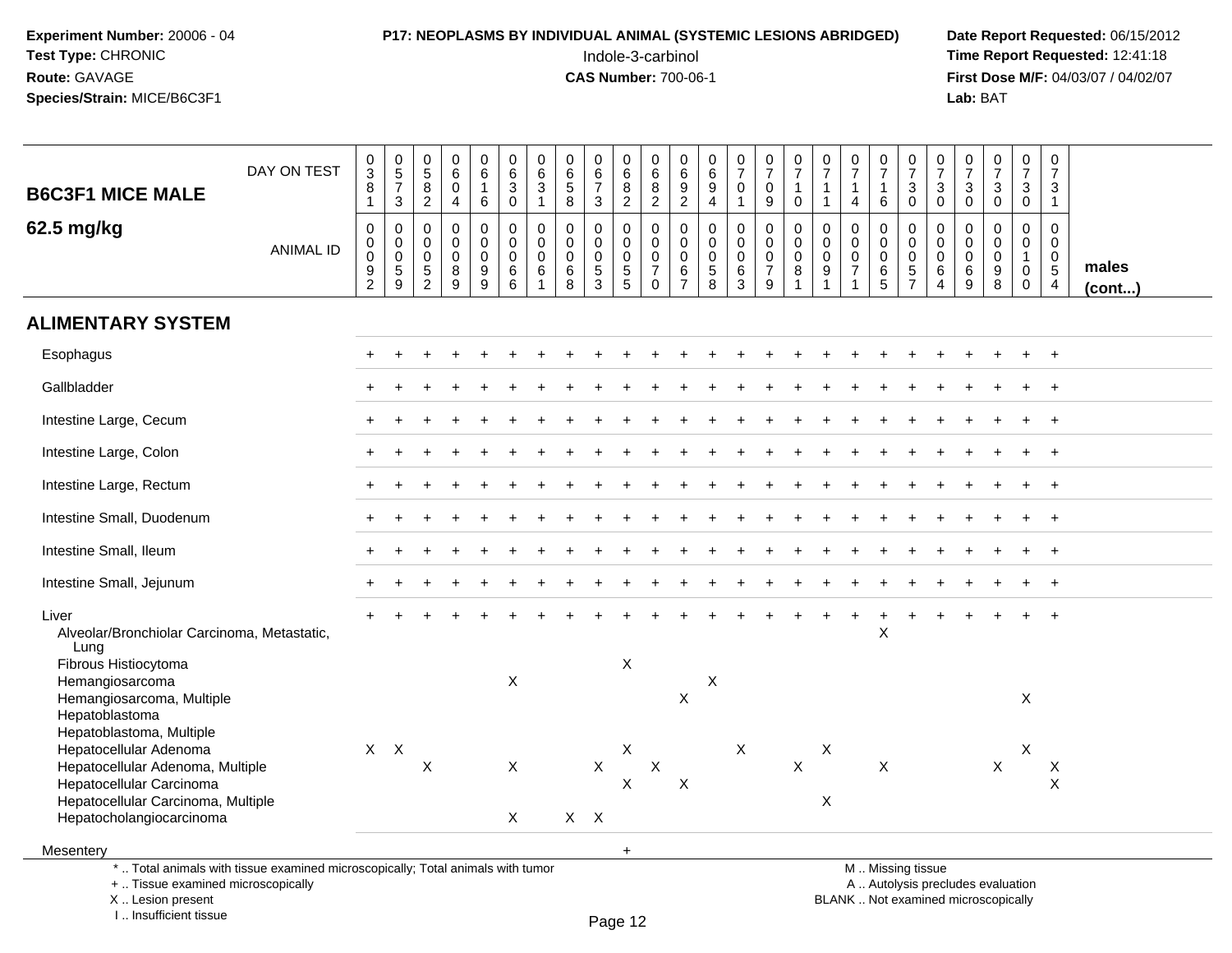## **P17: NEOPLASMS BY INDIVIDUAL ANIMAL (SYSTEMIC LESIONS ABRIDGED)** Date Report Requested: 06/15/2012<br>Indole-3-carbinol **Time Report Requested:** 12:41:18

 Indole-3-carbinol **Time Report Requested:** 12:41:18 **First Dose M/F:** 04/03/07 / 04/02/07<br>Lab: BAT **Lab:** BAT

| <b>B6C3F1 MICE MALE</b>                                                                                  | DAY ON TEST      | 0<br>$\ensuremath{\mathsf{3}}$<br>8<br>$\mathbf{1}$                   | 0<br>$\frac{5}{7}$<br>$\sqrt{3}$                    | 0<br>$\sqrt{5}$<br>8<br>$\sqrt{2}$ | $\pmb{0}$<br>$\,6\,$<br>$\pmb{0}$<br>4 | $\pmb{0}$<br>$\,6\,$<br>$\overline{1}$<br>6    | $\pmb{0}$<br>$\,6\,$<br>$\sqrt{3}$<br>$\mathbf 0$             | $\mathbf 0$<br>6<br>3<br>$\mathbf{1}$      | $\pmb{0}$<br>$^6$ 5<br>$\,8\,$                  | $\pmb{0}$<br>$\,6\,$<br>$\overline{7}$<br>$\mathbf{3}$ | 0<br>$\,6$<br>$\bf 8$<br>$\overline{2}$                                        | $\pmb{0}$<br>$^6_8$<br>$\overline{2}$                            | 0<br>6<br>9<br>$\overline{c}$          | 0<br>$\,6\,$<br>$9\,$<br>4                         | $\frac{0}{7}$<br>0<br>$\mathbf{1}$ | $\begin{smallmatrix}0\\7\end{smallmatrix}$<br>$\mathbf 0$<br>9 | $\pmb{0}$<br>$\overline{7}$<br>1<br>$\mathbf 0$    | $\frac{0}{7}$<br>$\mathbf{1}$<br>$\mathbf{1}$               | $\frac{0}{7}$<br>$\mathbf{1}$<br>$\overline{4}$                               | $\frac{0}{7}$<br>6                  | $\frac{0}{7}$<br>$\sqrt{3}$<br>$\mathbf 0$     | $\begin{array}{c} 0 \\ 7 \end{array}$<br>$\sqrt{3}$<br>$\mathsf{O}\xspace$ | 0<br>$\overline{7}$<br>$\ensuremath{\mathsf{3}}$<br>$\mathbf 0$ | $\begin{smallmatrix} 0\\7 \end{smallmatrix}$<br>$\mathbf{3}$<br>$\mathbf 0$ | $\pmb{0}$<br>$\overline{7}$<br>3<br>$\mathbf 0$                | $\pmb{0}$<br>$\overline{7}$<br>3<br>$\mathbf{1}$                     |                       |
|----------------------------------------------------------------------------------------------------------|------------------|-----------------------------------------------------------------------|-----------------------------------------------------|------------------------------------|----------------------------------------|------------------------------------------------|---------------------------------------------------------------|--------------------------------------------|-------------------------------------------------|--------------------------------------------------------|--------------------------------------------------------------------------------|------------------------------------------------------------------|----------------------------------------|----------------------------------------------------|------------------------------------|----------------------------------------------------------------|----------------------------------------------------|-------------------------------------------------------------|-------------------------------------------------------------------------------|-------------------------------------|------------------------------------------------|----------------------------------------------------------------------------|-----------------------------------------------------------------|-----------------------------------------------------------------------------|----------------------------------------------------------------|----------------------------------------------------------------------|-----------------------|
| 62.5 mg/kg                                                                                               | <b>ANIMAL ID</b> | $\mathbf 0$<br>0<br>$\mathbf 0$<br>$\boldsymbol{9}$<br>$\overline{c}$ | $\mathbf 0$<br>0<br>$\mathbf 0$<br>$\,$ 5 $\,$<br>9 | $\mathbf 0$<br>0<br>0<br>5<br>2    | $\mathbf 0$<br>0<br>0<br>$\bf 8$<br>9  | 0<br>$\mathbf 0$<br>0<br>$\boldsymbol{9}$<br>9 | $\mathbf 0$<br>$\mathbf 0$<br>$\mathbf 0$<br>$\,6$<br>$\,6\,$ | 0<br>0<br>$\mathbf 0$<br>6<br>$\mathbf{1}$ | $\mathbf 0$<br>0<br>$\mathbf 0$<br>$\,6\,$<br>8 | $\mathbf 0$<br>0<br>$\mathbf 0$<br>$\frac{5}{3}$       | 0<br>$\mathsf{O}\xspace$<br>$\pmb{0}$<br>$\begin{array}{c} 5 \\ 5 \end{array}$ | $\mathbf 0$<br>$\mathbf 0$<br>0<br>$\overline{7}$<br>$\mathbf 0$ | 0<br>0<br>0<br>$\,6$<br>$\overline{7}$ | $\mathbf 0$<br>0<br>$\mathbf 0$<br>$\sqrt{5}$<br>8 | $\mathbf 0$<br>0<br>0<br>6<br>3    | $\mathbf 0$<br>$\mathbf 0$<br>0<br>$\overline{7}$<br>9         | $\mathbf 0$<br>$\pmb{0}$<br>$\mathbf 0$<br>$\bf 8$ | $\mathbf 0$<br>0<br>0<br>$\boldsymbol{9}$<br>$\overline{1}$ | $\mathbf 0$<br>$\mathbf 0$<br>$\mathbf 0$<br>$\overline{7}$<br>$\overline{1}$ | 0<br>0<br>$\mathbf 0$<br>$\,6$<br>5 | 0<br>$\pmb{0}$<br>$\mathbf 0$<br>$\frac{5}{7}$ | $\mathbf 0$<br>$\mathbf 0$<br>0<br>$\,6$<br>$\overline{4}$                 | $\mathbf 0$<br>0<br>0<br>6<br>9                                 | $\mathbf 0$<br>0<br>0<br>$\boldsymbol{9}$<br>8                              | 0<br>$\mathbf 0$<br>$\mathbf{1}$<br>$\mathbf 0$<br>$\mathbf 0$ | $\mathbf 0$<br>0<br>$\mathbf 0$<br>$5\phantom{.0}$<br>$\overline{4}$ | males<br>$($ cont $)$ |
| Fibrosarcoma<br>Hepatoblastoma, Metastatic, Liver<br>Leiomyosarcoma, Metastatic, Stomach,<br>Forestomach |                  |                                                                       |                                                     |                                    |                                        |                                                |                                                               |                                            |                                                 |                                                        | X                                                                              |                                                                  |                                        |                                                    |                                    |                                                                |                                                    |                                                             |                                                                               |                                     |                                                |                                                                            |                                                                 |                                                                             |                                                                |                                                                      |                       |
| Oral Mucosa                                                                                              |                  |                                                                       |                                                     |                                    |                                        |                                                |                                                               |                                            |                                                 |                                                        |                                                                                |                                                                  |                                        |                                                    |                                    |                                                                |                                                    |                                                             |                                                                               |                                     |                                                |                                                                            |                                                                 |                                                                             |                                                                |                                                                      |                       |
| Pancreas<br>Hemangioma<br>Leiomyosarcoma, Metastatic, Stomach,<br>Glandular                              |                  |                                                                       |                                                     |                                    |                                        |                                                |                                                               |                                            |                                                 |                                                        |                                                                                |                                                                  |                                        |                                                    |                                    |                                                                |                                                    |                                                             |                                                                               |                                     | X                                              |                                                                            |                                                                 |                                                                             |                                                                | $\ddot{}$                                                            |                       |
| <b>Salivary Glands</b>                                                                                   |                  |                                                                       |                                                     |                                    |                                        |                                                |                                                               |                                            |                                                 |                                                        |                                                                                |                                                                  |                                        |                                                    |                                    |                                                                |                                                    |                                                             |                                                                               |                                     |                                                |                                                                            |                                                                 |                                                                             |                                                                | $\ddot{}$                                                            |                       |
| Stomach, Forestomach<br>Squamous Cell Papilloma<br>Squamous Cell Papilloma, Multiple                     |                  |                                                                       |                                                     |                                    |                                        |                                                |                                                               |                                            |                                                 |                                                        |                                                                                |                                                                  |                                        |                                                    |                                    |                                                                |                                                    |                                                             |                                                                               |                                     |                                                |                                                                            |                                                                 |                                                                             |                                                                | $\ddot{}$                                                            |                       |
| Stomach, Glandular<br>Leiomyosarcoma                                                                     |                  |                                                                       |                                                     |                                    |                                        |                                                |                                                               |                                            |                                                 |                                                        |                                                                                |                                                                  |                                        |                                                    |                                    |                                                                |                                                    |                                                             |                                                                               |                                     |                                                |                                                                            |                                                                 |                                                                             |                                                                | $+$                                                                  |                       |
| Tooth                                                                                                    |                  |                                                                       | $+$                                                 | $+$                                | $+$                                    | $\overline{+}$                                 |                                                               | $\pm$                                      | $+$                                             | $+$                                                    |                                                                                | $\ddot{}$                                                        |                                        |                                                    | $+$                                | $+$                                                            |                                                    |                                                             |                                                                               |                                     |                                                | $\pm$                                                                      |                                                                 | $\pm$                                                                       | $+$                                                            |                                                                      |                       |
| <b>CARDIOVASCULAR SYSTEM</b>                                                                             |                  |                                                                       |                                                     |                                    |                                        |                                                |                                                               |                                            |                                                 |                                                        |                                                                                |                                                                  |                                        |                                                    |                                    |                                                                |                                                    |                                                             |                                                                               |                                     |                                                |                                                                            |                                                                 |                                                                             |                                                                |                                                                      |                       |
| <b>Blood Vessel</b>                                                                                      |                  |                                                                       |                                                     |                                    |                                        |                                                |                                                               |                                            |                                                 |                                                        |                                                                                |                                                                  |                                        |                                                    |                                    |                                                                |                                                    |                                                             |                                                                               |                                     |                                                |                                                                            |                                                                 |                                                                             |                                                                |                                                                      |                       |
| Heart<br>Alveolar/Bronchiolar Carcinoma, Metastatic,<br>Lung<br>Hemangiosarcoma                          |                  |                                                                       |                                                     |                                    |                                        |                                                |                                                               |                                            |                                                 |                                                        |                                                                                |                                                                  |                                        | X                                                  |                                    |                                                                |                                                    |                                                             |                                                                               | $\sf X$                             |                                                |                                                                            |                                                                 |                                                                             |                                                                | $\ddot{}$                                                            |                       |
| <b>ENDOCRINE SYSTEM</b>                                                                                  |                  |                                                                       |                                                     |                                    |                                        |                                                |                                                               |                                            |                                                 |                                                        |                                                                                |                                                                  |                                        |                                                    |                                    |                                                                |                                                    |                                                             |                                                                               |                                     |                                                |                                                                            |                                                                 |                                                                             |                                                                |                                                                      |                       |
| *  Total animals with tissue examined microscopically; Total animals with tumor                          |                  |                                                                       |                                                     |                                    |                                        |                                                |                                                               |                                            |                                                 |                                                        |                                                                                |                                                                  |                                        |                                                    |                                    |                                                                |                                                    |                                                             |                                                                               |                                     | M  Missing tissue                              |                                                                            |                                                                 | .                                                                           |                                                                |                                                                      |                       |

+ .. Tissue examined microscopically

 Lesion present BLANK .. Not examined microscopicallyX .. Lesion present

I .. Insufficient tissue

y the contract of the contract of the contract of the contract of the contract of  $\mathsf A$  . Autolysis precludes evaluation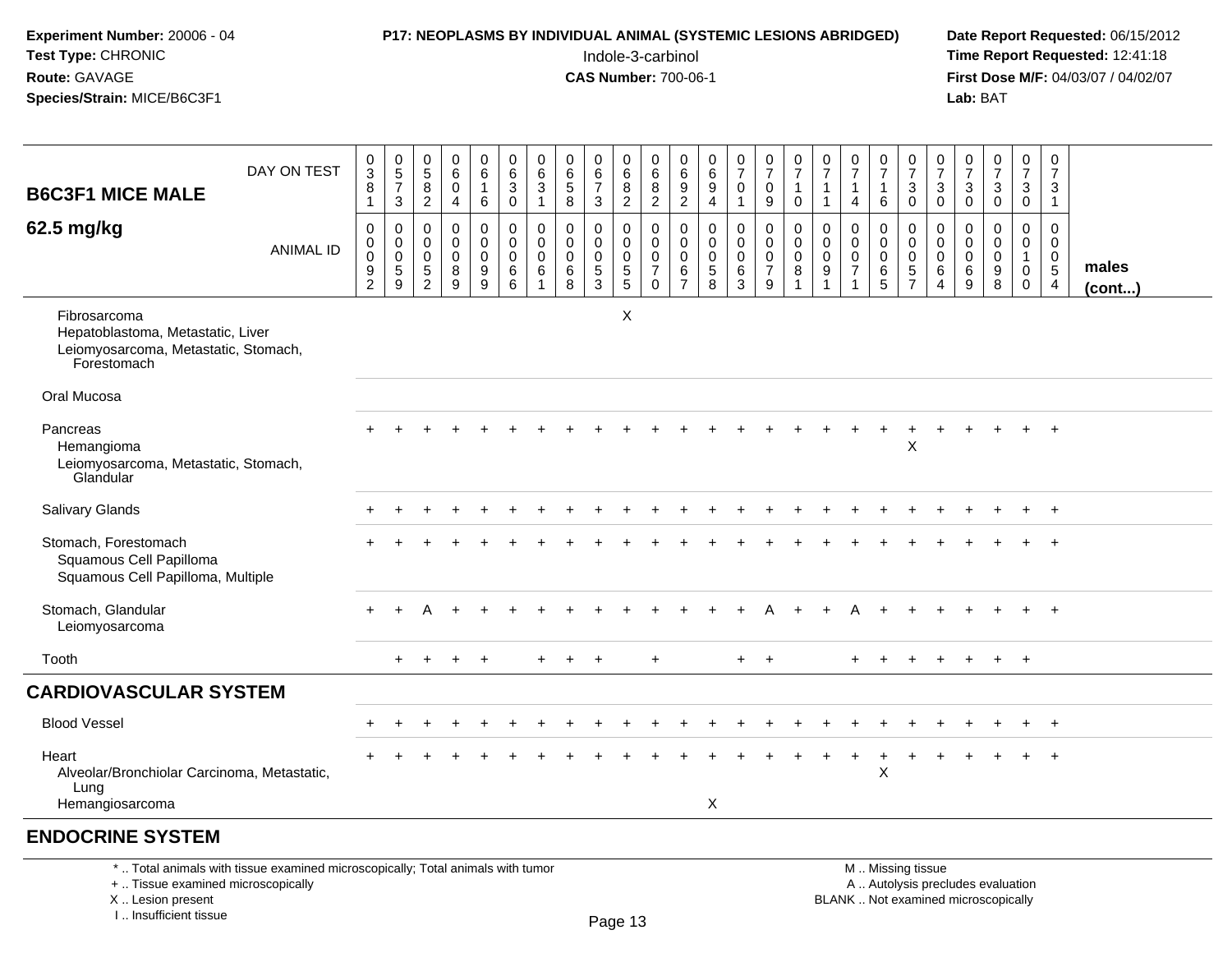# **P17: NEOPLASMS BY INDIVIDUAL ANIMAL (SYSTEMIC LESIONS ABRIDGED)** Date Report Requested: 06/15/2012<br>Indole-3-carbinol **Time Report Requested:** 12:41:18

 Indole-3-carbinol **Time Report Requested:** 12:41:18 **First Dose M/F:** 04/03/07 / 04/02/07<br>Lab: BAT **Lab:** BAT

| <b>B6C3F1 MICE MALE</b>                                                      | DAY ON TEST                                                                     | $_{3}^{\rm 0}$<br>8<br>$\overline{1}$                                                     | $\begin{array}{c} 0 \\ 5 \end{array}$<br>$\overline{7}$<br>$\sqrt{3}$ | $\pmb{0}$<br>$\overline{5}$<br>8<br>$\overline{2}$            | 0<br>$6^{\circ}$<br>0<br>$\overline{4}$   | $\pmb{0}$<br>$6\phantom{1}$<br>$\mathbf{1}$<br>$\,6\,$ | $\begin{array}{c} 0 \\ 6 \end{array}$<br>$\mathbf{3}$<br>$\mathsf{O}\xspace$ | $\begin{array}{c} 0 \\ 6 \end{array}$<br>3<br>$\mathbf{1}$ | 0<br>$\,6\,$<br>$\sqrt{5}$<br>$\overline{8}$        | 0<br>$\,6\,$<br>$\overline{7}$<br>3                    | 0<br>6<br>$^8_2$                                     | $\pmb{0}$<br>$\,6\,$<br>8<br>$\overline{2}$                              | 0<br>$6\phantom{1}$<br>$\frac{9}{2}$                             | $\begin{array}{c} 0 \\ 6 \end{array}$<br>$\boldsymbol{9}$<br>$\overline{4}$ | $\frac{0}{7}$<br>$\mathbf 0$<br>$\mathbf{1}$               | $\frac{0}{7}$<br>$\mathbf 0$<br>$9\,$                                    | $\frac{0}{7}$<br>$\mathbf{1}$<br>$\mathbf 0$        | 0<br>$\overline{7}$<br>$\mathbf{1}$<br>$\mathbf{1}$ | $\frac{0}{7}$<br>$\mathbf{1}$<br>$\overline{4}$         | $\frac{0}{7}$<br>$\mathbf{1}$<br>$\,6\,$               | $\frac{0}{7}$<br>$\sqrt{3}$<br>$\overline{0}$    | $\frac{0}{7}$<br>3<br>$\mathbf 0$      | $\frac{0}{7}$<br>$\mathbf{3}$<br>$\overline{0}$ | $\frac{0}{7}$<br>$\mathbf{3}$<br>$\ddot{\mathbf{0}}$ | $\pmb{0}$<br>$\overline{7}$<br>3<br>$\overline{0}$ | 0<br>$\overline{7}$<br>$\mathbf{3}$<br>$\overline{1}$                         |                       |
|------------------------------------------------------------------------------|---------------------------------------------------------------------------------|-------------------------------------------------------------------------------------------|-----------------------------------------------------------------------|---------------------------------------------------------------|-------------------------------------------|--------------------------------------------------------|------------------------------------------------------------------------------|------------------------------------------------------------|-----------------------------------------------------|--------------------------------------------------------|------------------------------------------------------|--------------------------------------------------------------------------|------------------------------------------------------------------|-----------------------------------------------------------------------------|------------------------------------------------------------|--------------------------------------------------------------------------|-----------------------------------------------------|-----------------------------------------------------|---------------------------------------------------------|--------------------------------------------------------|--------------------------------------------------|----------------------------------------|-------------------------------------------------|------------------------------------------------------|----------------------------------------------------|-------------------------------------------------------------------------------|-----------------------|
| 62.5 mg/kg                                                                   | <b>ANIMAL ID</b>                                                                | $\boldsymbol{0}$<br>$\mathbf 0$<br>$\boldsymbol{0}$<br>$\boldsymbol{9}$<br>$\overline{2}$ | 0<br>$\mathbf 0$<br>$\mathbf 0$<br>$\sqrt{5}$<br>$9\,$                | $\mathbf 0$<br>$\mathbf 0$<br>$\Omega$<br>5<br>$\overline{2}$ | 0<br>$\mathbf 0$<br>$\mathbf 0$<br>8<br>9 | $\pmb{0}$<br>$\mathbf 0$<br>$\mathbf 0$<br>9<br>9      | $\pmb{0}$<br>$\mathsf{O}\xspace$<br>$\mathbf 0$<br>6<br>6                    | 0<br>$\mathbf 0$<br>$\mathbf 0$<br>6                       | $\mathbf 0$<br>$\mathbf 0$<br>$\mathbf 0$<br>6<br>8 | 0<br>$\mathbf 0$<br>$\mathbf 0$<br>$\overline{5}$<br>3 | 0<br>$\pmb{0}$<br>$\mathbf 0$<br>$\overline{5}$<br>5 | $\mathsf{O}\xspace$<br>$\mathbf 0$<br>0<br>$\overline{7}$<br>$\mathbf 0$ | $\mathbf 0$<br>$\mathbf 0$<br>$\mathbf 0$<br>6<br>$\overline{7}$ | $\mathsf{O}\xspace$<br>$\pmb{0}$<br>$\mathbf 0$<br>$\sqrt{5}$<br>8          | 0<br>$\mathbf 0$<br>$\mathbf 0$<br>$\,6\,$<br>$\mathbf{3}$ | $\mathsf 0$<br>$\mathsf{O}\xspace$<br>$\mathbf 0$<br>$\overline{7}$<br>9 | $\mathbf 0$<br>$\mathbf 0$<br>$\mathbf 0$<br>8<br>1 | 0<br>0<br>$\mathbf 0$<br>9<br>$\overline{1}$        | $\pmb{0}$<br>$\mathbf 0$<br>$\pmb{0}$<br>$\overline{7}$ | 0<br>$\mathbf 0$<br>$\mathbf 0$<br>6<br>$\overline{5}$ | 0<br>$\mathbf 0$<br>$\mathbf 0$<br>$\frac{5}{7}$ | 0<br>$\mathbf 0$<br>$\Omega$<br>6<br>4 | 0<br>$\mathbf 0$<br>$\Omega$<br>6<br>$9\,$      | $\mathsf 0$<br>$\mathbf 0$<br>$\mathbf 0$<br>9<br>8  | 0<br>$\mathbf 0$<br>$\mathbf{1}$<br>0<br>0         | $\mathbf 0$<br>$\mathbf 0$<br>$\mathbf 0$<br>$\overline{5}$<br>$\overline{4}$ | males<br>$($ cont $)$ |
| <b>Adrenal Cortex</b><br>Alveolar/Bronchiolar Carcinoma, Metastatic,<br>Lung |                                                                                 |                                                                                           |                                                                       |                                                               |                                           |                                                        |                                                                              |                                                            |                                                     |                                                        |                                                      |                                                                          |                                                                  |                                                                             |                                                            |                                                                          |                                                     |                                                     |                                                         | $\sf X$                                                |                                                  |                                        |                                                 | $\ddot{}$                                            | $+$                                                | $+$                                                                           |                       |
| Adrenal Medulla<br>Pheochromocytoma Benign                                   |                                                                                 |                                                                                           |                                                                       |                                                               |                                           |                                                        |                                                                              |                                                            |                                                     |                                                        |                                                      |                                                                          |                                                                  |                                                                             |                                                            |                                                                          |                                                     | X                                                   |                                                         |                                                        |                                                  |                                        |                                                 |                                                      |                                                    | $\ddot{}$                                                                     |                       |
| Islets, Pancreatic                                                           |                                                                                 |                                                                                           |                                                                       |                                                               |                                           |                                                        |                                                                              |                                                            |                                                     |                                                        |                                                      |                                                                          |                                                                  |                                                                             |                                                            |                                                                          |                                                     |                                                     |                                                         |                                                        |                                                  |                                        |                                                 |                                                      | $\ddot{}$                                          | $+$                                                                           |                       |
| Parathyroid Gland                                                            |                                                                                 | М                                                                                         | $\ddot{}$                                                             |                                                               |                                           |                                                        |                                                                              |                                                            |                                                     |                                                        | м                                                    |                                                                          |                                                                  |                                                                             |                                                            |                                                                          |                                                     |                                                     |                                                         |                                                        |                                                  | м                                      | $\div$                                          | $\ddot{}$                                            | $+$                                                | $+$                                                                           |                       |
| <b>Pituitary Gland</b><br>Pars Intermedia, Adenoma                           |                                                                                 |                                                                                           |                                                                       |                                                               |                                           |                                                        |                                                                              |                                                            |                                                     |                                                        |                                                      |                                                                          |                                                                  |                                                                             |                                                            |                                                                          |                                                     |                                                     |                                                         |                                                        |                                                  |                                        |                                                 |                                                      |                                                    | $\div$                                                                        |                       |
| <b>Thyroid Gland</b><br>C-cell, Adenoma                                      |                                                                                 |                                                                                           |                                                                       |                                                               |                                           |                                                        |                                                                              |                                                            |                                                     |                                                        |                                                      |                                                                          |                                                                  |                                                                             |                                                            |                                                                          |                                                     |                                                     |                                                         |                                                        |                                                  |                                        |                                                 |                                                      | $\ddot{}$<br>X                                     | $+$                                                                           |                       |
| <b>GENERAL BODY SYSTEM</b>                                                   |                                                                                 |                                                                                           |                                                                       |                                                               |                                           |                                                        |                                                                              |                                                            |                                                     |                                                        |                                                      |                                                                          |                                                                  |                                                                             |                                                            |                                                                          |                                                     |                                                     |                                                         |                                                        |                                                  |                                        |                                                 |                                                      |                                                    |                                                                               |                       |
| <b>NONE</b>                                                                  |                                                                                 |                                                                                           |                                                                       |                                                               |                                           |                                                        |                                                                              |                                                            |                                                     |                                                        |                                                      |                                                                          |                                                                  |                                                                             |                                                            |                                                                          |                                                     |                                                     |                                                         |                                                        |                                                  |                                        |                                                 |                                                      |                                                    |                                                                               |                       |
| <b>GENITAL SYSTEM</b>                                                        |                                                                                 |                                                                                           |                                                                       |                                                               |                                           |                                                        |                                                                              |                                                            |                                                     |                                                        |                                                      |                                                                          |                                                                  |                                                                             |                                                            |                                                                          |                                                     |                                                     |                                                         |                                                        |                                                  |                                        |                                                 |                                                      |                                                    |                                                                               |                       |
| Epididymis<br>Leiomyosarcoma, Metastatic, Stomach,<br>Glandular              |                                                                                 |                                                                                           |                                                                       |                                                               |                                           |                                                        |                                                                              |                                                            |                                                     |                                                        |                                                      |                                                                          |                                                                  |                                                                             |                                                            |                                                                          |                                                     |                                                     |                                                         |                                                        |                                                  |                                        |                                                 |                                                      |                                                    |                                                                               |                       |
| <b>Preputial Gland</b>                                                       |                                                                                 |                                                                                           |                                                                       |                                                               |                                           |                                                        |                                                                              |                                                            |                                                     |                                                        |                                                      |                                                                          |                                                                  |                                                                             |                                                            |                                                                          |                                                     |                                                     |                                                         |                                                        |                                                  |                                        |                                                 |                                                      | $\pm$                                              | $+$                                                                           |                       |
| Prostate                                                                     |                                                                                 |                                                                                           |                                                                       |                                                               |                                           |                                                        |                                                                              |                                                            |                                                     |                                                        |                                                      |                                                                          |                                                                  |                                                                             |                                                            |                                                                          |                                                     |                                                     |                                                         |                                                        |                                                  |                                        |                                                 |                                                      |                                                    |                                                                               |                       |
| <b>Seminal Vesicle</b>                                                       |                                                                                 |                                                                                           |                                                                       |                                                               |                                           |                                                        |                                                                              |                                                            |                                                     |                                                        |                                                      |                                                                          |                                                                  |                                                                             |                                                            |                                                                          |                                                     |                                                     |                                                         |                                                        |                                                  |                                        |                                                 |                                                      |                                                    |                                                                               |                       |
| +  Tissue examined microscopically                                           | *  Total animals with tissue examined microscopically; Total animals with tumor |                                                                                           |                                                                       |                                                               |                                           |                                                        |                                                                              |                                                            |                                                     |                                                        |                                                      |                                                                          |                                                                  |                                                                             |                                                            |                                                                          |                                                     |                                                     |                                                         |                                                        | M  Missing tissue                                |                                        |                                                 | A  Autolysis precludes evaluation                    |                                                    |                                                                               |                       |

X .. Lesion present

I .. Insufficient tissue

Lesion present BLANK .. Not examined microscopically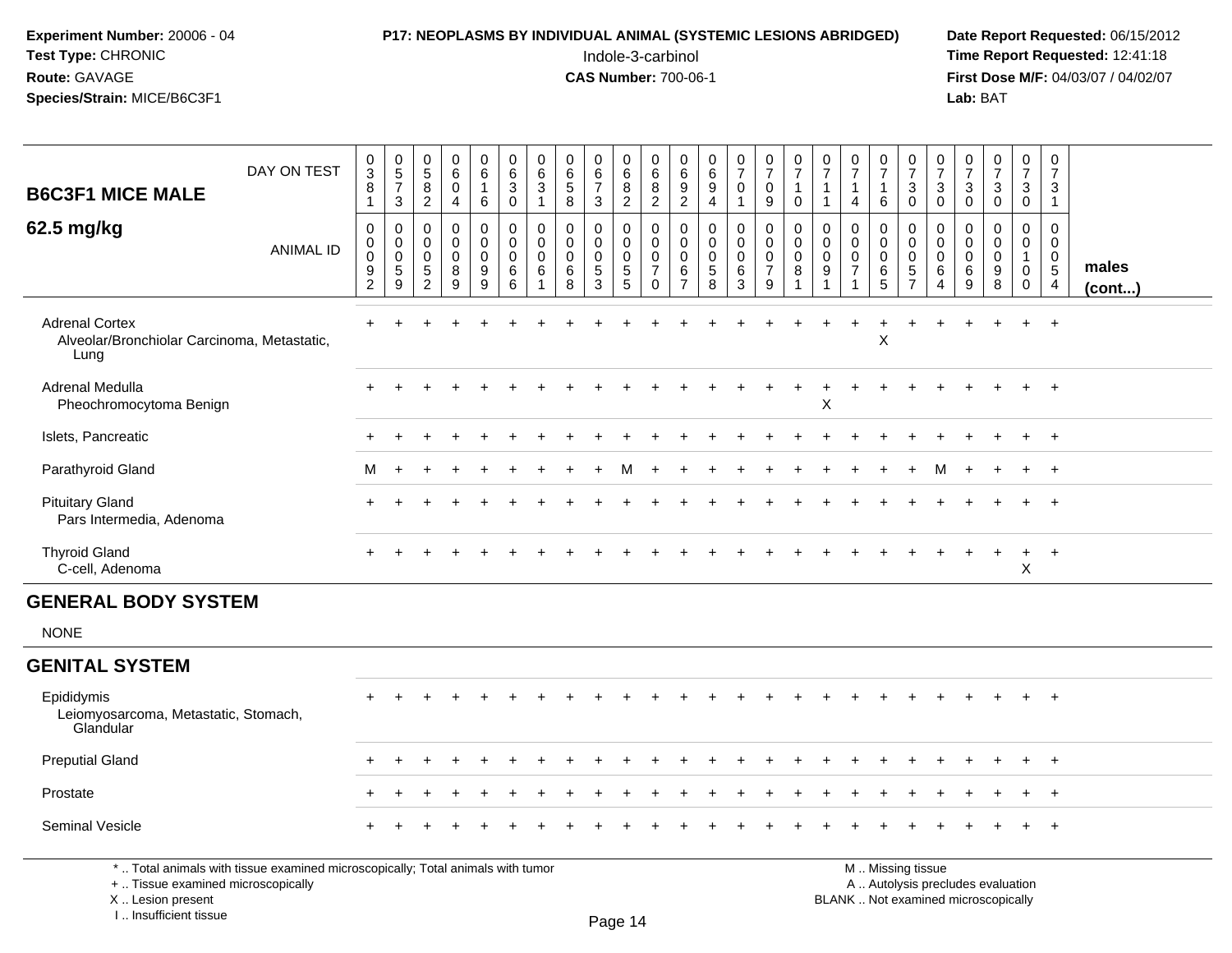# **P17: NEOPLASMS BY INDIVIDUAL ANIMAL (SYSTEMIC LESIONS ABRIDGED)** Date Report Requested: 06/15/2012<br>Indole-3-carbinol **Time Report Requested:** 12:41:18

| <b>B6C3F1 MICE MALE</b>                                                                                                                                             | DAY ON TEST      | 0<br>$\ensuremath{\mathsf{3}}$<br>8<br>$\mathbf{1}$    | 0<br>$\overline{5}$<br>$\overline{7}$<br>3          | $\begin{array}{c} 0 \\ 5 \end{array}$<br>$\bf8$<br>$\overline{2}$ | $\mathbf 0$<br>$\,6\,$<br>$\mathbf 0$<br>4 | $\mathbf 0$<br>$\,6\,$<br>$\overline{1}$<br>6                                     | $\mathbf 0$<br>$\,6\,$<br>$\sqrt{3}$<br>$\mathbf 0$     | 0<br>6<br>$\mathbf{3}$<br>$\mathbf{1}$ | 0<br>$\,6$<br>$\sqrt{5}$<br>8 | 0<br>6<br>$\overline{7}$<br>3                | $\pmb{0}$<br>6<br>$\bf 8$<br>$\overline{2}$                               | $\mathbf 0$<br>$\,6\,$<br>8<br>$\overline{2}$                              | 0<br>$\,6$<br>9<br>$\overline{2}$                      | $\mathbf 0$<br>6<br>9<br>4                       | 0<br>$\overline{7}$<br>$\mathbf 0$<br>1             | 0<br>$\overline{7}$<br>$\mathbf 0$<br>9              | $\pmb{0}$<br>$\overline{7}$<br>$\overline{1}$<br>0 | 0<br>$\overline{7}$<br>$\mathbf 1$   | 0<br>$\overline{7}$<br>1<br>4                                 | 0<br>$\overline{7}$<br>$\mathbf{1}$<br>6                | 0<br>$\overline{7}$<br>3<br>$\mathbf 0$                         | 0<br>$\overline{7}$<br>3<br>$\mathbf 0$ | 0<br>$\overline{7}$<br>3<br>$\mathbf 0$ | $\frac{0}{7}$<br>3<br>0                                                  | $\mathbf 0$<br>$\overline{7}$<br>3<br>$\mathbf 0$              | $\mathbf 0$<br>$\overline{7}$<br>3<br>$\mathbf{1}$           |                 |
|---------------------------------------------------------------------------------------------------------------------------------------------------------------------|------------------|--------------------------------------------------------|-----------------------------------------------------|-------------------------------------------------------------------|--------------------------------------------|-----------------------------------------------------------------------------------|---------------------------------------------------------|----------------------------------------|-------------------------------|----------------------------------------------|---------------------------------------------------------------------------|----------------------------------------------------------------------------|--------------------------------------------------------|--------------------------------------------------|-----------------------------------------------------|------------------------------------------------------|----------------------------------------------------|--------------------------------------|---------------------------------------------------------------|---------------------------------------------------------|-----------------------------------------------------------------|-----------------------------------------|-----------------------------------------|--------------------------------------------------------------------------|----------------------------------------------------------------|--------------------------------------------------------------|-----------------|
| 62.5 mg/kg                                                                                                                                                          | <b>ANIMAL ID</b> | $\mathbf 0$<br>0<br>$\mathbf 0$<br>9<br>$\overline{c}$ | $\mathbf 0$<br>$\mathbf 0$<br>$\mathbf 0$<br>5<br>9 | $\mathbf 0$<br>0<br>0<br>$\,$ 5 $\,$<br>$\overline{c}$            | $\pmb{0}$<br>0<br>0<br>$\bf 8$<br>9        | $\mathbf 0$<br>$\mathbf 0$<br>$\mathbf 0$<br>$\boldsymbol{9}$<br>$\boldsymbol{9}$ | $\mathbf 0$<br>$\mathbf 0$<br>$\pmb{0}$<br>6<br>$\,6\,$ | $\mathbf 0$<br>$\mathbf 0$<br>0<br>6   | $\Omega$<br>0<br>0<br>6<br>8  | $\mathbf 0$<br>0<br>0<br>$\overline{5}$<br>3 | $\mathbf 0$<br>$\mathsf{O}$<br>$\pmb{0}$<br>$\,$ 5 $\,$<br>$\overline{5}$ | $\mathbf 0$<br>$\mathbf 0$<br>$\mathbf 0$<br>$\overline{7}$<br>$\mathbf 0$ | $\mathbf 0$<br>$\mathbf 0$<br>0<br>6<br>$\overline{7}$ | $\Omega$<br>$\mathbf 0$<br>$\mathbf 0$<br>5<br>8 | $\mathbf 0$<br>$\mathbf 0$<br>$\mathbf 0$<br>6<br>3 | $\mathbf 0$<br>0<br>$\pmb{0}$<br>$\overline{7}$<br>9 | $\mathbf 0$<br>0<br>$\pmb{0}$<br>$\,8\,$<br>-1     | $\mathbf 0$<br>$\mathbf 0$<br>0<br>9 | $\Omega$<br>$\mathbf 0$<br>$\mathbf 0$<br>$\overline{7}$<br>1 | $\mathbf 0$<br>$\mathbf 0$<br>$\pmb{0}$<br>$\,6\,$<br>5 | $\mathbf 0$<br>0<br>$\mathbf 0$<br>$\sqrt{5}$<br>$\overline{7}$ | $\Omega$<br>0<br>$\mathbf 0$<br>6<br>4  | $\Omega$<br>0<br>$\mathbf 0$<br>6<br>9  | $\mathbf 0$<br>$\mathbf 0$<br>$\mathbf 0$<br>$\boldsymbol{9}$<br>8       | $\mathbf 0$<br>$\mathbf 0$<br>$\mathbf{1}$<br>$\mathbf 0$<br>0 | $\Omega$<br>0<br>$\mathbf 0$<br>$\sqrt{5}$<br>$\overline{4}$ | males<br>(cont) |
| <b>Testes</b><br>Interstitial Cell, Adenoma                                                                                                                         |                  |                                                        |                                                     |                                                                   |                                            |                                                                                   |                                                         |                                        |                               |                                              |                                                                           |                                                                            |                                                        |                                                  |                                                     |                                                      |                                                    |                                      | $\pmb{\times}$                                                |                                                         |                                                                 |                                         |                                         |                                                                          | $+$                                                            | $+$                                                          |                 |
| <b>HEMATOPOIETIC SYSTEM</b>                                                                                                                                         |                  |                                                        |                                                     |                                                                   |                                            |                                                                                   |                                                         |                                        |                               |                                              |                                                                           |                                                                            |                                                        |                                                  |                                                     |                                                      |                                                    |                                      |                                                               |                                                         |                                                                 |                                         |                                         |                                                                          |                                                                |                                                              |                 |
| <b>Bone Marrow</b><br>Hemangiosarcoma                                                                                                                               |                  |                                                        |                                                     |                                                                   |                                            |                                                                                   | $\times$                                                |                                        |                               |                                              |                                                                           |                                                                            |                                                        |                                                  |                                                     |                                                      |                                                    |                                      |                                                               |                                                         |                                                                 |                                         |                                         |                                                                          | +                                                              | $+$                                                          |                 |
| Lymph Node                                                                                                                                                          |                  |                                                        |                                                     |                                                                   |                                            |                                                                                   |                                                         |                                        |                               | $\ddot{}$                                    |                                                                           |                                                                            | $\ddot{}$                                              |                                                  |                                                     |                                                      |                                                    |                                      |                                                               |                                                         |                                                                 |                                         |                                         |                                                                          |                                                                |                                                              |                 |
| Lymph Node, Mandibular                                                                                                                                              |                  |                                                        |                                                     |                                                                   |                                            |                                                                                   |                                                         |                                        |                               |                                              |                                                                           |                                                                            |                                                        |                                                  |                                                     |                                                      |                                                    |                                      |                                                               |                                                         |                                                                 |                                         |                                         |                                                                          |                                                                | $+$                                                          |                 |
| Lymph Node, Mesenteric<br>Hemangiosarcoma                                                                                                                           |                  |                                                        |                                                     |                                                                   |                                            |                                                                                   |                                                         |                                        |                               |                                              |                                                                           |                                                                            | М                                                      | X                                                |                                                     |                                                      |                                                    |                                      |                                                               |                                                         |                                                                 |                                         |                                         |                                                                          |                                                                |                                                              |                 |
| Spleen<br>Hemangiosarcoma                                                                                                                                           |                  |                                                        |                                                     |                                                                   |                                            |                                                                                   | Χ                                                       |                                        |                               |                                              |                                                                           |                                                                            |                                                        |                                                  |                                                     |                                                      |                                                    |                                      |                                                               |                                                         |                                                                 |                                         |                                         |                                                                          |                                                                | $+$                                                          |                 |
| Thymus                                                                                                                                                              |                  | $\pm$                                                  |                                                     |                                                                   |                                            |                                                                                   |                                                         |                                        |                               |                                              |                                                                           |                                                                            |                                                        |                                                  | $\div$                                              | $\pm$                                                | $\ddot{}$                                          | $\ddot{}$                            | M                                                             | $+$                                                     | M                                                               | $+$                                     | M +                                     |                                                                          | $+$                                                            | $+$                                                          |                 |
| <b>INTEGUMENTARY SYSTEM</b>                                                                                                                                         |                  |                                                        |                                                     |                                                                   |                                            |                                                                                   |                                                         |                                        |                               |                                              |                                                                           |                                                                            |                                                        |                                                  |                                                     |                                                      |                                                    |                                      |                                                               |                                                         |                                                                 |                                         |                                         |                                                                          |                                                                |                                                              |                 |
| <b>Mammary Gland</b>                                                                                                                                                |                  | М                                                      | м                                                   | М                                                                 | м                                          | м                                                                                 | М                                                       | M                                      | M                             | M                                            | M                                                                         | M                                                                          | М                                                      | M                                                | M                                                   | М                                                    | M                                                  | M                                    | M                                                             | M                                                       | M                                                               | M                                       | M                                       | M                                                                        | M M                                                            |                                                              |                 |
| <b>Skin</b><br>Subcutaneous Tissue, Fibrosarcoma<br>Subcutaneous Tissue, Hemangiosarcoma                                                                            |                  | +<br>X                                                 |                                                     |                                                                   |                                            |                                                                                   | $\boldsymbol{\mathsf{X}}$                               |                                        |                               |                                              |                                                                           |                                                                            |                                                        |                                                  | X                                                   |                                                      |                                                    |                                      |                                                               |                                                         |                                                                 |                                         |                                         |                                                                          |                                                                | $^{+}$                                                       |                 |
| <b>MUSCULOSKELETAL SYSTEM</b>                                                                                                                                       |                  |                                                        |                                                     |                                                                   |                                            |                                                                                   |                                                         |                                        |                               |                                              |                                                                           |                                                                            |                                                        |                                                  |                                                     |                                                      |                                                    |                                      |                                                               |                                                         |                                                                 |                                         |                                         |                                                                          |                                                                |                                                              |                 |
| Bone                                                                                                                                                                |                  | ÷                                                      |                                                     |                                                                   |                                            |                                                                                   |                                                         |                                        |                               | $\pm$                                        | $\pm$                                                                     | $\pm$                                                                      | $\pm$                                                  | $\pm$                                            | $+$                                                 | $+$                                                  | $+$                                                | $\pm$                                |                                                               |                                                         |                                                                 |                                         |                                         | $\pm$                                                                    | $+$                                                            | $+$                                                          |                 |
| <b>NERVOUS SYSTEM</b>                                                                                                                                               |                  |                                                        |                                                     |                                                                   |                                            |                                                                                   |                                                         |                                        |                               |                                              |                                                                           |                                                                            |                                                        |                                                  |                                                     |                                                      |                                                    |                                      |                                                               |                                                         |                                                                 |                                         |                                         |                                                                          |                                                                |                                                              |                 |
| *  Total animals with tissue examined microscopically; Total animals with tumor<br>+  Tissue examined microscopically<br>X  Lesion present<br>I Insufficient tissue |                  |                                                        |                                                     |                                                                   |                                            |                                                                                   |                                                         |                                        |                               |                                              | $D_{200}$ 15                                                              |                                                                            |                                                        |                                                  |                                                     |                                                      |                                                    |                                      |                                                               |                                                         | M  Missing tissue                                               |                                         |                                         | A  Autolysis precludes evaluation<br>BLANK  Not examined microscopically |                                                                |                                                              |                 |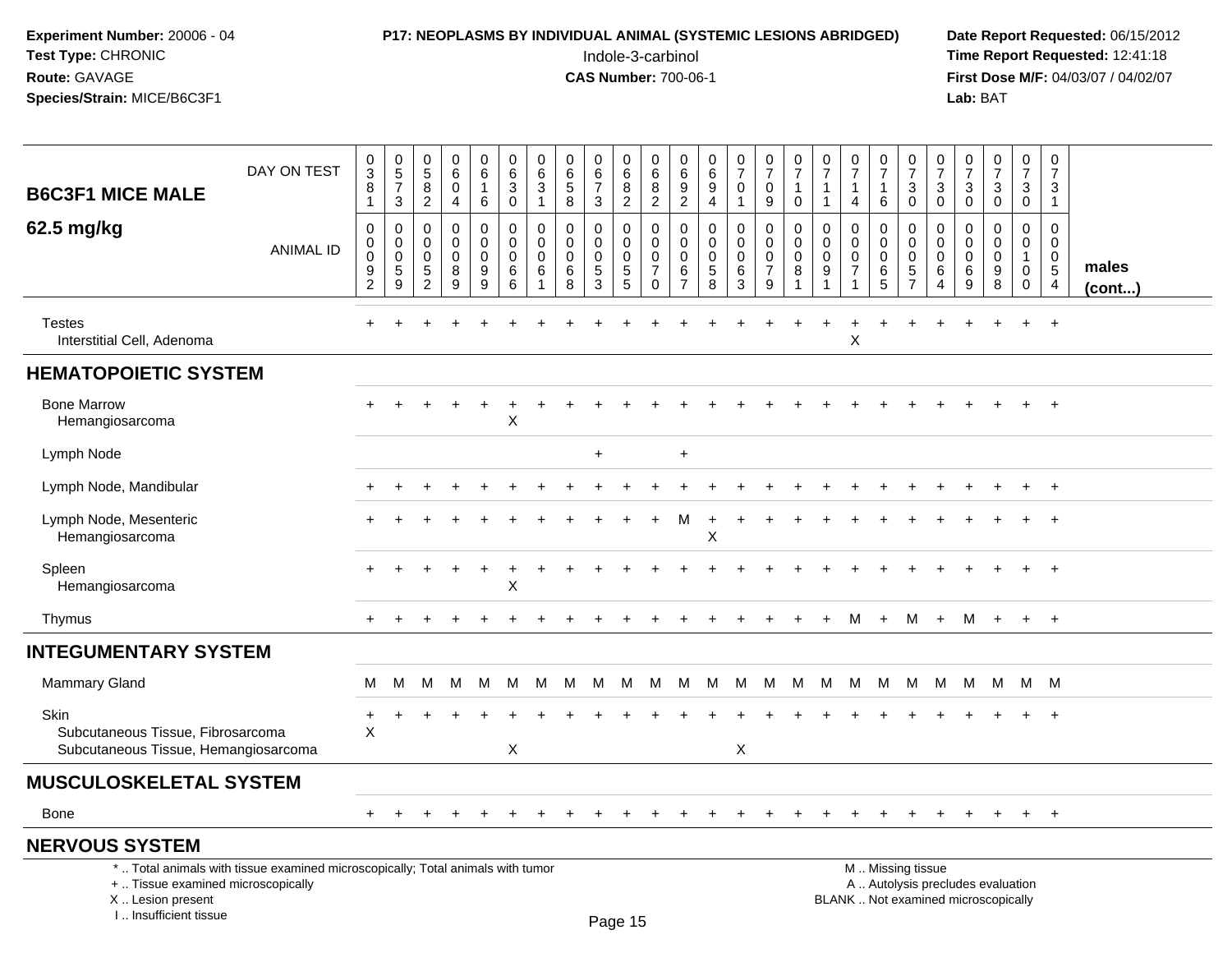# **P17: NEOPLASMS BY INDIVIDUAL ANIMAL (SYSTEMIC LESIONS ABRIDGED)** Date Report Requested: 06/15/2012<br>Indole-3-carbinol **Time Report Requested:** 12:41:18

| DAY ON TEST<br><b>B6C3F1 MICE MALE</b>                                                                                                                             | 0<br>$\mathfrak{S}$<br>$\bf 8$<br>1                                         | $\pmb{0}$<br>$\frac{5}{7}$<br>$\mathbf{3}$ | $\pmb{0}$<br>$\sqrt{5}$<br>8<br>$\overline{2}$ | $\pmb{0}$<br>$\,6\,$<br>$\mathbf 0$<br>$\overline{4}$  | $\pmb{0}$<br>$6\phantom{a}$<br>$\mathbf{1}$<br>6         | $\mathbf 0$<br>$\,6\,$<br>3<br>$\mathbf 0$       | 0<br>$\,6\,$<br>3<br>$\mathbf{1}$             | 0<br>$\,6\,$<br>$\sqrt{5}$<br>8            | $\pmb{0}$<br>$\,6\,$<br>$\overline{7}$<br>3                | $\mathbf 0$<br>$6\phantom{1}$<br>8<br>$\overline{2}$ | $\mathbf 0$<br>$\,6\,$<br>8<br>2                                        | 0<br>6<br>9<br>2                                 | 0<br>$\,6$<br>9<br>4                          | 0<br>$\overline{7}$<br>0<br>$\mathbf{1}$  | $\pmb{0}$<br>$\overline{7}$<br>$\mathbf 0$<br>9                  | 0<br>$\overline{7}$<br>-1<br>$\mathbf 0$       | 0<br>$\overline{7}$<br>$\overline{1}$<br>$\overline{1}$ | $\pmb{0}$<br>$\overline{7}$<br>1<br>$\overline{4}$           | 0<br>$\overline{7}$<br>$\mathbf{1}$<br>6  | 0<br>$\overline{7}$<br>3<br>$\mathbf 0$                         | 0<br>$\overline{7}$<br>3<br>$\mathbf 0$ | 0<br>$\overline{7}$<br>3<br>$\mathbf 0$ | $\pmb{0}$<br>$\overline{7}$<br>$\mathbf{3}$<br>$\mathbf 0$               | $\pmb{0}$<br>$\overline{7}$<br>$\mathbf{3}$<br>$\mathbf 0$             | $\mathbf 0$<br>$\overline{7}$<br>3<br>$\mathbf{1}$                        |                       |
|--------------------------------------------------------------------------------------------------------------------------------------------------------------------|-----------------------------------------------------------------------------|--------------------------------------------|------------------------------------------------|--------------------------------------------------------|----------------------------------------------------------|--------------------------------------------------|-----------------------------------------------|--------------------------------------------|------------------------------------------------------------|------------------------------------------------------|-------------------------------------------------------------------------|--------------------------------------------------|-----------------------------------------------|-------------------------------------------|------------------------------------------------------------------|------------------------------------------------|---------------------------------------------------------|--------------------------------------------------------------|-------------------------------------------|-----------------------------------------------------------------|-----------------------------------------|-----------------------------------------|--------------------------------------------------------------------------|------------------------------------------------------------------------|---------------------------------------------------------------------------|-----------------------|
| 62.5 mg/kg<br><b>ANIMAL ID</b>                                                                                                                                     | $\mathbf 0$<br>$\pmb{0}$<br>$\pmb{0}$<br>$\boldsymbol{9}$<br>$\overline{c}$ | 0<br>$\mathbf 0$<br>$\pmb{0}$<br>5<br>9    | $\mathbf 0$<br>0<br>$\mathbf 0$<br>5<br>2      | $\mathbf 0$<br>$\mathbf 0$<br>$\pmb{0}$<br>$\bf8$<br>9 | 0<br>$\mathbf 0$<br>$\mathbf 0$<br>$\boldsymbol{9}$<br>9 | $\mathbf 0$<br>$\mathbf 0$<br>$\Omega$<br>6<br>6 | $\pmb{0}$<br>$\mathbf 0$<br>$\mathbf{0}$<br>6 | $\Omega$<br>$\Omega$<br>$\Omega$<br>6<br>8 | $\mathbf 0$<br>$\mathbf 0$<br>$\pmb{0}$<br>$\sqrt{5}$<br>3 | 0<br>$\mathbf 0$<br>0<br>$\sqrt{5}$<br>5             | $\mathbf 0$<br>$\mathbf 0$<br>$\mathbf 0$<br>$\overline{7}$<br>$\Omega$ | 0<br>$\Omega$<br>$\Omega$<br>6<br>$\overline{7}$ | $\mathbf 0$<br>$\Omega$<br>$\Omega$<br>5<br>8 | 0<br>$\mathbf 0$<br>$\mathbf 0$<br>6<br>3 | $\mathbf 0$<br>$\mathbf 0$<br>$\mathsf 0$<br>$\overline{7}$<br>9 | $\mathbf 0$<br>$\mathbf 0$<br>$\mathbf 0$<br>8 | $\mathbf 0$<br>$\mathbf 0$<br>0<br>9                    | $\mathbf 0$<br>$\mathbf{0}$<br>$\mathbf 0$<br>$\overline{7}$ | 0<br>$\mathbf 0$<br>$\mathbf 0$<br>6<br>5 | 0<br>$\mathbf 0$<br>$\mathbf 0$<br>$\sqrt{5}$<br>$\overline{7}$ | 0<br>$\Omega$<br>$\Omega$<br>6<br>4     | 0<br>0<br>$\mathbf 0$<br>6<br>9         | 0<br>$\mathbf 0$<br>$\mathbf 0$<br>$\boldsymbol{9}$<br>8                 | 0<br>$\mathbf 0$<br>$\mathbf{1}$<br>$\mathsf{O}\xspace$<br>$\mathbf 0$ | $\mathbf 0$<br>$\mathbf 0$<br>$\mathbf 0$<br>$\sqrt{5}$<br>$\overline{4}$ | males<br>$($ cont $)$ |
| <b>Brain</b>                                                                                                                                                       | +                                                                           |                                            |                                                |                                                        |                                                          |                                                  |                                               |                                            |                                                            |                                                      |                                                                         |                                                  |                                               |                                           |                                                                  |                                                |                                                         |                                                              |                                           |                                                                 |                                         |                                         |                                                                          | $\ddot{}$                                                              | $+$                                                                       |                       |
| <b>RESPIRATORY SYSTEM</b>                                                                                                                                          |                                                                             |                                            |                                                |                                                        |                                                          |                                                  |                                               |                                            |                                                            |                                                      |                                                                         |                                                  |                                               |                                           |                                                                  |                                                |                                                         |                                                              |                                           |                                                                 |                                         |                                         |                                                                          |                                                                        |                                                                           |                       |
| Lung<br>Alveolar/Bronchiolar Adenoma<br>Alveolar/Bronchiolar Adenoma, Multiple                                                                                     |                                                                             |                                            |                                                |                                                        |                                                          |                                                  | X                                             |                                            |                                                            |                                                      |                                                                         |                                                  |                                               | ÷<br>X                                    |                                                                  |                                                |                                                         |                                                              |                                           |                                                                 |                                         |                                         | $\ddot{}$<br>X                                                           | $\ddot{}$                                                              | $+$                                                                       |                       |
| Alveolar/Bronchiolar Carcinoma<br>Hepatoblastoma, Metastatic, Liver<br>Hepatocellular Carcinoma, Metastatic, Liver<br>Hepatocholangiocarcinoma, Metastatic, Liver  |                                                                             |                                            |                                                |                                                        |                                                          |                                                  |                                               | X                                          |                                                            | X                                                    | X                                                                       |                                                  | X                                             |                                           |                                                                  |                                                | X<br>$\mathsf X$                                        |                                                              | X                                         |                                                                 |                                         |                                         |                                                                          | X                                                                      |                                                                           |                       |
| Nose                                                                                                                                                               |                                                                             |                                            |                                                |                                                        |                                                          |                                                  |                                               |                                            |                                                            |                                                      |                                                                         |                                                  |                                               |                                           |                                                                  |                                                |                                                         |                                                              |                                           |                                                                 |                                         |                                         |                                                                          |                                                                        | $\overline{ }$                                                            |                       |
| Trachea                                                                                                                                                            |                                                                             |                                            |                                                |                                                        |                                                          |                                                  |                                               |                                            |                                                            |                                                      |                                                                         |                                                  |                                               |                                           |                                                                  |                                                |                                                         |                                                              |                                           |                                                                 |                                         |                                         |                                                                          | $\ddot{}$                                                              | $+$                                                                       |                       |
| <b>SPECIAL SENSES SYSTEM</b>                                                                                                                                       |                                                                             |                                            |                                                |                                                        |                                                          |                                                  |                                               |                                            |                                                            |                                                      |                                                                         |                                                  |                                               |                                           |                                                                  |                                                |                                                         |                                                              |                                           |                                                                 |                                         |                                         |                                                                          |                                                                        |                                                                           |                       |
| Eye                                                                                                                                                                |                                                                             |                                            |                                                |                                                        |                                                          |                                                  |                                               |                                            |                                                            |                                                      |                                                                         |                                                  |                                               |                                           |                                                                  |                                                |                                                         |                                                              |                                           |                                                                 |                                         |                                         |                                                                          | $\ddot{}$                                                              | $+$                                                                       |                       |
| Harderian Gland<br>Adenoma<br>Carcinoma<br>Bilateral, Adenoma                                                                                                      |                                                                             |                                            |                                                |                                                        | $\boldsymbol{\mathsf{X}}$                                |                                                  |                                               |                                            |                                                            |                                                      |                                                                         |                                                  |                                               |                                           |                                                                  | X                                              |                                                         |                                                              | $\pmb{\times}$                            |                                                                 | Χ                                       |                                         |                                                                          | $\ddot{}$                                                              | $+$                                                                       |                       |
| <b>URINARY SYSTEM</b>                                                                                                                                              |                                                                             |                                            |                                                |                                                        |                                                          |                                                  |                                               |                                            |                                                            |                                                      |                                                                         |                                                  |                                               |                                           |                                                                  |                                                |                                                         |                                                              |                                           |                                                                 |                                         |                                         |                                                                          |                                                                        |                                                                           |                       |
| Kidney<br>Alveolar/Bronchiolar Carcinoma, Metastatic,<br>Lung                                                                                                      |                                                                             |                                            |                                                |                                                        |                                                          |                                                  |                                               |                                            |                                                            |                                                      |                                                                         |                                                  |                                               |                                           |                                                                  |                                                |                                                         |                                                              | Χ                                         |                                                                 |                                         |                                         |                                                                          | $\pm$                                                                  | $+$                                                                       |                       |
| Urethra                                                                                                                                                            |                                                                             | $\ddot{}$                                  |                                                |                                                        |                                                          |                                                  |                                               |                                            |                                                            |                                                      |                                                                         |                                                  |                                               |                                           |                                                                  |                                                |                                                         |                                                              |                                           |                                                                 |                                         |                                         |                                                                          |                                                                        |                                                                           |                       |
| *  Total animals with tissue examined microscopically; Total animals with tumor<br>+  Tissue examined microscopically<br>X Lesion present<br>I Insufficient tissue |                                                                             |                                            |                                                |                                                        |                                                          |                                                  |                                               |                                            |                                                            | D <sub>2</sub> 200                                   |                                                                         |                                                  |                                               |                                           |                                                                  |                                                |                                                         |                                                              |                                           | M  Missing tissue                                               |                                         |                                         | A  Autolysis precludes evaluation<br>BLANK  Not examined microscopically |                                                                        |                                                                           |                       |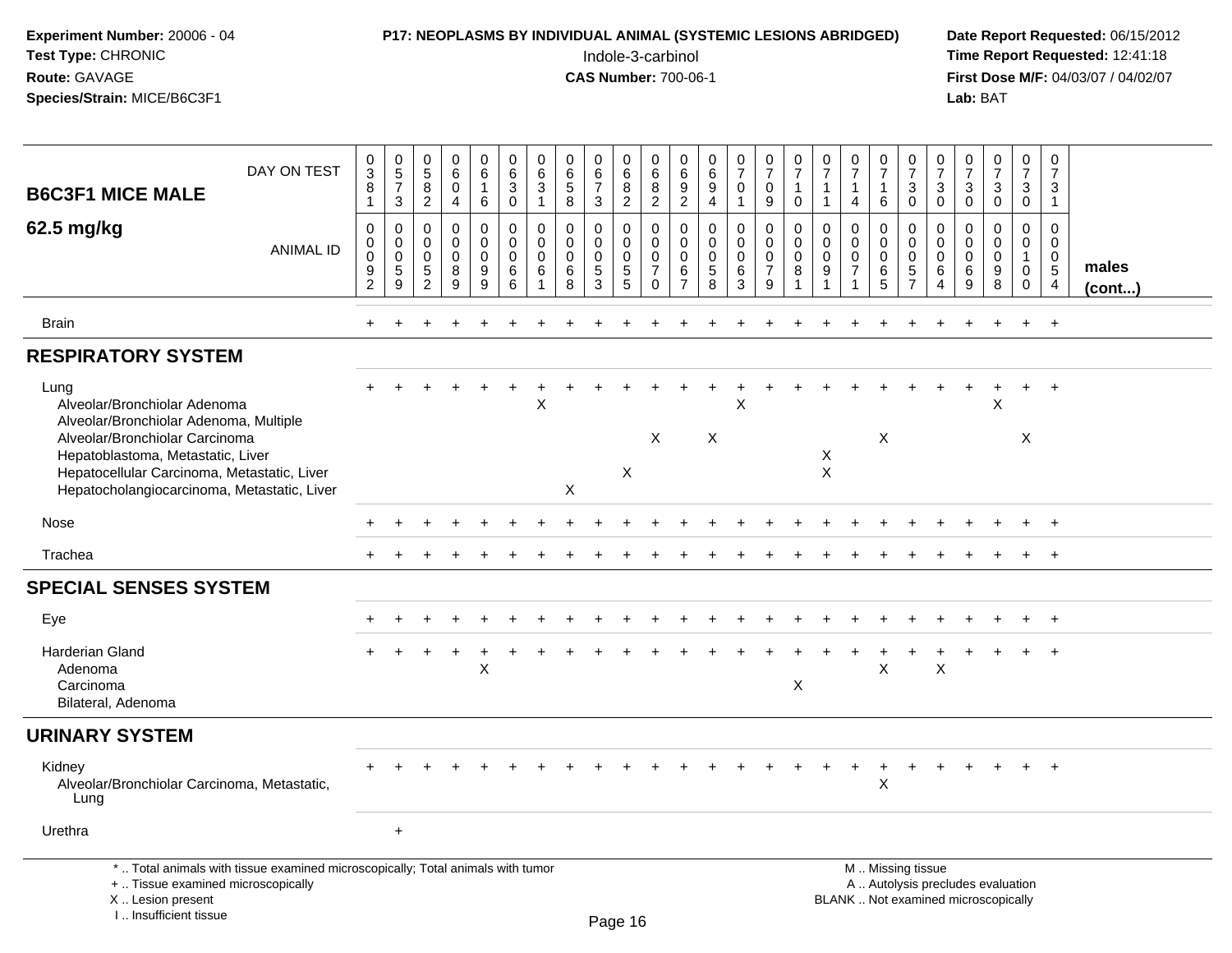# **P17: NEOPLASMS BY INDIVIDUAL ANIMAL (SYSTEMIC LESIONS ABRIDGED)** Date Report Requested: 06/15/2012<br>Indole-3-carbinol **Time Report Requested:** 12:41:18

| <b>B6C3F1 MICE MALE</b>                                     | DAY ON TEST | $\mathbf 0$<br>3<br>8                                               | $\begin{array}{c} 0 \\ 5 \end{array}$<br>$\rightarrow$<br>3 | 0<br>$\,$ 5 $\,$<br>$\overline{8}$<br>$\overline{c}$                              | $\mathbf{0}$<br>6<br>$\mathsf 0$<br>4       | $\mathbf 0$<br>$\,6\,$<br>6                                              | 0<br>$\,6\,$<br>$\sqrt{3}$<br>$\pmb{0}$       | $\begin{array}{c} 0 \\ 6 \end{array}$<br>$\mathbf{3}$ | 0<br>$\,6$<br>$\sqrt{5}$<br>8      | 0<br>6<br>$\rightarrow$<br>3 | 0<br>6<br>8<br>$\overline{c}$                                  | 0<br>$\,6\,$<br>$\bf 8$<br>$\overline{c}$                | 0<br>6<br>$\boldsymbol{9}$<br>$\Omega$            | $\begin{matrix} 0 \\ 6 \end{matrix}$<br>$\boldsymbol{9}$<br>$\overline{4}$ | $\frac{0}{7}$<br>$\pmb{0}$         | 0<br>$\overline{7}$<br>$\mathbf 0$<br>9      | $\overline{ }$             | 0<br>$\overline{ }$              | 0<br>$\rightarrow$ | 0<br>6                           | $\frac{0}{7}$<br>$\mathbf{3}$<br>$\pmb{0}$                      | $\frac{0}{7}$<br>3<br>0           | 0<br>$\overline{ }$<br>3<br>$\mathbf 0$            | 0<br>$\overline{ }$<br>3<br>0 | 0<br>$\overline{7}$<br>$\sqrt{3}$<br>0              | 0<br>⇁<br>3           |                 |
|-------------------------------------------------------------|-------------|---------------------------------------------------------------------|-------------------------------------------------------------|-----------------------------------------------------------------------------------|---------------------------------------------|--------------------------------------------------------------------------|-----------------------------------------------|-------------------------------------------------------|------------------------------------|------------------------------|----------------------------------------------------------------|----------------------------------------------------------|---------------------------------------------------|----------------------------------------------------------------------------|------------------------------------|----------------------------------------------|----------------------------|----------------------------------|--------------------|----------------------------------|-----------------------------------------------------------------|-----------------------------------|----------------------------------------------------|-------------------------------|-----------------------------------------------------|-----------------------|-----------------|
| 62.5 mg/kg                                                  | ANIMAL ID   | 0<br>$\pmb{0}$<br>$\mathbf 0$<br>$\boldsymbol{9}$<br>$\overline{2}$ | 0<br>$_{\rm 0}^{\rm 0}$<br>$\,$ 5 $\,$<br>9                 | $\pmb{0}$<br>$\begin{matrix} 0 \\ 0 \end{matrix}$<br>$\sqrt{5}$<br>$\overline{2}$ | 0<br>$\boldsymbol{0}$<br>0<br>$\frac{8}{9}$ | $\mathbf 0$<br>$\mathsf{O}\xspace$<br>$\pmb{0}$<br>$\boldsymbol{9}$<br>9 | 0<br>$\mathbf 0$<br>$\pmb{0}$<br>$\,6\,$<br>6 | 0<br>$\begin{matrix} 0 \\ 0 \end{matrix}$<br>$\,6\,$  | $\mathbf 0$<br>$\pmb{0}$<br>6<br>8 | 0<br>0<br>0<br>5<br>3        | $\overline{0}$<br>$\mathbf 0$<br>$\mathsf{O}\xspace$<br>5<br>5 | 0<br>$\pmb{0}$<br>$\pmb{0}$<br>$\rightarrow$<br>$\Omega$ | 0<br>$\pmb{0}$<br>$\pmb{0}$<br>6<br>$\rightarrow$ | 0<br>$\begin{matrix} 0 \\ 0 \\ 5 \end{matrix}$<br>8                        | 0<br>$\overline{0}$<br>0<br>6<br>3 | 0<br>$\mathbf 0$<br>0<br>$\overline{7}$<br>9 | 0<br>$\boldsymbol{0}$<br>8 | 0<br>$\pmb{0}$<br>$\pmb{0}$<br>9 | 0<br>0<br>0        | $\mathbf{0}$<br>0<br>0<br>6<br>5 | 0<br>$\begin{matrix} 0 \\ 0 \\ 5 \end{matrix}$<br>$\rightarrow$ | 0<br>$_{\rm 0}^{\rm 0}$<br>6<br>4 | 0<br>$\boldsymbol{0}$<br>$\pmb{0}$<br>$\,6\,$<br>9 | 0<br>0<br>0<br>9<br>8         | 0<br>$\mathbf 0$<br>$\boldsymbol{0}$<br>$\mathbf 0$ | 0<br>0<br>0<br>5<br>4 | males<br>(cont) |
| <b>Urinary Bladder</b>                                      |             |                                                                     |                                                             |                                                                                   |                                             |                                                                          |                                               |                                                       |                                    |                              |                                                                |                                                          |                                                   |                                                                            |                                    |                                              |                            |                                  |                    |                                  |                                                                 |                                   |                                                    |                               | $+$                                                 | $+$                   |                 |
| <b>SYSTEMIC LESIONS</b>                                     |             |                                                                     |                                                             |                                                                                   |                                             |                                                                          |                                               |                                                       |                                    |                              |                                                                |                                                          |                                                   |                                                                            |                                    |                                              |                            |                                  |                    |                                  |                                                                 |                                   |                                                    |                               |                                                     |                       |                 |
| Multiple Organ<br>Histiocytic Sarcoma<br>Lymphoma Malignant |             | $+$                                                                 |                                                             |                                                                                   |                                             |                                                                          |                                               |                                                       |                                    | X                            |                                                                |                                                          |                                                   |                                                                            |                                    |                                              |                            |                                  | X                  |                                  |                                                                 |                                   | $+$                                                |                               | $+$                                                 | $+$                   |                 |

<sup>+ ..</sup> Tissue examined microscopically

X .. Lesion present

I .. Insufficient tissue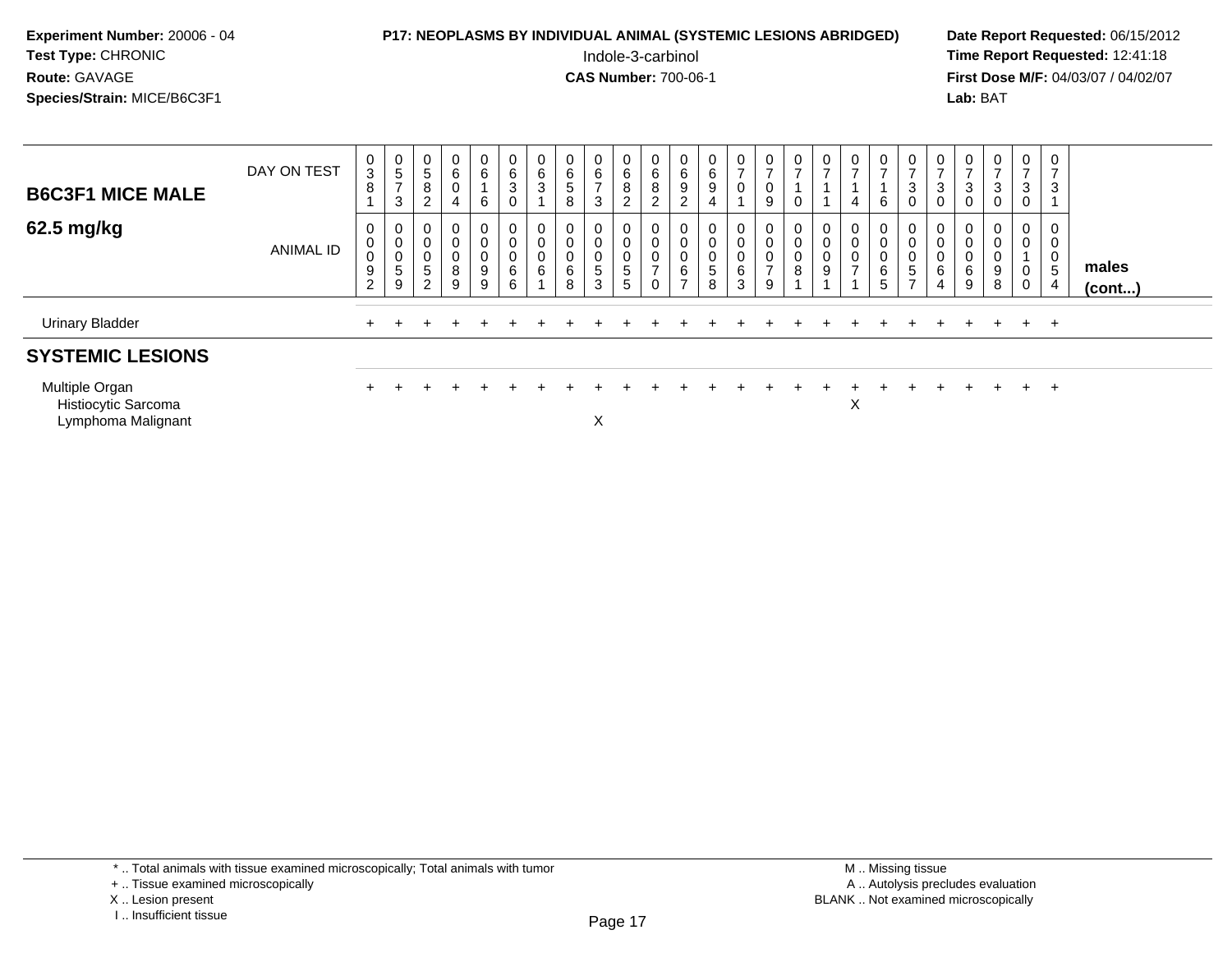# **P17: NEOPLASMS BY INDIVIDUAL ANIMAL (SYSTEMIC LESIONS ABRIDGED)** Date Report Requested: 06/15/2012<br>Indole-3-carbinol **Time Report Requested:** 12:41:18

 Indole-3-carbinol **Time Report Requested:** 12:41:18 **First Dose M/F:** 04/03/07 / 04/02/07<br>Lab: BAT **Lab:** BAT

| <b>B6C3F1 MICE MALE</b>                                                                                                                                                                                                                                                        | DAY ON TEST      | $\begin{smallmatrix}0\\7\end{smallmatrix}$<br>$\ensuremath{\mathsf{3}}$<br>$\overline{1}$ | $\frac{0}{7}$<br>$\mathbf{3}$<br>$\mathbf{1}$           | $\frac{0}{7}$<br>$\sqrt{3}$<br>$\overline{1}$                            | $\frac{0}{7}$<br>$\mathbf 3$<br>$\mathbf{1}$                                  | $\frac{0}{7}$<br>$\ensuremath{\mathsf{3}}$<br>$\overline{1}$ | $\frac{0}{7}$<br>$\mathbf{3}$<br>$\overline{1}$                       | $\frac{0}{7}$<br>$\mathbf{3}$<br>$\mathbf{1}$       | $\frac{0}{7}$<br>$\mathbf{3}$<br>$\mathbf{1}$                             | $\frac{0}{7}$<br>$\mathbf{3}$<br>$\mathbf{1}$                                       | $\frac{0}{7}$<br>$\frac{3}{2}$                                       | $\frac{0}{7}$<br>$\frac{3}{2}$                            | $\frac{0}{7}$<br>$\frac{3}{2}$  | $\frac{0}{7}$<br>$\frac{3}{2}$                                                | $\frac{0}{7}$<br>$\mathbf 3$<br>$\overline{2}$       | $\frac{0}{7}$<br>$\mathbf{3}$<br>$\overline{2}$        | $\frac{0}{7}$<br>$\frac{3}{2}$                               | $\frac{0}{7}$<br>$\ensuremath{\mathsf{3}}$<br>$\overline{2}$    | $\frac{0}{7}$<br>$\frac{3}{2}$                         | $\frac{0}{7}$<br>$\ensuremath{\mathsf{3}}$<br>$\overline{2}$ | $\frac{0}{7}$<br>$\mathbf{3}$<br>$\overline{2}$ | $\frac{0}{7}$<br>$\mathbf{3}$<br>$\overline{2}$        | $\frac{0}{7}$<br>$\frac{3}{2}$ | $\frac{0}{7}$<br>$\frac{3}{2}$                           | $\frac{0}{7}$<br>$\mathbf 3$<br>$\overline{2}$                                     | 0<br>$\overline{7}$<br>3<br>$\overline{2}$       |                                                                                   |
|--------------------------------------------------------------------------------------------------------------------------------------------------------------------------------------------------------------------------------------------------------------------------------|------------------|-------------------------------------------------------------------------------------------|---------------------------------------------------------|--------------------------------------------------------------------------|-------------------------------------------------------------------------------|--------------------------------------------------------------|-----------------------------------------------------------------------|-----------------------------------------------------|---------------------------------------------------------------------------|-------------------------------------------------------------------------------------|----------------------------------------------------------------------|-----------------------------------------------------------|---------------------------------|-------------------------------------------------------------------------------|------------------------------------------------------|--------------------------------------------------------|--------------------------------------------------------------|-----------------------------------------------------------------|--------------------------------------------------------|--------------------------------------------------------------|-------------------------------------------------|--------------------------------------------------------|--------------------------------|----------------------------------------------------------|------------------------------------------------------------------------------------|--------------------------------------------------|-----------------------------------------------------------------------------------|
| 62.5 mg/kg                                                                                                                                                                                                                                                                     | <b>ANIMAL ID</b> | $\mathbf 0$<br>$\boldsymbol{0}$<br>$\pmb{0}$<br>$\overline{5}$<br>6                       | 0<br>0<br>$\pmb{0}$<br>$\overline{7}$<br>$\overline{2}$ | $\Omega$<br>$\mathbf 0$<br>$\mathbf 0$<br>$\overline{7}$<br>$\mathbf{3}$ | $\mathbf 0$<br>$\mathbf 0$<br>$\mathsf 0$<br>$\overline{7}$<br>$\overline{7}$ | 0<br>$\mathbf 0$<br>$\mathbf 0$<br>8<br>$\overline{4}$       | $\mathbf 0$<br>$\mathbf 0$<br>$\mathbf 0$<br>$\, 8$<br>$\overline{7}$ | $\mathbf 0$<br>$\mathbf 0$<br>$\mathbf 0$<br>8<br>8 | $\mathbf 0$<br>$\mathbf 0$<br>$\mathbf 0$<br>9<br>$\overline{\mathbf{4}}$ | $\mathbf{0}$<br>$\mathbf 0$<br>$\mathbf 0$<br>$\begin{array}{c} 9 \\ 5 \end{array}$ | 0<br>$\pmb{0}$<br>$\mathsf{O}\xspace$<br>$\mathbf 5$<br>$\mathbf{1}$ | 0<br>$\mathbf 0$<br>$\mathbf 0$<br>$\,6\,$<br>$\mathbf 0$ | 0<br>$\mathbf 0$<br>0<br>6<br>2 | $\mathbf 0$<br>$\mathbf 0$<br>$\mathbf 0$<br>$\overline{7}$<br>$\overline{4}$ | 0<br>$\mathbf 0$<br>$\pmb{0}$<br>$\overline{7}$<br>5 | 0<br>$\mathbf 0$<br>$\mathbf 0$<br>$\overline{7}$<br>6 | $\mathbf 0$<br>$\pmb{0}$<br>$\pmb{0}$<br>$\overline{7}$<br>8 | $\mathbf{0}$<br>$\mathbf 0$<br>$\mathbf 0$<br>8<br>$\mathbf{0}$ | 0<br>$\mathbf 0$<br>$\mathbf 0$<br>8<br>$\overline{2}$ | 0<br>$\mathbf 0$<br>$\pmb{0}$<br>$\, 8$<br>$\overline{3}$    | 0<br>$\mathbf 0$<br>0<br>8<br>5                 | 0<br>$\mathbf 0$<br>$\mathbf 0$<br>8<br>$\overline{6}$ | 0<br>0<br>0<br>$_{0}^{9}$      | $\mathbf 0$<br>$\mathbf 0$<br>$\pmb{0}$<br>$\frac{9}{3}$ | $\mathbf 0$<br>$\mathbf 0$<br>$\mathbf 0$<br>$\begin{array}{c} 9 \\ 6 \end{array}$ | 0<br>$\mathbf 0$<br>$\mathbf 0$<br>$\frac{9}{7}$ | * TOTALS                                                                          |
| <b>ALIMENTARY SYSTEM</b>                                                                                                                                                                                                                                                       |                  |                                                                                           |                                                         |                                                                          |                                                                               |                                                              |                                                                       |                                                     |                                                                           |                                                                                     |                                                                      |                                                           |                                 |                                                                               |                                                      |                                                        |                                                              |                                                                 |                                                        |                                                              |                                                 |                                                        |                                |                                                          |                                                                                    |                                                  |                                                                                   |
| Esophagus                                                                                                                                                                                                                                                                      |                  |                                                                                           |                                                         |                                                                          |                                                                               |                                                              |                                                                       |                                                     |                                                                           |                                                                                     |                                                                      |                                                           |                                 |                                                                               |                                                      |                                                        |                                                              |                                                                 |                                                        |                                                              |                                                 |                                                        |                                |                                                          |                                                                                    |                                                  | 50                                                                                |
| Gallbladder                                                                                                                                                                                                                                                                    |                  |                                                                                           |                                                         |                                                                          |                                                                               |                                                              |                                                                       |                                                     |                                                                           |                                                                                     |                                                                      |                                                           |                                 |                                                                               |                                                      |                                                        |                                                              |                                                                 |                                                        |                                                              |                                                 |                                                        |                                |                                                          |                                                                                    |                                                  | 50                                                                                |
| Intestine Large, Cecum                                                                                                                                                                                                                                                         |                  |                                                                                           |                                                         |                                                                          |                                                                               |                                                              |                                                                       |                                                     |                                                                           |                                                                                     |                                                                      |                                                           |                                 |                                                                               |                                                      |                                                        |                                                              |                                                                 |                                                        |                                                              |                                                 |                                                        |                                |                                                          |                                                                                    | $\ddot{}$                                        | 50                                                                                |
| Intestine Large, Colon                                                                                                                                                                                                                                                         |                  |                                                                                           |                                                         |                                                                          |                                                                               |                                                              |                                                                       |                                                     |                                                                           |                                                                                     |                                                                      |                                                           |                                 |                                                                               |                                                      |                                                        |                                                              |                                                                 |                                                        |                                                              |                                                 |                                                        |                                |                                                          |                                                                                    |                                                  | 50                                                                                |
| Intestine Large, Rectum                                                                                                                                                                                                                                                        |                  |                                                                                           |                                                         |                                                                          |                                                                               |                                                              |                                                                       |                                                     |                                                                           |                                                                                     |                                                                      |                                                           |                                 |                                                                               |                                                      |                                                        |                                                              |                                                                 |                                                        |                                                              |                                                 |                                                        |                                |                                                          |                                                                                    |                                                  | 50                                                                                |
| Intestine Small, Duodenum                                                                                                                                                                                                                                                      |                  |                                                                                           |                                                         |                                                                          |                                                                               |                                                              |                                                                       |                                                     |                                                                           |                                                                                     |                                                                      |                                                           |                                 |                                                                               |                                                      |                                                        |                                                              |                                                                 |                                                        |                                                              |                                                 |                                                        |                                |                                                          |                                                                                    | $\overline{+}$                                   | 50                                                                                |
| Intestine Small, Ileum                                                                                                                                                                                                                                                         |                  |                                                                                           |                                                         |                                                                          |                                                                               |                                                              |                                                                       |                                                     |                                                                           |                                                                                     |                                                                      |                                                           |                                 |                                                                               |                                                      |                                                        |                                                              |                                                                 |                                                        |                                                              |                                                 |                                                        |                                |                                                          |                                                                                    |                                                  | 50                                                                                |
| Intestine Small, Jejunum                                                                                                                                                                                                                                                       |                  |                                                                                           |                                                         |                                                                          |                                                                               |                                                              |                                                                       |                                                     |                                                                           |                                                                                     |                                                                      |                                                           |                                 |                                                                               |                                                      |                                                        |                                                              |                                                                 |                                                        |                                                              |                                                 |                                                        |                                |                                                          |                                                                                    |                                                  | 50                                                                                |
| Liver<br>Alveolar/Bronchiolar Carcinoma, Metastatic,<br>Lung                                                                                                                                                                                                                   |                  |                                                                                           |                                                         |                                                                          |                                                                               |                                                              |                                                                       |                                                     |                                                                           |                                                                                     |                                                                      |                                                           |                                 |                                                                               |                                                      |                                                        |                                                              |                                                                 |                                                        |                                                              |                                                 |                                                        |                                |                                                          |                                                                                    |                                                  | 50<br>1                                                                           |
| Fibrous Histiocytoma<br>Hemangiosarcoma<br>Hemangiosarcoma, Multiple<br>Hepatoblastoma<br>Hepatoblastoma, Multiple<br>Hepatocellular Adenoma<br>Hepatocellular Adenoma, Multiple<br>Hepatocellular Carcinoma<br>Hepatocellular Carcinoma, Multiple<br>Hepatocholangiocarcinoma |                  |                                                                                           |                                                         |                                                                          | X X X X X X                                                                   |                                                              |                                                                       |                                                     | $\sf X$<br>$\mathsf{X}$                                                   |                                                                                     | X<br>$\mathsf{X}$                                                    |                                                           | $\mathsf X$<br>$X$ $X$          | $\mathsf{X}$                                                                  | X<br>$\mathsf{X}$                                    | X                                                      | X                                                            | X<br>$\boldsymbol{\mathsf{X}}$                                  |                                                        | X                                                            |                                                 | X<br>X                                                 |                                | X<br>X X X X<br>$\boldsymbol{\mathsf{X}}$                |                                                                                    |                                                  | $\mathbf 2$<br>2<br>3<br>$\overline{7}$<br>25<br>8<br>$\mathbf 3$<br>$\mathbf{3}$ |
| Mesentery<br>*  Total animals with tissue examined microscopically; Total animals with tumor                                                                                                                                                                                   |                  |                                                                                           |                                                         |                                                                          |                                                                               |                                                              |                                                                       |                                                     | $\ddot{}$                                                                 |                                                                                     |                                                                      |                                                           |                                 |                                                                               |                                                      |                                                        |                                                              |                                                                 |                                                        |                                                              |                                                 |                                                        |                                |                                                          |                                                                                    |                                                  | 3                                                                                 |
|                                                                                                                                                                                                                                                                                |                  |                                                                                           |                                                         |                                                                          |                                                                               |                                                              |                                                                       |                                                     |                                                                           |                                                                                     |                                                                      |                                                           |                                 |                                                                               |                                                      |                                                        |                                                              |                                                                 |                                                        |                                                              | M  Missing tissue                               |                                                        |                                |                                                          |                                                                                    |                                                  |                                                                                   |

+ .. Tissue examined microscopically

X .. Lesion present

I .. Insufficient tissue

Page 18

y the contract of the contract of the contract of the contract of the contract of  $\mathsf A$  . Autolysis precludes evaluation

Lesion present BLANK .. Not examined microscopically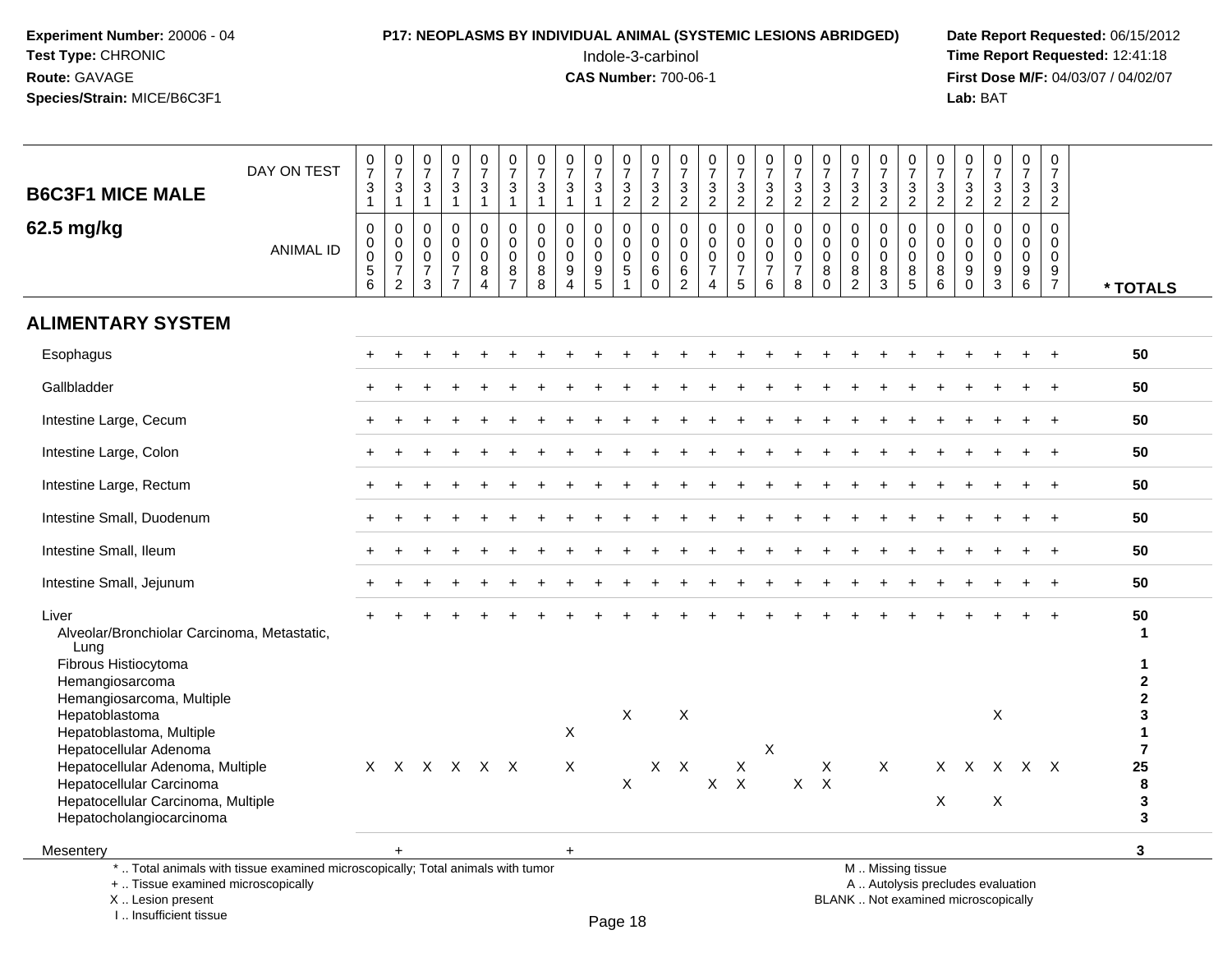## **P17: NEOPLASMS BY INDIVIDUAL ANIMAL (SYSTEMIC LESIONS ABRIDGED)** Date Report Requested: 06/15/2012<br>Indole-3-carbinol **Time Report Requested:** 12:41:18

 Indole-3-carbinol **Time Report Requested:** 12:41:18 **First Dose M/F:** 04/03/07 / 04/02/07<br>Lab: BAT **Lab:** BAT

| DAY ON TEST                                                                                              | $\boldsymbol{0}$<br>$\overline{7}$                     | $\frac{0}{7}$                                                    | $\frac{0}{7}$                                          | $\frac{0}{7}$                                   | 0<br>$\boldsymbol{7}$           | $\frac{0}{7}$                                                            | 0<br>$\overline{7}$                       | $\pmb{0}$<br>$\overline{7}$                                | $\frac{0}{7}$                             | 0<br>$\overline{7}$                              | $\pmb{0}$<br>$\overline{7}$                                    | 0<br>$\overline{7}$                       | $\frac{0}{7}$                                                                 | $\frac{0}{7}$                                | $\begin{smallmatrix}0\\7\end{smallmatrix}$ | $\begin{smallmatrix}0\\7\end{smallmatrix}$             | $\frac{0}{7}$                                    | $\frac{0}{7}$                             | $\frac{0}{7}$                             | 0<br>$\overline{7}$            | $\pmb{0}$<br>$\overline{7}$ | $\begin{smallmatrix}0\\7\end{smallmatrix}$                      | $\frac{0}{7}$                               | $\frac{0}{7}$                             |            | $\mathbf 0$<br>$\overline{7}$ |                   |
|----------------------------------------------------------------------------------------------------------|--------------------------------------------------------|------------------------------------------------------------------|--------------------------------------------------------|-------------------------------------------------|---------------------------------|--------------------------------------------------------------------------|-------------------------------------------|------------------------------------------------------------|-------------------------------------------|--------------------------------------------------|----------------------------------------------------------------|-------------------------------------------|-------------------------------------------------------------------------------|----------------------------------------------|--------------------------------------------|--------------------------------------------------------|--------------------------------------------------|-------------------------------------------|-------------------------------------------|--------------------------------|-----------------------------|-----------------------------------------------------------------|---------------------------------------------|-------------------------------------------|------------|-------------------------------|-------------------|
| <b>B6C3F1 MICE MALE</b>                                                                                  | 3<br>$\mathbf{1}$                                      | 3<br>$\mathbf{1}$                                                | 3<br>$\mathbf{1}$                                      | 3<br>$\mathbf{1}$                               | 3<br>1                          | $\sqrt{3}$<br>$\overline{1}$                                             | 3<br>$\overline{1}$                       | 3<br>$\mathbf{1}$                                          | 3<br>$\mathbf 1$                          | $\mathbf{3}$<br>$\overline{2}$                   | $\sqrt{3}$<br>$\overline{2}$                                   | $\mathbf{3}$<br>$\overline{c}$            | $\mathbf{3}$<br>$\overline{2}$                                                | 3<br>$\overline{2}$                          | $\mathbf{3}$<br>$\overline{2}$             | $\sqrt{3}$<br>$\overline{2}$                           | 3<br>$\overline{2}$                              | $\sqrt{3}$<br>$\overline{2}$              | 3<br>$\overline{2}$                       | $\mathbf{3}$<br>$\overline{2}$ | 3<br>$\overline{c}$         | $\frac{3}{2}$                                                   | $\ensuremath{\mathsf{3}}$<br>$\overline{2}$ | 3<br>$\overline{2}$                       |            | 3<br>$\overline{2}$           |                   |
| 62.5 mg/kg<br><b>ANIMAL ID</b>                                                                           | 0<br>$\mathbf 0$<br>$\mathbf 0$<br>$\overline{5}$<br>6 | $\mathbf 0$<br>$\mathbf 0$<br>$\mathbf 0$<br>$\overline{7}$<br>2 | 0<br>$\mathbf 0$<br>$\mathbf 0$<br>$\overline{7}$<br>3 | 0<br>0<br>0<br>$\overline{7}$<br>$\overline{7}$ | 0<br>$\mathbf 0$<br>0<br>8<br>4 | $\mathbf 0$<br>$\mathsf{O}\xspace$<br>$\mathbf 0$<br>8<br>$\overline{7}$ | 0<br>$\mathbf 0$<br>$\mathbf 0$<br>8<br>8 | 0<br>$\mathbf 0$<br>$\mathbf 0$<br>$9\,$<br>$\overline{4}$ | 0<br>$\mathbf 0$<br>$\mathbf 0$<br>9<br>5 | 0<br>$\mathbf 0$<br>0<br>$5\,$<br>$\overline{1}$ | $\mathbf 0$<br>$\mathbf 0$<br>$\mathbf 0$<br>$\,6$<br>$\Omega$ | 0<br>$\mathbf 0$<br>$\mathbf 0$<br>6<br>2 | $\mathbf 0$<br>$\mathbf 0$<br>$\mathbf 0$<br>$\overline{7}$<br>$\overline{4}$ | 0<br>0<br>$\mathbf 0$<br>$\overline{7}$<br>5 | 0<br>0<br>0<br>$\overline{7}$<br>6         | 0<br>$\mathbf 0$<br>$\mathbf 0$<br>$\overline{7}$<br>8 | 0<br>$\mathbf 0$<br>$\mathbf 0$<br>8<br>$\Omega$ | 0<br>$\mathbf 0$<br>$\mathbf 0$<br>8<br>2 | 0<br>$\mathbf 0$<br>$\mathbf 0$<br>8<br>3 | 0<br>0<br>0<br>8<br>5          | 0<br>0<br>0<br>8<br>6       | 0<br>$\mathbf 0$<br>$\mathbf 0$<br>$\boldsymbol{9}$<br>$\Omega$ | 0<br>$\mathbf 0$<br>$\Omega$<br>9<br>3      | 0<br>$\mathbf 0$<br>$\mathbf 0$<br>9<br>6 |            | 0<br>0<br>0<br>$\frac{9}{7}$  | * TOTALS          |
| Fibrosarcoma<br>Hepatoblastoma, Metastatic, Liver<br>Leiomyosarcoma, Metastatic, Stomach,<br>Forestomach |                                                        | $\boldsymbol{\mathsf{X}}$                                        |                                                        |                                                 |                                 |                                                                          |                                           | $\boldsymbol{\mathsf{X}}$                                  |                                           |                                                  |                                                                |                                           |                                                                               |                                              |                                            |                                                        |                                                  |                                           |                                           |                                |                             |                                                                 |                                             |                                           |            |                               |                   |
| Oral Mucosa                                                                                              |                                                        |                                                                  |                                                        |                                                 |                                 | $\ddot{}$                                                                |                                           |                                                            |                                           |                                                  |                                                                |                                           |                                                                               |                                              |                                            |                                                        |                                                  |                                           |                                           |                                |                             |                                                                 |                                             |                                           |            |                               | $\mathbf{1}$      |
| Pancreas<br>Hemangioma<br>Leiomyosarcoma, Metastatic, Stomach,<br>Glandular                              |                                                        | X                                                                |                                                        |                                                 |                                 |                                                                          |                                           |                                                            |                                           |                                                  |                                                                |                                           |                                                                               |                                              |                                            |                                                        |                                                  |                                           |                                           |                                |                             |                                                                 |                                             |                                           |            |                               | 50<br>-1<br>1     |
| Salivary Glands                                                                                          |                                                        |                                                                  |                                                        |                                                 |                                 |                                                                          |                                           |                                                            |                                           |                                                  |                                                                |                                           |                                                                               |                                              |                                            |                                                        |                                                  |                                           |                                           |                                |                             |                                                                 |                                             |                                           |            |                               | 50                |
| Stomach, Forestomach<br>Squamous Cell Papilloma                                                          |                                                        |                                                                  |                                                        |                                                 |                                 |                                                                          |                                           |                                                            |                                           |                                                  |                                                                |                                           |                                                                               |                                              |                                            |                                                        |                                                  | X                                         |                                           |                                |                             |                                                                 |                                             |                                           |            |                               | 50<br>-1          |
| Squamous Cell Papilloma, Multiple                                                                        |                                                        |                                                                  |                                                        |                                                 |                                 |                                                                          |                                           |                                                            |                                           | X                                                |                                                                |                                           |                                                                               |                                              |                                            |                                                        |                                                  |                                           |                                           |                                |                             |                                                                 |                                             |                                           |            |                               | $\mathbf 1$       |
| Stomach, Glandular<br>Leiomyosarcoma                                                                     |                                                        | X                                                                |                                                        |                                                 |                                 |                                                                          |                                           |                                                            |                                           |                                                  |                                                                |                                           |                                                                               |                                              |                                            |                                                        |                                                  |                                           |                                           |                                |                             |                                                                 |                                             |                                           |            |                               | 47<br>$\mathbf 1$ |
| Tooth                                                                                                    |                                                        |                                                                  |                                                        |                                                 |                                 |                                                                          |                                           |                                                            |                                           |                                                  |                                                                |                                           |                                                                               |                                              |                                            |                                                        |                                                  |                                           |                                           |                                |                             |                                                                 |                                             | $\ddot{}$                                 | $\ddot{+}$ |                               | 37                |
| <b>CARDIOVASCULAR SYSTEM</b>                                                                             |                                                        |                                                                  |                                                        |                                                 |                                 |                                                                          |                                           |                                                            |                                           |                                                  |                                                                |                                           |                                                                               |                                              |                                            |                                                        |                                                  |                                           |                                           |                                |                             |                                                                 |                                             |                                           |            |                               |                   |
| <b>Blood Vessel</b>                                                                                      |                                                        |                                                                  |                                                        |                                                 |                                 |                                                                          |                                           |                                                            |                                           |                                                  |                                                                |                                           |                                                                               |                                              |                                            |                                                        |                                                  |                                           |                                           |                                |                             |                                                                 |                                             |                                           |            |                               | 50                |
| Heart<br>Alveolar/Bronchiolar Carcinoma, Metastatic,<br>Lung                                             |                                                        |                                                                  |                                                        |                                                 |                                 |                                                                          |                                           |                                                            |                                           |                                                  |                                                                |                                           |                                                                               |                                              |                                            |                                                        |                                                  |                                           |                                           |                                |                             |                                                                 |                                             |                                           |            |                               | 50                |
| Hemangiosarcoma<br><b>FUDOCDINE CVOTEM</b>                                                               |                                                        |                                                                  |                                                        |                                                 |                                 |                                                                          |                                           |                                                            |                                           |                                                  |                                                                |                                           |                                                                               |                                              |                                            |                                                        |                                                  |                                           |                                           |                                |                             |                                                                 |                                             |                                           |            |                               | $\mathbf 1$       |

#### **ENDOCRINE SYSTEM**

\* .. Total animals with tissue examined microscopically; Total animals with tumor

+ .. Tissue examined microscopically

X .. Lesion present

I .. Insufficient tissue

 M .. Missing tissuey the contract of the contract of the contract of the contract of the contract of  $\mathsf A$  . Autolysis precludes evaluation Lesion present BLANK .. Not examined microscopically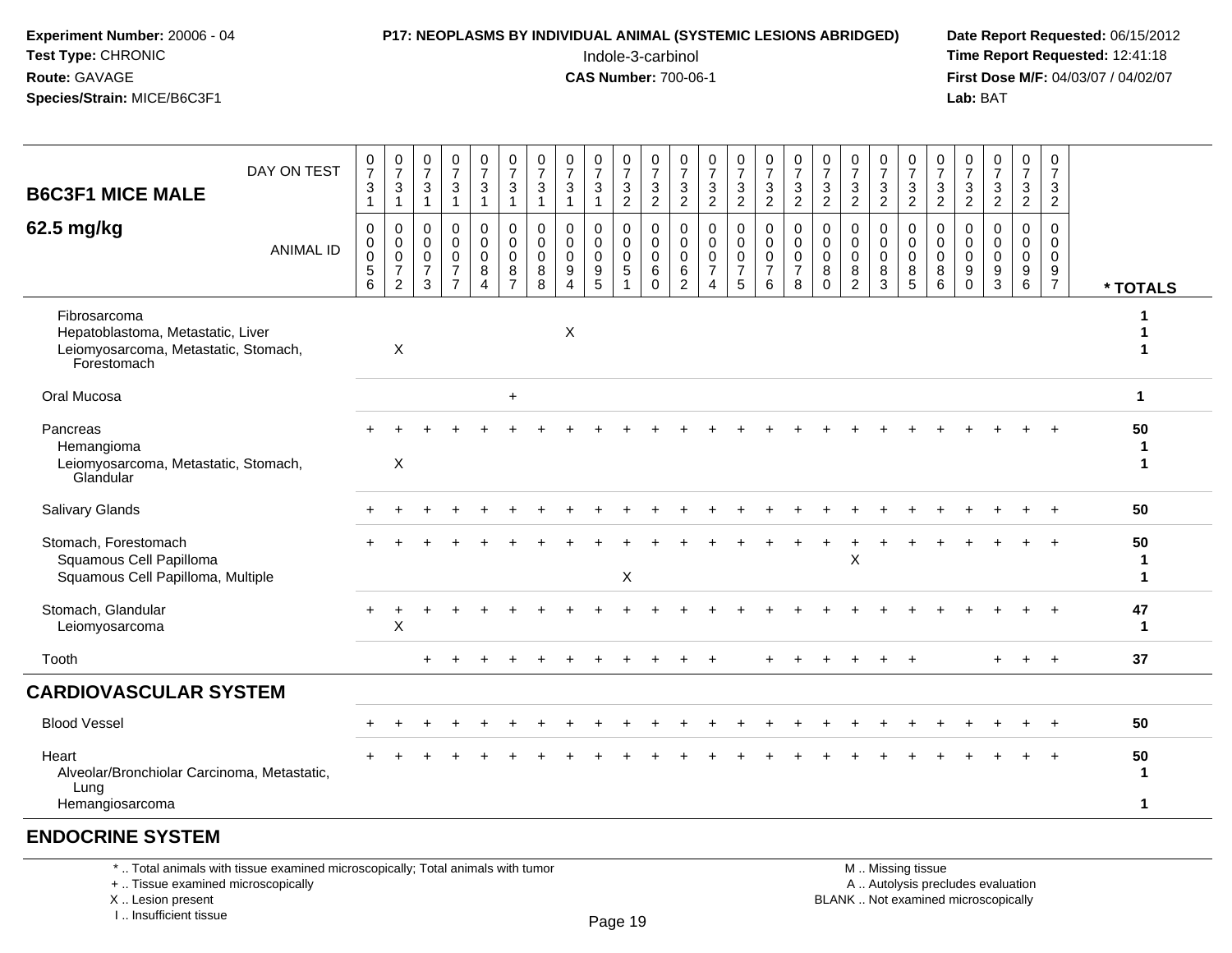# **P17: NEOPLASMS BY INDIVIDUAL ANIMAL (SYSTEMIC LESIONS ABRIDGED)** Date Report Requested: 06/15/2012<br>Indole-3-carbinol **Time Report Requested:** 12:41:18

 Indole-3-carbinol **Time Report Requested:** 12:41:18 **First Dose M/F:** 04/03/07 / 04/02/07<br>Lab: BAT **Lab:** BAT

| <b>B6C3F1 MICE MALE</b>                                                      | DAY ON TEST      | $\frac{0}{7}$<br>$\sqrt{3}$<br>$\mathbf{1}$                  | $\frac{0}{7}$<br>$\sqrt{3}$<br>$\mathbf{1}$                                     | $\frac{0}{7}$<br>$\mathbf{3}$<br>$\mathbf{1}$                  | $\frac{0}{7}$<br>$\mathbf{3}$<br>$\mathbf{1}$                       | $\frac{0}{7}$<br>$\mathbf{3}$<br>$\overline{1}$ | $\frac{0}{7}$<br>$\sqrt{3}$<br>$\overline{1}$                        | 0<br>$\overline{7}$<br>3<br>$\overline{1}$ | $\frac{0}{7}$<br>$\sqrt{3}$<br>$\mathbf{1}$                     | $\frac{0}{7}$<br>$\mathbf{3}$<br>$\mathbf{1}$                      | $\frac{0}{7}$<br>$\sqrt{3}$<br>$\overline{2}$                 | $\frac{0}{7}$<br>$\sqrt{3}$<br>$\overline{2}$          | $\frac{0}{7}$<br>3<br>$\overline{2}$                   | $\frac{0}{7}$<br>$\sqrt{3}$<br>$\overline{2}$                    | $\frac{0}{7}$<br>3<br>$\overline{c}$                   | $\frac{0}{7}$<br>$\frac{3}{2}$                       | $\frac{0}{7}$<br>$\mathbf{3}$<br>$\overline{2}$                     | $\frac{0}{7}$<br>$\mathbf{3}$<br>$\overline{2}$ | $\frac{0}{7}$<br>$\mathbf{3}$<br>$\overline{2}$                  | 0<br>$\overline{7}$<br>$\mathbf 3$<br>$\sqrt{2}$ | 0<br>$\overline{7}$<br>$\mathbf{3}$<br>$\sqrt{2}$     | $\frac{0}{7}$<br>$\sqrt{3}$<br>$\overline{c}$    | $\frac{0}{7}$<br>$\mathbf{3}$<br>$\overline{2}$   | $\frac{0}{7}$<br>$\sqrt{3}$<br>$\overline{2}$               | 0<br>$\overline{7}$<br>$\ensuremath{\mathsf{3}}$<br>$\overline{2}$       | 0<br>$\overline{7}$<br>$\mathbf{3}$<br>$\overline{2}$         |                            |
|------------------------------------------------------------------------------|------------------|--------------------------------------------------------------|---------------------------------------------------------------------------------|----------------------------------------------------------------|---------------------------------------------------------------------|-------------------------------------------------|----------------------------------------------------------------------|--------------------------------------------|-----------------------------------------------------------------|--------------------------------------------------------------------|---------------------------------------------------------------|--------------------------------------------------------|--------------------------------------------------------|------------------------------------------------------------------|--------------------------------------------------------|------------------------------------------------------|---------------------------------------------------------------------|-------------------------------------------------|------------------------------------------------------------------|--------------------------------------------------|-------------------------------------------------------|--------------------------------------------------|---------------------------------------------------|-------------------------------------------------------------|--------------------------------------------------------------------------|---------------------------------------------------------------|----------------------------|
| 62.5 mg/kg                                                                   | <b>ANIMAL ID</b> | $\mathbf 0$<br>$\mathbf 0$<br>$\mathbf 0$<br>$\sqrt{5}$<br>6 | $\mathbf 0$<br>$\mathbf 0$<br>$\mathbf 0$<br>$\boldsymbol{7}$<br>$\overline{2}$ | $\mathbf 0$<br>$\mathbf 0$<br>$\pmb{0}$<br>$\overline{7}$<br>3 | 0<br>$\mathbf 0$<br>$\mathbf 0$<br>$\overline{7}$<br>$\overline{7}$ | 0<br>$\mathbf 0$<br>$\mathbf 0$<br>8<br>4       | $\mathbf 0$<br>$\pmb{0}$<br>$\mathbf 0$<br>$\bf 8$<br>$\overline{7}$ | 0<br>$\mathbf 0$<br>$\mathbf{0}$<br>8<br>8 | $\mathbf 0$<br>$\mathbf 0$<br>$\Omega$<br>$\boldsymbol{9}$<br>4 | $\mathbf 0$<br>$\mathbf 0$<br>$\mathbf 0$<br>$\boldsymbol{9}$<br>5 | $\mathbf 0$<br>$\mathbf 0$<br>$\mathbf 0$<br>$\sqrt{5}$<br>-1 | $\mathbf 0$<br>0<br>$\mathbf 0$<br>$\,6\,$<br>$\Omega$ | $\mathbf 0$<br>0<br>$\mathbf 0$<br>6<br>$\overline{2}$ | $\mathbf 0$<br>$\mathbf 0$<br>$\mathbf 0$<br>$\overline{7}$<br>4 | $\mathbf 0$<br>0<br>$\mathbf 0$<br>$\overline{7}$<br>5 | 0<br>$\mathbf 0$<br>$\pmb{0}$<br>$\overline{7}$<br>6 | $\mathbf 0$<br>$\pmb{0}$<br>$\mathbf 0$<br>$\overline{7}$<br>$\bf8$ | 0<br>0<br>$\mathbf{0}$<br>8<br>$\mathbf{0}$     | $\mathbf 0$<br>$\mathbf 0$<br>$\mathbf 0$<br>8<br>$\overline{2}$ | $\mathbf 0$<br>0<br>$\mathbf 0$<br>$\bf 8$<br>3  | $\mathbf 0$<br>$\mathbf 0$<br>$\Omega$<br>$\, 8$<br>5 | $\mathbf 0$<br>$\mathbf 0$<br>$\Omega$<br>8<br>6 | 0<br>$\mathbf 0$<br>$\Omega$<br>$9\,$<br>$\Omega$ | 0<br>0<br>$\mathbf 0$<br>$\boldsymbol{9}$<br>$\mathfrak{Z}$ | $\mathbf 0$<br>$\mathbf 0$<br>$\mathbf 0$<br>$\boldsymbol{9}$<br>$\,6\,$ | $\mathbf 0$<br>$\mathbf 0$<br>$\Omega$<br>9<br>$\overline{7}$ | * TOTALS                   |
| <b>Adrenal Cortex</b><br>Alveolar/Bronchiolar Carcinoma, Metastatic,<br>Lung |                  |                                                              |                                                                                 |                                                                |                                                                     |                                                 |                                                                      |                                            |                                                                 |                                                                    |                                                               |                                                        |                                                        |                                                                  |                                                        |                                                      |                                                                     |                                                 |                                                                  |                                                  |                                                       |                                                  |                                                   |                                                             |                                                                          |                                                               | 50<br>-1                   |
| Adrenal Medulla<br>Pheochromocytoma Benign                                   |                  |                                                              |                                                                                 |                                                                |                                                                     |                                                 |                                                                      |                                            |                                                                 |                                                                    |                                                               |                                                        |                                                        |                                                                  |                                                        |                                                      |                                                                     |                                                 |                                                                  |                                                  |                                                       |                                                  |                                                   |                                                             |                                                                          |                                                               | 50<br>$\mathbf{1}$         |
| Islets, Pancreatic                                                           |                  | $\div$                                                       |                                                                                 |                                                                |                                                                     |                                                 |                                                                      |                                            |                                                                 |                                                                    |                                                               |                                                        |                                                        |                                                                  |                                                        |                                                      |                                                                     |                                                 |                                                                  |                                                  |                                                       |                                                  |                                                   |                                                             |                                                                          | $\ddot{}$                                                     | 50                         |
| Parathyroid Gland                                                            |                  |                                                              |                                                                                 |                                                                |                                                                     |                                                 |                                                                      |                                            |                                                                 |                                                                    |                                                               |                                                        |                                                        |                                                                  |                                                        |                                                      |                                                                     |                                                 |                                                                  | м                                                |                                                       |                                                  |                                                   |                                                             |                                                                          |                                                               | 44                         |
| <b>Pituitary Gland</b><br>Pars Intermedia, Adenoma                           |                  |                                                              |                                                                                 |                                                                |                                                                     |                                                 |                                                                      |                                            |                                                                 |                                                                    |                                                               |                                                        |                                                        |                                                                  |                                                        |                                                      |                                                                     | X                                               |                                                                  |                                                  |                                                       |                                                  |                                                   |                                                             |                                                                          |                                                               | 50<br>$\blacktriangleleft$ |
| <b>Thyroid Gland</b><br>C-cell, Adenoma                                      |                  |                                                              |                                                                                 |                                                                |                                                                     |                                                 |                                                                      |                                            |                                                                 |                                                                    |                                                               |                                                        |                                                        |                                                                  |                                                        |                                                      |                                                                     |                                                 |                                                                  |                                                  |                                                       |                                                  |                                                   |                                                             |                                                                          |                                                               | 50<br>$\mathbf{1}$         |
| <b>GENERAL BODY SYSTEM</b>                                                   |                  |                                                              |                                                                                 |                                                                |                                                                     |                                                 |                                                                      |                                            |                                                                 |                                                                    |                                                               |                                                        |                                                        |                                                                  |                                                        |                                                      |                                                                     |                                                 |                                                                  |                                                  |                                                       |                                                  |                                                   |                                                             |                                                                          |                                                               |                            |
| <b>NONE</b>                                                                  |                  |                                                              |                                                                                 |                                                                |                                                                     |                                                 |                                                                      |                                            |                                                                 |                                                                    |                                                               |                                                        |                                                        |                                                                  |                                                        |                                                      |                                                                     |                                                 |                                                                  |                                                  |                                                       |                                                  |                                                   |                                                             |                                                                          |                                                               |                            |
| <b>GENITAL SYSTEM</b>                                                        |                  |                                                              |                                                                                 |                                                                |                                                                     |                                                 |                                                                      |                                            |                                                                 |                                                                    |                                                               |                                                        |                                                        |                                                                  |                                                        |                                                      |                                                                     |                                                 |                                                                  |                                                  |                                                       |                                                  |                                                   |                                                             |                                                                          |                                                               |                            |
| Epididymis<br>Leiomyosarcoma, Metastatic, Stomach,<br>Glandular              |                  | $\ddot{}$                                                    | +<br>$\pmb{\times}$                                                             |                                                                |                                                                     |                                                 |                                                                      |                                            |                                                                 |                                                                    |                                                               |                                                        |                                                        |                                                                  |                                                        |                                                      |                                                                     |                                                 |                                                                  |                                                  |                                                       |                                                  |                                                   |                                                             |                                                                          |                                                               | 50<br>$\mathbf{1}$         |
| <b>Preputial Gland</b>                                                       |                  |                                                              |                                                                                 |                                                                |                                                                     |                                                 |                                                                      |                                            |                                                                 |                                                                    |                                                               |                                                        |                                                        |                                                                  |                                                        |                                                      |                                                                     |                                                 |                                                                  |                                                  |                                                       |                                                  |                                                   |                                                             |                                                                          |                                                               | 50                         |
| Prostate                                                                     |                  |                                                              |                                                                                 |                                                                |                                                                     |                                                 |                                                                      |                                            |                                                                 |                                                                    |                                                               |                                                        |                                                        |                                                                  |                                                        |                                                      |                                                                     |                                                 |                                                                  |                                                  |                                                       |                                                  |                                                   |                                                             |                                                                          |                                                               | 50                         |
| <b>Seminal Vesicle</b>                                                       |                  |                                                              |                                                                                 |                                                                |                                                                     |                                                 |                                                                      |                                            |                                                                 |                                                                    |                                                               |                                                        |                                                        |                                                                  |                                                        |                                                      |                                                                     |                                                 |                                                                  |                                                  |                                                       |                                                  |                                                   |                                                             |                                                                          |                                                               | 50                         |

\* .. Total animals with tissue examined microscopically; Total animals with tumor

+ .. Tissue examined microscopically

X .. Lesion present

I .. Insufficient tissue

M .. Missing tissue

y the contract of the contract of the contract of the contract of the contract of  $\mathsf A$  . Autolysis precludes evaluation

Lesion present BLANK .. Not examined microscopically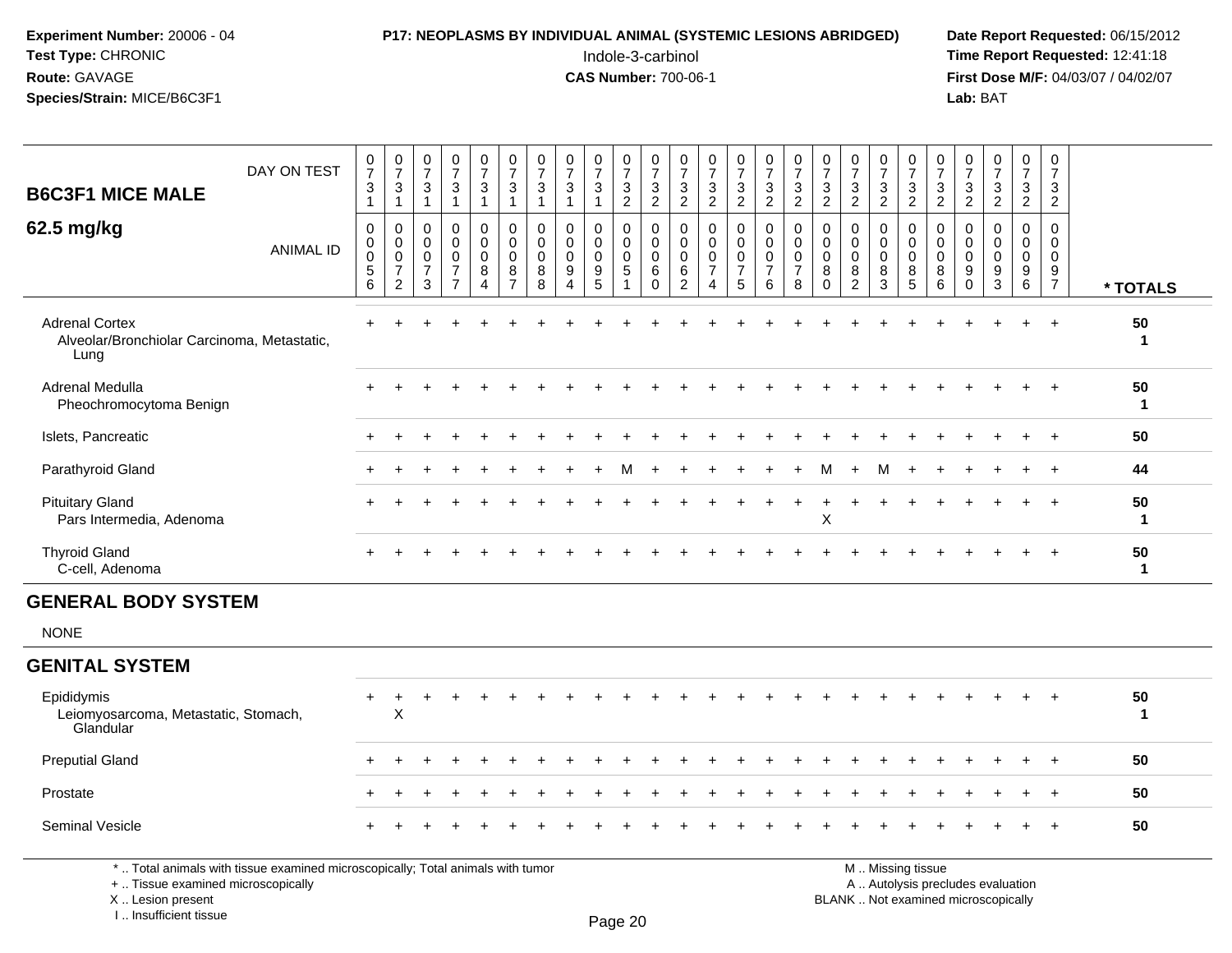# **P17: NEOPLASMS BY INDIVIDUAL ANIMAL (SYSTEMIC LESIONS ABRIDGED)** Date Report Requested: 06/15/2012<br>Indole-3-carbinol **Time Report Requested:** 12:41:18

| <b>B6C3F1 MICE MALE</b>                                                                                                                                               | DAY ON TEST      | $\frac{0}{7}$<br>$\ensuremath{\mathsf{3}}$<br>$\mathbf{1}$      | $\begin{smallmatrix} 0\\7 \end{smallmatrix}$<br>3<br>$\mathbf{1}$           | $\begin{array}{c} 0 \\ 7 \end{array}$<br>$\mathbf{3}$<br>-1 | $\begin{smallmatrix} 0\\7 \end{smallmatrix}$<br>$\sqrt{3}$<br>$\overline{1}$ | $\begin{smallmatrix}0\\7\end{smallmatrix}$<br>$\mathbf{3}$<br>$\mathbf{1}$ | 0<br>$\overline{7}$<br>$\sqrt{3}$<br>$\mathbf{1}$                   | $\frac{0}{7}$<br>$\mathbf{3}$<br>$\mathbf{1}$ | $\begin{array}{c} 0 \\ 7 \end{array}$<br>$\mathbf{3}$<br>$\mathbf{1}$ | $\begin{array}{c} 0 \\ 7 \end{array}$<br>$\mathbf{3}$<br>1     | $\begin{smallmatrix} 0\\7 \end{smallmatrix}$<br>$\mathbf{3}$<br>$\overline{2}$ | $\pmb{0}$<br>$\overline{7}$<br>$\ensuremath{\mathsf{3}}$<br>$\overline{2}$ | $\,0\,$<br>$\overline{7}$<br>$\mathbf{3}$<br>$\overline{2}$ | $\begin{smallmatrix} 0\\7 \end{smallmatrix}$<br>$\mathsf 3$<br>$\overline{2}$ | $\frac{0}{7}$<br>3<br>$\overline{a}$         | $\frac{0}{7}$<br>$\mathbf{3}$<br>$\overline{2}$                | $\frac{0}{7}$<br>$\sqrt{3}$<br>$\overline{2}$                | $\pmb{0}$<br>$\overline{7}$<br>3<br>$\overline{c}$         | $\mathsf{O}\xspace$<br>$\overline{7}$<br>$\mathbf{3}$<br>$\overline{2}$ | $\frac{0}{7}$<br>3<br>$\overline{2}$ | $\begin{array}{c} 0 \\ 7 \end{array}$<br>3<br>$\overline{2}$ | $\frac{0}{7}$<br>$\sqrt{3}$<br>$\overline{2}$   | $\begin{array}{c} 0 \\ 7 \end{array}$<br>3<br>$\overline{2}$       | $\frac{0}{7}$<br>$\sqrt{3}$<br>$\overline{2}$                            | $\pmb{0}$<br>$\overline{7}$<br>$\mathbf{3}$<br>$\overline{2}$          | $\pmb{0}$<br>$\overline{7}$<br>3<br>$\overline{2}$             |                         |
|-----------------------------------------------------------------------------------------------------------------------------------------------------------------------|------------------|-----------------------------------------------------------------|-----------------------------------------------------------------------------|-------------------------------------------------------------|------------------------------------------------------------------------------|----------------------------------------------------------------------------|---------------------------------------------------------------------|-----------------------------------------------|-----------------------------------------------------------------------|----------------------------------------------------------------|--------------------------------------------------------------------------------|----------------------------------------------------------------------------|-------------------------------------------------------------|-------------------------------------------------------------------------------|----------------------------------------------|----------------------------------------------------------------|--------------------------------------------------------------|------------------------------------------------------------|-------------------------------------------------------------------------|--------------------------------------|--------------------------------------------------------------|-------------------------------------------------|--------------------------------------------------------------------|--------------------------------------------------------------------------|------------------------------------------------------------------------|----------------------------------------------------------------|-------------------------|
| 62.5 mg/kg                                                                                                                                                            | <b>ANIMAL ID</b> | $\mathbf 0$<br>$\pmb{0}$<br>$\mathbf 0$<br>$\mathbf 5$<br>$\,6$ | $\pmb{0}$<br>$\mathbf 0$<br>$\mathbf 0$<br>$\overline{7}$<br>$\overline{2}$ | $\Omega$<br>$\mathbf 0$<br>0<br>$\overline{7}$<br>3         | $\pmb{0}$<br>$\mathbf 0$<br>$\pmb{0}$<br>$\overline{7}$<br>$\overline{7}$    | 0<br>$\mathbf 0$<br>0<br>$\bf 8$<br>4                                      | $\pmb{0}$<br>$\mathbf 0$<br>$\mathbf 0$<br>$\, 8$<br>$\overline{7}$ | $\pmb{0}$<br>$\mathbf 0$<br>0<br>8<br>8       | $\Omega$<br>0<br>$\mathbf 0$<br>9<br>$\overline{4}$                   | $\pmb{0}$<br>$\mathbf 0$<br>$\pmb{0}$<br>$\boldsymbol{9}$<br>5 | $\mathbf 0$<br>$\mathbf 0$<br>$\mathbf 0$<br>$\sqrt{5}$<br>$\overline{1}$      | $\boldsymbol{0}$<br>$\mathbf 0$<br>$\mathbf 0$<br>6<br>$\mathbf{0}$        | $\pmb{0}$<br>$\mathbf 0$<br>$\mathbf 0$<br>6<br>2           | $\pmb{0}$<br>$\mathbf 0$<br>$\mathbf 0$<br>$\overline{7}$<br>4                | 0<br>$\mathbf 0$<br>0<br>$\overline{7}$<br>5 | $\pmb{0}$<br>$\mathbf 0$<br>$\mathbf 0$<br>$\overline{7}$<br>6 | $\pmb{0}$<br>$\mathbf 0$<br>$\pmb{0}$<br>$\overline{7}$<br>8 | $\mathbf 0$<br>$\mathbf 0$<br>$\mathbf 0$<br>8<br>$\Omega$ | $\Omega$<br>$\mathbf 0$<br>$\mathbf 0$<br>$\bf 8$<br>$\overline{2}$     | 0<br>$\mathbf 0$<br>0<br>8<br>3      | 0<br>$\mathbf 0$<br>$\mathbf 0$<br>$\,8\,$<br>5              | $\mathbf 0$<br>$\mathbf 0$<br>0<br>$\bf 8$<br>6 | 0<br>$\mathbf 0$<br>$\mathbf 0$<br>$\boldsymbol{9}$<br>$\mathbf 0$ | $\pmb{0}$<br>$\mathbf 0$<br>$\mathbf 0$<br>9<br>3                        | $\pmb{0}$<br>$\mathbf 0$<br>$\mathbf 0$<br>$\boldsymbol{9}$<br>$\,6\,$ | $\pmb{0}$<br>$\mathbf 0$<br>$\mathbf 0$<br>9<br>$\overline{7}$ | * TOTALS                |
| <b>Testes</b><br>Interstitial Cell, Adenoma                                                                                                                           |                  |                                                                 |                                                                             |                                                             |                                                                              |                                                                            |                                                                     |                                               |                                                                       |                                                                |                                                                                |                                                                            |                                                             |                                                                               |                                              |                                                                |                                                              |                                                            |                                                                         |                                      |                                                              |                                                 |                                                                    |                                                                          |                                                                        |                                                                | 50<br>$\mathbf{1}$      |
| <b>HEMATOPOIETIC SYSTEM</b>                                                                                                                                           |                  |                                                                 |                                                                             |                                                             |                                                                              |                                                                            |                                                                     |                                               |                                                                       |                                                                |                                                                                |                                                                            |                                                             |                                                                               |                                              |                                                                |                                                              |                                                            |                                                                         |                                      |                                                              |                                                 |                                                                    |                                                                          |                                                                        |                                                                |                         |
| <b>Bone Marrow</b><br>Hemangiosarcoma                                                                                                                                 |                  |                                                                 |                                                                             |                                                             |                                                                              |                                                                            |                                                                     |                                               |                                                                       |                                                                |                                                                                |                                                                            |                                                             |                                                                               |                                              |                                                                |                                                              |                                                            |                                                                         |                                      |                                                              |                                                 |                                                                    |                                                                          |                                                                        |                                                                | 50<br>$\mathbf{1}$      |
| Lymph Node                                                                                                                                                            |                  |                                                                 |                                                                             |                                                             |                                                                              |                                                                            |                                                                     |                                               |                                                                       |                                                                |                                                                                |                                                                            |                                                             |                                                                               |                                              |                                                                |                                                              |                                                            |                                                                         |                                      |                                                              |                                                 |                                                                    |                                                                          |                                                                        |                                                                | $\overline{2}$          |
| Lymph Node, Mandibular                                                                                                                                                |                  |                                                                 |                                                                             |                                                             |                                                                              |                                                                            |                                                                     |                                               |                                                                       |                                                                |                                                                                |                                                                            |                                                             |                                                                               |                                              |                                                                |                                                              |                                                            |                                                                         |                                      |                                                              |                                                 |                                                                    |                                                                          |                                                                        | $+$                                                            | 50                      |
| Lymph Node, Mesenteric<br>Hemangiosarcoma                                                                                                                             |                  |                                                                 | м                                                                           |                                                             |                                                                              |                                                                            |                                                                     |                                               |                                                                       |                                                                |                                                                                |                                                                            |                                                             |                                                                               |                                              |                                                                |                                                              |                                                            |                                                                         |                                      |                                                              |                                                 |                                                                    |                                                                          |                                                                        |                                                                | 48<br>$\mathbf{1}$      |
| Spleen<br>Hemangiosarcoma                                                                                                                                             |                  |                                                                 |                                                                             |                                                             |                                                                              |                                                                            |                                                                     |                                               |                                                                       |                                                                |                                                                                |                                                                            |                                                             |                                                                               |                                              |                                                                |                                                              |                                                            |                                                                         |                                      |                                                              |                                                 |                                                                    |                                                                          |                                                                        | $\overline{+}$                                                 | 50<br>$\mathbf{1}$      |
| Thymus                                                                                                                                                                |                  |                                                                 |                                                                             |                                                             |                                                                              |                                                                            |                                                                     |                                               |                                                                       |                                                                |                                                                                |                                                                            |                                                             |                                                                               |                                              |                                                                |                                                              |                                                            |                                                                         |                                      |                                                              |                                                 |                                                                    |                                                                          |                                                                        |                                                                | 47                      |
| <b>INTEGUMENTARY SYSTEM</b>                                                                                                                                           |                  |                                                                 |                                                                             |                                                             |                                                                              |                                                                            |                                                                     |                                               |                                                                       |                                                                |                                                                                |                                                                            |                                                             |                                                                               |                                              |                                                                |                                                              |                                                            |                                                                         |                                      |                                                              |                                                 |                                                                    |                                                                          |                                                                        |                                                                |                         |
| <b>Mammary Gland</b>                                                                                                                                                  |                  | М                                                               | M                                                                           | м                                                           | M                                                                            | M                                                                          | M                                                                   | M                                             | M                                                                     | M                                                              | M                                                                              | M                                                                          | M                                                           | M                                                                             | - M                                          | M                                                              | M                                                            | М                                                          |                                                                         | M M                                  | M                                                            | M                                               | M                                                                  | M                                                                        |                                                                        | M M                                                            | 0                       |
| <b>Skin</b><br>Subcutaneous Tissue, Fibrosarcoma<br>Subcutaneous Tissue, Hemangiosarcoma                                                                              |                  |                                                                 |                                                                             |                                                             |                                                                              |                                                                            |                                                                     |                                               |                                                                       |                                                                |                                                                                |                                                                            |                                                             |                                                                               |                                              |                                                                |                                                              |                                                            |                                                                         |                                      |                                                              |                                                 |                                                                    |                                                                          | $\ddot{}$                                                              | $+$                                                            | 50<br>1<br>$\mathbf{2}$ |
| <b>MUSCULOSKELETAL SYSTEM</b>                                                                                                                                         |                  |                                                                 |                                                                             |                                                             |                                                                              |                                                                            |                                                                     |                                               |                                                                       |                                                                |                                                                                |                                                                            |                                                             |                                                                               |                                              |                                                                |                                                              |                                                            |                                                                         |                                      |                                                              |                                                 |                                                                    |                                                                          |                                                                        |                                                                |                         |
| <b>Bone</b>                                                                                                                                                           |                  |                                                                 |                                                                             |                                                             |                                                                              |                                                                            |                                                                     |                                               |                                                                       |                                                                |                                                                                |                                                                            |                                                             |                                                                               |                                              |                                                                |                                                              |                                                            |                                                                         |                                      |                                                              |                                                 |                                                                    |                                                                          |                                                                        | $\div$                                                         | 50                      |
| <b>NERVOUS SYSTEM</b>                                                                                                                                                 |                  |                                                                 |                                                                             |                                                             |                                                                              |                                                                            |                                                                     |                                               |                                                                       |                                                                |                                                                                |                                                                            |                                                             |                                                                               |                                              |                                                                |                                                              |                                                            |                                                                         |                                      |                                                              |                                                 |                                                                    |                                                                          |                                                                        |                                                                |                         |
| *  Total animals with tissue examined microscopically; Total animals with tumor<br>+  Tissue examined microscopically<br>X  Lesion present<br>I., Insufficient tissue |                  |                                                                 |                                                                             |                                                             |                                                                              |                                                                            |                                                                     |                                               |                                                                       |                                                                | Page 21                                                                        |                                                                            |                                                             |                                                                               |                                              |                                                                |                                                              |                                                            |                                                                         |                                      | M  Missing tissue                                            |                                                 |                                                                    | A  Autolysis precludes evaluation<br>BLANK  Not examined microscopically |                                                                        |                                                                |                         |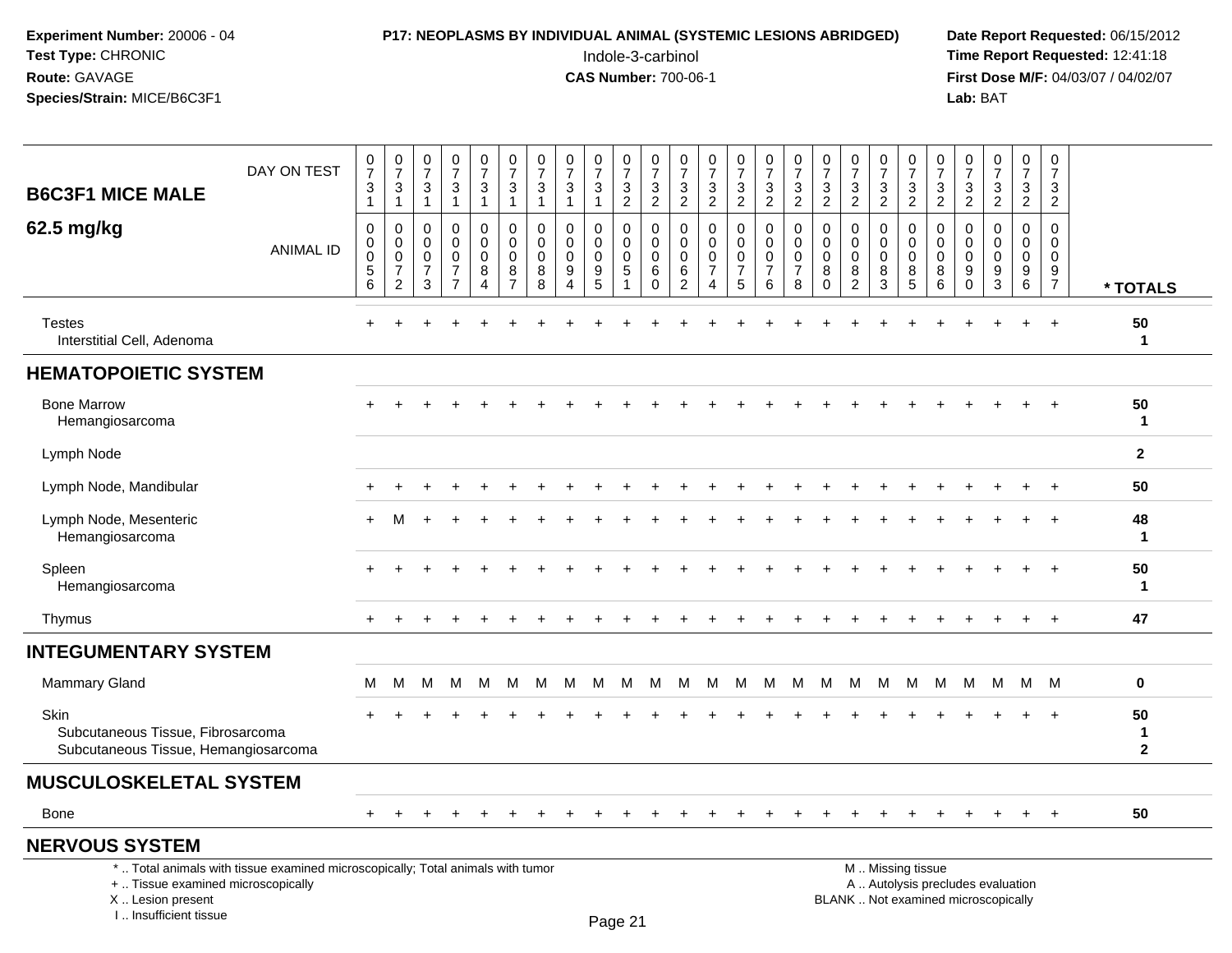# **P17: NEOPLASMS BY INDIVIDUAL ANIMAL (SYSTEMIC LESIONS ABRIDGED)** Date Report Requested: 06/15/2012<br>Indole-3-carbinol **Time Report Requested:** 12:41:18

| <b>B6C3F1 MICE MALE</b>                                                                                                                                                                                                                             | DAY ON TEST                                                                     | 0<br>$\overline{7}$<br>$\ensuremath{\mathsf{3}}$<br>$\mathbf{1}$ | $\frac{0}{7}$<br>$\ensuremath{\mathsf{3}}$<br>$\mathbf{1}$ | $\frac{0}{7}$<br>$\ensuremath{\mathsf{3}}$<br>$\mathbf{1}$    | $\frac{0}{7}$<br>$\ensuremath{\mathsf{3}}$<br>$\mathbf{1}$                 | $\frac{0}{7}$<br>$\ensuremath{\mathsf{3}}$<br>$\overline{1}$ | $\frac{0}{7}$<br>$\sqrt{3}$<br>$\mathbf{1}$                           | $\frac{0}{7}$<br>3<br>$\mathbf 1$   | $\frac{0}{7}$<br>$\ensuremath{\mathsf{3}}$<br>$\mathbf{1}$        | $\frac{0}{7}$<br>3<br>$\mathbf{1}$                      | $\frac{0}{7}$<br>$\frac{3}{2}$ | 0<br>$\overline{7}$<br>$\frac{3}{2}$                                  | 0<br>$\overline{7}$<br>3<br>$\overline{2}$                     | 0<br>$\overline{7}$<br>$\ensuremath{\mathsf{3}}$<br>$\overline{2}$         | $\frac{0}{7}$<br>$\ensuremath{\mathsf{3}}$<br>$\overline{2}$ | $\frac{0}{7}$<br>$\ensuremath{\mathsf{3}}$<br>$\overline{2}$  | $\frac{0}{7}$<br>$\ensuremath{\mathsf{3}}$<br>$\overline{c}$ | $\frac{0}{7}$<br>$\frac{3}{2}$                   | 0<br>$\overline{7}$<br>$\ensuremath{\mathsf{3}}$<br>$\overline{2}$ | $\frac{0}{7}$<br>3<br>$\overline{c}$                | 0<br>$\overline{7}$<br>$\ensuremath{\mathsf{3}}$<br>$\overline{2}$ | 0<br>$\overline{7}$<br>3<br>$\overline{2}$    | 0<br>$\overline{7}$<br>$\frac{3}{2}$          | $\frac{0}{7}$<br>$\frac{3}{2}$                                           | 0<br>$\overline{7}$<br>$\mathbf{3}$<br>$\overline{2}$          | 0<br>$\overline{7}$<br>$\sqrt{3}$<br>$\overline{2}$     |                                                |
|-----------------------------------------------------------------------------------------------------------------------------------------------------------------------------------------------------------------------------------------------------|---------------------------------------------------------------------------------|------------------------------------------------------------------|------------------------------------------------------------|---------------------------------------------------------------|----------------------------------------------------------------------------|--------------------------------------------------------------|-----------------------------------------------------------------------|-------------------------------------|-------------------------------------------------------------------|---------------------------------------------------------|--------------------------------|-----------------------------------------------------------------------|----------------------------------------------------------------|----------------------------------------------------------------------------|--------------------------------------------------------------|---------------------------------------------------------------|--------------------------------------------------------------|--------------------------------------------------|--------------------------------------------------------------------|-----------------------------------------------------|--------------------------------------------------------------------|-----------------------------------------------|-----------------------------------------------|--------------------------------------------------------------------------|----------------------------------------------------------------|---------------------------------------------------------|------------------------------------------------|
| 62.5 mg/kg                                                                                                                                                                                                                                          | <b>ANIMAL ID</b>                                                                | $\mathbf 0$<br>0<br>$\mathbf 0$<br>5<br>6                        | 0<br>0<br>$\mathsf{O}\xspace$<br>7<br>$\overline{2}$       | $\mathbf 0$<br>$\Omega$<br>$\mathbf 0$<br>$\overline{7}$<br>3 | $\mathbf 0$<br>$\Omega$<br>$\mathbf 0$<br>$\overline{7}$<br>$\overline{7}$ | 0<br>0<br>$\mathbf 0$<br>8<br>$\overline{4}$                 | $\mathbf 0$<br>0<br>$\Omega$<br>$\begin{array}{c} 8 \\ 7 \end{array}$ | 0<br>$\Omega$<br>$\Omega$<br>8<br>8 | $\mathbf 0$<br>$\mathbf{0}$<br>$\mathbf 0$<br>9<br>$\overline{4}$ | 0<br>$\mathbf{0}$<br>$\mathbf 0$<br>9<br>$\overline{5}$ | 0<br>0<br>0<br>$5\,$           | $\mathbf 0$<br>$\Omega$<br>$\mathbf 0$<br>$6\phantom{1}6$<br>$\Omega$ | $\mathbf 0$<br>$\Omega$<br>$\mathbf{0}$<br>6<br>$\overline{2}$ | $\mathbf 0$<br>$\Omega$<br>$\mathbf 0$<br>$\overline{7}$<br>$\overline{4}$ | 0<br>$\Omega$<br>0<br>$\overline{7}$<br>5                    | $\mathbf 0$<br>$\Omega$<br>$\mathbf 0$<br>$\overline{7}$<br>6 | $\mathbf 0$<br>0<br>$\mathbf 0$<br>$\overline{7}$<br>8       | $\mathbf 0$<br>0<br>$\mathbf 0$<br>8<br>$\Omega$ | $\mathbf 0$<br>$\mathbf{0}$<br>$\mathbf{0}$<br>8<br>$\overline{2}$ | 0<br>$\Omega$<br>$\mathbf 0$<br>8<br>$\overline{3}$ | $\mathbf 0$<br>0<br>$\mathbf 0$<br>$^8_5$                          | $\mathbf 0$<br>$\Omega$<br>$\Omega$<br>8<br>6 | 0<br>$\Omega$<br>$\mathbf 0$<br>9<br>$\Omega$ | $\mathbf 0$<br>$\Omega$<br>$\mathbf 0$<br>$\frac{9}{3}$                  | $\mathbf 0$<br>0<br>0<br>$\begin{array}{c} 9 \\ 6 \end{array}$ | $\mathbf 0$<br>$\Omega$<br>$\mathbf 0$<br>$\frac{9}{7}$ | * TOTALS                                       |
| <b>Brain</b>                                                                                                                                                                                                                                        |                                                                                 | ÷                                                                |                                                            |                                                               |                                                                            |                                                              |                                                                       |                                     |                                                                   |                                                         |                                |                                                                       |                                                                |                                                                            |                                                              |                                                               |                                                              |                                                  |                                                                    |                                                     |                                                                    |                                               |                                               |                                                                          | $\ddot{}$                                                      | $+$                                                     | 50                                             |
| <b>RESPIRATORY SYSTEM</b>                                                                                                                                                                                                                           |                                                                                 |                                                                  |                                                            |                                                               |                                                                            |                                                              |                                                                       |                                     |                                                                   |                                                         |                                |                                                                       |                                                                |                                                                            |                                                              |                                                               |                                                              |                                                  |                                                                    |                                                     |                                                                    |                                               |                                               |                                                                          |                                                                |                                                         |                                                |
| Lung<br>Alveolar/Bronchiolar Adenoma<br>Alveolar/Bronchiolar Adenoma, Multiple<br>Alveolar/Bronchiolar Carcinoma<br>Hepatoblastoma, Metastatic, Liver<br>Hepatocellular Carcinoma, Metastatic, Liver<br>Hepatocholangiocarcinoma, Metastatic, Liver |                                                                                 |                                                                  |                                                            | X                                                             |                                                                            |                                                              |                                                                       |                                     |                                                                   |                                                         | X                              | $X$ $X$ $X$                                                           | X                                                              |                                                                            | $\ddot{}$<br>X                                               |                                                               |                                                              |                                                  |                                                                    |                                                     |                                                                    | X                                             |                                               |                                                                          |                                                                |                                                         | 50<br>6<br>1<br>7<br>3<br>$\mathbf{1}$         |
| Nose                                                                                                                                                                                                                                                |                                                                                 |                                                                  |                                                            |                                                               |                                                                            |                                                              |                                                                       |                                     |                                                                   |                                                         |                                |                                                                       |                                                                |                                                                            |                                                              |                                                               |                                                              |                                                  |                                                                    |                                                     |                                                                    |                                               |                                               |                                                                          | $+$                                                            | $+$                                                     | 50                                             |
| Trachea                                                                                                                                                                                                                                             |                                                                                 |                                                                  |                                                            |                                                               |                                                                            |                                                              |                                                                       |                                     |                                                                   |                                                         |                                |                                                                       |                                                                |                                                                            |                                                              |                                                               |                                                              |                                                  |                                                                    |                                                     |                                                                    |                                               |                                               |                                                                          |                                                                | $+$                                                     | 50                                             |
| <b>SPECIAL SENSES SYSTEM</b>                                                                                                                                                                                                                        |                                                                                 |                                                                  |                                                            |                                                               |                                                                            |                                                              |                                                                       |                                     |                                                                   |                                                         |                                |                                                                       |                                                                |                                                                            |                                                              |                                                               |                                                              |                                                  |                                                                    |                                                     |                                                                    |                                               |                                               |                                                                          |                                                                |                                                         |                                                |
| Eye                                                                                                                                                                                                                                                 |                                                                                 |                                                                  |                                                            |                                                               |                                                                            |                                                              |                                                                       |                                     |                                                                   |                                                         |                                |                                                                       |                                                                |                                                                            |                                                              |                                                               |                                                              |                                                  |                                                                    |                                                     |                                                                    |                                               |                                               |                                                                          |                                                                |                                                         | 50                                             |
| <b>Harderian Gland</b><br>Adenoma<br>Carcinoma<br>Bilateral, Adenoma                                                                                                                                                                                |                                                                                 |                                                                  | X                                                          |                                                               |                                                                            |                                                              |                                                                       |                                     |                                                                   |                                                         |                                | $\boldsymbol{\mathsf{X}}$                                             |                                                                |                                                                            |                                                              |                                                               |                                                              |                                                  |                                                                    | X                                                   | $\mathsf{X}$                                                       |                                               |                                               |                                                                          |                                                                |                                                         | 50<br>6<br>$\mathbf 1$<br>$\blacktriangleleft$ |
| <b>URINARY SYSTEM</b>                                                                                                                                                                                                                               |                                                                                 |                                                                  |                                                            |                                                               |                                                                            |                                                              |                                                                       |                                     |                                                                   |                                                         |                                |                                                                       |                                                                |                                                                            |                                                              |                                                               |                                                              |                                                  |                                                                    |                                                     |                                                                    |                                               |                                               |                                                                          |                                                                |                                                         |                                                |
| Kidney<br>Alveolar/Bronchiolar Carcinoma, Metastatic,<br>Lung                                                                                                                                                                                       |                                                                                 |                                                                  |                                                            |                                                               |                                                                            |                                                              |                                                                       |                                     |                                                                   |                                                         |                                |                                                                       |                                                                |                                                                            |                                                              |                                                               |                                                              |                                                  |                                                                    |                                                     |                                                                    |                                               |                                               |                                                                          |                                                                |                                                         | 50<br>$\mathbf{1}$                             |
| Urethra                                                                                                                                                                                                                                             |                                                                                 |                                                                  |                                                            |                                                               |                                                                            |                                                              |                                                                       |                                     |                                                                   |                                                         |                                |                                                                       |                                                                |                                                                            |                                                              |                                                               |                                                              |                                                  |                                                                    |                                                     |                                                                    |                                               |                                               |                                                                          |                                                                |                                                         | $\mathbf{1}$                                   |
| +  Tissue examined microscopically<br>X  Lesion present<br>I Insufficient tissue                                                                                                                                                                    | *  Total animals with tissue examined microscopically; Total animals with tumor |                                                                  |                                                            |                                                               |                                                                            |                                                              |                                                                       |                                     |                                                                   |                                                         | $D_{200}$ 22                   |                                                                       |                                                                |                                                                            |                                                              |                                                               |                                                              |                                                  |                                                                    |                                                     | M  Missing tissue                                                  |                                               |                                               | A  Autolysis precludes evaluation<br>BLANK  Not examined microscopically |                                                                |                                                         |                                                |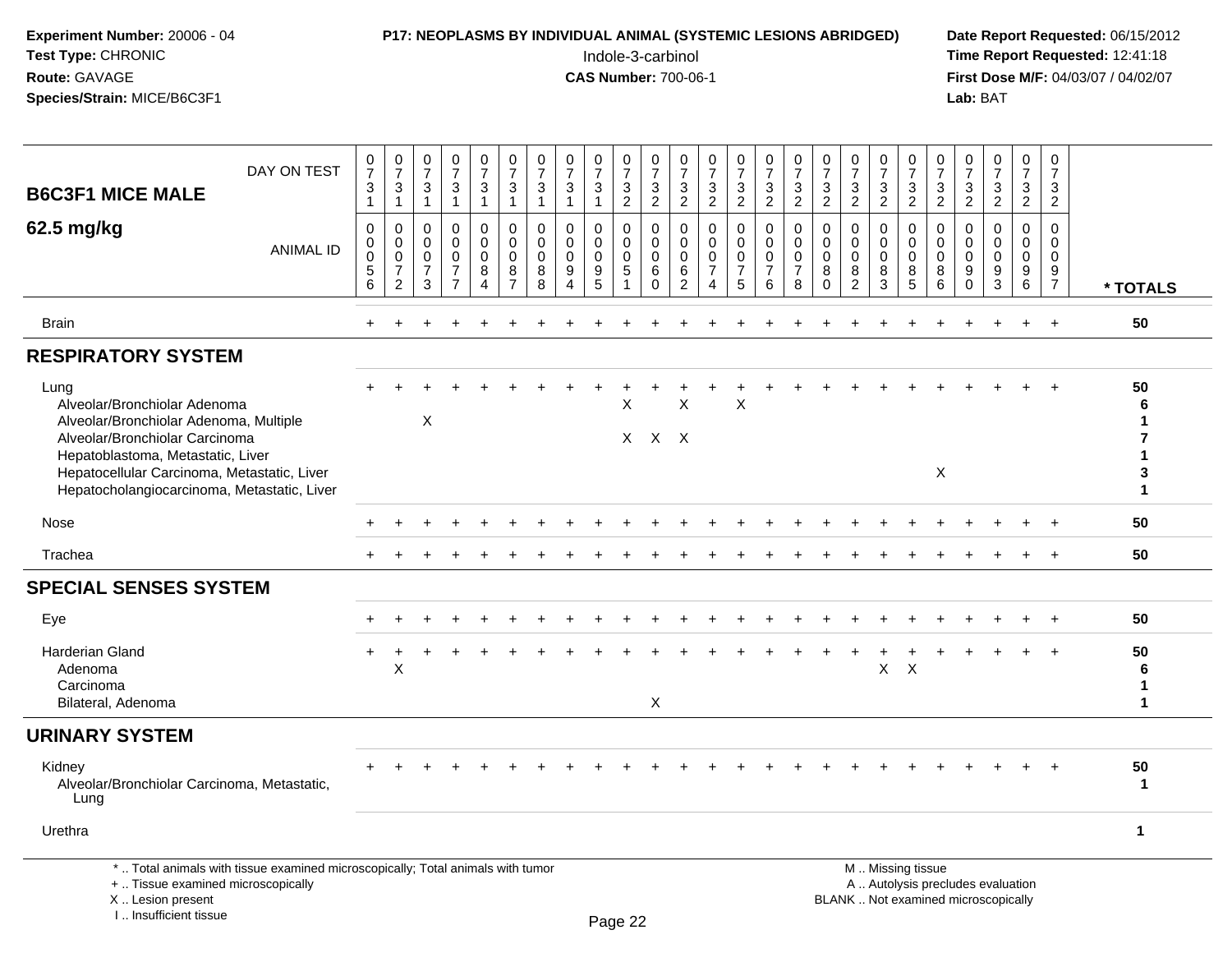## **P17: NEOPLASMS BY INDIVIDUAL ANIMAL (SYSTEMIC LESIONS ABRIDGED)** Date Report Requested: 06/15/2012<br>Indole-3-carbinol **Time Report Requested:** 12:41:18

 Indole-3-carbinol **Time Report Requested:** 12:41:18 **First Dose M/F:** 04/03/07 / 04/02/07<br>Lab: BAT **Lab:** BAT

| <b>B6C3F1 MICE MALE</b>                                     | DAY ON TEST      | $\frac{0}{7}$<br>$\sqrt{3}$            | $\frac{0}{7}$<br>$\sqrt{3}$                                    | 0<br>3                                      | 0<br>$\rightarrow$<br>$\sqrt{3}$                                          | 0<br>$\overline{ }$<br>$\mathbf{3}$ | 0<br>$\overline{ }$<br>$\ensuremath{\mathsf{3}}$        | $\mathbf{3}$                        | $\overline{ }$<br>3                  | 0<br>$\rightarrow$<br>3              | $\rightarrow$<br>3<br>$\overline{2}$ | $\frac{0}{7}$<br>$\sqrt{3}$<br>$\overline{2}$                | 0<br>$\rightarrow$<br>3<br>$\overline{2}$                | 0<br>$\rightarrow$<br>3<br>$\overline{c}$          | 0<br>$\rightarrow$<br>3<br>$\overline{2}$ | $\overline{ }$<br>$\mathbf{3}$<br>$\overline{2}$ | 0<br>$\rightarrow$<br>3<br>$\overline{2}$ | 3<br>$\overline{c}$ | 0<br>$\rightarrow$<br>3<br>$\overline{c}$                  | $\frac{0}{7}$<br>3<br>2 <sup>1</sup> | 0<br>$\rightarrow$<br>$\mathbf{3}$<br>$\overline{c}$ | 3<br><sup>o</sup><br>$\epsilon$ | $\rightarrow$<br>3<br>$\overline{c}$ | 0<br>$\rightarrow$<br>3<br>$\overline{a}$ | 0<br>$\rightarrow$<br>3<br>$2^{\circ}$ | 0<br>$\overline{ }$<br>3<br>$\overline{2}$ |          |
|-------------------------------------------------------------|------------------|----------------------------------------|----------------------------------------------------------------|---------------------------------------------|---------------------------------------------------------------------------|-------------------------------------|---------------------------------------------------------|-------------------------------------|--------------------------------------|--------------------------------------|--------------------------------------|--------------------------------------------------------------|----------------------------------------------------------|----------------------------------------------------|-------------------------------------------|--------------------------------------------------|-------------------------------------------|---------------------|------------------------------------------------------------|--------------------------------------|------------------------------------------------------|---------------------------------|--------------------------------------|-------------------------------------------|----------------------------------------|--------------------------------------------|----------|
| 62.5 mg/kg                                                  | <b>ANIMAL ID</b> | 0<br>$\pmb{0}$<br>0<br>$\sqrt{5}$<br>6 | $\mathbf{0}$<br>$\mathbf 0$<br>$\pmb{0}$<br>$\rightarrow$<br>2 | 0<br>$\mathbf 0$<br>0<br>$\rightarrow$<br>3 | $\mathbf 0$<br>$\pmb{0}$<br>$\pmb{0}$<br>$\overline{ }$<br>$\overline{ }$ | 0<br>0<br>0<br>8<br>4               | 0<br>$\pmb{0}$<br>$\pmb{0}$<br>$\, 8$<br>$\overline{ }$ | 0<br>0<br>$\pmb{0}$<br>$\bf 8$<br>8 | 0<br>$\mathbf 0$<br>$\mathbf 0$<br>9 | 0<br>0<br>0<br>$\boldsymbol{9}$<br>5 | 0<br>0<br>0<br>5                     | 0<br>$\boldsymbol{0}$<br>$\pmb{0}$<br>$\,6\,$<br>$\mathbf 0$ | 0<br>$\pmb{0}$<br>$\pmb{0}$<br>$\,6\,$<br>$\overline{c}$ | 0<br>$\pmb{0}$<br>$\pmb{0}$<br>$\overline{7}$<br>4 | 0<br>0<br>0<br>$\overline{ }$<br>5        | 0<br>0<br>0<br>$\overline{ }$<br>6               | 0<br>$\boldsymbol{0}$<br>$\mathbf 0$<br>8 | 8<br>$\mathbf 0$    | 0<br>$\mathbf 0$<br>$\pmb{0}$<br>$\bf 8$<br>$\overline{2}$ | 0<br>$\pmb{0}$<br>0<br>$\frac{8}{3}$ | 0<br>$\mathbf 0$<br>$\boldsymbol{0}$<br>$\, 8$<br>5  | 0<br>8<br>6                     | $\pmb{0}$<br>0<br>9<br>$\mathbf 0$   | 0<br>0<br>0<br>9<br>3                     | 0<br>0<br>0<br>9<br>6                  | 0<br>0<br>0<br>9<br>$\overline{z}$         | * TOTALS |
| Urinary Bladder                                             |                  |                                        |                                                                |                                             |                                                                           |                                     |                                                         |                                     |                                      |                                      |                                      |                                                              |                                                          |                                                    |                                           |                                                  |                                           |                     |                                                            |                                      |                                                      |                                 |                                      |                                           | $+$                                    | $+$                                        | 50       |
| <b>SYSTEMIC LESIONS</b>                                     |                  |                                        |                                                                |                                             |                                                                           |                                     |                                                         |                                     |                                      |                                      |                                      |                                                              |                                                          |                                                    |                                           |                                                  |                                           |                     |                                                            |                                      |                                                      |                                 |                                      |                                           |                                        |                                            |          |
| Multiple Organ<br>Histiocytic Sarcoma<br>Lymphoma Malignant |                  |                                        |                                                                |                                             |                                                                           |                                     |                                                         |                                     |                                      |                                      |                                      |                                                              |                                                          |                                                    |                                           |                                                  |                                           |                     |                                                            |                                      |                                                      |                                 |                                      | $+$                                       | $+$                                    | $+$                                        | 50       |

\* .. Total animals with tissue examined microscopically; Total animals with tumor

X .. Lesion present

I .. Insufficient tissue

<sup>+ ..</sup> Tissue examined microscopically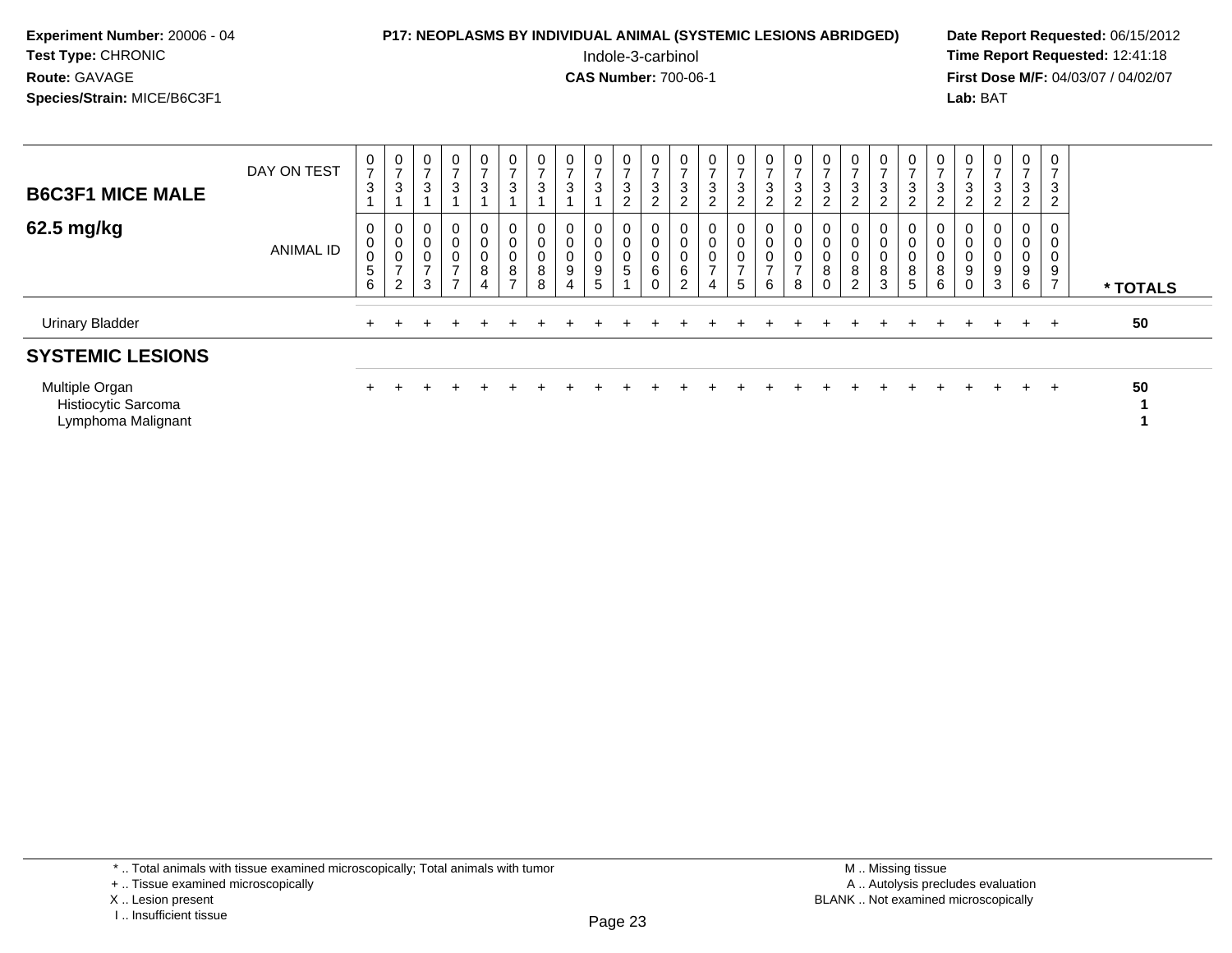# **P17: NEOPLASMS BY INDIVIDUAL ANIMAL (SYSTEMIC LESIONS ABRIDGED)** Date Report Requested: 06/15/2012<br>Indole-3-carbinol **Time Report Requested:** 12:41:18

| <b>B6C3F1 MICE MALE</b>                                                                                                                   | DAY ON TEST      | $\mathbf 0$<br>$\mathbf{1}$<br>$\frac{3}{3}$                   | $\mathbf 0$<br>$\begin{array}{c} 4 \\ 3 \\ 7 \end{array}$ | 0<br>$\overline{5}$<br>$\,6$<br>$\overline{7}$         | $\pmb{0}$<br>$\overline{5}$<br>8<br>$\mathbf 0$                                    | $\,0\,$<br>$\overline{5}$<br>$\boldsymbol{9}$<br>6   | $\begin{array}{c} 0 \\ 5 \end{array}$<br>$\boldsymbol{9}$<br>8 | 0<br>$6\overline{6}$<br>$\mathbf{1}$<br>$\mathbf 0$                       | 0<br>6<br>$\mathbf{1}$<br>$\overline{7}$                                   | $\pmb{0}$<br>$\frac{6}{3}$                                            | 0<br>$6\phantom{a}$<br>$\ensuremath{\mathsf{3}}$<br>$\overline{7}$ | $\boldsymbol{0}$<br>$6\phantom{1}6$<br>$\sqrt{5}$<br>$5\phantom{.0}$ | 0<br>$\overline{6}$<br>$\sqrt{5}$<br>5                            | $_{6}^{\rm 0}$<br>8<br>6                                                                 | $\pmb{0}$<br>$\overline{6}$<br>$\boldsymbol{9}$<br>5        | $\pmb{0}$<br>$6\overline{6}$<br>$9\,$<br>$\overline{7}$ | $\frac{0}{7}$<br>$\pmb{0}$<br>$\overline{2}$                        | 0<br>$\overline{7}$<br>$\overline{1}$<br>6                          | $\pmb{0}$<br>$\overline{7}$<br>$\mathbf{1}$<br>$\overline{7}$             | $\pmb{0}$<br>$\overline{7}$<br>3<br>$\mathbf 0$ | $\frac{0}{7}$<br>$\mathbf{3}$<br>$\mathbf 0$                          | $\frac{0}{7}$<br>3<br>$\mathbf 0$                           | 0<br>$\overline{7}$<br>$\ensuremath{\mathsf{3}}$<br>$\mathbf{1}$          | $\begin{array}{c} 0 \\ 7 \end{array}$<br>$\ensuremath{\mathsf{3}}$<br>$\mathbf{1}$ | $\mathbf 0$<br>$\overline{7}$<br>$\mathbf 3$<br>$\overline{1}$                | $\mathbf 0$<br>$\overline{7}$<br>$\mathsf 3$<br>$\overline{1}$   |                       |
|-------------------------------------------------------------------------------------------------------------------------------------------|------------------|----------------------------------------------------------------|-----------------------------------------------------------|--------------------------------------------------------|------------------------------------------------------------------------------------|------------------------------------------------------|----------------------------------------------------------------|---------------------------------------------------------------------------|----------------------------------------------------------------------------|-----------------------------------------------------------------------|--------------------------------------------------------------------|----------------------------------------------------------------------|-------------------------------------------------------------------|------------------------------------------------------------------------------------------|-------------------------------------------------------------|---------------------------------------------------------|---------------------------------------------------------------------|---------------------------------------------------------------------|---------------------------------------------------------------------------|-------------------------------------------------|-----------------------------------------------------------------------|-------------------------------------------------------------|---------------------------------------------------------------------------|------------------------------------------------------------------------------------|-------------------------------------------------------------------------------|------------------------------------------------------------------|-----------------------|
| 125 mg/kg                                                                                                                                 | <b>ANIMAL ID</b> | $\mathbf 0$<br>$\mathbf 0$<br>$\mathbf{1}$<br>1<br>$\mathbf 0$ | $\boldsymbol{0}$<br>$\overline{0}$<br>1<br>$\frac{2}{3}$  | $\mathbf 0$<br>$\mathbf 0$<br>$\overline{1}$<br>4<br>5 | $\mathbf 0$<br>$\mathbf 0$<br>$\mathbf{1}$<br>$\sqrt{3}$<br>$\boldsymbol{\Lambda}$ | $\mathsf 0$<br>$\mathbf 0$<br>1<br>$\mathbf{1}$<br>3 | $\pmb{0}$<br>$\tilde{0}$<br>$\mathbf{1}$<br>$\frac{2}{8}$      | $\mathbf 0$<br>$\mathbf 0$<br>$\mathbf{1}$<br>$\mathbf 0$<br>$\mathbf{1}$ | $\mathbf 0$<br>$\mathbf 0$<br>$\mathbf{1}$<br>$\sqrt{3}$<br>$\overline{1}$ | $\pmb{0}$<br>$\pmb{0}$<br>$\mathbf{1}$<br>$\pmb{0}$<br>$\overline{3}$ | 0<br>$\mathbf 0$<br>$\mathbf{1}$<br>$\sqrt{3}$<br>$\mathbf 0$      | $\boldsymbol{0}$<br>$\mathbf 0$<br>$\mathbf{1}$<br>$\mathbf{1}$<br>8 | $\mathbf 0$<br>$\mathbf 0$<br>1<br>$\mathbf{3}$<br>$\overline{5}$ | $\pmb{0}$<br>$\mathbf 0$<br>$\mathbf{1}$<br>$\begin{smallmatrix} 0\\2 \end{smallmatrix}$ | $\mathsf 0$<br>$\mathbf 0$<br>$\mathbf{1}$<br>$\frac{3}{9}$ | 0<br>$\mathbf 0$<br>$\mathbf{1}$<br>$\frac{4}{3}$       | $\mathbf 0$<br>$\mathsf{O}\xspace$<br>$\mathbf{1}$<br>$\frac{3}{6}$ | $\mathbf 0$<br>$\mathbf 0$<br>$\overline{1}$<br>$\overline{1}$<br>9 | $\mathbf 0$<br>$\mathbf 0$<br>$\mathbf{1}$<br>$\pmb{0}$<br>$\overline{5}$ | $\mathbf 0$<br>$\mathbf 0$<br>1<br>1<br>1       | 0<br>$\overline{0}$<br>$\mathbf{1}$<br>$\mathbf{1}$<br>$\overline{4}$ | $\mathbf 0$<br>$\mathbf 0$<br>$\mathbf{1}$<br>$\frac{3}{7}$ | $\mathbf 0$<br>$\mathbf 0$<br>$\mathbf{1}$<br>$\pmb{0}$<br>$\overline{4}$ | $\mathbf 0$<br>$\mathbf 0$<br>$\mathbf{1}$<br>$\mathbf 0$<br>6                     | $\mathbf 0$<br>$\mathbf 0$<br>$\overline{1}$<br>$\mathbf 0$<br>$\overline{7}$ | $\mathbf 0$<br>$\mathbf 0$<br>$\overline{1}$<br>$\mathbf 0$<br>8 | males<br>$($ cont $)$ |
| <b>ALIMENTARY SYSTEM</b>                                                                                                                  |                  |                                                                |                                                           |                                                        |                                                                                    |                                                      |                                                                |                                                                           |                                                                            |                                                                       |                                                                    |                                                                      |                                                                   |                                                                                          |                                                             |                                                         |                                                                     |                                                                     |                                                                           |                                                 |                                                                       |                                                             |                                                                           |                                                                                    |                                                                               |                                                                  |                       |
| Esophagus                                                                                                                                 |                  |                                                                |                                                           |                                                        |                                                                                    |                                                      |                                                                |                                                                           |                                                                            |                                                                       |                                                                    |                                                                      |                                                                   |                                                                                          |                                                             |                                                         |                                                                     |                                                                     |                                                                           |                                                 |                                                                       |                                                             |                                                                           |                                                                                    |                                                                               | $\overline{+}$                                                   |                       |
| Gallbladder<br>Carcinoma, Metastatic, Pancreas                                                                                            |                  |                                                                |                                                           |                                                        |                                                                                    |                                                      |                                                                |                                                                           |                                                                            |                                                                       |                                                                    |                                                                      |                                                                   |                                                                                          |                                                             |                                                         | X                                                                   |                                                                     |                                                                           |                                                 |                                                                       |                                                             |                                                                           |                                                                                    |                                                                               |                                                                  |                       |
| Intestine Large, Cecum                                                                                                                    |                  |                                                                |                                                           |                                                        |                                                                                    |                                                      |                                                                |                                                                           |                                                                            |                                                                       |                                                                    |                                                                      |                                                                   |                                                                                          |                                                             |                                                         |                                                                     |                                                                     |                                                                           |                                                 |                                                                       |                                                             |                                                                           |                                                                                    |                                                                               | $+$                                                              |                       |
| Intestine Large, Colon                                                                                                                    |                  |                                                                |                                                           |                                                        |                                                                                    |                                                      |                                                                |                                                                           |                                                                            |                                                                       |                                                                    |                                                                      |                                                                   |                                                                                          |                                                             |                                                         |                                                                     |                                                                     |                                                                           |                                                 |                                                                       |                                                             |                                                                           |                                                                                    | $\ddot{}$                                                                     | $+$                                                              |                       |
| Intestine Large, Rectum                                                                                                                   |                  |                                                                |                                                           |                                                        |                                                                                    |                                                      |                                                                |                                                                           |                                                                            |                                                                       |                                                                    |                                                                      |                                                                   |                                                                                          |                                                             |                                                         |                                                                     |                                                                     |                                                                           |                                                 |                                                                       |                                                             |                                                                           |                                                                                    |                                                                               | $\overline{+}$                                                   |                       |
| Intestine Small, Duodenum                                                                                                                 |                  |                                                                |                                                           |                                                        |                                                                                    |                                                      |                                                                |                                                                           |                                                                            |                                                                       |                                                                    |                                                                      |                                                                   |                                                                                          |                                                             |                                                         |                                                                     |                                                                     |                                                                           |                                                 |                                                                       |                                                             |                                                                           |                                                                                    |                                                                               | $+$                                                              |                       |
| Intestine Small, Ileum                                                                                                                    |                  |                                                                |                                                           |                                                        |                                                                                    |                                                      |                                                                |                                                                           |                                                                            |                                                                       |                                                                    |                                                                      |                                                                   |                                                                                          |                                                             |                                                         |                                                                     |                                                                     |                                                                           |                                                 |                                                                       |                                                             |                                                                           |                                                                                    |                                                                               |                                                                  |                       |
| Intestine Small, Jejunum<br>Adenoma                                                                                                       |                  |                                                                |                                                           |                                                        |                                                                                    |                                                      |                                                                |                                                                           |                                                                            |                                                                       |                                                                    |                                                                      |                                                                   |                                                                                          |                                                             |                                                         |                                                                     |                                                                     |                                                                           |                                                 |                                                                       |                                                             |                                                                           |                                                                                    | $\ddot{}$                                                                     | $\overline{+}$<br>X                                              |                       |
| Liver<br>Hemangiosarcoma<br>Hepatoblastoma                                                                                                |                  |                                                                |                                                           |                                                        |                                                                                    | ÷<br>X                                               |                                                                |                                                                           |                                                                            |                                                                       |                                                                    |                                                                      |                                                                   |                                                                                          |                                                             |                                                         |                                                                     |                                                                     |                                                                           |                                                 |                                                                       |                                                             |                                                                           |                                                                                    |                                                                               |                                                                  |                       |
| Hepatoblastoma, Multiple<br>Hepatocellular Adenoma                                                                                        |                  |                                                                | $\times$                                                  |                                                        |                                                                                    | $X$ $X$                                              |                                                                |                                                                           | $X$ $X$                                                                    |                                                                       |                                                                    |                                                                      |                                                                   |                                                                                          | $X$ $X$                                                     |                                                         | $\boldsymbol{\mathsf{X}}$                                           | $\boldsymbol{\mathsf{X}}$                                           |                                                                           |                                                 |                                                                       | $\boldsymbol{\mathsf{X}}$                                   |                                                                           | $\boldsymbol{\mathsf{X}}$                                                          |                                                                               |                                                                  |                       |
| Hepatocellular Adenoma, Multiple                                                                                                          |                  |                                                                |                                                           |                                                        |                                                                                    |                                                      |                                                                |                                                                           |                                                                            |                                                                       |                                                                    |                                                                      |                                                                   |                                                                                          |                                                             |                                                         |                                                                     |                                                                     |                                                                           |                                                 |                                                                       |                                                             | X                                                                         |                                                                                    |                                                                               | X                                                                |                       |
| Hepatocellular Carcinoma<br>Hepatocellular Carcinoma, Multiple<br>Hepatocholangiocarcinoma                                                |                  |                                                                |                                                           | X                                                      |                                                                                    |                                                      |                                                                | X                                                                         |                                                                            | $X$ $X$                                                               |                                                                    | X                                                                    | $\boldsymbol{\mathsf{X}}$                                         | X                                                                                        | $\mathsf{X}$                                                | X                                                       | $X$ $X$                                                             |                                                                     |                                                                           | $\times$                                        |                                                                       | $\boldsymbol{\mathsf{X}}$                                   |                                                                           |                                                                                    | $\mathsf{X}$                                                                  | $\mathsf{X}$                                                     |                       |
| Mesentery                                                                                                                                 |                  |                                                                |                                                           |                                                        |                                                                                    |                                                      |                                                                |                                                                           |                                                                            |                                                                       |                                                                    |                                                                      |                                                                   |                                                                                          |                                                             |                                                         |                                                                     |                                                                     |                                                                           |                                                 |                                                                       |                                                             |                                                                           |                                                                                    |                                                                               |                                                                  |                       |
| Pancreas                                                                                                                                  |                  | $+$                                                            | $+$                                                       | $+$                                                    | $+$                                                                                | $\ddot{}$                                            |                                                                |                                                                           | $+$                                                                        | $+$                                                                   | $+$                                                                |                                                                      |                                                                   |                                                                                          |                                                             | $+$                                                     | $+$                                                                 | $+$                                                                 | $+$                                                                       | $+$ $+$                                         |                                                                       | $+$                                                         |                                                                           | $+$ $+$ $+$                                                                        |                                                                               | $+$                                                              |                       |
| *  Total animals with tissue examined microscopically; Total animals with tumor<br>+  Tissue examined microscopically<br>X Lesion present |                  |                                                                |                                                           |                                                        |                                                                                    |                                                      |                                                                |                                                                           |                                                                            |                                                                       |                                                                    |                                                                      |                                                                   |                                                                                          |                                                             |                                                         |                                                                     |                                                                     |                                                                           |                                                 | M  Missing tissue                                                     |                                                             |                                                                           | A  Autolysis precludes evaluation<br>BLANK  Not examined microscopically           |                                                                               |                                                                  |                       |
| I Insufficient tissue                                                                                                                     |                  |                                                                |                                                           |                                                        |                                                                                    |                                                      |                                                                |                                                                           |                                                                            |                                                                       | Page 24                                                            |                                                                      |                                                                   |                                                                                          |                                                             |                                                         |                                                                     |                                                                     |                                                                           |                                                 |                                                                       |                                                             |                                                                           |                                                                                    |                                                                               |                                                                  |                       |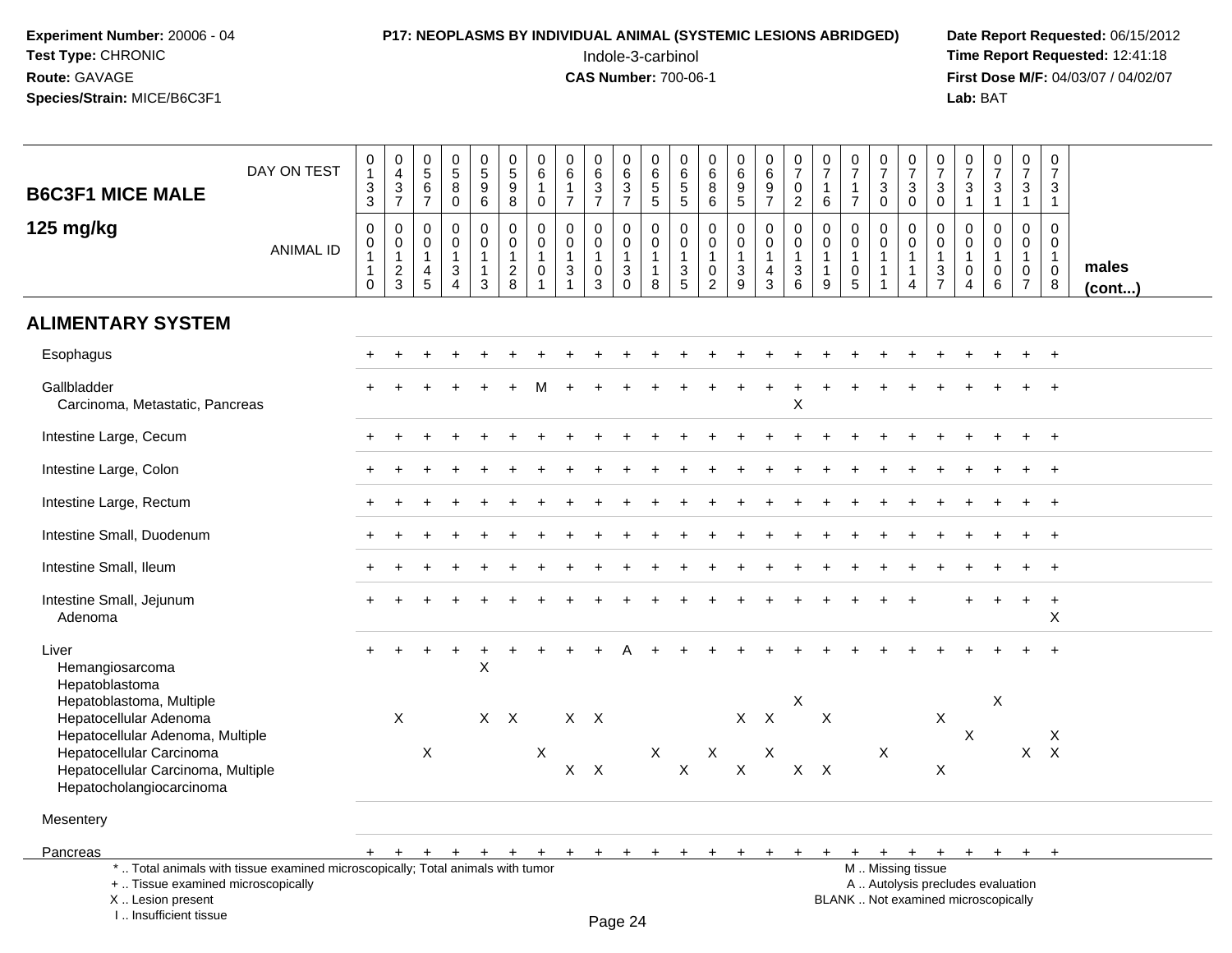## **P17: NEOPLASMS BY INDIVIDUAL ANIMAL (SYSTEMIC LESIONS ABRIDGED)** Date Report Requested: 06/15/2012<br>Indole-3-carbinol **Time Report Requested:** 12:41:18

 Indole-3-carbinol **Time Report Requested:** 12:41:18 **First Dose M/F:** 04/03/07 / 04/02/07<br>Lab: BAT **Lab:** BAT

| <b>B6C3F1 MICE MALE</b>                                                                                         | DAY ON TEST                     | $\pmb{0}$<br>$\mathbf{1}$<br>$_3^3$  | $\begin{array}{c} 0 \\ 4 \\ 3 \\ 7 \end{array}$ | $\begin{array}{c} 0 \\ 5 \end{array}$<br>6<br>$\overline{7}$      | $\begin{matrix} 0 \\ 5 \end{matrix}$<br>$\,8\,$<br>$\mathsf 0$ | $\begin{array}{c} 0 \\ 5 \end{array}$<br>$\boldsymbol{9}$<br>$6^{\circ}$                        | $\begin{array}{c} 0 \\ 5 \end{array}$<br>$\boldsymbol{9}$<br>8 | $\pmb{0}$<br>$\,6$<br>$\overline{1}$<br>$\mathbf 0$       | $\pmb{0}$<br>$\,6\,$<br>$\mathbf{1}$<br>$\overline{7}$                 | 0<br>$\,6$<br>$\frac{3}{7}$                | 0<br>6<br>3<br>7                                                      | $\pmb{0}$<br>$\,6\,$<br>$\frac{5}{5}$                         | 0<br>$\,6\,$<br>$\begin{array}{c} 5 \\ 5 \end{array}$               | $\pmb{0}$<br>$\,6\,$<br>$\, 8$<br>6                           | $\pmb{0}$<br>$\,6$<br>$\begin{array}{c} 9 \\ 5 \end{array}$ | $\begin{array}{c} 0 \\ 6 \end{array}$<br>$\frac{9}{7}$    | $\begin{smallmatrix}0\\7\end{smallmatrix}$<br>$\mathsf 0$<br>$\overline{2}$ | 0<br>$\overline{7}$<br>$\mathbf{1}$<br>6 | $\begin{array}{c} 0 \\ 7 \end{array}$<br>$\mathbf{1}$<br>$\overline{7}$ | $\begin{array}{c} 0 \\ 7 \end{array}$<br>$\ensuremath{\mathsf{3}}$<br>$\mathbf 0$ | $\frac{0}{7}$<br>$\sqrt{3}$<br>$\mathbf 0$            | 0<br>$\overline{7}$<br>$\ensuremath{\mathsf{3}}$<br>$\mathbf 0$    | $\pmb{0}$<br>$\overline{7}$<br>$\sqrt{3}$<br>$\mathbf{1}$ | $\frac{0}{7}$<br>$\ensuremath{\mathsf{3}}$<br>$\mathbf{1}$ | $\begin{array}{c} 0 \\ 7 \end{array}$<br>$\ensuremath{\mathsf{3}}$<br>$\mathbf{1}$ | $\pmb{0}$<br>$\overline{7}$<br>$\sqrt{3}$<br>$\mathbf{1}$        |                 |
|-----------------------------------------------------------------------------------------------------------------|---------------------------------|--------------------------------------|-------------------------------------------------|-------------------------------------------------------------------|----------------------------------------------------------------|-------------------------------------------------------------------------------------------------|----------------------------------------------------------------|-----------------------------------------------------------|------------------------------------------------------------------------|--------------------------------------------|-----------------------------------------------------------------------|---------------------------------------------------------------|---------------------------------------------------------------------|---------------------------------------------------------------|-------------------------------------------------------------|-----------------------------------------------------------|-----------------------------------------------------------------------------|------------------------------------------|-------------------------------------------------------------------------|-----------------------------------------------------------------------------------|-------------------------------------------------------|--------------------------------------------------------------------|-----------------------------------------------------------|------------------------------------------------------------|------------------------------------------------------------------------------------|------------------------------------------------------------------|-----------------|
| 125 mg/kg                                                                                                       | <b>ANIMAL ID</b>                | 0<br>$\mathsf 0$<br>1<br>$\mathbf 0$ | 0<br>$\pmb{0}$<br>$\mathbf{1}$<br>$\frac{2}{3}$ | $\mathbf 0$<br>$\mathbf 0$<br>$\mathbf{1}$<br>$\overline{4}$<br>5 | 0<br>$\mathbf 0$<br>1<br>3<br>4                                | 0<br>$\overline{0}$<br>$\overline{1}$<br>$\mathbf{1}$<br>3                                      | 0<br>$\pmb{0}$<br>$\mathbf{1}$<br>$\frac{2}{8}$                | 0<br>$\mathbf 0$<br>$\overline{1}$<br>0<br>$\overline{1}$ | 0<br>$\mathbf 0$<br>$\mathbf{1}$<br>$\sqrt{3}$<br>$\blacktriangleleft$ | 0<br>$\mathbf{0}$<br>1<br>$\mathbf 0$<br>3 | 0<br>$\ddot{\mathbf{0}}$<br>$\mathbf{1}$<br>$\sqrt{3}$<br>$\mathbf 0$ | 0<br>$\mathsf{O}\xspace$<br>$\mathbf{1}$<br>$\mathbf{1}$<br>8 | 0<br>$\mathbf 0$<br>$\mathbf{1}$<br>$\mathbf{3}$<br>$5\phantom{.0}$ | 0<br>$\pmb{0}$<br>$\mathbf{1}$<br>$\pmb{0}$<br>$\overline{2}$ | 0<br>$\mathbf 0$<br>$\mathbf{1}$<br>$\frac{3}{9}$           | 0<br>$\ddot{\mathbf{0}}$<br>$\mathbf{1}$<br>$\frac{4}{3}$ | $\pmb{0}$<br>$\mathbf 0$<br>$\mathbf{1}$<br>$\ensuremath{\mathsf{3}}$<br>6  | 0<br>$\mathbf 0$<br>-1<br>9              | 0<br>$\pmb{0}$<br>-1<br>$\pmb{0}$<br>5                                  | 0<br>$\mathbf 0$<br>$\mathbf{1}$<br>$\mathbf{1}$<br>1                             | 0<br>$\mathbf 0$<br>$\mathbf{1}$<br>$\mathbf{1}$<br>4 | 0<br>$\mathbf 0$<br>$\mathbf{1}$<br>$\mathbf{3}$<br>$\overline{7}$ | 0<br>$\mathbf 0$<br>$\mathbf 1$<br>0<br>$\overline{4}$    | 0<br>$\mathbf 0$<br>0<br>6                                 | 0<br>$\mathbf 0$<br>$\overline{1}$<br>$\mathbf 0$<br>$\overline{7}$                | $\mathbf 0$<br>$\mathbf 0$<br>$\overline{1}$<br>$\mathbf 0$<br>8 | males<br>(cont) |
| Carcinoma                                                                                                       |                                 |                                      |                                                 |                                                                   |                                                                |                                                                                                 |                                                                |                                                           |                                                                        |                                            |                                                                       |                                                               |                                                                     |                                                               |                                                             |                                                           | X                                                                           |                                          |                                                                         |                                                                                   |                                                       |                                                                    |                                                           |                                                            |                                                                                    |                                                                  |                 |
| Salivary Glands                                                                                                 |                                 |                                      |                                                 |                                                                   |                                                                |                                                                                                 |                                                                |                                                           |                                                                        |                                            |                                                                       |                                                               |                                                                     |                                                               |                                                             |                                                           |                                                                             |                                          |                                                                         |                                                                                   |                                                       |                                                                    |                                                           |                                                            |                                                                                    |                                                                  |                 |
| Stomach, Forestomach<br>Squamous Cell Papilloma                                                                 |                                 |                                      |                                                 |                                                                   |                                                                |                                                                                                 |                                                                |                                                           |                                                                        |                                            |                                                                       |                                                               |                                                                     |                                                               |                                                             |                                                           |                                                                             |                                          |                                                                         |                                                                                   |                                                       |                                                                    |                                                           |                                                            |                                                                                    | $\ddot{}$                                                        |                 |
| Stomach, Glandular<br>Carcinoma<br>Carcinoma, Metastatic, Pancreas                                              |                                 | $+$                                  | $+$                                             |                                                                   |                                                                |                                                                                                 |                                                                |                                                           |                                                                        | $\ddot{}$                                  | A                                                                     | $+$                                                           | $\ddot{}$<br>Χ                                                      | A                                                             | $\ddot{}$                                                   | $\ddot{}$                                                 | $\ddot{}$<br>X                                                              |                                          |                                                                         |                                                                                   |                                                       |                                                                    |                                                           |                                                            | $\ddot{}$                                                                          | $+$                                                              |                 |
| Tooth                                                                                                           |                                 |                                      |                                                 | $+$                                                               | $+$                                                            | $+$                                                                                             |                                                                | $+$                                                       |                                                                        |                                            |                                                                       |                                                               | $+$                                                                 |                                                               | $+$                                                         | $+$                                                       | $+$                                                                         |                                          | $+$                                                                     |                                                                                   | $+$                                                   |                                                                    | $+$                                                       | $+$                                                        |                                                                                    |                                                                  |                 |
| <b>CARDIOVASCULAR SYSTEM</b>                                                                                    |                                 |                                      |                                                 |                                                                   |                                                                |                                                                                                 |                                                                |                                                           |                                                                        |                                            |                                                                       |                                                               |                                                                     |                                                               |                                                             |                                                           |                                                                             |                                          |                                                                         |                                                                                   |                                                       |                                                                    |                                                           |                                                            |                                                                                    |                                                                  |                 |
| <b>Blood Vessel</b>                                                                                             |                                 |                                      |                                                 |                                                                   |                                                                |                                                                                                 |                                                                |                                                           |                                                                        |                                            |                                                                       |                                                               |                                                                     |                                                               |                                                             |                                                           |                                                                             |                                          |                                                                         |                                                                                   |                                                       |                                                                    |                                                           |                                                            |                                                                                    | $\div$                                                           |                 |
| Heart                                                                                                           |                                 |                                      |                                                 |                                                                   |                                                                |                                                                                                 |                                                                |                                                           |                                                                        |                                            |                                                                       |                                                               |                                                                     |                                                               |                                                             |                                                           |                                                                             |                                          |                                                                         |                                                                                   |                                                       |                                                                    |                                                           |                                                            | $\ddot{}$                                                                          | $+$                                                              |                 |
| <b>ENDOCRINE SYSTEM</b>                                                                                         |                                 |                                      |                                                 |                                                                   |                                                                |                                                                                                 |                                                                |                                                           |                                                                        |                                            |                                                                       |                                                               |                                                                     |                                                               |                                                             |                                                           |                                                                             |                                          |                                                                         |                                                                                   |                                                       |                                                                    |                                                           |                                                            |                                                                                    |                                                                  |                 |
| <b>Adrenal Cortex</b><br>Adenoma                                                                                |                                 |                                      |                                                 |                                                                   |                                                                |                                                                                                 |                                                                |                                                           |                                                                        |                                            |                                                                       |                                                               |                                                                     |                                                               |                                                             |                                                           |                                                                             |                                          |                                                                         |                                                                                   |                                                       |                                                                    |                                                           |                                                            |                                                                                    | $\overline{+}$                                                   |                 |
| Adrenal Medulla                                                                                                 |                                 |                                      |                                                 |                                                                   |                                                                |                                                                                                 |                                                                |                                                           |                                                                        |                                            |                                                                       |                                                               |                                                                     |                                                               |                                                             |                                                           |                                                                             |                                          |                                                                         |                                                                                   |                                                       |                                                                    |                                                           |                                                            | $\ddot{}$                                                                          | $+$                                                              |                 |
| Islets, Pancreatic                                                                                              |                                 |                                      |                                                 |                                                                   |                                                                |                                                                                                 |                                                                |                                                           |                                                                        |                                            |                                                                       |                                                               |                                                                     |                                                               |                                                             |                                                           |                                                                             |                                          |                                                                         |                                                                                   |                                                       |                                                                    |                                                           |                                                            | ÷                                                                                  | $+$                                                              |                 |
| Parathyroid Gland                                                                                               |                                 |                                      |                                                 |                                                                   |                                                                |                                                                                                 |                                                                |                                                           |                                                                        |                                            |                                                                       |                                                               |                                                                     |                                                               |                                                             |                                                           |                                                                             |                                          |                                                                         |                                                                                   | M                                                     |                                                                    |                                                           |                                                            |                                                                                    | $+$                                                              |                 |
| <b>Pituitary Gland</b><br>Pars Intermedia, Adenoma                                                              |                                 |                                      |                                                 |                                                                   |                                                                |                                                                                                 |                                                                |                                                           |                                                                        |                                            |                                                                       |                                                               |                                                                     |                                                               |                                                             |                                                           |                                                                             |                                          |                                                                         |                                                                                   |                                                       |                                                                    |                                                           |                                                            | $\ddot{}$                                                                          | $\ddot{}$                                                        |                 |
| the transportation of the control of the control of the control of the control of the control of the control of | the contract of the contract of |                                      |                                                 |                                                                   |                                                                | the contract of the contract of the contract of the contract of the contract of the contract of |                                                                |                                                           |                                                                        |                                            |                                                                       |                                                               |                                                                     |                                                               |                                                             |                                                           |                                                                             |                                          | the second control of the second con-                                   |                                                                                   |                                                       |                                                                    |                                                           |                                                            |                                                                                    |                                                                  |                 |

\* .. Total animals with tissue examined microscopically; Total animals with tumor

+ .. Tissue examined microscopically

X .. Lesion present

I .. Insufficient tissue

 M .. Missing tissuey the contract of the contract of the contract of the contract of the contract of  $\mathsf A$  . Autolysis precludes evaluation Lesion present BLANK .. Not examined microscopically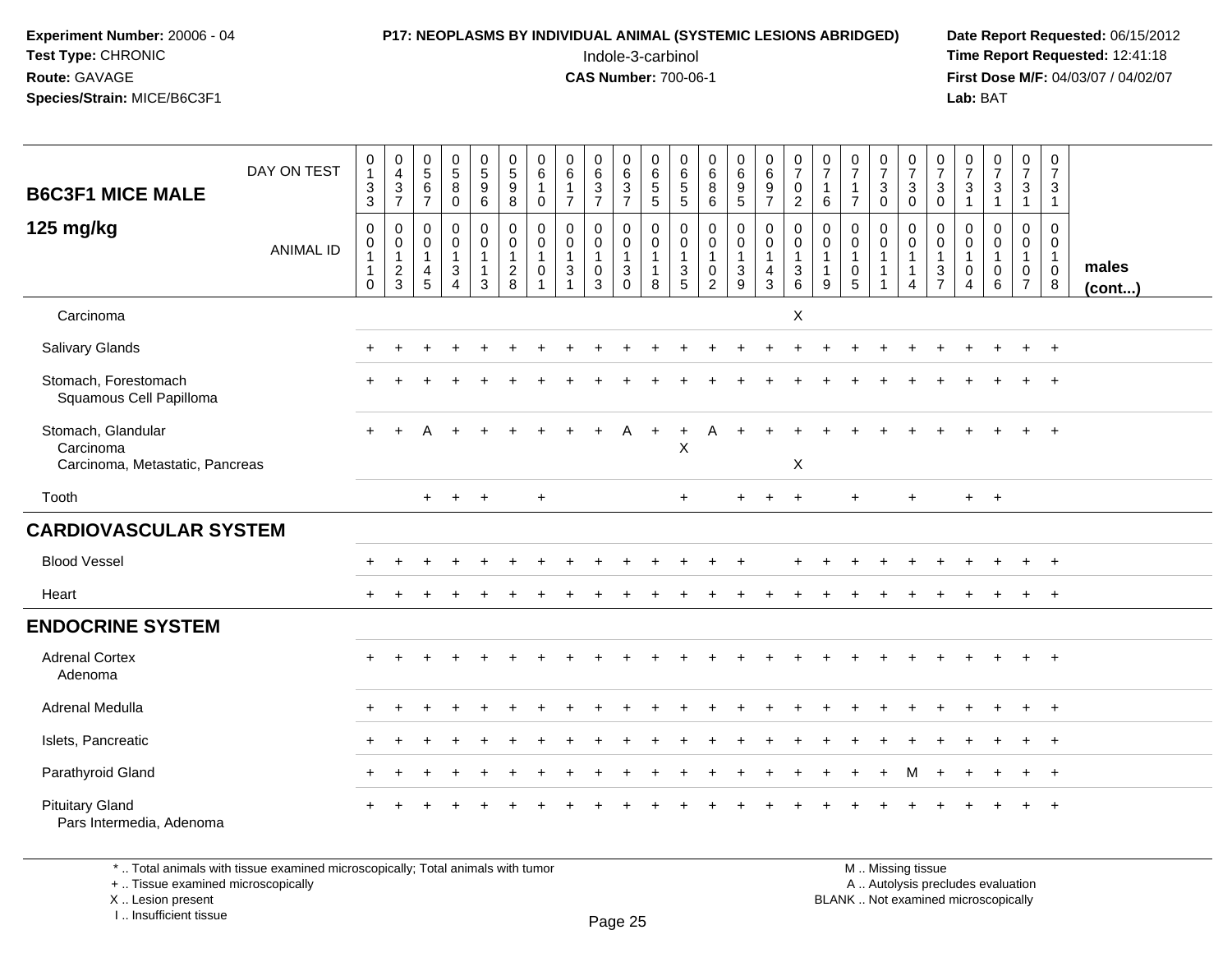# **P17: NEOPLASMS BY INDIVIDUAL ANIMAL (SYSTEMIC LESIONS ABRIDGED)** Date Report Requested: 06/15/2012<br>Indole-3-carbinol **Time Report Requested:** 12:41:18

| <b>B6C3F1 MICE MALE</b>                                                                                                                                             | DAY ON TEST      | 0<br>$\mathbf{1}$<br>$\sqrt{3}$<br>3                            | 0<br>$\overline{4}$<br>3<br>$\overline{7}$               | 0<br>$\,$ 5 $\,$<br>$\,6$<br>7             | $\begin{array}{c} 0 \\ 5 \end{array}$<br>$\bf 8$<br>0              | $\mathbf 0$<br>$\overline{5}$<br>$\boldsymbol{9}$<br>6            | $\mathbf 0$<br>5<br>9<br>8                                        | 0<br>6<br>$\mathbf{1}$<br>$\mathbf 0$                                    | 0<br>$\,6$<br>$\mathbf{1}$<br>$\overline{7}$                       | 0<br>$\,6\,$<br>3<br>$\overline{7}$       | 0<br>6<br>$\sqrt{3}$<br>$\overline{7}$               | $\mathbf 0$<br>$\,6$<br>5<br>5                       | 0<br>6<br>$\,$ 5 $\,$<br>5                                      | $\mathbf 0$<br>6<br>8<br>6                                                    | $\pmb{0}$<br>$\,6\,$<br>9<br>$\sqrt{5}$                                                     | 0<br>6<br>9<br>$\overline{7}$                                      | 0<br>$\overline{7}$<br>$\pmb{0}$<br>$\overline{2}$ | 0<br>$\overline{7}$<br>$\mathbf{1}$<br>6           | $\frac{0}{7}$<br>1<br>$\overline{7}$                         | 0<br>$\overline{7}$<br>3<br>$\mathbf 0$                              | $\mathbf 0$<br>$\overline{7}$<br>$\mathbf{3}$<br>$\mathbf 0$                   | 0<br>$\overline{7}$<br>3<br>$\mathbf 0$                         | 0<br>$\overline{7}$<br>$\mathbf{3}$<br>$\mathbf{1}$ | 0<br>$\overline{7}$<br>3<br>$\mathbf{1}$                                 | $\pmb{0}$<br>$\overline{7}$<br>3<br>$\mathbf{1}$                              | $\mathbf 0$<br>$\overline{7}$<br>3<br>$\mathbf{1}$         |                 |
|---------------------------------------------------------------------------------------------------------------------------------------------------------------------|------------------|-----------------------------------------------------------------|----------------------------------------------------------|--------------------------------------------|--------------------------------------------------------------------|-------------------------------------------------------------------|-------------------------------------------------------------------|--------------------------------------------------------------------------|--------------------------------------------------------------------|-------------------------------------------|------------------------------------------------------|------------------------------------------------------|-----------------------------------------------------------------|-------------------------------------------------------------------------------|---------------------------------------------------------------------------------------------|--------------------------------------------------------------------|----------------------------------------------------|----------------------------------------------------|--------------------------------------------------------------|----------------------------------------------------------------------|--------------------------------------------------------------------------------|-----------------------------------------------------------------|-----------------------------------------------------|--------------------------------------------------------------------------|-------------------------------------------------------------------------------|------------------------------------------------------------|-----------------|
| 125 mg/kg                                                                                                                                                           | <b>ANIMAL ID</b> | $\mathbf 0$<br>0<br>$\mathbf{1}$<br>$\mathbf{1}$<br>$\mathbf 0$ | 0<br>0<br>$\mathbf{1}$<br>$\overline{c}$<br>$\mathbf{3}$ | $\mathbf 0$<br>0<br>$\mathbf{1}$<br>4<br>5 | $\mathbf 0$<br>0<br>$\mathbf{1}$<br>$\ensuremath{\mathsf{3}}$<br>4 | $\mathbf 0$<br>$\mathbf 0$<br>$\overline{1}$<br>$\mathbf{1}$<br>3 | $\mathbf 0$<br>$\mathbf 0$<br>$\mathbf{1}$<br>$\overline{c}$<br>8 | $\mathbf 0$<br>$\mathbf 0$<br>$\mathbf{1}$<br>$\mathbf 0$<br>$\mathbf 1$ | $\mathbf 0$<br>0<br>$\mathbf{1}$<br>$\ensuremath{\mathsf{3}}$<br>1 | 0<br>0<br>$\mathbf 1$<br>$\mathbf 0$<br>3 | $\mathbf 0$<br>0<br>$\mathbf{1}$<br>3<br>$\mathbf 0$ | $\mathbf 0$<br>$\mathbf 0$<br>$\mathbf 1$<br>-1<br>8 | $\mathbf 0$<br>$\mathbf 0$<br>$\overline{1}$<br>$\sqrt{3}$<br>5 | $\mathbf 0$<br>$\mathbf 0$<br>$\overline{1}$<br>$\mathbf 0$<br>$\overline{2}$ | $\mathbf 0$<br>$\mathbf 0$<br>$\mathbf{1}$<br>$\ensuremath{\mathsf{3}}$<br>$\boldsymbol{9}$ | 0<br>$\mathbf 0$<br>$\mathbf{1}$<br>$\overline{4}$<br>$\mathbf{3}$ | $\mathbf 0$<br>0<br>$\mathbf{1}$<br>3<br>6         | $\Omega$<br>0<br>$\mathbf{1}$<br>$\mathbf{1}$<br>9 | $\mathbf 0$<br>$\mathbf 0$<br>$\mathbf{1}$<br>$\pmb{0}$<br>5 | $\mathbf 0$<br>$\mathbf 0$<br>$\overline{1}$<br>$\overline{1}$<br>-1 | $\mathbf 0$<br>$\mathbf 0$<br>$\overline{1}$<br>$\mathbf{1}$<br>$\overline{4}$ | $\Omega$<br>0<br>$\mathbf{1}$<br>$\ensuremath{\mathsf{3}}$<br>7 | $\Omega$<br>0<br>$\mathbf{1}$<br>$\mathbf 0$<br>4   | $\mathbf 0$<br>0<br>$\mathbf 1$<br>$\mathbf 0$<br>6                      | $\mathbf 0$<br>$\mathbf 0$<br>$\overline{1}$<br>$\mathbf 0$<br>$\overline{7}$ | $\mathbf 0$<br>0<br>$\mathbf{1}$<br>$\mathbf 0$<br>$\,8\,$ | males<br>(cont) |
| <b>Thyroid Gland</b><br>Follicular Cell, Adenoma                                                                                                                    |                  | $\pm$                                                           |                                                          |                                            |                                                                    |                                                                   |                                                                   |                                                                          |                                                                    |                                           |                                                      |                                                      |                                                                 |                                                                               |                                                                                             |                                                                    |                                                    |                                                    |                                                              |                                                                      |                                                                                |                                                                 |                                                     |                                                                          | $\ddot{}$                                                                     | $+$                                                        |                 |
| <b>GENERAL BODY SYSTEM</b>                                                                                                                                          |                  |                                                                 |                                                          |                                            |                                                                    |                                                                   |                                                                   |                                                                          |                                                                    |                                           |                                                      |                                                      |                                                                 |                                                                               |                                                                                             |                                                                    |                                                    |                                                    |                                                              |                                                                      |                                                                                |                                                                 |                                                     |                                                                          |                                                                               |                                                            |                 |
| <b>NONE</b>                                                                                                                                                         |                  |                                                                 |                                                          |                                            |                                                                    |                                                                   |                                                                   |                                                                          |                                                                    |                                           |                                                      |                                                      |                                                                 |                                                                               |                                                                                             |                                                                    |                                                    |                                                    |                                                              |                                                                      |                                                                                |                                                                 |                                                     |                                                                          |                                                                               |                                                            |                 |
| <b>GENITAL SYSTEM</b>                                                                                                                                               |                  |                                                                 |                                                          |                                            |                                                                    |                                                                   |                                                                   |                                                                          |                                                                    |                                           |                                                      |                                                      |                                                                 |                                                                               |                                                                                             |                                                                    |                                                    |                                                    |                                                              |                                                                      |                                                                                |                                                                 |                                                     |                                                                          |                                                                               |                                                            |                 |
| Epididymis                                                                                                                                                          |                  |                                                                 |                                                          |                                            |                                                                    |                                                                   |                                                                   |                                                                          |                                                                    |                                           |                                                      |                                                      |                                                                 |                                                                               |                                                                                             |                                                                    |                                                    |                                                    |                                                              |                                                                      |                                                                                |                                                                 |                                                     |                                                                          |                                                                               | $^{+}$                                                     |                 |
| <b>Preputial Gland</b>                                                                                                                                              |                  |                                                                 |                                                          |                                            |                                                                    |                                                                   |                                                                   |                                                                          |                                                                    |                                           |                                                      |                                                      |                                                                 |                                                                               |                                                                                             |                                                                    |                                                    |                                                    |                                                              |                                                                      |                                                                                |                                                                 |                                                     |                                                                          |                                                                               | $\overline{1}$                                             |                 |
| Prostate                                                                                                                                                            |                  |                                                                 |                                                          |                                            |                                                                    |                                                                   |                                                                   |                                                                          |                                                                    |                                           |                                                      |                                                      |                                                                 |                                                                               |                                                                                             |                                                                    |                                                    |                                                    |                                                              |                                                                      |                                                                                |                                                                 |                                                     |                                                                          |                                                                               | $\overline{1}$                                             |                 |
| Seminal Vesicle                                                                                                                                                     |                  |                                                                 |                                                          |                                            |                                                                    |                                                                   |                                                                   |                                                                          |                                                                    |                                           |                                                      |                                                      |                                                                 |                                                                               |                                                                                             |                                                                    |                                                    |                                                    |                                                              |                                                                      |                                                                                |                                                                 |                                                     |                                                                          | $\ddot{}$                                                                     | $^{+}$                                                     |                 |
| <b>Testes</b>                                                                                                                                                       |                  | $\pm$                                                           | ÷                                                        |                                            |                                                                    |                                                                   |                                                                   |                                                                          |                                                                    |                                           |                                                      |                                                      |                                                                 |                                                                               |                                                                                             |                                                                    |                                                    |                                                    |                                                              |                                                                      |                                                                                |                                                                 |                                                     | $\div$                                                                   | $+$                                                                           | $+$                                                        |                 |
| <b>HEMATOPOIETIC SYSTEM</b>                                                                                                                                         |                  |                                                                 |                                                          |                                            |                                                                    |                                                                   |                                                                   |                                                                          |                                                                    |                                           |                                                      |                                                      |                                                                 |                                                                               |                                                                                             |                                                                    |                                                    |                                                    |                                                              |                                                                      |                                                                                |                                                                 |                                                     |                                                                          |                                                                               |                                                            |                 |
| <b>Bone Marrow</b><br>Hemangiosarcoma                                                                                                                               |                  |                                                                 |                                                          |                                            |                                                                    |                                                                   |                                                                   |                                                                          |                                                                    |                                           |                                                      |                                                      |                                                                 |                                                                               |                                                                                             |                                                                    |                                                    |                                                    | X                                                            |                                                                      |                                                                                |                                                                 |                                                     |                                                                          |                                                                               | $^+$                                                       |                 |
| Lymph Node, Mandibular                                                                                                                                              |                  |                                                                 |                                                          |                                            |                                                                    |                                                                   |                                                                   |                                                                          |                                                                    |                                           |                                                      |                                                      |                                                                 |                                                                               |                                                                                             |                                                                    |                                                    |                                                    |                                                              |                                                                      |                                                                                |                                                                 |                                                     |                                                                          | $\ddot{}$                                                                     | $+$                                                        |                 |
| Lymph Node, Mesenteric                                                                                                                                              |                  |                                                                 |                                                          |                                            |                                                                    |                                                                   |                                                                   |                                                                          |                                                                    |                                           |                                                      |                                                      |                                                                 |                                                                               |                                                                                             |                                                                    |                                                    |                                                    |                                                              |                                                                      |                                                                                |                                                                 |                                                     |                                                                          |                                                                               | $+$                                                        |                 |
| Spleen<br>Hemangiosarcoma                                                                                                                                           |                  |                                                                 |                                                          |                                            |                                                                    |                                                                   |                                                                   |                                                                          |                                                                    |                                           | $\ddot{}$<br>Χ                                       | +                                                    |                                                                 |                                                                               |                                                                                             |                                                                    |                                                    |                                                    |                                                              |                                                                      |                                                                                |                                                                 |                                                     |                                                                          | $\pm$                                                                         | $^{+}$                                                     |                 |
| Thymus<br>Hepatocellular Carcinoma, Metastatic, Liver                                                                                                               |                  |                                                                 |                                                          |                                            |                                                                    |                                                                   |                                                                   | X                                                                        |                                                                    |                                           |                                                      |                                                      |                                                                 |                                                                               |                                                                                             |                                                                    |                                                    |                                                    |                                                              |                                                                      |                                                                                |                                                                 |                                                     | м                                                                        | $+$                                                                           | $+$                                                        |                 |
| *  Total animals with tissue examined microscopically; Total animals with tumor<br>+  Tissue examined microscopically<br>X  Lesion present<br>I Insufficient tissue |                  |                                                                 |                                                          |                                            |                                                                    |                                                                   |                                                                   |                                                                          |                                                                    |                                           | Dogo 26                                              |                                                      |                                                                 |                                                                               |                                                                                             |                                                                    |                                                    |                                                    |                                                              |                                                                      | M  Missing tissue                                                              |                                                                 |                                                     | A  Autolysis precludes evaluation<br>BLANK  Not examined microscopically |                                                                               |                                                            |                 |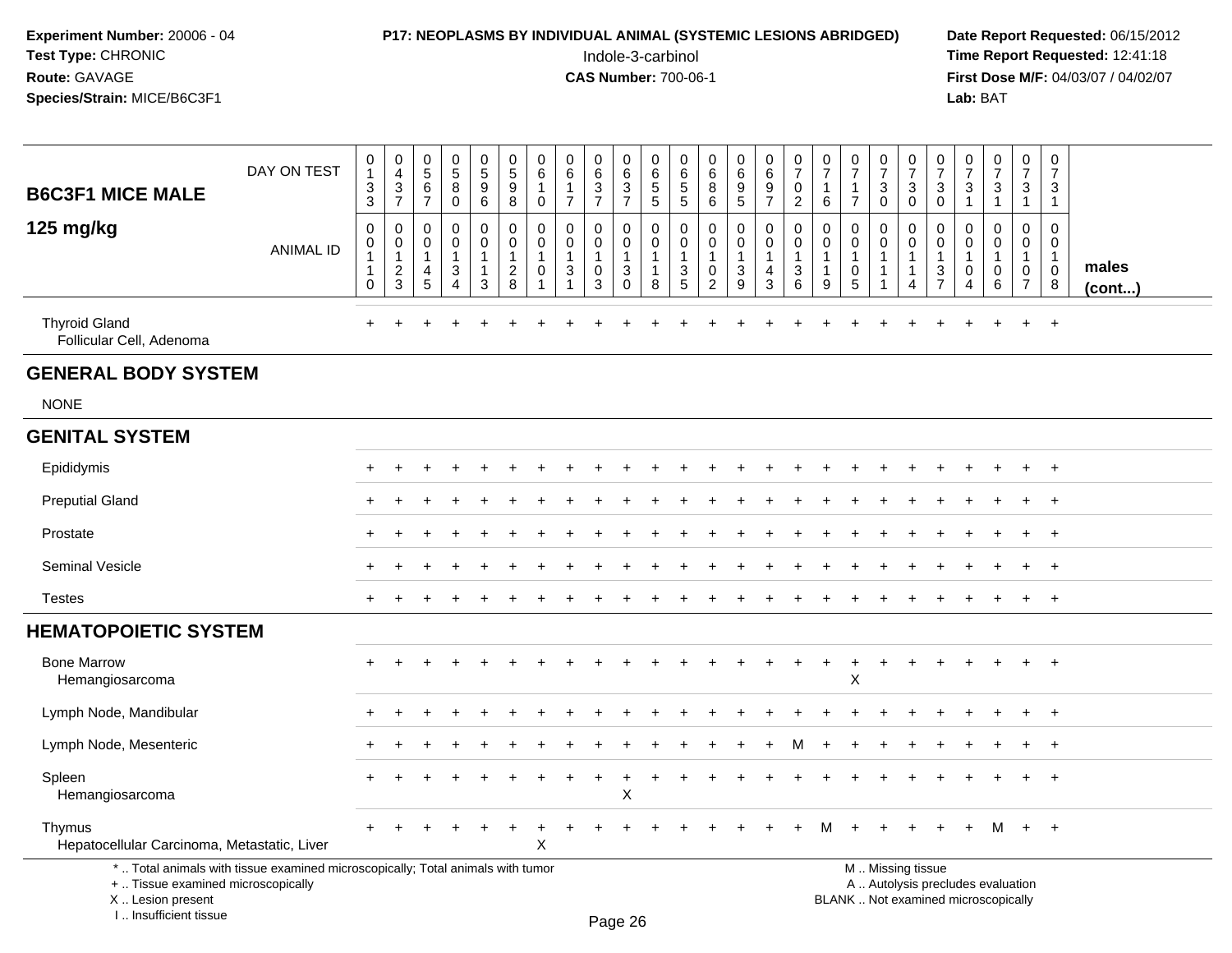## **P17: NEOPLASMS BY INDIVIDUAL ANIMAL (SYSTEMIC LESIONS ABRIDGED)** Date Report Requested: 06/15/2012<br>Indole-3-carbinol **Time Report Requested:** 12:41:18

 Indole-3-carbinol **Time Report Requested:** 12:41:18 **First Dose M/F:** 04/03/07 / 04/02/07<br>Lab: BAT **Lab:** BAT

|                                                                                                                                                                    | DAY ON TEST                                                                     | 0<br>$\mathbf{1}$                                            | $\pmb{0}$<br>$\overline{\mathbf{4}}$                        | $\begin{smallmatrix} 0\\5 \end{smallmatrix}$              | $\frac{0}{5}$<br>$\bf 8$              | 0<br>5<br>9<br>6                                        | $\begin{array}{c} 0 \\ 5 \end{array}$<br>9                           | 0<br>$\,6\,$<br>$\mathbf{1}$                                | 0<br>$\,6\,$<br>$\mathbf{1}$                                               | $_6^0$                                               | 0<br>$\,6$                                                     | 0<br>$\,6$                                                   | 0<br>6<br>5<br>5                                            | $\begin{array}{c} 0 \\ 6 \end{array}$<br>8                              | $\begin{array}{c} 0 \\ 6 \end{array}$      | $\begin{matrix} 0 \\ 6 \end{matrix}$                                     | $\frac{0}{7}$<br>$\pmb{0}$                                                 | 0<br>$\overline{7}$<br>$\mathbf{1}$             | $\frac{0}{7}$                               | $\frac{0}{7}$                                            | $\frac{0}{7}$                                                                | $\frac{0}{7}$<br>$\mathbf{3}$                                              | $\frac{0}{7}$<br>3                                                          | $\frac{0}{7}$                                       | 0<br>$\boldsymbol{7}$<br>$\mathbf{3}$                   | 0<br>$\overline{7}$<br>3                                       |                 |
|--------------------------------------------------------------------------------------------------------------------------------------------------------------------|---------------------------------------------------------------------------------|--------------------------------------------------------------|-------------------------------------------------------------|-----------------------------------------------------------|---------------------------------------|---------------------------------------------------------|----------------------------------------------------------------------|-------------------------------------------------------------|----------------------------------------------------------------------------|------------------------------------------------------|----------------------------------------------------------------|--------------------------------------------------------------|-------------------------------------------------------------|-------------------------------------------------------------------------|--------------------------------------------|--------------------------------------------------------------------------|----------------------------------------------------------------------------|-------------------------------------------------|---------------------------------------------|----------------------------------------------------------|------------------------------------------------------------------------------|----------------------------------------------------------------------------|-----------------------------------------------------------------------------|-----------------------------------------------------|---------------------------------------------------------|----------------------------------------------------------------|-----------------|
| <b>B6C3F1 MICE MALE</b>                                                                                                                                            |                                                                                 | $_3^3$                                                       | $\frac{3}{7}$                                               | $\frac{6}{7}$                                             | $\overline{0}$                        |                                                         | $\overline{8}$                                                       | $\mathbf 0$                                                 | $\overline{7}$                                                             | $\frac{3}{7}$                                        | $\frac{3}{7}$                                                  | $\begin{array}{c} 5 \\ 5 \end{array}$                        |                                                             | $\,6\,$                                                                 | $\begin{array}{c} 9 \\ 5 \end{array}$      | $\frac{9}{7}$                                                            | $\overline{2}$                                                             | 6                                               | $\overline{7}$                              | $_0^3$                                                   | $_{0}^{3}$                                                                   | $\mathbf 0$                                                                | $\overline{1}$                                                              | $\frac{3}{1}$                                       | $\mathbf{1}$                                            | $\mathbf{1}$                                                   |                 |
| 125 mg/kg                                                                                                                                                          | <b>ANIMAL ID</b>                                                                | 0<br>$\mathbf 0$<br>$\mathbf{1}$<br>$\mathbf{1}$<br>$\Omega$ | $\mathbf 0$<br>$\mathbf 0$<br>$\mathbf{1}$<br>$\frac{2}{3}$ | 0<br>$\mathbf 0$<br>$\overline{1}$<br>$\overline{4}$<br>5 | 0<br>$\mathbf 0$<br>$\mathbf{3}$<br>4 | 0<br>$\mathbf 0$<br>$\overline{1}$<br>$\mathbf{1}$<br>3 | $\mathbf 0$<br>$\overline{0}$<br>$\mathbf{1}$<br>$\overline{c}$<br>8 | $\mathbf 0$<br>$\Omega$<br>$\mathbf{1}$<br>$\mathbf 0$<br>1 | $\mathbf 0$<br>$\mathbf 0$<br>$\mathbf{1}$<br>$\mathbf{3}$<br>$\mathbf{1}$ | 0<br>$\mathbf 0$<br>$\mathbf{1}$<br>$\mathbf 0$<br>3 | 0<br>$\mathbf 0$<br>$\mathbf{1}$<br>$\mathsf 3$<br>$\mathbf 0$ | $\mathbf 0$<br>$\Omega$<br>$\mathbf{1}$<br>$\mathbf{1}$<br>8 | $\mathbf 0$<br>$\mathbf 0$<br>$\mathbf{1}$<br>$\frac{3}{5}$ | $\pmb{0}$<br>$\mathbf 0$<br>$\mathbf{1}$<br>$\pmb{0}$<br>$\overline{2}$ | 0<br>$\mathbf 0$<br>$\mathbf{1}$<br>3<br>9 | $\pmb{0}$<br>$\mathbf 0$<br>$\mathbf{1}$<br>$\overline{\mathbf{4}}$<br>3 | $\mathbf 0$<br>$\mathbf 0$<br>$\mathbf{1}$<br>$\sqrt{3}$<br>$6\phantom{a}$ | $\mathbf 0$<br>$\mathbf 0$<br>$\mathbf{1}$<br>9 | $\mathbf 0$<br>$\Omega$<br>$\mathbf 0$<br>5 | 0<br>$\mathbf 0$<br>$\mathbf{1}$<br>$\overline{1}$<br>-1 | $\mathbf 0$<br>$\mathbf 0$<br>$\mathbf{1}$<br>$\mathbf{1}$<br>$\overline{4}$ | $\mathbf 0$<br>$\mathbf 0$<br>$\mathbf{1}$<br>$\sqrt{3}$<br>$\overline{7}$ | $\mathbf 0$<br>$\mathbf 0$<br>$\mathbf{1}$<br>$\mathbf 0$<br>$\overline{4}$ | $\mathbf 0$<br>$\mathbf 0$<br>1<br>$\mathbf 0$<br>6 | 0<br>0<br>$\mathbf{1}$<br>$\mathbf 0$<br>$\overline{7}$ | $\mathbf 0$<br>$\mathbf 0$<br>$\mathbf{1}$<br>$\mathbf 0$<br>8 | males<br>(cont) |
| <b>INTEGUMENTARY SYSTEM</b>                                                                                                                                        |                                                                                 |                                                              |                                                             |                                                           |                                       |                                                         |                                                                      |                                                             |                                                                            |                                                      |                                                                |                                                              |                                                             |                                                                         |                                            |                                                                          |                                                                            |                                                 |                                             |                                                          |                                                                              |                                                                            |                                                                             |                                                     |                                                         |                                                                |                 |
| Mammary Gland                                                                                                                                                      |                                                                                 | М                                                            | М                                                           | М                                                         | м                                     | м                                                       | M                                                                    | M                                                           | M                                                                          | M                                                    | M                                                              | M                                                            | M                                                           | M                                                                       | M                                          | M                                                                        | M                                                                          | M                                               | M                                           | M                                                        | M                                                                            | M                                                                          | M                                                                           | M                                                   | M M                                                     |                                                                |                 |
| Skin<br>Epidermis, Keratoacanthoma<br>Subcutaneous Tissue, Hemangiosarcoma<br>Subcutaneous Tissue, Neural Crest Tumor<br>Subcutaneous Tissue, Schwannoma Malignant |                                                                                 |                                                              |                                                             |                                                           |                                       |                                                         |                                                                      |                                                             |                                                                            |                                                      |                                                                |                                                              |                                                             |                                                                         |                                            |                                                                          |                                                                            |                                                 |                                             |                                                          |                                                                              |                                                                            | X                                                                           |                                                     |                                                         | $^{+}$                                                         |                 |
| <b>MUSCULOSKELETAL SYSTEM</b>                                                                                                                                      |                                                                                 |                                                              |                                                             |                                                           |                                       |                                                         |                                                                      |                                                             |                                                                            |                                                      |                                                                |                                                              |                                                             |                                                                         |                                            |                                                                          |                                                                            |                                                 |                                             |                                                          |                                                                              |                                                                            |                                                                             |                                                     |                                                         |                                                                |                 |
| <b>Bone</b>                                                                                                                                                        |                                                                                 |                                                              |                                                             |                                                           |                                       |                                                         |                                                                      |                                                             |                                                                            |                                                      |                                                                |                                                              |                                                             |                                                                         |                                            |                                                                          |                                                                            |                                                 |                                             |                                                          |                                                                              |                                                                            |                                                                             |                                                     |                                                         | $+$                                                            |                 |
| <b>Skeletal Muscle</b><br>Hemangiosarcoma                                                                                                                          |                                                                                 |                                                              |                                                             |                                                           |                                       |                                                         | $\ddot{}$<br>$\times$                                                |                                                             |                                                                            |                                                      |                                                                |                                                              |                                                             |                                                                         |                                            |                                                                          |                                                                            |                                                 | $\ddot{}$<br>X                              |                                                          |                                                                              |                                                                            |                                                                             |                                                     |                                                         |                                                                |                 |
| <b>NERVOUS SYSTEM</b>                                                                                                                                              |                                                                                 |                                                              |                                                             |                                                           |                                       |                                                         |                                                                      |                                                             |                                                                            |                                                      |                                                                |                                                              |                                                             |                                                                         |                                            |                                                                          |                                                                            |                                                 |                                             |                                                          |                                                                              |                                                                            |                                                                             |                                                     |                                                         |                                                                |                 |
| <b>Brain</b>                                                                                                                                                       |                                                                                 |                                                              |                                                             |                                                           |                                       |                                                         |                                                                      |                                                             |                                                                            |                                                      |                                                                |                                                              |                                                             |                                                                         |                                            |                                                                          |                                                                            |                                                 |                                             |                                                          |                                                                              |                                                                            |                                                                             |                                                     |                                                         |                                                                |                 |
| <b>RESPIRATORY SYSTEM</b>                                                                                                                                          |                                                                                 |                                                              |                                                             |                                                           |                                       |                                                         |                                                                      |                                                             |                                                                            |                                                      |                                                                |                                                              |                                                             |                                                                         |                                            |                                                                          |                                                                            |                                                 |                                             |                                                          |                                                                              |                                                                            |                                                                             |                                                     |                                                         |                                                                |                 |
| Lung<br>Alveolar/Bronchiolar Adenoma<br>Alveolar/Bronchiolar Adenoma, Multiple<br>Alveolar/Bronchiolar Carcinoma                                                   |                                                                                 |                                                              | X                                                           |                                                           |                                       |                                                         |                                                                      |                                                             |                                                                            | X                                                    |                                                                |                                                              | $\pmb{\times}$                                              | X                                                                       | X                                          | $\times$                                                                 |                                                                            |                                                 |                                             | $\times$                                                 |                                                                              |                                                                            |                                                                             | X                                                   | $\mathsf{X}$                                            | $+$                                                            |                 |
| Hepatoblastoma, Metastatic, Liver<br>Hepatocellular Carcinoma, Metastatic, Liver                                                                                   |                                                                                 |                                                              |                                                             | X                                                         |                                       |                                                         |                                                                      | $\boldsymbol{\mathsf{X}}$                                   |                                                                            |                                                      |                                                                |                                                              | $\sf X$                                                     |                                                                         | $\mathsf{X}$                               |                                                                          | $X$ $X$                                                                    |                                                 |                                             |                                                          |                                                                              |                                                                            |                                                                             |                                                     |                                                         | X                                                              |                 |
| Nose                                                                                                                                                               |                                                                                 |                                                              |                                                             |                                                           |                                       |                                                         |                                                                      |                                                             |                                                                            |                                                      |                                                                |                                                              |                                                             |                                                                         |                                            |                                                                          |                                                                            |                                                 |                                             |                                                          |                                                                              |                                                                            |                                                                             |                                                     |                                                         | $+$                                                            |                 |
|                                                                                                                                                                    | *  Total animals with tissue examined microscopically; Total animals with tumor |                                                              |                                                             |                                                           |                                       |                                                         |                                                                      |                                                             |                                                                            |                                                      |                                                                |                                                              |                                                             |                                                                         |                                            |                                                                          |                                                                            |                                                 |                                             |                                                          | M  Missing tissue                                                            |                                                                            |                                                                             |                                                     |                                                         |                                                                |                 |

+ .. Tissue examined microscopically

X .. Lesion present

I .. Insufficient tissue

 M .. Missing tissuey the contract of the contract of the contract of the contract of the contract of  $\mathsf A$  . Autolysis precludes evaluation Lesion present BLANK .. Not examined microscopically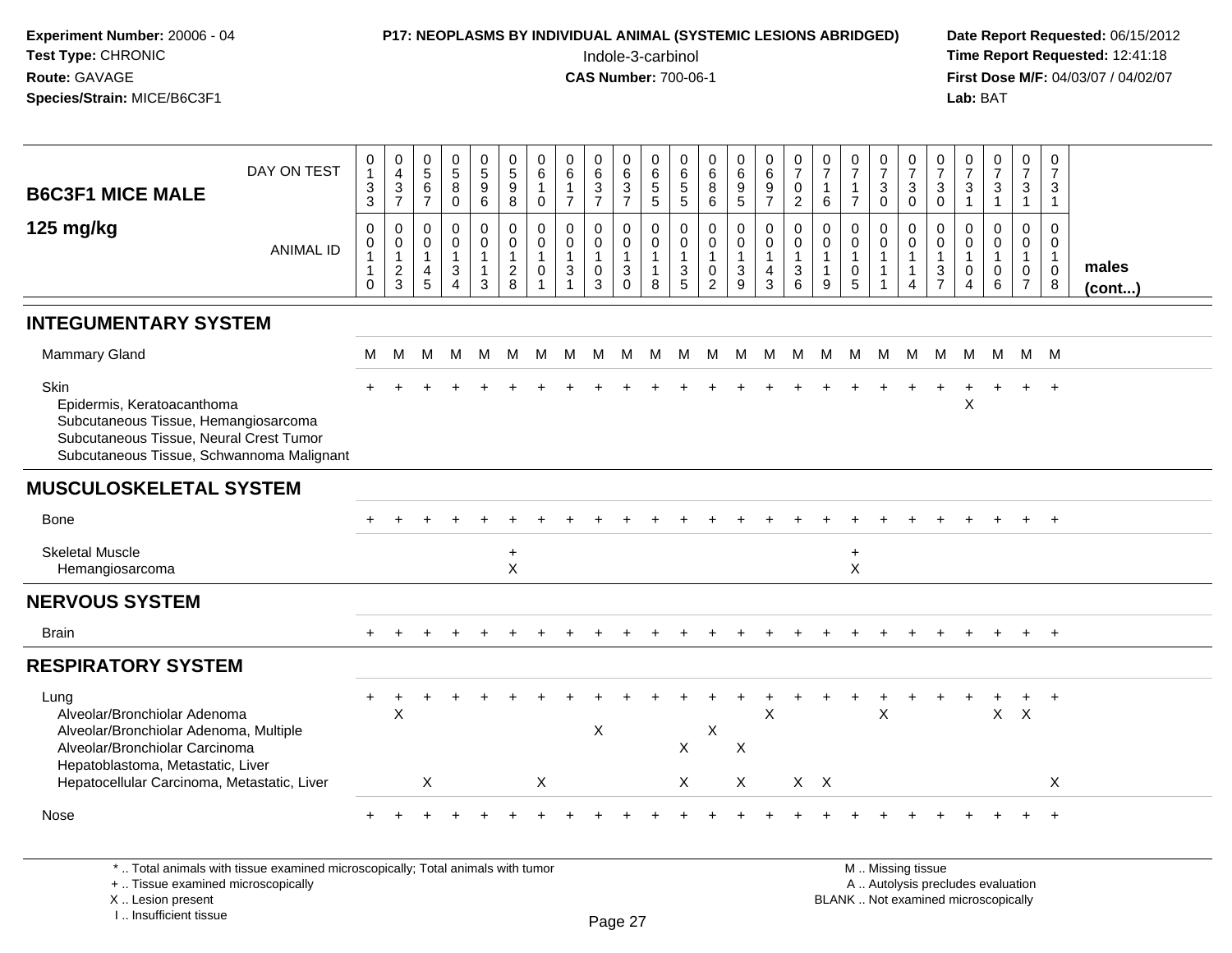## **P17: NEOPLASMS BY INDIVIDUAL ANIMAL (SYSTEMIC LESIONS ABRIDGED)** Date Report Requested: 06/15/2012<br>Indole-3-carbinol **Time Report Requested:** 12:41:18

| <b>B6C3F1 MICE MALE</b><br>125 mg/kg | DAY ON TEST<br><b>ANIMAL ID</b> | 0<br>$\mathbf{1}$<br>3<br>3<br>0<br>0<br>$\mathbf{1}$<br>$\mathbf{1}$<br>$\mathbf 0$ | $\begin{smallmatrix}0\\4\end{smallmatrix}$<br>$\sqrt{3}$<br>$\overline{z}$<br>0<br>0<br>$\overline{A}$<br>$\frac{2}{3}$ | $\begin{array}{c} 0 \\ 5 \\ 6 \end{array}$<br>$\overline{7}$<br>0<br>$\pmb{0}$<br>$\mathbf{1}$<br>$\overline{4}$<br>5 | $\begin{array}{c} 0 \\ 5 \\ 8 \end{array}$<br>$\mathsf 0$<br>$\mathbf 0$<br>$\mathbf 0$<br>$\mathbf{1}$<br>$\ensuremath{\mathsf{3}}$<br>4 | $\begin{array}{c} 0 \\ 5 \end{array}$<br>$\overline{9}$<br>6<br>$\mathbf 0$<br>$\pmb{0}$<br>$\mathbf{1}$<br>$\mathbf{1}$<br>3 | $\begin{array}{c} 0 \\ 5 \end{array}$<br>$\boldsymbol{9}$<br>8<br>0<br>$\pmb{0}$<br>$\mathbf{1}$<br>$_{\rm 8}^2$ | $\pmb{0}$<br>6<br>0<br>0<br>0<br>0 | $\begin{array}{c} 0 \\ 6 \end{array}$<br>$\overline{ }$<br>$\mathbf 0$<br>$\pmb{0}$<br>1<br>$\overline{3}$ | $\begin{matrix} 0 \\ 6 \\ 3 \end{matrix}$<br>$\overline{7}$<br>0<br>$\pmb{0}$<br>$\mathbf{1}$<br>$\mathsf 0$<br>3 | $\boldsymbol{0}$<br>$\,6\,$<br>$\ensuremath{\mathsf{3}}$<br>$\overline{7}$<br>0<br>$\pmb{0}$<br>$\mathbf{1}$<br>$\ensuremath{\mathsf{3}}$<br>$\mathbf 0$ | $\begin{array}{c} 0 \\ 6 \\ 5 \end{array}$<br>5<br>0<br>$\mathsf{O}\xspace$<br>$\blacktriangleleft$<br>8 | $\begin{array}{c} 0 \\ 6 \\ 5 \end{array}$<br>$\overline{5}$<br>0<br>$\pmb{0}$<br>$\mathbf{1}$<br>$\frac{3}{5}$ | $\begin{matrix} 0 \\ 6 \\ 8 \end{matrix}$<br>$\,6\,$<br>$\mathbf 0$<br>$\pmb{0}$<br>$\mathbf{1}$<br>$\mathsf 0$<br>2 | $\begin{array}{c} 0 \\ 6 \\ 9 \end{array}$<br>$\sqrt{5}$<br>0<br>$\mathbf 0$<br>$\overline{1}$<br>$\sqrt{3}$<br>9 | $\begin{array}{c} 0 \\ 6 \end{array}$<br>$\boldsymbol{9}$<br>$\overline{7}$<br>$\mathbf 0$<br>$\pmb{0}$<br>$\mathbf{1}$<br>$\overline{\mathbf{4}}$<br>3 | $\frac{0}{7}$<br>0<br>$\overline{2}$<br>0<br>$\mathsf{O}\xspace$<br>$\mathbf{1}$<br>3<br>6 | $\frac{0}{7}$<br>6<br>0<br>$\pmb{0}$<br>$\mathbf{1}$<br>$\mathbf{1}$<br>9 | $\frac{0}{7}$<br>$\overline{7}$<br>0<br>$\mathbf 0$<br>$\mathbf{1}$<br>$\pmb{0}$<br>5 | $\frac{0}{7}$<br>$\ensuremath{\mathsf{3}}$<br>0<br>0<br>$\pmb{0}$<br>$\overline{A}$ | $\frac{0}{7}$<br>$\sqrt{3}$<br>$\mathbf 0$<br>$\begin{smallmatrix}0\\0\end{smallmatrix}$<br>$\mathbf{1}$<br>$\mathbf{1}$<br>$\overline{4}$ | $\frac{0}{7}$<br>$\mathbf{3}$<br>$\mathbf 0$<br>0<br>$\boldsymbol{0}$<br>$\mathbf{1}$<br>$\ensuremath{\mathsf{3}}$<br>$\overline{ }$ | $\frac{0}{7}$<br>$\ensuremath{\mathsf{3}}$<br>$\overline{1}$<br>0<br>$\pmb{0}$<br>$\mathbf{1}$<br>$\pmb{0}$<br>$\overline{4}$ | $\frac{0}{7}$<br>3<br>0<br>0<br>$\mathbf 0$<br>6 | $\begin{smallmatrix}0\\7\end{smallmatrix}$<br>$\ensuremath{\mathsf{3}}$<br>$\overline{1}$<br>$\mathbf 0$<br>$\mathbf 0$<br>$\overline{1}$<br>$\pmb{0}$<br>$\overline{7}$ | $\frac{0}{7}$<br>$\sqrt{3}$<br>$\mathbf{1}$<br>0<br>$\mathbf 0$<br>$\mathbf{1}$<br>$\mathbf 0$<br>8 | males<br>(cont) |
|--------------------------------------|---------------------------------|--------------------------------------------------------------------------------------|-------------------------------------------------------------------------------------------------------------------------|-----------------------------------------------------------------------------------------------------------------------|-------------------------------------------------------------------------------------------------------------------------------------------|-------------------------------------------------------------------------------------------------------------------------------|------------------------------------------------------------------------------------------------------------------|------------------------------------|------------------------------------------------------------------------------------------------------------|-------------------------------------------------------------------------------------------------------------------|----------------------------------------------------------------------------------------------------------------------------------------------------------|----------------------------------------------------------------------------------------------------------|-----------------------------------------------------------------------------------------------------------------|----------------------------------------------------------------------------------------------------------------------|-------------------------------------------------------------------------------------------------------------------|---------------------------------------------------------------------------------------------------------------------------------------------------------|--------------------------------------------------------------------------------------------|---------------------------------------------------------------------------|---------------------------------------------------------------------------------------|-------------------------------------------------------------------------------------|--------------------------------------------------------------------------------------------------------------------------------------------|--------------------------------------------------------------------------------------------------------------------------------------|-------------------------------------------------------------------------------------------------------------------------------|--------------------------------------------------|--------------------------------------------------------------------------------------------------------------------------------------------------------------------------|-----------------------------------------------------------------------------------------------------|-----------------|
| Trachea                              |                                 | $+$                                                                                  | $\pm$                                                                                                                   |                                                                                                                       | $\overline{+}$                                                                                                                            |                                                                                                                               |                                                                                                                  |                                    |                                                                                                            |                                                                                                                   |                                                                                                                                                          |                                                                                                          |                                                                                                                 |                                                                                                                      |                                                                                                                   |                                                                                                                                                         |                                                                                            |                                                                           |                                                                                       | $\pm$                                                                               |                                                                                                                                            | ÷                                                                                                                                    | $\pm$                                                                                                                         | $\ddot{}$                                        | $+$                                                                                                                                                                      | $+$                                                                                                 |                 |
| <b>SPECIAL SENSES SYSTEM</b>         |                                 |                                                                                      |                                                                                                                         |                                                                                                                       |                                                                                                                                           |                                                                                                                               |                                                                                                                  |                                    |                                                                                                            |                                                                                                                   |                                                                                                                                                          |                                                                                                          |                                                                                                                 |                                                                                                                      |                                                                                                                   |                                                                                                                                                         |                                                                                            |                                                                           |                                                                                       |                                                                                     |                                                                                                                                            |                                                                                                                                      |                                                                                                                               |                                                  |                                                                                                                                                                          |                                                                                                     |                 |
| Eye                                  |                                 | $\pm$                                                                                |                                                                                                                         |                                                                                                                       |                                                                                                                                           |                                                                                                                               |                                                                                                                  |                                    |                                                                                                            |                                                                                                                   |                                                                                                                                                          |                                                                                                          |                                                                                                                 |                                                                                                                      |                                                                                                                   |                                                                                                                                                         |                                                                                            |                                                                           |                                                                                       |                                                                                     |                                                                                                                                            |                                                                                                                                      |                                                                                                                               |                                                  | $+$                                                                                                                                                                      | $+$                                                                                                 |                 |
| <b>Harderian Gland</b><br>Adenoma    |                                 | $\ddot{}$                                                                            | X                                                                                                                       |                                                                                                                       | X                                                                                                                                         |                                                                                                                               |                                                                                                                  |                                    |                                                                                                            |                                                                                                                   |                                                                                                                                                          |                                                                                                          |                                                                                                                 |                                                                                                                      |                                                                                                                   |                                                                                                                                                         | X                                                                                          |                                                                           |                                                                                       | $\sf X$                                                                             |                                                                                                                                            |                                                                                                                                      | $+$                                                                                                                           | $\pm$                                            | $+$                                                                                                                                                                      | $+$                                                                                                 |                 |
| <b>URINARY SYSTEM</b>                |                                 |                                                                                      |                                                                                                                         |                                                                                                                       |                                                                                                                                           |                                                                                                                               |                                                                                                                  |                                    |                                                                                                            |                                                                                                                   |                                                                                                                                                          |                                                                                                          |                                                                                                                 |                                                                                                                      |                                                                                                                   |                                                                                                                                                         |                                                                                            |                                                                           |                                                                                       |                                                                                     |                                                                                                                                            |                                                                                                                                      |                                                                                                                               |                                                  |                                                                                                                                                                          |                                                                                                     |                 |
| Kidney                               |                                 | $\pm$                                                                                |                                                                                                                         |                                                                                                                       |                                                                                                                                           |                                                                                                                               |                                                                                                                  |                                    |                                                                                                            |                                                                                                                   |                                                                                                                                                          |                                                                                                          |                                                                                                                 |                                                                                                                      |                                                                                                                   |                                                                                                                                                         |                                                                                            |                                                                           |                                                                                       |                                                                                     |                                                                                                                                            |                                                                                                                                      |                                                                                                                               | $\div$                                           | $+$                                                                                                                                                                      | $+$                                                                                                 |                 |
| <b>Urinary Bladder</b>               |                                 | $+$                                                                                  |                                                                                                                         |                                                                                                                       |                                                                                                                                           |                                                                                                                               |                                                                                                                  |                                    |                                                                                                            |                                                                                                                   |                                                                                                                                                          |                                                                                                          |                                                                                                                 |                                                                                                                      |                                                                                                                   |                                                                                                                                                         |                                                                                            |                                                                           |                                                                                       |                                                                                     |                                                                                                                                            |                                                                                                                                      |                                                                                                                               |                                                  | $+$                                                                                                                                                                      | $+$                                                                                                 |                 |
| <b>SYSTEMIC LESIONS</b>              |                                 |                                                                                      |                                                                                                                         |                                                                                                                       |                                                                                                                                           |                                                                                                                               |                                                                                                                  |                                    |                                                                                                            |                                                                                                                   |                                                                                                                                                          |                                                                                                          |                                                                                                                 |                                                                                                                      |                                                                                                                   |                                                                                                                                                         |                                                                                            |                                                                           |                                                                                       |                                                                                     |                                                                                                                                            |                                                                                                                                      |                                                                                                                               |                                                  |                                                                                                                                                                          |                                                                                                     |                 |
| Multiple Organ<br>Lymphoma Malignant |                                 | $+$                                                                                  | +                                                                                                                       |                                                                                                                       |                                                                                                                                           |                                                                                                                               |                                                                                                                  |                                    |                                                                                                            |                                                                                                                   |                                                                                                                                                          |                                                                                                          |                                                                                                                 |                                                                                                                      |                                                                                                                   |                                                                                                                                                         |                                                                                            |                                                                           |                                                                                       |                                                                                     |                                                                                                                                            |                                                                                                                                      | $\pm$                                                                                                                         | $\ddot{}$                                        | $+$<br>X                                                                                                                                                                 | $+$                                                                                                 |                 |

<sup>+ ..</sup> Tissue examined microscopically

X .. Lesion present

I .. Insufficient tissue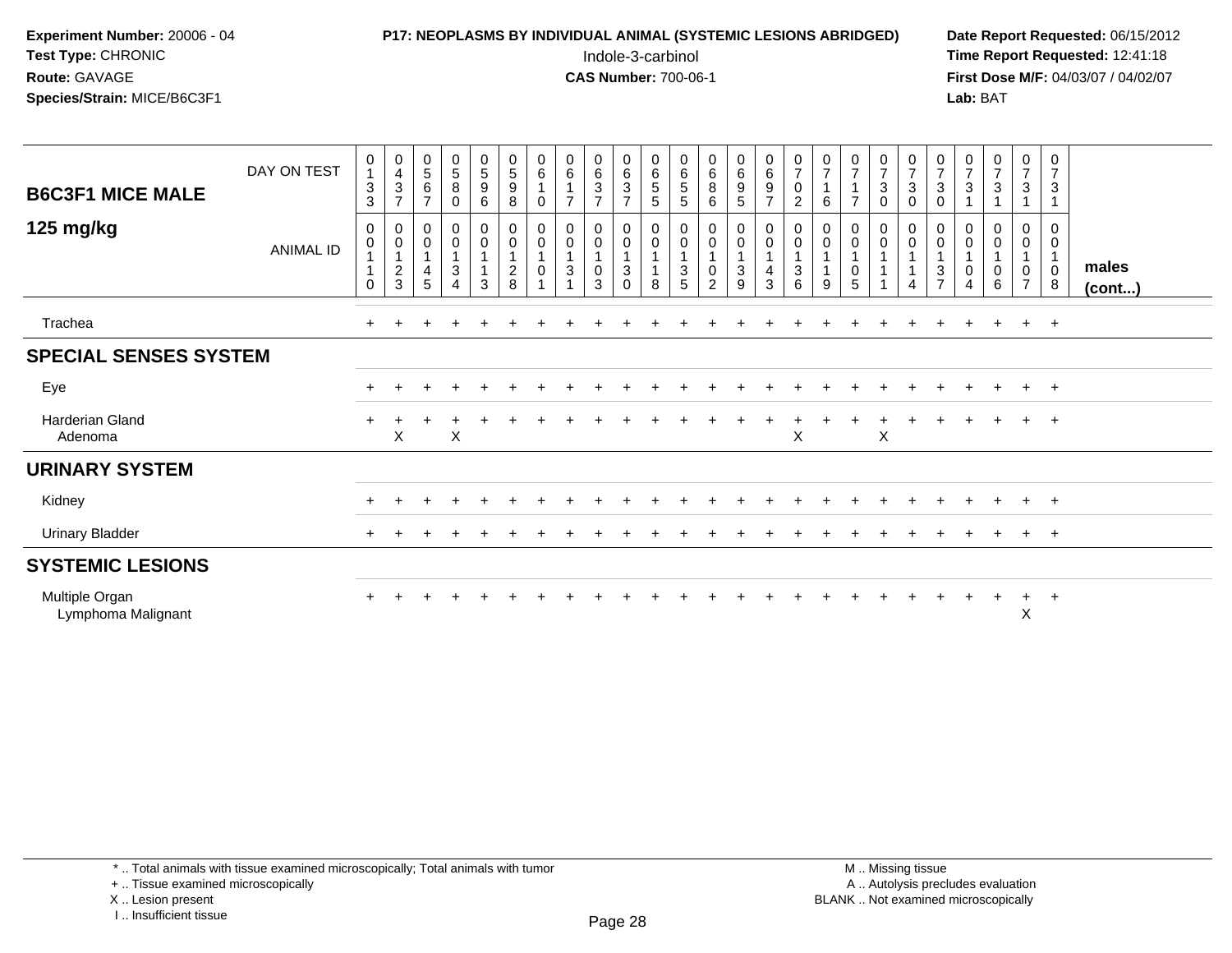# **P17: NEOPLASMS BY INDIVIDUAL ANIMAL (SYSTEMIC LESIONS ABRIDGED)** Date Report Requested: 06/15/2012<br>Indole-3-carbinol **Time Report Requested:** 12:41:18

| <b>B6C3F1 MICE MALE</b>                                                                    | DAY ON TEST                                                                     | $\frac{0}{7}$<br>3<br>$\mathbf{1}$                     | $\frac{0}{7}$<br>$\mathbf{3}$<br>$\mathbf{1}$                              | $\frac{0}{7}$<br>$\sqrt{3}$<br>$\mathbf{1}$              | $\frac{0}{7}$<br>3<br>$\mathbf{1}$                | $\frac{0}{7}$<br>$\ensuremath{\mathsf{3}}$<br>$\mathbf{1}$ | $\frac{0}{7}$<br>$\frac{3}{1}$                    | $\frac{0}{7}$<br>$\ensuremath{\mathsf{3}}$<br>$\mathbf{1}$                | $\frac{0}{7}$<br>$\ensuremath{\mathsf{3}}$<br>$\mathbf{1}$                      | $\frac{0}{7}$<br>$\ensuremath{\mathsf{3}}$<br>$\mathbf{1}$                  | 0<br>$\overline{7}$<br>$\ensuremath{\mathsf{3}}$<br>$\mathbf{1}$       | $\frac{0}{7}$<br>$\ensuremath{\mathsf{3}}$<br>$\overline{2}$                      | 0<br>$\overline{7}$<br>$\frac{3}{2}$                  | $\frac{0}{7}$<br>$\frac{3}{2}$                                  | $\frac{0}{7}$<br>$\frac{3}{2}$                   | $\frac{0}{7}$<br>$\frac{3}{2}$                           | $\frac{0}{7}$<br>$\frac{3}{2}$                         | $\frac{0}{7}$<br>$\frac{3}{2}$                               | $\frac{0}{7}$<br>$\frac{3}{2}$                                          | $\pmb{0}$<br>$\overline{7}$<br>$\frac{3}{2}$                            | $\frac{0}{7}$<br>$\frac{3}{2}$                                                                | 0<br>$\overline{7}$<br>$\frac{3}{2}$                                | $\frac{0}{7}$<br>$\frac{3}{2}$                                                    | $\frac{0}{7}$<br>$\frac{3}{2}$                                 | $\frac{0}{7}$<br>$\frac{3}{2}$                    | $\pmb{0}$<br>$\overline{7}$<br>3<br>$\overline{2}$                     |                          |
|--------------------------------------------------------------------------------------------|---------------------------------------------------------------------------------|--------------------------------------------------------|----------------------------------------------------------------------------|----------------------------------------------------------|---------------------------------------------------|------------------------------------------------------------|---------------------------------------------------|---------------------------------------------------------------------------|---------------------------------------------------------------------------------|-----------------------------------------------------------------------------|------------------------------------------------------------------------|-----------------------------------------------------------------------------------|-------------------------------------------------------|-----------------------------------------------------------------|--------------------------------------------------|----------------------------------------------------------|--------------------------------------------------------|--------------------------------------------------------------|-------------------------------------------------------------------------|-------------------------------------------------------------------------|-----------------------------------------------------------------------------------------------|---------------------------------------------------------------------|-----------------------------------------------------------------------------------|----------------------------------------------------------------|---------------------------------------------------|------------------------------------------------------------------------|--------------------------|
| 125 mg/kg                                                                                  | <b>ANIMAL ID</b>                                                                | $\Omega$<br>0<br>$\mathbf{1}$<br>$\boldsymbol{0}$<br>9 | 0<br>$\mathsf{O}\xspace$<br>$\mathbf{1}$<br>$\mathbf{1}$<br>$\overline{7}$ | $\Omega$<br>$\mathbf 0$<br>$\mathbf{1}$<br>$\frac{2}{5}$ | 0<br>$\mathbf 0$<br>$\mathbf{1}$<br>$\frac{2}{7}$ | 0<br>$\mathbf 0$<br>$\mathbf{1}$<br>$\frac{2}{9}$          | $\Omega$<br>$\mathbf 0$<br>$\mathbf{1}$<br>$_8^3$ | $\pmb{0}$<br>$\pmb{0}$<br>$\overline{1}$<br>$\overline{a}$<br>$\mathbf 0$ | $\mathbf{0}$<br>$\mathbf 0$<br>$\mathbf{1}$<br>$\overline{a}$<br>$\overline{2}$ | $\Omega$<br>$\mathbf 0$<br>$\mathbf{1}$<br>$\overline{4}$<br>$\overline{7}$ | $\Omega$<br>$\mathsf 0$<br>$\overline{1}$<br>$\overline{a}$<br>$\,8\,$ | $\Omega$<br>$\mathsf{O}\xspace$<br>$\mathbf{1}$<br>$\mathbf{1}$<br>$\overline{2}$ | $\pmb{0}$<br>0<br>$\overline{1}$<br>$\mathbf{1}$<br>5 | $\mathsf 0$<br>$\mathsf 0$<br>$\mathbf{1}$<br>$\mathbf{1}$<br>6 | 0<br>$\mathbf 0$<br>$\mathbf{1}$<br>$^2_{\rm 0}$ | $\Omega$<br>$\mathbf 0$<br>$\mathbf{1}$<br>$\frac{2}{1}$ | $\Omega$<br>$\pmb{0}$<br>$\mathbf{1}$<br>$\frac{2}{2}$ | $\mathbf{0}$<br>$\mathbf 0$<br>$\mathbf{1}$<br>$\frac{2}{4}$ | $\Omega$<br>$\mathbf 0$<br>$\mathbf{1}$<br>$\sqrt{2}$<br>$6\phantom{a}$ | $\Omega$<br>$\mathbf 0$<br>$\mathbf{1}$<br>$\sqrt{3}$<br>$\overline{2}$ | $\Omega$<br>$\mathsf{O}\xspace$<br>$\mathbf{1}$<br>$\sqrt{3}$<br>$\overline{3}$               | $\Omega$<br>0<br>$\overline{1}$<br>$\overline{4}$<br>$\overline{1}$ | $\mathsf{O}\xspace$<br>$\mathsf{O}\xspace$<br>$\mathbf{1}$<br>4<br>$\overline{4}$ | $\Omega$<br>$\mathbf 0$<br>$\mathbf{1}$<br>4<br>$6\phantom{a}$ | $\Omega$<br>$\mathbf 0$<br>$\mathbf{1}$<br>4<br>9 | $\Omega$<br>$\mathbf 0$<br>$\overline{1}$<br>$\sqrt{5}$<br>$\mathbf 0$ | * TOTALS                 |
| <b>ALIMENTARY SYSTEM</b>                                                                   |                                                                                 |                                                        |                                                                            |                                                          |                                                   |                                                            |                                                   |                                                                           |                                                                                 |                                                                             |                                                                        |                                                                                   |                                                       |                                                                 |                                                  |                                                          |                                                        |                                                              |                                                                         |                                                                         |                                                                                               |                                                                     |                                                                                   |                                                                |                                                   |                                                                        |                          |
| Esophagus                                                                                  |                                                                                 |                                                        |                                                                            |                                                          |                                                   |                                                            |                                                   |                                                                           |                                                                                 |                                                                             |                                                                        |                                                                                   |                                                       |                                                                 |                                                  |                                                          |                                                        |                                                              |                                                                         |                                                                         |                                                                                               |                                                                     |                                                                                   |                                                                |                                                   |                                                                        | 50                       |
| Gallbladder<br>Carcinoma, Metastatic, Pancreas                                             |                                                                                 |                                                        |                                                                            |                                                          |                                                   |                                                            |                                                   |                                                                           |                                                                                 |                                                                             |                                                                        |                                                                                   |                                                       |                                                                 |                                                  |                                                          |                                                        |                                                              |                                                                         |                                                                         |                                                                                               |                                                                     |                                                                                   |                                                                |                                                   |                                                                        | 49<br>1                  |
| Intestine Large, Cecum                                                                     |                                                                                 |                                                        |                                                                            |                                                          |                                                   |                                                            |                                                   |                                                                           |                                                                                 |                                                                             |                                                                        |                                                                                   |                                                       |                                                                 |                                                  |                                                          |                                                        |                                                              |                                                                         |                                                                         |                                                                                               |                                                                     |                                                                                   |                                                                |                                                   |                                                                        | 50                       |
| Intestine Large, Colon                                                                     |                                                                                 |                                                        |                                                                            |                                                          |                                                   |                                                            |                                                   |                                                                           |                                                                                 |                                                                             |                                                                        |                                                                                   |                                                       |                                                                 |                                                  |                                                          |                                                        |                                                              |                                                                         |                                                                         |                                                                                               |                                                                     |                                                                                   |                                                                |                                                   | $\ddot{}$                                                              | 50                       |
| Intestine Large, Rectum                                                                    |                                                                                 |                                                        |                                                                            |                                                          |                                                   |                                                            |                                                   |                                                                           |                                                                                 |                                                                             |                                                                        |                                                                                   |                                                       |                                                                 |                                                  |                                                          |                                                        |                                                              |                                                                         |                                                                         |                                                                                               |                                                                     |                                                                                   |                                                                |                                                   | $\ddot{}$                                                              | 50                       |
| Intestine Small, Duodenum                                                                  |                                                                                 |                                                        |                                                                            |                                                          |                                                   |                                                            |                                                   |                                                                           |                                                                                 |                                                                             |                                                                        |                                                                                   |                                                       |                                                                 |                                                  |                                                          |                                                        |                                                              |                                                                         |                                                                         |                                                                                               |                                                                     |                                                                                   |                                                                |                                                   | $\div$                                                                 | 50                       |
| Intestine Small, Ileum                                                                     |                                                                                 |                                                        |                                                                            |                                                          |                                                   |                                                            |                                                   |                                                                           |                                                                                 |                                                                             |                                                                        |                                                                                   |                                                       |                                                                 |                                                  |                                                          |                                                        |                                                              |                                                                         |                                                                         |                                                                                               |                                                                     |                                                                                   |                                                                |                                                   | $+$                                                                    | 50                       |
| Intestine Small, Jejunum<br>Adenoma                                                        |                                                                                 |                                                        |                                                                            |                                                          |                                                   |                                                            |                                                   |                                                                           |                                                                                 |                                                                             |                                                                        |                                                                                   |                                                       |                                                                 |                                                  |                                                          |                                                        |                                                              |                                                                         |                                                                         |                                                                                               |                                                                     |                                                                                   |                                                                |                                                   |                                                                        | 49<br>$\mathbf{1}$       |
| Liver<br>Hemangiosarcoma<br>Hepatoblastoma                                                 |                                                                                 |                                                        |                                                                            |                                                          |                                                   | X                                                          |                                                   |                                                                           |                                                                                 |                                                                             |                                                                        |                                                                                   |                                                       |                                                                 |                                                  |                                                          |                                                        |                                                              |                                                                         |                                                                         |                                                                                               |                                                                     |                                                                                   |                                                                |                                                   |                                                                        | 49<br>1<br>$\mathbf{1}$  |
| Hepatoblastoma, Multiple<br>Hepatocellular Adenoma<br>Hepatocellular Adenoma, Multiple     |                                                                                 |                                                        | $\times$                                                                   |                                                          | $X$ $X$                                           |                                                            |                                                   | $X$ $X$ $X$                                                               |                                                                                 | X                                                                           |                                                                        |                                                                                   | $X$ $X$                                               |                                                                 | $X$ $X$                                          | $\mathsf X$                                              | $\boldsymbol{\mathsf{X}}$<br>$\boldsymbol{\mathsf{X}}$ |                                                              | $\times$                                                                | $\mathsf X$                                                             | X                                                                                             |                                                                     | $X$ $X$ $X$                                                                       |                                                                | X                                                 |                                                                        | $\mathbf{3}$<br>15<br>16 |
| Hepatocellular Carcinoma<br>Hepatocellular Carcinoma, Multiple<br>Hepatocholangiocarcinoma |                                                                                 | $\boldsymbol{\mathsf{X}}$                              |                                                                            |                                                          |                                                   |                                                            | $X$ $X$                                           |                                                                           |                                                                                 |                                                                             | $\mathsf{X}$                                                           |                                                                                   |                                                       |                                                                 |                                                  | $X$ $X$                                                  | $\sf X$                                                |                                                              |                                                                         | $X$ $X$                                                                 | $X$ $X$<br>X                                                                                  |                                                                     | X                                                                                 |                                                                | X                                                 | X                                                                      | 11<br>18<br>$\mathbf{1}$ |
| Mesentery                                                                                  |                                                                                 |                                                        |                                                                            |                                                          |                                                   |                                                            |                                                   |                                                                           |                                                                                 |                                                                             |                                                                        |                                                                                   | $+$                                                   | $+$                                                             |                                                  |                                                          |                                                        |                                                              |                                                                         |                                                                         |                                                                                               |                                                                     |                                                                                   |                                                                |                                                   |                                                                        | $\mathbf{2}$             |
| Pancreas                                                                                   |                                                                                 |                                                        |                                                                            |                                                          |                                                   |                                                            |                                                   |                                                                           | $\ddot{}$                                                                       | $\ddot{}$                                                                   | $\ddot{}$                                                              | $+$                                                                               |                                                       | $\ddot{}$                                                       | $\ddot{}$                                        | $\ddot{}$                                                | $\ddot{}$                                              |                                                              | $\ddot{}$                                                               | $+$                                                                     | $+$                                                                                           | $+$                                                                 | $+$                                                                               | $+$                                                            | $+$                                               | $+$                                                                    | 50                       |
| +  Tissue examined microscopically<br>X  Lesion present<br>I Insufficient tissue           | *  Total animals with tissue examined microscopically; Total animals with tumor |                                                        |                                                                            |                                                          |                                                   |                                                            |                                                   |                                                                           |                                                                                 |                                                                             | $D_{200}$ 20                                                           |                                                                                   |                                                       |                                                                 |                                                  |                                                          |                                                        |                                                              |                                                                         |                                                                         | M  Missing tissue<br>A  Autolysis precludes evaluation<br>BLANK  Not examined microscopically |                                                                     |                                                                                   |                                                                |                                                   |                                                                        |                          |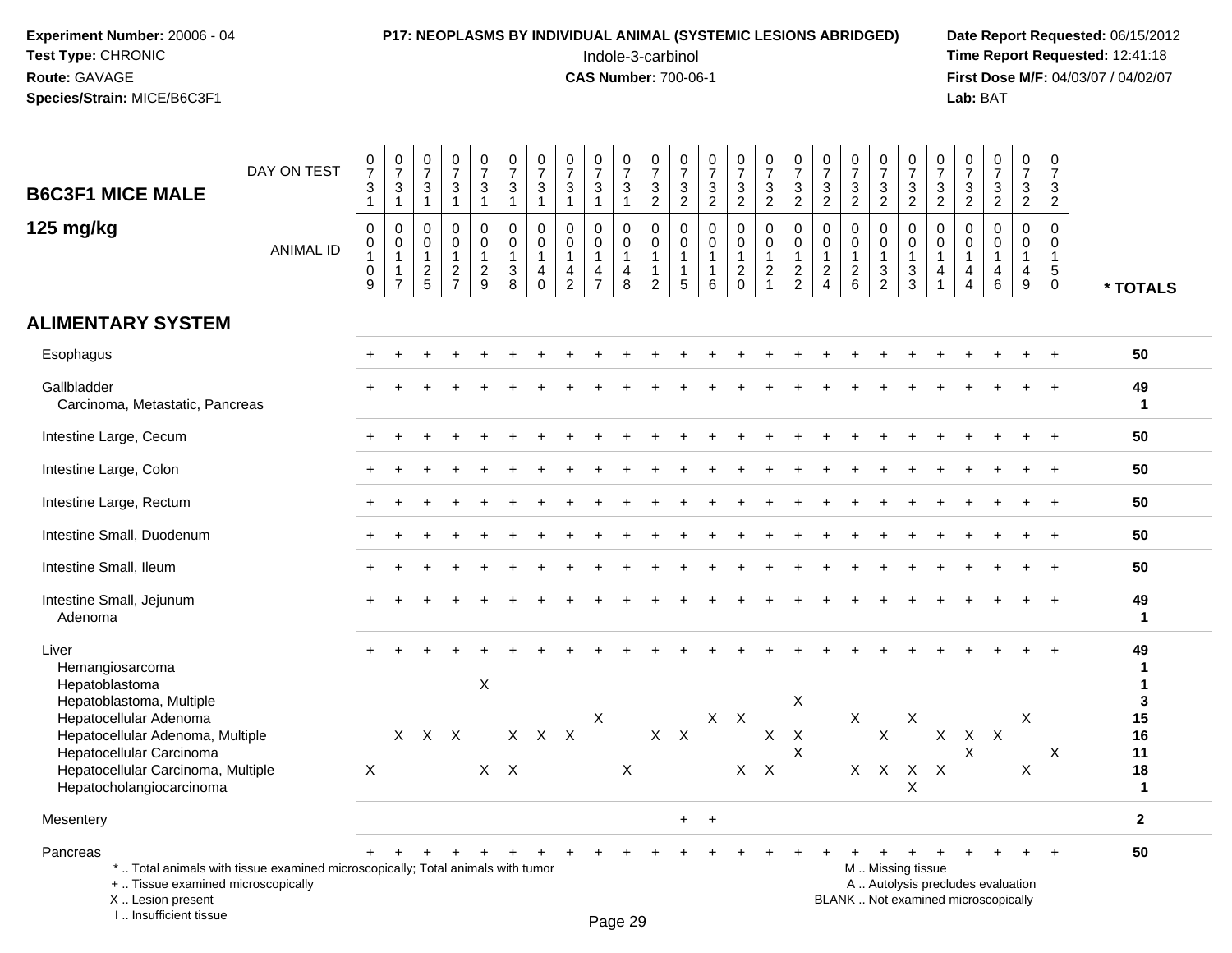# **P17: NEOPLASMS BY INDIVIDUAL ANIMAL (SYSTEMIC LESIONS ABRIDGED)** Date Report Requested: 06/15/2012<br>Indole-3-carbinol **Time Report Requested:** 12:41:18

 Indole-3-carbinol **Time Report Requested:** 12:41:18 **First Dose M/F:** 04/03/07 / 04/02/07<br>Lab: BAT **Lab:** BAT

| <b>B6C3F1 MICE MALE</b>                                            | DAY ON TEST      | $\frac{0}{7}$<br>$\ensuremath{\mathsf{3}}$<br>$\mathbf{1}$             | $\frac{0}{7}$<br>$\mathbf{3}$<br>$\overline{1}$                            | $\frac{0}{7}$<br>$\sqrt{3}$<br>$\mathbf{1}$               | $\frac{0}{7}$<br>$\mathbf{3}$<br>$\mathbf{1}$     | $\begin{smallmatrix}0\\7\end{smallmatrix}$<br>$\mathbf{3}$<br>$\mathbf{1}$ | $\frac{0}{7}$<br>$\sqrt{3}$<br>$\mathbf{1}$                      | $\frac{0}{7}$<br>3<br>$\overline{1}$                       | $\frac{0}{7}$<br>$\sqrt{3}$<br>$\overline{1}$                                                | $\frac{0}{7}$<br>$\mathbf{3}$<br>$\mathbf{1}$                                  | $\begin{smallmatrix}0\\7\end{smallmatrix}$<br>$\sqrt{3}$<br>$\mathbf{1}$ | $\frac{0}{7}$<br>$\frac{3}{2}$                                  | $\frac{0}{7}$<br>$\frac{3}{2}$                                              | $\frac{0}{7}$<br>$\frac{3}{2}$                                | $\frac{0}{7}$<br>$\frac{3}{2}$                      | $\frac{0}{7}$<br>$\frac{3}{2}$                                             | $\frac{0}{7}$<br>$\frac{3}{2}$                 | $\frac{0}{7}$<br>$\frac{3}{2}$                  | $\frac{0}{7}$<br>$\frac{3}{2}$                                  | $\frac{0}{7}$<br>$\mathbf{3}$<br>$\overline{2}$                          | $\frac{0}{7}$<br>$\frac{3}{2}$                               | $\frac{0}{7}$<br>$\frac{3}{2}$                       | $\frac{0}{7}$<br>$\frac{3}{2}$                                                            | $\begin{smallmatrix}0\\7\end{smallmatrix}$<br>$\frac{3}{2}$       | $\frac{0}{7}$<br>3<br>$\overline{2}$                  | 0<br>$\overline{7}$<br>$\mathbf{3}$<br>$\overline{2}$                               |                    |
|--------------------------------------------------------------------|------------------|------------------------------------------------------------------------|----------------------------------------------------------------------------|-----------------------------------------------------------|---------------------------------------------------|----------------------------------------------------------------------------|------------------------------------------------------------------|------------------------------------------------------------|----------------------------------------------------------------------------------------------|--------------------------------------------------------------------------------|--------------------------------------------------------------------------|-----------------------------------------------------------------|-----------------------------------------------------------------------------|---------------------------------------------------------------|-----------------------------------------------------|----------------------------------------------------------------------------|------------------------------------------------|-------------------------------------------------|-----------------------------------------------------------------|--------------------------------------------------------------------------|--------------------------------------------------------------|------------------------------------------------------|-------------------------------------------------------------------------------------------|-------------------------------------------------------------------|-------------------------------------------------------|-------------------------------------------------------------------------------------|--------------------|
| 125 mg/kg                                                          | <b>ANIMAL ID</b> | $\mathbf 0$<br>$\ddot{\mathbf{0}}$<br>$\mathbf{1}$<br>$\mathbf 0$<br>9 | $\mathbf 0$<br>$\pmb{0}$<br>$\mathbf{1}$<br>$\mathbf{1}$<br>$\overline{7}$ | $\mathbf 0$<br>$\pmb{0}$<br>$\mathbf{1}$<br>$\frac{2}{5}$ | 0<br>$\mathbf 0$<br>$\mathbf{1}$<br>$\frac{2}{7}$ | $\pmb{0}$<br>$\ddot{\mathbf{0}}$<br>$\mathbf{1}$<br>$\frac{2}{9}$          | $\mathbf 0$<br>$\overline{0}$<br>$\mathbf{1}$<br>$\sqrt{3}$<br>8 | $\Omega$<br>$\mathbf 0$<br>$\overline{1}$<br>4<br>$\Omega$ | $\mathbf 0$<br>$\boldsymbol{0}$<br>$\mathbf{1}$<br>$\overline{\mathbf{4}}$<br>$\overline{2}$ | $\mathbf 0$<br>$\mathbf 0$<br>$\mathbf{1}$<br>$\overline{4}$<br>$\overline{7}$ | 0<br>$\ddot{\mathbf{0}}$<br>$\mathbf{1}$<br>$\overline{4}$<br>8          | 0<br>$\mathsf{O}\xspace$<br>$\mathbf{1}$<br>1<br>$\overline{2}$ | $\mathbf 0$<br>$\mathsf{O}\xspace$<br>$\overline{1}$<br>$\overline{1}$<br>5 | $\mathbf 0$<br>$\pmb{0}$<br>$\mathbf{1}$<br>$\mathbf{1}$<br>6 | 0<br>$\mathbf 0$<br>1<br>$\overline{c}$<br>$\Omega$ | $\mathsf 0$<br>$\mathbf 0$<br>$\mathbf{1}$<br>$\sqrt{2}$<br>$\overline{1}$ | $\mathbf 0$<br>$\pmb{0}$<br>1<br>$\frac{2}{2}$ | 0<br>$\pmb{0}$<br>$\mathbf{1}$<br>$\frac{2}{4}$ | $\mathbf 0$<br>$\pmb{0}$<br>$\mathbf{1}$<br>$\overline{c}$<br>6 | 0<br>$\mathsf{O}\xspace$<br>$\mathbf{1}$<br>$\sqrt{3}$<br>$\overline{2}$ | $\pmb{0}$<br>$\overline{0}$<br>$\mathbf{1}$<br>$\frac{3}{3}$ | $\mathbf 0$<br>$\mathbf 0$<br>$\mathbf{1}$<br>4<br>1 | $\mathbf 0$<br>$\mathbf 0$<br>$\overline{\mathbf{1}}$<br>$\overline{4}$<br>$\overline{4}$ | $\mathbf 0$<br>$\mathbf 0$<br>$\mathbf{1}$<br>$\overline{4}$<br>6 | 0<br>0<br>$\mathbf 1$<br>$\overline{\mathbf{4}}$<br>9 | $\mathbf 0$<br>$\mathbf 0$<br>$\mathbf{1}$<br>$\begin{array}{c} 5 \\ 0 \end{array}$ | * TOTALS           |
| Carcinoma                                                          |                  |                                                                        |                                                                            |                                                           |                                                   |                                                                            |                                                                  |                                                            |                                                                                              |                                                                                |                                                                          |                                                                 |                                                                             |                                                               |                                                     |                                                                            |                                                |                                                 |                                                                 |                                                                          |                                                              |                                                      |                                                                                           |                                                                   |                                                       |                                                                                     | $\mathbf{1}$       |
| Salivary Glands                                                    |                  |                                                                        |                                                                            |                                                           |                                                   |                                                                            |                                                                  |                                                            |                                                                                              |                                                                                |                                                                          |                                                                 |                                                                             |                                                               |                                                     |                                                                            |                                                |                                                 |                                                                 |                                                                          |                                                              |                                                      |                                                                                           |                                                                   |                                                       |                                                                                     | 50                 |
| Stomach, Forestomach<br>Squamous Cell Papilloma                    |                  |                                                                        |                                                                            |                                                           |                                                   |                                                                            |                                                                  |                                                            |                                                                                              |                                                                                |                                                                          |                                                                 |                                                                             |                                                               |                                                     | $\sf X$                                                                    |                                                |                                                 |                                                                 |                                                                          |                                                              |                                                      |                                                                                           |                                                                   |                                                       |                                                                                     | 50<br>$\mathbf 1$  |
| Stomach, Glandular<br>Carcinoma<br>Carcinoma, Metastatic, Pancreas |                  |                                                                        |                                                                            |                                                           |                                                   |                                                                            |                                                                  |                                                            |                                                                                              |                                                                                |                                                                          |                                                                 |                                                                             |                                                               |                                                     |                                                                            |                                                |                                                 |                                                                 |                                                                          |                                                              |                                                      |                                                                                           |                                                                   |                                                       |                                                                                     | 47<br>$\mathbf 1$  |
| Tooth                                                              |                  |                                                                        |                                                                            | $+$                                                       | $\ddot{}$                                         | $\ddot{}$                                                                  |                                                                  |                                                            |                                                                                              | $\ddot{}$                                                                      |                                                                          |                                                                 |                                                                             |                                                               | $\div$                                              | $\ddot{}$                                                                  |                                                |                                                 |                                                                 | $\ddot{}$                                                                | $\overline{+}$                                               |                                                      |                                                                                           | $\ddot{}$                                                         | $+$                                                   | $+$                                                                                 | 32                 |
| <b>CARDIOVASCULAR SYSTEM</b>                                       |                  |                                                                        |                                                                            |                                                           |                                                   |                                                                            |                                                                  |                                                            |                                                                                              |                                                                                |                                                                          |                                                                 |                                                                             |                                                               |                                                     |                                                                            |                                                |                                                 |                                                                 |                                                                          |                                                              |                                                      |                                                                                           |                                                                   |                                                       |                                                                                     |                    |
| <b>Blood Vessel</b>                                                |                  |                                                                        |                                                                            |                                                           |                                                   |                                                                            |                                                                  |                                                            |                                                                                              |                                                                                |                                                                          |                                                                 |                                                                             |                                                               |                                                     |                                                                            |                                                |                                                 |                                                                 |                                                                          |                                                              |                                                      |                                                                                           |                                                                   |                                                       | $\div$                                                                              | 49                 |
| Heart                                                              |                  |                                                                        |                                                                            |                                                           |                                                   |                                                                            |                                                                  |                                                            |                                                                                              |                                                                                |                                                                          |                                                                 |                                                                             |                                                               |                                                     |                                                                            |                                                |                                                 |                                                                 |                                                                          |                                                              |                                                      |                                                                                           |                                                                   |                                                       |                                                                                     | 50                 |
| <b>ENDOCRINE SYSTEM</b>                                            |                  |                                                                        |                                                                            |                                                           |                                                   |                                                                            |                                                                  |                                                            |                                                                                              |                                                                                |                                                                          |                                                                 |                                                                             |                                                               |                                                     |                                                                            |                                                |                                                 |                                                                 |                                                                          |                                                              |                                                      |                                                                                           |                                                                   |                                                       |                                                                                     |                    |
| <b>Adrenal Cortex</b><br>Adenoma                                   |                  |                                                                        |                                                                            |                                                           | X                                                 |                                                                            |                                                                  |                                                            |                                                                                              |                                                                                |                                                                          |                                                                 |                                                                             | X                                                             |                                                     |                                                                            |                                                |                                                 |                                                                 |                                                                          |                                                              |                                                      |                                                                                           |                                                                   |                                                       |                                                                                     | 50<br>$\mathbf{2}$ |
| Adrenal Medulla                                                    |                  |                                                                        |                                                                            |                                                           |                                                   |                                                                            |                                                                  |                                                            |                                                                                              |                                                                                |                                                                          |                                                                 |                                                                             |                                                               |                                                     |                                                                            |                                                |                                                 |                                                                 |                                                                          |                                                              |                                                      |                                                                                           |                                                                   |                                                       |                                                                                     | 50                 |
| Islets, Pancreatic                                                 |                  |                                                                        |                                                                            |                                                           |                                                   |                                                                            |                                                                  |                                                            |                                                                                              |                                                                                |                                                                          |                                                                 |                                                                             |                                                               |                                                     |                                                                            |                                                |                                                 |                                                                 |                                                                          |                                                              |                                                      |                                                                                           |                                                                   |                                                       |                                                                                     | 50                 |
| Parathyroid Gland                                                  |                  |                                                                        |                                                                            |                                                           |                                                   |                                                                            | м                                                                |                                                            |                                                                                              |                                                                                |                                                                          |                                                                 |                                                                             |                                                               |                                                     |                                                                            |                                                |                                                 |                                                                 |                                                                          |                                                              |                                                      |                                                                                           |                                                                   |                                                       |                                                                                     | 48                 |
| <b>Pituitary Gland</b><br>Pars Intermedia, Adenoma                 |                  |                                                                        |                                                                            |                                                           |                                                   |                                                                            |                                                                  |                                                            |                                                                                              |                                                                                |                                                                          |                                                                 |                                                                             |                                                               |                                                     | X                                                                          |                                                |                                                 |                                                                 |                                                                          |                                                              |                                                      |                                                                                           |                                                                   |                                                       |                                                                                     | 50<br>$\mathbf 1$  |

\* .. Total animals with tissue examined microscopically; Total animals with tumor

+ .. Tissue examined microscopically

X .. Lesion present

I .. Insufficient tissue

 M .. Missing tissuey the contract of the contract of the contract of the contract of the contract of  $\mathsf A$  . Autolysis precludes evaluation

Lesion present BLANK .. Not examined microscopically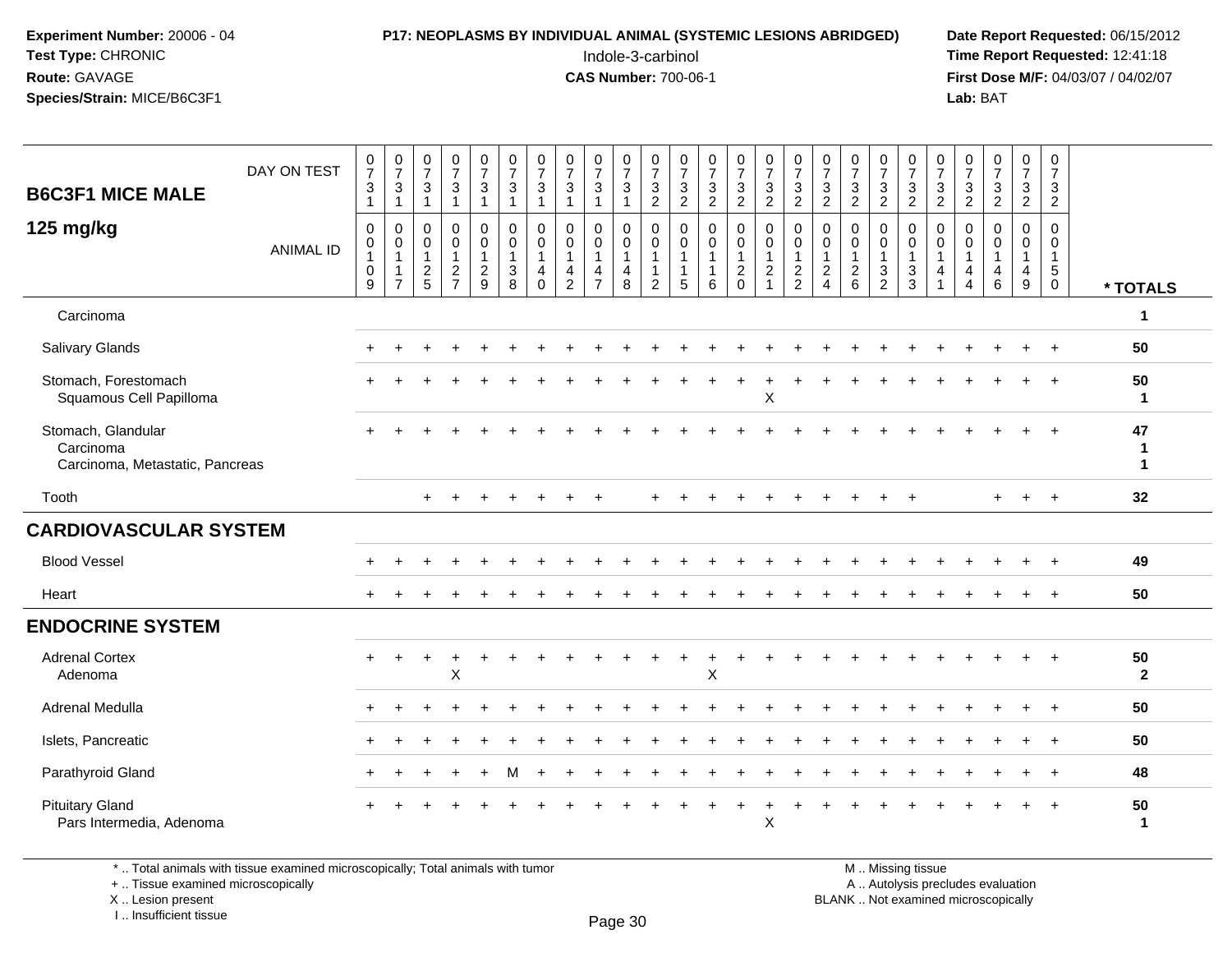# **P17: NEOPLASMS BY INDIVIDUAL ANIMAL (SYSTEMIC LESIONS ABRIDGED)** Date Report Requested: 06/15/2012<br>Indole-3-carbinol **Time Report Requested:** 12:41:18

 Indole-3-carbinol **Time Report Requested:** 12:41:18 **First Dose M/F:** 04/03/07 / 04/02/07<br>Lab: BAT **Lab:** BAT

| <b>B6C3F1 MICE MALE</b>                               | DAY ON TEST                                                                     | $\frac{0}{7}$<br>$\mathbf{3}$<br>$\mathbf{1}$             | $\frac{0}{7}$<br>3<br>$\mathbf{1}$                                           | $\begin{array}{c} 0 \\ 7 \end{array}$<br>$\ensuremath{\mathsf{3}}$<br>$\mathbf{1}$ | $\frac{0}{7}$<br>$\sqrt{3}$<br>$\mathbf{1}$       | $\begin{smallmatrix}0\\7\end{smallmatrix}$<br>3<br>$\mathbf{1}$ | $\frac{0}{7}$<br>$\sqrt{3}$<br>$\mathbf{1}$                                  | $\frac{0}{7}$<br>$\ensuremath{\mathsf{3}}$<br>$\mathbf{1}$        | $\frac{0}{7}$<br>$\sqrt{3}$<br>$\overline{1}$           | $\frac{0}{7}$<br>$\mathbf{3}$<br>1                                   | $\frac{0}{7}$<br>$\sqrt{3}$<br>$\mathbf{1}$             | $\frac{0}{7}$<br>$\ensuremath{\mathsf{3}}$<br>$\overline{2}$                     | $\frac{0}{7}$<br>$\ensuremath{\mathsf{3}}$<br>$\sqrt{2}$ | $\begin{smallmatrix}0\\7\end{smallmatrix}$<br>$\sqrt{3}$<br>$\overline{2}$ | $\frac{0}{7}$<br>$\mathbf{3}$<br>$\overline{2}$                | $\frac{0}{7}$<br>$\mathbf{3}$<br>$\overline{a}$                      | $\frac{0}{7}$<br>$\sqrt{3}$<br>$\overline{2}$               | $\frac{0}{7}$<br>$\sqrt{3}$<br>$\sqrt{2}$                              | $\frac{0}{7}$<br>$\mathbf{3}$<br>$\boldsymbol{2}$         | $\frac{0}{7}$<br>$\sqrt{3}$<br>$\overline{2}$                                   | $\begin{array}{c} 0 \\ 7 \end{array}$<br>3<br>$\overline{2}$ | $\frac{0}{7}$<br>$\ensuremath{\mathsf{3}}$<br>$\overline{2}$ | $\begin{array}{c} 0 \\ 7 \end{array}$<br>$\frac{3}{2}$                       | $\begin{array}{c} 0 \\ 7 \end{array}$<br>$\ensuremath{\mathsf{3}}$<br>$\overline{2}$ | $\frac{0}{7}$<br>3<br>$\overline{2}$       | $\begin{array}{c} 0 \\ 7 \end{array}$<br>$\mathbf{3}$<br>$\overline{2}$ |                    |
|-------------------------------------------------------|---------------------------------------------------------------------------------|-----------------------------------------------------------|------------------------------------------------------------------------------|------------------------------------------------------------------------------------|---------------------------------------------------|-----------------------------------------------------------------|------------------------------------------------------------------------------|-------------------------------------------------------------------|---------------------------------------------------------|----------------------------------------------------------------------|---------------------------------------------------------|----------------------------------------------------------------------------------|----------------------------------------------------------|----------------------------------------------------------------------------|----------------------------------------------------------------|----------------------------------------------------------------------|-------------------------------------------------------------|------------------------------------------------------------------------|-----------------------------------------------------------|---------------------------------------------------------------------------------|--------------------------------------------------------------|--------------------------------------------------------------|------------------------------------------------------------------------------|--------------------------------------------------------------------------------------|--------------------------------------------|-------------------------------------------------------------------------|--------------------|
| 125 mg/kg                                             | <b>ANIMAL ID</b>                                                                | 0<br>0<br>$\mathbf{1}$<br>$\mathbf 0$<br>$\boldsymbol{9}$ | $\mathbf 0$<br>$\mathbf 0$<br>$\mathbf{1}$<br>$\mathbf{1}$<br>$\overline{7}$ | 0<br>$\mathbf 0$<br>$\mathbf{1}$<br>$\frac{2}{5}$                                  | 0<br>$\mathbf 0$<br>$\mathbf{1}$<br>$\frac{2}{7}$ | 0<br>0<br>$\mathbf{1}$<br>$\sqrt{2}$<br>9                       | $\mathbf 0$<br>$\mathbf 0$<br>$\mathbf{1}$<br>$\ensuremath{\mathsf{3}}$<br>8 | 0<br>$\mathbf 0$<br>$\mathbf{1}$<br>$\overline{4}$<br>$\mathbf 0$ | 0<br>$\mathbf 0$<br>$\mathbf{1}$<br>4<br>$\overline{2}$ | 0<br>$\mathbf 0$<br>$\mathbf{1}$<br>$\overline{4}$<br>$\overline{7}$ | 0<br>$\mathbf 0$<br>$\mathbf{1}$<br>$\overline{4}$<br>8 | $\mathbf 0$<br>$\mathbf 0$<br>$\overline{1}$<br>$\overline{1}$<br>$\overline{2}$ | 0<br>$\mathbf 0$<br>$\mathbf{1}$<br>1<br>$\sqrt{5}$      | 0<br>$\mathbf 0$<br>$\mathbf{1}$<br>$\mathbf{1}$<br>6                      | 0<br>$\mathbf 0$<br>$\mathbf{1}$<br>$\overline{c}$<br>$\Omega$ | 0<br>$\mathbf 0$<br>$\mathbf{1}$<br>$\overline{2}$<br>$\overline{1}$ | $\mathbf 0$<br>$\mathbf 0$<br>$\mathbf{1}$<br>$\frac{2}{2}$ | 0<br>$\mathbf 0$<br>$\overline{1}$<br>$\overline{c}$<br>$\overline{4}$ | 0<br>$\mathbf 0$<br>$\mathbf{1}$<br>$\boldsymbol{2}$<br>6 | 0<br>$\mathbf 0$<br>$\mathbf{1}$<br>$\ensuremath{\mathsf{3}}$<br>$\overline{2}$ | 0<br>0<br>1<br>$\ensuremath{\mathsf{3}}$<br>3                | $\mathbf 0$<br>$\mathbf 0$<br>$\mathbf{1}$<br>$\overline{4}$ | $\mathbf 0$<br>$\mathbf 0$<br>$\overline{\mathbf{1}}$<br>4<br>$\overline{4}$ | 0<br>$\Omega$<br>$\mathbf{1}$<br>4<br>6                                              | 0<br>$\mathbf 0$<br>$\mathbf{1}$<br>4<br>9 | $\mathbf 0$<br>$\mathbf 0$<br>$\mathbf{1}$<br>$\sqrt{5}$<br>$\mathbf 0$ | * TOTALS           |
| <b>Thyroid Gland</b><br>Follicular Cell, Adenoma      |                                                                                 |                                                           |                                                                              |                                                                                    |                                                   |                                                                 |                                                                              |                                                                   |                                                         |                                                                      |                                                         |                                                                                  |                                                          |                                                                            |                                                                |                                                                      |                                                             | Χ                                                                      |                                                           |                                                                                 |                                                              |                                                              |                                                                              |                                                                                      |                                            |                                                                         | 50<br>$\mathbf{1}$ |
| <b>GENERAL BODY SYSTEM</b>                            |                                                                                 |                                                           |                                                                              |                                                                                    |                                                   |                                                                 |                                                                              |                                                                   |                                                         |                                                                      |                                                         |                                                                                  |                                                          |                                                                            |                                                                |                                                                      |                                                             |                                                                        |                                                           |                                                                                 |                                                              |                                                              |                                                                              |                                                                                      |                                            |                                                                         |                    |
| <b>NONE</b>                                           |                                                                                 |                                                           |                                                                              |                                                                                    |                                                   |                                                                 |                                                                              |                                                                   |                                                         |                                                                      |                                                         |                                                                                  |                                                          |                                                                            |                                                                |                                                                      |                                                             |                                                                        |                                                           |                                                                                 |                                                              |                                                              |                                                                              |                                                                                      |                                            |                                                                         |                    |
| <b>GENITAL SYSTEM</b>                                 |                                                                                 |                                                           |                                                                              |                                                                                    |                                                   |                                                                 |                                                                              |                                                                   |                                                         |                                                                      |                                                         |                                                                                  |                                                          |                                                                            |                                                                |                                                                      |                                                             |                                                                        |                                                           |                                                                                 |                                                              |                                                              |                                                                              |                                                                                      |                                            |                                                                         |                    |
| Epididymis                                            |                                                                                 |                                                           |                                                                              |                                                                                    |                                                   |                                                                 |                                                                              |                                                                   |                                                         |                                                                      |                                                         |                                                                                  |                                                          |                                                                            |                                                                |                                                                      |                                                             |                                                                        |                                                           |                                                                                 |                                                              |                                                              |                                                                              |                                                                                      |                                            |                                                                         | 50                 |
| <b>Preputial Gland</b>                                |                                                                                 |                                                           |                                                                              |                                                                                    |                                                   |                                                                 |                                                                              |                                                                   |                                                         |                                                                      |                                                         |                                                                                  |                                                          |                                                                            |                                                                |                                                                      |                                                             |                                                                        |                                                           |                                                                                 |                                                              |                                                              |                                                                              |                                                                                      |                                            |                                                                         | 50                 |
| Prostate                                              |                                                                                 |                                                           |                                                                              |                                                                                    |                                                   |                                                                 |                                                                              |                                                                   |                                                         |                                                                      |                                                         |                                                                                  |                                                          |                                                                            |                                                                |                                                                      |                                                             |                                                                        |                                                           |                                                                                 |                                                              |                                                              |                                                                              |                                                                                      |                                            | $\ddot{}$                                                               | 50                 |
| Seminal Vesicle                                       |                                                                                 |                                                           |                                                                              |                                                                                    |                                                   |                                                                 |                                                                              |                                                                   |                                                         |                                                                      |                                                         |                                                                                  |                                                          |                                                                            |                                                                |                                                                      |                                                             |                                                                        |                                                           |                                                                                 |                                                              |                                                              |                                                                              |                                                                                      |                                            |                                                                         | 50                 |
| <b>Testes</b>                                         |                                                                                 | $+$                                                       | $\div$                                                                       |                                                                                    |                                                   |                                                                 |                                                                              |                                                                   |                                                         |                                                                      |                                                         |                                                                                  |                                                          |                                                                            |                                                                |                                                                      |                                                             |                                                                        |                                                           |                                                                                 |                                                              |                                                              |                                                                              |                                                                                      |                                            | $\overline{+}$                                                          | 50                 |
| <b>HEMATOPOIETIC SYSTEM</b>                           |                                                                                 |                                                           |                                                                              |                                                                                    |                                                   |                                                                 |                                                                              |                                                                   |                                                         |                                                                      |                                                         |                                                                                  |                                                          |                                                                            |                                                                |                                                                      |                                                             |                                                                        |                                                           |                                                                                 |                                                              |                                                              |                                                                              |                                                                                      |                                            |                                                                         |                    |
| <b>Bone Marrow</b><br>Hemangiosarcoma                 |                                                                                 |                                                           |                                                                              |                                                                                    |                                                   |                                                                 |                                                                              |                                                                   |                                                         |                                                                      |                                                         |                                                                                  |                                                          |                                                                            |                                                                |                                                                      |                                                             |                                                                        |                                                           |                                                                                 |                                                              |                                                              |                                                                              |                                                                                      |                                            |                                                                         | 50<br>$\mathbf{1}$ |
| Lymph Node, Mandibular                                |                                                                                 |                                                           |                                                                              |                                                                                    |                                                   |                                                                 |                                                                              |                                                                   |                                                         |                                                                      |                                                         |                                                                                  |                                                          |                                                                            |                                                                |                                                                      |                                                             |                                                                        |                                                           |                                                                                 |                                                              |                                                              |                                                                              |                                                                                      |                                            | $\overline{1}$                                                          | 50                 |
| Lymph Node, Mesenteric                                |                                                                                 |                                                           |                                                                              |                                                                                    |                                                   |                                                                 |                                                                              |                                                                   |                                                         |                                                                      |                                                         |                                                                                  |                                                          |                                                                            |                                                                |                                                                      |                                                             |                                                                        |                                                           |                                                                                 |                                                              |                                                              |                                                                              |                                                                                      |                                            |                                                                         | 49                 |
| Spleen<br>Hemangiosarcoma                             |                                                                                 |                                                           |                                                                              |                                                                                    |                                                   |                                                                 |                                                                              |                                                                   |                                                         |                                                                      |                                                         |                                                                                  |                                                          |                                                                            |                                                                |                                                                      |                                                             |                                                                        |                                                           |                                                                                 |                                                              |                                                              |                                                                              |                                                                                      |                                            |                                                                         | 50<br>$\mathbf 1$  |
| Thymus<br>Hepatocellular Carcinoma, Metastatic, Liver |                                                                                 |                                                           |                                                                              |                                                                                    |                                                   |                                                                 |                                                                              |                                                                   |                                                         |                                                                      |                                                         |                                                                                  |                                                          |                                                                            |                                                                |                                                                      |                                                             |                                                                        |                                                           |                                                                                 |                                                              |                                                              |                                                                              |                                                                                      |                                            |                                                                         | 46<br>$\mathbf{1}$ |
| +  Tissue examined microscopically                    | *  Total animals with tissue examined microscopically; Total animals with tumor |                                                           |                                                                              |                                                                                    |                                                   |                                                                 |                                                                              |                                                                   |                                                         |                                                                      |                                                         |                                                                                  |                                                          |                                                                            |                                                                |                                                                      |                                                             |                                                                        | M  Missing tissue                                         |                                                                                 |                                                              |                                                              |                                                                              | A  Autolysis precludes evaluation                                                    |                                            |                                                                         |                    |

 Lesion present BLANK .. Not examined microscopicallyX .. Lesion present

I .. Insufficient tissue

Page 31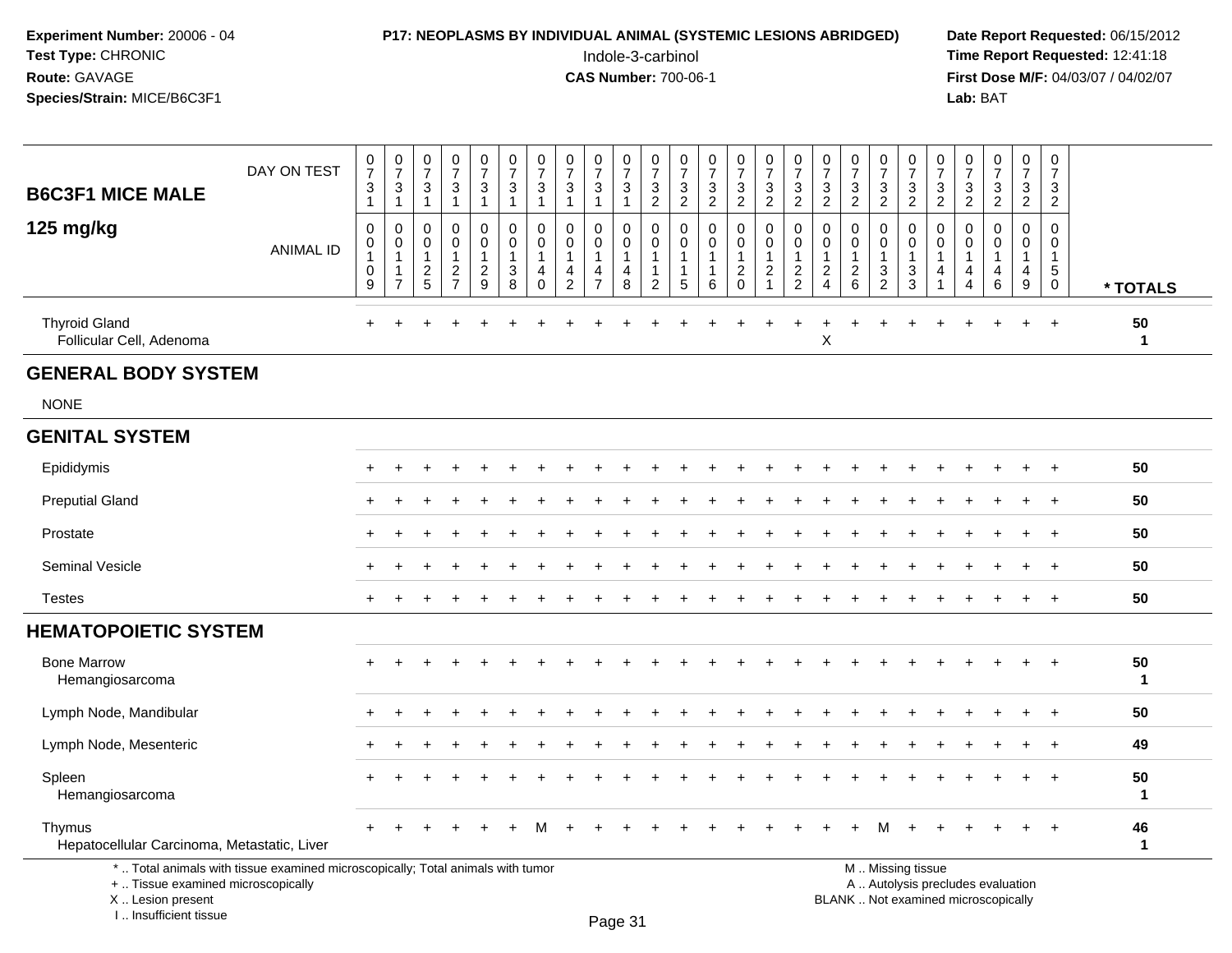# **P17: NEOPLASMS BY INDIVIDUAL ANIMAL (SYSTEMIC LESIONS ABRIDGED)** Date Report Requested: 06/15/2012<br>Indole-3-carbinol **Time Report Requested:** 12:41:18

 Indole-3-carbinol **Time Report Requested:** 12:41:18 **First Dose M/F:** 04/03/07 / 04/02/07<br>Lab: BAT **Lab:** BAT

| DAY ON TEST<br><b>B6C3F1 MICE MALE</b>                                                                                                                                                               | $\frac{0}{7}$<br>$\mathbf{3}$<br>$\mathbf{1}$                | $\frac{0}{7}$<br>3<br>$\mathbf{1}$                                | $\frac{0}{7}$<br>$\mathsf 3$<br>$\mathbf{1}$                      | $\frac{0}{7}$<br>$\mathfrak{Z}$                                                  | $\begin{array}{c} 0 \\ 7 \end{array}$<br>$\ensuremath{\mathsf{3}}$<br>$\overline{1}$ | $\frac{0}{7}$<br>$\mathbf{3}$<br>$\mathbf{1}$                 | $\frac{0}{7}$<br>3                            | $\frac{0}{7}$<br>$\mathbf{3}$<br>$\overline{1}$                   | $\frac{0}{7}$<br>$\mathfrak{Z}$<br>1                              | $\begin{array}{c} 0 \\ 7 \end{array}$<br>3            | 0<br>$\overline{7}$<br>$\frac{3}{2}$                                         | $\frac{0}{7}$<br>$\mathbf{3}$<br>$\overline{2}$                   | $\frac{0}{7}$<br>$\frac{3}{2}$                                  | $\frac{0}{7}$<br>3<br>$\overline{2}$                           | $\frac{0}{7}$<br>$\mathbf{3}$<br>$\overline{2}$                      | $\frac{0}{7}$<br>$\frac{3}{2}$                                                   | $\frac{0}{7}$<br>3<br>$\overline{2}$                                              | $\frac{0}{7}$<br>$\mathbf{3}$<br>$\overline{2}$                       | $\frac{0}{7}$<br>3<br>$\overline{2}$                    | $\begin{smallmatrix}0\\7\end{smallmatrix}$<br>$\frac{3}{2}$ | $\frac{0}{7}$<br>$\sqrt{3}$<br>$\overline{2}$   | $\frac{0}{7}$<br>$\frac{3}{2}$                                   | $\frac{0}{7}$<br>$\frac{3}{2}$                    | $\frac{0}{7}$<br>3<br>$\overline{2}$                               | 0<br>$\overline{7}$<br>3<br>$\overline{2}$                                      |                                                   |
|------------------------------------------------------------------------------------------------------------------------------------------------------------------------------------------------------|--------------------------------------------------------------|-------------------------------------------------------------------|-------------------------------------------------------------------|----------------------------------------------------------------------------------|--------------------------------------------------------------------------------------|---------------------------------------------------------------|-----------------------------------------------|-------------------------------------------------------------------|-------------------------------------------------------------------|-------------------------------------------------------|------------------------------------------------------------------------------|-------------------------------------------------------------------|-----------------------------------------------------------------|----------------------------------------------------------------|----------------------------------------------------------------------|----------------------------------------------------------------------------------|-----------------------------------------------------------------------------------|-----------------------------------------------------------------------|---------------------------------------------------------|-------------------------------------------------------------|-------------------------------------------------|------------------------------------------------------------------|---------------------------------------------------|--------------------------------------------------------------------|---------------------------------------------------------------------------------|---------------------------------------------------|
| 125 mg/kg<br><b>ANIMAL ID</b>                                                                                                                                                                        | $\mathbf 0$<br>$\mathbf 0$<br>$\mathbf{1}$<br>$\pmb{0}$<br>9 | $\mathbf 0$<br>$\mathbf 0$<br>$\mathbf{1}$<br>1<br>$\overline{7}$ | $\mathbf 0$<br>$\mathbf 0$<br>$\mathbf{1}$<br>$\overline{c}$<br>5 | $\mathbf 0$<br>$\mathbf 0$<br>$\mathbf{1}$<br>$\boldsymbol{2}$<br>$\overline{7}$ | $\mathbf 0$<br>$\mathbf 0$<br>$\mathbf{1}$<br>$\frac{2}{9}$                          | $\mathbf 0$<br>$\mathbf 0$<br>$\mathbf{1}$<br>$\sqrt{3}$<br>8 | $\mathbf 0$<br>$\Omega$<br>1<br>4<br>$\Omega$ | $\mathbf 0$<br>$\mathbf 0$<br>$\mathbf{1}$<br>4<br>$\overline{2}$ | $\mathbf 0$<br>$\mathbf 0$<br>$\mathbf{1}$<br>4<br>$\overline{7}$ | $\mathbf 0$<br>$\mathbf{0}$<br>$\mathbf{1}$<br>4<br>8 | $\mathbf 0$<br>$\mathbf 0$<br>$\mathbf{1}$<br>$\mathbf{1}$<br>$\overline{2}$ | $\mathbf 0$<br>$\mathbf 0$<br>$\overline{1}$<br>$\mathbf{1}$<br>5 | $\mathbf 0$<br>$\mathbf 0$<br>$\mathbf{1}$<br>$\mathbf{1}$<br>6 | 0<br>$\mathbf 0$<br>$\mathbf{1}$<br>$\overline{2}$<br>$\Omega$ | 0<br>$\mathbf 0$<br>$\mathbf{1}$<br>$\overline{2}$<br>$\overline{1}$ | $\mathbf 0$<br>$\mathbf 0$<br>$\mathbf{1}$<br>$\boldsymbol{2}$<br>$\overline{2}$ | $\mathbf{0}$<br>$\mathbf 0$<br>$\overline{1}$<br>$\overline{2}$<br>$\overline{4}$ | $\mathbf 0$<br>$\mathbf 0$<br>$\overline{1}$<br>$\boldsymbol{2}$<br>6 | 0<br>$\mathbf 0$<br>$\mathbf{1}$<br>3<br>$\overline{2}$ | 0<br>$\mathbf 0$<br>$\mathbf{1}$<br>$\frac{3}{3}$           | $\mathbf 0$<br>$\mathbf 0$<br>$\mathbf{1}$<br>4 | $\mathbf 0$<br>$\Omega$<br>$\overline{1}$<br>4<br>$\overline{4}$ | $\mathbf 0$<br>$\Omega$<br>$\mathbf{1}$<br>4<br>6 | $\mathbf{0}$<br>$\mathbf 0$<br>$\mathbf{1}$<br>$\overline{4}$<br>9 | $\mathbf 0$<br>$\mathbf 0$<br>$\mathbf{1}$<br>$\sqrt{5}$<br>$\mathsf{O}\xspace$ | * TOTALS                                          |
| <b>INTEGUMENTARY SYSTEM</b>                                                                                                                                                                          |                                                              |                                                                   |                                                                   |                                                                                  |                                                                                      |                                                               |                                               |                                                                   |                                                                   |                                                       |                                                                              |                                                                   |                                                                 |                                                                |                                                                      |                                                                                  |                                                                                   |                                                                       |                                                         |                                                             |                                                 |                                                                  |                                                   |                                                                    |                                                                                 |                                                   |
| Mammary Gland                                                                                                                                                                                        | M                                                            | M                                                                 | М                                                                 | M                                                                                | м                                                                                    | М                                                             | М                                             | м                                                                 | M                                                                 | М                                                     | М                                                                            | M                                                                 | M                                                               | M                                                              | M                                                                    | M                                                                                | м                                                                                 | M                                                                     | M                                                       | M                                                           | M                                               | M                                                                | М                                                 |                                                                    | M M                                                                             | $\mathbf 0$                                       |
| Skin<br>Epidermis, Keratoacanthoma<br>Subcutaneous Tissue, Hemangiosarcoma<br>Subcutaneous Tissue, Neural Crest Tumor<br>Subcutaneous Tissue, Schwannoma Malignant                                   |                                                              |                                                                   |                                                                   | Χ<br>$\mathsf{X}$                                                                |                                                                                      |                                                               |                                               |                                                                   |                                                                   |                                                       |                                                                              |                                                                   |                                                                 |                                                                |                                                                      |                                                                                  |                                                                                   |                                                                       |                                                         |                                                             | $\times$                                        |                                                                  |                                                   |                                                                    |                                                                                 | 50                                                |
| <b>MUSCULOSKELETAL SYSTEM</b>                                                                                                                                                                        |                                                              |                                                                   |                                                                   |                                                                                  |                                                                                      |                                                               |                                               |                                                                   |                                                                   |                                                       |                                                                              |                                                                   |                                                                 |                                                                |                                                                      |                                                                                  |                                                                                   |                                                                       |                                                         |                                                             |                                                 |                                                                  |                                                   |                                                                    |                                                                                 |                                                   |
| Bone                                                                                                                                                                                                 |                                                              |                                                                   |                                                                   |                                                                                  |                                                                                      |                                                               |                                               |                                                                   |                                                                   |                                                       |                                                                              |                                                                   |                                                                 |                                                                |                                                                      |                                                                                  |                                                                                   |                                                                       |                                                         |                                                             |                                                 |                                                                  |                                                   |                                                                    |                                                                                 | 50                                                |
| <b>Skeletal Muscle</b><br>Hemangiosarcoma                                                                                                                                                            |                                                              |                                                                   |                                                                   |                                                                                  |                                                                                      |                                                               |                                               |                                                                   |                                                                   |                                                       |                                                                              |                                                                   |                                                                 |                                                                |                                                                      |                                                                                  |                                                                                   |                                                                       |                                                         |                                                             |                                                 |                                                                  |                                                   |                                                                    |                                                                                 | $\mathbf{2}$<br>$\overline{2}$                    |
| <b>NERVOUS SYSTEM</b>                                                                                                                                                                                |                                                              |                                                                   |                                                                   |                                                                                  |                                                                                      |                                                               |                                               |                                                                   |                                                                   |                                                       |                                                                              |                                                                   |                                                                 |                                                                |                                                                      |                                                                                  |                                                                                   |                                                                       |                                                         |                                                             |                                                 |                                                                  |                                                   |                                                                    |                                                                                 |                                                   |
| <b>Brain</b>                                                                                                                                                                                         |                                                              |                                                                   |                                                                   |                                                                                  |                                                                                      |                                                               |                                               |                                                                   |                                                                   |                                                       |                                                                              |                                                                   |                                                                 |                                                                |                                                                      |                                                                                  |                                                                                   |                                                                       |                                                         |                                                             |                                                 |                                                                  |                                                   |                                                                    |                                                                                 | 50                                                |
| <b>RESPIRATORY SYSTEM</b>                                                                                                                                                                            |                                                              |                                                                   |                                                                   |                                                                                  |                                                                                      |                                                               |                                               |                                                                   |                                                                   |                                                       |                                                                              |                                                                   |                                                                 |                                                                |                                                                      |                                                                                  |                                                                                   |                                                                       |                                                         |                                                             |                                                 |                                                                  |                                                   |                                                                    |                                                                                 |                                                   |
| Lung<br>Alveolar/Bronchiolar Adenoma<br>Alveolar/Bronchiolar Adenoma, Multiple<br>Alveolar/Bronchiolar Carcinoma<br>Hepatoblastoma, Metastatic, Liver<br>Hepatocellular Carcinoma, Metastatic, Liver | X                                                            | X                                                                 |                                                                   |                                                                                  |                                                                                      | X                                                             | $\boldsymbol{\mathsf{X}}$                     |                                                                   |                                                                   |                                                       |                                                                              |                                                                   |                                                                 | X                                                              |                                                                      | X<br>$\mathsf X$<br>$\mathsf X$                                                  |                                                                                   |                                                                       |                                                         |                                                             |                                                 |                                                                  |                                                   |                                                                    |                                                                                 | 50<br>6<br>$\mathbf{2}$<br>5<br>$\mathbf 1$<br>10 |
| Nose                                                                                                                                                                                                 |                                                              |                                                                   |                                                                   |                                                                                  |                                                                                      |                                                               |                                               |                                                                   |                                                                   |                                                       |                                                                              |                                                                   |                                                                 |                                                                |                                                                      |                                                                                  |                                                                                   |                                                                       |                                                         |                                                             |                                                 |                                                                  |                                                   |                                                                    |                                                                                 | 50                                                |

\* .. Total animals with tissue examined microscopically; Total animals with tumor

+ .. Tissue examined microscopically

X .. Lesion present

I .. Insufficient tissue

 M .. Missing tissuey the contract of the contract of the contract of the contract of the contract of  $\mathsf A$  . Autolysis precludes evaluation Lesion present BLANK .. Not examined microscopically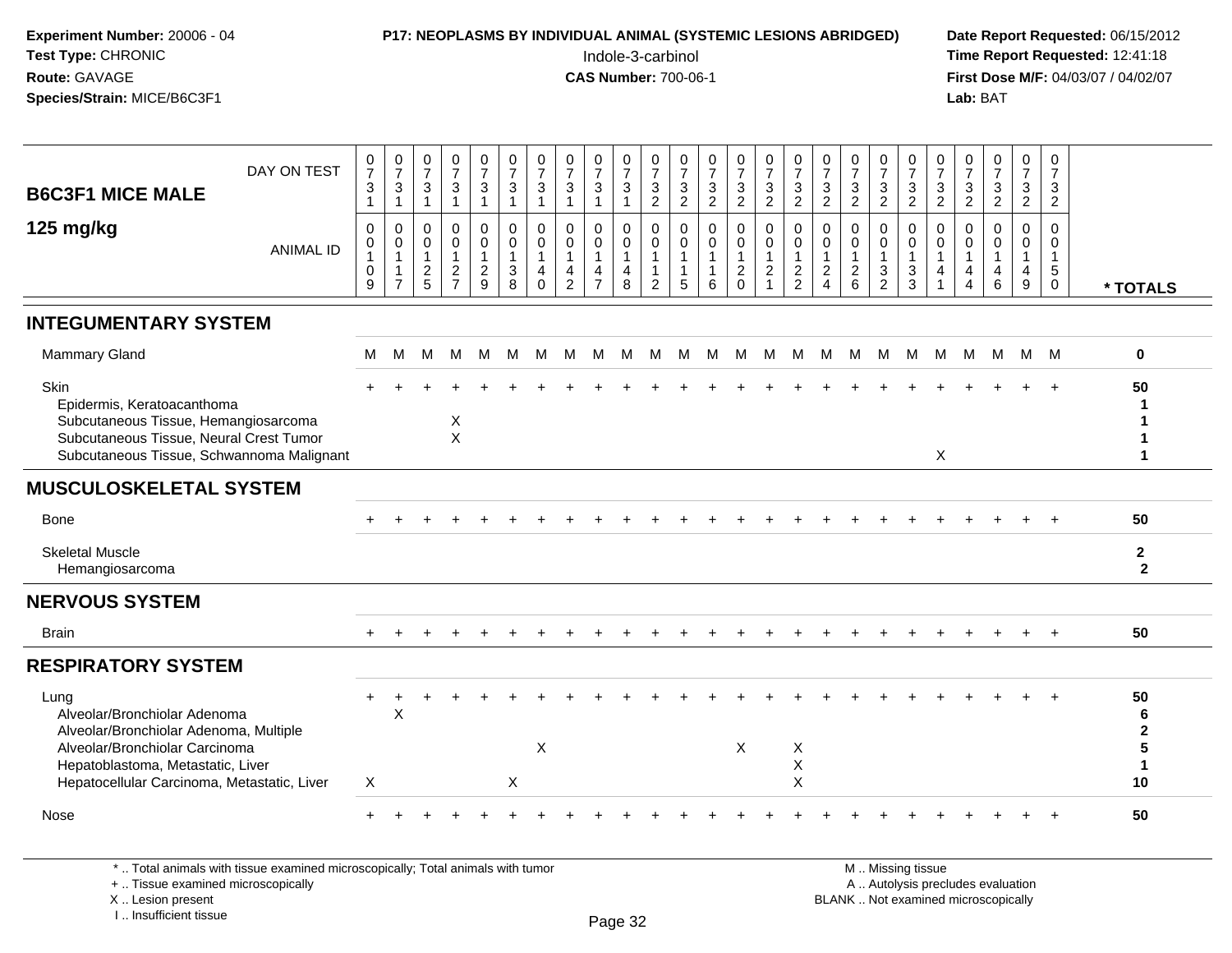## **P17: NEOPLASMS BY INDIVIDUAL ANIMAL (SYSTEMIC LESIONS ABRIDGED)** Date Report Requested: 06/15/2012<br>Indole-3-carbinol **Time Report Requested:** 12:41:18

| <b>B6C3F1 MICE MALE</b><br>125 mg/kg | DAY ON TEST<br><b>ANIMAL ID</b> | $\begin{array}{c} 0 \\ 7 \end{array}$<br>3<br>0<br>0<br>$\pmb{0}$ | $\begin{array}{c} 0 \\ 7 \\ 3 \end{array}$<br>0<br>$\pmb{0}$<br>$\mathbf{1}$ | $\frac{0}{7}$<br>$\mathbf{3}$<br>$\mathbf 0$<br>$\pmb{0}$<br>$\mathbf{1}$<br>$\overline{c}$ | $\frac{0}{7}$<br>$\sqrt{3}$<br>0<br>$\pmb{0}$<br>$\overline{A}$ | $\frac{0}{7}$<br>$\mathbf{3}$<br>$\overline{ }$<br>$\mathbf 0$<br>$\pmb{0}$<br>$\mathbf{1}$ | $\frac{0}{7}$<br>3<br>0<br>$\pmb{0}$<br>$\mathbf{1}$<br>3 | $\frac{0}{7}$<br>$\sqrt{3}$<br>$\mathbf 0$<br>$\mathbf 0$<br>$\mathbf{1}$<br>$\overline{4}$ | $\frac{0}{7}$<br>$\mathbf{3}$<br>0<br>$\mathsf{O}$<br>4 | $\frac{0}{7}$<br>$\mathfrak{S}$<br>0<br>$\mathbf 0$<br>$\overline{\mathbf{4}}$ | $\frac{0}{7}$<br>$\mathbf{3}$<br>$\pmb{0}$<br>$\mathbf 0$<br>$\overline{1}$<br>$\overline{4}$ | $\frac{0}{7}$<br>$\sqrt{3}$<br>$\overline{c}$<br>0<br>$\pmb{0}$<br>$\mathbf{1}$<br>1 | $\frac{0}{7}$<br>$\ensuremath{\mathsf{3}}$<br>$\boldsymbol{2}$<br>$\mathbf 0$<br>$\mathbf 0$<br>$\mathbf{1}$ | $\frac{0}{7}$<br>3<br>$\overline{c}$<br>0<br>$\boldsymbol{0}$<br>$\blacktriangleleft$ | $\frac{0}{7}$<br>$\sqrt{3}$<br>$\overline{c}$<br>0<br>$\pmb{0}$<br>$\mathbf 1$<br>$\overline{c}$ | $\frac{0}{7}$<br>$\sqrt{3}$<br>$\overline{2}$<br>0<br>$\pmb{0}$<br>$\overline{1}$<br>$\sqrt{2}$ | $\frac{0}{7}$<br>$\ensuremath{\mathsf{3}}$<br>$\boldsymbol{2}$<br>0<br>$\mathbf 0$<br>$\overline{1}$<br>$\overline{c}$ | $\frac{0}{7}$<br>3<br>$\overline{c}$<br>0<br>$\mathbf 0$<br>$\boldsymbol{2}$ | $\frac{0}{7}$<br>3<br>$\overline{c}$<br>0<br>$\mathbf 0$<br>$\overline{c}$ | $\begin{array}{c} 0 \\ 7 \\ 3 \end{array}$<br>$\overline{2}$<br>$_{\rm 0}^{\rm 0}$<br>$\mathbf{1}$<br>$\ensuremath{\mathsf{3}}$ | $\frac{0}{7}$<br>$\sqrt{3}$<br>$\overline{2}$<br>0<br>$\pmb{0}$<br>$\overline{1}$<br>$\mathbf{3}$ | $\frac{0}{7}$<br>$\mathbf 3$<br>$\sqrt{2}$<br>0<br>0<br>4 | $\begin{array}{c} 0 \\ 7 \end{array}$<br>$\ensuremath{\mathsf{3}}$<br>$\overline{c}$<br>0<br>$\mathbf 0$<br>$\overline{1}$<br>4 | $\frac{0}{7}$<br>$\ensuremath{\mathsf{3}}$<br>$\overline{c}$<br>0<br>0<br>4 | $\begin{smallmatrix}0\\7\end{smallmatrix}$<br>$\sqrt{3}$<br>$\overline{2}$<br>0<br>$\pmb{0}$<br>$\overline{1}$<br>$\overline{\mathbf{4}}$ | $\pmb{0}$<br>$\overline{7}$<br>$\sqrt{3}$<br>$\overline{c}$<br>0<br>0<br>$\sqrt{5}$ |                      |
|--------------------------------------|---------------------------------|-------------------------------------------------------------------|------------------------------------------------------------------------------|---------------------------------------------------------------------------------------------|-----------------------------------------------------------------|---------------------------------------------------------------------------------------------|-----------------------------------------------------------|---------------------------------------------------------------------------------------------|---------------------------------------------------------|--------------------------------------------------------------------------------|-----------------------------------------------------------------------------------------------|--------------------------------------------------------------------------------------|--------------------------------------------------------------------------------------------------------------|---------------------------------------------------------------------------------------|--------------------------------------------------------------------------------------------------|-------------------------------------------------------------------------------------------------|------------------------------------------------------------------------------------------------------------------------|------------------------------------------------------------------------------|----------------------------------------------------------------------------|---------------------------------------------------------------------------------------------------------------------------------|---------------------------------------------------------------------------------------------------|-----------------------------------------------------------|---------------------------------------------------------------------------------------------------------------------------------|-----------------------------------------------------------------------------|-------------------------------------------------------------------------------------------------------------------------------------------|-------------------------------------------------------------------------------------|----------------------|
|                                      |                                 | 9                                                                 | $\overline{ }$                                                               | 5                                                                                           | $\frac{2}{7}$                                                   | $\frac{2}{9}$                                                                               | 8                                                         | $\Omega$                                                                                    | $\overline{2}$                                          | $\overline{ }$                                                                 | 8                                                                                             | 2                                                                                    | 5                                                                                                            | 6                                                                                     | $\Omega$                                                                                         |                                                                                                 | $\overline{2}$                                                                                                         | $\boldsymbol{\Lambda}$                                                       | 6                                                                          | $\overline{2}$                                                                                                                  | 3                                                                                                 |                                                           | $\boldsymbol{\Lambda}$                                                                                                          | 6                                                                           | $\overline{9}$                                                                                                                            | $\mathbf 0$                                                                         | * TOTALS             |
| Trachea                              |                                 | $\ddot{}$                                                         |                                                                              | $\pm$                                                                                       |                                                                 |                                                                                             |                                                           |                                                                                             |                                                         |                                                                                |                                                                                               |                                                                                      |                                                                                                              |                                                                                       |                                                                                                  |                                                                                                 |                                                                                                                        |                                                                              |                                                                            |                                                                                                                                 |                                                                                                   |                                                           |                                                                                                                                 | $\pm$                                                                       | $+$                                                                                                                                       | $^{+}$                                                                              | 50                   |
| <b>SPECIAL SENSES SYSTEM</b>         |                                 |                                                                   |                                                                              |                                                                                             |                                                                 |                                                                                             |                                                           |                                                                                             |                                                         |                                                                                |                                                                                               |                                                                                      |                                                                                                              |                                                                                       |                                                                                                  |                                                                                                 |                                                                                                                        |                                                                              |                                                                            |                                                                                                                                 |                                                                                                   |                                                           |                                                                                                                                 |                                                                             |                                                                                                                                           |                                                                                     |                      |
| Eye                                  |                                 | $\ddot{}$                                                         |                                                                              |                                                                                             |                                                                 |                                                                                             |                                                           |                                                                                             |                                                         |                                                                                |                                                                                               |                                                                                      |                                                                                                              |                                                                                       |                                                                                                  |                                                                                                 |                                                                                                                        |                                                                              |                                                                            |                                                                                                                                 |                                                                                                   |                                                           |                                                                                                                                 |                                                                             |                                                                                                                                           | $\overline{ }$                                                                      | 50                   |
| <b>Harderian Gland</b><br>Adenoma    |                                 | $+$                                                               |                                                                              |                                                                                             |                                                                 |                                                                                             |                                                           |                                                                                             |                                                         |                                                                                |                                                                                               |                                                                                      |                                                                                                              | X                                                                                     |                                                                                                  | X                                                                                               |                                                                                                                        |                                                                              |                                                                            |                                                                                                                                 |                                                                                                   |                                                           |                                                                                                                                 | $\div$                                                                      | $+$                                                                                                                                       | $+$<br>X                                                                            | 50<br>$\overline{7}$ |
| <b>URINARY SYSTEM</b>                |                                 |                                                                   |                                                                              |                                                                                             |                                                                 |                                                                                             |                                                           |                                                                                             |                                                         |                                                                                |                                                                                               |                                                                                      |                                                                                                              |                                                                                       |                                                                                                  |                                                                                                 |                                                                                                                        |                                                                              |                                                                            |                                                                                                                                 |                                                                                                   |                                                           |                                                                                                                                 |                                                                             |                                                                                                                                           |                                                                                     |                      |
| Kidney                               |                                 | $\pm$                                                             |                                                                              |                                                                                             |                                                                 |                                                                                             |                                                           |                                                                                             |                                                         |                                                                                |                                                                                               |                                                                                      |                                                                                                              |                                                                                       |                                                                                                  |                                                                                                 |                                                                                                                        |                                                                              |                                                                            |                                                                                                                                 |                                                                                                   |                                                           |                                                                                                                                 |                                                                             | $+$                                                                                                                                       | $+$                                                                                 | 50                   |
| <b>Urinary Bladder</b>               |                                 | $\ddot{}$                                                         |                                                                              |                                                                                             |                                                                 |                                                                                             |                                                           |                                                                                             |                                                         |                                                                                |                                                                                               |                                                                                      |                                                                                                              |                                                                                       |                                                                                                  |                                                                                                 |                                                                                                                        |                                                                              |                                                                            |                                                                                                                                 |                                                                                                   |                                                           |                                                                                                                                 |                                                                             | $+$                                                                                                                                       | $+$                                                                                 | 50                   |
| <b>SYSTEMIC LESIONS</b>              |                                 |                                                                   |                                                                              |                                                                                             |                                                                 |                                                                                             |                                                           |                                                                                             |                                                         |                                                                                |                                                                                               |                                                                                      |                                                                                                              |                                                                                       |                                                                                                  |                                                                                                 |                                                                                                                        |                                                                              |                                                                            |                                                                                                                                 |                                                                                                   |                                                           |                                                                                                                                 |                                                                             |                                                                                                                                           |                                                                                     |                      |
| Multiple Organ<br>Lymphoma Malignant |                                 | $\ddot{}$                                                         |                                                                              |                                                                                             |                                                                 |                                                                                             |                                                           |                                                                                             |                                                         |                                                                                |                                                                                               |                                                                                      |                                                                                                              |                                                                                       |                                                                                                  |                                                                                                 |                                                                                                                        |                                                                              |                                                                            |                                                                                                                                 |                                                                                                   |                                                           |                                                                                                                                 |                                                                             | $+$                                                                                                                                       | $+$                                                                                 | 50<br>1              |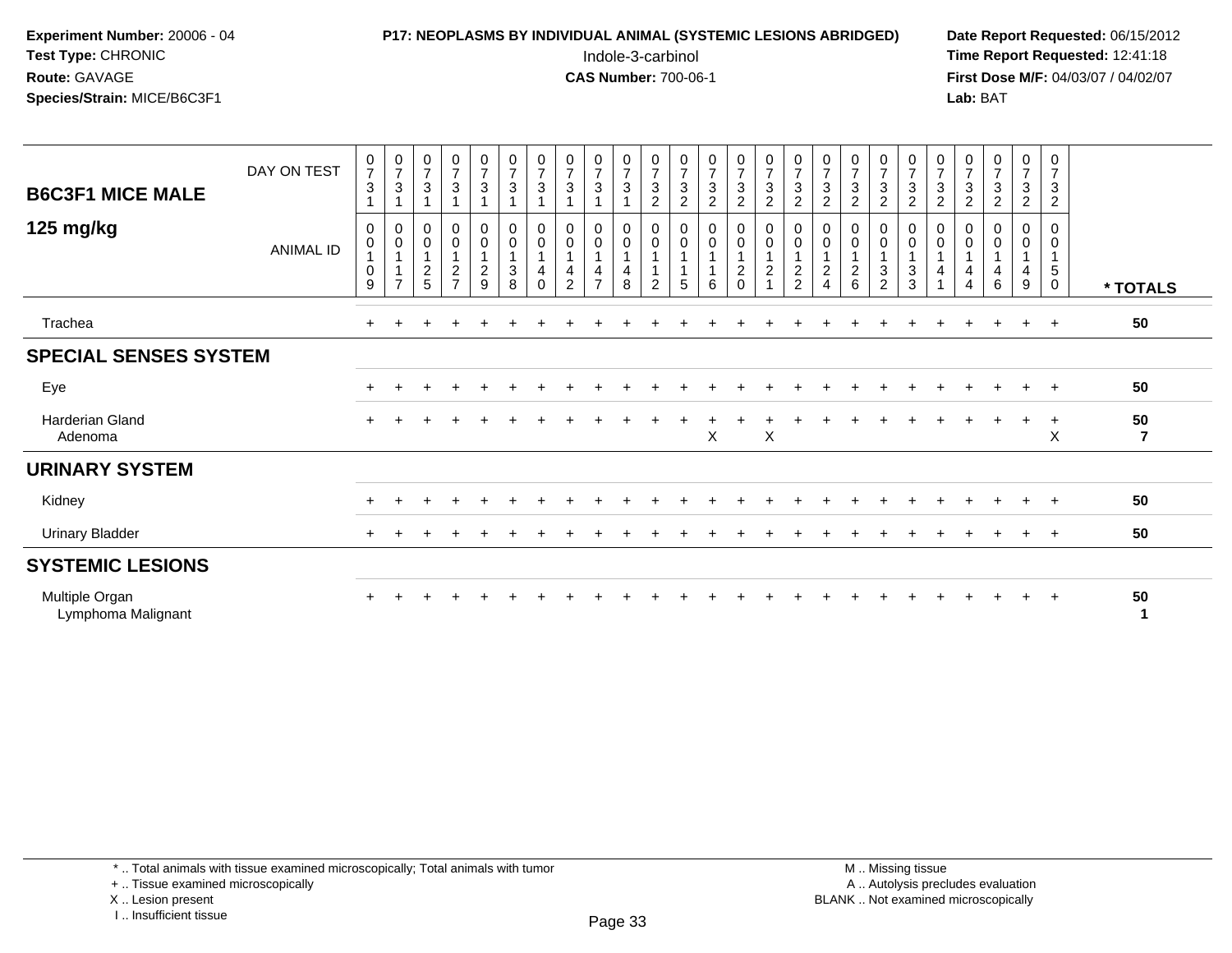## **P17: NEOPLASMS BY INDIVIDUAL ANIMAL (SYSTEMIC LESIONS ABRIDGED)** Date Report Requested: 06/15/2012<br>Indole-3-carbinol **Time Report Requested:** 12:41:18

 Indole-3-carbinol **Time Report Requested:** 12:41:18 **First Dose M/F:** 04/03/07 / 04/02/07<br>Lab: BAT **Lab:** BAT

|                                 |                                                                                                                                                                                         | 0<br>$\overline{4}$<br>$\frac{9}{5}$<br>$\mathbf 0$<br>$\mathbf 0$<br>$\mathbf{1}$<br>$\,8\,$                                                 | 0<br>$\overline{5}$<br>$\overline{1}$<br>$\overline{1}$<br>0<br>$\mathbf 0$<br>$\overline{1}$<br>$\overline{7}$ | $\begin{array}{c} 0 \\ 5 \end{array}$<br>$\bf 8$<br>$\,6\,$<br>0<br>$\pmb{0}$<br>$\mathbf{1}$<br>$\bf 8$ | 0<br>5<br>9<br>6<br>0<br>$\mathsf{O}\xspace$<br>$\mathbf{1}$<br>$\boldsymbol{7}$ | $\begin{array}{c} 0 \\ 6 \end{array}$<br>$\mathbf{1}$<br>$\,6\,$<br>$\mathbf 0$<br>$\mathbf 0$<br>$\mathbf{1}$<br>$\overline{7}$ | 0<br>$6\overline{6}$<br>$\overline{7}$<br>$\mathbf 0$<br>$\mathbf 0$<br>$\mathbf{1}$<br>9 | $\begin{array}{c} 0 \\ 6 \end{array}$<br>$\overline{3}$<br>$\overline{1}$<br>$\mathbf 0$<br>$\mathbf 0$<br>$\overline{1}$<br>$\, 8$<br>$\overline{4}$ | 0<br>$6\phantom{a}$<br>$\overline{3}$<br>$\overline{7}$<br>0<br>$\mathsf 0$<br>$\mathbf{1}$<br>$\bf 8$ | 0<br>$6\phantom{a}$<br>5<br>$\mathbf{3}$<br>$\mathbf 0$<br>$\mathbf 0$<br>$\mathbf{1}$<br>$\,6\,$ | 0<br>$6\phantom{a}$<br>$\overline{7}$<br>$\mathbf{1}$<br>0<br>$\mathsf{O}\xspace$<br>$\mathbf{1}$<br>$\boldsymbol{9}$ | $\begin{smallmatrix}0\0&8\0&8\end{smallmatrix}$<br>0<br>$\mathbf 0$<br>$\mathbf{1}$ | $_{6}^{\rm 0}$<br>$\overline{9}$<br>$\mathsf{O}\xspace$<br>$\pmb{0}$<br>$\overline{0}$<br>$\mathbf{1}$<br>$\boldsymbol{9}$<br>$\overline{4}$ | $\begin{array}{c} 0 \\ 6 \end{array}$<br>$\overline{9}$<br>4<br>0<br>$\pmb{0}$<br>$\mathbf{1}$<br>$\,6\,$ | $\frac{0}{7}$<br>$\mathbf{1}$<br>$\sqrt{5}$<br>$\pmb{0}$<br>$\pmb{0}$<br>$\mathbf{1}$<br>$\boldsymbol{9}$ | $\frac{0}{7}$<br>$\mathbf{1}$<br>6<br>0<br>$\pmb{0}$<br>$\overline{c}$<br>$\pmb{0}$ | $\frac{0}{7}$<br>$\sqrt{2}$<br>$\mathbf{1}$<br>$\mathbf 0$<br>$\mathbf 0$<br>$\mathbf{1}$<br>$\sqrt{5}$ | $\frac{0}{7}$<br>$\ensuremath{\mathsf{3}}$<br>$\mathbf 0$<br>0<br>$\mathsf{O}\xspace$<br>$\mathbf{1}$<br>$\sqrt{5}$ | $\begin{smallmatrix}0\\7\end{smallmatrix}$<br>$_{0}^{3}$<br>0<br>$\mathbf 0$<br>$\mathbf{1}$<br>$\sqrt{5}$ | $\frac{0}{7}$<br>$\sqrt{3}$<br>$\mathbf 0$<br>0<br>$\mathbf 0$<br>$\mathbf{1}$<br>$\sqrt{5}$<br>$\overline{7}$ | $\begin{smallmatrix}0\\7\end{smallmatrix}$<br>$\mathbf{3}$<br>$\mathbf 0$<br>$\mathbf 0$<br>$\mathbf 0$<br>6<br>$\overline{7}$ | $\frac{0}{7}$<br>$\frac{3}{0}$<br>$\mathbf 0$<br>$\mathbf 0$<br>$\mathbf{1}$<br>$\boldsymbol{7}$ | $\frac{0}{7}$<br>$\sqrt{3}$<br>$\pmb{0}$<br>0<br>$\pmb{0}$<br>$\mathbf{1}$ | $\frac{0}{7}$<br>$_0^3$<br>$\mathbf 0$<br>0<br>$\mathbf{1}$<br>$\boldsymbol{9}$ | males<br>(cont) |
|---------------------------------|-----------------------------------------------------------------------------------------------------------------------------------------------------------------------------------------|-----------------------------------------------------------------------------------------------------------------------------------------------|-----------------------------------------------------------------------------------------------------------------|----------------------------------------------------------------------------------------------------------|----------------------------------------------------------------------------------|----------------------------------------------------------------------------------------------------------------------------------|-------------------------------------------------------------------------------------------|-------------------------------------------------------------------------------------------------------------------------------------------------------|--------------------------------------------------------------------------------------------------------|---------------------------------------------------------------------------------------------------|-----------------------------------------------------------------------------------------------------------------------|-------------------------------------------------------------------------------------|----------------------------------------------------------------------------------------------------------------------------------------------|-----------------------------------------------------------------------------------------------------------|-----------------------------------------------------------------------------------------------------------|-------------------------------------------------------------------------------------|---------------------------------------------------------------------------------------------------------|---------------------------------------------------------------------------------------------------------------------|------------------------------------------------------------------------------------------------------------|----------------------------------------------------------------------------------------------------------------|--------------------------------------------------------------------------------------------------------------------------------|--------------------------------------------------------------------------------------------------|----------------------------------------------------------------------------|---------------------------------------------------------------------------------|-----------------|
|                                 |                                                                                                                                                                                         |                                                                                                                                               |                                                                                                                 |                                                                                                          |                                                                                  |                                                                                                                                  |                                                                                           |                                                                                                                                                       |                                                                                                        |                                                                                                   |                                                                                                                       |                                                                                     |                                                                                                                                              |                                                                                                           |                                                                                                           |                                                                                     |                                                                                                         |                                                                                                                     |                                                                                                            |                                                                                                                |                                                                                                                                |                                                                                                  |                                                                            |                                                                                 |                 |
|                                 |                                                                                                                                                                                         |                                                                                                                                               |                                                                                                                 |                                                                                                          |                                                                                  |                                                                                                                                  |                                                                                           |                                                                                                                                                       |                                                                                                        |                                                                                                   |                                                                                                                       |                                                                                     |                                                                                                                                              |                                                                                                           |                                                                                                           |                                                                                     |                                                                                                         |                                                                                                                     |                                                                                                            |                                                                                                                |                                                                                                                                |                                                                                                  |                                                                            | $\ddot{}$                                                                       |                 |
|                                 |                                                                                                                                                                                         |                                                                                                                                               |                                                                                                                 |                                                                                                          |                                                                                  |                                                                                                                                  |                                                                                           |                                                                                                                                                       |                                                                                                        |                                                                                                   |                                                                                                                       |                                                                                     |                                                                                                                                              |                                                                                                           |                                                                                                           |                                                                                     |                                                                                                         |                                                                                                                     |                                                                                                            |                                                                                                                | ÷                                                                                                                              | M                                                                                                | $+$                                                                        | $+$                                                                             |                 |
|                                 |                                                                                                                                                                                         |                                                                                                                                               |                                                                                                                 |                                                                                                          |                                                                                  |                                                                                                                                  |                                                                                           |                                                                                                                                                       |                                                                                                        |                                                                                                   |                                                                                                                       |                                                                                     |                                                                                                                                              |                                                                                                           |                                                                                                           |                                                                                     |                                                                                                         |                                                                                                                     |                                                                                                            |                                                                                                                |                                                                                                                                |                                                                                                  |                                                                            | $\ddot{}$                                                                       |                 |
|                                 |                                                                                                                                                                                         |                                                                                                                                               |                                                                                                                 |                                                                                                          |                                                                                  |                                                                                                                                  |                                                                                           |                                                                                                                                                       |                                                                                                        |                                                                                                   |                                                                                                                       |                                                                                     |                                                                                                                                              |                                                                                                           |                                                                                                           |                                                                                     |                                                                                                         |                                                                                                                     |                                                                                                            |                                                                                                                |                                                                                                                                |                                                                                                  |                                                                            | $+$                                                                             |                 |
|                                 |                                                                                                                                                                                         |                                                                                                                                               |                                                                                                                 |                                                                                                          |                                                                                  |                                                                                                                                  |                                                                                           |                                                                                                                                                       |                                                                                                        |                                                                                                   |                                                                                                                       |                                                                                     |                                                                                                                                              |                                                                                                           |                                                                                                           |                                                                                     |                                                                                                         |                                                                                                                     |                                                                                                            |                                                                                                                |                                                                                                                                |                                                                                                  |                                                                            |                                                                                 |                 |
|                                 |                                                                                                                                                                                         |                                                                                                                                               |                                                                                                                 |                                                                                                          |                                                                                  |                                                                                                                                  |                                                                                           |                                                                                                                                                       |                                                                                                        |                                                                                                   |                                                                                                                       |                                                                                     |                                                                                                                                              |                                                                                                           |                                                                                                           |                                                                                     |                                                                                                         |                                                                                                                     |                                                                                                            |                                                                                                                |                                                                                                                                |                                                                                                  |                                                                            |                                                                                 |                 |
|                                 |                                                                                                                                                                                         |                                                                                                                                               |                                                                                                                 |                                                                                                          |                                                                                  |                                                                                                                                  |                                                                                           |                                                                                                                                                       |                                                                                                        |                                                                                                   |                                                                                                                       |                                                                                     |                                                                                                                                              |                                                                                                           |                                                                                                           |                                                                                     |                                                                                                         |                                                                                                                     |                                                                                                            |                                                                                                                |                                                                                                                                |                                                                                                  | $\ddot{}$                                                                  | $+$                                                                             |                 |
|                                 |                                                                                                                                                                                         |                                                                                                                                               |                                                                                                                 |                                                                                                          |                                                                                  |                                                                                                                                  |                                                                                           |                                                                                                                                                       |                                                                                                        |                                                                                                   |                                                                                                                       |                                                                                     |                                                                                                                                              |                                                                                                           |                                                                                                           |                                                                                     |                                                                                                         |                                                                                                                     |                                                                                                            |                                                                                                                |                                                                                                                                |                                                                                                  |                                                                            |                                                                                 |                 |
|                                 |                                                                                                                                                                                         |                                                                                                                                               |                                                                                                                 |                                                                                                          |                                                                                  |                                                                                                                                  |                                                                                           |                                                                                                                                                       |                                                                                                        |                                                                                                   |                                                                                                                       |                                                                                     |                                                                                                                                              |                                                                                                           |                                                                                                           |                                                                                     |                                                                                                         |                                                                                                                     |                                                                                                            |                                                                                                                |                                                                                                                                |                                                                                                  |                                                                            |                                                                                 |                 |
|                                 |                                                                                                                                                                                         | $\boldsymbol{\mathsf{X}}$                                                                                                                     |                                                                                                                 | X                                                                                                        | $\boldsymbol{\mathsf{X}}$                                                        |                                                                                                                                  | $\boldsymbol{\mathsf{X}}$                                                                 |                                                                                                                                                       |                                                                                                        | X                                                                                                 | X                                                                                                                     | X<br>$\mathsf X$                                                                    | $\mathsf X$<br>X                                                                                                                             |                                                                                                           |                                                                                                           | $\mathsf X$                                                                         |                                                                                                         | $\boldsymbol{\mathsf{X}}$                                                                                           |                                                                                                            |                                                                                                                | X                                                                                                                              | $\boldsymbol{\mathsf{X}}$                                                                        |                                                                            | X                                                                               |                 |
| DAY ON TEST<br><b>ANIMAL ID</b> | $\begin{array}{c} 0 \\ 3 \\ 8 \\ 5 \end{array}$<br>$\pmb{0}$<br>$\mathsf{O}\xspace$<br>$\mathbf{1}$<br>$\bf 8$<br>$\mathbf 0$<br>$\boldsymbol{\mathsf{X}}$<br>$\boldsymbol{\mathsf{X}}$ | $\begin{smallmatrix}0\\4\end{smallmatrix}$<br>$\frac{3}{7}$<br>$\pmb{0}$<br>$\mathbf 0$<br>$\mathbf{1}$<br>$\boldsymbol{9}$<br>$\overline{1}$ | 9                                                                                                               | 5                                                                                                        | $\mathbf{3}$<br>$X$ $X$ $X$                                                      | $\mathbf 0$                                                                                                                      | 6                                                                                         | 6                                                                                                                                                     | $X$ $X$                                                                                                | 5                                                                                                 | 8                                                                                                                     | 9                                                                                   | $\begin{array}{c} 8 \\ 7 \end{array}$                                                                                                        |                                                                                                           | $6\phantom{1}$                                                                                            | $\overline{2}$                                                                      | $\Omega$                                                                                                | 8<br>X<br>$X$ $X$                                                                                                   | 2                                                                                                          | 6                                                                                                              |                                                                                                                                | X X X X X X X X X                                                                                | 9                                                                          | $\frac{8}{2}$<br>$X$ $X$                                                        | 3               |

\* .. Total animals with tissue examined microscopically; Total animals with tumor

+ .. Tissue examined microscopically

 Lesion present BLANK .. Not examined microscopicallyX .. Lesion present

I .. Insufficient tissue

Page 34

M .. Missing tissue

y the contract of the contract of the contract of the contract of the contract of  $\mathsf A$  . Autolysis precludes evaluation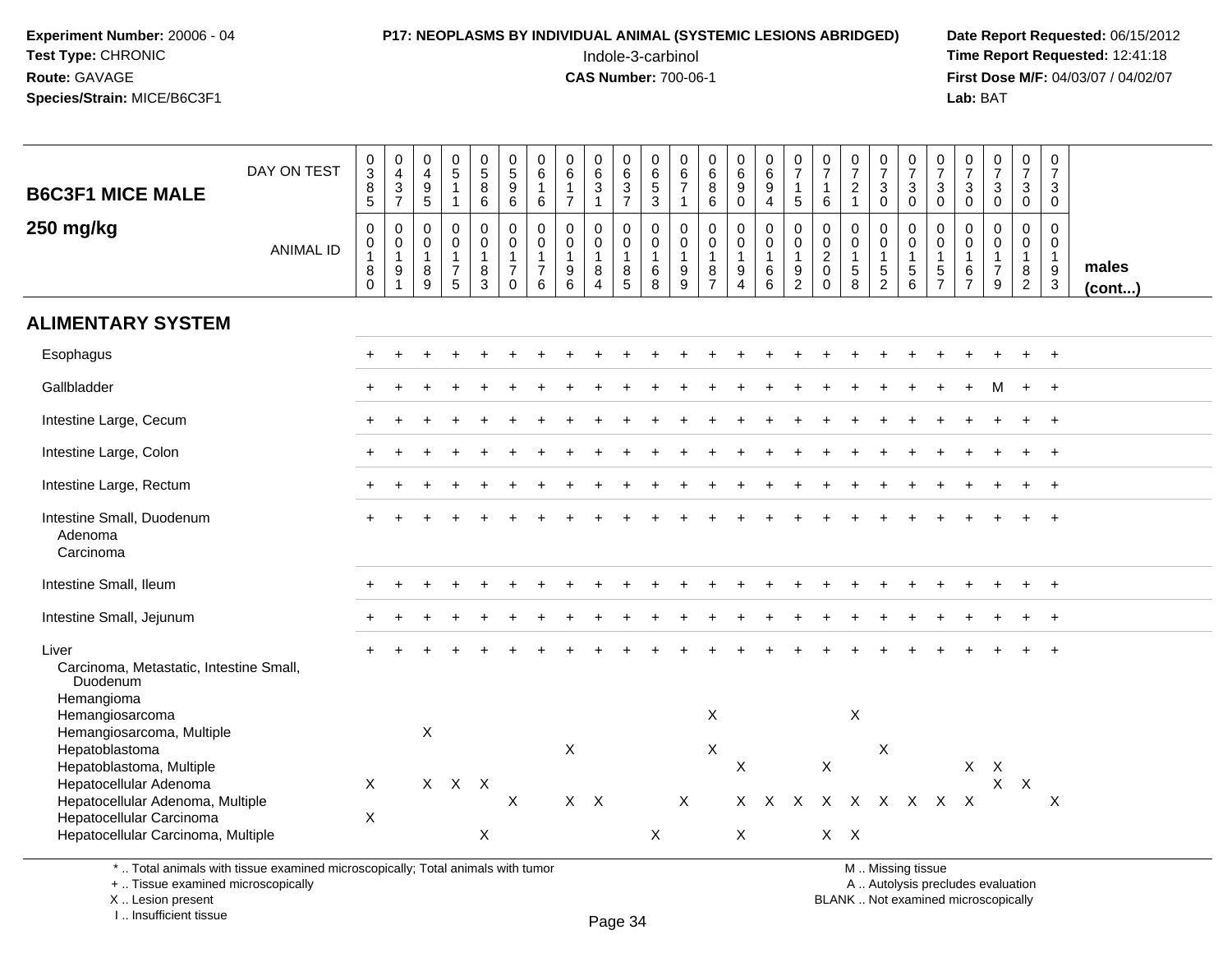## **P17: NEOPLASMS BY INDIVIDUAL ANIMAL (SYSTEMIC LESIONS ABRIDGED)** Date Report Requested: 06/15/2012<br>Indole-3-carbinol **Time Report Requested:** 12:41:18

 Indole-3-carbinol **Time Report Requested:** 12:41:18 **First Dose M/F:** 04/03/07 / 04/02/07<br>Lab: BAT **Lab:** BAT

| <b>B6C3F1 MICE MALE</b>                                                   | DAY ON TEST      | $\pmb{0}$<br>$\overline{3}$<br>$\bf 8$<br>$\overline{5}$              | $\pmb{0}$<br>$\overline{4}$<br>$\mathbf{3}$<br>$\overline{7}$ | $\mathbf 0$<br>$\overline{4}$<br>9<br>$\overline{5}$ | $\pmb{0}$<br>5<br>$\mathbf{1}$<br>$\mathbf{1}$ | $\mathsf 0$<br>$\overline{5}$<br>$\bf 8$<br>$6\phantom{1}$ | $\pmb{0}$<br>$\,$ 5 $\,$<br>$\boldsymbol{9}$<br>$\,6\,$                        | 0<br>6<br>-1<br>6                          | $\pmb{0}$<br>$\,6\,$<br>$\mathbf{1}$<br>$\overline{7}$ | $\pmb{0}$<br>$\,6\,$<br>3<br>$\mathbf 1$               | $\pmb{0}$<br>$\,6\,$<br>$\sqrt{3}$<br>$\overline{7}$            | $\pmb{0}$<br>$\,6\,$<br>$\overline{5}$<br>$\mathfrak{S}$ | $\mathbf 0$<br>6<br>$\overline{7}$<br>$\overline{1}$ | $\pmb{0}$<br>$\,6\,$<br>8<br>$\,6\,$                          | $\pmb{0}$<br>$\,6\,$<br>$\boldsymbol{9}$<br>$\pmb{0}$     | $\pmb{0}$<br>$\,6\,$<br>$\boldsymbol{9}$<br>4                         | $\pmb{0}$<br>$\overline{7}$<br>$\mathbf{1}$<br>5                               | 0<br>$\overline{7}$<br>6                            | $\boldsymbol{0}$<br>$\overline{7}$<br>$\overline{2}$<br>$\overline{1}$ | $\pmb{0}$<br>$\overline{7}$<br>$\mathbf 3$<br>$\mathbf 0$        | $\pmb{0}$<br>$\overline{7}$<br>3<br>$\mathbf 0$ | 0<br>$\overline{7}$<br>$\mathbf{3}$<br>$\mathbf 0$ | $\pmb{0}$<br>$\overline{7}$<br>$\sqrt{3}$<br>$\mathsf{O}\xspace$ | $\mathsf 0$<br>$\overline{7}$<br>$\mathbf{3}$<br>$\mathbf 0$ | 0<br>$\boldsymbol{7}$<br>$\mathbf{3}$<br>$\mathbf 0$             | $\mathbf 0$<br>$\overline{7}$<br>$\mathbf{3}$<br>$\mathbf 0$         |                       |
|---------------------------------------------------------------------------|------------------|-----------------------------------------------------------------------|---------------------------------------------------------------|------------------------------------------------------|------------------------------------------------|------------------------------------------------------------|--------------------------------------------------------------------------------|--------------------------------------------|--------------------------------------------------------|--------------------------------------------------------|-----------------------------------------------------------------|----------------------------------------------------------|------------------------------------------------------|---------------------------------------------------------------|-----------------------------------------------------------|-----------------------------------------------------------------------|--------------------------------------------------------------------------------|-----------------------------------------------------|------------------------------------------------------------------------|------------------------------------------------------------------|-------------------------------------------------|----------------------------------------------------|------------------------------------------------------------------|--------------------------------------------------------------|------------------------------------------------------------------|----------------------------------------------------------------------|-----------------------|
| 250 mg/kg                                                                 | <b>ANIMAL ID</b> | $\boldsymbol{0}$<br>$\mathbf 0$<br>$\mathbf{1}$<br>$\, 8$<br>$\Omega$ | 0<br>$\mathbf 0$<br>$\mathbf{1}$<br>9<br>1                    | 0<br>$\mathbf 0$<br>$\overline{1}$<br>8<br>9         | 0<br>$\mathbf 0$<br>$\overline{7}$<br>5        | 0<br>$\overline{0}$<br>$\mathbf{1}$<br>$_{3}^8$            | $\mathbf 0$<br>$\overline{0}$<br>$\mathbf{1}$<br>$\overline{7}$<br>$\mathbf 0$ | 0<br>$\Omega$<br>-1<br>$\overline{7}$<br>6 | 0<br>$\mathbf 0$<br>$\mathbf{1}$<br>$9\,$<br>6         | 0<br>$\mathbf 0$<br>$\mathbf 1$<br>8<br>$\overline{4}$ | 0<br>$\mathbf 0$<br>$\overline{1}$<br>$\bf 8$<br>$\overline{5}$ | 0<br>$\mathsf{O}\xspace$<br>$\mathbf{1}$<br>6<br>8       | 0<br>$\mathbf 0$<br>$\overline{1}$<br>$^9_9$         | 0<br>$\mathbf 0$<br>$\mathbf{1}$<br>$\bf 8$<br>$\overline{7}$ | 0<br>$\mathbf 0$<br>$\mathbf{1}$<br>$\boldsymbol{9}$<br>4 | $\begin{smallmatrix}0\0\0\end{smallmatrix}$<br>$\mathbf{1}$<br>$^6_6$ | $\pmb{0}$<br>$\mathbf 0$<br>$\mathbf{1}$<br>$\boldsymbol{9}$<br>$\overline{2}$ | 0<br>$\mathbf 0$<br>$\overline{c}$<br>0<br>$\Omega$ | 0<br>$\mathbf 0$<br>-1<br>$\sqrt{5}$<br>8                              | 0<br>$\mathbf 0$<br>$\mathbf{1}$<br>$\sqrt{5}$<br>$\overline{2}$ | 0<br>$\mathbf 0$<br>$\mathbf{1}$<br>5<br>6      | 0<br>$\mathbf 0$<br>$\mathbf{1}$<br>$\frac{5}{7}$  | 0<br>$\mathbf 0$<br>$\overline{1}$<br>6<br>$\overline{7}$        | 0<br>$\mathbf 0$<br>$\overline{7}$<br>9                      | 0<br>$\overline{0}$<br>$\mathbf{1}$<br>$\bf 8$<br>$\overline{2}$ | 0<br>$\mathbf 0$<br>$\mathbf{1}$<br>$\boldsymbol{9}$<br>$\mathbf{3}$ | males<br>$($ cont $)$ |
| Hepatocholangioma                                                         |                  |                                                                       |                                                               |                                                      |                                                |                                                            |                                                                                |                                            |                                                        |                                                        |                                                                 |                                                          |                                                      |                                                               |                                                           |                                                                       |                                                                                |                                                     |                                                                        |                                                                  |                                                 |                                                    |                                                                  |                                                              |                                                                  |                                                                      |                       |
| Mesentery                                                                 |                  |                                                                       |                                                               |                                                      |                                                |                                                            |                                                                                |                                            |                                                        |                                                        |                                                                 |                                                          |                                                      |                                                               |                                                           |                                                                       |                                                                                |                                                     | $+$                                                                    |                                                                  |                                                 |                                                    |                                                                  |                                                              |                                                                  |                                                                      |                       |
| Oral Mucosa                                                               |                  |                                                                       |                                                               |                                                      |                                                |                                                            |                                                                                |                                            |                                                        |                                                        | $\ddot{}$                                                       |                                                          |                                                      |                                                               |                                                           |                                                                       |                                                                                |                                                     |                                                                        |                                                                  |                                                 |                                                    |                                                                  |                                                              |                                                                  |                                                                      |                       |
| Pancreas                                                                  |                  | $\ddot{}$                                                             | $\ddot{}$                                                     |                                                      | $\ddot{}$                                      | ÷                                                          |                                                                                |                                            |                                                        |                                                        |                                                                 |                                                          |                                                      |                                                               |                                                           |                                                                       |                                                                                |                                                     |                                                                        |                                                                  |                                                 |                                                    |                                                                  |                                                              | $+$                                                              | $+$                                                                  |                       |
| Salivary Glands                                                           |                  |                                                                       |                                                               |                                                      |                                                |                                                            |                                                                                |                                            |                                                        |                                                        |                                                                 |                                                          |                                                      |                                                               |                                                           |                                                                       |                                                                                |                                                     |                                                                        |                                                                  |                                                 |                                                    |                                                                  |                                                              | $+$                                                              | $+$                                                                  |                       |
| Stomach, Forestomach                                                      |                  | $\pm$                                                                 | ÷                                                             |                                                      |                                                |                                                            |                                                                                |                                            |                                                        |                                                        |                                                                 |                                                          |                                                      |                                                               |                                                           |                                                                       |                                                                                |                                                     |                                                                        |                                                                  |                                                 |                                                    |                                                                  |                                                              | $\ddot{}$                                                        | $+$                                                                  |                       |
| Stomach, Glandular<br>Carcinoma, Metastatic, Intestine Small,<br>Duodenum |                  | $+$                                                                   |                                                               |                                                      |                                                |                                                            |                                                                                |                                            |                                                        |                                                        |                                                                 |                                                          |                                                      |                                                               |                                                           |                                                                       |                                                                                |                                                     |                                                                        |                                                                  |                                                 |                                                    |                                                                  |                                                              | $\ddot{}$                                                        | $+$                                                                  |                       |
| Tooth                                                                     |                  | $\ddot{}$                                                             |                                                               | $\ddot{}$                                            |                                                |                                                            |                                                                                | $+$                                        |                                                        |                                                        | $+$                                                             |                                                          |                                                      | +                                                             | $\overline{+}$                                            | $\ddot{}$                                                             | $\overline{+}$                                                                 |                                                     | $+$                                                                    | $+$                                                              |                                                 | $+$                                                |                                                                  | $+$                                                          | $+$ $+$                                                          |                                                                      |                       |
| <b>CARDIOVASCULAR SYSTEM</b>                                              |                  |                                                                       |                                                               |                                                      |                                                |                                                            |                                                                                |                                            |                                                        |                                                        |                                                                 |                                                          |                                                      |                                                               |                                                           |                                                                       |                                                                                |                                                     |                                                                        |                                                                  |                                                 |                                                    |                                                                  |                                                              |                                                                  |                                                                      |                       |
| <b>Blood Vessel</b>                                                       |                  |                                                                       |                                                               |                                                      |                                                |                                                            |                                                                                |                                            |                                                        |                                                        |                                                                 |                                                          |                                                      |                                                               |                                                           |                                                                       |                                                                                |                                                     |                                                                        |                                                                  |                                                 |                                                    |                                                                  |                                                              |                                                                  | $\div$                                                               |                       |
| Heart                                                                     |                  |                                                                       |                                                               |                                                      |                                                |                                                            |                                                                                |                                            |                                                        |                                                        |                                                                 |                                                          |                                                      |                                                               |                                                           |                                                                       |                                                                                |                                                     |                                                                        |                                                                  |                                                 |                                                    |                                                                  |                                                              | $\ddot{}$                                                        | $+$                                                                  |                       |
| <b>ENDOCRINE SYSTEM</b>                                                   |                  |                                                                       |                                                               |                                                      |                                                |                                                            |                                                                                |                                            |                                                        |                                                        |                                                                 |                                                          |                                                      |                                                               |                                                           |                                                                       |                                                                                |                                                     |                                                                        |                                                                  |                                                 |                                                    |                                                                  |                                                              |                                                                  |                                                                      |                       |
| <b>Adrenal Cortex</b>                                                     |                  | $\pm$                                                                 | +                                                             |                                                      |                                                |                                                            |                                                                                |                                            |                                                        |                                                        |                                                                 |                                                          |                                                      |                                                               |                                                           |                                                                       |                                                                                |                                                     |                                                                        |                                                                  |                                                 |                                                    |                                                                  |                                                              | $\ddot{}$                                                        | $+$                                                                  |                       |
| Adrenal Medulla                                                           |                  |                                                                       |                                                               |                                                      |                                                |                                                            |                                                                                |                                            |                                                        |                                                        |                                                                 |                                                          |                                                      |                                                               |                                                           |                                                                       |                                                                                |                                                     |                                                                        |                                                                  |                                                 |                                                    |                                                                  |                                                              | $\ddot{}$                                                        | $+$                                                                  |                       |
| Islets, Pancreatic<br>Adenoma                                             |                  | $\pm$                                                                 |                                                               |                                                      |                                                |                                                            |                                                                                |                                            |                                                        |                                                        |                                                                 |                                                          |                                                      |                                                               |                                                           |                                                                       |                                                                                | +                                                   | X                                                                      |                                                                  |                                                 |                                                    |                                                                  |                                                              | $\ddot{}$                                                        | $+$                                                                  |                       |

\* .. Total animals with tissue examined microscopically; Total animals with tumor

+ .. Tissue examined microscopically

X .. Lesion present

I .. Insufficient tissue

 M .. Missing tissuey the contract of the contract of the contract of the contract of the contract of  $\mathsf A$  . Autolysis precludes evaluation Lesion present BLANK .. Not examined microscopically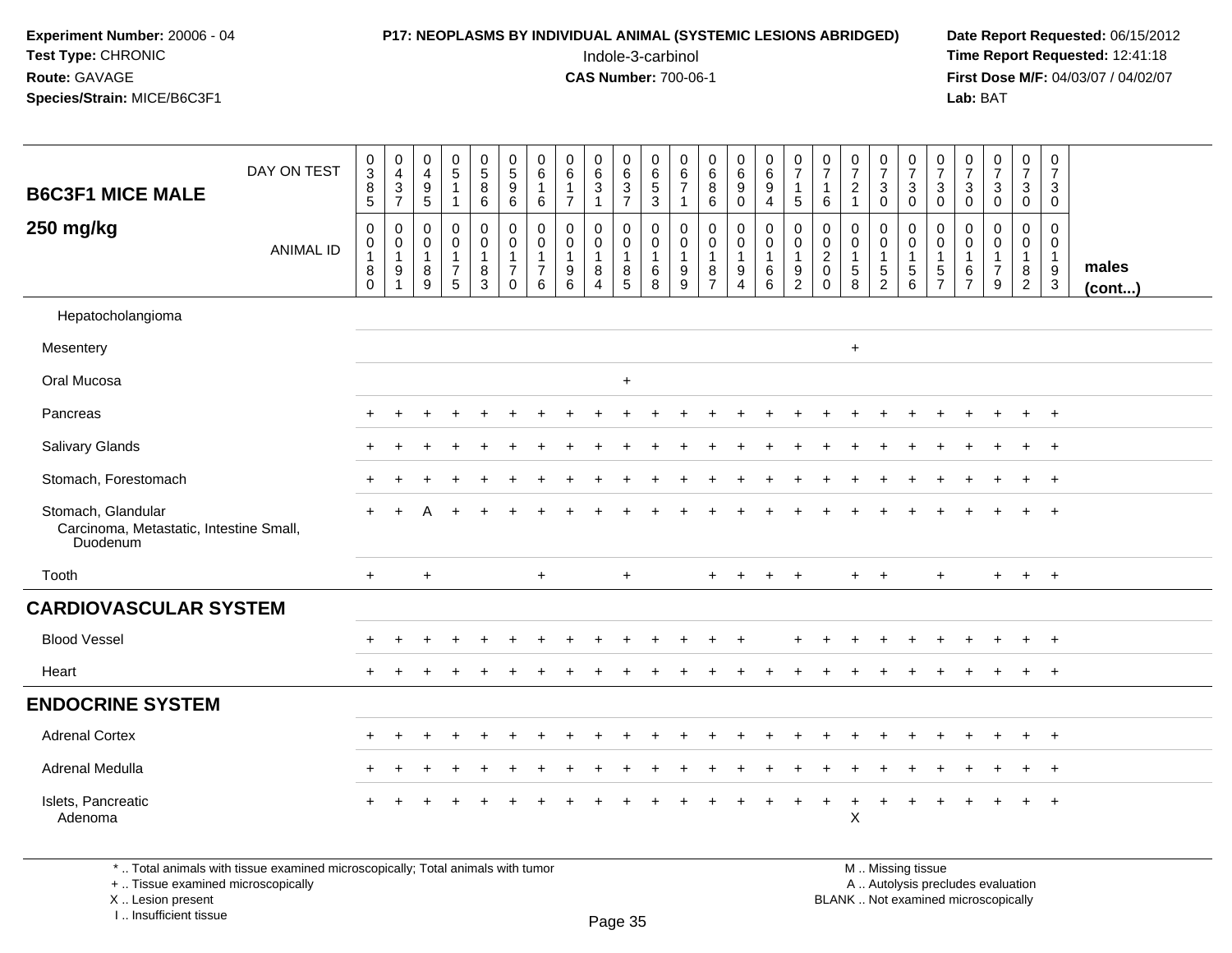# **P17: NEOPLASMS BY INDIVIDUAL ANIMAL (SYSTEMIC LESIONS ABRIDGED)** Date Report Requested: 06/15/2012<br>Indole-3-carbinol **Time Report Requested:** 12:41:18

| <b>B6C3F1 MICE MALE</b>                                                                                                                                                                                                                                                                | DAY ON TEST | $\boldsymbol{0}$<br>$\overline{3}$<br>$\, 8$<br>5                    | 0<br>4<br>3<br>$\overline{7}$ | 0<br>$\overline{4}$<br>9<br>5             | $\begin{array}{c} 0 \\ 5 \end{array}$<br>$\overline{1}$<br>1      | $\begin{array}{c} 0 \\ 5 \\ 8 \end{array}$<br>$6\phantom{1}6$           | $\pmb{0}$<br>$\sqrt{5}$<br>9<br>6                                        | $\mathbf 0$<br>6<br>$\overline{1}$<br>6                        | $\pmb{0}$<br>$\,6\,$<br>$\mathbf{1}$<br>$\overline{7}$ | $\pmb{0}$<br>$6\overline{6}$<br>3<br>1               | $\pmb{0}$<br>$6\overline{6}$<br>3<br>$\overline{7}$ | $\boldsymbol{0}$<br>$\,6\,$<br>$\sqrt{5}$<br>3         | $\mathbf 0$<br>6<br>7<br>$\mathbf 1$              | $\mathbf 0$<br>6<br>8<br>6                | 0<br>$6\phantom{a}$<br>$\boldsymbol{9}$<br>$\mathbf 0$ | $\pmb{0}$<br>$6\phantom{a}$<br>9<br>$\overline{4}$ | $\pmb{0}$<br>$\overline{7}$<br>$\mathbf{1}$<br>$\overline{5}$                    | $\pmb{0}$<br>$\overline{7}$<br>$\overline{1}$<br>6            | $\pmb{0}$<br>$\overline{7}$<br>$\sqrt{2}$<br>$\mathbf{1}$        | $\pmb{0}$<br>$\overline{7}$<br>3<br>$\mathbf 0$ | 0<br>$\overline{7}$<br>3<br>$\mathbf 0$             | $\frac{0}{7}$<br>$\mathbf{3}$<br>$\mathbf 0$                      | $\mathbf 0$<br>$\overline{7}$<br>3<br>$\mathbf 0$             | $\pmb{0}$<br>$\overline{7}$<br>3<br>$\mathbf 0$                | $\pmb{0}$<br>$\overline{7}$<br>3<br>$\mathbf 0$         | $\pmb{0}$<br>$\boldsymbol{7}$<br>3<br>$\mathbf 0$                    |                       |
|----------------------------------------------------------------------------------------------------------------------------------------------------------------------------------------------------------------------------------------------------------------------------------------|-------------|----------------------------------------------------------------------|-------------------------------|-------------------------------------------|-------------------------------------------------------------------|-------------------------------------------------------------------------|--------------------------------------------------------------------------|----------------------------------------------------------------|--------------------------------------------------------|------------------------------------------------------|-----------------------------------------------------|--------------------------------------------------------|---------------------------------------------------|-------------------------------------------|--------------------------------------------------------|----------------------------------------------------|----------------------------------------------------------------------------------|---------------------------------------------------------------|------------------------------------------------------------------|-------------------------------------------------|-----------------------------------------------------|-------------------------------------------------------------------|---------------------------------------------------------------|----------------------------------------------------------------|---------------------------------------------------------|----------------------------------------------------------------------|-----------------------|
| 250 mg/kg                                                                                                                                                                                                                                                                              | ANIMAL ID   | $\boldsymbol{0}$<br>$\pmb{0}$<br>$\mathbf{1}$<br>$\bf 8$<br>$\Omega$ | 0<br>0<br>$\mathbf{1}$<br>9   | 0<br>$\Omega$<br>$\overline{1}$<br>8<br>9 | $\mathbf 0$<br>$\mathbf 0$<br>$\mathbf{1}$<br>$\overline{7}$<br>5 | $\mathbf 0$<br>$\mathbf 0$<br>$\overline{1}$<br>$\bf 8$<br>$\mathbf{3}$ | $\mathbf 0$<br>$\mathbf 0$<br>$\mathbf{1}$<br>$\overline{7}$<br>$\Omega$ | $\mathbf 0$<br>$\Omega$<br>$\mathbf{1}$<br>$\overline{7}$<br>6 | $\mathbf 0$<br>0<br>$\mathbf{1}$<br>$9\,$<br>6         | $\mathbf 0$<br>$\mathbf 0$<br>$\mathbf{1}$<br>8<br>4 | 0<br>$\mathbf 0$<br>$\mathbf{1}$<br>8<br>5          | $\mathbf 0$<br>$\mathbf 0$<br>$\overline{1}$<br>6<br>8 | $\mathbf 0$<br>$\Omega$<br>$\mathbf{1}$<br>9<br>9 | 0<br>$\Omega$<br>1<br>8<br>$\overline{7}$ | 0<br>$\mathbf 0$<br>1<br>9<br>$\overline{4}$           | 0<br>$\mathbf 0$<br>$\mathbf{1}$<br>6<br>6         | $\mathbf 0$<br>$\mathbf 0$<br>$\mathbf{1}$<br>$\boldsymbol{9}$<br>$\overline{c}$ | 0<br>$\mathbf 0$<br>$\overline{2}$<br>$\mathbf 0$<br>$\Omega$ | $\mathbf 0$<br>$\mathbf{0}$<br>$\overline{1}$<br>$\sqrt{5}$<br>8 | 0<br>0<br>$\mathbf{1}$<br>5<br>$\overline{c}$   | 0<br>$\mathbf 0$<br>$\mathbf{1}$<br>$\sqrt{5}$<br>6 | $\mathbf 0$<br>$\mathbf 0$<br>$\mathbf{1}$<br>5<br>$\overline{7}$ | $\mathbf 0$<br>$\Omega$<br>$\mathbf 1$<br>6<br>$\overline{7}$ | $\mathbf 0$<br>$\Omega$<br>$\mathbf{1}$<br>$\overline{7}$<br>9 | 0<br>$\mathbf 0$<br>$\mathbf{1}$<br>8<br>$\overline{2}$ | 0<br>$\mathbf 0$<br>$\mathbf{1}$<br>$\boldsymbol{9}$<br>$\mathbf{3}$ | males<br>$($ cont $)$ |
| Parathyroid Gland                                                                                                                                                                                                                                                                      |             |                                                                      |                               |                                           |                                                                   |                                                                         |                                                                          |                                                                |                                                        |                                                      |                                                     |                                                        |                                                   |                                           |                                                        |                                                    | м                                                                                | $\ddot{}$                                                     | м                                                                |                                                 |                                                     |                                                                   |                                                               | $\ddot{}$                                                      | M +                                                     |                                                                      |                       |
| <b>Pituitary Gland</b>                                                                                                                                                                                                                                                                 |             |                                                                      |                               |                                           |                                                                   |                                                                         |                                                                          |                                                                |                                                        |                                                      |                                                     |                                                        |                                                   |                                           |                                                        |                                                    |                                                                                  |                                                               |                                                                  |                                                 |                                                     |                                                                   |                                                               |                                                                | $\ddot{}$                                               | $^{+}$                                                               |                       |
| <b>Thyroid Gland</b><br>C-cell, Adenoma<br>Follicular Cell, Adenoma                                                                                                                                                                                                                    |             |                                                                      |                               |                                           |                                                                   |                                                                         |                                                                          |                                                                |                                                        |                                                      |                                                     |                                                        |                                                   |                                           |                                                        |                                                    |                                                                                  |                                                               |                                                                  | X                                               |                                                     |                                                                   |                                                               |                                                                |                                                         | $\overline{+}$                                                       |                       |
| <b>GENERAL BODY SYSTEM</b>                                                                                                                                                                                                                                                             |             |                                                                      |                               |                                           |                                                                   |                                                                         |                                                                          |                                                                |                                                        |                                                      |                                                     |                                                        |                                                   |                                           |                                                        |                                                    |                                                                                  |                                                               |                                                                  |                                                 |                                                     |                                                                   |                                                               |                                                                |                                                         |                                                                      |                       |
| <b>NONE</b>                                                                                                                                                                                                                                                                            |             |                                                                      |                               |                                           |                                                                   |                                                                         |                                                                          |                                                                |                                                        |                                                      |                                                     |                                                        |                                                   |                                           |                                                        |                                                    |                                                                                  |                                                               |                                                                  |                                                 |                                                     |                                                                   |                                                               |                                                                |                                                         |                                                                      |                       |
| <b>GENITAL SYSTEM</b>                                                                                                                                                                                                                                                                  |             |                                                                      |                               |                                           |                                                                   |                                                                         |                                                                          |                                                                |                                                        |                                                      |                                                     |                                                        |                                                   |                                           |                                                        |                                                    |                                                                                  |                                                               |                                                                  |                                                 |                                                     |                                                                   |                                                               |                                                                |                                                         |                                                                      |                       |
| Epididymis                                                                                                                                                                                                                                                                             |             |                                                                      |                               |                                           |                                                                   |                                                                         |                                                                          |                                                                |                                                        |                                                      |                                                     |                                                        |                                                   |                                           |                                                        |                                                    |                                                                                  |                                                               |                                                                  |                                                 |                                                     |                                                                   |                                                               |                                                                |                                                         |                                                                      |                       |
| <b>Preputial Gland</b>                                                                                                                                                                                                                                                                 |             |                                                                      |                               |                                           |                                                                   |                                                                         |                                                                          |                                                                |                                                        |                                                      |                                                     |                                                        |                                                   |                                           |                                                        |                                                    |                                                                                  |                                                               |                                                                  |                                                 |                                                     |                                                                   |                                                               |                                                                |                                                         |                                                                      |                       |
| Prostate                                                                                                                                                                                                                                                                               |             |                                                                      |                               |                                           |                                                                   |                                                                         |                                                                          |                                                                |                                                        |                                                      |                                                     |                                                        |                                                   |                                           |                                                        |                                                    |                                                                                  |                                                               |                                                                  |                                                 |                                                     |                                                                   |                                                               |                                                                |                                                         | $+$                                                                  |                       |
| Seminal Vesicle                                                                                                                                                                                                                                                                        |             |                                                                      |                               |                                           |                                                                   |                                                                         |                                                                          |                                                                |                                                        |                                                      |                                                     |                                                        |                                                   |                                           |                                                        |                                                    |                                                                                  |                                                               |                                                                  |                                                 |                                                     |                                                                   |                                                               |                                                                | $\ddot{}$                                               | $+$                                                                  |                       |
| <b>Testes</b><br>Bilateral, Interstitial Cell, Adenoma<br>Interstitial Cell, Adenoma                                                                                                                                                                                                   |             |                                                                      |                               |                                           |                                                                   |                                                                         |                                                                          |                                                                |                                                        |                                                      |                                                     |                                                        |                                                   |                                           |                                                        | $\ddot{}$                                          | $\ddot{}$                                                                        | $\ddot{}$<br>X                                                |                                                                  |                                                 |                                                     |                                                                   |                                                               |                                                                | $\ddot{}$                                               | $+$                                                                  |                       |
| <b>HEMATOPOIETIC SYSTEM</b>                                                                                                                                                                                                                                                            |             |                                                                      |                               |                                           |                                                                   |                                                                         |                                                                          |                                                                |                                                        |                                                      |                                                     |                                                        |                                                   |                                           |                                                        |                                                    |                                                                                  |                                                               |                                                                  |                                                 |                                                     |                                                                   |                                                               |                                                                |                                                         |                                                                      |                       |
| <b>Bone Marrow</b>                                                                                                                                                                                                                                                                     |             |                                                                      |                               |                                           |                                                                   |                                                                         |                                                                          |                                                                |                                                        |                                                      |                                                     |                                                        |                                                   |                                           |                                                        |                                                    |                                                                                  |                                                               |                                                                  |                                                 |                                                     |                                                                   |                                                               |                                                                |                                                         | $\overline{ }$                                                       |                       |
| Lymph Node                                                                                                                                                                                                                                                                             |             |                                                                      |                               |                                           |                                                                   |                                                                         |                                                                          |                                                                |                                                        |                                                      | $+$                                                 |                                                        |                                                   | $\ddot{}$                                 |                                                        |                                                    |                                                                                  |                                                               |                                                                  | $\ddot{}$                                       |                                                     |                                                                   |                                                               |                                                                | $\ddot{}$                                               |                                                                      |                       |
| Lymph Node, Mandibular                                                                                                                                                                                                                                                                 |             | $+$                                                                  | $\pm$                         |                                           |                                                                   |                                                                         |                                                                          |                                                                |                                                        |                                                      | ÷                                                   |                                                        |                                                   |                                           |                                                        |                                                    |                                                                                  |                                                               |                                                                  | $\div$                                          | $\div$                                              | $\div$                                                            | +                                                             | $\ddot{}$                                                      | $+$                                                     | $+$                                                                  |                       |
| *  Total animals with tissue examined microscopically; Total animals with tumor<br>M  Missing tissue<br>A  Autolysis precludes evaluation<br>+  Tissue examined microscopically<br>X  Lesion present<br>BLANK  Not examined microscopically<br>I Insufficient tissue<br>$D_{200}$ $26$ |             |                                                                      |                               |                                           |                                                                   |                                                                         |                                                                          |                                                                |                                                        |                                                      |                                                     |                                                        |                                                   |                                           |                                                        |                                                    |                                                                                  |                                                               |                                                                  |                                                 |                                                     |                                                                   |                                                               |                                                                |                                                         |                                                                      |                       |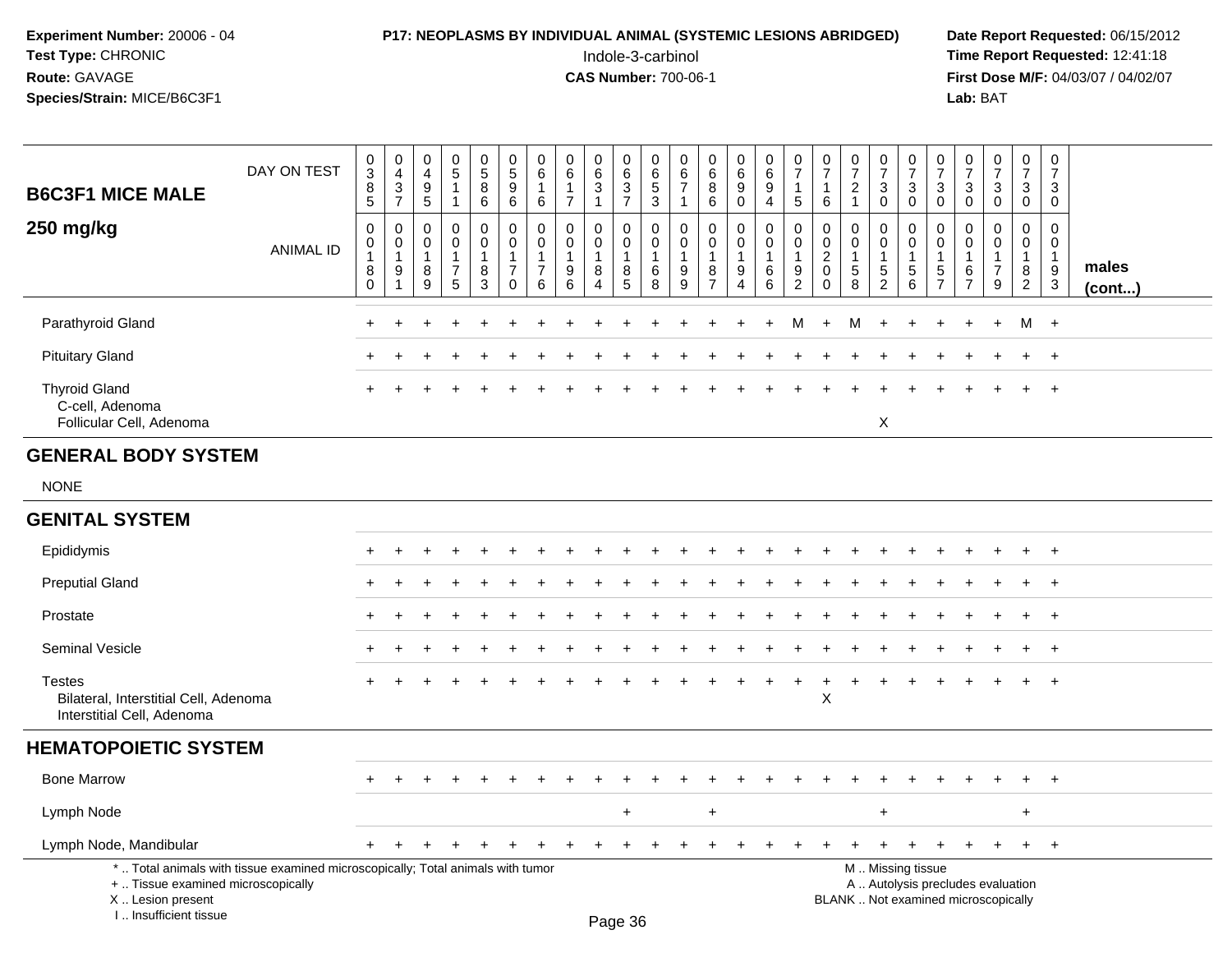# **P17: NEOPLASMS BY INDIVIDUAL ANIMAL (SYSTEMIC LESIONS ABRIDGED)** Date Report Requested: 06/15/2012<br>Indole-3-carbinol **Time Report Requested:** 12:41:18

| DAY ON TEST<br><b>B6C3F1 MICE MALE</b>                                                                                                                                 | $_{3}^{\rm 0}$<br>8<br>5                       | $\begin{smallmatrix}0\\4\end{smallmatrix}$<br>$\sqrt{3}$<br>$\overline{7}$ | $\pmb{0}$<br>$\overline{4}$<br>$\boldsymbol{9}$<br>$\sqrt{5}$ | $\begin{array}{c} 0 \\ 5 \end{array}$<br>$\overline{1}$<br>$\overline{1}$ | $\begin{array}{c} 0 \\ 5 \end{array}$<br>$\,8\,$<br>6           | $\begin{array}{c} 0 \\ 5 \end{array}$<br>9<br>6  | $\pmb{0}$<br>$\,6\,$<br>$\mathbf{1}$<br>$\,6\,$                | $\pmb{0}$<br>$\,6\,$<br>$\mathbf{1}$<br>$\overline{7}$ | $_{6}^{\rm 0}$<br>$\mathsf 3$<br>$\mathbf{1}$ | $\begin{array}{c} 0 \\ 6 \end{array}$<br>$\frac{3}{7}$ | 0<br>$\,6\,$<br>$\sqrt{5}$<br>$\mathbf{3}$        | $\pmb{0}$<br>$\,6\,$<br>$\overline{7}$<br>$\mathbf{1}$ | $_{6}^{\rm 0}$<br>8<br>6                                          | $\begin{array}{c} 0 \\ 6 \end{array}$<br>9<br>$\mathbf 0$                   | $\begin{array}{c} 0 \\ 6 \end{array}$<br>$\boldsymbol{9}$<br>$\overline{4}$ | $\frac{0}{7}$<br>$\mathbf{1}$<br>$\sqrt{5}$                            | $\begin{array}{c} 0 \\ 7 \end{array}$<br>$\mathbf{1}$<br>6              | $\frac{0}{7}$<br>$\overline{2}$<br>$\mathbf{1}$ | $\frac{0}{7}$<br>$\mathbf{3}$<br>$\mathbf 0$                           | $\frac{0}{7}$<br>3<br>$\mathbf 0$                                                             | $\begin{smallmatrix}0\\7\end{smallmatrix}$<br>$\mathbf{3}$<br>0         | $\begin{smallmatrix}0\\7\end{smallmatrix}$<br>3<br>$\mathbf 0$            | $\frac{0}{7}$<br>$\mathbf{3}$<br>0            | $\mathbf 0$<br>$\overline{7}$<br>3<br>$\mathbf 0$                    | $\pmb{0}$<br>$\overline{7}$<br>3<br>0                              |                 |
|------------------------------------------------------------------------------------------------------------------------------------------------------------------------|------------------------------------------------|----------------------------------------------------------------------------|---------------------------------------------------------------|---------------------------------------------------------------------------|-----------------------------------------------------------------|--------------------------------------------------|----------------------------------------------------------------|--------------------------------------------------------|-----------------------------------------------|--------------------------------------------------------|---------------------------------------------------|--------------------------------------------------------|-------------------------------------------------------------------|-----------------------------------------------------------------------------|-----------------------------------------------------------------------------|------------------------------------------------------------------------|-------------------------------------------------------------------------|-------------------------------------------------|------------------------------------------------------------------------|-----------------------------------------------------------------------------------------------|-------------------------------------------------------------------------|---------------------------------------------------------------------------|-----------------------------------------------|----------------------------------------------------------------------|--------------------------------------------------------------------|-----------------|
| 250 mg/kg<br><b>ANIMAL ID</b>                                                                                                                                          | $\mathbf 0$<br>$\pmb{0}$<br>1<br>8<br>$\Omega$ | $\mathbf 0$<br>$\mathbf 0$<br>$\mathbf{1}$<br>$\boldsymbol{9}$             | $\mathbf 0$<br>0<br>$\mathbf{1}$<br>8<br>9                    | $\mathbf 0$<br>$\pmb{0}$<br>$\mathbf{1}$<br>$\overline{7}$<br>$\sqrt{5}$  | $\mathbf 0$<br>$\mathbf 0$<br>$\mathbf{1}$<br>8<br>$\mathbf{3}$ | 0<br>$\Omega$<br>1<br>$\overline{7}$<br>$\Omega$ | $\mathbf 0$<br>$\Omega$<br>$\mathbf{1}$<br>$\overline{7}$<br>6 | $\mathbf 0$<br>0<br>$\mathbf{1}$<br>9<br>6             | 0<br>$\mathbf 0$<br>$\mathbf{1}$<br>8<br>4    | $\mathbf 0$<br>$\pmb{0}$<br>$\overline{1}$<br>8<br>5   | $\mathbf 0$<br>$\Omega$<br>$\mathbf{1}$<br>6<br>8 | $\mathbf 0$<br>$\Omega$<br>$\mathbf{1}$<br>$9\,$<br>9  | $\mathbf 0$<br>$\mathsf 0$<br>$\mathbf{1}$<br>8<br>$\overline{7}$ | $\mathbf 0$<br>$\mathbf 0$<br>$\mathbf{1}$<br>$\mathsf g$<br>$\overline{4}$ | $\mathbf 0$<br>$\pmb{0}$<br>$\mathbf{1}$<br>6<br>6                          | 0<br>$\mathbf 0$<br>$\mathbf{1}$<br>$\boldsymbol{9}$<br>$\overline{2}$ | $\mathbf 0$<br>$\mathbf 0$<br>$\overline{2}$<br>$\mathbf 0$<br>$\Omega$ | 0<br>$\Omega$<br>$\mathbf{1}$<br>5<br>8         | 0<br>$\mathbf 0$<br>$\mathbf{1}$<br>$\overline{5}$<br>$\boldsymbol{2}$ | $\mathbf 0$<br>0<br>$\mathbf{1}$<br>5<br>6                                                    | $\mathbf 0$<br>$\Omega$<br>$\mathbf{1}$<br>$\sqrt{5}$<br>$\overline{7}$ | $\mathbf 0$<br>$\mathbf 0$<br>$\overline{1}$<br>$\,6\,$<br>$\overline{7}$ | 0<br>0<br>$\mathbf{1}$<br>$\overline{7}$<br>9 | $\mathbf 0$<br>$\Omega$<br>$\mathbf{1}$<br>$\bf 8$<br>$\overline{2}$ | $\mathbf 0$<br>0<br>$\mathbf{1}$<br>$\boldsymbol{9}$<br>$\sqrt{3}$ | males<br>(cont) |
| Lymph Node, Mesenteric                                                                                                                                                 |                                                |                                                                            |                                                               |                                                                           |                                                                 |                                                  |                                                                |                                                        |                                               |                                                        |                                                   |                                                        |                                                                   |                                                                             |                                                                             |                                                                        |                                                                         |                                                 |                                                                        |                                                                                               |                                                                         |                                                                           |                                               |                                                                      | $\ddot{}$                                                          |                 |
| Spleen<br>Hemangiosarcoma                                                                                                                                              |                                                |                                                                            | X                                                             |                                                                           |                                                                 |                                                  |                                                                |                                                        |                                               |                                                        |                                                   |                                                        |                                                                   |                                                                             |                                                                             |                                                                        |                                                                         |                                                 |                                                                        |                                                                                               |                                                                         |                                                                           |                                               |                                                                      | $\ddot{}$                                                          |                 |
| Thymus<br>Alveolar/Bronchiolar Carcinoma, Metastatic,<br>Lung                                                                                                          |                                                |                                                                            |                                                               |                                                                           | X                                                               |                                                  |                                                                |                                                        |                                               |                                                        | м                                                 |                                                        |                                                                   |                                                                             |                                                                             |                                                                        |                                                                         | М                                               |                                                                        | м                                                                                             |                                                                         |                                                                           |                                               |                                                                      | M                                                                  |                 |
| <b>INTEGUMENTARY SYSTEM</b>                                                                                                                                            |                                                |                                                                            |                                                               |                                                                           |                                                                 |                                                  |                                                                |                                                        |                                               |                                                        |                                                   |                                                        |                                                                   |                                                                             |                                                                             |                                                                        |                                                                         |                                                 |                                                                        |                                                                                               |                                                                         |                                                                           |                                               |                                                                      |                                                                    |                 |
| <b>Mammary Gland</b>                                                                                                                                                   | M                                              | M                                                                          | м                                                             | м                                                                         | M                                                               | M                                                | M                                                              | M                                                      | м                                             | M                                                      | M                                                 | M                                                      | M                                                                 | M                                                                           | M                                                                           | M                                                                      | м                                                                       | M                                               | M                                                                      | M                                                                                             | M                                                                       | M                                                                         | M                                             | M M                                                                  |                                                                    |                 |
| Skin<br>Subcutaneous Tissue, Lipoma                                                                                                                                    |                                                |                                                                            |                                                               |                                                                           |                                                                 |                                                  |                                                                | $\mathsf X$                                            |                                               |                                                        |                                                   |                                                        |                                                                   |                                                                             |                                                                             |                                                                        |                                                                         |                                                 |                                                                        |                                                                                               |                                                                         |                                                                           |                                               |                                                                      | $\ddot{}$                                                          |                 |
| <b>MUSCULOSKELETAL SYSTEM</b>                                                                                                                                          |                                                |                                                                            |                                                               |                                                                           |                                                                 |                                                  |                                                                |                                                        |                                               |                                                        |                                                   |                                                        |                                                                   |                                                                             |                                                                             |                                                                        |                                                                         |                                                 |                                                                        |                                                                                               |                                                                         |                                                                           |                                               |                                                                      |                                                                    |                 |
| <b>Bone</b>                                                                                                                                                            |                                                |                                                                            |                                                               |                                                                           |                                                                 |                                                  |                                                                |                                                        |                                               |                                                        |                                                   |                                                        |                                                                   |                                                                             |                                                                             |                                                                        |                                                                         |                                                 |                                                                        |                                                                                               |                                                                         |                                                                           |                                               | $\pm$                                                                | $+$                                                                |                 |
| <b>NERVOUS SYSTEM</b>                                                                                                                                                  |                                                |                                                                            |                                                               |                                                                           |                                                                 |                                                  |                                                                |                                                        |                                               |                                                        |                                                   |                                                        |                                                                   |                                                                             |                                                                             |                                                                        |                                                                         |                                                 |                                                                        |                                                                                               |                                                                         |                                                                           |                                               |                                                                      |                                                                    |                 |
| <b>Brain</b>                                                                                                                                                           |                                                |                                                                            |                                                               |                                                                           |                                                                 |                                                  |                                                                |                                                        |                                               |                                                        |                                                   |                                                        |                                                                   |                                                                             |                                                                             |                                                                        |                                                                         |                                                 |                                                                        |                                                                                               |                                                                         |                                                                           |                                               | $+$                                                                  | $+$                                                                |                 |
| <b>RESPIRATORY SYSTEM</b>                                                                                                                                              |                                                |                                                                            |                                                               |                                                                           |                                                                 |                                                  |                                                                |                                                        |                                               |                                                        |                                                   |                                                        |                                                                   |                                                                             |                                                                             |                                                                        |                                                                         |                                                 |                                                                        |                                                                                               |                                                                         |                                                                           |                                               |                                                                      |                                                                    |                 |
| Lung<br>Alveolar/Bronchiolar Adenoma<br>Alveolar/Bronchiolar Carcinoma                                                                                                 | ÷                                              | $\ddot{}$                                                                  | X                                                             |                                                                           | X                                                               |                                                  |                                                                |                                                        |                                               |                                                        |                                                   |                                                        |                                                                   |                                                                             | $\boldsymbol{\mathsf{X}}$                                                   |                                                                        |                                                                         |                                                 | $X$ $X$                                                                |                                                                                               |                                                                         |                                                                           |                                               |                                                                      |                                                                    |                 |
| Alveolar/Bronchiolar Carcinoma, Multiple<br>Carcinoma, Metastatic, Harderian Gland<br>Hepatoblastoma, Metastatic, Liver<br>Hepatocellular Carcinoma, Metastatic, Liver |                                                |                                                                            |                                                               |                                                                           | X                                                               |                                                  |                                                                |                                                        |                                               |                                                        | $\boldsymbol{\mathsf{X}}$                         |                                                        |                                                                   |                                                                             |                                                                             |                                                                        |                                                                         |                                                 |                                                                        |                                                                                               |                                                                         |                                                                           | X                                             |                                                                      | $\mathsf X$                                                        |                 |
| *  Total animals with tissue examined microscopically; Total animals with tumor<br>+  Tissue examined microscopically<br>X  Lesion present<br>I Insufficient tissue    |                                                |                                                                            |                                                               |                                                                           |                                                                 |                                                  |                                                                |                                                        |                                               | Page 37                                                |                                                   |                                                        |                                                                   |                                                                             |                                                                             |                                                                        |                                                                         |                                                 |                                                                        | M  Missing tissue<br>A  Autolysis precludes evaluation<br>BLANK  Not examined microscopically |                                                                         |                                                                           |                                               |                                                                      |                                                                    |                 |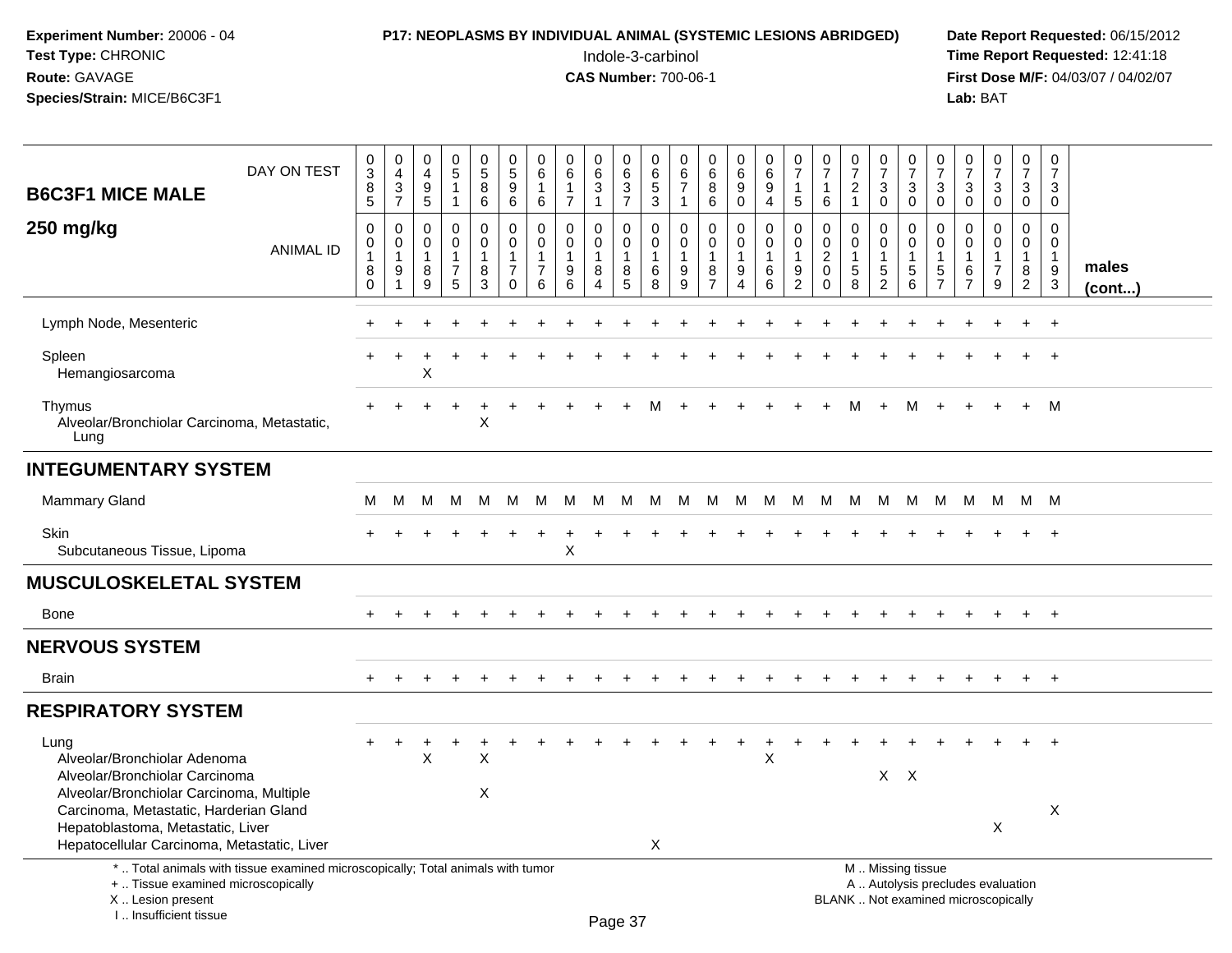### **P17: NEOPLASMS BY INDIVIDUAL ANIMAL (SYSTEMIC LESIONS ABRIDGED)** Date Report Requested: 06/15/2012<br>Indole-3-carbinol **Time Report Requested:** 12:41:18

 Indole-3-carbinol **Time Report Requested:** 12:41:18 **First Dose M/F:** 04/03/07 / 04/02/07<br>Lab: BAT **Lab:** BAT

| <b>B6C3F1 MICE MALE</b><br>250 mg/kg                          | DAY ON TEST<br><b>ANIMAL ID</b> | 0<br>$\mathbf{3}$<br>8<br>5<br>0<br>0<br>8<br>$\Omega$ | $\begin{smallmatrix}0\\4\end{smallmatrix}$<br>$\ensuremath{\mathsf{3}}$<br>$\overline{7}$<br>$\mathbf 0$<br>$\begin{smallmatrix}0\\1\end{smallmatrix}$<br>$\boldsymbol{9}$<br>$\overline{1}$ | $_4^{\rm 0}$<br>$\boldsymbol{9}$<br>$\sqrt{5}$<br>0<br>$\mathbf 0$<br>$\mathbf{1}$<br>$\bf 8$<br>9 | $\begin{array}{c} 0 \\ 5 \end{array}$<br>$\overline{1}$<br>$\pmb{0}$<br>$\mathsf{O}\xspace$<br>$\overline{1}$<br>$\overline{7}$<br>5 | $\begin{array}{c} 0 \\ 5 \end{array}$<br>$\bf 8$<br>6<br>$\pmb{0}$<br>$\mathsf{O}\xspace$<br>$\overline{1}$<br>$\,8\,$<br>3 | $\begin{array}{c} 0 \\ 5 \end{array}$<br>9<br>6<br>0<br>0<br>$\overline{7}$<br>$\Omega$ | 0<br>$6\overline{6}$<br>6<br>0<br>$\pmb{0}$<br>1<br>$\overline{7}$<br>6 | $\begin{array}{c} 0 \\ 6 \end{array}$<br>$\mathbf{1}$<br>0<br>$\pmb{0}$<br>$\mathbf{1}$<br>$\boldsymbol{9}$<br>6 | $\begin{array}{c} 0 \\ 6 \end{array}$<br>$\mathbf{3}$<br>0<br>$\mathbf 0$<br>$\mathbf{1}$<br>$\, 8$<br>$\overline{4}$ | $\begin{array}{c} 0 \\ 6 \end{array}$<br>$\overline{3}$<br>$\overline{7}$<br>$\boldsymbol{0}$<br>$\pmb{0}$<br>$\overline{1}$<br>$\bf 8$<br>5 | $\begin{array}{c} 0 \\ 6 \end{array}$<br>$\sqrt{5}$<br>3<br>0<br>$\boldsymbol{0}$<br>$\mathbf{1}$<br>$\,6\,$<br>8 | $_{6}^{\rm 0}$<br>$\overline{7}$<br>$\mathbf 0$<br>$\pmb{0}$<br>$\mathbf{1}$<br>$\boldsymbol{9}$<br>9 | $\begin{matrix}0\0\0\8\end{matrix}$<br>6<br>0<br>$\pmb{0}$<br>$\mathbf{1}$<br>8<br>$\overline{7}$ | $\begin{matrix}0\6\9\end{matrix}$<br>0<br>0<br>$\mathsf{O}\xspace$<br>$\mathbf{1}$<br>$\frac{9}{4}$ | $\begin{matrix} 0 \\ 6 \\ 9 \end{matrix}$<br>$\overline{4}$<br>0<br>$\mathbf 0$<br>$\mathbf{1}$<br>$\,6\,$<br>6 | $\frac{0}{7}$<br>$\overline{1}$<br>5<br>0<br>$\mathbf 0$<br>$\mathbf{1}$<br>9<br>$\overline{2}$ | $\frac{0}{7}$<br>1<br>6<br>0<br>$\pmb{0}$<br>$\overline{2}$<br>$\mathbf 0$<br>$\Omega$ | $\frac{0}{7}$<br>$\overline{c}$<br>0<br>$\mathbf 0$<br>5<br>8 | $\begin{smallmatrix}0\\7\end{smallmatrix}$<br>$\mathbf{3}$<br>0<br>0<br>$\pmb{0}$<br>$\overline{1}$<br>$\frac{5}{2}$ | $\frac{0}{7}$<br>$\sqrt{3}$<br>$\mathbf 0$<br>0<br>$\mathbf 0$<br>$\mathbf{1}$<br>$\sqrt{5}$<br>6 | $\frac{0}{7}$<br>$\sqrt{3}$<br>$\mathbf 0$<br>0<br>$\begin{smallmatrix}0\\1\end{smallmatrix}$<br>$\frac{5}{7}$ | $\frac{0}{7}$<br>$\mathbf{3}$<br>$\mathbf 0$<br>0<br>$\,0\,$<br>$\mathbf{1}$<br>$\,6\,$<br>$\overline{7}$ | $\frac{0}{7}$<br>3<br>0<br>0<br>0<br>$\overline{7}$<br>9 | $\frac{0}{7}$<br>$\mathbf{3}$<br>$\mathbf 0$<br>0<br>$\mathbf 0$<br>$\mathbf{1}$<br>$\bf 8$<br>$\overline{2}$ | 0<br>$\overline{7}$<br>3<br>0<br>0<br>$\mathbf 0$<br>$\mathbf{1}$<br>$\boldsymbol{9}$<br>$\mathbf{3}$ | males<br>$($ cont $)$ |
|---------------------------------------------------------------|---------------------------------|--------------------------------------------------------|----------------------------------------------------------------------------------------------------------------------------------------------------------------------------------------------|----------------------------------------------------------------------------------------------------|--------------------------------------------------------------------------------------------------------------------------------------|-----------------------------------------------------------------------------------------------------------------------------|-----------------------------------------------------------------------------------------|-------------------------------------------------------------------------|------------------------------------------------------------------------------------------------------------------|-----------------------------------------------------------------------------------------------------------------------|----------------------------------------------------------------------------------------------------------------------------------------------|-------------------------------------------------------------------------------------------------------------------|-------------------------------------------------------------------------------------------------------|---------------------------------------------------------------------------------------------------|-----------------------------------------------------------------------------------------------------|-----------------------------------------------------------------------------------------------------------------|-------------------------------------------------------------------------------------------------|----------------------------------------------------------------------------------------|---------------------------------------------------------------|----------------------------------------------------------------------------------------------------------------------|---------------------------------------------------------------------------------------------------|----------------------------------------------------------------------------------------------------------------|-----------------------------------------------------------------------------------------------------------|----------------------------------------------------------|---------------------------------------------------------------------------------------------------------------|-------------------------------------------------------------------------------------------------------|-----------------------|
| Nose                                                          |                                 |                                                        |                                                                                                                                                                                              |                                                                                                    |                                                                                                                                      |                                                                                                                             |                                                                                         |                                                                         |                                                                                                                  |                                                                                                                       |                                                                                                                                              |                                                                                                                   |                                                                                                       |                                                                                                   |                                                                                                     |                                                                                                                 |                                                                                                 |                                                                                        |                                                               |                                                                                                                      |                                                                                                   |                                                                                                                |                                                                                                           |                                                          |                                                                                                               | $+$                                                                                                   |                       |
| Trachea                                                       |                                 | $\div$                                                 |                                                                                                                                                                                              |                                                                                                    |                                                                                                                                      |                                                                                                                             |                                                                                         |                                                                         |                                                                                                                  |                                                                                                                       |                                                                                                                                              |                                                                                                                   |                                                                                                       |                                                                                                   |                                                                                                     |                                                                                                                 |                                                                                                 |                                                                                        |                                                               |                                                                                                                      |                                                                                                   |                                                                                                                |                                                                                                           |                                                          | $+$                                                                                                           | $+$                                                                                                   |                       |
| <b>SPECIAL SENSES SYSTEM</b>                                  |                                 |                                                        |                                                                                                                                                                                              |                                                                                                    |                                                                                                                                      |                                                                                                                             |                                                                                         |                                                                         |                                                                                                                  |                                                                                                                       |                                                                                                                                              |                                                                                                                   |                                                                                                       |                                                                                                   |                                                                                                     |                                                                                                                 |                                                                                                 |                                                                                        |                                                               |                                                                                                                      |                                                                                                   |                                                                                                                |                                                                                                           |                                                          |                                                                                                               |                                                                                                       |                       |
| Eye                                                           |                                 | $+$                                                    |                                                                                                                                                                                              |                                                                                                    |                                                                                                                                      |                                                                                                                             |                                                                                         |                                                                         |                                                                                                                  |                                                                                                                       |                                                                                                                                              |                                                                                                                   |                                                                                                       |                                                                                                   |                                                                                                     |                                                                                                                 |                                                                                                 |                                                                                        |                                                               |                                                                                                                      |                                                                                                   |                                                                                                                |                                                                                                           |                                                          | $+$                                                                                                           | $+$                                                                                                   |                       |
| <b>Harderian Gland</b><br>Adenoma<br>Carcinoma                |                                 | $+$                                                    | X                                                                                                                                                                                            |                                                                                                    |                                                                                                                                      |                                                                                                                             |                                                                                         |                                                                         |                                                                                                                  | $\mathsf X$                                                                                                           |                                                                                                                                              |                                                                                                                   |                                                                                                       |                                                                                                   |                                                                                                     |                                                                                                                 |                                                                                                 |                                                                                        |                                                               |                                                                                                                      |                                                                                                   |                                                                                                                |                                                                                                           |                                                          |                                                                                                               | $\overline{+}$<br>X                                                                                   |                       |
| <b>URINARY SYSTEM</b>                                         |                                 |                                                        |                                                                                                                                                                                              |                                                                                                    |                                                                                                                                      |                                                                                                                             |                                                                                         |                                                                         |                                                                                                                  |                                                                                                                       |                                                                                                                                              |                                                                                                                   |                                                                                                       |                                                                                                   |                                                                                                     |                                                                                                                 |                                                                                                 |                                                                                        |                                                               |                                                                                                                      |                                                                                                   |                                                                                                                |                                                                                                           |                                                          |                                                                                                               |                                                                                                       |                       |
| Kidney<br>Alveolar/Bronchiolar Carcinoma, Metastatic,<br>Lung |                                 |                                                        |                                                                                                                                                                                              |                                                                                                    |                                                                                                                                      | $\mathsf{X}$                                                                                                                |                                                                                         |                                                                         |                                                                                                                  |                                                                                                                       |                                                                                                                                              |                                                                                                                   |                                                                                                       |                                                                                                   |                                                                                                     |                                                                                                                 |                                                                                                 |                                                                                        |                                                               |                                                                                                                      |                                                                                                   |                                                                                                                |                                                                                                           |                                                          | $+$                                                                                                           | $+$                                                                                                   |                       |
| <b>Urinary Bladder</b>                                        |                                 |                                                        |                                                                                                                                                                                              |                                                                                                    |                                                                                                                                      |                                                                                                                             |                                                                                         |                                                                         |                                                                                                                  |                                                                                                                       |                                                                                                                                              |                                                                                                                   |                                                                                                       |                                                                                                   |                                                                                                     |                                                                                                                 |                                                                                                 |                                                                                        |                                                               |                                                                                                                      |                                                                                                   |                                                                                                                |                                                                                                           |                                                          | $+$                                                                                                           | $+$                                                                                                   |                       |
| <b>SYSTEMIC LESIONS</b>                                       |                                 |                                                        |                                                                                                                                                                                              |                                                                                                    |                                                                                                                                      |                                                                                                                             |                                                                                         |                                                                         |                                                                                                                  |                                                                                                                       |                                                                                                                                              |                                                                                                                   |                                                                                                       |                                                                                                   |                                                                                                     |                                                                                                                 |                                                                                                 |                                                                                        |                                                               |                                                                                                                      |                                                                                                   |                                                                                                                |                                                                                                           |                                                          |                                                                                                               |                                                                                                       |                       |
| Multiple Organ<br>Histiocytic Sarcoma<br>Lymphoma Malignant   |                                 | $\ddot{}$                                              |                                                                                                                                                                                              |                                                                                                    |                                                                                                                                      |                                                                                                                             |                                                                                         |                                                                         |                                                                                                                  | $X$ $X$                                                                                                               |                                                                                                                                              |                                                                                                                   |                                                                                                       | $\div$                                                                                            | $\pm$                                                                                               | $\cdot$<br>X                                                                                                    |                                                                                                 |                                                                                        |                                                               |                                                                                                                      |                                                                                                   |                                                                                                                |                                                                                                           |                                                          | $+$<br>X X                                                                                                    | $+$                                                                                                   |                       |

+ .. Tissue examined microscopically

X .. Lesion present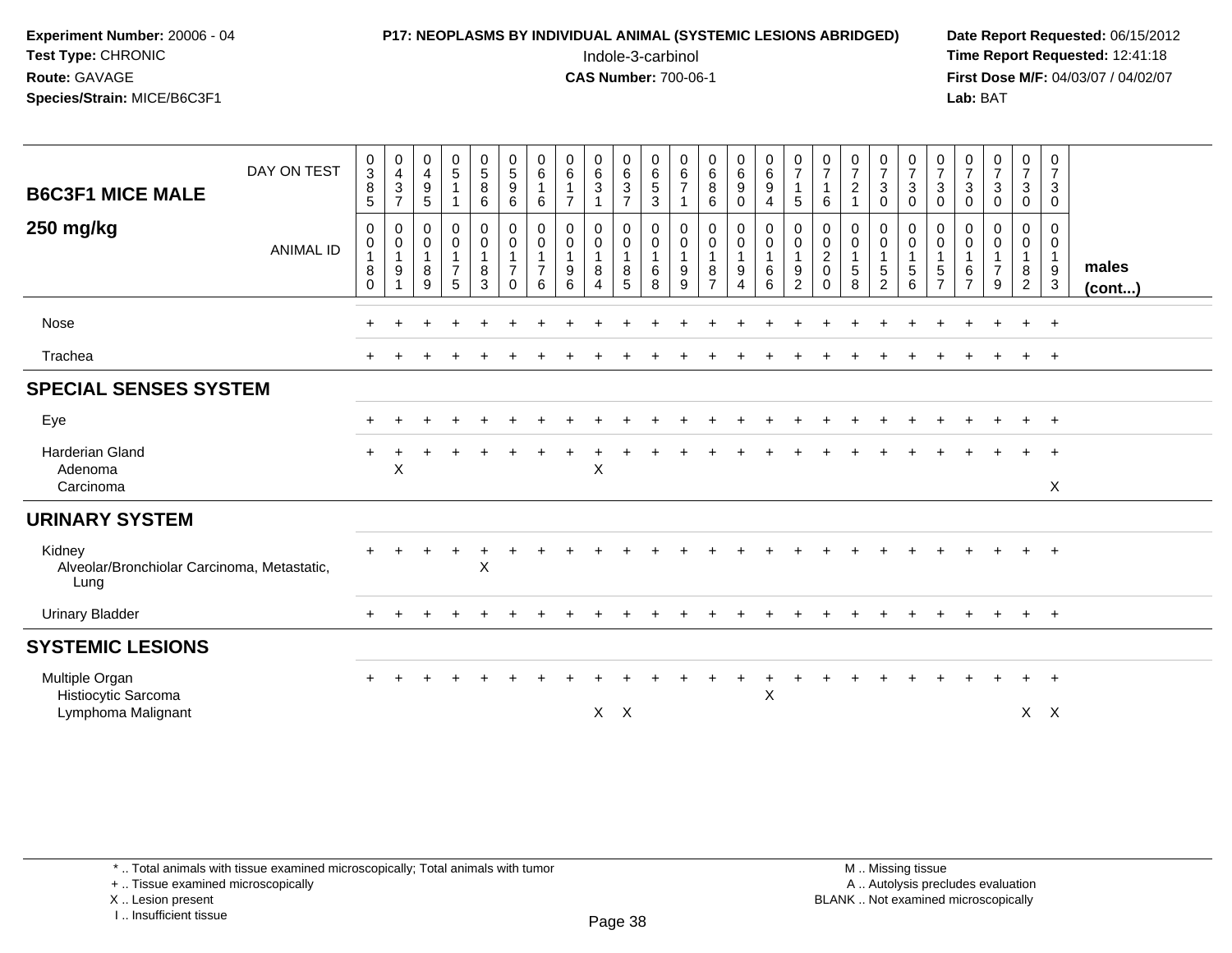### **P17: NEOPLASMS BY INDIVIDUAL ANIMAL (SYSTEMIC LESIONS ABRIDGED)** Date Report Requested: 06/15/2012<br>Indole-3-carbinol **Time Report Requested:** 12:41:18

 Indole-3-carbinol **Time Report Requested:** 12:41:18 **First Dose M/F:** 04/03/07 / 04/02/07<br>Lab: BAT **Lab:** BAT

| DAY ON TEST<br><b>B6C3F1 MICE MALE</b><br>250 mg/kg                                                                                                                                                                                                                                                      | <b>ANIMAL ID</b> | $\begin{smallmatrix}0\\7\end{smallmatrix}$<br>$_{0}^{3}$<br>$\pmb{0}$<br>$\mathsf 0$<br>$\mathbf{1}$<br>$\boldsymbol{9}$<br>5 | $\frac{0}{7}$<br>$\frac{3}{1}$<br>0<br>$\mathbf 0$<br>$\mathbf{1}$<br>$\sqrt{5}$<br>3 | $\frac{0}{7}$<br>$\ensuremath{\mathsf{3}}$<br>$\mathbf{1}$<br>$\mathbf 0$<br>$\mathbf 0$<br>$\overline{1}$<br>$\overline{5}$<br>$\overline{4}$ | $\frac{0}{7}$<br>$\sqrt{3}$<br>$\mathbf{1}$<br>0<br>$\mathbf 0$<br>$\mathbf{1}$<br>$\,$ 5 $\,$<br>5 | $\begin{smallmatrix}0\\7\end{smallmatrix}$<br>$\ensuremath{\mathsf{3}}$<br>$\overline{1}$<br>$\mathsf 0$<br>$\mathbf 0$<br>$\mathbf{1}$<br>$\,6\,$<br>3 | $\frac{0}{7}$<br>$\ensuremath{\mathsf{3}}$<br>$\mathbf{1}$<br>$\mathbf 0$<br>$\pmb{0}$<br>$\mathbf{1}$<br>$\,6\,$<br>$\overline{4}$ | $\frac{0}{7}$<br>$\frac{3}{1}$<br>$\mathbf 0$<br>$\pmb{0}$<br>$\overline{1}$<br>$\overline{7}$<br>$\overline{1}$ | $\frac{0}{7}$<br>$\ensuremath{\mathsf{3}}$<br>$\mathbf{1}$<br>$\mathbf 0$<br>$\mathbf 0$<br>$\mathbf{1}$<br>$\overline{7}$<br>$\overline{4}$ | $\frac{0}{7}$<br>3<br>$\mathbf{1}$<br>0<br>$\Omega$<br>1<br>9<br>$\overline{7}$ | $\frac{0}{7}$<br>$\frac{3}{2}$<br>$\pmb{0}$<br>$\mathsf{O}\xspace$<br>$\mathbf{1}$<br>$\,$ 5 $\,$<br>$\overline{1}$ | $\begin{smallmatrix}0\\7\end{smallmatrix}$<br>$\frac{3}{2}$<br>$\pmb{0}$<br>$\mathsf{O}\xspace$<br>$\mathbf{1}$<br>$\mathbf 5$<br>9 | $\begin{smallmatrix}0\\7\end{smallmatrix}$<br>$\frac{3}{2}$<br>0<br>$\mathbf 0$<br>$\mathbf{1}$<br>$\,6\,$<br>$\Omega$ | $\begin{array}{c} 0 \\ 7 \end{array}$<br>$\frac{3}{2}$<br>$\pmb{0}$<br>$\mathsf{O}\xspace$<br>$\overline{1}$<br>$\,6\,$<br>$\overline{\mathbf{1}}$ | $\begin{smallmatrix}0\\7\end{smallmatrix}$<br>$\sqrt{3}$<br>$\overline{2}$<br>0<br>$\mathbf 0$<br>$\mathbf{1}$<br>$\,6\,$<br>$\overline{c}$ | $\frac{0}{7}$<br>$\sqrt{3}$<br>$\overline{2}$<br>$\pmb{0}$<br>$\mathbf 0$<br>$\mathbf{1}$<br>6<br>5 | $\frac{0}{7}$<br>3<br>$\overline{a}$<br>0<br>0<br>$\mathbf{1}$<br>6<br>9 | $\frac{0}{7}$<br>$\ensuremath{\mathsf{3}}$<br>$\boldsymbol{2}$<br>$\mathbf 0$<br>$\mathbf 0$<br>$\mathbf{1}$<br>$\overline{7}$<br>$\overline{2}$ | $\begin{array}{c} 0 \\ 7 \end{array}$<br>$\frac{3}{2}$<br>$\mathbf 0$<br>$\pmb{0}$<br>$\overline{1}$<br>$\overline{7}$<br>3 | $\frac{0}{7}$<br>$\ensuremath{\mathsf{3}}$<br>$\overline{2}$<br>0<br>$\mathbf 0$<br>$\mathbf{1}$<br>$\overline{7}$<br>$\overline{7}$ | $\frac{0}{7}$<br>$\sqrt{3}$<br>$\overline{2}$<br>$\mathbf 0$<br>$\mathbf 0$<br>$\mathbf{1}$<br>$\overline{7}$<br>8 | $\begin{smallmatrix}0\\7\end{smallmatrix}$<br>$\sqrt{3}$<br>$\overline{2}$<br>$\mathbf 0$<br>$\mathbf 0$<br>$\mathbf{1}$<br>8 | $\frac{0}{7}$<br>$\frac{3}{2}$<br>$\mathbf 0$<br>$\Omega$<br>$\mathbf{1}$<br>$\bf 8$<br>6 | $\frac{0}{7}$<br>$\frac{3}{2}$<br>$\mathbf 0$<br>$\mathbf 0$<br>$\mathbf{1}$<br>$\bf 8$<br>8 | $\begin{array}{c} 0 \\ 7 \end{array}$<br>$\frac{3}{2}$<br>$\mathbf 0$<br>$\mathsf{O}\xspace$<br>$\mathbf{1}$<br>$\boldsymbol{9}$<br>$\mathsf{O}\xspace$ | $\begin{array}{c} 0 \\ 7 \end{array}$<br>$\mathsf 3$<br>$\overline{2}$<br>$\mathbf 0$<br>$\mathbf 0$<br>$\mathbf{1}$<br>$\boldsymbol{9}$<br>8 | * TOTALS                                  |
|----------------------------------------------------------------------------------------------------------------------------------------------------------------------------------------------------------------------------------------------------------------------------------------------------------|------------------|-------------------------------------------------------------------------------------------------------------------------------|---------------------------------------------------------------------------------------|------------------------------------------------------------------------------------------------------------------------------------------------|-----------------------------------------------------------------------------------------------------|---------------------------------------------------------------------------------------------------------------------------------------------------------|-------------------------------------------------------------------------------------------------------------------------------------|------------------------------------------------------------------------------------------------------------------|----------------------------------------------------------------------------------------------------------------------------------------------|---------------------------------------------------------------------------------|---------------------------------------------------------------------------------------------------------------------|-------------------------------------------------------------------------------------------------------------------------------------|------------------------------------------------------------------------------------------------------------------------|----------------------------------------------------------------------------------------------------------------------------------------------------|---------------------------------------------------------------------------------------------------------------------------------------------|-----------------------------------------------------------------------------------------------------|--------------------------------------------------------------------------|--------------------------------------------------------------------------------------------------------------------------------------------------|-----------------------------------------------------------------------------------------------------------------------------|--------------------------------------------------------------------------------------------------------------------------------------|--------------------------------------------------------------------------------------------------------------------|-------------------------------------------------------------------------------------------------------------------------------|-------------------------------------------------------------------------------------------|----------------------------------------------------------------------------------------------|---------------------------------------------------------------------------------------------------------------------------------------------------------|-----------------------------------------------------------------------------------------------------------------------------------------------|-------------------------------------------|
| <b>ALIMENTARY SYSTEM</b>                                                                                                                                                                                                                                                                                 |                  |                                                                                                                               |                                                                                       |                                                                                                                                                |                                                                                                     |                                                                                                                                                         |                                                                                                                                     |                                                                                                                  |                                                                                                                                              |                                                                                 |                                                                                                                     |                                                                                                                                     |                                                                                                                        |                                                                                                                                                    |                                                                                                                                             |                                                                                                     |                                                                          |                                                                                                                                                  |                                                                                                                             |                                                                                                                                      |                                                                                                                    |                                                                                                                               |                                                                                           |                                                                                              |                                                                                                                                                         |                                                                                                                                               |                                           |
| Esophagus                                                                                                                                                                                                                                                                                                |                  |                                                                                                                               |                                                                                       |                                                                                                                                                |                                                                                                     |                                                                                                                                                         |                                                                                                                                     |                                                                                                                  |                                                                                                                                              |                                                                                 |                                                                                                                     |                                                                                                                                     |                                                                                                                        |                                                                                                                                                    |                                                                                                                                             |                                                                                                     |                                                                          |                                                                                                                                                  |                                                                                                                             |                                                                                                                                      |                                                                                                                    |                                                                                                                               |                                                                                           |                                                                                              |                                                                                                                                                         | $\overline{+}$                                                                                                                                | 50                                        |
| Gallbladder                                                                                                                                                                                                                                                                                              |                  |                                                                                                                               |                                                                                       |                                                                                                                                                |                                                                                                     |                                                                                                                                                         |                                                                                                                                     |                                                                                                                  |                                                                                                                                              |                                                                                 |                                                                                                                     |                                                                                                                                     |                                                                                                                        |                                                                                                                                                    |                                                                                                                                             |                                                                                                     |                                                                          |                                                                                                                                                  |                                                                                                                             |                                                                                                                                      |                                                                                                                    |                                                                                                                               |                                                                                           |                                                                                              |                                                                                                                                                         | $^{+}$                                                                                                                                        | 48                                        |
| Intestine Large, Cecum                                                                                                                                                                                                                                                                                   |                  |                                                                                                                               |                                                                                       |                                                                                                                                                |                                                                                                     |                                                                                                                                                         |                                                                                                                                     |                                                                                                                  |                                                                                                                                              |                                                                                 |                                                                                                                     |                                                                                                                                     |                                                                                                                        |                                                                                                                                                    |                                                                                                                                             |                                                                                                     |                                                                          |                                                                                                                                                  |                                                                                                                             |                                                                                                                                      |                                                                                                                    |                                                                                                                               |                                                                                           |                                                                                              |                                                                                                                                                         |                                                                                                                                               | 50                                        |
| Intestine Large, Colon                                                                                                                                                                                                                                                                                   |                  |                                                                                                                               |                                                                                       |                                                                                                                                                |                                                                                                     |                                                                                                                                                         |                                                                                                                                     |                                                                                                                  |                                                                                                                                              |                                                                                 |                                                                                                                     |                                                                                                                                     |                                                                                                                        |                                                                                                                                                    |                                                                                                                                             |                                                                                                     |                                                                          |                                                                                                                                                  |                                                                                                                             |                                                                                                                                      |                                                                                                                    |                                                                                                                               |                                                                                           |                                                                                              |                                                                                                                                                         | $\overline{+}$                                                                                                                                | 50                                        |
| Intestine Large, Rectum                                                                                                                                                                                                                                                                                  |                  |                                                                                                                               |                                                                                       |                                                                                                                                                |                                                                                                     |                                                                                                                                                         |                                                                                                                                     |                                                                                                                  |                                                                                                                                              |                                                                                 |                                                                                                                     |                                                                                                                                     |                                                                                                                        |                                                                                                                                                    |                                                                                                                                             |                                                                                                     |                                                                          |                                                                                                                                                  |                                                                                                                             |                                                                                                                                      |                                                                                                                    |                                                                                                                               |                                                                                           |                                                                                              |                                                                                                                                                         |                                                                                                                                               | 50                                        |
| Intestine Small, Duodenum<br>Adenoma<br>Carcinoma                                                                                                                                                                                                                                                        |                  |                                                                                                                               |                                                                                       |                                                                                                                                                | Χ                                                                                                   |                                                                                                                                                         |                                                                                                                                     |                                                                                                                  |                                                                                                                                              |                                                                                 |                                                                                                                     |                                                                                                                                     |                                                                                                                        |                                                                                                                                                    |                                                                                                                                             |                                                                                                     | X                                                                        |                                                                                                                                                  |                                                                                                                             |                                                                                                                                      |                                                                                                                    |                                                                                                                               |                                                                                           |                                                                                              | X                                                                                                                                                       |                                                                                                                                               | 50<br>$\mathbf 1$<br>$\mathbf{2}$         |
| Intestine Small, Ileum                                                                                                                                                                                                                                                                                   |                  |                                                                                                                               |                                                                                       |                                                                                                                                                |                                                                                                     |                                                                                                                                                         |                                                                                                                                     |                                                                                                                  |                                                                                                                                              |                                                                                 |                                                                                                                     |                                                                                                                                     |                                                                                                                        |                                                                                                                                                    |                                                                                                                                             |                                                                                                     |                                                                          |                                                                                                                                                  |                                                                                                                             |                                                                                                                                      |                                                                                                                    |                                                                                                                               |                                                                                           |                                                                                              |                                                                                                                                                         | $\ddot{}$                                                                                                                                     | 50                                        |
| Intestine Small, Jejunum                                                                                                                                                                                                                                                                                 |                  |                                                                                                                               |                                                                                       |                                                                                                                                                |                                                                                                     |                                                                                                                                                         |                                                                                                                                     |                                                                                                                  |                                                                                                                                              |                                                                                 |                                                                                                                     |                                                                                                                                     |                                                                                                                        |                                                                                                                                                    |                                                                                                                                             |                                                                                                     |                                                                          |                                                                                                                                                  |                                                                                                                             |                                                                                                                                      |                                                                                                                    |                                                                                                                               |                                                                                           |                                                                                              |                                                                                                                                                         |                                                                                                                                               | 50                                        |
| Liver<br>Carcinoma, Metastatic, Intestine Small,<br>Duodenum<br>Hemangioma<br>Hemangiosarcoma<br>Hemangiosarcoma, Multiple<br>Hepatoblastoma<br>Hepatoblastoma, Multiple<br>Hepatocellular Adenoma<br>Hepatocellular Adenoma, Multiple<br>Hepatocellular Carcinoma<br>Hepatocellular Carcinoma, Multiple |                  | X                                                                                                                             |                                                                                       |                                                                                                                                                | X                                                                                                   | $\mathsf X$                                                                                                                                             | X X X X X X X<br>X                                                                                                                  |                                                                                                                  |                                                                                                                                              | X.<br>X                                                                         | $\mathsf X$                                                                                                         |                                                                                                                                     | X                                                                                                                      | X X X X X X X X<br>X                                                                                                                               | $\boldsymbol{\mathsf{X}}$<br>X.                                                                                                             | $\mathsf{X}$                                                                                        |                                                                          | $\mathsf X$                                                                                                                                      | $\mathsf{X}$<br>X                                                                                                           | X                                                                                                                                    | X                                                                                                                  | X                                                                                                                             | X<br>X                                                                                    |                                                                                              | X                                                                                                                                                       | X<br>X                                                                                                                                        | 50<br>$\overline{7}$<br>8<br>33<br>6<br>8 |

\* .. Total animals with tissue examined microscopically; Total animals with tumor

+ .. Tissue examined microscopically

 Lesion present BLANK .. Not examined microscopicallyX .. Lesion present

I .. Insufficient tissue

Page 39

M .. Missing tissue

y the contract of the contract of the contract of the contract of the contract of  $\mathsf A$  . Autolysis precludes evaluation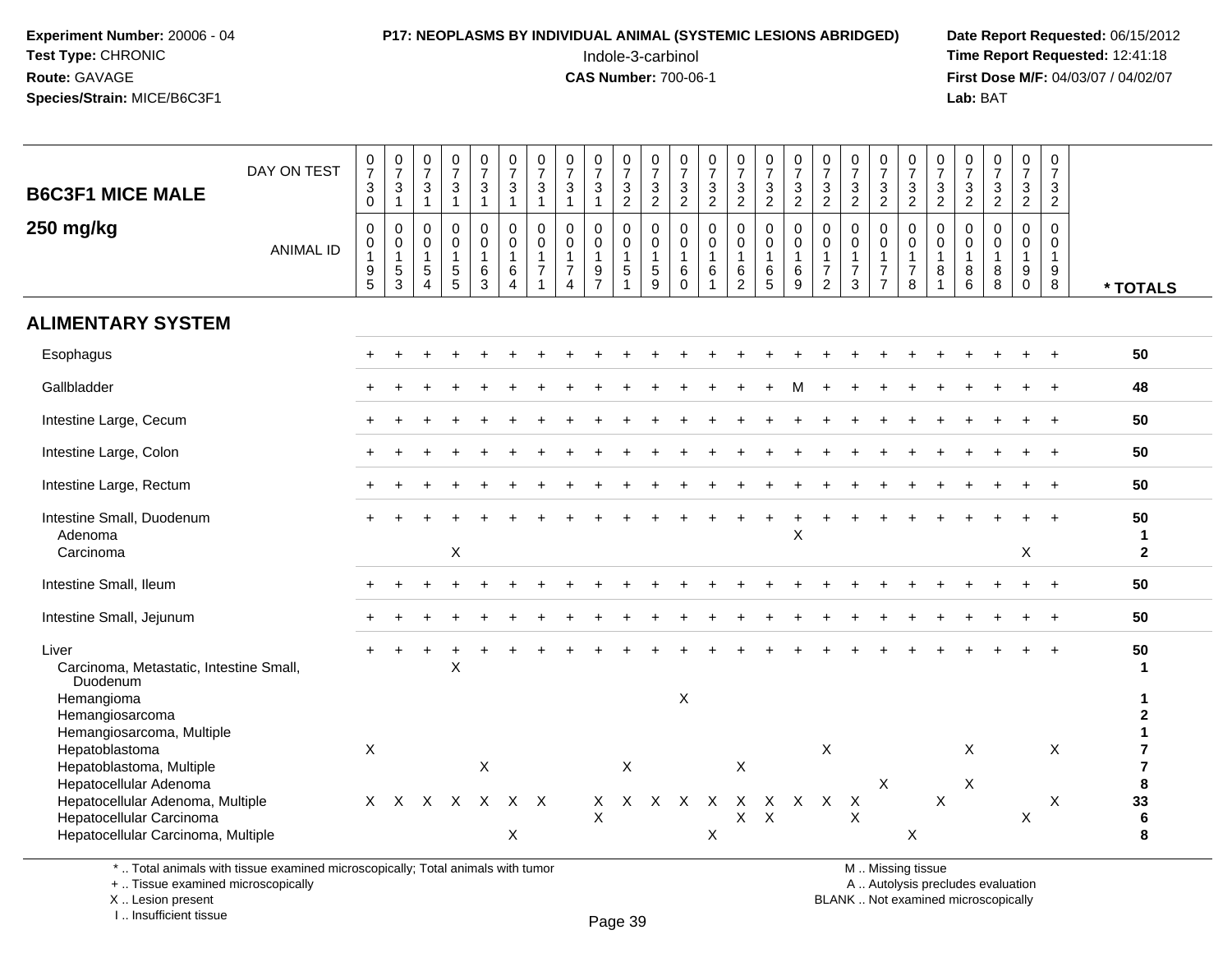### **P17: NEOPLASMS BY INDIVIDUAL ANIMAL (SYSTEMIC LESIONS ABRIDGED)** Date Report Requested: 06/15/2012<br>Indole-3-carbinol **Time Report Requested:** 12:41:18

 Indole-3-carbinol **Time Report Requested:** 12:41:18 **First Dose M/F:** 04/03/07 / 04/02/07<br>Lab: BAT **Lab:** BAT

| <b>B6C3F1 MICE MALE</b>                                                   | DAY ON TEST      | $\frac{0}{7}$<br>$\mathsf 3$<br>$\mathbf 0$                                              | $\frac{0}{7}$<br>3<br>$\overline{1}$                          | $\frac{0}{7}$<br>3<br>$\mathbf{1}$                                          | $\frac{0}{7}$<br>$\mathbf{3}$<br>$\overline{1}$ | $\begin{smallmatrix}0\\7\end{smallmatrix}$<br>3 | $\begin{array}{c} 0 \\ 7 \end{array}$<br>$\mathbf{3}$<br>$\overline{1}$ | $\frac{0}{7}$<br>3<br>$\mathbf{1}$                                           | $\begin{array}{c} 0 \\ 7 \end{array}$<br>$\sqrt{3}$<br>$\mathbf{1}$               | $\begin{array}{c} 0 \\ 7 \end{array}$<br>3<br>$\mathbf{1}$ | $\frac{0}{7}$<br>$\mathbf{3}$<br>$\overline{2}$ | $\begin{smallmatrix}0\\7\end{smallmatrix}$<br>$\frac{3}{2}$     | 0<br>$\overline{7}$<br>$\mathbf{3}$<br>$\overline{2}$ | $\begin{array}{c} 0 \\ 7 \end{array}$<br>$\ensuremath{\mathsf{3}}$<br>$\overline{2}$ | $\frac{0}{7}$<br>3<br>$\overline{2}$    | $\begin{array}{c} 0 \\ 7 \end{array}$<br>3<br>$\overline{2}$ | $\begin{array}{c} 0 \\ 7 \end{array}$<br>$\frac{3}{2}$   | $\frac{0}{7}$<br>3<br>$\overline{2}$                                   | $\begin{array}{c} 0 \\ 7 \end{array}$<br>$\mathbf{3}$<br>$\overline{2}$ | $\frac{0}{7}$<br>3<br>$\overline{2}$                       | $\frac{0}{7}$<br>$\mathbf{3}$<br>$\overline{2}$            | $\begin{smallmatrix}0\\7\end{smallmatrix}$<br>$\frac{3}{2}$ | 0<br>$\overline{7}$<br>3<br>2          | $\begin{array}{c} 0 \\ 7 \end{array}$<br>3<br>$\overline{2}$ | $\frac{0}{7}$<br>3<br>$\overline{2}$                      | $\begin{smallmatrix}0\\7\end{smallmatrix}$<br>3<br>$\overline{2}$ |                    |
|---------------------------------------------------------------------------|------------------|------------------------------------------------------------------------------------------|---------------------------------------------------------------|-----------------------------------------------------------------------------|-------------------------------------------------|-------------------------------------------------|-------------------------------------------------------------------------|------------------------------------------------------------------------------|-----------------------------------------------------------------------------------|------------------------------------------------------------|-------------------------------------------------|-----------------------------------------------------------------|-------------------------------------------------------|--------------------------------------------------------------------------------------|-----------------------------------------|--------------------------------------------------------------|----------------------------------------------------------|------------------------------------------------------------------------|-------------------------------------------------------------------------|------------------------------------------------------------|------------------------------------------------------------|-------------------------------------------------------------|----------------------------------------|--------------------------------------------------------------|-----------------------------------------------------------|-------------------------------------------------------------------|--------------------|
| 250 mg/kg                                                                 | <b>ANIMAL ID</b> | $\pmb{0}$<br>$\boldsymbol{0}$<br>$\overline{1}$<br>$\begin{array}{c} 9 \\ 5 \end{array}$ | $\mathbf 0$<br>$\mathbf 0$<br>$\mathbf{1}$<br>$\sqrt{5}$<br>3 | $\mathbf 0$<br>$\mathbf 0$<br>$\mathbf{1}$<br>$\,$ 5 $\,$<br>$\overline{4}$ | 0<br>0<br>$\mathbf{1}$<br>$\frac{5}{5}$         | 0<br>0<br>$\mathbf 1$<br>$^6_3$                 | $\pmb{0}$<br>$\pmb{0}$<br>$\overline{1}$<br>$\,6\,$<br>4                | $\mathbf 0$<br>$\mathbf 0$<br>$\mathbf{1}$<br>$\overline{7}$<br>$\mathbf{1}$ | $\boldsymbol{0}$<br>$\pmb{0}$<br>$\mathbf{1}$<br>$\overline{7}$<br>$\overline{4}$ | 0<br>$\mathbf 0$<br>$\mathbf{1}$<br>$\frac{9}{7}$          | 0<br>0<br>1<br>$\,$ 5 $\,$                      | $\mathbf 0$<br>$\mathbf 0$<br>$\overline{1}$<br>$\sqrt{5}$<br>9 | $\mathbf 0$<br>0<br>$\mathbf{1}$<br>6<br>$\Omega$     | $\mathbf 0$<br>$\mathbf 0$<br>$\mathbf{1}$<br>$\,6$<br>1                             | 0<br>0<br>$\mathbf{1}$<br>$\frac{6}{2}$ | 0<br>0<br>1<br>$6\over 5$                                    | $\pmb{0}$<br>$\pmb{0}$<br>$\overline{1}$<br>$\,6\,$<br>9 | $\mathbf 0$<br>0<br>$\overline{1}$<br>$\overline{7}$<br>$\overline{2}$ | $\pmb{0}$<br>$\mathbf 0$<br>$\mathbf{1}$<br>$\overline{7}$<br>3         | 0<br>0<br>$\mathbf{1}$<br>$\overline{7}$<br>$\overline{7}$ | 0<br>$\mathsf{O}$<br>$\mathbf{1}$<br>$\boldsymbol{7}$<br>8 | $\mathbf 0$<br>$\mathbf 0$<br>$\mathbf{1}$<br>$\, 8$<br>1   | 0<br>0<br>$\mathbf{1}$<br>$\,8\,$<br>6 | $\mathbf 0$<br>$\Omega$<br>$\mathbf{1}$<br>8<br>8            | 0<br>0<br>$\mathbf{1}$<br>$\boldsymbol{9}$<br>$\mathbf 0$ | 0<br>0<br>$\mathbf{1}$<br>$_{8}^{\rm 9}$                          | * TOTALS           |
| Hepatocholangioma                                                         |                  |                                                                                          |                                                               | X                                                                           |                                                 |                                                 |                                                                         |                                                                              |                                                                                   |                                                            |                                                 |                                                                 |                                                       |                                                                                      |                                         |                                                              |                                                          |                                                                        |                                                                         |                                                            |                                                            |                                                             |                                        |                                                              |                                                           |                                                                   | 1                  |
| Mesentery                                                                 |                  | $+$                                                                                      |                                                               |                                                                             |                                                 |                                                 |                                                                         |                                                                              |                                                                                   |                                                            |                                                 |                                                                 |                                                       |                                                                                      |                                         |                                                              |                                                          |                                                                        |                                                                         |                                                            |                                                            |                                                             |                                        |                                                              |                                                           |                                                                   | $\mathbf{2}$       |
| Oral Mucosa                                                               |                  | $+$                                                                                      |                                                               |                                                                             |                                                 |                                                 |                                                                         |                                                                              |                                                                                   |                                                            |                                                 |                                                                 |                                                       |                                                                                      |                                         |                                                              |                                                          |                                                                        |                                                                         |                                                            |                                                            |                                                             |                                        |                                                              |                                                           |                                                                   | $\mathbf{2}$       |
| Pancreas                                                                  |                  |                                                                                          |                                                               |                                                                             |                                                 |                                                 |                                                                         |                                                                              |                                                                                   |                                                            |                                                 |                                                                 |                                                       |                                                                                      |                                         |                                                              |                                                          |                                                                        |                                                                         |                                                            |                                                            |                                                             |                                        |                                                              |                                                           |                                                                   | 50                 |
| Salivary Glands                                                           |                  |                                                                                          |                                                               |                                                                             |                                                 |                                                 |                                                                         |                                                                              |                                                                                   |                                                            |                                                 |                                                                 |                                                       |                                                                                      |                                         |                                                              |                                                          |                                                                        |                                                                         |                                                            |                                                            |                                                             |                                        |                                                              | $\ddot{}$                                                 | $\ddot{}$                                                         | 50                 |
| Stomach, Forestomach                                                      |                  |                                                                                          |                                                               |                                                                             |                                                 |                                                 |                                                                         |                                                                              |                                                                                   |                                                            |                                                 |                                                                 |                                                       |                                                                                      |                                         |                                                              |                                                          |                                                                        |                                                                         |                                                            |                                                            |                                                             |                                        |                                                              | $\ddot{}$                                                 | $\overline{+}$                                                    | 50                 |
| Stomach, Glandular<br>Carcinoma, Metastatic, Intestine Small,<br>Duodenum |                  |                                                                                          |                                                               |                                                                             | $\overline{1}$<br>$\sf X$                       |                                                 |                                                                         |                                                                              |                                                                                   |                                                            |                                                 |                                                                 |                                                       |                                                                                      |                                         |                                                              |                                                          |                                                                        |                                                                         |                                                            |                                                            |                                                             |                                        |                                                              |                                                           | $\ddot{}$                                                         | 49<br>$\mathbf{1}$ |
| Tooth                                                                     |                  |                                                                                          | $+$                                                           |                                                                             | $\ddot{}$                                       | $\ddot{}$                                       |                                                                         | ÷                                                                            |                                                                                   | $\overline{+}$                                             |                                                 |                                                                 |                                                       |                                                                                      |                                         | $+$                                                          | $\pm$                                                    | $\ddot{}$                                                              |                                                                         | $+$                                                        | $\ddot{}$                                                  | $\pm$                                                       | $+$                                    |                                                              |                                                           | $+$                                                               | 32                 |
| <b>CARDIOVASCULAR SYSTEM</b>                                              |                  |                                                                                          |                                                               |                                                                             |                                                 |                                                 |                                                                         |                                                                              |                                                                                   |                                                            |                                                 |                                                                 |                                                       |                                                                                      |                                         |                                                              |                                                          |                                                                        |                                                                         |                                                            |                                                            |                                                             |                                        |                                                              |                                                           |                                                                   |                    |
| <b>Blood Vessel</b>                                                       |                  |                                                                                          |                                                               |                                                                             |                                                 |                                                 |                                                                         |                                                                              |                                                                                   |                                                            |                                                 |                                                                 |                                                       |                                                                                      |                                         |                                                              |                                                          |                                                                        |                                                                         |                                                            |                                                            |                                                             |                                        |                                                              |                                                           | $\pm$                                                             | 49                 |
| Heart                                                                     |                  |                                                                                          |                                                               |                                                                             |                                                 |                                                 |                                                                         |                                                                              |                                                                                   |                                                            |                                                 |                                                                 |                                                       |                                                                                      |                                         |                                                              |                                                          |                                                                        |                                                                         |                                                            |                                                            |                                                             |                                        |                                                              |                                                           | $\overline{+}$                                                    | 50                 |
| <b>ENDOCRINE SYSTEM</b>                                                   |                  |                                                                                          |                                                               |                                                                             |                                                 |                                                 |                                                                         |                                                                              |                                                                                   |                                                            |                                                 |                                                                 |                                                       |                                                                                      |                                         |                                                              |                                                          |                                                                        |                                                                         |                                                            |                                                            |                                                             |                                        |                                                              |                                                           |                                                                   |                    |
| <b>Adrenal Cortex</b>                                                     |                  |                                                                                          |                                                               |                                                                             |                                                 |                                                 |                                                                         |                                                                              |                                                                                   |                                                            |                                                 |                                                                 |                                                       |                                                                                      |                                         |                                                              |                                                          |                                                                        |                                                                         |                                                            |                                                            |                                                             |                                        |                                                              |                                                           | $\overline{+}$                                                    | 50                 |
| <b>Adrenal Medulla</b>                                                    |                  |                                                                                          |                                                               |                                                                             |                                                 |                                                 |                                                                         |                                                                              |                                                                                   |                                                            |                                                 |                                                                 |                                                       |                                                                                      |                                         |                                                              |                                                          |                                                                        |                                                                         |                                                            |                                                            |                                                             |                                        |                                                              | $\div$                                                    | $\overline{+}$                                                    | 50                 |
| Islets, Pancreatic<br>Adenoma                                             |                  |                                                                                          |                                                               |                                                                             |                                                 |                                                 |                                                                         |                                                                              |                                                                                   |                                                            |                                                 |                                                                 |                                                       |                                                                                      |                                         |                                                              |                                                          |                                                                        |                                                                         |                                                            |                                                            |                                                             |                                        |                                                              |                                                           | $\ddot{}$                                                         | 50<br>$\mathbf{1}$ |

\* .. Total animals with tissue examined microscopically; Total animals with tumor

+ .. Tissue examined microscopically

 Lesion present BLANK .. Not examined microscopicallyX .. Lesion present

I .. Insufficient tissue

M .. Missing tissue y the contract of the contract of the contract of the contract of the contract of  $\mathsf A$  . Autolysis precludes evaluation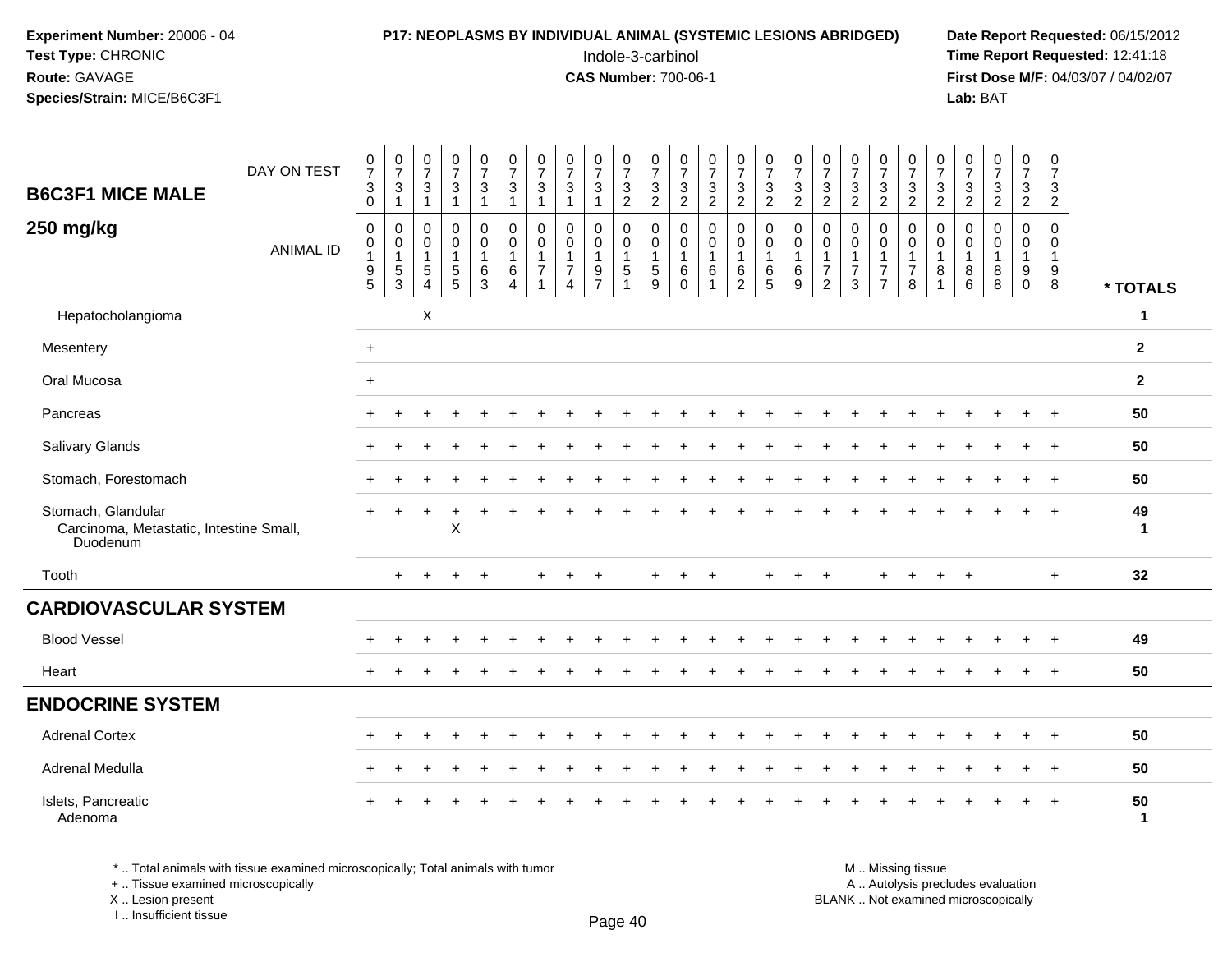# **P17: NEOPLASMS BY INDIVIDUAL ANIMAL (SYSTEMIC LESIONS ABRIDGED)** Date Report Requested: 06/15/2012<br>Indole-3-carbinol **Time Report Requested:** 12:41:18

| <b>B6C3F1 MICE MALE</b>                                             | DAY ON TEST      | $\frac{0}{7}$<br>$\sqrt{3}$<br>$\mathbf 0$                                            | $\frac{0}{7}$<br>3                 | $\overline{ }$<br>3                                        | 0<br>$\overline{ }$<br>$\sqrt{3}$                            | 0<br>$\overline{ }$<br>3           | 0<br>$\overline{z}$<br>$\sqrt{3}$             | $\frac{0}{7}$<br>3                                             | $\overline{7}$<br>$\ensuremath{\mathsf{3}}$                        | 0<br>$\overline{ }$<br>3      | $\frac{0}{7}$<br>3<br>$\overline{2}$ | 0<br>$\overline{ }$<br>$\sqrt{3}$<br>2                          | $\frac{0}{7}$<br>3<br>2      | $\overline{ }$<br>$\ensuremath{\mathsf{3}}$<br>$\overline{c}$ | $\frac{0}{7}$<br>3<br>$\overline{2}$ | $\frac{0}{7}$<br>$\mathbf{3}$<br>$\overline{2}$ | 0<br>$\overline{ }$<br>$\ensuremath{\mathsf{3}}$<br>$\overline{2}$          | $\frac{0}{7}$<br>$\ensuremath{\mathsf{3}}$<br>$\overline{2}$                     | $\overline{7}$<br>$\mathbf{3}$<br>$\overline{2}$ | 0<br>$\overline{ }$<br>3<br>$\overline{2}$ | 0<br>$\overline{7}$<br>$\sqrt{3}$<br>$\overline{2}$ | 0<br>$\overline{ }$<br>$\ensuremath{\mathsf{3}}$<br>2 | $\overline{ }$<br>3<br>$\overline{2}$ | 0<br>$\overline{ }$<br>$\sqrt{3}$<br>$\overline{c}$ | 0<br>$\overline{7}$<br>3<br>$\overline{2}$ | $\overline{7}$<br>3<br>$\overline{c}$ |          |
|---------------------------------------------------------------------|------------------|---------------------------------------------------------------------------------------|------------------------------------|------------------------------------------------------------|--------------------------------------------------------------|------------------------------------|-----------------------------------------------|----------------------------------------------------------------|--------------------------------------------------------------------|-------------------------------|--------------------------------------|-----------------------------------------------------------------|------------------------------|---------------------------------------------------------------|--------------------------------------|-------------------------------------------------|-----------------------------------------------------------------------------|----------------------------------------------------------------------------------|--------------------------------------------------|--------------------------------------------|-----------------------------------------------------|-------------------------------------------------------|---------------------------------------|-----------------------------------------------------|--------------------------------------------|---------------------------------------|----------|
| 250 mg/kg                                                           | <b>ANIMAL ID</b> | $\begin{smallmatrix}0\\0\end{smallmatrix}$<br>$\overline{A}$<br>$\boldsymbol{9}$<br>5 | 0<br>$\mbox{O}$<br>$\sqrt{5}$<br>3 | $\begin{smallmatrix}0\0\0\end{smallmatrix}$<br>$\,$ 5 $\,$ | $\begin{smallmatrix}0\0\0\end{smallmatrix}$<br>$\frac{5}{5}$ | $\mathbf 0$<br>$\pmb{0}$<br>6<br>3 | $_{\rm 0}^{\rm 0}$<br>$\,6$<br>$\overline{4}$ | $\begin{smallmatrix} 0\\0 \end{smallmatrix}$<br>$\overline{ }$ | $\begin{smallmatrix}0\0\0\end{smallmatrix}$<br>$\overline{7}$<br>4 | $_0^0$<br>9<br>$\overline{ }$ | $_0^0$<br>5                          | $\begin{smallmatrix} 0\\0 \end{smallmatrix}$<br>$\sqrt{5}$<br>9 | $_{\rm 0}^{\rm 0}$<br>6<br>0 | $\boldsymbol{0}$<br>$\mathbf 0$<br>6                          | $_0^0$<br>6<br>$\overline{2}$        | $_{\rm 0}^{\rm 0}$<br>$6\over 5$                | $\begin{smallmatrix} 0\\0 \end{smallmatrix}$<br>$\,6\,$<br>$\boldsymbol{9}$ | $\begin{smallmatrix} 0\\0 \end{smallmatrix}$<br>$\overline{ }$<br>$\overline{c}$ | $_{0}^{0}$<br>$\overline{z}$<br>3                | 0<br>$\pmb{0}$<br>$\overline{ }$           | $_{\rm 0}^{\rm 0}$<br>$\overline{7}$<br>$\, 8$      | $_{\rm 0}^{\rm 0}$<br>8                               | 0<br>$\mathbf 0$<br>8<br>6            | $\pmb{0}$<br>$\mathbf 0$<br>8<br>8                  | 0<br>$\mathsf 0$<br>9<br>$\mathbf 0$       | $\mathbf 0$<br>9<br>8                 | * TOTALS |
|                                                                     |                  |                                                                                       |                                    |                                                            |                                                              |                                    |                                               |                                                                |                                                                    |                               |                                      |                                                                 |                              |                                                               |                                      |                                                 |                                                                             |                                                                                  |                                                  |                                            |                                                     |                                                       |                                       |                                                     |                                            |                                       |          |
| Parathyroid Gland                                                   |                  |                                                                                       |                                    |                                                            | $\ddot{}$                                                    | $\ddot{}$                          | M                                             | $+$                                                            |                                                                    | $\ddot{}$                     | $+$                                  | M                                                               |                              |                                                               |                                      |                                                 |                                                                             |                                                                                  |                                                  |                                            |                                                     | $\ddot{}$                                             | м                                     | $\div$                                              | $+$                                        | $+$                                   | 44       |
| <b>Pituitary Gland</b>                                              |                  |                                                                                       |                                    |                                                            |                                                              |                                    |                                               |                                                                |                                                                    |                               |                                      |                                                                 |                              |                                                               |                                      |                                                 |                                                                             |                                                                                  |                                                  |                                            |                                                     |                                                       |                                       |                                                     | $+$                                        | $+$                                   | 50       |
| <b>Thyroid Gland</b><br>C-cell, Adenoma<br>Follicular Cell, Adenoma |                  | $\ddot{}$                                                                             |                                    |                                                            |                                                              |                                    |                                               |                                                                |                                                                    |                               |                                      |                                                                 |                              |                                                               |                                      |                                                 |                                                                             |                                                                                  |                                                  |                                            |                                                     | X                                                     |                                       |                                                     | $+$                                        | $+$                                   | 50       |
| <b>GENERAL BODY SYSTEM</b>                                          |                  |                                                                                       |                                    |                                                            |                                                              |                                    |                                               |                                                                |                                                                    |                               |                                      |                                                                 |                              |                                                               |                                      |                                                 |                                                                             |                                                                                  |                                                  |                                            |                                                     |                                                       |                                       |                                                     |                                            |                                       |          |
| <b>NONE</b>                                                         |                  |                                                                                       |                                    |                                                            |                                                              |                                    |                                               |                                                                |                                                                    |                               |                                      |                                                                 |                              |                                                               |                                      |                                                 |                                                                             |                                                                                  |                                                  |                                            |                                                     |                                                       |                                       |                                                     |                                            |                                       |          |

| <b>GENITAL SYSTEM</b>                                                                                                                                               |  |  |  |  |        |  |  |  |                                     |                                                        |  |  |     |         |
|---------------------------------------------------------------------------------------------------------------------------------------------------------------------|--|--|--|--|--------|--|--|--|-------------------------------------|--------------------------------------------------------|--|--|-----|---------|
| Epididymis                                                                                                                                                          |  |  |  |  |        |  |  |  |                                     |                                                        |  |  |     | 50      |
| <b>Preputial Gland</b>                                                                                                                                              |  |  |  |  |        |  |  |  |                                     |                                                        |  |  |     | 50      |
| Prostate                                                                                                                                                            |  |  |  |  |        |  |  |  |                                     |                                                        |  |  |     | 50      |
| Seminal Vesicle                                                                                                                                                     |  |  |  |  |        |  |  |  |                                     |                                                        |  |  | $+$ | 50      |
| <b>Testes</b><br>Bilateral, Interstitial Cell, Adenoma<br>Interstitial Cell, Adenoma                                                                                |  |  |  |  | X      |  |  |  |                                     |                                                        |  |  | $+$ | 50<br>1 |
| <b>HEMATOPOIETIC SYSTEM</b>                                                                                                                                         |  |  |  |  |        |  |  |  |                                     |                                                        |  |  |     |         |
| <b>Bone Marrow</b>                                                                                                                                                  |  |  |  |  |        |  |  |  |                                     |                                                        |  |  |     | 50      |
| Lymph Node                                                                                                                                                          |  |  |  |  |        |  |  |  |                                     |                                                        |  |  |     | 4       |
| Lymph Node, Mandibular                                                                                                                                              |  |  |  |  |        |  |  |  |                                     |                                                        |  |  |     | 50      |
| *  Total animals with tissue examined microscopically; Total animals with tumor<br>+  Tissue examined microscopically<br>X  Lesion present<br>I Insufficient tissue |  |  |  |  | Dao A1 |  |  |  | BLANK  Not examined microscopically | M  Missing tissue<br>A  Autolysis precludes evaluation |  |  |     |         |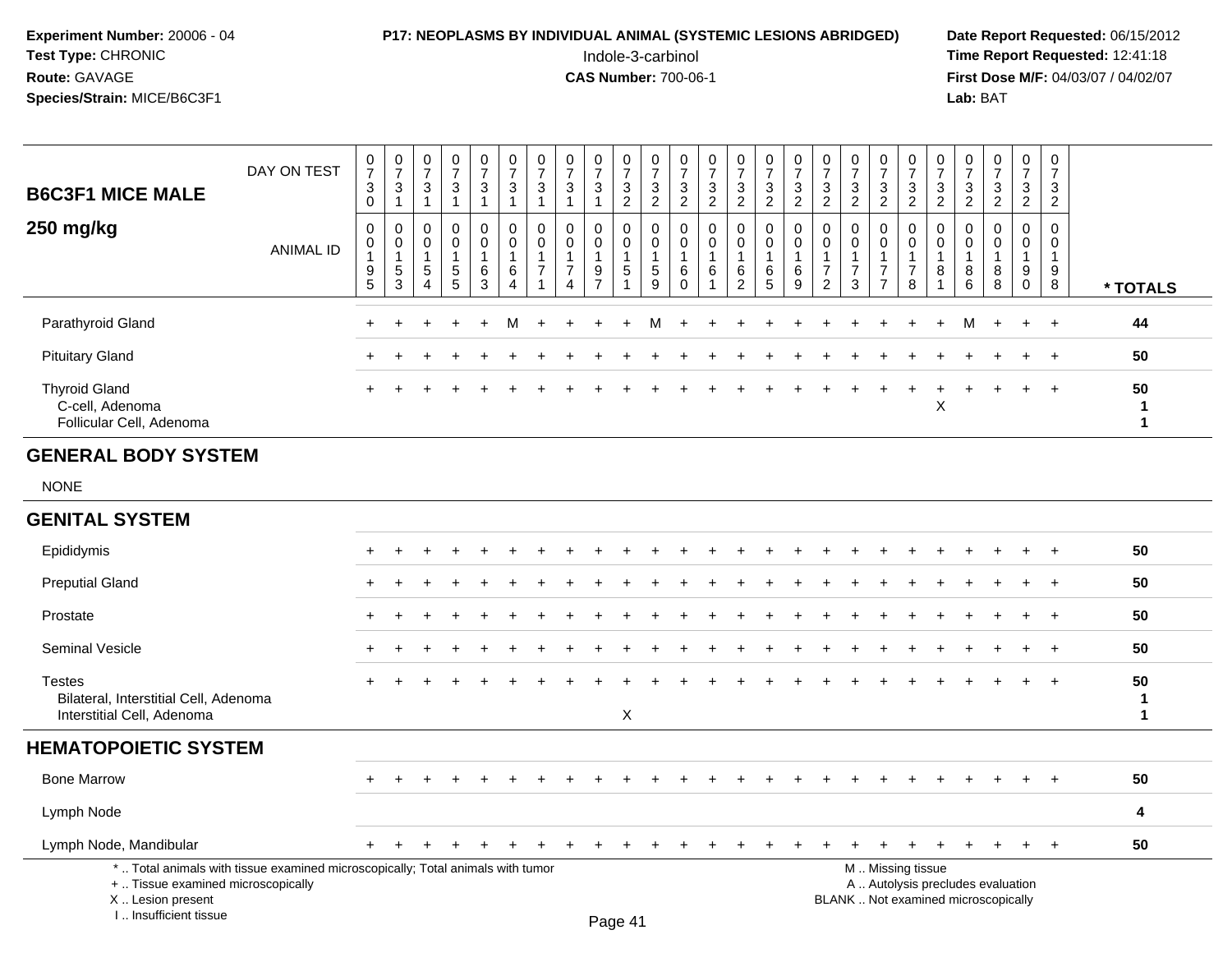# **P17: NEOPLASMS BY INDIVIDUAL ANIMAL (SYSTEMIC LESIONS ABRIDGED)** Date Report Requested: 06/15/2012<br>Indole-3-carbinol **Time Report Requested:** 12:41:18

| DAY ON TEST<br><b>B6C3F1 MICE MALE</b>                                                                                                                                                                                                           | 0<br>$\overline{7}$<br>3<br>$\mathbf 0$ | $\pmb{0}$<br>$\overline{7}$<br>3<br>$\overline{1}$ | $\mathbf 0$<br>$\overline{7}$<br>3<br>$\mathbf{1}$                                  | $\pmb{0}$<br>$\overline{7}$<br>3<br>$\mathbf{1}$ | $\pmb{0}$<br>$\overline{7}$<br>$\mathbf{3}$<br>$\mathbf{1}$ | $\pmb{0}$<br>$\overline{7}$<br>3<br>$\mathbf{1}$     | 0<br>$\overline{7}$<br>3<br>$\mathbf{1}$       | 0<br>$\overline{7}$<br>3<br>$\mathbf{1}$                                       | 0<br>$\overline{7}$<br>3<br>$\mathbf{1}$ | 0<br>$\overline{7}$<br>$\ensuremath{\mathsf{3}}$<br>$\overline{2}$ | $\pmb{0}$<br>$\overline{7}$<br>$\ensuremath{\mathsf{3}}$<br>$\overline{2}$ | 0<br>$\overline{7}$<br>3<br>$\overline{2}$       | 0<br>$\overline{7}$<br>$\mathbf{3}$<br>$\overline{2}$ | 0<br>$\overline{7}$<br>3<br>$\overline{c}$   | $\pmb{0}$<br>$\overline{7}$<br>$\ensuremath{\mathsf{3}}$<br>$\overline{2}$ | $\pmb{0}$<br>$\overline{7}$<br>$\sqrt{3}$<br>$\overline{2}$ | 0<br>$\overline{7}$<br>3<br>$\overline{2}$           | 0<br>$\overline{7}$<br>3<br>$\overline{2}$                        | 0<br>$\overline{7}$<br>3<br>2                      | 0<br>$\overline{7}$<br>$\ensuremath{\mathsf{3}}$<br>$\overline{2}$ | 0<br>$\overline{7}$<br>$\mathbf{3}$<br>$\overline{2}$ | 0<br>$\overline{7}$<br>3<br>$\overline{2}$ | $\pmb{0}$<br>$\overline{7}$<br>$\mathbf{3}$<br>$\overline{2}$ | $\pmb{0}$<br>$\overline{7}$<br>3<br>$\overline{2}$ | $\mathbf 0$<br>$\overline{7}$<br>$\ensuremath{\mathsf{3}}$<br>$\overline{2}$ |                        |
|--------------------------------------------------------------------------------------------------------------------------------------------------------------------------------------------------------------------------------------------------|-----------------------------------------|----------------------------------------------------|-------------------------------------------------------------------------------------|--------------------------------------------------|-------------------------------------------------------------|------------------------------------------------------|------------------------------------------------|--------------------------------------------------------------------------------|------------------------------------------|--------------------------------------------------------------------|----------------------------------------------------------------------------|--------------------------------------------------|-------------------------------------------------------|----------------------------------------------|----------------------------------------------------------------------------|-------------------------------------------------------------|------------------------------------------------------|-------------------------------------------------------------------|----------------------------------------------------|--------------------------------------------------------------------|-------------------------------------------------------|--------------------------------------------|---------------------------------------------------------------|----------------------------------------------------|------------------------------------------------------------------------------|------------------------|
| 250 mg/kg<br><b>ANIMAL ID</b>                                                                                                                                                                                                                    | 0<br>$\mathbf 0$<br>1<br>9<br>5         | 0<br>0<br>$\overline{1}$<br>5<br>3                 | $\mathbf 0$<br>$\Omega$<br>$\mathbf{1}$<br>$\overline{5}$<br>$\boldsymbol{\Lambda}$ | 0<br>$\mathbf 0$<br>1<br>5<br>5                  | 0<br>$\mathbf 0$<br>$\mathbf{1}$<br>$\,6\,$<br>3            | $\mathbf 0$<br>$\mathbf 0$<br>$\mathbf{1}$<br>6<br>4 | 0<br>$\Omega$<br>$\mathbf 1$<br>$\overline{7}$ | $\mathbf 0$<br>$\mathbf 0$<br>$\mathbf{1}$<br>$\overline{7}$<br>$\overline{4}$ | 0<br>$\mathbf 0$<br>1<br>9               | 0<br>$\mathbf 0$<br>$\mathbf{1}$<br>$\sqrt{5}$                     | $\mathbf 0$<br>$\mathbf 0$<br>$\overline{1}$<br>5<br>9                     | 0<br>$\Omega$<br>$\overline{1}$<br>6<br>$\Omega$ | $\mathbf 0$<br>$\Omega$<br>$\mathbf{1}$<br>6          | 0<br>$\mathbf 0$<br>1<br>6<br>$\overline{2}$ | 0<br>$\mathbf 0$<br>$\mathbf{1}$<br>$\,6\,$<br>5                           | $\mathbf 0$<br>$\mathbf 0$<br>$\mathbf{1}$<br>6<br>9        | 0<br>$\Omega$<br>$\mathbf{1}$<br>$\overline{7}$<br>2 | $\mathbf 0$<br>$\mathbf 0$<br>$\mathbf{1}$<br>$\overline{7}$<br>3 | 0<br>$\mathbf 0$<br>$\mathbf{1}$<br>$\overline{7}$ | 0<br>0<br>$\mathbf{1}$<br>$\overline{7}$<br>8                      | 0<br>$\mathbf 0$<br>$\mathbf{1}$<br>8                 | 0<br>$\Omega$<br>$\overline{1}$<br>8<br>6  | $\Omega$<br>$\Omega$<br>$\mathbf{1}$<br>8<br>8                | 0<br>$\mathbf 0$<br>1<br>9<br>0                    | $\mathbf 0$<br>$\mathbf 0$<br>$\mathbf{1}$<br>$9\,$<br>$\,8\,$               | * TOTALS               |
| Lymph Node, Mesenteric                                                                                                                                                                                                                           |                                         |                                                    |                                                                                     |                                                  |                                                             |                                                      |                                                |                                                                                |                                          |                                                                    |                                                                            |                                                  |                                                       |                                              |                                                                            |                                                             |                                                      |                                                                   |                                                    |                                                                    |                                                       |                                            |                                                               |                                                    | $\ddot{}$                                                                    | 50                     |
| Spleen<br>Hemangiosarcoma                                                                                                                                                                                                                        |                                         |                                                    |                                                                                     |                                                  |                                                             |                                                      |                                                |                                                                                |                                          |                                                                    |                                                                            |                                                  |                                                       |                                              |                                                                            |                                                             |                                                      |                                                                   |                                                    |                                                                    |                                                       |                                            |                                                               |                                                    | $\ddot{}$                                                                    | 50<br>-1               |
| Thymus<br>Alveolar/Bronchiolar Carcinoma, Metastatic,<br>Lung                                                                                                                                                                                    |                                         |                                                    |                                                                                     |                                                  |                                                             |                                                      |                                                |                                                                                |                                          |                                                                    |                                                                            |                                                  |                                                       |                                              |                                                                            |                                                             |                                                      |                                                                   |                                                    |                                                                    |                                                       |                                            |                                                               |                                                    |                                                                              | 45<br>$\mathbf{1}$     |
| <b>INTEGUMENTARY SYSTEM</b>                                                                                                                                                                                                                      |                                         |                                                    |                                                                                     |                                                  |                                                             |                                                      |                                                |                                                                                |                                          |                                                                    |                                                                            |                                                  |                                                       |                                              |                                                                            |                                                             |                                                      |                                                                   |                                                    |                                                                    |                                                       |                                            |                                                               |                                                    |                                                                              |                        |
| <b>Mammary Gland</b>                                                                                                                                                                                                                             | м                                       | м                                                  | M                                                                                   | M                                                | M                                                           | M                                                    | M                                              |                                                                                | M M                                      | M                                                                  | M                                                                          | M                                                |                                                       | M M                                          | M                                                                          | M                                                           | M                                                    |                                                                   | M M                                                | M                                                                  | M                                                     | M                                          |                                                               | M M M                                              |                                                                              | $\mathbf 0$            |
| <b>Skin</b><br>Subcutaneous Tissue, Lipoma                                                                                                                                                                                                       |                                         |                                                    |                                                                                     |                                                  |                                                             |                                                      |                                                |                                                                                |                                          |                                                                    |                                                                            |                                                  |                                                       |                                              |                                                                            |                                                             |                                                      |                                                                   |                                                    |                                                                    |                                                       |                                            |                                                               |                                                    | $\ddot{}$                                                                    | 50<br>$\mathbf{1}$     |
| <b>MUSCULOSKELETAL SYSTEM</b>                                                                                                                                                                                                                    |                                         |                                                    |                                                                                     |                                                  |                                                             |                                                      |                                                |                                                                                |                                          |                                                                    |                                                                            |                                                  |                                                       |                                              |                                                                            |                                                             |                                                      |                                                                   |                                                    |                                                                    |                                                       |                                            |                                                               |                                                    |                                                                              |                        |
| <b>Bone</b>                                                                                                                                                                                                                                      |                                         |                                                    |                                                                                     |                                                  |                                                             |                                                      |                                                |                                                                                |                                          |                                                                    |                                                                            |                                                  |                                                       |                                              |                                                                            |                                                             |                                                      |                                                                   |                                                    |                                                                    |                                                       |                                            |                                                               |                                                    |                                                                              | 50                     |
| <b>NERVOUS SYSTEM</b>                                                                                                                                                                                                                            |                                         |                                                    |                                                                                     |                                                  |                                                             |                                                      |                                                |                                                                                |                                          |                                                                    |                                                                            |                                                  |                                                       |                                              |                                                                            |                                                             |                                                      |                                                                   |                                                    |                                                                    |                                                       |                                            |                                                               |                                                    |                                                                              |                        |
| <b>Brain</b>                                                                                                                                                                                                                                     |                                         |                                                    |                                                                                     |                                                  |                                                             |                                                      |                                                |                                                                                |                                          |                                                                    |                                                                            |                                                  |                                                       |                                              |                                                                            |                                                             |                                                      |                                                                   |                                                    |                                                                    |                                                       |                                            |                                                               |                                                    | $+$                                                                          | 50                     |
| <b>RESPIRATORY SYSTEM</b>                                                                                                                                                                                                                        |                                         |                                                    |                                                                                     |                                                  |                                                             |                                                      |                                                |                                                                                |                                          |                                                                    |                                                                            |                                                  |                                                       |                                              |                                                                            |                                                             |                                                      |                                                                   |                                                    |                                                                    |                                                       |                                            |                                                               |                                                    |                                                                              |                        |
| Lung<br>Alveolar/Bronchiolar Adenoma<br>Alveolar/Bronchiolar Carcinoma<br>Alveolar/Bronchiolar Carcinoma, Multiple<br>Carcinoma, Metastatic, Harderian Gland<br>Hepatoblastoma, Metastatic, Liver<br>Hepatocellular Carcinoma, Metastatic, Liver | $\ddot{}$<br>$\times$                   |                                                    |                                                                                     |                                                  |                                                             | X<br>$\times$                                        |                                                | X                                                                              |                                          |                                                                    | X                                                                          |                                                  | $\mathsf{X}$                                          | X                                            | $\div$<br>X                                                                |                                                             |                                                      | $\times$                                                          |                                                    | $\ddot{}$                                                          | $\ddot{}$<br>X                                        |                                            |                                                               | X                                                  | $\overline{+}$                                                               | 50<br>8<br>4<br>2<br>4 |
| *  Total animals with tissue examined microscopically; Total animals with tumor<br>+  Tissue examined microscopically<br>X  Lesion present<br>I Insufficient tissue                                                                              |                                         |                                                    |                                                                                     |                                                  |                                                             |                                                      |                                                |                                                                                |                                          | $D_{200}$ $A2$                                                     |                                                                            |                                                  |                                                       |                                              |                                                                            |                                                             |                                                      | BLANK  Not examined microscopically                               |                                                    | M  Missing tissue                                                  |                                                       |                                            | A  Autolysis precludes evaluation                             |                                                    |                                                                              |                        |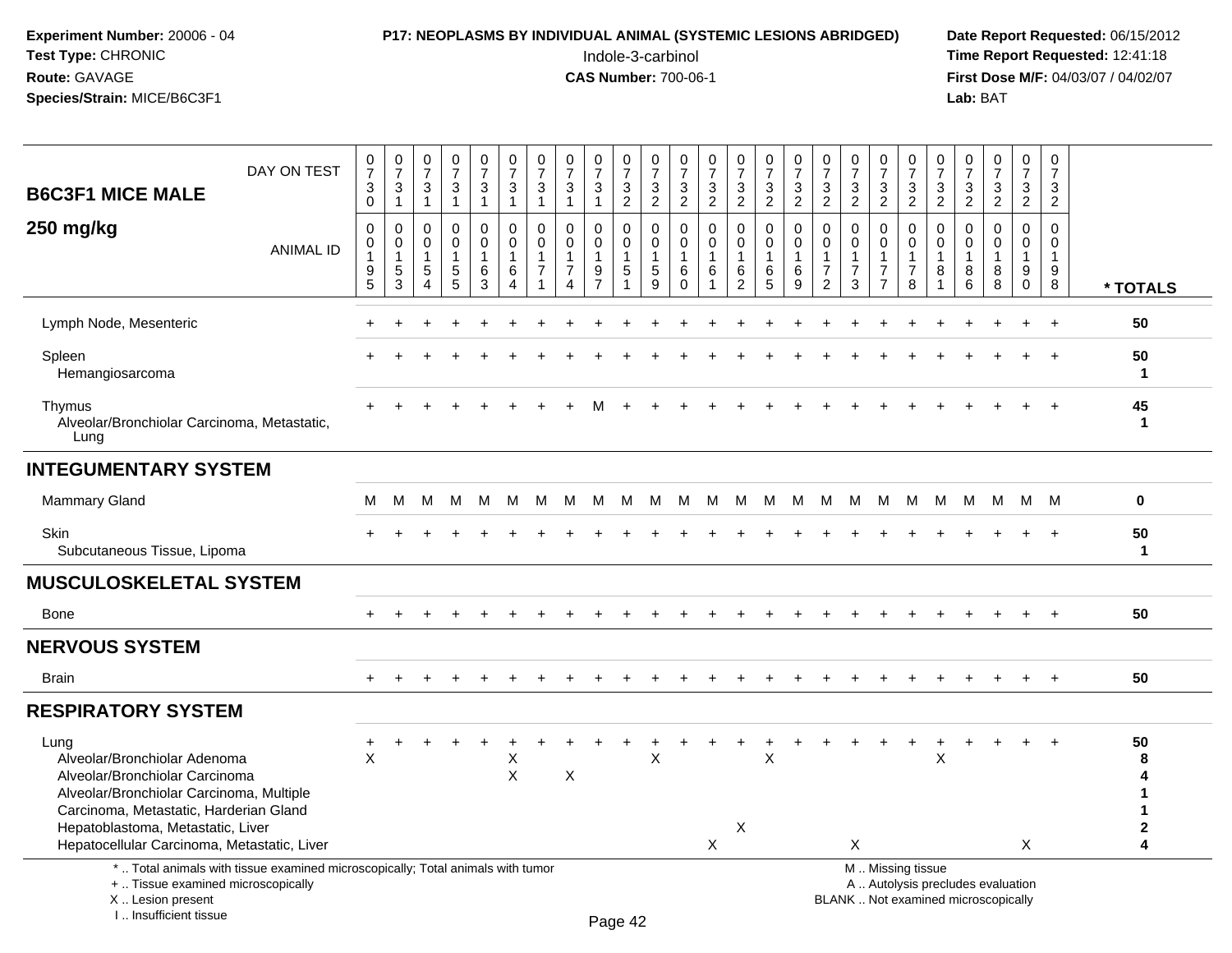### **P17: NEOPLASMS BY INDIVIDUAL ANIMAL (SYSTEMIC LESIONS ABRIDGED)** Date Report Requested: 06/15/2012<br>Indole-3-carbinol **Time Report Requested:** 12:41:18

 Indole-3-carbinol **Time Report Requested:** 12:41:18 **First Dose M/F:** 04/03/07 / 04/02/07<br>Lab: BAT **Lab:** BAT

| <b>B6C3F1 MICE MALE</b>                                       | DAY ON TEST      | $\frac{0}{7}$<br>$\sqrt{3}$<br>0             | $\frac{0}{7}$<br>$\sqrt{3}$                                             | $\frac{0}{7}$<br>$\mathbf{3}$                     | $\mathbf 0$<br>$\boldsymbol{7}$<br>$\mathbf{3}$                              | $\frac{0}{7}$<br>$\sqrt{3}$<br>$\mathbf{1}$                         | $\pmb{0}$<br>$\overline{7}$<br>3 | $\frac{0}{7}$<br>$\sqrt{3}$                        | $\frac{0}{7}$<br>$\sqrt{3}$                        | $\frac{0}{7}$<br>$\mathbf{3}$                             | $\frac{0}{7}$<br>$\mathbf{3}$<br>$\overline{2}$                                   | $\pmb{0}$<br>$\overline{7}$<br>3<br>2 | $\begin{array}{c} 0 \\ 7 \end{array}$<br>$\sqrt{3}$<br>$\overline{c}$ | $\frac{0}{7}$<br>$\sqrt{3}$<br>$\overline{2}$ | $\frac{0}{7}$<br>$\mathbf{3}$<br>$\boldsymbol{2}$                         | $\frac{0}{7}$<br>$\mathbf{3}$<br>$\overline{c}$        | $\frac{0}{7}$<br>3<br>$\overline{c}$                     | $\frac{0}{7}$<br>$\ensuremath{\mathsf{3}}$<br>$\overline{c}$       | $\frac{0}{7}$<br>$\sqrt{3}$<br>$\overline{2}$   | $\frac{0}{7}$<br>$\ensuremath{\mathsf{3}}$<br>$\overline{c}$           | $\pmb{0}$<br>$\overline{7}$<br>$\mathbf{3}$<br>$\overline{c}$          | $\frac{0}{7}$<br>3<br>2                | $\pmb{0}$<br>$\overline{7}$<br>$\ensuremath{\mathsf{3}}$<br>$\overline{c}$ | $\begin{array}{c} 0 \\ 7 \end{array}$<br>$\sqrt{3}$<br>$\overline{2}$ | $\begin{smallmatrix}0\\7\end{smallmatrix}$<br>$\mathbf{3}$<br>$\boldsymbol{2}$ | 0<br>$\overline{7}$<br>$\mathbf{3}$<br>$\overline{2}$ |                         |
|---------------------------------------------------------------|------------------|----------------------------------------------|-------------------------------------------------------------------------|---------------------------------------------------|------------------------------------------------------------------------------|---------------------------------------------------------------------|----------------------------------|----------------------------------------------------|----------------------------------------------------|-----------------------------------------------------------|-----------------------------------------------------------------------------------|---------------------------------------|-----------------------------------------------------------------------|-----------------------------------------------|---------------------------------------------------------------------------|--------------------------------------------------------|----------------------------------------------------------|--------------------------------------------------------------------|-------------------------------------------------|------------------------------------------------------------------------|------------------------------------------------------------------------|----------------------------------------|----------------------------------------------------------------------------|-----------------------------------------------------------------------|--------------------------------------------------------------------------------|-------------------------------------------------------|-------------------------|
| 250 mg/kg                                                     | <b>ANIMAL ID</b> | 0<br>0<br>$\boldsymbol{9}$<br>$\overline{5}$ | $\pmb{0}$<br>$\pmb{0}$<br>$\mathbf{1}$<br>$\,$ 5 $\,$<br>$\overline{3}$ | 0<br>$\pmb{0}$<br>$\mathbf{1}$<br>$\sqrt{5}$<br>4 | $\mathbf 0$<br>$\mathbf 0$<br>$\overline{1}$<br>$\sqrt{5}$<br>$\overline{5}$ | $\pmb{0}$<br>$\mathsf 0$<br>$\mathbf{1}$<br>$\,6\,$<br>$\mathbf{3}$ | 0<br>0<br>$\,6$<br>4             | 0<br>$\mathbf 0$<br>$\mathbf{1}$<br>$\overline{7}$ | 0<br>$\pmb{0}$<br>$\overline{7}$<br>$\overline{4}$ | 0<br>$\mathbf 0$<br>$\overline{1}$<br>9<br>$\overline{7}$ | $\,0\,$<br>$\boldsymbol{0}$<br>$\overline{1}$<br>$\overline{5}$<br>$\overline{1}$ | 0<br>0<br>1<br>$\mathbf 5$<br>9       | 0<br>0<br>$\mathbf{1}$<br>6<br>$\Omega$                               | $\pmb{0}$<br>$\pmb{0}$<br>$\,6\,$             | $\mathbf 0$<br>$\mathbf 0$<br>$\overline{1}$<br>$\,6\,$<br>$\overline{2}$ | $\pmb{0}$<br>$\pmb{0}$<br>$\mathbf{1}$<br>$\,6\,$<br>5 | $\mathbf 0$<br>$\mathbf 0$<br>$\mathbf{1}$<br>$\,6$<br>9 | 0<br>$\pmb{0}$<br>$\mathbf{1}$<br>$\overline{7}$<br>$\overline{c}$ | $\mathbf 0$<br>$\pmb{0}$<br>$\overline{7}$<br>3 | 0<br>$\mathbf 0$<br>$\mathbf{1}$<br>$\boldsymbol{7}$<br>$\overline{7}$ | $\mathbf 0$<br>$\boldsymbol{0}$<br>$\mathbf{1}$<br>$\overline{7}$<br>8 | 0<br>$\mathsf{O}$<br>$\mathbf{1}$<br>8 | 0<br>0<br>$\bf 8$<br>$6\phantom{a}$                                        | $\mathbf 0$<br>$\pmb{0}$<br>8<br>8                                    | 0<br>$\mathbf 0$<br>$\mathbf{1}$<br>$\boldsymbol{9}$<br>$\mathbf 0$            | 0<br>0<br>$\mathbf{1}$<br>9<br>8                      | * TOTALS                |
| <b>Nose</b>                                                   |                  | $\ddot{}$                                    |                                                                         |                                                   |                                                                              |                                                                     |                                  |                                                    |                                                    |                                                           |                                                                                   |                                       |                                                                       |                                               |                                                                           |                                                        |                                                          |                                                                    |                                                 |                                                                        |                                                                        |                                        |                                                                            |                                                                       | $\ddot{}$                                                                      | $+$                                                   | 50                      |
| Trachea                                                       |                  | $\ddot{}$                                    |                                                                         |                                                   |                                                                              |                                                                     |                                  |                                                    |                                                    |                                                           |                                                                                   |                                       |                                                                       |                                               |                                                                           |                                                        |                                                          |                                                                    |                                                 |                                                                        |                                                                        |                                        |                                                                            |                                                                       | $\ddot{}$                                                                      | $^{+}$                                                | 50                      |
| <b>SPECIAL SENSES SYSTEM</b>                                  |                  |                                              |                                                                         |                                                   |                                                                              |                                                                     |                                  |                                                    |                                                    |                                                           |                                                                                   |                                       |                                                                       |                                               |                                                                           |                                                        |                                                          |                                                                    |                                                 |                                                                        |                                                                        |                                        |                                                                            |                                                                       |                                                                                |                                                       |                         |
| Eye                                                           |                  | ÷                                            |                                                                         |                                                   |                                                                              |                                                                     |                                  |                                                    |                                                    |                                                           |                                                                                   |                                       |                                                                       |                                               |                                                                           |                                                        |                                                          |                                                                    |                                                 |                                                                        |                                                                        |                                        |                                                                            |                                                                       |                                                                                | $+$                                                   | 50                      |
| <b>Harderian Gland</b><br>Adenoma<br>Carcinoma                |                  |                                              |                                                                         |                                                   |                                                                              |                                                                     |                                  |                                                    |                                                    |                                                           |                                                                                   |                                       |                                                                       |                                               |                                                                           |                                                        |                                                          |                                                                    |                                                 |                                                                        |                                                                        |                                        |                                                                            |                                                                       | $\ddot{}$                                                                      | $^{+}$<br>$\mathsf X$                                 | 50<br>$\mathbf{3}$<br>1 |
| <b>URINARY SYSTEM</b>                                         |                  |                                              |                                                                         |                                                   |                                                                              |                                                                     |                                  |                                                    |                                                    |                                                           |                                                                                   |                                       |                                                                       |                                               |                                                                           |                                                        |                                                          |                                                                    |                                                 |                                                                        |                                                                        |                                        |                                                                            |                                                                       |                                                                                |                                                       |                         |
| Kidney<br>Alveolar/Bronchiolar Carcinoma, Metastatic,<br>Lung |                  |                                              |                                                                         |                                                   |                                                                              |                                                                     |                                  |                                                    |                                                    |                                                           |                                                                                   |                                       |                                                                       |                                               |                                                                           |                                                        |                                                          |                                                                    |                                                 |                                                                        |                                                                        |                                        |                                                                            |                                                                       |                                                                                |                                                       | 50<br>$\mathbf 1$       |
| <b>Urinary Bladder</b>                                        |                  | $\pm$                                        |                                                                         |                                                   |                                                                              |                                                                     |                                  |                                                    |                                                    |                                                           |                                                                                   |                                       |                                                                       |                                               |                                                                           |                                                        |                                                          |                                                                    |                                                 |                                                                        |                                                                        |                                        |                                                                            |                                                                       | $+$                                                                            | $+$                                                   | 50                      |
| <b>SYSTEMIC LESIONS</b>                                       |                  |                                              |                                                                         |                                                   |                                                                              |                                                                     |                                  |                                                    |                                                    |                                                           |                                                                                   |                                       |                                                                       |                                               |                                                                           |                                                        |                                                          |                                                                    |                                                 |                                                                        |                                                                        |                                        |                                                                            |                                                                       |                                                                                |                                                       |                         |
| Multiple Organ<br>Histiocytic Sarcoma<br>Lymphoma Malignant   |                  | ÷                                            |                                                                         |                                                   |                                                                              |                                                                     |                                  |                                                    |                                                    |                                                           |                                                                                   |                                       |                                                                       |                                               |                                                                           |                                                        |                                                          |                                                                    |                                                 | X                                                                      |                                                                        |                                        |                                                                            |                                                                       |                                                                                | $+$                                                   | 50<br>5                 |
|                                                               |                  |                                              |                                                                         |                                                   |                                                                              |                                                                     |                                  |                                                    |                                                    |                                                           |                                                                                   |                                       |                                                                       |                                               |                                                                           |                                                        |                                                          |                                                                    |                                                 |                                                                        |                                                                        |                                        |                                                                            |                                                                       |                                                                                |                                                       |                         |

\*\*\* END OF MALE DATA \*\*\*

\* .. Total animals with tissue examined microscopically; Total animals with tumor

+ .. Tissue examined microscopically

X .. Lesion present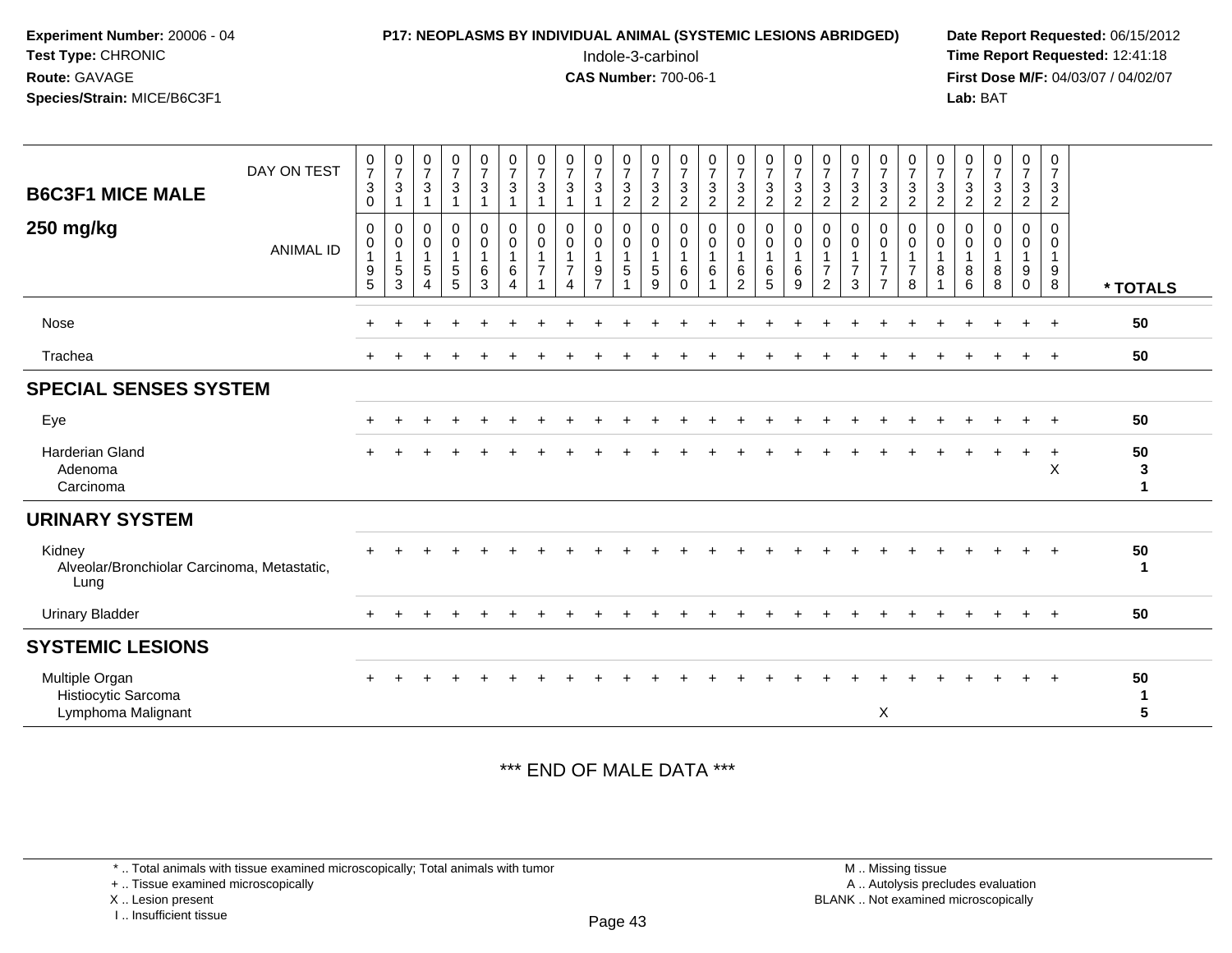I .. Insufficient tissue

# **P17: NEOPLASMS BY INDIVIDUAL ANIMAL (SYSTEMIC LESIONS ABRIDGED)** Date Report Requested: 06/15/2012<br>Indole-3-carbinol **Time Report Requested:** 12:41:18

| <b>B6C3F1 MICE FEMALE</b>                                                                                                                  | DAY ON TEST      | $\,0\,$<br>$\sqrt{5}$<br>0<br>6      | 0<br>$\,$ 5 $\,$<br>6<br>8                     | $\pmb{0}$<br>$\overline{5}$<br>6<br>$\overline{9}$    | $\begin{array}{c} 0 \\ 5 \\ 8 \end{array}$<br>9                   | 0<br>6<br>3<br>4                                        | $\mathbf 0$<br>$\,6\,$<br>$\sqrt{3}$<br>9 | 0<br>6<br>$\overline{4}$<br>$\overline{7}$       | 0<br>$6\phantom{1}6$<br>$\overline{4}$<br>9                      | 0<br>$\,6\,$<br>$\,6\,$<br>4                                       | 0<br>$\,6\,$<br>8<br>4                                            | 0<br>$\,6$<br>8<br>$\overline{7}$           | $\mathbf 0$<br>$\,6\,$<br>9<br>$\overline{5}$               | 0<br>$\,6\,$<br>9<br>$5\phantom{.0}$        | $\pmb{0}$<br>$\,6\,$<br>9<br>$\overline{7}$                                             | $\pmb{0}$<br>$\overline{7}$<br>$\mathbf 0$<br>9 | $\begin{array}{c} 0 \\ 7 \end{array}$<br>$\mathbf 0$<br>9 | 0<br>$\overline{7}$<br>$\mathbf{1}$<br>8             | $\frac{0}{7}$<br>$\overline{2}$<br>$9\,$  | 0<br>$\overline{7}$<br>$\overline{2}$<br>9                      | $\pmb{0}$<br>$\overline{7}$<br>$\overline{2}$<br>9                          | 0<br>$\overline{7}$<br>2<br>9                        | 0<br>$\overline{7}$<br>$\overline{2}$<br>9    | $\frac{0}{7}$<br>$\overline{a}$<br>$9\,$                                 | $\mathbf 0$<br>$\overline{7}$<br>$\overline{2}$<br>9        | $\mathbf 0$<br>$\overline{7}$<br>$\overline{2}$<br>9 |                         |
|--------------------------------------------------------------------------------------------------------------------------------------------|------------------|--------------------------------------|------------------------------------------------|-------------------------------------------------------|-------------------------------------------------------------------|---------------------------------------------------------|-------------------------------------------|--------------------------------------------------|------------------------------------------------------------------|--------------------------------------------------------------------|-------------------------------------------------------------------|---------------------------------------------|-------------------------------------------------------------|---------------------------------------------|-----------------------------------------------------------------------------------------|-------------------------------------------------|-----------------------------------------------------------|------------------------------------------------------|-------------------------------------------|-----------------------------------------------------------------|-----------------------------------------------------------------------------|------------------------------------------------------|-----------------------------------------------|--------------------------------------------------------------------------|-------------------------------------------------------------|------------------------------------------------------|-------------------------|
| 0 mg/kg                                                                                                                                    | <b>ANIMAL ID</b> | $\pmb{0}$<br>$\frac{0}{2}$<br>$\, 8$ | 0<br>$\pmb{0}$<br>$\frac{2}{5}$<br>$\mathbf 0$ | 0<br>$\pmb{0}$<br>$\overline{c}$<br>$\mathbf{1}$<br>8 | $\mathsf 0$<br>$\pmb{0}$<br>$\overline{2}$<br>$\overline{4}$<br>5 | 0<br>$\mathbf 0$<br>$\overline{2}$<br>$\mathbf{1}$<br>6 | $\pmb{0}$<br>$\frac{0}{2}$<br>6           | $\mathbf 0$<br>$\mathbf 0$<br>$\frac{2}{3}$<br>9 | $\mathbf 0$<br>$\mathbf 0$<br>$\overline{c}$<br>$\mathbf 0$<br>8 | 0<br>$\pmb{0}$<br>$\overline{2}$<br>$\mathbf{1}$<br>$\overline{7}$ | 0<br>$\mathsf{O}\xspace$<br>$\overline{2}$<br>$\overline{4}$<br>9 | $\mathbf 0$<br>$\pmb{0}$<br>$\frac{2}{2}$ 6 | $\mathbf 0$<br>$\mathbf 0$<br>$\frac{2}{1}$<br>$\mathbf{3}$ | $\mathbf 0$<br>$\mathbf 0$<br>$\frac{2}{3}$ | 0<br>$\mathsf{O}\xspace$<br>$\overline{2}$<br>$\overline{\mathbf{4}}$<br>$\overline{7}$ | $\pmb{0}$<br>$\frac{0}{2}$<br>$\overline{7}$    | 0<br>$\mathsf{O}\xspace$<br>$\frac{2}{3}$<br>$\mathbf 0$  | $\mathbf 0$<br>0<br>$\overline{2}$<br>$\mathfrak{Z}$ | $\mathbf 0$<br>$\pmb{0}$<br>$\frac{2}{0}$ | 0<br>$\pmb{0}$<br>$\overline{c}$<br>$\pmb{0}$<br>$\overline{2}$ | $\mathbf 0$<br>$\mathbf 0$<br>$\overline{2}$<br>$\mathbf 0$<br>$\mathbf{3}$ | 0<br>$\mathbf 0$<br>$\overline{c}$<br>$\pmb{0}$<br>9 | 0<br>0<br>$\overline{c}$<br>$\mathbf{1}$<br>5 | 0<br>$\pmb{0}$<br>$\begin{array}{c} 2 \\ 2 \\ 9 \end{array}$             | $\mathbf 0$<br>$\mathbf 0$<br>$\frac{2}{4}$<br>$\mathbf{3}$ | $\mathbf 0$<br>$\mathbf 0$<br>$\frac{2}{4}$<br>8     | females<br>$($ cont $)$ |
| <b>ALIMENTARY SYSTEM</b>                                                                                                                   |                  |                                      |                                                |                                                       |                                                                   |                                                         |                                           |                                                  |                                                                  |                                                                    |                                                                   |                                             |                                                             |                                             |                                                                                         |                                                 |                                                           |                                                      |                                           |                                                                 |                                                                             |                                                      |                                               |                                                                          |                                                             |                                                      |                         |
| Esophagus                                                                                                                                  |                  |                                      |                                                |                                                       |                                                                   |                                                         |                                           |                                                  |                                                                  |                                                                    |                                                                   |                                             |                                                             |                                             |                                                                                         |                                                 |                                                           |                                                      |                                           |                                                                 |                                                                             |                                                      |                                               |                                                                          |                                                             | $+$                                                  |                         |
| Gallbladder<br>Leiomyosarcoma, Metastatic, Intestine Small,<br>Jejunum                                                                     |                  |                                      |                                                |                                                       |                                                                   |                                                         | X                                         |                                                  |                                                                  |                                                                    |                                                                   |                                             |                                                             |                                             |                                                                                         |                                                 |                                                           |                                                      |                                           |                                                                 |                                                                             |                                                      |                                               |                                                                          |                                                             |                                                      |                         |
| Intestine Large, Cecum<br>Leiomyosarcoma                                                                                                   |                  |                                      |                                                |                                                       |                                                                   |                                                         |                                           |                                                  |                                                                  |                                                                    |                                                                   |                                             |                                                             |                                             |                                                                                         |                                                 |                                                           |                                                      |                                           | Χ                                                               |                                                                             |                                                      |                                               |                                                                          |                                                             | $\div$                                               |                         |
| Intestine Large, Colon                                                                                                                     |                  |                                      |                                                |                                                       |                                                                   |                                                         |                                           |                                                  |                                                                  |                                                                    |                                                                   |                                             |                                                             |                                             |                                                                                         |                                                 |                                                           |                                                      |                                           |                                                                 |                                                                             |                                                      |                                               |                                                                          |                                                             |                                                      |                         |
| Intestine Large, Rectum                                                                                                                    |                  |                                      |                                                |                                                       |                                                                   |                                                         |                                           |                                                  |                                                                  |                                                                    |                                                                   |                                             |                                                             |                                             |                                                                                         |                                                 |                                                           |                                                      |                                           |                                                                 |                                                                             |                                                      |                                               |                                                                          |                                                             | $\ddot{}$                                            |                         |
| Intestine Small, Duodenum                                                                                                                  |                  |                                      |                                                |                                                       |                                                                   |                                                         |                                           |                                                  |                                                                  |                                                                    |                                                                   |                                             |                                                             |                                             |                                                                                         |                                                 |                                                           |                                                      |                                           |                                                                 |                                                                             |                                                      |                                               |                                                                          |                                                             | $^{+}$                                               |                         |
| Intestine Small, Ileum                                                                                                                     |                  |                                      |                                                |                                                       |                                                                   |                                                         |                                           |                                                  |                                                                  |                                                                    |                                                                   |                                             |                                                             |                                             |                                                                                         |                                                 |                                                           |                                                      |                                           |                                                                 |                                                                             |                                                      |                                               |                                                                          | $\div$                                                      | $+$                                                  |                         |
| Intestine Small, Jejunum<br>Leiomyosarcoma                                                                                                 |                  |                                      |                                                |                                                       |                                                                   |                                                         | $\sf X$                                   |                                                  |                                                                  |                                                                    |                                                                   |                                             |                                                             |                                             |                                                                                         |                                                 |                                                           |                                                      |                                           |                                                                 |                                                                             |                                                      |                                               |                                                                          |                                                             |                                                      |                         |
| Liver<br>Hepatocellular Adenoma<br>Hepatocellular Carcinoma                                                                                |                  |                                      | X                                              |                                                       |                                                                   |                                                         |                                           |                                                  |                                                                  |                                                                    |                                                                   |                                             |                                                             |                                             |                                                                                         | Х<br>$\sf X$                                    |                                                           |                                                      |                                           |                                                                 |                                                                             |                                                      |                                               |                                                                          | $\ddot{}$                                                   | $\ddot{}$<br>X                                       |                         |
| Mesentery                                                                                                                                  |                  | $\pm$                                | $\ddot{}$                                      |                                                       |                                                                   |                                                         |                                           |                                                  |                                                                  |                                                                    |                                                                   |                                             |                                                             |                                             |                                                                                         |                                                 |                                                           |                                                      |                                           |                                                                 |                                                                             |                                                      | $\ddot{}$                                     |                                                                          |                                                             |                                                      |                         |
| Pancreas                                                                                                                                   |                  |                                      |                                                |                                                       |                                                                   |                                                         |                                           |                                                  |                                                                  |                                                                    |                                                                   |                                             |                                                             |                                             |                                                                                         |                                                 |                                                           |                                                      |                                           |                                                                 |                                                                             |                                                      |                                               |                                                                          |                                                             | $+$                                                  |                         |
| <b>Salivary Glands</b>                                                                                                                     |                  |                                      |                                                |                                                       |                                                                   |                                                         |                                           |                                                  |                                                                  |                                                                    |                                                                   |                                             |                                                             |                                             |                                                                                         |                                                 |                                                           |                                                      |                                           |                                                                 |                                                                             |                                                      |                                               |                                                                          |                                                             |                                                      |                         |
| Stomach, Forestomach                                                                                                                       |                  |                                      |                                                |                                                       |                                                                   |                                                         |                                           |                                                  |                                                                  |                                                                    |                                                                   |                                             |                                                             |                                             |                                                                                         |                                                 |                                                           |                                                      |                                           | ÷                                                               |                                                                             |                                                      |                                               | $\ddot{}$                                                                | $+$                                                         | $+$                                                  |                         |
| *  Total animals with tissue examined microscopically; Total animals with tumor<br>+  Tissue examined microscopically<br>X  Lesion present |                  |                                      |                                                |                                                       |                                                                   |                                                         |                                           |                                                  |                                                                  |                                                                    |                                                                   |                                             |                                                             |                                             |                                                                                         |                                                 |                                                           |                                                      |                                           |                                                                 | M  Missing tissue                                                           |                                                      |                                               | A  Autolysis precludes evaluation<br>BLANK  Not examined microscopically |                                                             |                                                      |                         |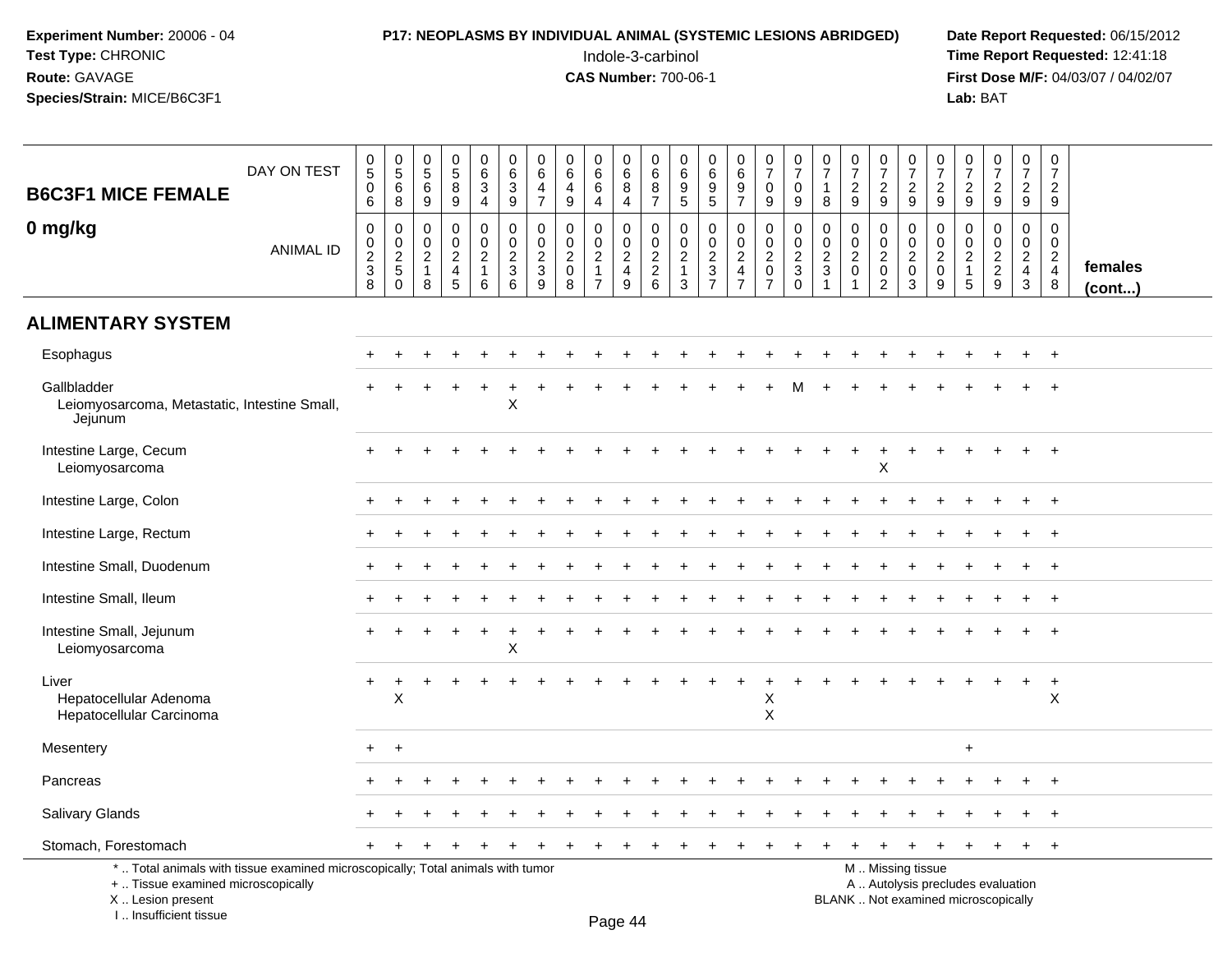# **P17: NEOPLASMS BY INDIVIDUAL ANIMAL (SYSTEMIC LESIONS ABRIDGED)** Date Report Requested: 06/15/2012<br>Indole-3-carbinol **Time Report Requested:** 12:41:18

 Indole-3-carbinol **Time Report Requested:** 12:41:18 **First Dose M/F:** 04/03/07 / 04/02/07<br>Lab: BAT **Lab:** BAT

| <b>B6C3F1 MICE FEMALE</b>                                                                                             | DAY ON TEST      | $\begin{array}{c} 0 \\ 5 \end{array}$<br>$\overline{0}$<br>$\,6$ | $\begin{array}{c} 0 \\ 5 \\ 6 \end{array}$<br>$\bf8$ | $\begin{array}{c} 0 \\ 5 \end{array}$<br>6<br>9         | $\begin{array}{c} 0 \\ 5 \end{array}$<br>$\overline{8}$<br>$\boldsymbol{9}$ | $\begin{array}{c} 0 \\ 6 \end{array}$<br>$\overline{3}$<br>$\overline{4}$ | $\begin{matrix} 0 \\ 6 \\ 3 \end{matrix}$<br>9          | 0<br>6<br>$\overline{4}$<br>$\overline{7}$              | $\pmb{0}$<br>$\,6$<br>$\overline{4}$<br>$9\,$                    | $\begin{array}{c} 0 \\ 6 \end{array}$<br>$6\phantom{a}$<br>$\overline{\mathbf{4}}$ | $\mathbf 0$<br>$\,6\,$<br>8<br>$\overline{\mathbf{4}}$    | 0<br>$\,6$<br>$\overline{8}$<br>$\overline{7}$          | 0<br>$\frac{6}{9}$<br>$\overline{5}$                    | $\begin{array}{c} 0 \\ 6 \end{array}$<br>$\overline{9}$<br>$\sqrt{5}$ | $\begin{array}{c} 0 \\ 6 \end{array}$<br>$\boldsymbol{9}$<br>$\overline{7}$ | $\begin{array}{c} 0 \\ 7 \end{array}$<br>$\mathbf 0$<br>9 | $\begin{smallmatrix}0\\7\end{smallmatrix}$<br>$\mathbf 0$<br>9 | $\frac{0}{7}$<br>$\mathbf{1}$<br>$\,8\,$                    | $\frac{0}{7}$<br>$\boldsymbol{2}$<br>9                    | $\begin{array}{c} 0 \\ 7 \end{array}$<br>$\frac{2}{9}$        | $\frac{0}{7}$<br>$\overline{c}$<br>$9\,$                         | $\frac{0}{7}$<br>$\sqrt{2}$<br>9                       | $\frac{0}{7}$<br>$\boldsymbol{2}$<br>$9\,$                        | $\frac{0}{7}$<br>$\overline{a}$<br>$9\,$ | $\begin{array}{c} 0 \\ 7 \end{array}$<br>$\overline{c}$<br>9           | $\pmb{0}$<br>$\boldsymbol{7}$<br>$\overline{c}$<br>9                |                   |
|-----------------------------------------------------------------------------------------------------------------------|------------------|------------------------------------------------------------------|------------------------------------------------------|---------------------------------------------------------|-----------------------------------------------------------------------------|---------------------------------------------------------------------------|---------------------------------------------------------|---------------------------------------------------------|------------------------------------------------------------------|------------------------------------------------------------------------------------|-----------------------------------------------------------|---------------------------------------------------------|---------------------------------------------------------|-----------------------------------------------------------------------|-----------------------------------------------------------------------------|-----------------------------------------------------------|----------------------------------------------------------------|-------------------------------------------------------------|-----------------------------------------------------------|---------------------------------------------------------------|------------------------------------------------------------------|--------------------------------------------------------|-------------------------------------------------------------------|------------------------------------------|------------------------------------------------------------------------|---------------------------------------------------------------------|-------------------|
| 0 mg/kg                                                                                                               | <b>ANIMAL ID</b> | 0<br>$\frac{0}{2}$<br>8                                          | 0<br>$\frac{0}{2}$<br>$\Omega$                       | 0<br>$\mathbf 0$<br>$\overline{2}$<br>$\mathbf{1}$<br>8 | 0<br>$\mathbf 0$<br>$\overline{2}$<br>$\overline{\mathbf{4}}$<br>5          | 0<br>$\frac{0}{2}$<br>$\mathbf{1}$<br>6                                   | 0<br>$\mathbf 0$<br>$\overline{2}$<br>$\mathbf{3}$<br>6 | 0<br>$\mathbf 0$<br>$\overline{2}$<br>$\mathbf{3}$<br>9 | $\mathbf 0$<br>$\mathbf 0$<br>$\overline{2}$<br>$\mathsf 0$<br>8 | 0<br>$\mathbf 0$<br>$\overline{2}$<br>$\mathbf{1}$<br>$\overline{7}$               | 0<br>$\mathbf 0$<br>2<br>$\overline{\mathbf{4}}$<br>$9\,$ | 0<br>$\mathbf 0$<br>$\mathbf{2}$<br>$\overline{c}$<br>6 | 0<br>$\mathbf 0$<br>$\overline{2}$<br>$\mathbf{1}$<br>3 | 0<br>$\mathsf{O}\xspace$<br>$rac{2}{3}$                               | 0<br>$\mathbf 0$<br>$\overline{2}$<br>$\frac{4}{7}$                         | 0<br>$\frac{0}{2}$<br>$\overline{0}$<br>7                 | 0<br>$\mathbf 0$<br>$\overline{2}$<br>$\mathbf{3}$<br>$\Omega$ | $\mathbf 0$<br>$\mathbf 0$<br>$\overline{2}$<br>$\mathsf 3$ | $\mathbf 0$<br>$\mathbf 0$<br>$\overline{2}$<br>$\pmb{0}$ | 0<br>$\mathbf 0$<br>$\sqrt{2}$<br>$\pmb{0}$<br>$\overline{2}$ | $\mathbf 0$<br>$\mathbf 0$<br>$\overline{2}$<br>$\mathsf 0$<br>3 | 0<br>$\mathbf 0$<br>$\overline{2}$<br>$\mathbf 0$<br>9 | $\mathbf 0$<br>$\mathbf 0$<br>$\overline{2}$<br>$\mathbf{1}$<br>5 | 0<br>$\mathbf 0$<br>$\frac{2}{9}$        | $\mathbf 0$<br>$\overline{0}$<br>$\overline{2}$<br>$\overline{4}$<br>3 | $\mathbf 0$<br>$\mathbf 0$<br>$\overline{2}$<br>$\overline{4}$<br>8 | females<br>(cont) |
| Squamous Cell Papilloma                                                                                               |                  |                                                                  |                                                      |                                                         |                                                                             |                                                                           |                                                         |                                                         |                                                                  |                                                                                    |                                                           |                                                         |                                                         |                                                                       |                                                                             |                                                           |                                                                |                                                             |                                                           |                                                               |                                                                  |                                                        |                                                                   |                                          |                                                                        |                                                                     |                   |
| Stomach, Glandular                                                                                                    |                  |                                                                  |                                                      |                                                         |                                                                             |                                                                           |                                                         |                                                         |                                                                  |                                                                                    |                                                           |                                                         |                                                         |                                                                       |                                                                             |                                                           |                                                                |                                                             |                                                           |                                                               |                                                                  |                                                        |                                                                   |                                          |                                                                        | $\overline{+}$                                                      |                   |
| Tooth                                                                                                                 |                  | $+$                                                              |                                                      |                                                         |                                                                             |                                                                           |                                                         | $+$                                                     |                                                                  |                                                                                    |                                                           |                                                         |                                                         |                                                                       |                                                                             |                                                           | $\ddot{}$                                                      |                                                             |                                                           |                                                               |                                                                  |                                                        |                                                                   |                                          |                                                                        |                                                                     |                   |
| <b>CARDIOVASCULAR SYSTEM</b>                                                                                          |                  |                                                                  |                                                      |                                                         |                                                                             |                                                                           |                                                         |                                                         |                                                                  |                                                                                    |                                                           |                                                         |                                                         |                                                                       |                                                                             |                                                           |                                                                |                                                             |                                                           |                                                               |                                                                  |                                                        |                                                                   |                                          |                                                                        |                                                                     |                   |
| <b>Blood Vessel</b><br>Hemangioma                                                                                     |                  |                                                                  |                                                      |                                                         |                                                                             |                                                                           |                                                         |                                                         |                                                                  |                                                                                    |                                                           |                                                         |                                                         |                                                                       |                                                                             |                                                           | X                                                              |                                                             |                                                           |                                                               |                                                                  |                                                        |                                                                   |                                          |                                                                        | $\overline{+}$                                                      |                   |
| Heart                                                                                                                 |                  |                                                                  |                                                      |                                                         |                                                                             |                                                                           |                                                         |                                                         |                                                                  |                                                                                    |                                                           |                                                         |                                                         |                                                                       |                                                                             |                                                           |                                                                |                                                             |                                                           |                                                               |                                                                  |                                                        |                                                                   |                                          |                                                                        | $+$                                                                 |                   |
| <b>ENDOCRINE SYSTEM</b>                                                                                               |                  |                                                                  |                                                      |                                                         |                                                                             |                                                                           |                                                         |                                                         |                                                                  |                                                                                    |                                                           |                                                         |                                                         |                                                                       |                                                                             |                                                           |                                                                |                                                             |                                                           |                                                               |                                                                  |                                                        |                                                                   |                                          |                                                                        |                                                                     |                   |
| <b>Adrenal Cortex</b><br>Adenoma<br>Subcapsular, Adenoma                                                              |                  | $^{+}$                                                           | +<br>$\boldsymbol{\mathsf{X}}$                       |                                                         |                                                                             |                                                                           |                                                         |                                                         |                                                                  |                                                                                    |                                                           |                                                         |                                                         |                                                                       |                                                                             |                                                           |                                                                |                                                             |                                                           |                                                               |                                                                  |                                                        |                                                                   |                                          |                                                                        |                                                                     |                   |
| Adrenal Medulla                                                                                                       |                  |                                                                  |                                                      |                                                         |                                                                             |                                                                           |                                                         |                                                         |                                                                  |                                                                                    |                                                           |                                                         |                                                         |                                                                       |                                                                             |                                                           |                                                                |                                                             |                                                           |                                                               |                                                                  |                                                        |                                                                   |                                          |                                                                        |                                                                     |                   |
| Islets, Pancreatic                                                                                                    |                  |                                                                  |                                                      |                                                         |                                                                             |                                                                           |                                                         |                                                         |                                                                  |                                                                                    |                                                           |                                                         |                                                         |                                                                       |                                                                             |                                                           |                                                                |                                                             |                                                           |                                                               |                                                                  |                                                        |                                                                   |                                          |                                                                        |                                                                     |                   |
| Parathyroid Gland                                                                                                     |                  |                                                                  | $\div$                                               | м                                                       |                                                                             |                                                                           |                                                         |                                                         |                                                                  |                                                                                    |                                                           | м                                                       |                                                         |                                                                       | м                                                                           |                                                           |                                                                | M                                                           |                                                           | м                                                             |                                                                  |                                                        |                                                                   |                                          |                                                                        | $\ddot{}$                                                           |                   |
| <b>Pituitary Gland</b><br>Pars Distalis, Adenoma<br>Pars Intermedia, Adenoma                                          |                  |                                                                  |                                                      |                                                         |                                                                             |                                                                           |                                                         |                                                         |                                                                  |                                                                                    |                                                           |                                                         |                                                         |                                                                       |                                                                             |                                                           |                                                                |                                                             |                                                           |                                                               |                                                                  |                                                        |                                                                   |                                          |                                                                        |                                                                     |                   |
| <b>Thyroid Gland</b><br>C-cell, Carcinoma<br>Follicular Cell, Adenoma                                                 |                  | $+$                                                              | $\ddot{}$                                            | +<br>X                                                  |                                                                             |                                                                           |                                                         |                                                         |                                                                  |                                                                                    |                                                           |                                                         |                                                         |                                                                       |                                                                             |                                                           |                                                                |                                                             |                                                           |                                                               |                                                                  |                                                        | $\mathsf X$                                                       |                                          |                                                                        | $+$                                                                 |                   |
| *  Total animals with tissue examined microscopically; Total animals with tumor<br>+  Tissue examined microscopically |                  |                                                                  |                                                      |                                                         |                                                                             |                                                                           |                                                         |                                                         |                                                                  |                                                                                    |                                                           |                                                         |                                                         |                                                                       |                                                                             |                                                           |                                                                |                                                             |                                                           |                                                               | M  Missing tissue<br>A  Autolysis precludes evaluation           |                                                        |                                                                   |                                          |                                                                        |                                                                     |                   |

X .. Lesion present

I .. Insufficient tissue

Lesion present BLANK .. Not examined microscopically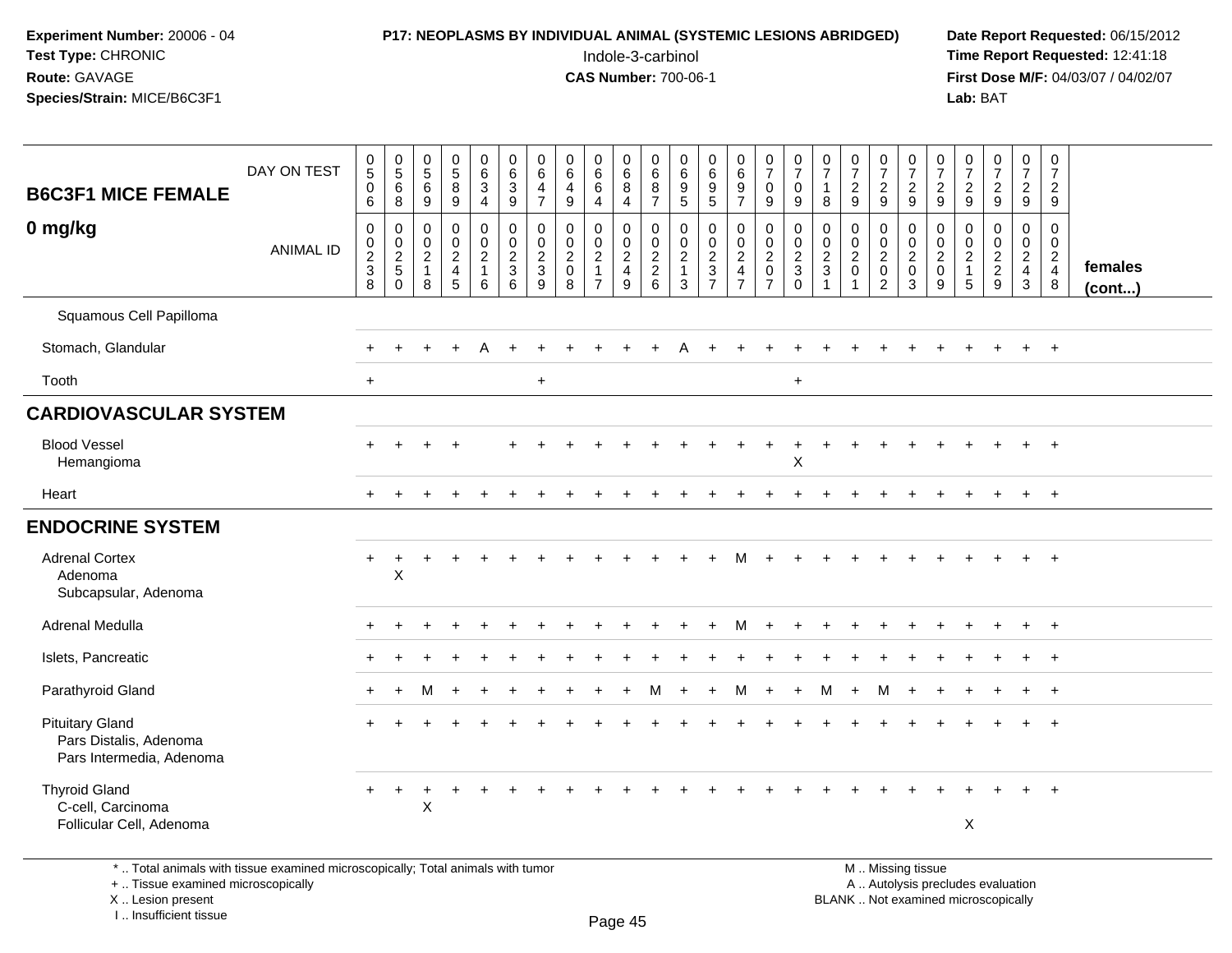# **P17: NEOPLASMS BY INDIVIDUAL ANIMAL (SYSTEMIC LESIONS ABRIDGED)** Date Report Requested: 06/15/2012<br>Indole-3-carbinol **Time Report Requested:** 12:41:18

 Indole-3-carbinol **Time Report Requested:** 12:41:18 **First Dose M/F:** 04/03/07 / 04/02/07<br>Lab: BAT **Lab:** BAT

| <b>B6C3F1 MICE FEMALE</b> | DAY ON TEST | U<br>5 <sup>1</sup><br>0<br>6            | $\cup$<br>ಎ<br>6<br>8         | 0<br>≎<br>$\sim$<br>b<br>9 | ັ<br>8<br>9 | ົ<br>U<br>ົ<br>J. | v<br>6<br>3           | v<br>6      | 6<br>4  | 0<br>6<br>6 |   | U<br>O<br>O                      | U<br>6<br>9<br>đ | U<br>6<br>9<br>5 | U<br>6<br>9 | a | υ<br>8                  | 0<br>ာ<br><u>_</u><br>9            | 0<br>ົ<br>_<br>9                  | U<br><sup>o</sup><br><u>.</u><br>9 | a | v<br>◠<br>9      | <b>U</b><br>9 | 0<br>$\overline{ }$<br>ົ<br><u>_</u><br>9 | 0<br>-<br>ົ<br>$\epsilon$<br>9      |                         |
|---------------------------|-------------|------------------------------------------|-------------------------------|----------------------------|-------------|-------------------|-----------------------|-------------|---------|-------------|---|----------------------------------|------------------|------------------|-------------|---|-------------------------|------------------------------------|-----------------------------------|------------------------------------|---|------------------|---------------|-------------------------------------------|-------------------------------------|-------------------------|
| 0 mg/kg                   | ANIMAL ID   | 0<br>v<br>ົ<br>$\epsilon$<br>◠<br>ು<br>8 | 0<br>U<br><u>_</u><br>৾৾<br>0 | U<br>0<br>◠<br>8           | ົ<br>G      | 6.                | U<br>u<br>▵<br>J<br>6 | 0<br>3<br>9 | $\circ$ | 0<br>ົ<br>- | 9 | ັບ<br>∼<br>$\sim$<br>_<br>$\sim$ | U<br>U<br>J      | 0<br>3<br>-      | 0<br>U<br>ാ |   | 0<br>U<br><u>.</u><br>3 | $\mathbf{0}$<br>0<br><u>_</u><br>0 | 0<br>0<br>ົ<br>0<br>$\mathcal{D}$ | υ<br>υ<br>⌒<br>υ<br>ົ<br>ບ         | O | ν<br>u<br>◠<br>G | <u>_</u><br>9 | 0<br>0<br>ົ<br><u>.</u><br>4<br>3         | 0<br>0<br>ົ<br>$\epsilon$<br>4<br>8 | females<br>$($ cont $)$ |

#### **GENERAL BODY SYSTEM**

NONE

| <b>GENITAL SYSTEM</b>                                                                                                 |           |     |  |         |  |         |  |   |     |                |   |     |     |     |     |     |                   |  |                                   |           |     |  |
|-----------------------------------------------------------------------------------------------------------------------|-----------|-----|--|---------|--|---------|--|---|-----|----------------|---|-----|-----|-----|-----|-----|-------------------|--|-----------------------------------|-----------|-----|--|
| <b>Clitoral Gland</b>                                                                                                 | $+$       |     |  |         |  |         |  |   |     |                | м |     |     |     |     |     |                   |  |                                   | $+$       | $+$ |  |
| Ovary<br>Cystadenoma<br>Bilateral, Tubulostromal Adenoma                                                              | $+$       |     |  |         |  |         |  |   |     | $\ddot{}$<br>X |   |     |     |     |     |     |                   |  |                                   |           | $+$ |  |
| <b>Uterus</b>                                                                                                         | $\ddot{}$ |     |  |         |  |         |  |   |     |                |   |     |     |     |     |     |                   |  |                                   |           | $+$ |  |
| <b>HEMATOPOIETIC SYSTEM</b>                                                                                           |           |     |  |         |  |         |  |   |     |                |   |     |     |     |     |     |                   |  |                                   |           |     |  |
| <b>Bone Marrow</b>                                                                                                    |           |     |  |         |  |         |  |   |     |                |   |     |     |     |     |     |                   |  |                                   |           | $+$ |  |
| Lymph Node                                                                                                            |           |     |  | $+$ $+$ |  | $+$ $+$ |  |   | $+$ |                |   |     | $+$ |     |     |     |                   |  |                                   |           |     |  |
| Lymph Node, Mandibular                                                                                                | $+$       |     |  |         |  |         |  |   |     |                |   |     |     |     |     |     |                   |  |                                   | $\ddot{}$ | $+$ |  |
| Lymph Node, Mesenteric                                                                                                | $\ddot{}$ |     |  |         |  |         |  | м |     |                |   |     |     |     |     |     |                   |  |                                   |           | $+$ |  |
| Spleen                                                                                                                | $\pm$     |     |  |         |  |         |  |   |     |                |   |     |     |     |     |     |                   |  |                                   | $+$       | $+$ |  |
| Thymus                                                                                                                | $+$       | $+$ |  |         |  |         |  |   |     | $+$            | M | $+$ | $+$ | $+$ | $+$ | $+$ |                   |  |                                   | $+$ $+$   |     |  |
| <b>INTEGUMENTARY SYSTEM</b>                                                                                           |           |     |  |         |  |         |  |   |     |                |   |     |     |     |     |     |                   |  |                                   |           |     |  |
| <b>Mammary Gland</b><br>Carcinoma                                                                                     | $\ddot{}$ |     |  |         |  |         |  |   |     |                |   |     |     |     |     |     |                   |  |                                   | $\pm$     | $+$ |  |
| *  Total animals with tissue examined microscopically; Total animals with tumor<br>+  Tissue examined microscopically |           |     |  |         |  |         |  |   |     |                |   |     |     |     |     |     | M  Missing tissue |  | A  Autolysis precludes evaluation |           |     |  |

 Lesion present BLANK .. Not examined microscopicallyX .. Lesion present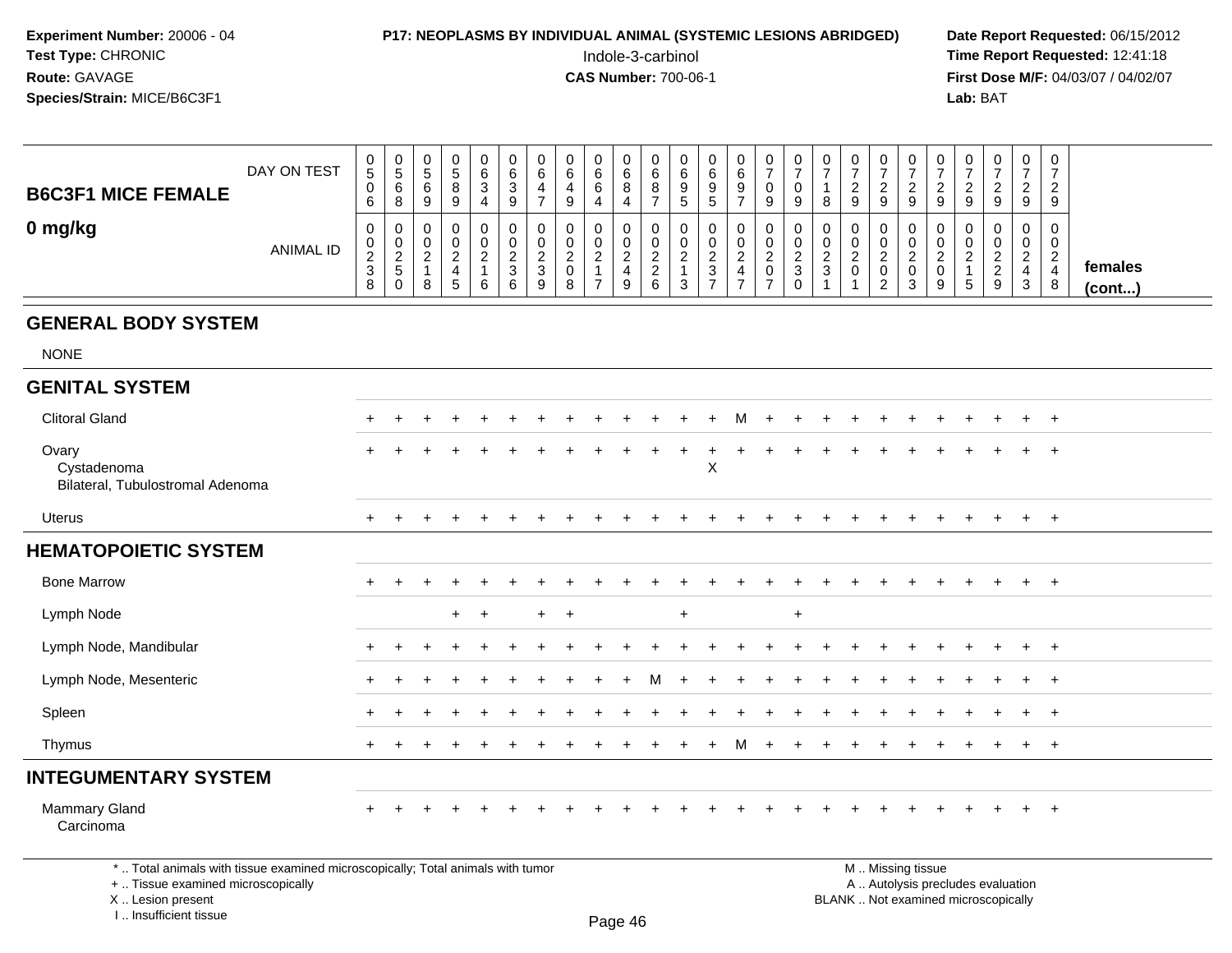I .. Insufficient tissue

# **P17: NEOPLASMS BY INDIVIDUAL ANIMAL (SYSTEMIC LESIONS ABRIDGED)** Date Report Requested: 06/15/2012<br>Indole-3-carbinol **Time Report Requested:** 12:41:18

| DAY ON TEST<br><b>B6C3F1 MICE FEMALE</b>                                                                                                                      | 0<br>5<br>$\mathbf 0$<br>6                                                       | $\begin{array}{c} 0 \\ 5 \\ 6 \end{array}$<br>$\bf8$       | $\begin{array}{c} 0 \\ 5 \end{array}$<br>6<br>$\boldsymbol{9}$ | $\begin{array}{c} 0 \\ 5 \\ 8 \end{array}$<br>$\boldsymbol{9}$                | $\pmb{0}$<br>$\,6\,$<br>$\sqrt{3}$<br>$\overline{4}$          | 0<br>6<br>3<br>9                     | 0<br>$\,6$<br>4<br>$\overline{7}$                     | 0<br>6<br>$\overline{4}$<br>9      | 0<br>$\,6\,$<br>$\,6$<br>4                                           | $\mathbf 0$<br>$\,6\,$<br>8<br>4                                                     | 0<br>$\,6\,$<br>8<br>$\overline{7}$                                  | $\pmb{0}$<br>$\,6\,$<br>9<br>$\sqrt{5}$                                      | 0<br>$6\phantom{1}$<br>9<br>$\sqrt{5}$      | $\begin{array}{c} 0 \\ 6 \end{array}$<br>$\boldsymbol{9}$<br>$\overline{7}$         | $\begin{array}{c} 0 \\ 7 \end{array}$<br>$\mathbf 0$<br>9           | 0<br>$\overline{7}$<br>$\mathbf 0$<br>9      | $\begin{array}{c} 0 \\ 7 \end{array}$<br>$\mathbf{1}$<br>8 | 0<br>$\overline{7}$<br>$\overline{\mathbf{c}}$<br>9 | $\frac{0}{7}$<br>$\boldsymbol{2}$<br>$9\,$                                    | 0<br>$\overline{7}$<br>$\overline{c}$<br>9   | $\frac{0}{7}$<br>$\overline{c}$<br>9                     | $\frac{0}{7}$<br>$\overline{c}$<br>$9\,$ | $\frac{0}{7}$<br>$\overline{2}$<br>9                   | $\frac{0}{7}$<br>$\sqrt{2}$<br>9                                               | $\pmb{0}$<br>$\overline{7}$<br>$\overline{2}$<br>9        |                         |
|---------------------------------------------------------------------------------------------------------------------------------------------------------------|----------------------------------------------------------------------------------|------------------------------------------------------------|----------------------------------------------------------------|-------------------------------------------------------------------------------|---------------------------------------------------------------|--------------------------------------|-------------------------------------------------------|------------------------------------|----------------------------------------------------------------------|--------------------------------------------------------------------------------------|----------------------------------------------------------------------|------------------------------------------------------------------------------|---------------------------------------------|-------------------------------------------------------------------------------------|---------------------------------------------------------------------|----------------------------------------------|------------------------------------------------------------|-----------------------------------------------------|-------------------------------------------------------------------------------|----------------------------------------------|----------------------------------------------------------|------------------------------------------|--------------------------------------------------------|--------------------------------------------------------------------------------|-----------------------------------------------------------|-------------------------|
| 0 mg/kg<br><b>ANIMAL ID</b>                                                                                                                                   | $\mathbf 0$<br>$\mathbf 0$<br>$\boldsymbol{2}$<br>$\ensuremath{\mathsf{3}}$<br>8 | 0<br>$\pmb{0}$<br>$\sqrt{2}$<br>$\mathbf 5$<br>$\mathbf 0$ | $\mathbf 0$<br>$\mathbf 0$<br>$\overline{c}$<br>1<br>8         | 0<br>$\mathbf 0$<br>$\boldsymbol{2}$<br>$\overline{\mathbf{4}}$<br>$\sqrt{5}$ | 0<br>$\mathbf 0$<br>$\overline{c}$<br>$\mathbf{1}$<br>$\,6\,$ | 0<br>0<br>$\boldsymbol{2}$<br>3<br>6 | 0<br>$\mathbf 0$<br>$\sqrt{2}$<br>$\sqrt{3}$<br>$9\,$ | 0<br>0<br>$\overline{c}$<br>0<br>8 | 0<br>$\mathbf 0$<br>$\overline{2}$<br>$\mathbf{1}$<br>$\overline{7}$ | $\mathbf 0$<br>$\mathbf 0$<br>$\boldsymbol{2}$<br>$\overline{4}$<br>$\boldsymbol{9}$ | 0<br>$\mathbf 0$<br>$\sqrt{2}$<br>$\boldsymbol{2}$<br>$6\phantom{a}$ | $\mathbf 0$<br>$\mathbf 0$<br>$\overline{c}$<br>$\mathbf{1}$<br>$\mathbf{3}$ | 0<br>0<br>$\sqrt{2}$<br>3<br>$\overline{7}$ | 0<br>$\mathsf{O}\xspace$<br>$\sqrt{2}$<br>$\overline{\mathbf{4}}$<br>$\overline{7}$ | 0<br>$\mathbf 0$<br>$\overline{c}$<br>$\mathbf 0$<br>$\overline{7}$ | 0<br>0<br>$\overline{2}$<br>3<br>$\mathbf 0$ | $\mathbf 0$<br>$\mathbf 0$<br>$\sqrt{2}$<br>$\sqrt{3}$     | 0<br>0<br>$\sqrt{2}$<br>$\mathbf 0$                 | $\mathbf 0$<br>$\mathbf 0$<br>$\overline{c}$<br>$\mathbf 0$<br>$\overline{2}$ | 0<br>0<br>$\overline{c}$<br>$\mathbf 0$<br>3 | 0<br>$\mathbf 0$<br>$\boldsymbol{2}$<br>$\mathbf 0$<br>9 | 0<br>0<br>$\overline{c}$<br>1<br>5       | 0<br>$\overline{0}$<br>$\overline{c}$<br>$\frac{2}{9}$ | $\mathbf 0$<br>$\mathbf 0$<br>$\boldsymbol{2}$<br>$\overline{a}$<br>$\sqrt{3}$ | 0<br>$\mathbf 0$<br>$\overline{c}$<br>$\overline{4}$<br>8 | females<br>$($ cont $)$ |
| <b>Skin</b><br>Subcutaneous Tissue, Sarcoma                                                                                                                   |                                                                                  |                                                            |                                                                |                                                                               |                                                               |                                      |                                                       |                                    |                                                                      |                                                                                      |                                                                      |                                                                              | $\ddot{}$<br>Χ                              |                                                                                     |                                                                     |                                              |                                                            |                                                     |                                                                               |                                              |                                                          |                                          |                                                        |                                                                                | $+$                                                       |                         |
| <b>MUSCULOSKELETAL SYSTEM</b>                                                                                                                                 |                                                                                  |                                                            |                                                                |                                                                               |                                                               |                                      |                                                       |                                    |                                                                      |                                                                                      |                                                                      |                                                                              |                                             |                                                                                     |                                                                     |                                              |                                                            |                                                     |                                                                               |                                              |                                                          |                                          |                                                        |                                                                                |                                                           |                         |
| <b>Bone</b>                                                                                                                                                   | $\pm$                                                                            |                                                            |                                                                |                                                                               |                                                               |                                      |                                                       |                                    |                                                                      |                                                                                      |                                                                      |                                                                              |                                             |                                                                                     |                                                                     |                                              |                                                            |                                                     |                                                                               |                                              |                                                          |                                          |                                                        |                                                                                | $+$                                                       |                         |
| <b>NERVOUS SYSTEM</b>                                                                                                                                         |                                                                                  |                                                            |                                                                |                                                                               |                                                               |                                      |                                                       |                                    |                                                                      |                                                                                      |                                                                      |                                                                              |                                             |                                                                                     |                                                                     |                                              |                                                            |                                                     |                                                                               |                                              |                                                          |                                          |                                                        |                                                                                |                                                           |                         |
| <b>Brain</b>                                                                                                                                                  |                                                                                  |                                                            |                                                                |                                                                               |                                                               |                                      |                                                       |                                    |                                                                      |                                                                                      |                                                                      |                                                                              |                                             |                                                                                     |                                                                     |                                              |                                                            |                                                     |                                                                               |                                              |                                                          |                                          |                                                        |                                                                                | $+$                                                       |                         |
| <b>RESPIRATORY SYSTEM</b>                                                                                                                                     |                                                                                  |                                                            |                                                                |                                                                               |                                                               |                                      |                                                       |                                    |                                                                      |                                                                                      |                                                                      |                                                                              |                                             |                                                                                     |                                                                     |                                              |                                                            |                                                     |                                                                               |                                              |                                                          |                                          |                                                        |                                                                                |                                                           |                         |
| Lung<br>Alveolar/Bronchiolar Adenoma<br>Alveolar/Bronchiolar Carcinoma<br>Carcinoma, Metastatic, Thyroid Gland<br>Hepatocellular Carcinoma, Metastatic, Liver |                                                                                  |                                                            | X                                                              |                                                                               | X                                                             |                                      |                                                       |                                    |                                                                      |                                                                                      |                                                                      |                                                                              |                                             |                                                                                     | X                                                                   |                                              |                                                            | X                                                   |                                                                               |                                              |                                                          |                                          |                                                        |                                                                                |                                                           |                         |
| Nose                                                                                                                                                          |                                                                                  |                                                            |                                                                |                                                                               |                                                               |                                      |                                                       |                                    |                                                                      |                                                                                      |                                                                      |                                                                              |                                             |                                                                                     |                                                                     |                                              |                                                            |                                                     |                                                                               |                                              |                                                          |                                          |                                                        |                                                                                |                                                           |                         |
| Trachea                                                                                                                                                       | ÷                                                                                |                                                            |                                                                |                                                                               |                                                               |                                      |                                                       |                                    |                                                                      |                                                                                      |                                                                      |                                                                              |                                             |                                                                                     |                                                                     |                                              |                                                            |                                                     |                                                                               |                                              |                                                          |                                          |                                                        |                                                                                | $+$                                                       |                         |
| <b>SPECIAL SENSES SYSTEM</b>                                                                                                                                  |                                                                                  |                                                            |                                                                |                                                                               |                                                               |                                      |                                                       |                                    |                                                                      |                                                                                      |                                                                      |                                                                              |                                             |                                                                                     |                                                                     |                                              |                                                            |                                                     |                                                                               |                                              |                                                          |                                          |                                                        |                                                                                |                                                           |                         |
| Ear                                                                                                                                                           |                                                                                  |                                                            |                                                                |                                                                               |                                                               |                                      |                                                       |                                    |                                                                      |                                                                                      |                                                                      |                                                                              |                                             |                                                                                     |                                                                     |                                              | $\ddot{}$                                                  |                                                     |                                                                               |                                              |                                                          |                                          |                                                        |                                                                                |                                                           |                         |
| Eye                                                                                                                                                           |                                                                                  |                                                            |                                                                |                                                                               |                                                               |                                      |                                                       |                                    |                                                                      |                                                                                      |                                                                      |                                                                              |                                             |                                                                                     |                                                                     |                                              |                                                            |                                                     |                                                                               |                                              |                                                          |                                          |                                                        |                                                                                | $+$                                                       |                         |
| Harderian Gland<br>Adenoma                                                                                                                                    |                                                                                  |                                                            |                                                                |                                                                               |                                                               |                                      |                                                       |                                    |                                                                      |                                                                                      |                                                                      |                                                                              |                                             |                                                                                     |                                                                     |                                              |                                                            |                                                     |                                                                               |                                              |                                                          |                                          |                                                        |                                                                                |                                                           |                         |
| <b>URINARY SYSTEM</b>                                                                                                                                         |                                                                                  |                                                            |                                                                |                                                                               |                                                               |                                      |                                                       |                                    |                                                                      |                                                                                      |                                                                      |                                                                              |                                             |                                                                                     |                                                                     |                                              |                                                            |                                                     |                                                                               |                                              |                                                          |                                          |                                                        |                                                                                |                                                           |                         |
| *  Total animals with tissue examined microscopically; Total animals with tumor<br>+  Tissue examined microscopically<br>X  Lesion present                    |                                                                                  |                                                            |                                                                |                                                                               |                                                               |                                      |                                                       |                                    |                                                                      |                                                                                      |                                                                      |                                                                              |                                             |                                                                                     |                                                                     |                                              |                                                            | BLANK  Not examined microscopically                 | M  Missing tissue                                                             |                                              |                                                          | A  Autolysis precludes evaluation        |                                                        |                                                                                |                                                           |                         |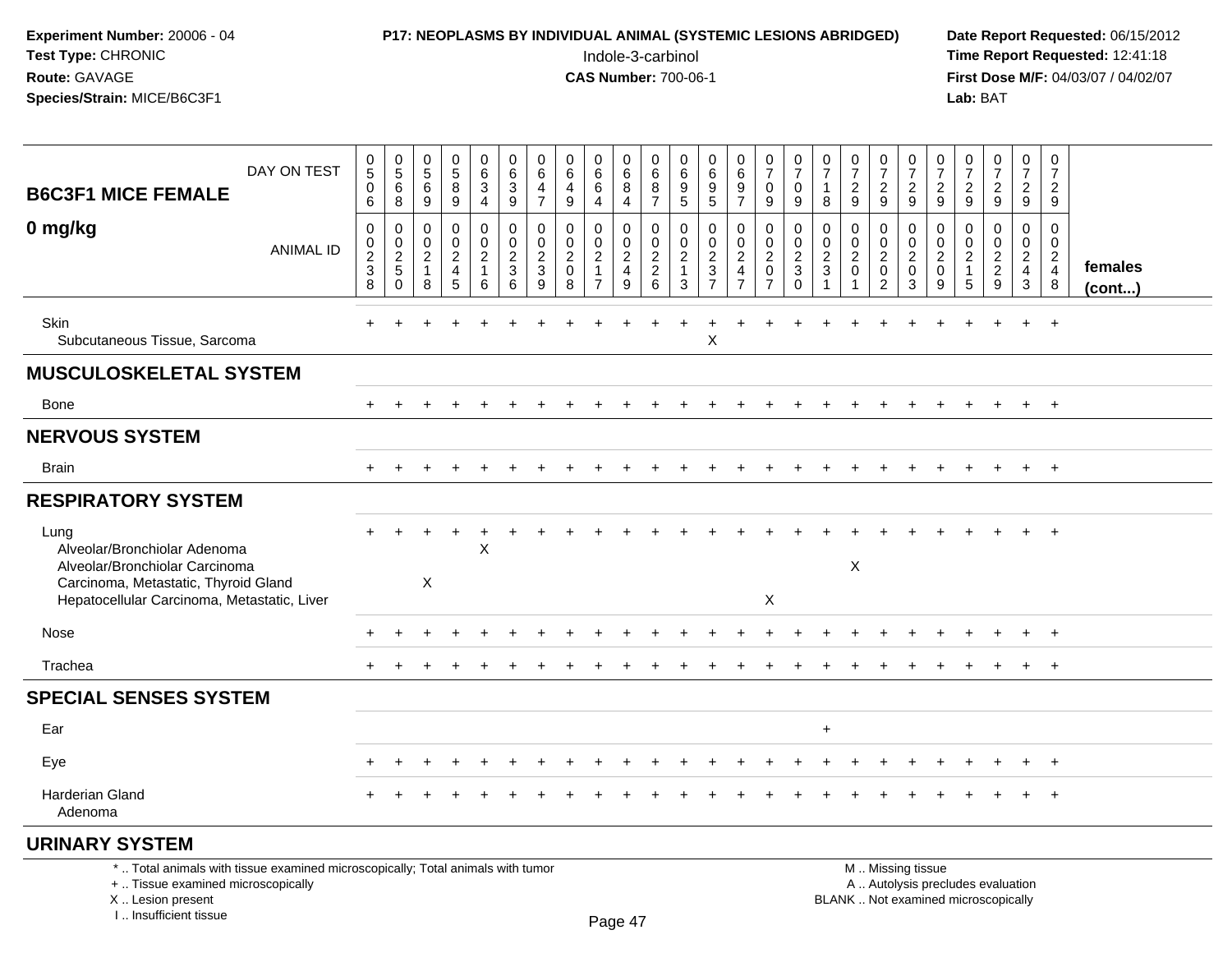| Experiment Number: 20006 - 04 |  |
|-------------------------------|--|
| <b>Test Type: CHRONIC</b>     |  |
| <b>Route: GAVAGE</b>          |  |
| Species/Strain: MICE/B6C3F1   |  |

# **P17: NEOPLASMS BY INDIVIDUAL ANIMAL (SYSTEMIC LESIONS ABRIDGED)** Date Report Requested: 06/15/2012<br>Indole-3-carbinol **Time Report Requested:** 12:41:18

| <b>B6C3F1 MICE FEMALE</b>                                   | DAY ON TEST      | 0<br>$\overline{5}$<br>$\pmb{0}$<br>6                                       | $0\over 6$<br>8                                       | $\mathbf 0$<br>$\overline{5}$<br>$\,6$<br>9    | 0<br>$\mathbf 5$<br>8<br>9                                 | 0<br>6<br>3<br>4                          | 0<br>$\frac{6}{3}$<br>9              | $\mathbf 0$<br>$6\phantom{a}$<br>$\overline{4}$<br>$\overline{7}$ | 0<br>$\,6\,$<br>4<br>9                               | $\begin{matrix} 0 \\ 6 \\ 6 \end{matrix}$<br>4                                   | 0<br>$\,6\,$<br>$\bf 8$<br>$\overline{4}$               | 0<br>$6\phantom{a}$<br>8<br>$\rightarrow$                 | 0<br>$\,6$<br>$\boldsymbol{9}$<br>5 | 0<br>$\frac{6}{9}$<br>5                               | 0<br>6<br>9<br>$\rightarrow$                    | $\frac{0}{7}$<br>$\pmb{0}$<br>9                                                                 | $\frac{0}{7}$<br>0<br>9 | 0<br>$\overline{ }$<br>8                       | $\mathbf 0$<br>$\overline{ }$<br>$\overline{c}$<br>9 | $\frac{0}{7}$<br>$\overline{c}$<br>9                                    | $\frac{0}{7}$<br>$\overline{c}$<br>$\boldsymbol{9}$      | 0<br>$\overline{ }$<br>$\overline{c}$<br>9      | 0<br>$\overline{ }$<br>$\frac{2}{9}$  | $\frac{0}{7}$<br>$\overline{c}$<br>9 | 0<br>$\overline{ }$<br>$\overline{2}$<br>9         | 0<br>$\overline{ }$<br>2<br>9 |                   |
|-------------------------------------------------------------|------------------|-----------------------------------------------------------------------------|-------------------------------------------------------|------------------------------------------------|------------------------------------------------------------|-------------------------------------------|--------------------------------------|-------------------------------------------------------------------|------------------------------------------------------|----------------------------------------------------------------------------------|---------------------------------------------------------|-----------------------------------------------------------|-------------------------------------|-------------------------------------------------------|-------------------------------------------------|-------------------------------------------------------------------------------------------------|-------------------------|------------------------------------------------|------------------------------------------------------|-------------------------------------------------------------------------|----------------------------------------------------------|-------------------------------------------------|---------------------------------------|--------------------------------------|----------------------------------------------------|-------------------------------|-------------------|
| 0 mg/kg                                                     | <b>ANIMAL ID</b> | 0<br>$\pmb{0}$<br>$\overline{\mathbf{c}}$<br>$\ensuremath{\mathsf{3}}$<br>8 | 0<br>$\mathsf{O}\xspace$<br>$\frac{2}{5}$<br>$\Omega$ | $\begin{matrix} 0 \\ 0 \\ 2 \end{matrix}$<br>8 | $_0^0$<br>$\boldsymbol{2}$<br>$\overline{\mathbf{4}}$<br>5 | 0<br>$\mathbf 0$<br>$\boldsymbol{2}$<br>6 | 0<br>$\pmb{0}$<br>$\frac{2}{3}$<br>6 | $\pmb{0}$<br>$\frac{2}{3}$<br>9                                   | 0<br>$\pmb{0}$<br>$\overline{c}$<br>$\mathbf 0$<br>8 | $\begin{smallmatrix} 0\\0 \end{smallmatrix}$<br>$\overline{c}$<br>$\overline{ }$ | 0<br>$\pmb{0}$<br>$\overline{c}$<br>$\overline{4}$<br>9 | 0<br>$\pmb{0}$<br>$\overline{c}$<br>$\boldsymbol{2}$<br>6 | $\pmb{0}$<br>$\boldsymbol{2}$<br>3  | $_{\rm 0}^{\rm 0}$<br>$\frac{2}{3}$<br>$\overline{ }$ | 0<br>0<br>$\overline{c}$<br>4<br>$\overline{ }$ | $\begin{smallmatrix} 0\\0 \end{smallmatrix}$<br>$\boldsymbol{2}$<br>$\pmb{0}$<br>$\overline{ }$ | 0<br>$\frac{2}{3}$      | $\begin{matrix} 0 \\ 0 \\ 2 \end{matrix}$<br>3 | 0<br>$\pmb{0}$<br>$\overline{c}$<br>$\mathbf 0$      | $_{\rm 0}^{\rm 0}$<br>$\boldsymbol{2}$<br>$\mathsf 0$<br>$\overline{2}$ | 0<br>$\mathbf 0$<br>$\boldsymbol{2}$<br>$\mathbf 0$<br>3 | $\,0\,$<br>$\boldsymbol{2}$<br>$\mathbf 0$<br>9 | $_{\rm 0}^{\rm 0}$<br>$\sqrt{2}$<br>5 | 0<br>0<br>$\frac{2}{2}$<br>9         | $\mathbf 0$<br>$\overline{c}$<br>4<br>$\mathbf{3}$ | 0<br>2<br>4<br>8              | females<br>(cont) |
| Kidney                                                      |                  |                                                                             |                                                       |                                                |                                                            |                                           |                                      |                                                                   |                                                      |                                                                                  |                                                         |                                                           |                                     |                                                       |                                                 |                                                                                                 |                         |                                                |                                                      |                                                                         |                                                          |                                                 |                                       |                                      | $+$                                                | $^{+}$                        |                   |
| <b>Urinary Bladder</b>                                      |                  | $\pm$                                                                       |                                                       |                                                |                                                            |                                           |                                      |                                                                   |                                                      |                                                                                  |                                                         |                                                           |                                     |                                                       |                                                 |                                                                                                 |                         |                                                |                                                      |                                                                         |                                                          |                                                 |                                       | $+$                                  |                                                    | $+$ $+$                       |                   |
| <b>SYSTEMIC LESIONS</b>                                     |                  |                                                                             |                                                       |                                                |                                                            |                                           |                                      |                                                                   |                                                      |                                                                                  |                                                         |                                                           |                                     |                                                       |                                                 |                                                                                                 |                         |                                                |                                                      |                                                                         |                                                          |                                                 |                                       |                                      |                                                    |                               |                   |
| Multiple Organ<br>Histiocytic Sarcoma<br>Lymphoma Malignant |                  | $\ddot{}$                                                                   |                                                       |                                                | X                                                          | Χ                                         |                                      | X                                                                 | $\times$                                             |                                                                                  | X                                                       |                                                           | X                                   |                                                       |                                                 |                                                                                                 | X                       |                                                |                                                      |                                                                         |                                                          |                                                 |                                       |                                      | $+$                                                | $^{+}$                        |                   |

<sup>+ ..</sup> Tissue examined microscopically

X .. Lesion present

I .. Insufficient tissue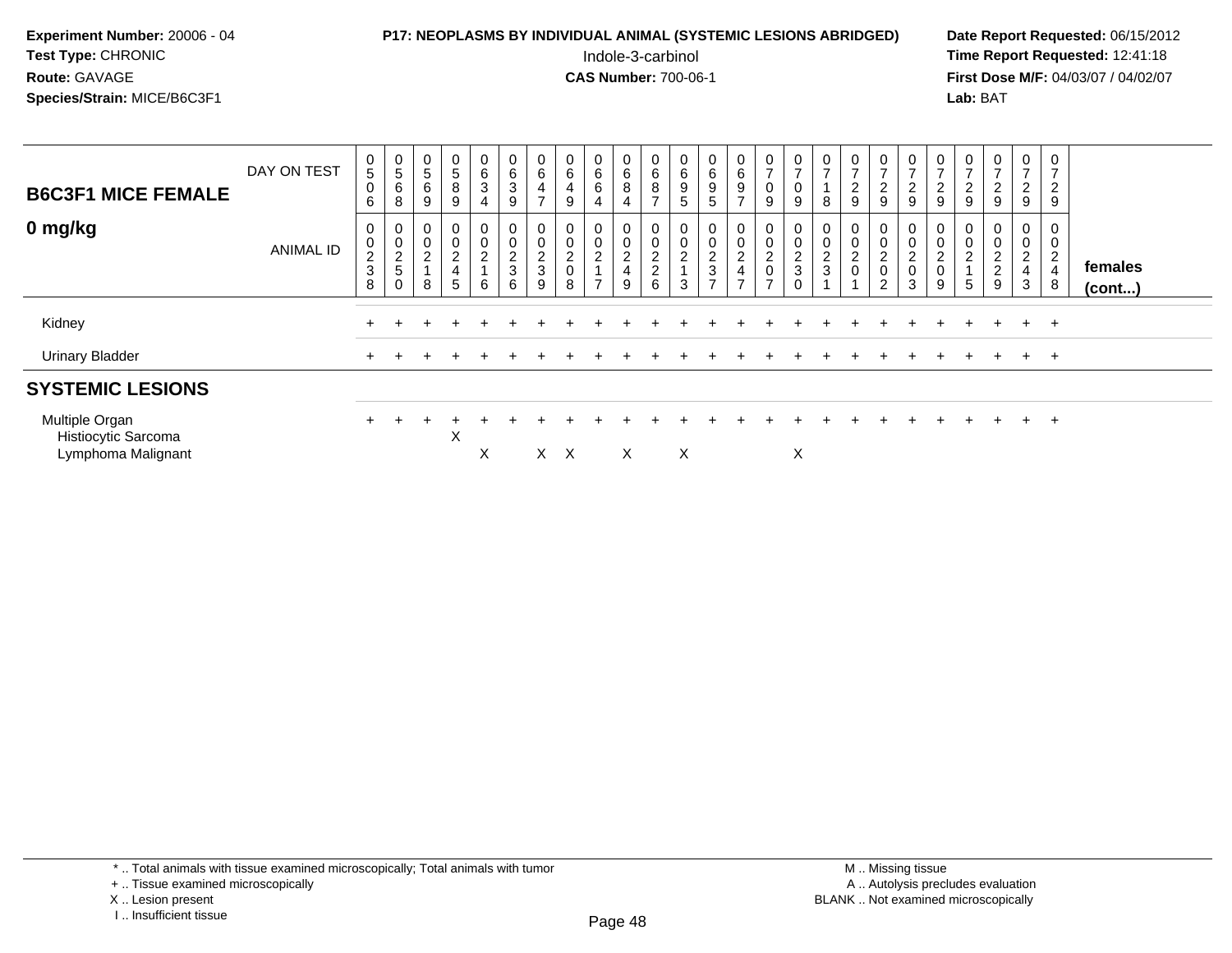# **P17: NEOPLASMS BY INDIVIDUAL ANIMAL (SYSTEMIC LESIONS ABRIDGED)** Date Report Requested: 06/15/2012<br>Indole-3-carbinol **Time Report Requested:** 12:41:18

 Indole-3-carbinol **Time Report Requested:** 12:41:18 **First Dose M/F:** 04/03/07 / 04/02/07<br>Lab: BAT **Lab:** BAT

| <b>B6C3F1 MICE FEMALE</b>                                                                                             | DAY ON TEST      | $\begin{array}{c} 0 \\ 7 \end{array}$<br>$\ensuremath{\mathsf{3}}$<br>$\overline{0}$ | $\frac{0}{7}$<br>$_{0}^{3}$                                                | $\frac{0}{7}$<br>$_0^3$                                       | $\frac{0}{7}$<br>$\frac{3}{0}$         | $\frac{0}{7}$<br>$_0^3$                           | $\frac{0}{7}$<br>$_{\rm 0}^3$                                    | $\frac{0}{7}$<br>$\mathbf{3}$<br>$\mathbf 0$                  | 0<br>$\overline{7}$<br>$\mathbf{3}$<br>$\mathbf 0$ | $\frac{0}{7}$<br>3<br>$\overline{0}$ | $\frac{0}{7}$<br>$_0^3$                   | $\begin{array}{c} 0 \\ 7 \end{array}$<br>$\sqrt{3}$<br>$\overline{0}$ | $\frac{0}{7}$<br>$_{0}^{3}$                            | $\frac{0}{7}$<br>$_{0}^{3}$                                                        | $\frac{0}{7}$<br>$\mathbf{3}$<br>$\overline{0}$                        | $\frac{0}{7}$<br>$_0^3$                                        | $\begin{array}{c} 0 \\ 7 \end{array}$<br>$_{0}^{3}$                         | $\begin{array}{c} 0 \\ 7 \end{array}$<br>$\mathbf{3}$<br>$\mathbf{1}$ | $\frac{0}{7}$<br>$\mathbf 3$<br>$\overline{1}$                   | $\frac{0}{7}$<br>$\mathbf 3$<br>$\mathbf{1}$                     | $\frac{0}{7}$<br>$\ensuremath{\mathsf{3}}$<br>$\mathbf{1}$    | $\frac{0}{7}$<br>3<br>$\mathbf{1}$                                | $\begin{smallmatrix}0\\7\end{smallmatrix}$<br>$\ensuremath{\mathsf{3}}$<br>$\overline{1}$ | $\frac{0}{7}$<br>$\mathbf{3}$<br>$\mathbf{1}$       | $\begin{array}{c} 0 \\ 7 \end{array}$<br>$\mathbf{3}$<br>$\mathbf{1}$ | $\pmb{0}$<br>$\overline{7}$<br>3<br>$\mathbf{1}$                           |                    |
|-----------------------------------------------------------------------------------------------------------------------|------------------|--------------------------------------------------------------------------------------|----------------------------------------------------------------------------|---------------------------------------------------------------|----------------------------------------|---------------------------------------------------|------------------------------------------------------------------|---------------------------------------------------------------|----------------------------------------------------|--------------------------------------|-------------------------------------------|-----------------------------------------------------------------------|--------------------------------------------------------|------------------------------------------------------------------------------------|------------------------------------------------------------------------|----------------------------------------------------------------|-----------------------------------------------------------------------------|-----------------------------------------------------------------------|------------------------------------------------------------------|------------------------------------------------------------------|---------------------------------------------------------------|-------------------------------------------------------------------|-------------------------------------------------------------------------------------------|-----------------------------------------------------|-----------------------------------------------------------------------|----------------------------------------------------------------------------|--------------------|
| 0 mg/kg                                                                                                               | <b>ANIMAL ID</b> | $\mathsf 0$<br>$\mathbf 0$<br>$\overline{\mathbf{c}}$<br>0<br>$5\phantom{1}$         | $\mathbf 0$<br>$\mathbf 0$<br>$\sqrt{2}$<br>$\mathbf 0$<br>$6\phantom{1}6$ | 0<br>$\mathbf 0$<br>$\sqrt{2}$<br>$\mathbf{1}$<br>$\mathbf 0$ | 0<br>$\mathbf 0$<br>$\frac{2}{2}$<br>0 | 0<br>$\mathbf 0$<br>$\frac{2}{2}$<br>$\mathbf{1}$ | $\mathbf 0$<br>$\begin{array}{c}\n0 \\ 2 \\ 2 \\ 3\n\end{array}$ | $\mathbf 0$<br>$\mathbf 0$<br>$\frac{2}{2}$<br>$\overline{4}$ | $\mathbf 0$<br>$\mathbf 0$<br>$\frac{2}{2}$ 5      | 0<br>$\mathbf 0$<br>$\frac{2}{7}$    | 0<br>$\mathsf{O}\xspace$<br>$\frac{2}{8}$ | 0<br>$\ddot{\mathbf{0}}$<br>$\frac{2}{3}$                             | $\mathbf 0$<br>$\,0\,$<br>$\frac{2}{4}$<br>$\mathbf 0$ | $\mathbf 0$<br>$\mathbf 0$<br>$\boldsymbol{2}$<br>$\overline{4}$<br>$\overline{1}$ | 0<br>$\mathbf 0$<br>$\overline{a}$<br>$\overline{4}$<br>$\overline{2}$ | $\pmb{0}$<br>$\frac{0}{2}$<br>$\overline{4}$<br>$\overline{4}$ | $\mathbf 0$<br>$\mathsf{O}\xspace$<br>$\overline{c}$<br>4<br>$6\phantom{a}$ | $\mathbf 0$<br>$\mathbf 0$<br>$\overline{c}$<br>0<br>$\overline{4}$   | $\mathbf 0$<br>$\mathbf 0$<br>$\sqrt{2}$<br>$\overline{1}$<br>-1 | 0<br>$\mathbf 0$<br>$\sqrt{2}$<br>$\mathbf{1}$<br>$\overline{2}$ | $\mathbf 0$<br>$\mathbf 0$<br>$\sqrt{2}$<br>$\mathbf{1}$<br>4 | $\mathbf 0$<br>$\mathbf 0$<br>$\overline{c}$<br>$\mathbf{1}$<br>9 | 0<br>$\boldsymbol{0}$<br>$\frac{2}{2}$                                                    | $\mathbf 0$<br>$\ddot{\mathbf{0}}$<br>$\frac{2}{3}$ | $\mathbf 0$<br>$\mathbf 0$<br>$\frac{2}{3}$<br>$\overline{4}$         | $\mathbf 0$<br>$\mathbf 0$<br>$\sqrt{2}$<br>$\mathbf{3}$<br>$\overline{5}$ | * TOTALS           |
| <b>ALIMENTARY SYSTEM</b>                                                                                              |                  |                                                                                      |                                                                            |                                                               |                                        |                                                   |                                                                  |                                                               |                                                    |                                      |                                           |                                                                       |                                                        |                                                                                    |                                                                        |                                                                |                                                                             |                                                                       |                                                                  |                                                                  |                                                               |                                                                   |                                                                                           |                                                     |                                                                       |                                                                            |                    |
| Esophagus                                                                                                             |                  |                                                                                      |                                                                            |                                                               |                                        |                                                   |                                                                  |                                                               |                                                    |                                      |                                           |                                                                       |                                                        |                                                                                    |                                                                        |                                                                |                                                                             |                                                                       |                                                                  |                                                                  |                                                               |                                                                   |                                                                                           |                                                     |                                                                       |                                                                            | 50                 |
| Gallbladder<br>Leiomyosarcoma, Metastatic, Intestine Small,<br>Jejunum                                                |                  |                                                                                      |                                                                            |                                                               |                                        |                                                   |                                                                  |                                                               |                                                    |                                      |                                           |                                                                       |                                                        |                                                                                    |                                                                        |                                                                |                                                                             |                                                                       |                                                                  |                                                                  |                                                               |                                                                   |                                                                                           |                                                     |                                                                       |                                                                            | 49<br>1            |
| Intestine Large, Cecum<br>Leiomyosarcoma                                                                              |                  |                                                                                      |                                                                            |                                                               |                                        |                                                   |                                                                  |                                                               |                                                    |                                      |                                           |                                                                       |                                                        |                                                                                    |                                                                        |                                                                |                                                                             |                                                                       |                                                                  |                                                                  |                                                               |                                                                   |                                                                                           |                                                     |                                                                       |                                                                            | 50<br>$\mathbf{1}$ |
| Intestine Large, Colon                                                                                                |                  |                                                                                      |                                                                            |                                                               |                                        |                                                   |                                                                  |                                                               |                                                    |                                      |                                           |                                                                       |                                                        |                                                                                    |                                                                        |                                                                |                                                                             |                                                                       |                                                                  |                                                                  |                                                               |                                                                   |                                                                                           |                                                     |                                                                       |                                                                            | 50                 |
| Intestine Large, Rectum                                                                                               |                  |                                                                                      |                                                                            |                                                               |                                        |                                                   |                                                                  |                                                               |                                                    |                                      |                                           |                                                                       |                                                        |                                                                                    |                                                                        |                                                                |                                                                             |                                                                       |                                                                  |                                                                  |                                                               |                                                                   |                                                                                           |                                                     |                                                                       |                                                                            | 50                 |
| Intestine Small, Duodenum                                                                                             |                  |                                                                                      |                                                                            |                                                               |                                        |                                                   |                                                                  |                                                               |                                                    |                                      |                                           |                                                                       |                                                        |                                                                                    |                                                                        |                                                                |                                                                             |                                                                       |                                                                  |                                                                  |                                                               |                                                                   |                                                                                           |                                                     |                                                                       |                                                                            | 50                 |
| Intestine Small, Ileum                                                                                                |                  |                                                                                      |                                                                            |                                                               |                                        |                                                   |                                                                  |                                                               |                                                    |                                      |                                           |                                                                       |                                                        |                                                                                    |                                                                        |                                                                |                                                                             |                                                                       |                                                                  |                                                                  |                                                               |                                                                   |                                                                                           |                                                     |                                                                       |                                                                            | 50                 |
| Intestine Small, Jejunum<br>Leiomyosarcoma                                                                            |                  |                                                                                      |                                                                            |                                                               |                                        |                                                   |                                                                  |                                                               |                                                    |                                      |                                           |                                                                       |                                                        |                                                                                    |                                                                        |                                                                |                                                                             |                                                                       |                                                                  |                                                                  |                                                               |                                                                   |                                                                                           |                                                     |                                                                       |                                                                            | 50<br>$\mathbf{1}$ |
| Liver<br>Hepatocellular Adenoma<br>Hepatocellular Carcinoma                                                           |                  |                                                                                      |                                                                            |                                                               |                                        |                                                   |                                                                  |                                                               | $X$ $X$                                            |                                      |                                           | X                                                                     |                                                        |                                                                                    | Χ                                                                      | $\pmb{\times}$                                                 | X                                                                           |                                                                       | Χ                                                                |                                                                  | X                                                             | Χ                                                                 |                                                                                           |                                                     |                                                                       |                                                                            | 50<br>7<br>6       |
| Mesentery                                                                                                             |                  |                                                                                      |                                                                            |                                                               |                                        |                                                   |                                                                  |                                                               |                                                    |                                      |                                           |                                                                       |                                                        |                                                                                    |                                                                        |                                                                |                                                                             |                                                                       |                                                                  |                                                                  |                                                               |                                                                   |                                                                                           |                                                     |                                                                       |                                                                            | 3                  |
| Pancreas                                                                                                              |                  |                                                                                      |                                                                            |                                                               |                                        |                                                   |                                                                  |                                                               |                                                    |                                      |                                           |                                                                       |                                                        |                                                                                    |                                                                        |                                                                |                                                                             |                                                                       |                                                                  |                                                                  |                                                               |                                                                   |                                                                                           |                                                     |                                                                       |                                                                            | 50                 |
| <b>Salivary Glands</b>                                                                                                |                  |                                                                                      |                                                                            |                                                               |                                        |                                                   |                                                                  |                                                               |                                                    |                                      |                                           |                                                                       |                                                        |                                                                                    |                                                                        |                                                                |                                                                             |                                                                       |                                                                  |                                                                  |                                                               |                                                                   |                                                                                           |                                                     |                                                                       |                                                                            | 50                 |
| Stomach, Forestomach                                                                                                  |                  |                                                                                      |                                                                            |                                                               |                                        |                                                   |                                                                  |                                                               |                                                    |                                      |                                           |                                                                       |                                                        |                                                                                    |                                                                        |                                                                |                                                                             |                                                                       |                                                                  |                                                                  |                                                               |                                                                   |                                                                                           |                                                     |                                                                       | $+$                                                                        | 50                 |
| *  Total animals with tissue examined microscopically; Total animals with tumor<br>+  Tissue examined microscopically |                  |                                                                                      |                                                                            |                                                               |                                        |                                                   |                                                                  |                                                               |                                                    |                                      |                                           |                                                                       |                                                        |                                                                                    |                                                                        |                                                                |                                                                             |                                                                       |                                                                  |                                                                  | M  Missing tissue                                             |                                                                   |                                                                                           | A  Autolysis precludes evaluation                   |                                                                       |                                                                            |                    |

 Lesion present BLANK .. Not examined microscopicallyX .. Lesion present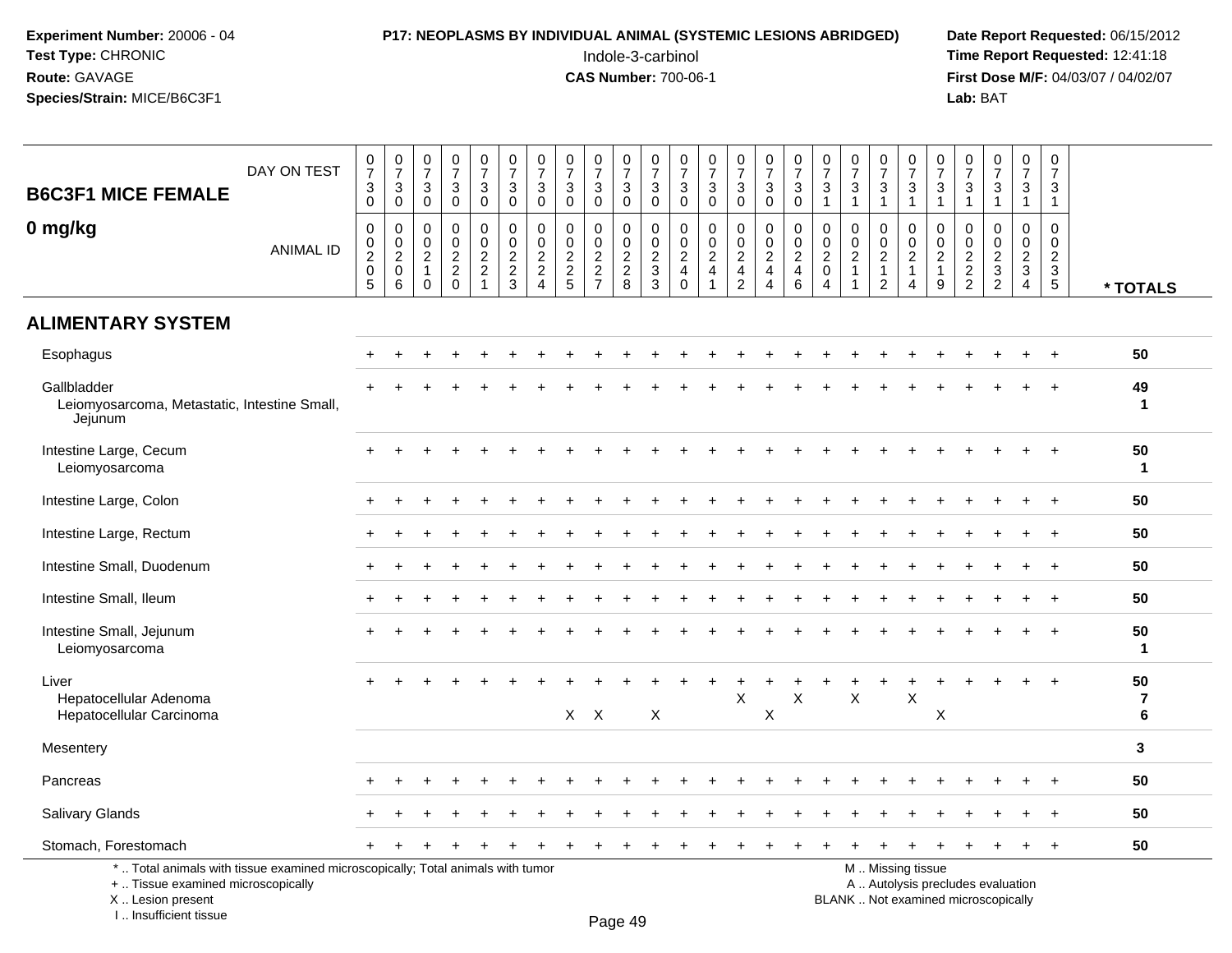# **P17: NEOPLASMS BY INDIVIDUAL ANIMAL (SYSTEMIC LESIONS ABRIDGED)** Date Report Requested: 06/15/2012<br>Indole-3-carbinol **Time Report Requested:** 12:41:18

 Indole-3-carbinol **Time Report Requested:** 12:41:18 **First Dose M/F:** 04/03/07 / 04/02/07<br>Lab: BAT **Lab:** BAT

| <b>B6C3F1 MICE FEMALE</b><br>0 mg/kg                                         | DAY ON TEST<br><b>ANIMAL ID</b> | $\begin{smallmatrix}0\\7\end{smallmatrix}$<br>$\ensuremath{\mathsf{3}}$<br>$\mathbf 0$<br>$\mathsf 0$<br>$_{2}^{\rm 0}$ | $\frac{0}{7}$<br>3<br>$\mathsf{O}\xspace$<br>0<br>$\mathbf 0$<br>$\boldsymbol{2}$ | $\frac{0}{7}$<br>$\mathbf{3}$<br>$\mathbf 0$<br>$\mathbf 0$<br>$\pmb{0}$<br>$\overline{2}$ | $\frac{0}{7}$<br>$\mathbf{3}$<br>$\mathbf 0$<br>0<br>$\pmb{0}$ | $\begin{array}{c} 0 \\ 7 \end{array}$<br>3<br>$\mathbf 0$<br>0<br>$\frac{0}{2}$ | $\frac{0}{7}$<br>$\mathbf{3}$<br>$\mathbf 0$<br>0 | $\frac{0}{7}$<br>3<br>$\mathsf 0$<br>0<br>$\mathbf 0$<br>$\sqrt{2}$ | $\frac{0}{7}$<br>$\mathbf{3}$<br>$\mathbf 0$<br>$\boldsymbol{0}$<br>$\frac{0}{2}$<br>5 | $\frac{0}{7}$<br>3<br>$\mathbf 0$<br>$\mathbf 0$<br>$\mathbf 0$ | $\frac{0}{7}$<br>$\mathbf{3}$<br>$\mathbf 0$<br>0 | $\frac{0}{7}$<br>$\mathsf 3$<br>$\mathbf 0$<br>$\mathbf 0$<br>$\begin{array}{c} 0 \\ 2 \\ 3 \\ 3 \end{array}$ | $\frac{0}{7}$<br>$\sqrt{3}$<br>$\mathbf 0$<br>$\mathbf 0$<br>$\mathbf 0$<br>$\overline{c}$ | $\frac{0}{7}$<br>3<br>$\mathbf 0$<br>$\mathbf 0$<br>$\mathbf 0$<br>$\sqrt{2}$ | $\frac{0}{7}$<br>3<br>$\mathbf 0$<br>0<br>0<br>$\frac{2}{4}$ | $\begin{smallmatrix}0\\7\end{smallmatrix}$<br>$\mathbf{3}$<br>$\mathbf 0$<br>$\pmb{0}$<br>$\begin{smallmatrix} 0\\2 \end{smallmatrix}$ | $\frac{0}{7}$<br>$\sqrt{3}$<br>$\mathbf 0$<br>$\mathbf 0$<br>$\begin{smallmatrix} 0\\ 2 \end{smallmatrix}$ | $\frac{0}{7}$<br>3<br>$\overline{1}$<br>$\mathbf 0$<br>$\mathbf 0$<br>$\sqrt{2}$ | $\pmb{0}$<br>$\overline{7}$<br>$\sqrt{3}$<br>$\overline{1}$<br>$\mathbf 0$<br>$\mathbf 0$<br>$\overline{c}$ | $\frac{0}{7}$<br>3<br>0<br>0<br>$\sqrt{2}$ | $\frac{0}{7}$<br>3<br>$\mathbf{1}$<br>$\mathbf 0$<br>$_{2}^{\rm 0}$ | $\frac{0}{7}$<br>$\mathbf{3}$<br>$\mathbf 0$<br>$\pmb{0}$<br>$\sqrt{2}$ | $\begin{smallmatrix}0\\7\end{smallmatrix}$<br>3<br>$\overline{1}$<br>$\mathbf 0$<br>$\mathbf 0$ | $\frac{0}{7}$<br>$\sqrt{3}$<br>$\mathbf{1}$<br>$\mathbf 0$<br>$\mathbf 0$ | $\begin{array}{c} 0 \\ 7 \end{array}$<br>3<br>1<br>$\mathbf 0$<br>$\mathbf 0$ | $\frac{0}{7}$<br>3<br>$\overline{1}$<br>0<br>$\mathbf 0$ |                                  |
|------------------------------------------------------------------------------|---------------------------------|-------------------------------------------------------------------------------------------------------------------------|-----------------------------------------------------------------------------------|--------------------------------------------------------------------------------------------|----------------------------------------------------------------|---------------------------------------------------------------------------------|---------------------------------------------------|---------------------------------------------------------------------|----------------------------------------------------------------------------------------|-----------------------------------------------------------------|---------------------------------------------------|---------------------------------------------------------------------------------------------------------------|--------------------------------------------------------------------------------------------|-------------------------------------------------------------------------------|--------------------------------------------------------------|----------------------------------------------------------------------------------------------------------------------------------------|------------------------------------------------------------------------------------------------------------|----------------------------------------------------------------------------------|-------------------------------------------------------------------------------------------------------------|--------------------------------------------|---------------------------------------------------------------------|-------------------------------------------------------------------------|-------------------------------------------------------------------------------------------------|---------------------------------------------------------------------------|-------------------------------------------------------------------------------|----------------------------------------------------------|----------------------------------|
|                                                                              |                                 | 0<br>5                                                                                                                  | 0<br>6                                                                            | $\mathbf{1}$<br>$\Omega$                                                                   | $\frac{2}{2}$<br>0                                             |                                                                                 | $\begin{array}{c}\n0 \\ 2 \\ 3\n\end{array}$      | $\sqrt{2}$<br>$\overline{4}$                                        |                                                                                        | $\frac{2}{2}$<br>$\overline{7}$                                 | $0$<br>$2$<br>$2$<br>$8$                          |                                                                                                               | $\overline{4}$<br>$\Omega$                                                                 | $\overline{4}$                                                                | $\overline{2}$                                               | $\overline{4}$<br>$\overline{4}$                                                                                                       | $\overline{4}$<br>6                                                                                        | $\mathbf 0$<br>4                                                                 | $\mathbf{1}$                                                                                                | $\mathbf{1}$<br>2                          | $\mathbf{1}$<br>$\boldsymbol{\Lambda}$                              | $\mathbf{1}$<br>9                                                       | $\frac{2}{2}$                                                                                   | $\frac{2}{3}$                                                             | $\frac{2}{3}$<br>$\overline{4}$                                               | $\frac{2}{3}$                                            | * TOTALS                         |
| Squamous Cell Papilloma                                                      |                                 |                                                                                                                         |                                                                                   |                                                                                            |                                                                |                                                                                 |                                                   |                                                                     |                                                                                        |                                                                 |                                                   |                                                                                                               |                                                                                            |                                                                               | X                                                            |                                                                                                                                        |                                                                                                            |                                                                                  |                                                                                                             |                                            |                                                                     |                                                                         |                                                                                                 |                                                                           |                                                                               |                                                          | $\mathbf{1}$                     |
| Stomach, Glandular                                                           |                                 |                                                                                                                         |                                                                                   |                                                                                            |                                                                |                                                                                 |                                                   |                                                                     |                                                                                        |                                                                 |                                                   |                                                                                                               |                                                                                            |                                                                               |                                                              |                                                                                                                                        |                                                                                                            |                                                                                  |                                                                                                             |                                            |                                                                     |                                                                         |                                                                                                 |                                                                           |                                                                               |                                                          | 48                               |
| Tooth                                                                        |                                 | $\ddot{}$                                                                                                               |                                                                                   |                                                                                            |                                                                |                                                                                 |                                                   |                                                                     |                                                                                        |                                                                 |                                                   |                                                                                                               |                                                                                            |                                                                               |                                                              |                                                                                                                                        | $+$                                                                                                        | $+$                                                                              |                                                                                                             |                                            |                                                                     |                                                                         |                                                                                                 |                                                                           |                                                                               |                                                          | $6\phantom{1}6$                  |
| <b>CARDIOVASCULAR SYSTEM</b>                                                 |                                 |                                                                                                                         |                                                                                   |                                                                                            |                                                                |                                                                                 |                                                   |                                                                     |                                                                                        |                                                                 |                                                   |                                                                                                               |                                                                                            |                                                                               |                                                              |                                                                                                                                        |                                                                                                            |                                                                                  |                                                                                                             |                                            |                                                                     |                                                                         |                                                                                                 |                                                                           |                                                                               |                                                          |                                  |
| <b>Blood Vessel</b><br>Hemangioma                                            |                                 |                                                                                                                         |                                                                                   |                                                                                            |                                                                |                                                                                 |                                                   |                                                                     |                                                                                        |                                                                 |                                                   |                                                                                                               |                                                                                            |                                                                               |                                                              |                                                                                                                                        |                                                                                                            |                                                                                  |                                                                                                             |                                            |                                                                     |                                                                         |                                                                                                 |                                                                           |                                                                               |                                                          | 48<br>$\mathbf{1}$               |
| Heart                                                                        |                                 |                                                                                                                         |                                                                                   |                                                                                            |                                                                |                                                                                 |                                                   |                                                                     |                                                                                        |                                                                 |                                                   |                                                                                                               |                                                                                            |                                                                               |                                                              |                                                                                                                                        |                                                                                                            |                                                                                  |                                                                                                             |                                            |                                                                     |                                                                         |                                                                                                 |                                                                           |                                                                               |                                                          | 50                               |
| <b>ENDOCRINE SYSTEM</b>                                                      |                                 |                                                                                                                         |                                                                                   |                                                                                            |                                                                |                                                                                 |                                                   |                                                                     |                                                                                        |                                                                 |                                                   |                                                                                                               |                                                                                            |                                                                               |                                                              |                                                                                                                                        |                                                                                                            |                                                                                  |                                                                                                             |                                            |                                                                     |                                                                         |                                                                                                 |                                                                           |                                                                               |                                                          |                                  |
| <b>Adrenal Cortex</b><br>Adenoma<br>Subcapsular, Adenoma                     |                                 |                                                                                                                         |                                                                                   |                                                                                            |                                                                |                                                                                 |                                                   |                                                                     |                                                                                        |                                                                 |                                                   |                                                                                                               |                                                                                            |                                                                               |                                                              |                                                                                                                                        | X                                                                                                          |                                                                                  |                                                                                                             |                                            |                                                                     |                                                                         |                                                                                                 |                                                                           |                                                                               |                                                          | 49<br>$\mathbf 1$<br>$\mathbf 1$ |
| Adrenal Medulla                                                              |                                 |                                                                                                                         |                                                                                   |                                                                                            |                                                                |                                                                                 |                                                   |                                                                     |                                                                                        |                                                                 |                                                   |                                                                                                               |                                                                                            |                                                                               |                                                              |                                                                                                                                        |                                                                                                            |                                                                                  |                                                                                                             |                                            |                                                                     |                                                                         |                                                                                                 |                                                                           |                                                                               |                                                          | 49                               |
| Islets, Pancreatic                                                           |                                 |                                                                                                                         |                                                                                   |                                                                                            |                                                                |                                                                                 |                                                   |                                                                     |                                                                                        |                                                                 |                                                   |                                                                                                               |                                                                                            |                                                                               |                                                              |                                                                                                                                        |                                                                                                            |                                                                                  |                                                                                                             |                                            |                                                                     |                                                                         |                                                                                                 |                                                                           |                                                                               | $\ddot{}$                                                | 50                               |
| Parathyroid Gland                                                            |                                 |                                                                                                                         |                                                                                   |                                                                                            |                                                                |                                                                                 |                                                   |                                                                     |                                                                                        |                                                                 |                                                   |                                                                                                               |                                                                                            |                                                                               |                                                              |                                                                                                                                        |                                                                                                            |                                                                                  |                                                                                                             |                                            |                                                                     |                                                                         |                                                                                                 | M                                                                         | $\ddot{}$                                                                     | $+$                                                      | 43                               |
| <b>Pituitary Gland</b><br>Pars Distalis, Adenoma<br>Pars Intermedia, Adenoma |                                 | $\ddot{}$<br>X                                                                                                          |                                                                                   |                                                                                            |                                                                | X                                                                               |                                                   |                                                                     |                                                                                        |                                                                 |                                                   |                                                                                                               |                                                                                            |                                                                               |                                                              |                                                                                                                                        |                                                                                                            |                                                                                  |                                                                                                             |                                            |                                                                     |                                                                         |                                                                                                 | X                                                                         | $\ddot{}$                                                                     | $\ddot{}$<br>X                                           | 49<br>3<br>$\blacktriangleleft$  |
| <b>Thyroid Gland</b><br>C-cell, Carcinoma<br>Follicular Cell, Adenoma        |                                 |                                                                                                                         |                                                                                   |                                                                                            |                                                                |                                                                                 |                                                   |                                                                     |                                                                                        |                                                                 |                                                   |                                                                                                               |                                                                                            |                                                                               |                                                              |                                                                                                                                        |                                                                                                            |                                                                                  |                                                                                                             |                                            |                                                                     |                                                                         |                                                                                                 |                                                                           |                                                                               | $\ddot{}$                                                | 50<br>1                          |

\* .. Total animals with tissue examined microscopically; Total animals with tumor

+ .. Tissue examined microscopically

X .. Lesion present

I .. Insufficient tissue

M .. Missing tissue

y the contract of the contract of the contract of the contract of the contract of  $\mathsf A$  . Autolysis precludes evaluation Lesion present BLANK .. Not examined microscopically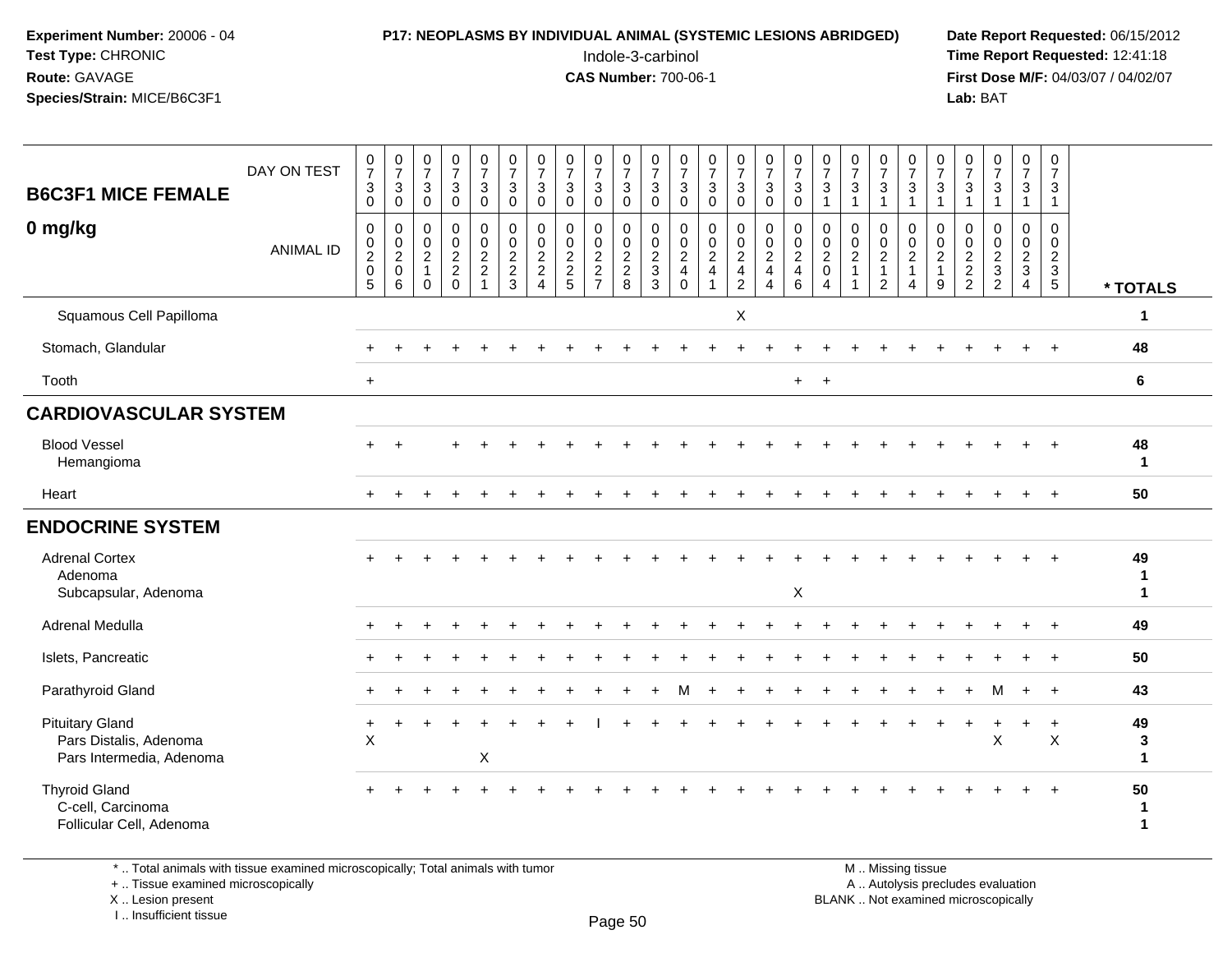### **P17: NEOPLASMS BY INDIVIDUAL ANIMAL (SYSTEMIC LESIONS ABRIDGED)** Date Report Requested: 06/15/2012<br>Indole-3-carbinol **Time Report Requested:** 12:41:18

 Indole-3-carbinol **Time Report Requested:** 12:41:18 **First Dose M/F:** 04/03/07 / 04/02/07<br>Lab: BAT **Lab:** BAT

| <b>B6C3F1 MICE FEMALE</b>                 | DAY ON TEST | U<br>$\overline{ }$<br>3<br>0 | 0<br>$\rightarrow$<br>3<br>$\mathbf 0$ | U<br>◠<br>ت<br>υ | 0<br>3<br>0              | -<br>3<br>⌒<br>U                                  | 0<br>3<br>υ                       | U<br>3<br>U                     | 0<br>-<br>3<br>0                                         | $\rightarrow$<br>3<br>U                  | 0<br>-<br>3<br>0                         | ◠<br>đ |   | 3 | υ<br>3<br>υ                                | 3<br>υ | U<br>$\rightarrow$<br>3<br>U                   | υ<br>-<br>3                  | 0<br>–<br>3 | 3 | 3      | U<br>3                           | 3           | 0<br>-<br>3                                             | $\mathbf{0}$<br>$\overline{ }$<br>3 | 0<br>$\overline{ }$<br>3   |          |
|-------------------------------------------|-------------|-------------------------------|----------------------------------------|------------------|--------------------------|---------------------------------------------------|-----------------------------------|---------------------------------|----------------------------------------------------------|------------------------------------------|------------------------------------------|--------|---|---|--------------------------------------------|--------|------------------------------------------------|------------------------------|-------------|---|--------|----------------------------------|-------------|---------------------------------------------------------|-------------------------------------|----------------------------|----------|
| 0 mg/kg                                   | ANIMAL ID   | 0<br>U<br>ົ<br>∠<br>0<br>5    | 0<br>0<br>$\overline{2}$<br>0<br>6     | 0<br>υ           | 0<br>∠<br>$\overline{2}$ | 0<br>0<br>⌒<br>$\epsilon$<br>$\sim$<br>$\epsilon$ | 0<br>⌒<br>ے<br>$\Omega$<br>ے<br>3 | 0<br>0<br>ົ<br>L<br>ົ<br>L<br>4 | 0<br>0<br>ົ<br>$\epsilon$<br>ົ<br><u>_</u><br>$\sqrt{5}$ | 0<br>っ<br>$\mathcal{D}$<br>$\rightarrow$ | 0<br>0<br>ົ<br>$\epsilon$<br>◠<br>∠<br>8 | చ<br>3 | 4 |   | $\mathbf{0}$<br>υ<br>⌒<br>ے<br>4<br>◠<br>∠ | U<br>4 | 0<br>0<br>ົ<br><u>_</u><br>$\overline{4}$<br>6 | U<br>υ<br>◠<br><u>_</u><br>4 | 0<br>0<br>っ | ∼ | ۷<br>4 | $\mathbf{0}$<br>U<br>⌒<br>▵<br>9 | ▃<br>∠<br>2 | 0<br>0<br>$\sqrt{2}$<br><u>.</u><br>3<br>$\overline{2}$ | 0<br>0<br>ົ<br>$\epsilon$<br>3<br>4 | 0<br>U<br>ົ<br>▵<br>3<br>5 | * TOTALS |
| <b>GENERAL BODY SYSTEM</b><br><b>NONE</b> |             |                               |                                        |                  |                          |                                                   |                                   |                                 |                                                          |                                          |                                          |        |   |   |                                            |        |                                                |                              |             |   |        |                                  |             |                                                         |                                     |                            |          |

#### **GENITAL SYSTEM**

| ULIVITAL VTVILIVI                                        |           |       |                |  |  |     |     |     |  |  |  |  |     |     |     |           |     |                                  |                   |
|----------------------------------------------------------|-----------|-------|----------------|--|--|-----|-----|-----|--|--|--|--|-----|-----|-----|-----------|-----|----------------------------------|-------------------|
| <b>Clitoral Gland</b>                                    | $+$       |       | $\div$         |  |  |     |     |     |  |  |  |  |     |     |     |           | $+$ | $+$                              | 49                |
| Ovary<br>Cystadenoma<br>Bilateral, Tubulostromal Adenoma | $+$       |       |                |  |  |     |     |     |  |  |  |  |     |     |     |           | $+$ | $+$<br>X                         | 50<br>1           |
| Uterus                                                   | $\ddot{}$ |       |                |  |  |     |     |     |  |  |  |  |     |     |     |           | $+$ | $+$                              | 50                |
| <b>HEMATOPOIETIC SYSTEM</b>                              |           |       |                |  |  |     |     |     |  |  |  |  |     |     |     |           |     |                                  |                   |
| <b>Bone Marrow</b>                                       |           |       |                |  |  |     |     |     |  |  |  |  |     |     |     |           |     | $+$                              | 50                |
| Lymph Node                                               |           |       |                |  |  | $+$ | $+$ | $+$ |  |  |  |  |     |     |     |           |     |                                  | $\boldsymbol{9}$  |
| Lymph Node, Mandibular                                   | $+$       | $\pm$ | $\overline{+}$ |  |  |     |     |     |  |  |  |  |     |     |     | $\ddot{}$ | $+$ | $+$                              | 50                |
| Lymph Node, Mesenteric                                   | $+$       |       |                |  |  |     |     |     |  |  |  |  |     |     |     |           | $+$ | $+$                              | 49                |
| Spleen                                                   | $\ddot{}$ |       | $\div$         |  |  |     |     |     |  |  |  |  |     |     |     |           | $+$ | $+$                              | 50                |
| Thymus                                                   | $+$       |       |                |  |  |     |     |     |  |  |  |  |     |     |     |           |     | $+$ $+$                          | 49                |
| <b>INTEGUMENTARY SYSTEM</b>                              |           |       |                |  |  |     |     |     |  |  |  |  |     |     |     |           |     |                                  |                   |
| <b>Mammary Gland</b><br>Carcinoma                        | $+$       |       |                |  |  |     |     |     |  |  |  |  | $+$ | $+$ | $+$ | $+$       | $+$ | $+$<br>$\boldsymbol{\mathsf{X}}$ | 50<br>$\mathbf 1$ |
|                                                          |           |       |                |  |  |     |     |     |  |  |  |  |     |     |     |           |     |                                  |                   |

\* .. Total animals with tissue examined microscopically; Total animals with tumor

+ .. Tissue examined microscopically

 Lesion present BLANK .. Not examined microscopicallyX .. Lesion present

I .. Insufficient tissue

 M .. Missing tissuey the contract of the contract of the contract of the contract of the contract of  $\mathsf A$  . Autolysis precludes evaluation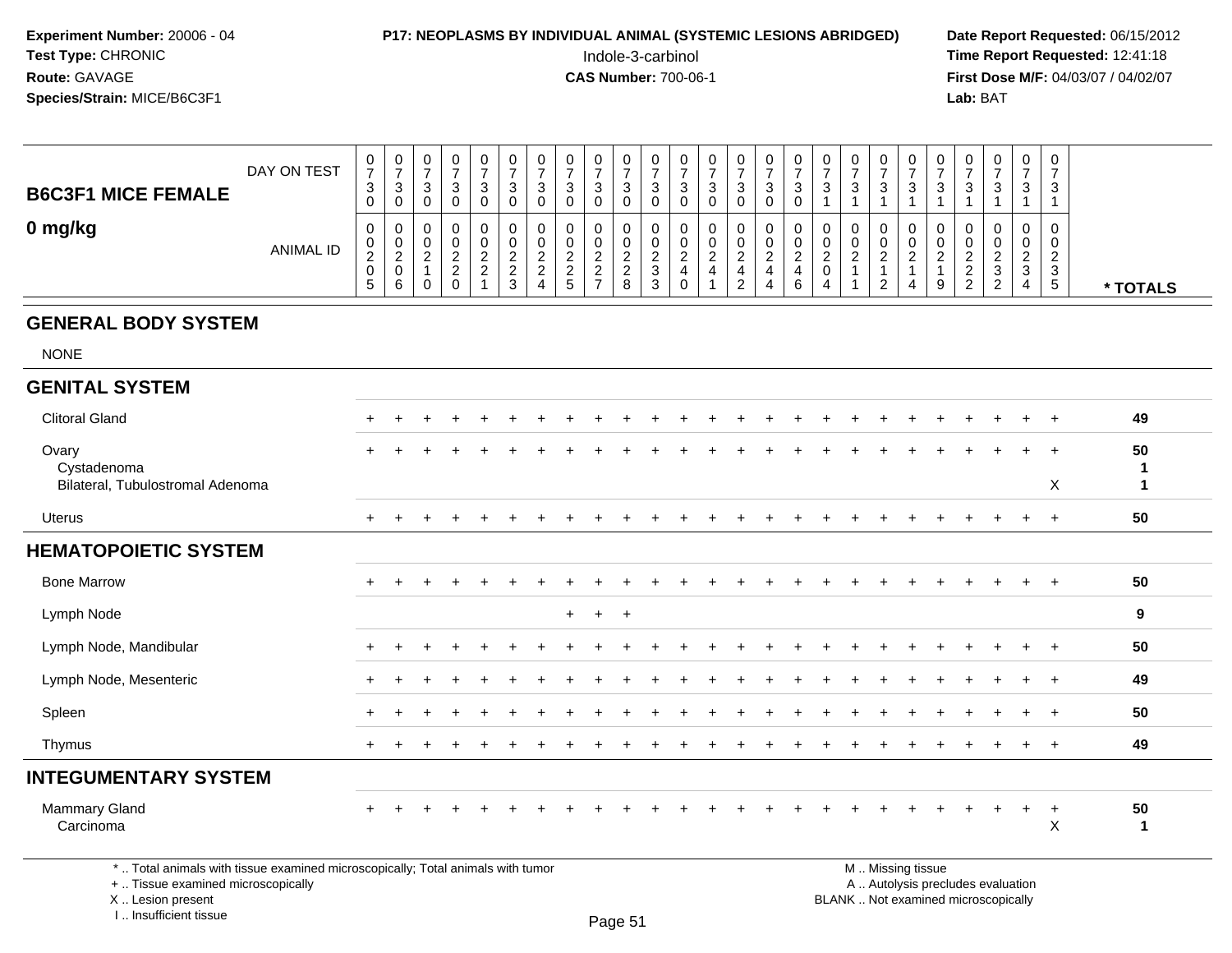### **P17: NEOPLASMS BY INDIVIDUAL ANIMAL (SYSTEMIC LESIONS ABRIDGED)** Date Report Requested: 06/15/2012<br>Indole-3-carbinol **Time Report Requested:** 12:41:18

 Indole-3-carbinol **Time Report Requested:** 12:41:18 **First Dose M/F:** 04/03/07 / 04/02/07<br>Lab: BAT **Lab:** BAT

| <b>B6C3F1 MICE FEMALE</b>                                                                                      | DAY ON TEST      | $\frac{0}{7}$<br>$\sqrt{3}$<br>$\Omega$                                    | $\frac{0}{7}$<br>$\mathbf{3}$<br>$\mathbf 0$     | $\frac{0}{7}$<br>$\ensuremath{\mathsf{3}}$<br>$\Omega$                   | $\frac{0}{7}$<br>3<br>$\Omega$                                   | $\frac{0}{7}$<br>$\mathbf{3}$<br>$\mathbf 0$                           | $\frac{0}{7}$<br>$\sqrt{3}$<br>$\mathbf 0$      | $\frac{0}{7}$<br>$\sqrt{3}$<br>$\mathbf{0}$                 | 0<br>$\overline{7}$<br>$\mathbf{3}$<br>$\Omega$                       | $\begin{array}{c} 0 \\ 7 \end{array}$<br>3<br>$\Omega$       | $\begin{array}{c} 0 \\ 7 \end{array}$<br>$\sqrt{3}$<br>$\Omega$     | $\boldsymbol{0}$<br>$\overline{7}$<br>$\sqrt{3}$<br>$\mathbf 0$            | $\begin{smallmatrix}0\\7\end{smallmatrix}$<br>$\mathbf{3}$<br>$\mathbf 0$ | $\frac{0}{7}$<br>$\sqrt{3}$<br>$\Omega$                                                   | $\frac{0}{7}$<br>3<br>$\Omega$                                                  | $\frac{0}{7}$<br>3<br>$\Omega$                                          | $\frac{0}{7}$<br>$\sqrt{3}$<br>$\Omega$                                        | 0<br>$\overline{7}$<br>$\mathbf{3}$                                                   | 0<br>$\overline{7}$<br>$\sqrt{3}$<br>$\overline{\mathbf{1}}$   | $\frac{0}{7}$<br>$\sqrt{3}$<br>$\mathbf{1}$                        | $\pmb{0}$<br>$\overline{7}$<br>$\mathbf{3}$<br>$\mathbf{1}$ | 0<br>$\overline{7}$<br>3<br>1                           | 0<br>$\overline{7}$<br>3                         | $\begin{array}{c} 0 \\ 7 \end{array}$<br>$\sqrt{3}$<br>$\overline{1}$ | $\begin{array}{c} 0 \\ 7 \end{array}$<br>3<br>$\mathbf{1}$ | $\pmb{0}$<br>$\overline{7}$<br>3<br>$\overline{1}$            |                                                   |
|----------------------------------------------------------------------------------------------------------------|------------------|----------------------------------------------------------------------------|--------------------------------------------------|--------------------------------------------------------------------------|------------------------------------------------------------------|------------------------------------------------------------------------|-------------------------------------------------|-------------------------------------------------------------|-----------------------------------------------------------------------|--------------------------------------------------------------|---------------------------------------------------------------------|----------------------------------------------------------------------------|---------------------------------------------------------------------------|-------------------------------------------------------------------------------------------|---------------------------------------------------------------------------------|-------------------------------------------------------------------------|--------------------------------------------------------------------------------|---------------------------------------------------------------------------------------|----------------------------------------------------------------|--------------------------------------------------------------------|-------------------------------------------------------------|---------------------------------------------------------|--------------------------------------------------|-----------------------------------------------------------------------|------------------------------------------------------------|---------------------------------------------------------------|---------------------------------------------------|
| 0 mg/kg                                                                                                        | <b>ANIMAL ID</b> | $\mathbf 0$<br>$\mathop{2}\limits^{\mathbb{O}}$<br>$\pmb{0}$<br>$\sqrt{5}$ | $\mathbf 0$<br>$\mathbf 0$<br>$\frac{2}{0}$<br>6 | $\mathbf 0$<br>$\mathbf 0$<br>$\overline{2}$<br>$\mathbf{1}$<br>$\Omega$ | $\mathbf 0$<br>0<br>$\overline{2}$<br>$\overline{2}$<br>$\Omega$ | 0<br>$\mathbf 0$<br>$\overline{2}$<br>$\overline{2}$<br>$\overline{1}$ | 0<br>$\begin{array}{c} 0 \\ 2 \\ 3 \end{array}$ | $\Omega$<br>0<br>$\sqrt{2}$<br>$\sqrt{2}$<br>$\overline{4}$ | $\mathbf 0$<br>$\mathbf 0$<br>$\overline{2}$<br>$\boldsymbol{2}$<br>5 | 0<br>0<br>$\overline{2}$<br>$\overline{2}$<br>$\overline{7}$ | 0<br>$\mathsf{O}\xspace$<br>$\overline{2}$<br>$\boldsymbol{2}$<br>8 | 0<br>$\mathsf{O}\xspace$<br>$\overline{2}$<br>$\sqrt{3}$<br>$\overline{3}$ | 0<br>$\mathbf 0$<br>$\overline{2}$<br>$\overline{\mathbf{4}}$<br>$\Omega$ | $\mathbf 0$<br>$\mathbf 0$<br>$\overline{2}$<br>$\overline{\mathbf{4}}$<br>$\overline{1}$ | 0<br>$\mathsf 0$<br>$\overline{2}$<br>$\overline{\mathbf{4}}$<br>$\overline{2}$ | 0<br>$\frac{0}{2}$<br>$\overline{\mathbf{4}}$<br>$\boldsymbol{\Lambda}$ | $\mathbf 0$<br>$\pmb{0}$<br>$\overline{2}$<br>$\overline{4}$<br>$6\phantom{a}$ | $\mathbf 0$<br>$\mathbf 0$<br>$\overline{2}$<br>$\mathbf 0$<br>$\boldsymbol{\Lambda}$ | $\mathbf 0$<br>$\mathbf 0$<br>$\overline{2}$<br>$\overline{1}$ | 0<br>$\pmb{0}$<br>$\overline{2}$<br>$\mathbf{1}$<br>$\overline{2}$ | 0<br>$\mathbf 0$<br>$\overline{2}$<br>$\mathbf{1}$<br>4     | 0<br>$\mathbf 0$<br>$\overline{c}$<br>$\mathbf{1}$<br>9 | $\Omega$<br>0<br>$\overline{c}$<br>$\frac{2}{2}$ | $\mathbf 0$<br>$\mathbf 0$<br>$\frac{2}{3}$                           | 0<br>0<br>$\overline{2}$<br>$\mathbf{3}$<br>$\overline{4}$ | $\mathbf 0$<br>$\mathbf 0$<br>$\overline{2}$<br>$\frac{3}{5}$ | * TOTALS                                          |
| Skin<br>Subcutaneous Tissue, Sarcoma                                                                           |                  |                                                                            |                                                  |                                                                          |                                                                  |                                                                        |                                                 |                                                             |                                                                       |                                                              |                                                                     |                                                                            |                                                                           |                                                                                           |                                                                                 |                                                                         |                                                                                |                                                                                       |                                                                |                                                                    |                                                             |                                                         |                                                  |                                                                       |                                                            | $\overline{+}$                                                | 50<br>$\mathbf{1}$                                |
| <b>MUSCULOSKELETAL SYSTEM</b>                                                                                  |                  |                                                                            |                                                  |                                                                          |                                                                  |                                                                        |                                                 |                                                             |                                                                       |                                                              |                                                                     |                                                                            |                                                                           |                                                                                           |                                                                                 |                                                                         |                                                                                |                                                                                       |                                                                |                                                                    |                                                             |                                                         |                                                  |                                                                       |                                                            |                                                               |                                                   |
| Bone                                                                                                           |                  |                                                                            |                                                  |                                                                          |                                                                  |                                                                        |                                                 |                                                             |                                                                       |                                                              |                                                                     |                                                                            |                                                                           |                                                                                           |                                                                                 |                                                                         |                                                                                |                                                                                       |                                                                |                                                                    |                                                             |                                                         |                                                  |                                                                       |                                                            |                                                               | 50                                                |
| <b>NERVOUS SYSTEM</b>                                                                                          |                  |                                                                            |                                                  |                                                                          |                                                                  |                                                                        |                                                 |                                                             |                                                                       |                                                              |                                                                     |                                                                            |                                                                           |                                                                                           |                                                                                 |                                                                         |                                                                                |                                                                                       |                                                                |                                                                    |                                                             |                                                         |                                                  |                                                                       |                                                            |                                                               |                                                   |
| <b>Brain</b>                                                                                                   |                  |                                                                            |                                                  |                                                                          |                                                                  |                                                                        |                                                 |                                                             |                                                                       |                                                              |                                                                     |                                                                            |                                                                           |                                                                                           |                                                                                 |                                                                         |                                                                                |                                                                                       |                                                                |                                                                    |                                                             |                                                         |                                                  |                                                                       | $\div$                                                     | $+$                                                           | 50                                                |
| <b>RESPIRATORY SYSTEM</b>                                                                                      |                  |                                                                            |                                                  |                                                                          |                                                                  |                                                                        |                                                 |                                                             |                                                                       |                                                              |                                                                     |                                                                            |                                                                           |                                                                                           |                                                                                 |                                                                         |                                                                                |                                                                                       |                                                                |                                                                    |                                                             |                                                         |                                                  |                                                                       |                                                            |                                                               |                                                   |
| Lung<br>Alveolar/Bronchiolar Adenoma<br>Alveolar/Bronchiolar Carcinoma<br>Carcinoma, Metastatic, Thyroid Gland |                  |                                                                            |                                                  |                                                                          |                                                                  |                                                                        |                                                 |                                                             |                                                                       |                                                              |                                                                     |                                                                            |                                                                           |                                                                                           |                                                                                 | $\boldsymbol{\mathsf{X}}$                                               |                                                                                |                                                                                       |                                                                |                                                                    |                                                             |                                                         |                                                  |                                                                       |                                                            |                                                               | 50<br>$\mathbf 1$<br>$\mathbf{2}$<br>$\mathbf{1}$ |
| Hepatocellular Carcinoma, Metastatic, Liver                                                                    |                  |                                                                            |                                                  |                                                                          |                                                                  |                                                                        |                                                 |                                                             |                                                                       |                                                              |                                                                     | X                                                                          |                                                                           |                                                                                           |                                                                                 |                                                                         |                                                                                |                                                                                       |                                                                |                                                                    |                                                             |                                                         |                                                  |                                                                       |                                                            |                                                               | $\mathbf{2}$                                      |
| Nose                                                                                                           |                  |                                                                            |                                                  |                                                                          |                                                                  |                                                                        |                                                 |                                                             |                                                                       |                                                              |                                                                     |                                                                            |                                                                           |                                                                                           |                                                                                 |                                                                         |                                                                                |                                                                                       |                                                                |                                                                    |                                                             |                                                         |                                                  |                                                                       |                                                            |                                                               | 50                                                |
| Trachea                                                                                                        |                  |                                                                            |                                                  |                                                                          |                                                                  |                                                                        |                                                 |                                                             |                                                                       |                                                              |                                                                     |                                                                            |                                                                           |                                                                                           |                                                                                 |                                                                         |                                                                                |                                                                                       |                                                                |                                                                    |                                                             |                                                         |                                                  |                                                                       |                                                            | $\ddot{}$                                                     | 50                                                |
| <b>SPECIAL SENSES SYSTEM</b>                                                                                   |                  |                                                                            |                                                  |                                                                          |                                                                  |                                                                        |                                                 |                                                             |                                                                       |                                                              |                                                                     |                                                                            |                                                                           |                                                                                           |                                                                                 |                                                                         |                                                                                |                                                                                       |                                                                |                                                                    |                                                             |                                                         |                                                  |                                                                       |                                                            |                                                               |                                                   |
| Ear                                                                                                            |                  |                                                                            |                                                  |                                                                          |                                                                  |                                                                        |                                                 |                                                             |                                                                       |                                                              |                                                                     |                                                                            |                                                                           |                                                                                           |                                                                                 |                                                                         |                                                                                | $+$                                                                                   |                                                                |                                                                    |                                                             |                                                         |                                                  |                                                                       |                                                            |                                                               | $\mathbf{2}$                                      |
| Eye                                                                                                            |                  |                                                                            |                                                  |                                                                          |                                                                  |                                                                        |                                                 |                                                             |                                                                       |                                                              |                                                                     |                                                                            |                                                                           |                                                                                           |                                                                                 |                                                                         |                                                                                |                                                                                       |                                                                |                                                                    |                                                             |                                                         |                                                  |                                                                       |                                                            |                                                               | 50                                                |
| Harderian Gland<br>Adenoma                                                                                     |                  | $\mathsf X$                                                                |                                                  |                                                                          |                                                                  |                                                                        |                                                 |                                                             |                                                                       |                                                              |                                                                     | X                                                                          |                                                                           |                                                                                           |                                                                                 |                                                                         |                                                                                |                                                                                       |                                                                |                                                                    |                                                             |                                                         |                                                  |                                                                       | $\ddot{}$<br>X                                             | $\ddot{}$                                                     | 50<br>3                                           |
| <b>ILDINIA DV OVOTEM</b>                                                                                       |                  |                                                                            |                                                  |                                                                          |                                                                  |                                                                        |                                                 |                                                             |                                                                       |                                                              |                                                                     |                                                                            |                                                                           |                                                                                           |                                                                                 |                                                                         |                                                                                |                                                                                       |                                                                |                                                                    |                                                             |                                                         |                                                  |                                                                       |                                                            |                                                               |                                                   |

#### **URINARY SYSTEM**

\* .. Total animals with tissue examined microscopically; Total animals with tumor

+ .. Tissue examined microscopically

X .. Lesion present

I .. Insufficient tissue

 M .. Missing tissuey the contract of the contract of the contract of the contract of the contract of  $\mathsf A$  . Autolysis precludes evaluation

Lesion present BLANK .. Not examined microscopically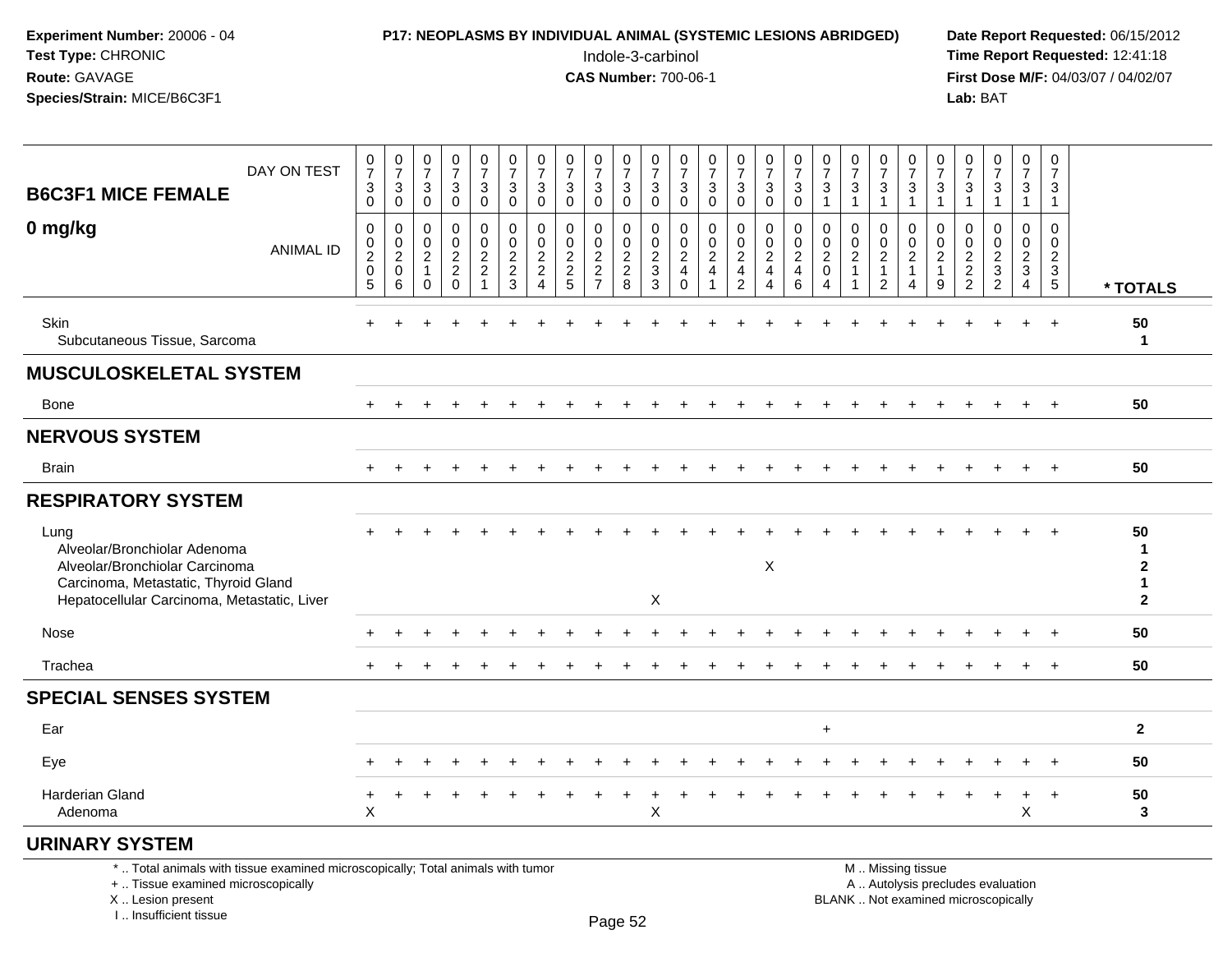### **P17: NEOPLASMS BY INDIVIDUAL ANIMAL (SYSTEMIC LESIONS ABRIDGED)** Date Report Requested: 06/15/2012<br>Indole-3-carbinol **Time Report Requested:** 12:41:18

 Indole-3-carbinol **Time Report Requested:** 12:41:18 **First Dose M/F:** 04/03/07 / 04/02/07<br>Lab: BAT **Lab:** BAT

| <b>B6C3F1 MICE FEMALE</b>                                   | DAY ON TEST      | $\frac{0}{7}$<br>3<br>0                                 | $\frac{0}{7}$<br>$\mathbf{3}$<br>0   | $\frac{0}{7}$<br>$\sqrt{3}$<br>$\mathbf 0$ | $\frac{0}{7}$<br>$\mathbf{3}$<br>$\mathbf 0$                 | 0<br>$\overline{z}$<br>3<br>$\mathbf 0$ | $\frac{0}{7}$<br>$\mathbf{3}$<br>0 | $\cup$<br>$\rightarrow$<br>$\sqrt{3}$<br>$\mathbf 0$             | 0<br>$\rightarrow$<br>$\mathbf{3}$<br>$\mathbf 0$ | 0<br>$\overline{ }$<br>3<br>0 | 0<br>$\overline{7}$<br>3<br>$\mathbf 0$                 | 0<br>$\rightarrow$<br>3<br>0          | 0<br>$\overline{ }$<br>3<br>$\mathbf 0$                              | 0<br>$\rightarrow$<br>$\sqrt{3}$<br>0 | $\frac{0}{7}$<br>$\mathbf{3}$<br>$\mathbf 0$      | $\frac{0}{7}$<br>$\sqrt{3}$<br>$\pmb{0}$                               | 0<br>$\overline{ }$<br>3<br>0            | $\overline{ }$<br>3          | 0<br>$\rightarrow$<br>3            | 0<br>$\rightarrow$<br>$\mathbf{3}$           | $\frac{0}{7}$<br>$\mathbf{3}$                         | $\frac{0}{7}$<br>3              | $\mathbf 0$<br>$\overline{ }$<br>3                                        | 0<br>$\overline{ }$<br>3                                 | $\frac{0}{7}$<br>$\sqrt{3}$          | 0<br>$\overline{ }$<br>$\mathbf{3}$                              |          |
|-------------------------------------------------------------|------------------|---------------------------------------------------------|--------------------------------------|--------------------------------------------|--------------------------------------------------------------|-----------------------------------------|------------------------------------|------------------------------------------------------------------|---------------------------------------------------|-------------------------------|---------------------------------------------------------|---------------------------------------|----------------------------------------------------------------------|---------------------------------------|---------------------------------------------------|------------------------------------------------------------------------|------------------------------------------|------------------------------|------------------------------------|----------------------------------------------|-------------------------------------------------------|---------------------------------|---------------------------------------------------------------------------|----------------------------------------------------------|--------------------------------------|------------------------------------------------------------------|----------|
| 0 mg/kg                                                     | <b>ANIMAL ID</b> | 0<br>$\pmb{0}$<br>$\sqrt{2}$<br>$\pmb{0}$<br>$\sqrt{5}$ | 0<br>$\pmb{0}$<br>$\frac{2}{0}$<br>6 | 0<br>$\pmb{0}$<br>$\overline{2}$           | 0<br>$\pmb{0}$<br>$\begin{array}{c} 2 \\ 2 \\ 0 \end{array}$ | 0<br>$\mathbf 0$<br>$\frac{2}{2}$       | 0<br>$\pmb{0}$<br>$\frac{2}{3}$    | 0<br>$\pmb{0}$<br>$\overline{\mathbf{c}}$<br>$\overline{c}$<br>4 | 0<br>$\pmb{0}$<br>$\frac{2}{2}$                   | 0<br>0<br>$\frac{2}{7}$       | 0<br>$\pmb{0}$<br>$\overline{c}$<br>$\overline{c}$<br>8 | 0<br><sup>o</sup><br>$rac{2}{3}$<br>3 | $\mathbf 0$<br>$\overline{c}$<br>$\overline{\mathbf{4}}$<br>$\Omega$ | 0<br>0<br>$\overline{2}$<br>4         | 0<br>$\pmb{0}$<br>$\frac{2}{4}$<br>$\overline{2}$ | 0<br>$\pmb{0}$<br>$\boldsymbol{2}$<br>$\overline{4}$<br>$\overline{4}$ | 0<br>0<br>$\sim$<br>$\epsilon$<br>4<br>6 | $\mathbf 0$<br>$\Omega$<br>۷ | 0<br>$\mathbf 0$<br>$\overline{2}$ | 0<br>0<br>$\boldsymbol{2}$<br>$\overline{2}$ | 0<br>$\boldsymbol{0}$<br>$\sqrt{2}$<br>$\overline{4}$ | 0<br>0<br>$\boldsymbol{2}$<br>9 | $\mathbf 0$<br>$\Omega$<br>۷<br>$\overline{\mathbf{c}}$<br>$\overline{2}$ | 0<br>$\boldsymbol{0}$<br>$\frac{2}{3}$<br>$\overline{2}$ | 0<br>$\pmb{0}$<br>$\frac{2}{3}$<br>4 | $\mathbf{0}$<br>$\mathbf 0$<br>$\overline{c}$<br>3<br>$\sqrt{5}$ | * TOTALS |
| Kidney                                                      |                  | $+$                                                     |                                      |                                            |                                                              |                                         |                                    |                                                                  |                                                   |                               |                                                         |                                       |                                                                      |                                       |                                                   |                                                                        |                                          |                              |                                    |                                              |                                                       |                                 |                                                                           |                                                          | $+$                                  | $+$                                                              | 50       |
| <b>Urinary Bladder</b>                                      |                  | $+$                                                     | $\pm$                                | $\div$                                     | $+$                                                          | $+$                                     |                                    | ÷.                                                               |                                                   |                               |                                                         |                                       |                                                                      |                                       |                                                   |                                                                        |                                          |                              |                                    |                                              |                                                       |                                 | $+$                                                                       | $\div$                                                   | $+$                                  | $+$                                                              | 50       |
| <b>SYSTEMIC LESIONS</b>                                     |                  |                                                         |                                      |                                            |                                                              |                                         |                                    |                                                                  |                                                   |                               |                                                         |                                       |                                                                      |                                       |                                                   |                                                                        |                                          |                              |                                    |                                              |                                                       |                                 |                                                                           |                                                          |                                      |                                                                  |          |
| Multiple Organ<br>Histiocytic Sarcoma<br>Lymphoma Malignant |                  | $\pm$                                                   |                                      |                                            |                                                              |                                         |                                    |                                                                  |                                                   |                               |                                                         |                                       |                                                                      |                                       |                                                   |                                                                        |                                          |                              |                                    |                                              |                                                       |                                 |                                                                           |                                                          | $+$                                  | $\pm$                                                            | 50<br>6  |

\* .. Total animals with tissue examined microscopically; Total animals with tumor

+ .. Tissue examined microscopically

X .. Lesion present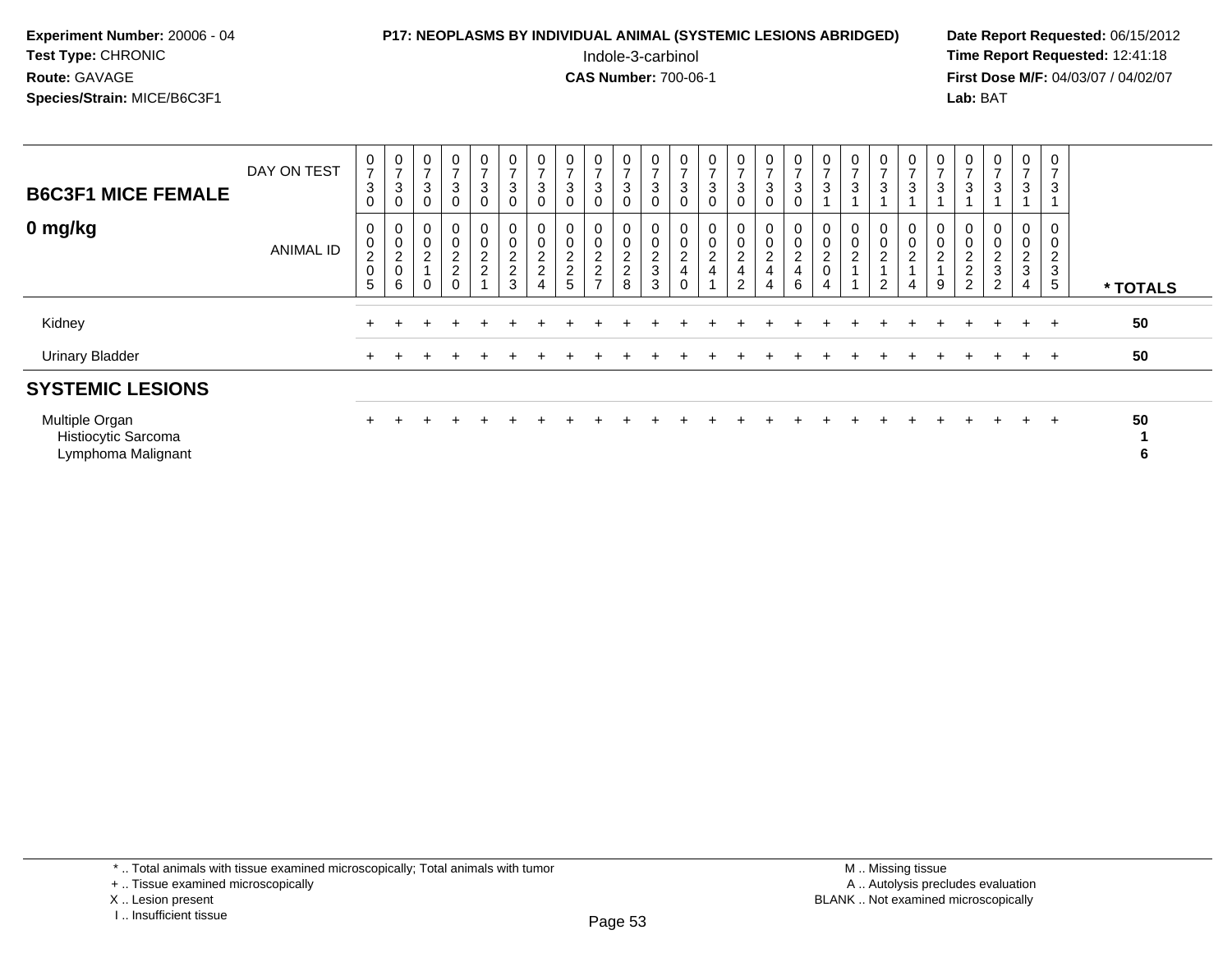### **P17: NEOPLASMS BY INDIVIDUAL ANIMAL (SYSTEMIC LESIONS ABRIDGED)** Date Report Requested: 06/15/2012<br>Indole-3-carbinol **Time Report Requested:** 12:41:18

 Indole-3-carbinol **Time Report Requested:** 12:41:18 **First Dose M/F:** 04/03/07 / 04/02/07<br>Lab: BAT **Lab:** BAT

| <b>B6C3F1 MICE FEMALE</b>                                                                                                             | DAY ON TEST      | $\begin{smallmatrix}0\1\end{smallmatrix}$<br>9<br>$\mathbf{1}$      | 0<br>5<br>5<br>8                               |                                                   | $\begin{array}{c} 0 \\ 6 \end{array}$<br>$\overline{2}$<br>$\mathbf 0$            | $\begin{array}{c} 0 \\ 6 \end{array}$<br>$\frac{4}{2}$ | $\begin{array}{c} 0 \\ 6 \end{array}$<br>$\overline{5}$ 0                | 0<br>$\,6\,$<br>8<br>1                                       | 0687                                                     | $_6^0$<br>$\overline{8}$<br>8                 | $\frac{0}{7}$<br>$\pmb{0}$<br>$\mathbf{1}$              | $\begin{array}{c} 0 \\ 7 \end{array}$<br>$\frac{2}{9}$ | 0<br>$\overline{7}$<br>$\overline{a}$<br>9              | $\frac{0}{7}$<br>$\sqrt{2}$<br>9                                  | $\frac{0}{7}$<br>$\overline{c}$<br>9                  | $\begin{smallmatrix}0\\7\end{smallmatrix}$<br>$\overline{c}$<br>9 | $\frac{0}{7}$<br>$\sqrt{2}$<br>9       | $\begin{array}{c} 0 \\ 7 \end{array}$<br>$\sqrt{2}$<br>9             | $\begin{array}{c} 0 \\ 7 \end{array}$<br>$\sqrt{2}$<br>9               | $\frac{0}{7}$<br>$\frac{2}{9}$                                   | $\frac{0}{7}$<br>$\sqrt{2}$<br>$\boldsymbol{9}$                | $\begin{smallmatrix}0\\7\end{smallmatrix}$<br>$\overline{\mathbf{c}}$<br>9 | $\begin{array}{c} 0 \\ 7 \end{array}$<br>$\sqrt{2}$<br>$\boldsymbol{9}$ | $\frac{0}{7}$<br>$\overline{c}$<br>$\boldsymbol{9}$                        | $\begin{smallmatrix}0\\7\end{smallmatrix}$<br>$\ensuremath{\mathsf{3}}$<br>$\mathsf{O}\xspace$ | $\frac{0}{7}$<br>3<br>$\mathbf 0$                     |                   |
|---------------------------------------------------------------------------------------------------------------------------------------|------------------|---------------------------------------------------------------------|------------------------------------------------|---------------------------------------------------|-----------------------------------------------------------------------------------|--------------------------------------------------------|--------------------------------------------------------------------------|--------------------------------------------------------------|----------------------------------------------------------|-----------------------------------------------|---------------------------------------------------------|--------------------------------------------------------|---------------------------------------------------------|-------------------------------------------------------------------|-------------------------------------------------------|-------------------------------------------------------------------|----------------------------------------|----------------------------------------------------------------------|------------------------------------------------------------------------|------------------------------------------------------------------|----------------------------------------------------------------|----------------------------------------------------------------------------|-------------------------------------------------------------------------|----------------------------------------------------------------------------|------------------------------------------------------------------------------------------------|-------------------------------------------------------|-------------------|
| 62.5 mg/kg                                                                                                                            | <b>ANIMAL ID</b> | $\pmb{0}$<br>$\mathbf 0$<br>$\boldsymbol{2}$<br>9<br>$\overline{4}$ | 0<br>$\mathbf 0$<br>$\boldsymbol{2}$<br>$^6_2$ | 0<br>$\boldsymbol{0}$<br>$\overline{c}$<br>$^6_6$ | $\mathbf 0$<br>$\mathsf{O}\xspace$<br>$\overline{c}$<br>$\bf 8$<br>$\overline{7}$ | 0<br>$\pmb{0}$<br>$\sqrt{2}$<br>$_{8}^8$               | $\mathbf 0$<br>$\overline{0}$<br>$\boldsymbol{2}$<br>8<br>$\overline{9}$ | $\mathbf 0$<br>$\Omega$<br>$\overline{c}$<br>$\sqrt{5}$<br>5 | 0<br>$\mathbf 0$<br>$\overline{c}$<br>$\bf8$<br>$\Omega$ | 0<br>$\mathsf{O}$<br>$\overline{c}$<br>6<br>5 | 0<br>$\mathsf{O}\xspace$<br>$\sqrt{2}$<br>$\frac{5}{3}$ | 0<br>$\mathsf 0$<br>$\sqrt{2}$<br>$\frac{5}{7}$        | 0<br>$\mathbf 0$<br>$\boldsymbol{2}$<br>$\sqrt{5}$<br>8 | $\mathbf 0$<br>$\mathsf{O}\xspace$<br>$\sqrt{2}$<br>6<br>$\Omega$ | 0<br>$\mathsf{O}\xspace$<br>$\overline{c}$<br>$\,6\,$ | 0<br>$\mathsf{O}\xspace$<br>$\overline{c}$<br>6<br>4              | 0<br>$\pmb{0}$<br>$\sqrt{2}$<br>$^6_9$ | 0<br>$\mathbf 0$<br>$\overline{c}$<br>$\overline{7}$<br>$\mathbf{0}$ | 0<br>$\mathbf 0$<br>$\overline{c}$<br>$\overline{7}$<br>$\overline{2}$ | 0<br>$\pmb{0}$<br>$\sqrt{2}$<br>$\overline{7}$<br>$\overline{4}$ | 0<br>$\mathbf 0$<br>$\overline{c}$<br>$\, 8$<br>$\overline{c}$ | 0<br>0<br>$\boldsymbol{2}$<br>8<br>5                                       | 0<br>$\mathbf 0$<br>$\overline{c}$<br>$\frac{9}{3}$                     | 0<br>$\mathbf 0$<br>$\boldsymbol{2}$<br>$\boldsymbol{9}$<br>$\overline{7}$ | 0<br>$\mathbf 0$<br>$\frac{2}{5}$                                                              | 0<br>$\mathbf 0$<br>$\overline{c}$<br>$\sqrt{5}$<br>6 | females<br>(cont) |
| <b>ALIMENTARY SYSTEM</b>                                                                                                              |                  |                                                                     |                                                |                                                   |                                                                                   |                                                        |                                                                          |                                                              |                                                          |                                               |                                                         |                                                        |                                                         |                                                                   |                                                       |                                                                   |                                        |                                                                      |                                                                        |                                                                  |                                                                |                                                                            |                                                                         |                                                                            |                                                                                                |                                                       |                   |
| Esophagus                                                                                                                             |                  |                                                                     |                                                |                                                   |                                                                                   |                                                        |                                                                          |                                                              |                                                          |                                               |                                                         |                                                        |                                                         |                                                                   |                                                       |                                                                   |                                        |                                                                      |                                                                        |                                                                  |                                                                |                                                                            |                                                                         |                                                                            |                                                                                                | $+$                                                   |                   |
| Gallbladder                                                                                                                           |                  |                                                                     |                                                |                                                   |                                                                                   |                                                        |                                                                          |                                                              |                                                          |                                               |                                                         |                                                        |                                                         |                                                                   |                                                       |                                                                   |                                        |                                                                      |                                                                        |                                                                  |                                                                |                                                                            |                                                                         |                                                                            |                                                                                                |                                                       |                   |
| Intestine Large, Cecum                                                                                                                |                  |                                                                     |                                                |                                                   |                                                                                   |                                                        |                                                                          |                                                              |                                                          |                                               |                                                         |                                                        |                                                         |                                                                   |                                                       |                                                                   |                                        |                                                                      |                                                                        |                                                                  |                                                                |                                                                            |                                                                         |                                                                            |                                                                                                | $^{+}$                                                |                   |
| Intestine Large, Colon                                                                                                                |                  |                                                                     |                                                |                                                   |                                                                                   |                                                        |                                                                          |                                                              |                                                          |                                               |                                                         |                                                        |                                                         |                                                                   |                                                       |                                                                   |                                        |                                                                      |                                                                        |                                                                  |                                                                |                                                                            |                                                                         |                                                                            |                                                                                                | $\overline{ }$                                        |                   |
| Intestine Large, Rectum                                                                                                               |                  |                                                                     |                                                |                                                   |                                                                                   |                                                        |                                                                          |                                                              |                                                          |                                               |                                                         |                                                        |                                                         |                                                                   |                                                       |                                                                   |                                        |                                                                      |                                                                        |                                                                  |                                                                |                                                                            |                                                                         |                                                                            |                                                                                                |                                                       |                   |
| Intestine Small, Duodenum                                                                                                             |                  |                                                                     |                                                |                                                   |                                                                                   |                                                        |                                                                          |                                                              |                                                          |                                               |                                                         |                                                        |                                                         |                                                                   |                                                       |                                                                   |                                        |                                                                      |                                                                        |                                                                  |                                                                |                                                                            |                                                                         |                                                                            |                                                                                                | $^{+}$                                                |                   |
| Intestine Small, Ileum                                                                                                                |                  |                                                                     |                                                |                                                   |                                                                                   |                                                        |                                                                          |                                                              |                                                          |                                               |                                                         |                                                        |                                                         |                                                                   |                                                       |                                                                   |                                        |                                                                      |                                                                        |                                                                  |                                                                |                                                                            |                                                                         |                                                                            |                                                                                                | $^{+}$                                                |                   |
| Intestine Small, Jejunum                                                                                                              |                  |                                                                     |                                                |                                                   |                                                                                   |                                                        |                                                                          |                                                              |                                                          |                                               |                                                         |                                                        |                                                         |                                                                   |                                                       |                                                                   |                                        |                                                                      |                                                                        |                                                                  |                                                                |                                                                            |                                                                         |                                                                            |                                                                                                | $\ddot{}$                                             |                   |
| Liver<br>Hepatocellular Adenoma<br>Hepatocellular Adenoma, Multiple<br>Hepatocellular Carcinoma<br>Hepatocellular Carcinoma, Multiple |                  |                                                                     |                                                |                                                   |                                                                                   |                                                        | $\mathsf X$                                                              |                                                              | X                                                        |                                               |                                                         | $\boldsymbol{\mathsf{X}}$                              |                                                         |                                                                   |                                                       |                                                                   | $\mathsf X$                            | X                                                                    | $\boldsymbol{\mathsf{X}}$                                              |                                                                  |                                                                |                                                                            | X                                                                       | $\times$                                                                   |                                                                                                | $+$                                                   |                   |
| Mesentery<br>Carcinoma, Metastatic, Kidney                                                                                            |                  |                                                                     |                                                |                                                   |                                                                                   |                                                        |                                                                          |                                                              |                                                          |                                               |                                                         |                                                        |                                                         |                                                                   |                                                       |                                                                   |                                        | $+$ $+$                                                              |                                                                        |                                                                  |                                                                |                                                                            |                                                                         |                                                                            |                                                                                                |                                                       |                   |
| Pancreas                                                                                                                              |                  |                                                                     |                                                |                                                   |                                                                                   |                                                        |                                                                          |                                                              |                                                          |                                               |                                                         |                                                        |                                                         |                                                                   |                                                       |                                                                   |                                        |                                                                      |                                                                        |                                                                  |                                                                |                                                                            |                                                                         |                                                                            |                                                                                                | $+$                                                   |                   |
| Salivary Glands                                                                                                                       |                  | м                                                                   |                                                |                                                   |                                                                                   |                                                        |                                                                          |                                                              |                                                          |                                               |                                                         |                                                        |                                                         |                                                                   |                                                       |                                                                   |                                        |                                                                      |                                                                        |                                                                  |                                                                |                                                                            |                                                                         |                                                                            |                                                                                                |                                                       |                   |
| Stomach, Forestomach                                                                                                                  |                  |                                                                     |                                                |                                                   |                                                                                   |                                                        |                                                                          |                                                              |                                                          |                                               |                                                         |                                                        |                                                         |                                                                   |                                                       |                                                                   |                                        |                                                                      |                                                                        |                                                                  |                                                                |                                                                            |                                                                         |                                                                            |                                                                                                | $\div$                                                |                   |
| *  Total animals with tissue examined microscopically; Total animals with tumor                                                       |                  |                                                                     |                                                |                                                   |                                                                                   |                                                        |                                                                          |                                                              |                                                          |                                               |                                                         |                                                        |                                                         |                                                                   |                                                       |                                                                   |                                        |                                                                      |                                                                        |                                                                  | M  Missing tissue                                              |                                                                            |                                                                         |                                                                            |                                                                                                |                                                       |                   |

+ .. Tissue examined microscopically

X .. Lesion present

I .. Insufficient tissue

y the contract of the contract of the contract of the contract of the contract of  $\mathsf A$  . Autolysis precludes evaluation Lesion present BLANK .. Not examined microscopically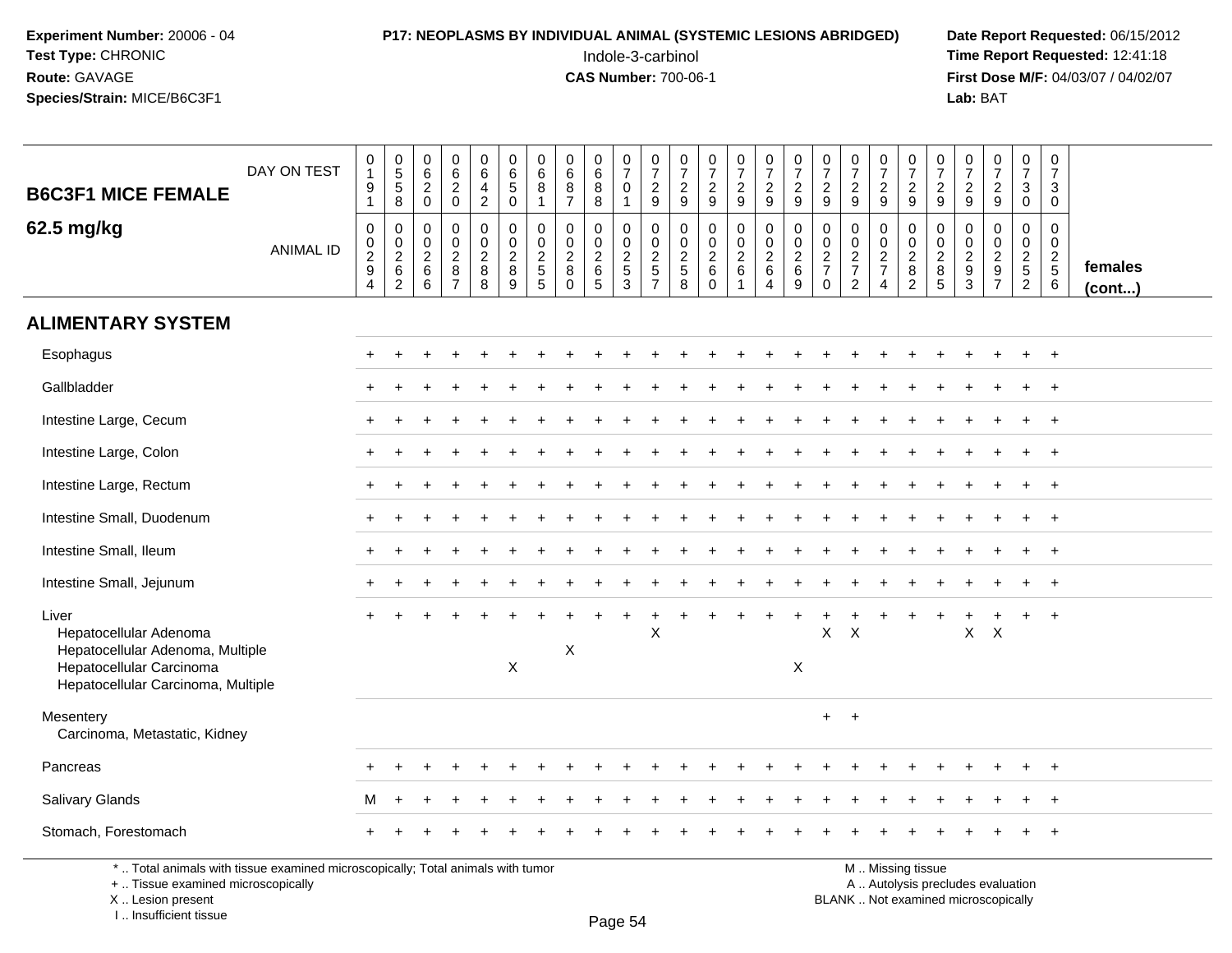# **P17: NEOPLASMS BY INDIVIDUAL ANIMAL (SYSTEMIC LESIONS ABRIDGED)** Date Report Requested: 06/15/2012<br>Indole-3-carbinol **Time Report Requested:** 12:41:18

| <b>B6C3F1 MICE FEMALE</b>                                                                                                                                             | DAY ON TEST      | $\mathbf 0$<br>$\mathbf{1}$<br>9<br>$\overline{1}$          | $\mathbf 0$<br>$\overline{5}$<br>$\sqrt{5}$<br>8               | $\mathbf 0$<br>6<br>$\overline{2}$<br>$\mathbf 0$        | 0<br>$\overline{6}$<br>$\overline{a}$<br>$\mathbf 0$ | $\mathbf 0$<br>$6\phantom{a}$<br>$\overline{4}$<br>$\overline{2}$ | $\pmb{0}$<br>$6\phantom{a}$<br>$\sqrt{5}$<br>$\mathbf 0$ | 0<br>$\,6\,$<br>8<br>$\overline{1}$         | $\mathbf 0$<br>$\,6\,$<br>8<br>$\overline{7}$                              | 0<br>$6\phantom{a}$<br>8<br>8                       | $\,0\,$<br>$\overline{7}$<br>$\mathsf{O}\xspace$<br>$\mathbf{1}$ | $\begin{array}{c} 0 \\ 7 \end{array}$<br>$\overline{c}$<br>9 | 0<br>$\overline{7}$<br>$\overline{a}$<br>9 | $\frac{0}{7}$<br>$\frac{2}{9}$                        | $\mathbf 0$<br>$\overline{7}$<br>$\overline{2}$<br>9 | $\mathbf 0$<br>$\overline{7}$<br>$\overline{2}$<br>$9\,$ | $\frac{0}{7}$<br>$\overline{a}$<br>9             | $\frac{0}{7}$<br>$\overline{2}$<br>$\boldsymbol{9}$ | $\frac{0}{7}$<br>$\overline{2}$<br>$9\,$                      | 0<br>$\overline{7}$<br>$\overline{2}$<br>9 | $\pmb{0}$<br>$\overline{7}$<br>$\overline{c}$<br>9                       | 0<br>$\overline{7}$<br>$\overline{2}$<br>9   | $\frac{0}{7}$<br>$\overline{2}$<br>9 | $\frac{0}{7}$<br>$\overline{c}$<br>9                                     | $\mathbf 0$<br>$\overline{7}$<br>$\mathbf{3}$<br>$\mathbf 0$ | $\mathbf 0$<br>$\overline{7}$<br>3<br>$\mathbf 0$ |                         |
|-----------------------------------------------------------------------------------------------------------------------------------------------------------------------|------------------|-------------------------------------------------------------|----------------------------------------------------------------|----------------------------------------------------------|------------------------------------------------------|-------------------------------------------------------------------|----------------------------------------------------------|---------------------------------------------|----------------------------------------------------------------------------|-----------------------------------------------------|------------------------------------------------------------------|--------------------------------------------------------------|--------------------------------------------|-------------------------------------------------------|------------------------------------------------------|----------------------------------------------------------|--------------------------------------------------|-----------------------------------------------------|---------------------------------------------------------------|--------------------------------------------|--------------------------------------------------------------------------|----------------------------------------------|--------------------------------------|--------------------------------------------------------------------------|--------------------------------------------------------------|---------------------------------------------------|-------------------------|
| 62.5 mg/kg                                                                                                                                                            | <b>ANIMAL ID</b> | $\mathbf 0$<br>$\pmb{0}$<br>$\frac{2}{9}$<br>$\overline{4}$ | 0<br>$\mathbf 0$<br>$\begin{array}{c} 2 \\ 6 \end{array}$<br>2 | $\mathbf 0$<br>$\mathbf 0$<br>$\sqrt{2}$<br>$\,6\,$<br>6 | 0<br>$\mathbf 0$<br>$_{8}^2$<br>$\overline{7}$       | $\pmb{0}$<br>$\mathbf 0$<br>$\overline{c}$<br>$\,8\,$<br>8        | $\mathbf 0$<br>$\mathsf{O}\xspace$<br>$\frac{2}{8}$<br>9 | $\mathbf 0$<br>$\mathbf 0$<br>$\frac{2}{5}$ | $\pmb{0}$<br>$\mathbf 0$<br>$\overline{2}$<br>$\boldsymbol{8}$<br>$\Omega$ | 0<br>$\mathbf{0}$<br>$\overline{c}$<br>$\,6\,$<br>5 | $\pmb{0}$<br>$\begin{array}{c} 0 \\ 2 \\ 5 \\ 3 \end{array}$     | 0<br>$\mathbf 0$<br>$\frac{2}{5}$                            | 0<br>$\mathbf 0$<br>$\frac{2}{5}$<br>8     | $\mathbf 0$<br>$\pmb{0}$<br>$\frac{2}{6}$<br>$\Omega$ | 0<br>$\mathbf 0$<br>$\frac{2}{6}$<br>$\overline{1}$  | 0<br>$\pmb{0}$<br>$\frac{2}{6}$<br>4                     | $\mathbf 0$<br>$\mathbf 0$<br>$\frac{2}{6}$<br>9 | 0<br>$\mathbf 0$<br>$\frac{2}{7}$<br>$\mathbf{0}$   | $\mathbf 0$<br>$\mathbf 0$<br>$\frac{2}{7}$<br>$\overline{2}$ | 0<br>0<br>$\frac{2}{7}$<br>$\overline{4}$  | $\mathbf 0$<br>$\mathbf 0$<br>$\begin{array}{c} 2 \\ 8 \\ 2 \end{array}$ | 0<br>$\mathbf 0$<br>$\overline{c}$<br>8<br>5 | 0<br>$\mathbf 0$<br>$\frac{2}{9}$    | 0<br>$\mathbf 0$<br>$\frac{2}{9}$<br>$\overline{7}$                      | 0<br>$\mathbf 0$<br>$rac{2}{5}$<br>$\overline{2}$            | $\mathbf 0$<br>$\mathbf 0$<br>$\frac{2}{5}$<br>6  | females<br>$($ cont $)$ |
| Stomach, Glandular                                                                                                                                                    |                  |                                                             |                                                                |                                                          |                                                      |                                                                   |                                                          |                                             |                                                                            |                                                     |                                                                  |                                                              |                                            |                                                       |                                                      |                                                          |                                                  |                                                     |                                                               |                                            |                                                                          |                                              |                                      |                                                                          | ÷.                                                           | $+$                                               |                         |
| Tooth                                                                                                                                                                 |                  |                                                             |                                                                |                                                          |                                                      |                                                                   |                                                          |                                             |                                                                            |                                                     |                                                                  |                                                              | $\ddot{}$                                  |                                                       |                                                      | $\ddot{}$                                                |                                                  |                                                     |                                                               |                                            |                                                                          | $\ddot{}$                                    |                                      | $\ddot{}$                                                                |                                                              | $\ddot{}$                                         |                         |
| <b>CARDIOVASCULAR SYSTEM</b>                                                                                                                                          |                  |                                                             |                                                                |                                                          |                                                      |                                                                   |                                                          |                                             |                                                                            |                                                     |                                                                  |                                                              |                                            |                                                       |                                                      |                                                          |                                                  |                                                     |                                                               |                                            |                                                                          |                                              |                                      |                                                                          |                                                              |                                                   |                         |
| <b>Blood Vessel</b>                                                                                                                                                   |                  |                                                             |                                                                |                                                          |                                                      |                                                                   |                                                          |                                             |                                                                            |                                                     |                                                                  |                                                              |                                            |                                                       |                                                      |                                                          |                                                  |                                                     |                                                               |                                            |                                                                          |                                              |                                      |                                                                          |                                                              | $\div$                                            |                         |
| Heart                                                                                                                                                                 |                  |                                                             |                                                                |                                                          |                                                      |                                                                   |                                                          |                                             |                                                                            |                                                     |                                                                  |                                                              |                                            |                                                       |                                                      |                                                          |                                                  |                                                     |                                                               |                                            |                                                                          |                                              |                                      |                                                                          |                                                              | $+$                                               |                         |
| <b>ENDOCRINE SYSTEM</b>                                                                                                                                               |                  |                                                             |                                                                |                                                          |                                                      |                                                                   |                                                          |                                             |                                                                            |                                                     |                                                                  |                                                              |                                            |                                                       |                                                      |                                                          |                                                  |                                                     |                                                               |                                            |                                                                          |                                              |                                      |                                                                          |                                                              |                                                   |                         |
| <b>Adrenal Cortex</b>                                                                                                                                                 |                  |                                                             |                                                                |                                                          |                                                      |                                                                   |                                                          |                                             |                                                                            |                                                     |                                                                  |                                                              |                                            |                                                       |                                                      |                                                          |                                                  |                                                     |                                                               |                                            |                                                                          |                                              |                                      |                                                                          |                                                              | $+$                                               |                         |
| Adrenal Medulla                                                                                                                                                       |                  |                                                             |                                                                |                                                          |                                                      |                                                                   |                                                          |                                             |                                                                            |                                                     |                                                                  |                                                              |                                            |                                                       |                                                      |                                                          |                                                  |                                                     |                                                               |                                            |                                                                          |                                              |                                      |                                                                          | ÷                                                            | $\overline{ }$                                    |                         |
| Islets, Pancreatic<br>Adenoma                                                                                                                                         |                  |                                                             |                                                                |                                                          |                                                      |                                                                   |                                                          |                                             | X                                                                          |                                                     |                                                                  |                                                              |                                            |                                                       |                                                      |                                                          |                                                  |                                                     |                                                               |                                            |                                                                          |                                              |                                      |                                                                          |                                                              | $+$                                               |                         |
| Parathyroid Gland                                                                                                                                                     |                  | $\ddot{}$                                                   | м                                                              |                                                          |                                                      |                                                                   |                                                          |                                             |                                                                            |                                                     |                                                                  |                                                              |                                            |                                                       |                                                      |                                                          |                                                  |                                                     |                                                               |                                            |                                                                          |                                              |                                      |                                                                          |                                                              | $+$                                               |                         |
| <b>Pituitary Gland</b><br>Pars Distalis, Adenoma                                                                                                                      |                  |                                                             |                                                                |                                                          |                                                      |                                                                   |                                                          |                                             |                                                                            |                                                     |                                                                  |                                                              |                                            |                                                       |                                                      |                                                          |                                                  |                                                     |                                                               | $\ddot{}$                                  | $\ddot{}$<br>X                                                           | ÷.                                           |                                      | $\ddot{}$                                                                | $\ddot{}$                                                    | $+$                                               |                         |
| <b>Thyroid Gland</b>                                                                                                                                                  |                  |                                                             |                                                                |                                                          |                                                      |                                                                   |                                                          |                                             |                                                                            |                                                     |                                                                  |                                                              |                                            |                                                       |                                                      |                                                          |                                                  |                                                     |                                                               |                                            |                                                                          |                                              |                                      |                                                                          | $\ddot{}$                                                    | $+$                                               |                         |
| <b>GENERAL BODY SYSTEM</b>                                                                                                                                            |                  |                                                             |                                                                |                                                          |                                                      |                                                                   |                                                          |                                             |                                                                            |                                                     |                                                                  |                                                              |                                            |                                                       |                                                      |                                                          |                                                  |                                                     |                                                               |                                            |                                                                          |                                              |                                      |                                                                          |                                                              |                                                   |                         |
| <b>NONE</b>                                                                                                                                                           |                  |                                                             |                                                                |                                                          |                                                      |                                                                   |                                                          |                                             |                                                                            |                                                     |                                                                  |                                                              |                                            |                                                       |                                                      |                                                          |                                                  |                                                     |                                                               |                                            |                                                                          |                                              |                                      |                                                                          |                                                              |                                                   |                         |
| <b>GENITAL SYSTEM</b>                                                                                                                                                 |                  |                                                             |                                                                |                                                          |                                                      |                                                                   |                                                          |                                             |                                                                            |                                                     |                                                                  |                                                              |                                            |                                                       |                                                      |                                                          |                                                  |                                                     |                                                               |                                            |                                                                          |                                              |                                      |                                                                          |                                                              |                                                   |                         |
| <b>Clitoral Gland</b>                                                                                                                                                 |                  |                                                             |                                                                |                                                          |                                                      |                                                                   |                                                          |                                             |                                                                            |                                                     |                                                                  |                                                              |                                            |                                                       |                                                      |                                                          |                                                  |                                                     |                                                               |                                            |                                                                          |                                              |                                      |                                                                          | $\ddot{}$                                                    | $+$                                               |                         |
| *  Total animals with tissue examined microscopically; Total animals with tumor<br>+  Tissue examined microscopically<br>X  Lesion present<br>I., Insufficient tissue |                  |                                                             |                                                                |                                                          |                                                      |                                                                   |                                                          |                                             |                                                                            |                                                     | Page 55                                                          |                                                              |                                            |                                                       |                                                      |                                                          |                                                  |                                                     |                                                               |                                            | M  Missing tissue                                                        |                                              |                                      | A  Autolysis precludes evaluation<br>BLANK  Not examined microscopically |                                                              |                                                   |                         |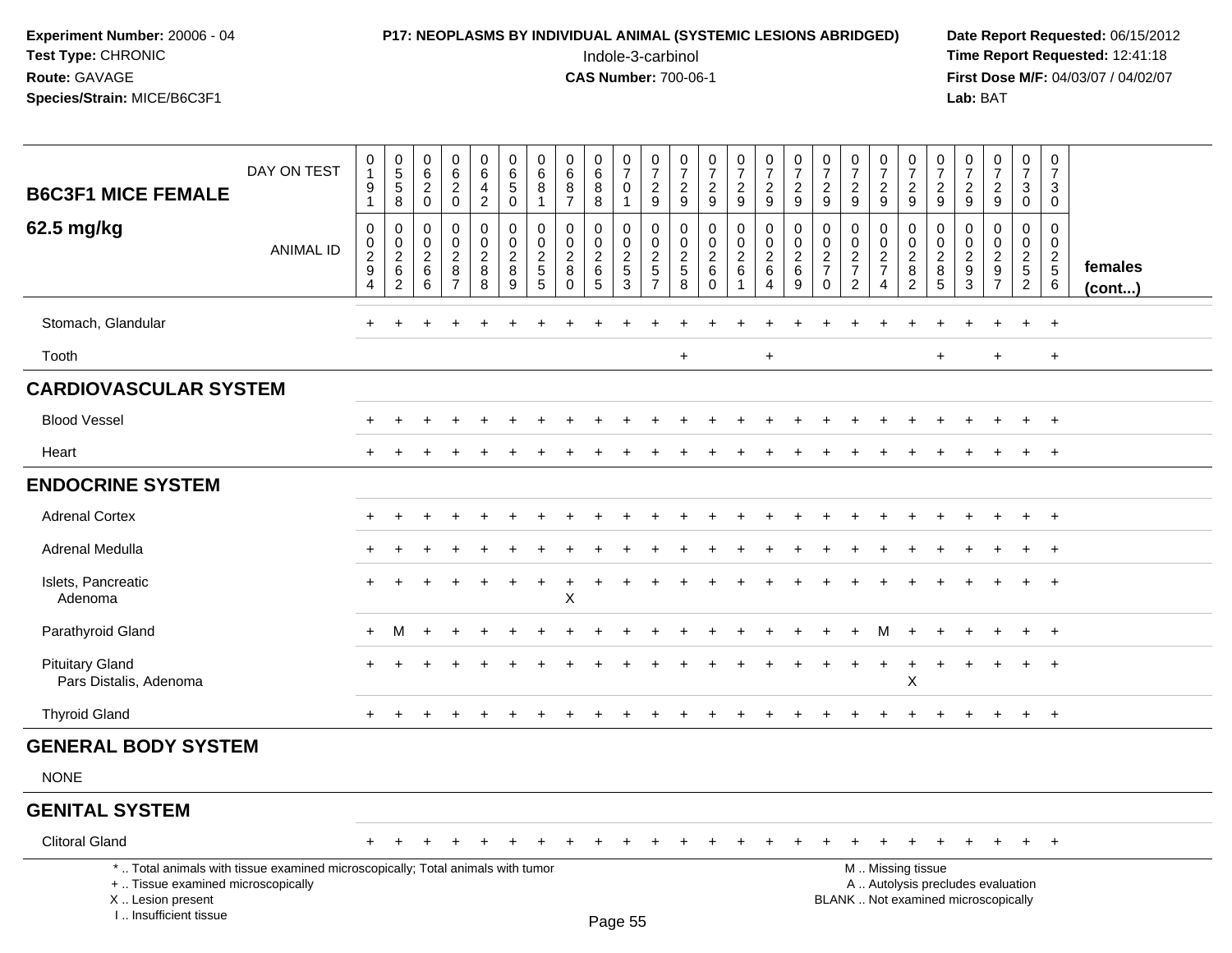# **P17: NEOPLASMS BY INDIVIDUAL ANIMAL (SYSTEMIC LESIONS ABRIDGED)** Date Report Requested: 06/15/2012<br>Indole-3-carbinol **Time Report Requested:** 12:41:18

 Indole-3-carbinol **Time Report Requested:** 12:41:18 **First Dose M/F:** 04/03/07 / 04/02/07<br>Lab: BAT **Lab:** BAT

| <b>B6C3F1 MICE FEMALE</b>                                                                                                                 | DAY ON TEST      | $\begin{smallmatrix}0\1\end{smallmatrix}$<br>$\boldsymbol{9}$<br>$\mathbf{1}$ | $\begin{array}{c} 0 \\ 5 \\ 5 \end{array}$<br>8 | $\begin{smallmatrix}0\0\0\end{smallmatrix}$<br>$\sqrt{2}$<br>$\mathbf 0$ | $_{6}^{\rm 0}$<br>$\overline{c}$<br>0                         | $\begin{array}{c} 0 \\ 6 \end{array}$<br>$\overline{4}$<br>$\overline{2}$ | $\begin{array}{c} 0 \\ 6 \end{array}$<br>$\sqrt{5}$<br>$\mathbf 0$ | 0<br>6<br>8<br>$\overline{1}$                    | $\pmb{0}$<br>$6\phantom{.}6$<br>8<br>$\overline{7}$ | $\begin{array}{c} 0 \\ 6 \end{array}$<br>8<br>8 | $\frac{0}{7}$<br>$\mathbf 0$<br>$\mathbf{1}$   | $\begin{array}{c} 0 \\ 7 \end{array}$<br>$\overline{\mathbf{c}}$<br>9 | 0<br>$\overline{7}$<br>$\overline{\mathbf{c}}$<br>9 | $\begin{array}{c} 0 \\ 7 \end{array}$<br>$\frac{2}{9}$  | $\frac{0}{7}$<br>$\overline{\mathbf{c}}$<br>9 | $\frac{0}{7}$<br>$\sqrt{2}$<br>9                            | $\frac{0}{7}$<br>$\overline{2}$<br>9                 | $\frac{0}{7}$<br>$\boldsymbol{2}$<br>9 | $\frac{0}{7}$<br>$\overline{c}$<br>9                     | $\begin{array}{c} 0 \\ 7 \end{array}$<br>$\frac{2}{9}$ | $\frac{0}{7}$<br>$\frac{2}{9}$                 | $\frac{0}{7}$<br>$\sqrt{2}$<br>9                     | $\frac{0}{7}$<br>$\boldsymbol{2}$<br>9                         | $\frac{0}{7}$<br>$\overline{a}$<br>9   | $\begin{smallmatrix}0\\7\end{smallmatrix}$<br>3<br>0 | $\pmb{0}$<br>$\overline{7}$<br>3<br>$\mathbf 0$ |                   |
|-------------------------------------------------------------------------------------------------------------------------------------------|------------------|-------------------------------------------------------------------------------|-------------------------------------------------|--------------------------------------------------------------------------|---------------------------------------------------------------|---------------------------------------------------------------------------|--------------------------------------------------------------------|--------------------------------------------------|-----------------------------------------------------|-------------------------------------------------|------------------------------------------------|-----------------------------------------------------------------------|-----------------------------------------------------|---------------------------------------------------------|-----------------------------------------------|-------------------------------------------------------------|------------------------------------------------------|----------------------------------------|----------------------------------------------------------|--------------------------------------------------------|------------------------------------------------|------------------------------------------------------|----------------------------------------------------------------|----------------------------------------|------------------------------------------------------|-------------------------------------------------|-------------------|
| 62.5 mg/kg                                                                                                                                | <b>ANIMAL ID</b> | 0<br>0<br>$\frac{2}{9}$<br>4                                                  | 0<br>0<br>$\frac{2}{6}$<br>$\overline{c}$       | 0<br>0<br>$\frac{2}{6}$<br>$6\phantom{1}6$                               | $\mathbf 0$<br>$\mathbf 0$<br>$\frac{2}{8}$<br>$\overline{7}$ | $\mathbf 0$<br>$\mathbf 0$<br>$\frac{2}{8}$<br>8                          | $\mathbf 0$<br>$\mathbf 0$<br>$\frac{2}{8}$<br>$\overline{9}$      | $\mathbf 0$<br>$\mathbf 0$<br>$\frac{2}{5}$<br>5 | $\mathbf 0$<br>0<br>$\sqrt{2}$<br>8<br>$\Omega$     | 0<br>0<br>$\frac{2}{6}$<br>5                    | 0<br>$\ddot{\mathbf{0}}$<br>$\frac{2}{5}$<br>3 | 0<br>$\mathbf 0$<br>$\frac{2}{5}$<br>$\overline{7}$                   | $\mathbf 0$<br>0<br>$\frac{2}{5}$<br>8              | $\mathbf 0$<br>$\mathbf 0$<br>$\frac{2}{6}$<br>$\Omega$ | 0<br>0<br>$\frac{2}{6}$<br>$\overline{1}$     | $\mathbf 0$<br>$\pmb{0}$<br>$\frac{2}{6}$<br>$\overline{4}$ | 0<br>0<br>$\begin{array}{c} 2 \\ 6 \end{array}$<br>9 | 0<br>0<br>$\frac{2}{7}$<br>$\Omega$    | 0<br>0<br>$\frac{2}{7}$<br>$\overline{2}$                | 0<br>$\mathbf 0$<br>$\frac{2}{7}$<br>4                 | $\mathbf 0$<br>$\frac{0}{2}$<br>$\overline{2}$ | $\Omega$<br>$\mathbf{0}$<br>$\overline{c}$<br>8<br>5 | $\mathbf 0$<br>$\Omega$<br>$\sqrt{2}$<br>$9\,$<br>$\mathbf{3}$ | $\mathbf 0$<br>0<br>$\frac{2}{9}$<br>7 | 0<br>$\mathbf 0$<br>$\frac{2}{5}$<br>$\overline{a}$  | $\mathbf 0$<br>0<br>$\frac{2}{5}$<br>6          | females<br>(cont) |
| Ovary<br>Cystadenoma                                                                                                                      |                  | $+$                                                                           |                                                 |                                                                          |                                                               |                                                                           |                                                                    |                                                  |                                                     |                                                 |                                                |                                                                       |                                                     |                                                         | $\ddot{}$                                     | $\div$<br>X                                                 |                                                      |                                        |                                                          |                                                        |                                                | $\ddot{}$                                            | $\ddot{}$<br>Χ                                                 | ÷                                      | $\ddot{}$                                            | $+$                                             |                   |
| <b>Uterus</b><br>Carcinoma                                                                                                                |                  |                                                                               |                                                 |                                                                          |                                                               |                                                                           |                                                                    |                                                  |                                                     |                                                 |                                                |                                                                       |                                                     |                                                         |                                               |                                                             |                                                      |                                        |                                                          |                                                        |                                                |                                                      |                                                                |                                        |                                                      | $\overline{+}$                                  |                   |
| <b>HEMATOPOIETIC SYSTEM</b>                                                                                                               |                  |                                                                               |                                                 |                                                                          |                                                               |                                                                           |                                                                    |                                                  |                                                     |                                                 |                                                |                                                                       |                                                     |                                                         |                                               |                                                             |                                                      |                                        |                                                          |                                                        |                                                |                                                      |                                                                |                                        |                                                      |                                                 |                   |
| <b>Bone Marrow</b>                                                                                                                        |                  |                                                                               |                                                 |                                                                          |                                                               |                                                                           |                                                                    |                                                  |                                                     |                                                 |                                                |                                                                       |                                                     |                                                         |                                               |                                                             |                                                      |                                        |                                                          |                                                        |                                                |                                                      |                                                                |                                        | $+$                                                  | $+$                                             |                   |
| Lymph Node                                                                                                                                |                  |                                                                               |                                                 |                                                                          | $\ddot{}$                                                     |                                                                           |                                                                    |                                                  |                                                     |                                                 |                                                | $\ddot{}$                                                             |                                                     |                                                         |                                               |                                                             |                                                      |                                        |                                                          |                                                        |                                                |                                                      |                                                                |                                        |                                                      |                                                 |                   |
| Lymph Node, Mandibular                                                                                                                    |                  | М                                                                             | $+$                                             |                                                                          |                                                               |                                                                           |                                                                    |                                                  |                                                     |                                                 |                                                |                                                                       |                                                     |                                                         |                                               |                                                             |                                                      |                                        |                                                          |                                                        |                                                |                                                      |                                                                |                                        |                                                      | $+$                                             |                   |
| Lymph Node, Mesenteric                                                                                                                    |                  | м                                                                             |                                                 |                                                                          |                                                               |                                                                           |                                                                    |                                                  |                                                     |                                                 |                                                |                                                                       |                                                     |                                                         |                                               |                                                             |                                                      |                                        |                                                          |                                                        |                                                |                                                      |                                                                |                                        |                                                      | $\ddot{}$                                       |                   |
| Spleen                                                                                                                                    |                  |                                                                               |                                                 |                                                                          |                                                               |                                                                           |                                                                    |                                                  |                                                     |                                                 |                                                |                                                                       |                                                     |                                                         |                                               |                                                             |                                                      |                                        |                                                          |                                                        |                                                |                                                      |                                                                |                                        |                                                      | $\overline{1}$                                  |                   |
| Thymus                                                                                                                                    |                  | $\div$                                                                        |                                                 |                                                                          |                                                               |                                                                           |                                                                    |                                                  |                                                     |                                                 |                                                |                                                                       |                                                     |                                                         |                                               |                                                             |                                                      |                                        |                                                          |                                                        |                                                |                                                      |                                                                |                                        | $+$                                                  | $+$                                             |                   |
| <b>INTEGUMENTARY SYSTEM</b>                                                                                                               |                  |                                                                               |                                                 |                                                                          |                                                               |                                                                           |                                                                    |                                                  |                                                     |                                                 |                                                |                                                                       |                                                     |                                                         |                                               |                                                             |                                                      |                                        |                                                          |                                                        |                                                |                                                      |                                                                |                                        |                                                      |                                                 |                   |
| <b>Mammary Gland</b>                                                                                                                      |                  |                                                                               |                                                 |                                                                          |                                                               |                                                                           |                                                                    |                                                  |                                                     |                                                 |                                                |                                                                       |                                                     |                                                         |                                               |                                                             |                                                      |                                        |                                                          |                                                        |                                                |                                                      |                                                                |                                        | $\ddot{}$                                            | $+$                                             |                   |
| Skin                                                                                                                                      |                  |                                                                               |                                                 |                                                                          |                                                               |                                                                           |                                                                    |                                                  |                                                     |                                                 |                                                |                                                                       |                                                     |                                                         |                                               |                                                             |                                                      |                                        |                                                          |                                                        |                                                |                                                      |                                                                |                                        |                                                      | $\overline{+}$                                  |                   |
| <b>MUSCULOSKELETAL SYSTEM</b>                                                                                                             |                  |                                                                               |                                                 |                                                                          |                                                               |                                                                           |                                                                    |                                                  |                                                     |                                                 |                                                |                                                                       |                                                     |                                                         |                                               |                                                             |                                                      |                                        |                                                          |                                                        |                                                |                                                      |                                                                |                                        |                                                      |                                                 |                   |
| <b>Bone</b>                                                                                                                               |                  |                                                                               |                                                 |                                                                          |                                                               |                                                                           |                                                                    |                                                  |                                                     |                                                 |                                                |                                                                       |                                                     |                                                         |                                               |                                                             |                                                      |                                        |                                                          |                                                        |                                                |                                                      |                                                                |                                        |                                                      | $+$                                             |                   |
| <b>Skeletal Muscle</b><br>Schwannoma Malignant                                                                                            |                  |                                                                               |                                                 |                                                                          |                                                               |                                                                           |                                                                    | $+$<br>$\times$                                  |                                                     |                                                 |                                                |                                                                       |                                                     |                                                         |                                               |                                                             |                                                      |                                        |                                                          |                                                        |                                                |                                                      |                                                                |                                        |                                                      |                                                 |                   |
| *  Total animals with tissue examined microscopically; Total animals with tumor<br>+  Tissue examined microscopically<br>X Lesion present |                  |                                                                               |                                                 |                                                                          |                                                               |                                                                           |                                                                    |                                                  |                                                     |                                                 |                                                |                                                                       |                                                     |                                                         |                                               |                                                             |                                                      |                                        | M  Missing tissue<br>BLANK  Not examined microscopically |                                                        | A  Autolysis precludes evaluation              |                                                      |                                                                |                                        |                                                      |                                                 |                   |

X .. Lesion present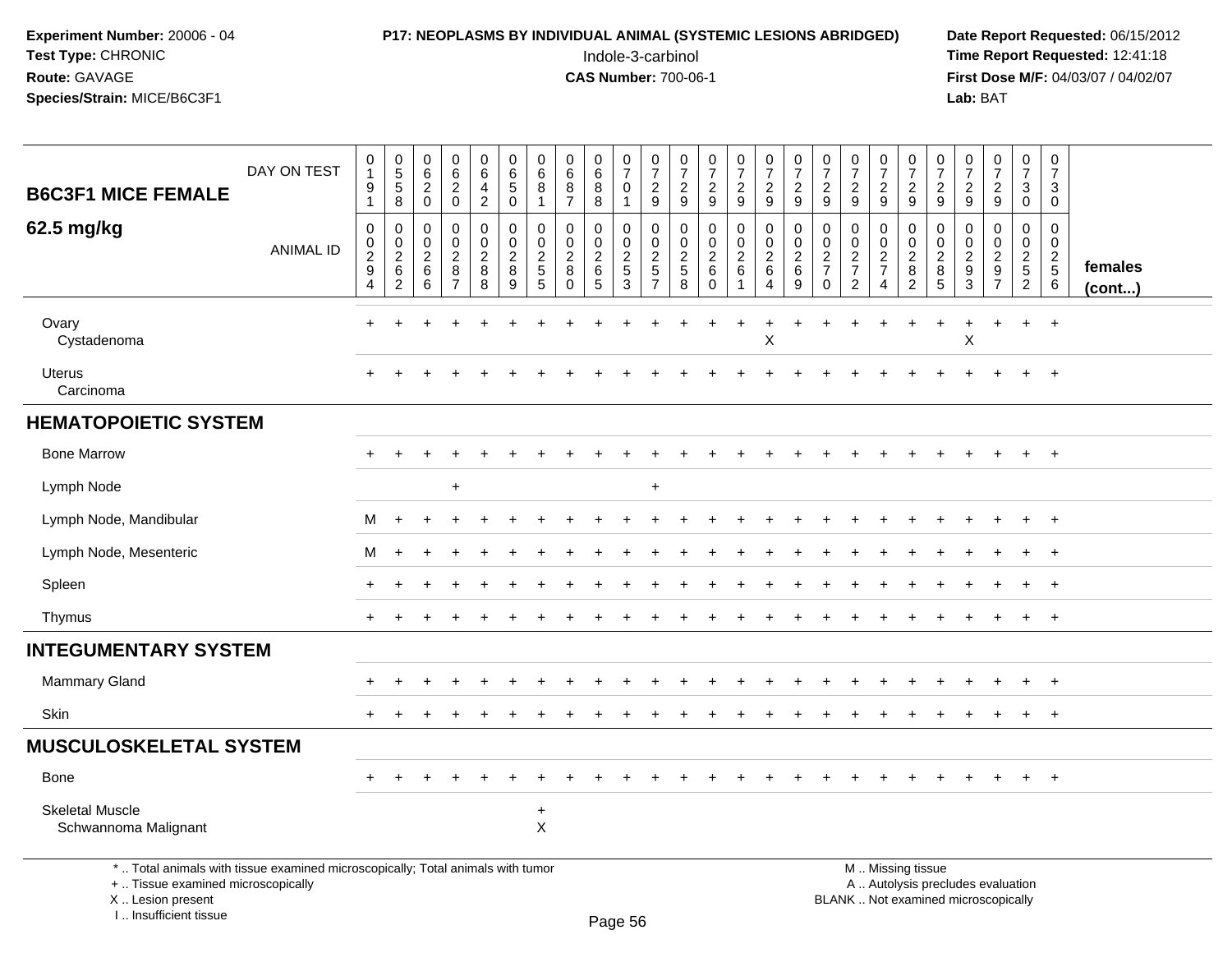# **P17: NEOPLASMS BY INDIVIDUAL ANIMAL (SYSTEMIC LESIONS ABRIDGED)** Date Report Requested: 06/15/2012<br>Indole-3-carbinol **Time Report Requested:** 12:41:18

 Indole-3-carbinol **Time Report Requested:** 12:41:18 **First Dose M/F:** 04/03/07 / 04/02/07<br>Lab: BAT **Lab:** BAT

| <b>B6C3F1 MICE FEMALE</b>                                                                                                                                                                                   | DAY ON TEST      | 0<br>$\mathbf{1}$<br>9<br>$\mathbf{1}$                                             | $\begin{array}{c} 0 \\ 5 \\ 5 \end{array}$<br>8      | 0<br>$\,6\,$<br>$\overline{2}$<br>$\mathbf 0$          | $_{6}^{\rm 0}$<br>$\overline{2}$<br>$\pmb{0}$             | $\begin{array}{c} 0 \\ 6 \end{array}$<br>$\overline{4}$<br>$\overline{2}$ | $\begin{array}{c} 0 \\ 6 \end{array}$<br>$\overline{5}$<br>$\mathbf 0$ | 0<br>$\,6\,$<br>8<br>$\mathbf 1$             | $\pmb{0}$<br>$\,6\,$<br>$\overline{8}$<br>$\overline{7}$ | $_6^0$<br>$\overline{8}$<br>8      | $\frac{0}{7}$<br>$\pmb{0}$<br>$\mathbf{1}$        | $\frac{0}{7}$<br>$\frac{2}{9}$                            | 0<br>$\overline{7}$<br>$\overline{\mathbf{c}}$<br>9 | $\frac{0}{7}$<br>$\sqrt{2}$<br>9                           | $\frac{0}{7}$<br>$\overline{c}$<br>9                      | $\begin{smallmatrix}0\\7\end{smallmatrix}$<br>$\boldsymbol{2}$<br>9 | $\frac{0}{7}$<br>$\boldsymbol{2}$<br>9                       | $\begin{matrix} 0 \\ 7 \end{matrix}$<br>$\frac{2}{9}$ | $\begin{array}{c} 0 \\ 7 \end{array}$<br>$\sqrt{2}$<br>9 | $\frac{0}{7}$<br>$\frac{2}{9}$            | $\frac{0}{7}$<br>$\frac{2}{9}$                       | 0<br>$\overline{7}$<br>$\overline{c}$<br>9   | 0<br>$\overline{7}$<br>$\frac{2}{9}$             | $\begin{smallmatrix}0\\7\end{smallmatrix}$<br>$\frac{2}{9}$              | $\frac{0}{7}$<br>$\ensuremath{\mathsf{3}}$<br>$\mathbf 0$ | $\frac{0}{7}$<br>3<br>$\mathbf 0$                |                   |
|-------------------------------------------------------------------------------------------------------------------------------------------------------------------------------------------------------------|------------------|------------------------------------------------------------------------------------|------------------------------------------------------|--------------------------------------------------------|-----------------------------------------------------------|---------------------------------------------------------------------------|------------------------------------------------------------------------|----------------------------------------------|----------------------------------------------------------|------------------------------------|---------------------------------------------------|-----------------------------------------------------------|-----------------------------------------------------|------------------------------------------------------------|-----------------------------------------------------------|---------------------------------------------------------------------|--------------------------------------------------------------|-------------------------------------------------------|----------------------------------------------------------|-------------------------------------------|------------------------------------------------------|----------------------------------------------|--------------------------------------------------|--------------------------------------------------------------------------|-----------------------------------------------------------|--------------------------------------------------|-------------------|
| 62.5 mg/kg                                                                                                                                                                                                  | <b>ANIMAL ID</b> | $\mathbf 0$<br>$\mathbf 0$<br>$\boldsymbol{2}$<br>$\overline{9}$<br>$\overline{4}$ | $\pmb{0}$<br>0<br>$^2\phantom{1}6$<br>$\overline{c}$ | $\mathbf 0$<br>$\mathbf 0$<br>$\overline{2}$<br>6<br>6 | $\mathbf 0$<br>0<br>$\overline{2}$<br>8<br>$\overline{7}$ | $\mathbf 0$<br>$\mathbf 0$<br>$_{\rm 8}^2$<br>8                           | $\mathbf 0$<br>$\mathbf 0$<br>$\overline{2}$<br>8<br>9                 | 0<br>$\mathbf 0$<br>$\overline{2}$<br>5<br>5 | $\mathbf 0$<br>$\mathbf 0$<br>2<br>8<br>$\mathbf{0}$     | 0<br>0<br>$\overline{2}$<br>6<br>5 | 0<br>$\mathbf 0$<br>$\frac{2}{5}$<br>$\mathbf{3}$ | $\mathbf 0$<br>$\mathbf 0$<br>$\sqrt{2}$<br>$\frac{1}{7}$ | 0<br>$\mathbf 0$<br>$\frac{2}{5}$<br>8              | $\mathbf 0$<br>$\Omega$<br>$\overline{2}$<br>6<br>$\Omega$ | 0<br>$\mathbf 0$<br>$\overline{c}$<br>$\overline{6}$<br>1 | $\mathbf 0$<br>$\mathbf 0$<br>$\overline{2}$<br>6<br>$\overline{4}$ | $\mathbf 0$<br>$\pmb{0}$<br>$\boldsymbol{2}$<br>$\,6\,$<br>9 | $\mathbf 0$<br>0<br>$\frac{2}{7}$<br>$\mathbf{0}$     | 0<br>$\mathbf 0$<br>$\frac{2}{7}$<br>$\overline{2}$      | 0<br>0<br>$\frac{2}{7}$<br>$\overline{4}$ | $\mathbf 0$<br>0<br>$_{8}^{\rm 2}$<br>$\overline{2}$ | 0<br>$\mathbf 0$<br>$\overline{2}$<br>8<br>5 | $\mathbf 0$<br>$\mathbf 0$<br>$\frac{2}{9}$<br>3 | $\mathbf 0$<br>0<br>$\overline{2}$<br>$\frac{1}{7}$                      | 0<br>$\mathbf{0}$<br>$\frac{2}{5}$<br>$\overline{2}$      | $\mathbf 0$<br>$\mathbf 0$<br>$\frac{2}{5}$<br>6 | females<br>(cont) |
| <b>NERVOUS SYSTEM</b>                                                                                                                                                                                       |                  |                                                                                    |                                                      |                                                        |                                                           |                                                                           |                                                                        |                                              |                                                          |                                    |                                                   |                                                           |                                                     |                                                            |                                                           |                                                                     |                                                              |                                                       |                                                          |                                           |                                                      |                                              |                                                  |                                                                          |                                                           |                                                  |                   |
| <b>Brain</b><br>Meningioma Benign                                                                                                                                                                           |                  |                                                                                    |                                                      |                                                        |                                                           |                                                                           |                                                                        |                                              |                                                          |                                    | X                                                 |                                                           |                                                     |                                                            |                                                           |                                                                     |                                                              |                                                       |                                                          |                                           |                                                      |                                              |                                                  |                                                                          |                                                           | $\overline{+}$                                   |                   |
| <b>RESPIRATORY SYSTEM</b>                                                                                                                                                                                   |                  |                                                                                    |                                                      |                                                        |                                                           |                                                                           |                                                                        |                                              |                                                          |                                    |                                                   |                                                           |                                                     |                                                            |                                                           |                                                                     |                                                              |                                                       |                                                          |                                           |                                                      |                                              |                                                  |                                                                          |                                                           |                                                  |                   |
| Lung<br>Alveolar/Bronchiolar Adenoma<br>Alveolar/Bronchiolar Carcinoma<br>Alveolar/Bronchiolar Carcinoma, Multiple<br>Carcinoma, Metastatic, Harderian Gland<br>Hepatocellular Carcinoma, Metastatic, Liver |                  |                                                                                    |                                                      |                                                        |                                                           |                                                                           |                                                                        |                                              |                                                          |                                    |                                                   |                                                           |                                                     |                                                            |                                                           | X                                                                   | X                                                            |                                                       |                                                          |                                           |                                                      |                                              |                                                  |                                                                          | $+$                                                       | $+$                                              |                   |
| Nose                                                                                                                                                                                                        |                  |                                                                                    |                                                      |                                                        |                                                           |                                                                           |                                                                        |                                              |                                                          |                                    |                                                   |                                                           |                                                     |                                                            |                                                           |                                                                     |                                                              |                                                       |                                                          |                                           |                                                      |                                              |                                                  |                                                                          |                                                           |                                                  |                   |
| Trachea                                                                                                                                                                                                     |                  |                                                                                    |                                                      |                                                        |                                                           |                                                                           |                                                                        |                                              |                                                          |                                    |                                                   |                                                           |                                                     |                                                            |                                                           |                                                                     |                                                              |                                                       |                                                          |                                           |                                                      |                                              |                                                  |                                                                          | $+$                                                       | $+$                                              |                   |
| <b>SPECIAL SENSES SYSTEM</b>                                                                                                                                                                                |                  |                                                                                    |                                                      |                                                        |                                                           |                                                                           |                                                                        |                                              |                                                          |                                    |                                                   |                                                           |                                                     |                                                            |                                                           |                                                                     |                                                              |                                                       |                                                          |                                           |                                                      |                                              |                                                  |                                                                          |                                                           |                                                  |                   |
| Eye                                                                                                                                                                                                         |                  |                                                                                    |                                                      |                                                        |                                                           |                                                                           |                                                                        |                                              |                                                          |                                    |                                                   |                                                           |                                                     |                                                            |                                                           |                                                                     |                                                              |                                                       |                                                          |                                           |                                                      |                                              |                                                  |                                                                          |                                                           | $+$                                              |                   |
| <b>Harderian Gland</b><br>Adenoma<br>Carcinoma                                                                                                                                                              |                  |                                                                                    |                                                      |                                                        |                                                           |                                                                           |                                                                        | X                                            | $\times$                                                 |                                    |                                                   |                                                           |                                                     |                                                            |                                                           |                                                                     |                                                              |                                                       |                                                          |                                           |                                                      |                                              |                                                  | X                                                                        | $\ddot{}$                                                 | $+$                                              |                   |
| <b>URINARY SYSTEM</b>                                                                                                                                                                                       |                  |                                                                                    |                                                      |                                                        |                                                           |                                                                           |                                                                        |                                              |                                                          |                                    |                                                   |                                                           |                                                     |                                                            |                                                           |                                                                     |                                                              |                                                       |                                                          |                                           |                                                      |                                              |                                                  |                                                                          |                                                           |                                                  |                   |
| Kidney<br>Bilateral, Renal Tubule, Carcinoma                                                                                                                                                                |                  |                                                                                    |                                                      |                                                        |                                                           |                                                                           |                                                                        |                                              |                                                          |                                    |                                                   |                                                           |                                                     |                                                            |                                                           |                                                                     |                                                              |                                                       |                                                          |                                           |                                                      |                                              |                                                  |                                                                          | $+$                                                       | $+$                                              |                   |
| <b>Urinary Bladder</b>                                                                                                                                                                                      |                  |                                                                                    |                                                      |                                                        |                                                           |                                                                           |                                                                        |                                              |                                                          |                                    |                                                   |                                                           |                                                     |                                                            |                                                           |                                                                     |                                                              |                                                       |                                                          |                                           |                                                      |                                              |                                                  |                                                                          |                                                           | $+$                                              |                   |
| *  Total animals with tissue examined microscopically; Total animals with tumor<br>+  Tissue examined microscopically<br>X Lesion present                                                                   |                  |                                                                                    |                                                      |                                                        |                                                           |                                                                           |                                                                        |                                              |                                                          |                                    |                                                   |                                                           |                                                     |                                                            |                                                           |                                                                     |                                                              |                                                       |                                                          |                                           | M  Missing tissue                                    |                                              |                                                  | A  Autolysis precludes evaluation<br>BLANK  Not examined microscopically |                                                           |                                                  |                   |

I .. Insufficient tissue

Page 57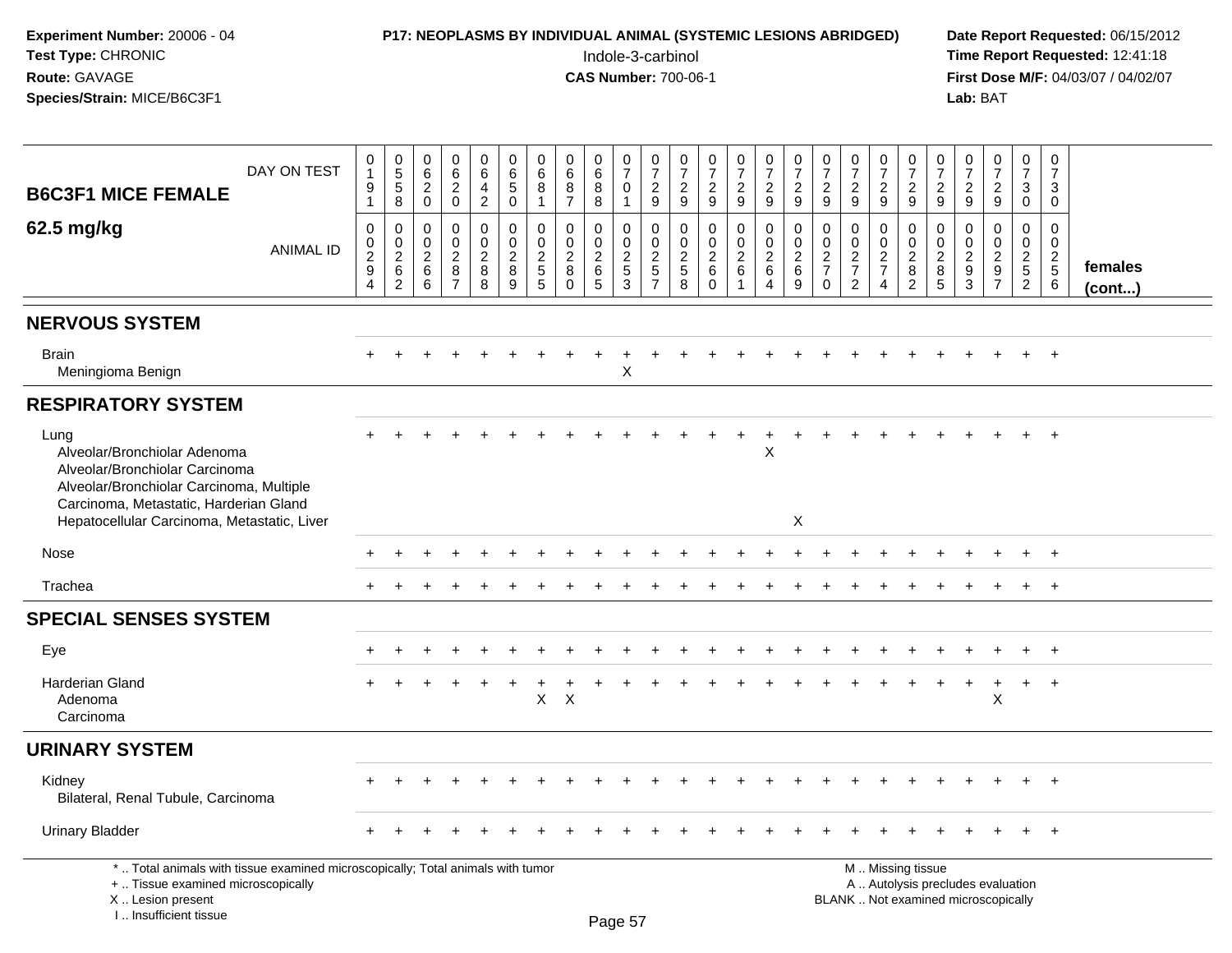#### **P17: NEOPLASMS BY INDIVIDUAL ANIMAL (SYSTEMIC LESIONS ABRIDGED)** Date Report Requested: 06/15/2012<br>12:41:18 Time Report Requested: 12:41:18

 Indole-3-carbinol **Time Report Requested:** 12:41:18 **First Dose M/F:** 04/03/07 / 04/02/07<br>**Lab:** BAT **Lab:** BAT

| <b>B6C3F1 MICE FEMALE</b><br>62.5 mg/kg | DAY ON TEST      | $\mathbf 0$<br>9<br>$\mathbf 0$<br>0 | $\overline{0}$<br>.5<br>ಾ<br>8<br>0<br>0 | 0<br>6<br>ົ<br>∠<br>0<br>0<br>0 | 0<br>6<br>∼ | 6<br>4<br>$\epsilon$      | 0<br>6<br>G               | U<br>6<br>8<br>0<br>U | 6<br>ö | U<br>6<br>8<br>Ö<br>0<br>0 | 0<br>U<br>0<br>0 | 0<br>2<br>9<br>0<br>0 | <u>_</u><br>9 | ∠<br>9 | 0<br>◠<br>∠<br>9<br>0<br>0 | 0<br>$\epsilon$<br>9<br>U | 0<br>$\epsilon$<br>9<br>0<br>0 | 0<br>∼<br>9<br>0 | 0<br>ົ<br>9<br>0<br>0 | U<br>9<br>v<br>v | U<br>$\epsilon$<br>9<br>0 | 0<br>L<br>9<br>0<br>0 | ∠<br>9           | 0<br>$\epsilon$<br>9<br>0<br>0      | 0<br>3<br>0<br>$\mathbf{0}$<br>$\mathbf{0}$ | 0<br>3<br>0<br>0<br>0 |                   |
|-----------------------------------------|------------------|--------------------------------------|------------------------------------------|---------------------------------|-------------|---------------------------|---------------------------|-----------------------|--------|----------------------------|------------------|-----------------------|---------------|--------|----------------------------|---------------------------|--------------------------------|------------------|-----------------------|------------------|---------------------------|-----------------------|------------------|-------------------------------------|---------------------------------------------|-----------------------|-------------------|
|                                         | <b>ANIMAL ID</b> | ົ<br>$\epsilon$<br>9<br>4            | ົ<br><u>_</u><br>6<br>$\overline{2}$     | ົ<br>∼<br>6<br>6                | ົ<br>8<br>7 | ⌒<br>$\epsilon$<br>8<br>8 | $\sqrt{2}$<br>ے<br>8<br>9 | ົ<br>▃<br>5<br>5      | 8<br>0 | റ<br>6<br>5                | ົ<br>∼<br>5<br>3 | っ<br>5                | G<br>8        | b      | ົ<br>ے<br>6                | <u>.</u><br>6<br>4        | $\epsilon$<br>6<br>9           | ົ<br>∼<br>0      | っ<br>2                | 4                | ົ<br>ے<br>8<br>2          | ົ<br>8<br>5           | ◠<br>ے<br>9<br>3 | റ<br><u>.</u><br>9<br>$\rightarrow$ | ົ<br>L<br>$5\overline{)}$<br>2              | 2<br>5<br>6           | females<br>(cont) |
| <b>SYSTEMIC LESIONS</b>                 |                  |                                      |                                          |                                 |             |                           |                           |                       |        |                            |                  |                       |               |        |                            |                           |                                |                  |                       |                  |                           |                       |                  |                                     |                                             |                       |                   |
| Multiple Organ                          |                  |                                      |                                          |                                 |             |                           |                           |                       |        |                            |                  |                       |               |        |                            |                           |                                |                  |                       |                  |                           |                       |                  |                                     |                                             | $\cdot$               |                   |

n + <sup>+</sup> <sup>+</sup> <sup>+</sup> <sup>+</sup> <sup>+</sup> <sup>+</sup> <sup>+</sup> <sup>+</sup> <sup>+</sup> <sup>+</sup> <sup>+</sup> <sup>+</sup> <sup>+</sup> <sup>+</sup> <sup>+</sup> <sup>+</sup> <sup>+</sup> <sup>+</sup> <sup>+</sup> <sup>+</sup> <sup>+</sup> <sup>+</sup> <sup>+</sup> <sup>+</sup> Lymphoma Malignant X $X$  X  $X$  X X X

<sup>\* ..</sup> Total animals with tissue examined microscopically; Total animals with tumor

<sup>+ ..</sup> Tissue examined microscopically

X .. Lesion present

I .. Insufficient tissue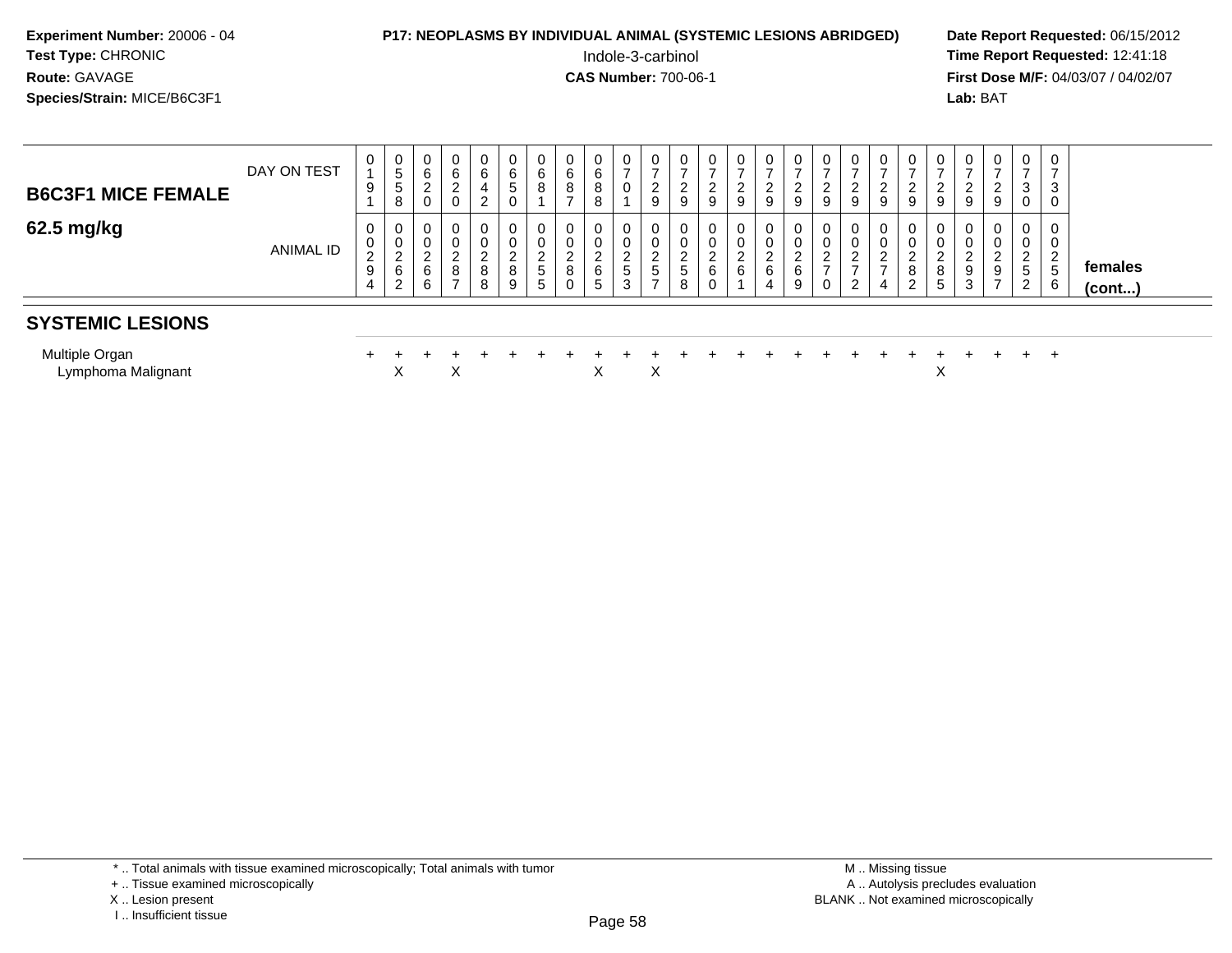### **P17: NEOPLASMS BY INDIVIDUAL ANIMAL (SYSTEMIC LESIONS ABRIDGED)** Date Report Requested: 06/15/2012<br>Indole-3-carbinol **Time Report Requested:** 12:41:18

 Indole-3-carbinol **Time Report Requested:** 12:41:18 **First Dose M/F:** 04/03/07 / 04/02/07<br>Lab: BAT **Lab:** BAT

| <b>B6C3F1 MICE FEMALE</b><br>62.5 mg/kg                                                                                               | DAY ON TEST<br><b>ANIMAL ID</b> | $\frac{0}{7}$<br>$\ensuremath{\mathsf{3}}$<br>$\mathsf{O}\xspace$<br>$\pmb{0}$<br>$\frac{0}{2}$<br>$\overline{9}$ | $\begin{array}{c} 0 \\ 7 \end{array}$<br>$\ensuremath{\mathsf{3}}$<br>$\mathbf 0$<br>$\pmb{0}$<br>$\begin{smallmatrix} 0\\2\\6 \end{smallmatrix}$<br>$\overline{7}$ | 0<br>$\overline{7}$<br>3<br>$\mathbf 0$<br>$\mathbf 0$<br>$\mathbf 0$<br>$\frac{2}{7}$<br>$\mathbf{3}$ | $\frac{0}{7}$<br>$\ensuremath{\mathsf{3}}$<br>$\mathbf 0$<br>$\mathsf{O}\xspace$<br>$\mathbf 0$<br>$\frac{2}{7}$<br>5 | $\begin{smallmatrix}0\\7\end{smallmatrix}$<br>$\mathsf 3$<br>$\mathbf 0$<br>0<br>$\mathbf 0$<br>$\frac{2}{7}$<br>6 | $\frac{0}{7}$<br>3<br>$\mathbf 0$<br>0<br>$\mathbf 0$<br>$\frac{2}{7}$<br>$\overline{7}$ | $\frac{0}{7}$<br>3<br>$\mathbf 0$<br>$\mathsf{O}\xspace$<br>0<br>$\frac{2}{7}$<br>8 | 0<br>$\overline{7}$<br>$\mathbf{3}$<br>$\mathsf{O}\xspace$<br>0<br>0<br>$\frac{2}{7}$<br>9 | $\begin{array}{c} 0 \\ 7 \end{array}$<br>$\ensuremath{\mathsf{3}}$<br>$\mathbf 0$<br>$\pmb{0}$<br>$\begin{smallmatrix} 0\\2\\8 \end{smallmatrix}$<br>$\overline{4}$ | $\frac{0}{7}$<br>$\mathbf{3}$<br>$\mathbf 0$<br>0<br>$\mathbf 0$<br>$\frac{2}{9}$<br>$\Omega$ | $\frac{0}{7}$<br>$\mathsf 3$<br>$\mathbf 0$<br>$\mathbf 0$<br>$\mathbf 0$<br>$\frac{2}{9}$<br>$\overline{5}$ | $\frac{0}{7}$<br>$\sqrt{3}$<br>$\mathbf 0$<br>$\mathbf 0$<br>0<br>$\frac{2}{9}$<br>$6\phantom{1}$ | $\frac{0}{7}$<br>$\ensuremath{\mathsf{3}}$<br>$\mathbf 0$<br>$\mathbf 0$<br>$\mathbf 0$<br>$\sqrt{3}$<br>$\mathbf 0$<br>$\Omega$ | $\frac{0}{7}$<br>$\sqrt{3}$<br>$\mathbf 0$<br>$\pmb{0}$<br>$\frac{2}{5}$ | $\frac{0}{7}$<br>$\frac{3}{1}$<br>$\mathbf 0$<br>$\mathbf 0$<br>$rac{2}{5}$<br>$\overline{4}$ | $\frac{0}{7}$<br>$\mathbf{3}$<br>$\mathbf{1}$<br>$\mathbf 0$<br>$\mathbf 0$<br>$\frac{2}{6}$<br>$\mathbf{3}$ | $\frac{0}{7}$<br>3<br>1<br>0<br>$\mathbf 0$<br>$\begin{array}{c} 2 \\ 6 \end{array}$<br>8 | $\frac{0}{7}$<br>$\mathbf{3}$<br>$\overline{1}$<br>0<br>0<br>$\frac{2}{7}$<br>$\mathbf{1}$ | $\frac{0}{7}$<br>$\sqrt{3}$<br>$\mathbf{1}$<br>0<br>$\pmb{0}$<br>$\frac{2}{8}$<br>$\mathbf{1}$ | 0<br>$\overline{7}$<br>$\mathbf{3}$<br>$\overline{1}$<br>0<br>$\mathbf 0$<br>$\frac{2}{8}$<br>$\overline{3}$ | $\frac{0}{7}$<br>$\sqrt{3}$<br>$\overline{1}$<br>$\mathbf 0$<br>$\mathbf 0$<br>$\frac{2}{8}$<br>$6\phantom{1}6$ | $\frac{0}{7}$<br>$\sqrt{3}$<br>$\mathbf{1}$<br>$\mathbf 0$<br>$\mathbf 0$<br>$\frac{2}{9}$<br>$\mathbf{1}$ | $\begin{array}{c} 0 \\ 7 \end{array}$<br>$\mathbf{3}$<br>$\mathbf{1}$<br>$\mathbf 0$<br>$\mathbf 0$<br>$\frac{2}{9}$ | $\frac{0}{7}$<br>$\mathbf{3}$<br>$\mathbf{1}$<br>0<br>0<br>$\frac{2}{9}$<br>$\overline{8}$ | $\pmb{0}$<br>$\overline{7}$<br>$\mathbf{3}$<br>$\mathbf{1}$<br>$\mathbf 0$<br>$\mathbf 0$<br>$\overline{2}$<br>$\overline{9}$<br>9 | * TOTALS                                                       |
|---------------------------------------------------------------------------------------------------------------------------------------|---------------------------------|-------------------------------------------------------------------------------------------------------------------|---------------------------------------------------------------------------------------------------------------------------------------------------------------------|--------------------------------------------------------------------------------------------------------|-----------------------------------------------------------------------------------------------------------------------|--------------------------------------------------------------------------------------------------------------------|------------------------------------------------------------------------------------------|-------------------------------------------------------------------------------------|--------------------------------------------------------------------------------------------|---------------------------------------------------------------------------------------------------------------------------------------------------------------------|-----------------------------------------------------------------------------------------------|--------------------------------------------------------------------------------------------------------------|---------------------------------------------------------------------------------------------------|----------------------------------------------------------------------------------------------------------------------------------|--------------------------------------------------------------------------|-----------------------------------------------------------------------------------------------|--------------------------------------------------------------------------------------------------------------|-------------------------------------------------------------------------------------------|--------------------------------------------------------------------------------------------|------------------------------------------------------------------------------------------------|--------------------------------------------------------------------------------------------------------------|-----------------------------------------------------------------------------------------------------------------|------------------------------------------------------------------------------------------------------------|----------------------------------------------------------------------------------------------------------------------|--------------------------------------------------------------------------------------------|------------------------------------------------------------------------------------------------------------------------------------|----------------------------------------------------------------|
| <b>ALIMENTARY SYSTEM</b>                                                                                                              |                                 |                                                                                                                   |                                                                                                                                                                     |                                                                                                        |                                                                                                                       |                                                                                                                    |                                                                                          |                                                                                     |                                                                                            |                                                                                                                                                                     |                                                                                               |                                                                                                              |                                                                                                   |                                                                                                                                  |                                                                          |                                                                                               |                                                                                                              |                                                                                           |                                                                                            |                                                                                                |                                                                                                              |                                                                                                                 |                                                                                                            |                                                                                                                      |                                                                                            |                                                                                                                                    |                                                                |
| Esophagus                                                                                                                             |                                 |                                                                                                                   |                                                                                                                                                                     |                                                                                                        |                                                                                                                       |                                                                                                                    |                                                                                          |                                                                                     |                                                                                            |                                                                                                                                                                     |                                                                                               |                                                                                                              |                                                                                                   |                                                                                                                                  |                                                                          |                                                                                               |                                                                                                              |                                                                                           |                                                                                            |                                                                                                |                                                                                                              |                                                                                                                 |                                                                                                            |                                                                                                                      |                                                                                            | $\overline{+}$                                                                                                                     | 50                                                             |
| Gallbladder                                                                                                                           |                                 |                                                                                                                   |                                                                                                                                                                     |                                                                                                        |                                                                                                                       |                                                                                                                    |                                                                                          |                                                                                     |                                                                                            |                                                                                                                                                                     |                                                                                               |                                                                                                              |                                                                                                   |                                                                                                                                  |                                                                          |                                                                                               |                                                                                                              |                                                                                           |                                                                                            |                                                                                                |                                                                                                              |                                                                                                                 |                                                                                                            |                                                                                                                      |                                                                                            | $\overline{+}$                                                                                                                     | 50                                                             |
| Intestine Large, Cecum                                                                                                                |                                 |                                                                                                                   |                                                                                                                                                                     |                                                                                                        |                                                                                                                       |                                                                                                                    |                                                                                          |                                                                                     |                                                                                            |                                                                                                                                                                     |                                                                                               |                                                                                                              |                                                                                                   |                                                                                                                                  |                                                                          |                                                                                               |                                                                                                              |                                                                                           |                                                                                            |                                                                                                |                                                                                                              |                                                                                                                 |                                                                                                            |                                                                                                                      |                                                                                            |                                                                                                                                    | 50                                                             |
| Intestine Large, Colon                                                                                                                |                                 |                                                                                                                   |                                                                                                                                                                     |                                                                                                        |                                                                                                                       |                                                                                                                    |                                                                                          |                                                                                     |                                                                                            |                                                                                                                                                                     |                                                                                               |                                                                                                              |                                                                                                   |                                                                                                                                  |                                                                          |                                                                                               |                                                                                                              |                                                                                           |                                                                                            |                                                                                                |                                                                                                              |                                                                                                                 |                                                                                                            |                                                                                                                      |                                                                                            | $\ddot{}$                                                                                                                          | 50                                                             |
| Intestine Large, Rectum                                                                                                               |                                 |                                                                                                                   |                                                                                                                                                                     |                                                                                                        |                                                                                                                       |                                                                                                                    |                                                                                          |                                                                                     |                                                                                            |                                                                                                                                                                     |                                                                                               |                                                                                                              |                                                                                                   |                                                                                                                                  |                                                                          |                                                                                               |                                                                                                              |                                                                                           |                                                                                            |                                                                                                |                                                                                                              |                                                                                                                 |                                                                                                            |                                                                                                                      |                                                                                            |                                                                                                                                    | 50                                                             |
| Intestine Small, Duodenum                                                                                                             |                                 |                                                                                                                   |                                                                                                                                                                     |                                                                                                        |                                                                                                                       |                                                                                                                    |                                                                                          |                                                                                     |                                                                                            |                                                                                                                                                                     |                                                                                               |                                                                                                              |                                                                                                   |                                                                                                                                  |                                                                          |                                                                                               |                                                                                                              |                                                                                           |                                                                                            |                                                                                                |                                                                                                              |                                                                                                                 |                                                                                                            |                                                                                                                      |                                                                                            |                                                                                                                                    | 50                                                             |
| Intestine Small, Ileum                                                                                                                |                                 |                                                                                                                   |                                                                                                                                                                     |                                                                                                        |                                                                                                                       |                                                                                                                    |                                                                                          |                                                                                     |                                                                                            |                                                                                                                                                                     |                                                                                               |                                                                                                              |                                                                                                   |                                                                                                                                  |                                                                          |                                                                                               |                                                                                                              |                                                                                           |                                                                                            |                                                                                                |                                                                                                              |                                                                                                                 |                                                                                                            |                                                                                                                      |                                                                                            |                                                                                                                                    | 50                                                             |
| Intestine Small, Jejunum                                                                                                              |                                 |                                                                                                                   |                                                                                                                                                                     |                                                                                                        |                                                                                                                       |                                                                                                                    |                                                                                          |                                                                                     |                                                                                            |                                                                                                                                                                     |                                                                                               |                                                                                                              |                                                                                                   |                                                                                                                                  |                                                                          |                                                                                               |                                                                                                              |                                                                                           |                                                                                            |                                                                                                |                                                                                                              |                                                                                                                 |                                                                                                            |                                                                                                                      |                                                                                            | $\ddot{}$                                                                                                                          | 50                                                             |
| Liver<br>Hepatocellular Adenoma<br>Hepatocellular Adenoma, Multiple<br>Hepatocellular Carcinoma<br>Hepatocellular Carcinoma, Multiple |                                 |                                                                                                                   |                                                                                                                                                                     | $\mathsf X$<br>$\times$                                                                                |                                                                                                                       | $\pmb{\times}$                                                                                                     |                                                                                          |                                                                                     |                                                                                            |                                                                                                                                                                     |                                                                                               |                                                                                                              | $\mathsf{X}$                                                                                      | X<br>$\mathsf{X}$                                                                                                                |                                                                          | $\mathsf X$<br>$\mathsf X$                                                                    |                                                                                                              | X                                                                                         | $\boldsymbol{\mathsf{X}}$                                                                  |                                                                                                | $\pmb{\times}$                                                                                               |                                                                                                                 | X                                                                                                          | $\mathsf{X}$                                                                                                         | $\ddot{}$                                                                                  | $\ddot{}$<br>X                                                                                                                     | 50<br>11<br>$\mathbf{3}$<br>$\bf 6$<br>$\overline{\mathbf{2}}$ |
| Mesentery<br>Carcinoma, Metastatic, Kidney                                                                                            |                                 |                                                                                                                   | $\ddot{}$                                                                                                                                                           |                                                                                                        |                                                                                                                       |                                                                                                                    |                                                                                          |                                                                                     |                                                                                            |                                                                                                                                                                     |                                                                                               |                                                                                                              | $\ddot{}$<br>X                                                                                    | $\ddot{}$                                                                                                                        |                                                                          |                                                                                               |                                                                                                              |                                                                                           |                                                                                            |                                                                                                | +                                                                                                            |                                                                                                                 |                                                                                                            | $\ddot{}$                                                                                                            |                                                                                            |                                                                                                                                    | $\overline{\mathbf{r}}$<br>$\mathbf{1}$                        |
| Pancreas                                                                                                                              |                                 |                                                                                                                   |                                                                                                                                                                     |                                                                                                        |                                                                                                                       |                                                                                                                    |                                                                                          |                                                                                     |                                                                                            |                                                                                                                                                                     |                                                                                               |                                                                                                              |                                                                                                   |                                                                                                                                  |                                                                          |                                                                                               |                                                                                                              |                                                                                           |                                                                                            |                                                                                                |                                                                                                              |                                                                                                                 |                                                                                                            |                                                                                                                      |                                                                                            |                                                                                                                                    | 50                                                             |
| Salivary Glands                                                                                                                       |                                 |                                                                                                                   |                                                                                                                                                                     |                                                                                                        |                                                                                                                       |                                                                                                                    |                                                                                          |                                                                                     |                                                                                            |                                                                                                                                                                     |                                                                                               |                                                                                                              |                                                                                                   |                                                                                                                                  |                                                                          |                                                                                               |                                                                                                              |                                                                                           |                                                                                            |                                                                                                |                                                                                                              |                                                                                                                 |                                                                                                            |                                                                                                                      |                                                                                            |                                                                                                                                    | 49                                                             |
| Stomach, Forestomach                                                                                                                  |                                 |                                                                                                                   |                                                                                                                                                                     |                                                                                                        |                                                                                                                       |                                                                                                                    |                                                                                          |                                                                                     |                                                                                            |                                                                                                                                                                     |                                                                                               |                                                                                                              |                                                                                                   |                                                                                                                                  |                                                                          |                                                                                               |                                                                                                              |                                                                                           |                                                                                            |                                                                                                |                                                                                                              |                                                                                                                 |                                                                                                            |                                                                                                                      |                                                                                            | $\pm$                                                                                                                              | 50                                                             |

\* .. Total animals with tissue examined microscopically; Total animals with tumor

+ .. Tissue examined microscopically

X .. Lesion present

I .. Insufficient tissue

M .. Missing tissue

y the contract of the contract of the contract of the contract of the contract of  $\mathsf A$  . Autolysis precludes evaluation

Lesion present BLANK .. Not examined microscopically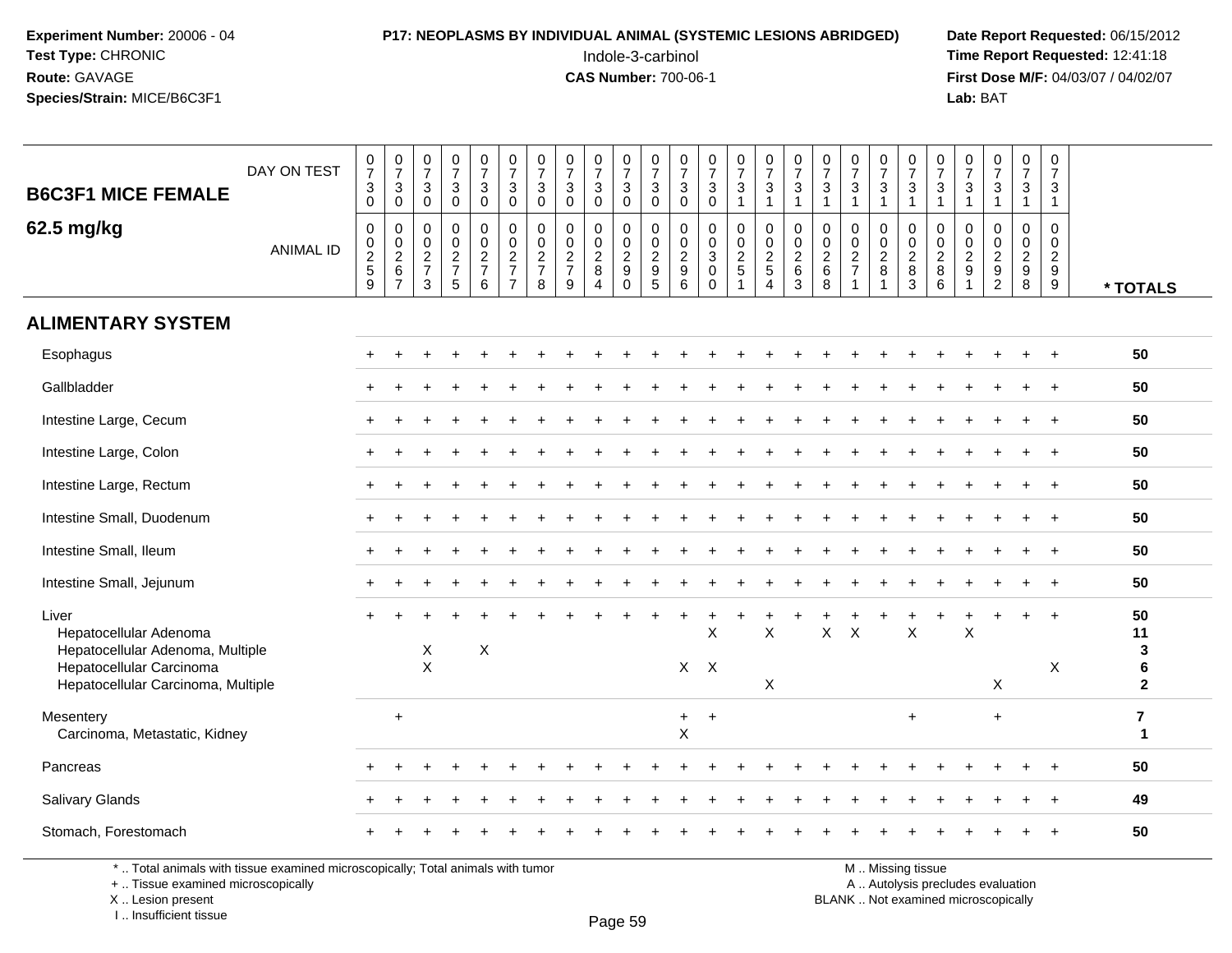# **P17: NEOPLASMS BY INDIVIDUAL ANIMAL (SYSTEMIC LESIONS ABRIDGED)** Date Report Requested: 06/15/2012<br>Indole-3-carbinol **Time Report Requested:** 12:41:18

 Indole-3-carbinol **Time Report Requested:** 12:41:18 **First Dose M/F:** 04/03/07 / 04/02/07<br>Lab: BAT **Lab:** BAT

| <b>B6C3F1 MICE FEMALE</b>                                                                                             | DAY ON TEST      | $\frac{0}{7}$<br>$\ensuremath{\mathsf{3}}$   | $\frac{0}{7}$<br>$\mathbf{3}$                              | $\pmb{0}$<br>$\overline{7}$<br>$_{\rm 0}^3$ | $\begin{array}{c} 0 \\ 7 \end{array}$<br>$_{0}^{3}$ | $\begin{smallmatrix}0\\7\end{smallmatrix}$<br>$_{\rm 0}^3$ | $\frac{0}{7}$<br>$\frac{3}{0}$            | $\frac{0}{7}$<br>3                                  | 0<br>$\overline{7}$<br>$\ensuremath{\mathsf{3}}$                            | $\frac{0}{7}$<br>$\sqrt{3}$                                | 0<br>$\overline{7}$<br>$_0^3$     | $\pmb{0}$<br>$\overline{7}$<br>$_{\rm 0}^3$                         | 0<br>$\overline{7}$<br>3                                | $\pmb{0}$<br>$\overline{7}$<br>$\ensuremath{\mathsf{3}}$   | $\frac{0}{7}$<br>$\ensuremath{\mathsf{3}}$              | $\frac{0}{7}$<br>$\ensuremath{\mathsf{3}}$                               | $\frac{0}{7}$<br>$\ensuremath{\mathsf{3}}$                  | $\pmb{0}$<br>$\overline{7}$<br>$\mathsf 3$                                 | $\pmb{0}$<br>$\overline{7}$<br>$\sqrt{3}$                                           | $\frac{0}{7}$<br>$\ensuremath{\mathsf{3}}$                    | 0<br>$\overline{7}$<br>3                                        | 0<br>$\overline{7}$<br>$\mathbf{3}$                 | 0<br>$\overline{7}$<br>$\ensuremath{\mathsf{3}}$                              | $\frac{0}{7}$<br>$\ensuremath{\mathsf{3}}$                                    | $\mathbf 0$<br>$\overline{7}$<br>$\frac{3}{1}$ | 0<br>$\overline{7}$<br>$\ensuremath{\mathsf{3}}$                                 |                    |
|-----------------------------------------------------------------------------------------------------------------------|------------------|----------------------------------------------|------------------------------------------------------------|---------------------------------------------|-----------------------------------------------------|------------------------------------------------------------|-------------------------------------------|-----------------------------------------------------|-----------------------------------------------------------------------------|------------------------------------------------------------|-----------------------------------|---------------------------------------------------------------------|---------------------------------------------------------|------------------------------------------------------------|---------------------------------------------------------|--------------------------------------------------------------------------|-------------------------------------------------------------|----------------------------------------------------------------------------|-------------------------------------------------------------------------------------|---------------------------------------------------------------|-----------------------------------------------------------------|-----------------------------------------------------|-------------------------------------------------------------------------------|-------------------------------------------------------------------------------|------------------------------------------------|----------------------------------------------------------------------------------|--------------------|
| 62.5 mg/kg                                                                                                            | <b>ANIMAL ID</b> | $\mathbf 0$<br>$\pmb{0}$<br>0<br>$rac{2}{5}$ | $\mathbf 0$<br>0<br>$\pmb{0}$<br>$\overline{c}$<br>$\,6\,$ | 0<br>$\mathbf 0$<br>$\frac{2}{7}$           | $\mathbf 0$<br>$\mathbf 0$<br>$\frac{2}{7}$         | $\pmb{0}$<br>$\pmb{0}$<br>$\frac{2}{7}$                    | $\pmb{0}$<br>$\mathbf 0$<br>$\frac{2}{7}$ | $\mathbf 0$<br>0<br>$\Omega$<br>2<br>$\overline{7}$ | $\pmb{0}$<br>$\mathbf 0$<br>$\mathbf 0$<br>$\overline{2}$<br>$\overline{7}$ | $\mathbf{0}$<br>0<br>$\Omega$<br>$\overline{c}$<br>$\,8\,$ | 0<br>$\mathbf 0$<br>$\frac{2}{9}$ | $\mathbf 0$<br>$\mathbf 0$<br>$\overline{2}$<br>$\overline{9}$<br>5 | $\mathbf 0$<br>0<br>$\mathbf{0}$<br>$\overline{2}$<br>9 | $\mathbf 0$<br>$\mathbf 0$<br>$\Omega$<br>3<br>$\mathbf 0$ | $\mathbf{1}$<br>0<br>$\mathbf 0$<br>$\overline{c}$<br>5 | $\overline{1}$<br>0<br>$\mathbf 0$<br>$\boldsymbol{2}$<br>$\overline{5}$ | $\overline{1}$<br>0<br>$\pmb{0}$<br>$\overline{c}$<br>$\,6$ | $\overline{1}$<br>$\mathbf 0$<br>$\mathbf{0}$<br>$\overline{2}$<br>$\,6\,$ | $\overline{1}$<br>$\mathbf 0$<br>$\mathbf{0}$<br>$\boldsymbol{2}$<br>$\overline{7}$ | $\mathbf{1}$<br>0<br>$\mathbf 0$<br>$\overline{c}$<br>$\bf 8$ | $\mathbf{1}$<br>0<br>$\mathbf 0$<br>$\boldsymbol{2}$<br>$\,8\,$ | $\mathbf{1}$<br>0<br>0<br>$\overline{c}$<br>$\bf 8$ | $\mathbf{1}$<br>$\mathbf 0$<br>$\Omega$<br>$\overline{2}$<br>$\boldsymbol{9}$ | $\mathbf{1}$<br>$\mathbf 0$<br>$\Omega$<br>$\overline{2}$<br>$\boldsymbol{9}$ | 0<br>$\mathbf 0$<br>$\frac{2}{9}$              | $\mathbf{1}$<br>$\mathbf 0$<br>$\mathbf 0$<br>$\overline{a}$<br>$\boldsymbol{9}$ |                    |
|                                                                                                                       |                  | 9                                            | $\overline{7}$                                             | 3                                           | 5                                                   | 6                                                          | $\overline{7}$                            | 8                                                   | 9                                                                           | $\Delta$                                                   | $\mathbf 0$                       |                                                                     | 6                                                       | $\Omega$                                                   |                                                         | $\overline{4}$                                                           | 3                                                           | 8                                                                          |                                                                                     | $\mathbf{1}$                                                  | 3                                                               | 6                                                   | $\overline{1}$                                                                | $\overline{2}$                                                                | 8                                              | 9                                                                                | * TOTALS           |
| Stomach, Glandular                                                                                                    |                  |                                              |                                                            |                                             |                                                     |                                                            |                                           |                                                     |                                                                             |                                                            |                                   |                                                                     |                                                         |                                                            |                                                         |                                                                          |                                                             |                                                                            |                                                                                     |                                                               |                                                                 |                                                     |                                                                               |                                                                               |                                                | $\ddot{}$                                                                        | 50                 |
| Tooth                                                                                                                 |                  | $+$                                          | $+$                                                        |                                             |                                                     |                                                            |                                           |                                                     |                                                                             | $+$                                                        |                                   |                                                                     |                                                         |                                                            |                                                         |                                                                          |                                                             |                                                                            |                                                                                     |                                                               |                                                                 |                                                     |                                                                               | $\ddot{}$                                                                     |                                                |                                                                                  | 9                  |
| <b>CARDIOVASCULAR SYSTEM</b>                                                                                          |                  |                                              |                                                            |                                             |                                                     |                                                            |                                           |                                                     |                                                                             |                                                            |                                   |                                                                     |                                                         |                                                            |                                                         |                                                                          |                                                             |                                                                            |                                                                                     |                                                               |                                                                 |                                                     |                                                                               |                                                                               |                                                |                                                                                  |                    |
| <b>Blood Vessel</b>                                                                                                   |                  |                                              |                                                            |                                             |                                                     |                                                            |                                           |                                                     |                                                                             |                                                            |                                   |                                                                     |                                                         |                                                            |                                                         |                                                                          |                                                             |                                                                            |                                                                                     |                                                               |                                                                 |                                                     |                                                                               |                                                                               |                                                | $^{+}$                                                                           | 50                 |
| Heart                                                                                                                 |                  |                                              |                                                            |                                             |                                                     |                                                            |                                           |                                                     |                                                                             |                                                            |                                   |                                                                     |                                                         |                                                            |                                                         |                                                                          |                                                             |                                                                            |                                                                                     |                                                               |                                                                 |                                                     |                                                                               |                                                                               |                                                | $\ddot{}$                                                                        | 50                 |
| <b>ENDOCRINE SYSTEM</b>                                                                                               |                  |                                              |                                                            |                                             |                                                     |                                                            |                                           |                                                     |                                                                             |                                                            |                                   |                                                                     |                                                         |                                                            |                                                         |                                                                          |                                                             |                                                                            |                                                                                     |                                                               |                                                                 |                                                     |                                                                               |                                                                               |                                                |                                                                                  |                    |
| <b>Adrenal Cortex</b>                                                                                                 |                  |                                              |                                                            |                                             |                                                     |                                                            |                                           |                                                     |                                                                             |                                                            |                                   |                                                                     |                                                         |                                                            |                                                         |                                                                          |                                                             |                                                                            |                                                                                     |                                                               |                                                                 |                                                     |                                                                               |                                                                               |                                                | $+$                                                                              | 50                 |
| Adrenal Medulla                                                                                                       |                  |                                              |                                                            |                                             |                                                     |                                                            |                                           |                                                     |                                                                             |                                                            |                                   |                                                                     |                                                         |                                                            |                                                         |                                                                          |                                                             |                                                                            |                                                                                     |                                                               |                                                                 |                                                     |                                                                               |                                                                               |                                                | $+$                                                                              | 50                 |
| Islets, Pancreatic<br>Adenoma                                                                                         |                  |                                              |                                                            |                                             |                                                     |                                                            |                                           |                                                     |                                                                             |                                                            |                                   |                                                                     |                                                         |                                                            |                                                         |                                                                          |                                                             |                                                                            |                                                                                     |                                                               |                                                                 |                                                     |                                                                               |                                                                               |                                                | $\overline{1}$                                                                   | 50<br>$\mathbf{1}$ |
| Parathyroid Gland                                                                                                     |                  |                                              |                                                            |                                             |                                                     |                                                            |                                           |                                                     |                                                                             |                                                            |                                   |                                                                     |                                                         |                                                            |                                                         |                                                                          |                                                             |                                                                            |                                                                                     |                                                               |                                                                 |                                                     |                                                                               |                                                                               |                                                | $+$                                                                              | 48                 |
| <b>Pituitary Gland</b><br>Pars Distalis, Adenoma                                                                      |                  |                                              |                                                            |                                             |                                                     |                                                            |                                           |                                                     |                                                                             |                                                            |                                   |                                                                     |                                                         |                                                            |                                                         | $\sf X$                                                                  |                                                             |                                                                            |                                                                                     |                                                               | X                                                               |                                                     | X                                                                             |                                                                               |                                                | $+$                                                                              | 50<br>4            |
| <b>Thyroid Gland</b>                                                                                                  |                  |                                              |                                                            |                                             |                                                     |                                                            |                                           |                                                     |                                                                             |                                                            |                                   |                                                                     |                                                         |                                                            |                                                         |                                                                          |                                                             |                                                                            |                                                                                     |                                                               |                                                                 |                                                     |                                                                               |                                                                               |                                                | $+$                                                                              | 50                 |
| <b>GENERAL BODY SYSTEM</b>                                                                                            |                  |                                              |                                                            |                                             |                                                     |                                                            |                                           |                                                     |                                                                             |                                                            |                                   |                                                                     |                                                         |                                                            |                                                         |                                                                          |                                                             |                                                                            |                                                                                     |                                                               |                                                                 |                                                     |                                                                               |                                                                               |                                                |                                                                                  |                    |
| <b>NONE</b>                                                                                                           |                  |                                              |                                                            |                                             |                                                     |                                                            |                                           |                                                     |                                                                             |                                                            |                                   |                                                                     |                                                         |                                                            |                                                         |                                                                          |                                                             |                                                                            |                                                                                     |                                                               |                                                                 |                                                     |                                                                               |                                                                               |                                                |                                                                                  |                    |
| <b>GENITAL SYSTEM</b>                                                                                                 |                  |                                              |                                                            |                                             |                                                     |                                                            |                                           |                                                     |                                                                             |                                                            |                                   |                                                                     |                                                         |                                                            |                                                         |                                                                          |                                                             |                                                                            |                                                                                     |                                                               |                                                                 |                                                     |                                                                               |                                                                               |                                                |                                                                                  |                    |
| <b>Clitoral Gland</b>                                                                                                 |                  |                                              |                                                            |                                             |                                                     |                                                            |                                           |                                                     |                                                                             |                                                            |                                   |                                                                     |                                                         |                                                            |                                                         |                                                                          |                                                             |                                                                            |                                                                                     |                                                               |                                                                 |                                                     |                                                                               |                                                                               | $\ddot{}$                                      | $+$                                                                              | 50                 |
| *  Total animals with tissue examined microscopically; Total animals with tumor<br>+  Tissue examined microscopically |                  |                                              |                                                            |                                             |                                                     |                                                            |                                           |                                                     |                                                                             |                                                            |                                   |                                                                     |                                                         |                                                            |                                                         |                                                                          |                                                             |                                                                            |                                                                                     |                                                               | M  Missing tissue                                               |                                                     |                                                                               | A  Autolysis precludes evaluation                                             |                                                |                                                                                  |                    |

 Lesion present BLANK .. Not examined microscopicallyX .. Lesion present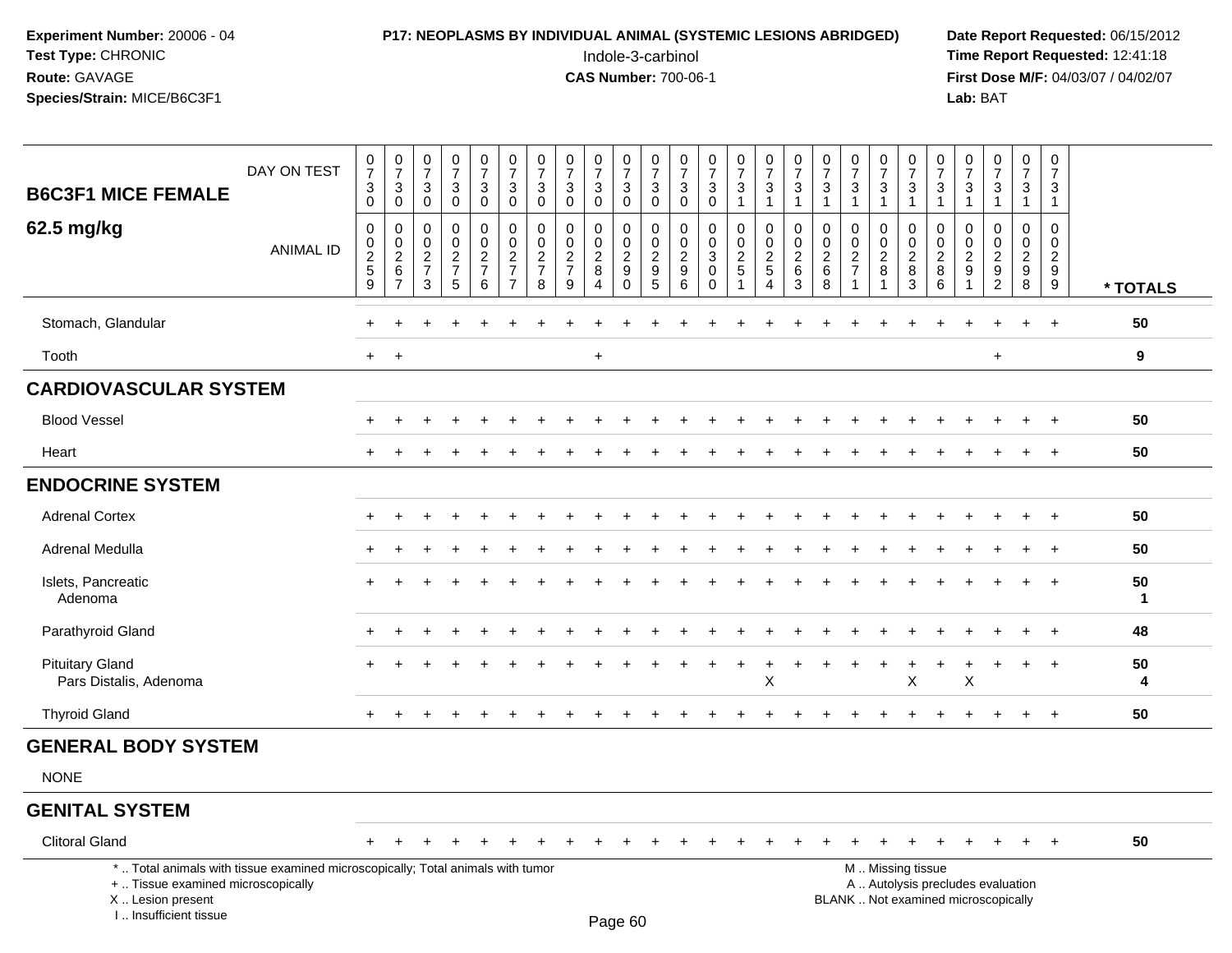# **P17: NEOPLASMS BY INDIVIDUAL ANIMAL (SYSTEMIC LESIONS ABRIDGED)** Date Report Requested: 06/15/2012<br>Indole-3-carbinol **Time Report Requested:** 12:41:18

 Indole-3-carbinol **Time Report Requested:** 12:41:18 **First Dose M/F:** 04/03/07 / 04/02/07<br>Lab: BAT **Lab:** BAT

| <b>B6C3F1 MICE FEMALE</b>                                                       | DAY ON TEST      | $\frac{0}{7}$<br>$\frac{3}{0}$                      | $\frac{0}{7}$<br>$\ensuremath{\mathsf{3}}$<br>$\mathbf 0$            | $\mathbf 0$<br>$\overline{7}$<br>3<br>$\mathbf 0$         | $\frac{0}{7}$<br>3<br>$\mathbf 0$                         | $\frac{0}{7}$<br>3<br>$\pmb{0}$                   | $\frac{0}{7}$<br>$\ensuremath{\mathsf{3}}$<br>$\mathsf{O}\xspace$ | $\pmb{0}$<br>$\overline{7}$<br>3<br>$\mathbf 0$ | 0<br>$\overline{7}$<br>3<br>$\mathbf 0$ | $\pmb{0}$<br>$\overline{7}$<br>3<br>$\mathbf 0$       | 0<br>$\overline{7}$<br>3<br>$\mathbf 0$                              | $\pmb{0}$<br>$\overline{7}$<br>$\ensuremath{\mathsf{3}}$<br>$\mathbf 0$  | 0<br>$\overline{7}$<br>3<br>$\mathbf 0$ | 0<br>$\overline{7}$<br>3<br>$\mathbf 0$ | $\begin{array}{c} 0 \\ 7 \end{array}$<br>$\sqrt{3}$<br>$\mathbf{1}$ | $\pmb{0}$<br>$\overline{7}$<br>$\mathbf{3}$<br>$\overline{1}$ | $\frac{0}{7}$<br>$\sqrt{3}$<br>$\mathbf{1}$                   | $\begin{array}{c} 0 \\ 7 \end{array}$<br>3<br>$\mathbf 1$ | $\begin{array}{c} 0 \\ 7 \end{array}$<br>$\sqrt{3}$<br>$\mathbf{1}$ | $\frac{0}{7}$<br>3<br>$\mathbf{1}$  | 0<br>$\overline{7}$<br>$\mathbf{3}$<br>$\mathbf{1}$ | $\mathbf 0$<br>$\overline{7}$<br>$\mathbf{3}$<br>$\overline{1}$ | 0<br>$\overline{7}$<br>3<br>$\mathbf{1}$ | 0<br>$\overline{7}$<br>3<br>$\mathbf{1}$  | $\frac{0}{7}$<br>3<br>$\mathbf{1}$                | $\mathbf 0$<br>$\overline{7}$<br>3<br>$\mathbf{1}$ |                            |
|---------------------------------------------------------------------------------|------------------|-----------------------------------------------------|----------------------------------------------------------------------|-----------------------------------------------------------|-----------------------------------------------------------|---------------------------------------------------|-------------------------------------------------------------------|-------------------------------------------------|-----------------------------------------|-------------------------------------------------------|----------------------------------------------------------------------|--------------------------------------------------------------------------|-----------------------------------------|-----------------------------------------|---------------------------------------------------------------------|---------------------------------------------------------------|---------------------------------------------------------------|-----------------------------------------------------------|---------------------------------------------------------------------|-------------------------------------|-----------------------------------------------------|-----------------------------------------------------------------|------------------------------------------|-------------------------------------------|---------------------------------------------------|----------------------------------------------------|----------------------------|
| 62.5 mg/kg                                                                      | <b>ANIMAL ID</b> | $\pmb{0}$<br>0<br>$\frac{2}{5}$<br>$\boldsymbol{9}$ | 0<br>$\boldsymbol{0}$<br>$\boldsymbol{2}$<br>$\,6$<br>$\overline{7}$ | $\mathbf 0$<br>0<br>$\overline{c}$<br>$\overline{7}$<br>3 | 0<br>$\mathbf 0$<br>$\overline{c}$<br>$\overline{7}$<br>5 | 0<br>0<br>$\overline{c}$<br>$\boldsymbol{7}$<br>6 | 0<br>0<br>$\overline{c}$<br>$\boldsymbol{7}$<br>$\overline{7}$    | 0<br>0<br>$\overline{c}$<br>$\overline{7}$<br>8 | 0<br>0<br>2<br>$\overline{7}$<br>9      | 0<br>0<br>$\overline{c}$<br>$\,8\,$<br>$\overline{4}$ | 0<br>0<br>$\overline{\mathbf{c}}$<br>$\boldsymbol{9}$<br>$\mathbf 0$ | 0<br>$\mathbf 0$<br>$\overline{c}$<br>$\boldsymbol{9}$<br>$\overline{5}$ | 0<br>0<br>2<br>9<br>6                   | 0<br>0<br>3<br>0<br>$\Omega$            | 0<br>0<br>$\overline{c}$<br>$\sqrt{5}$                              | 0<br>0<br>$\frac{2}{5}$<br>$\overline{4}$                     | 0<br>$\mathbf 0$<br>$\overline{c}$<br>$\,6\,$<br>$\mathbf{3}$ | 0<br>0<br>2<br>$\,6\,$<br>8                               | 0<br>0<br>$\overline{c}$<br>$\boldsymbol{7}$<br>$\mathbf{1}$        | 0<br>0<br>$\overline{a}$<br>$\bf 8$ | 0<br>0<br>$\overline{a}$<br>$\bf 8$<br>$\mathbf{3}$ | 0<br>$\mathbf 0$<br>$\overline{c}$<br>$\,8\,$<br>$\,6\,$        | $\Omega$<br>$\Omega$<br>9                | $\Omega$<br>0<br>2<br>9<br>$\overline{c}$ | 0<br>0<br>$\overline{2}$<br>$\boldsymbol{9}$<br>8 | 0<br>0<br>$\overline{2}$<br>$\boldsymbol{9}$<br>9  | * TOTALS                   |
| Ovary<br>Cystadenoma                                                            |                  | $+$                                                 |                                                                      |                                                           |                                                           |                                                   |                                                                   |                                                 |                                         |                                                       |                                                                      |                                                                          | X                                       |                                         |                                                                     |                                                               |                                                               |                                                           |                                                                     |                                     |                                                     |                                                                 | $\mathsf X$                              |                                           | $\ddot{}$                                         | $\ddot{}$                                          | 50<br>4                    |
| Uterus<br>Carcinoma                                                             |                  |                                                     |                                                                      |                                                           |                                                           |                                                   |                                                                   |                                                 |                                         |                                                       |                                                                      |                                                                          |                                         | X                                       |                                                                     |                                                               |                                                               |                                                           |                                                                     |                                     |                                                     |                                                                 |                                          |                                           |                                                   | $\overline{+}$                                     | 50<br>$\mathbf{1}$         |
| <b>HEMATOPOIETIC SYSTEM</b>                                                     |                  |                                                     |                                                                      |                                                           |                                                           |                                                   |                                                                   |                                                 |                                         |                                                       |                                                                      |                                                                          |                                         |                                         |                                                                     |                                                               |                                                               |                                                           |                                                                     |                                     |                                                     |                                                                 |                                          |                                           |                                                   |                                                    |                            |
| <b>Bone Marrow</b>                                                              |                  |                                                     |                                                                      |                                                           |                                                           |                                                   |                                                                   |                                                 |                                         |                                                       |                                                                      |                                                                          |                                         |                                         |                                                                     |                                                               |                                                               |                                                           |                                                                     |                                     |                                                     |                                                                 |                                          |                                           | $\ddot{}$                                         | $\overline{+}$                                     | 50                         |
| Lymph Node                                                                      |                  |                                                     |                                                                      |                                                           |                                                           |                                                   |                                                                   |                                                 | $+$                                     |                                                       | $\ddot{}$                                                            |                                                                          |                                         |                                         |                                                                     |                                                               |                                                               |                                                           |                                                                     |                                     |                                                     |                                                                 |                                          |                                           |                                                   | $+$                                                | $5\phantom{.0}$            |
| Lymph Node, Mandibular                                                          |                  |                                                     |                                                                      |                                                           |                                                           |                                                   |                                                                   |                                                 |                                         |                                                       |                                                                      |                                                                          |                                         |                                         |                                                                     |                                                               |                                                               |                                                           |                                                                     |                                     |                                                     |                                                                 |                                          |                                           | $\ddot{}$                                         | $\ddot{}$                                          | 49                         |
| Lymph Node, Mesenteric                                                          |                  |                                                     |                                                                      |                                                           |                                                           |                                                   |                                                                   |                                                 |                                         |                                                       |                                                                      |                                                                          |                                         |                                         |                                                                     |                                                               |                                                               |                                                           |                                                                     |                                     |                                                     |                                                                 |                                          |                                           |                                                   | $\ddot{}$                                          | 49                         |
| Spleen                                                                          |                  |                                                     |                                                                      |                                                           |                                                           |                                                   |                                                                   |                                                 |                                         |                                                       |                                                                      |                                                                          |                                         |                                         |                                                                     |                                                               |                                                               |                                                           |                                                                     |                                     |                                                     |                                                                 |                                          |                                           |                                                   |                                                    | 50                         |
| Thymus                                                                          |                  |                                                     |                                                                      |                                                           |                                                           |                                                   |                                                                   |                                                 |                                         |                                                       |                                                                      |                                                                          |                                         |                                         |                                                                     |                                                               |                                                               |                                                           |                                                                     |                                     |                                                     |                                                                 |                                          |                                           | $\pm$                                             | $\ddot{}$                                          | 50                         |
| <b>INTEGUMENTARY SYSTEM</b>                                                     |                  |                                                     |                                                                      |                                                           |                                                           |                                                   |                                                                   |                                                 |                                         |                                                       |                                                                      |                                                                          |                                         |                                         |                                                                     |                                                               |                                                               |                                                           |                                                                     |                                     |                                                     |                                                                 |                                          |                                           |                                                   |                                                    |                            |
| <b>Mammary Gland</b>                                                            |                  |                                                     |                                                                      |                                                           |                                                           |                                                   |                                                                   |                                                 |                                         |                                                       |                                                                      |                                                                          |                                         |                                         |                                                                     |                                                               |                                                               |                                                           |                                                                     |                                     |                                                     |                                                                 |                                          |                                           |                                                   |                                                    | 50                         |
| Skin                                                                            |                  |                                                     |                                                                      |                                                           |                                                           |                                                   |                                                                   |                                                 |                                         |                                                       |                                                                      |                                                                          |                                         |                                         |                                                                     |                                                               |                                                               |                                                           |                                                                     | $\div$                              | $\div$                                              |                                                                 |                                          |                                           | $\ddot{}$                                         | $+$                                                | 50                         |
| <b>MUSCULOSKELETAL SYSTEM</b>                                                   |                  |                                                     |                                                                      |                                                           |                                                           |                                                   |                                                                   |                                                 |                                         |                                                       |                                                                      |                                                                          |                                         |                                         |                                                                     |                                                               |                                                               |                                                           |                                                                     |                                     |                                                     |                                                                 |                                          |                                           |                                                   |                                                    |                            |
| Bone                                                                            |                  |                                                     |                                                                      |                                                           |                                                           |                                                   |                                                                   |                                                 |                                         |                                                       |                                                                      |                                                                          |                                         |                                         |                                                                     |                                                               |                                                               |                                                           |                                                                     |                                     |                                                     |                                                                 |                                          |                                           |                                                   | $\overline{+}$                                     | 50                         |
| <b>Skeletal Muscle</b><br>Schwannoma Malignant                                  |                  |                                                     |                                                                      |                                                           |                                                           |                                                   |                                                                   |                                                 |                                         |                                                       |                                                                      |                                                                          |                                         |                                         |                                                                     |                                                               |                                                               |                                                           |                                                                     |                                     |                                                     |                                                                 |                                          |                                           |                                                   |                                                    | $\mathbf 1$<br>$\mathbf 1$ |
| *  Total animals with tissue examined microscopically; Total animals with tumor |                  |                                                     |                                                                      |                                                           |                                                           |                                                   |                                                                   |                                                 |                                         |                                                       |                                                                      |                                                                          |                                         |                                         |                                                                     |                                                               |                                                               |                                                           |                                                                     |                                     | M Missing tissue                                    |                                                                 |                                          |                                           |                                                   |                                                    |                            |

\* .. Total animals with tissue examined microscopically; Total animals with tumor

+ .. Tissue examined microscopically

X .. Lesion present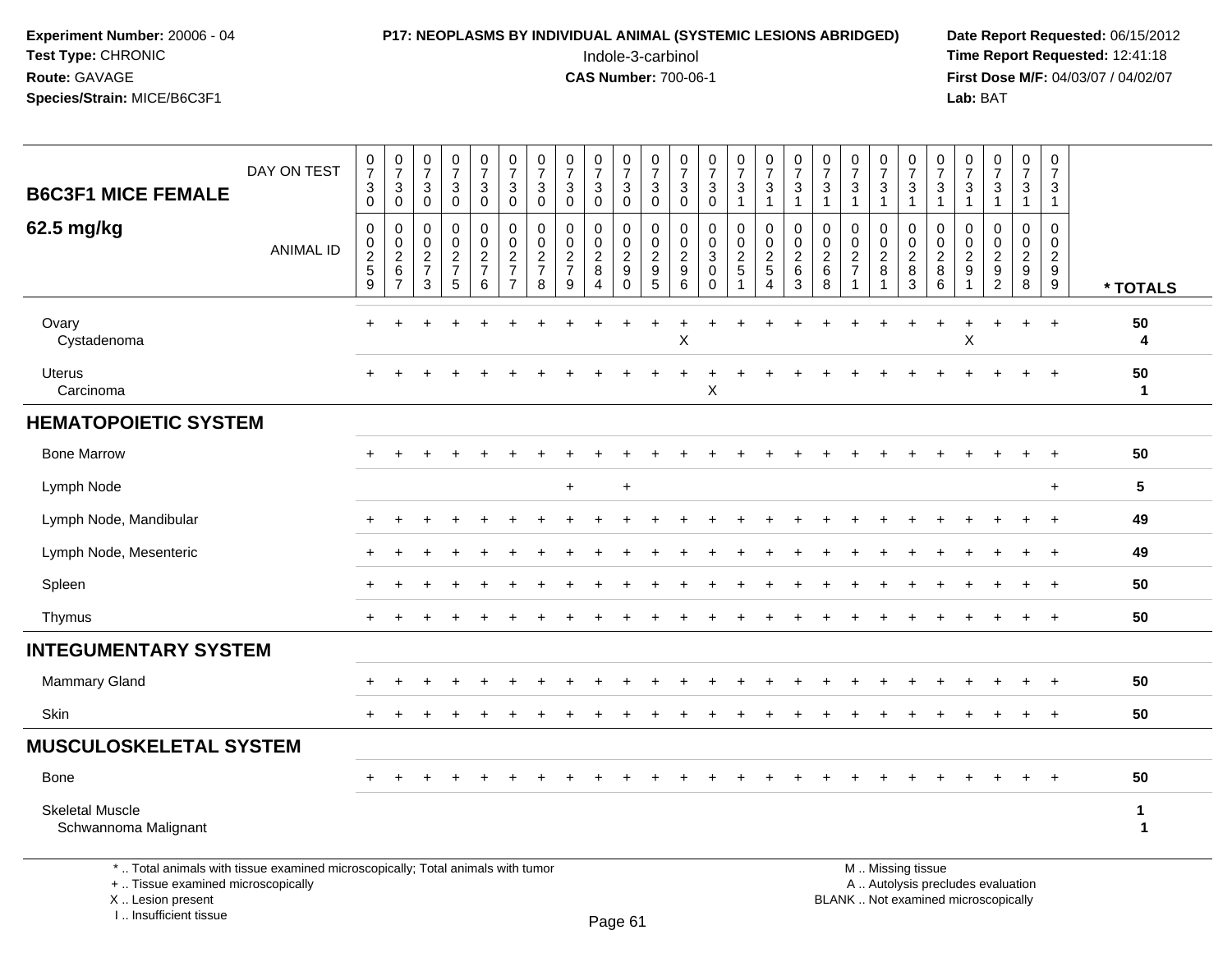### **P17: NEOPLASMS BY INDIVIDUAL ANIMAL (SYSTEMIC LESIONS ABRIDGED)** Date Report Requested: 06/15/2012<br>Indole-3-carbinol **Time Report Requested:** 12:41:18

 Indole-3-carbinol **Time Report Requested:** 12:41:18 **First Dose M/F:** 04/03/07 / 04/02/07<br>Lab: BAT **Lab:** BAT

| <b>B6C3F1 MICE FEMALE</b>                                                                                                                                    | DAY ON TEST      | $\boldsymbol{0}$<br>$\overline{7}$<br>$\mathbf{3}$<br>$\mathbf 0$ | $\frac{0}{7}$<br>$\mathbf{3}$<br>$\overline{0}$                           | 0<br>$\overline{7}$<br>3<br>$\mathbf 0$                                        | $\frac{0}{7}$<br>$\mathbf{3}$<br>$\Omega$                             | $\frac{0}{7}$<br>$\mathbf{3}$<br>$\Omega$                      | $\frac{0}{7}$<br>$\mathbf{3}$<br>$\mathbf 0$                  | $\frac{0}{7}$<br>$\mathbf{3}$<br>$\mathbf 0$               | 0<br>$\overline{7}$<br>3<br>$\mathbf{0}$                          | $\frac{0}{7}$<br>$\mathbf{3}$<br>$\Omega$          | 0<br>$\overline{7}$<br>3<br>$\Omega$                    | $\frac{0}{7}$<br>$\sqrt{3}$<br>$\mathbf 0$ | $\frac{0}{7}$<br>$\sqrt{3}$<br>$\mathbf 0$       | $\frac{0}{7}$<br>3<br>$\mathbf 0$                       | $\frac{0}{7}$<br>$\sqrt{3}$<br>$\mathbf{1}$                      | $\frac{0}{7}$<br>$\mathbf{3}$                                       | $\frac{0}{7}$<br>3<br>$\mathbf{1}$             | $\frac{0}{7}$<br>$\mathbf{3}$<br>$\mathbf{1}$    | 0<br>$\overline{7}$<br>3<br>$\mathbf{1}$                    | $\frac{0}{7}$<br>3<br>$\overline{1}$                   | 0<br>$\overline{7}$<br>3<br>$\mathbf{1}$ | $\frac{0}{7}$<br>$\sqrt{3}$<br>$\mathbf{1}$                    | 0<br>$\overline{7}$<br>3<br>$\mathbf{1}$      | $\frac{0}{7}$<br>$\mathbf{3}$<br>$\mathbf{1}$                                | $\boldsymbol{0}$<br>$\overline{7}$<br>3<br>$\mathbf{1}$            | 0<br>$\overline{7}$<br>3<br>$\mathbf{1}$         |                                                           |
|--------------------------------------------------------------------------------------------------------------------------------------------------------------|------------------|-------------------------------------------------------------------|---------------------------------------------------------------------------|--------------------------------------------------------------------------------|-----------------------------------------------------------------------|----------------------------------------------------------------|---------------------------------------------------------------|------------------------------------------------------------|-------------------------------------------------------------------|----------------------------------------------------|---------------------------------------------------------|--------------------------------------------|--------------------------------------------------|---------------------------------------------------------|------------------------------------------------------------------|---------------------------------------------------------------------|------------------------------------------------|--------------------------------------------------|-------------------------------------------------------------|--------------------------------------------------------|------------------------------------------|----------------------------------------------------------------|-----------------------------------------------|------------------------------------------------------------------------------|--------------------------------------------------------------------|--------------------------------------------------|-----------------------------------------------------------|
| 62.5 mg/kg                                                                                                                                                   | <b>ANIMAL ID</b> | $\mathbf 0$<br>$\pmb{0}$<br>$\frac{2}{5}$<br>9                    | $\pmb{0}$<br>$\begin{array}{c} 0 \\ 2 \\ 6 \end{array}$<br>$\overline{7}$ | $\mathbf 0$<br>$\mathbf 0$<br>$\overline{c}$<br>$\overline{7}$<br>$\mathbf{3}$ | $\mathbf 0$<br>$\mathbf 0$<br>$\boldsymbol{2}$<br>$\overline{7}$<br>5 | $\mathbf 0$<br>$\begin{array}{c} 0 \\ 2 \\ 7 \end{array}$<br>6 | $\mathbf 0$<br>$\mathbf 0$<br>$\frac{2}{7}$<br>$\overline{7}$ | $\boldsymbol{0}$<br>$\boldsymbol{0}$<br>$\frac{2}{7}$<br>8 | $\mathbf{0}$<br>$\mathbf{0}$<br>$\sqrt{2}$<br>$\overline{7}$<br>9 | $\mathbf 0$<br>$\mathbf 0$<br>$\sqrt{2}$<br>8<br>4 | $\mathbf 0$<br>$\mathbf 0$<br>$\frac{2}{9}$<br>$\Omega$ | 0<br>$\pmb{0}$<br>$\frac{2}{9}$<br>5       | $\mathbf 0$<br>$\mathbf 0$<br>$\frac{2}{9}$<br>6 | $\mathbf 0$<br>0<br>$\sqrt{3}$<br>$\pmb{0}$<br>$\Omega$ | $\mathbf 0$<br>0<br>$\overline{2}$<br>$\sqrt{5}$<br>$\mathbf{1}$ | $\mathbf 0$<br>$\mathbf 0$<br>$\overline{a}$<br>5<br>$\overline{4}$ | $\mathbf 0$<br>$\pmb{0}$<br>$\frac{2}{6}$<br>3 | $\mathbf 0$<br>$\mathbf 0$<br>$\frac{2}{6}$<br>8 | $\Omega$<br>$\mathbf 0$<br>$\overline{c}$<br>$\overline{7}$ | $\mathbf 0$<br>$\boldsymbol{0}$<br>$\overline{c}$<br>8 | 0<br>0<br>$\sqrt{2}$<br>$\,8\,$<br>3     | $\mathbf 0$<br>$\mathbf 0$<br>$\boldsymbol{2}$<br>$\,8\,$<br>6 | $\Omega$<br>$\Omega$<br>2<br>$\boldsymbol{9}$ | $\Omega$<br>$\Omega$<br>$\overline{a}$<br>$\boldsymbol{9}$<br>$\overline{c}$ | $\Omega$<br>$\mathbf 0$<br>$\overline{a}$<br>$\boldsymbol{9}$<br>8 | $\mathbf 0$<br>$\mathbf 0$<br>$\frac{2}{9}$<br>9 | * TOTALS                                                  |
| <b>NERVOUS SYSTEM</b>                                                                                                                                        |                  |                                                                   |                                                                           |                                                                                |                                                                       |                                                                |                                                               |                                                            |                                                                   |                                                    |                                                         |                                            |                                                  |                                                         |                                                                  |                                                                     |                                                |                                                  |                                                             |                                                        |                                          |                                                                |                                               |                                                                              |                                                                    |                                                  |                                                           |
| <b>Brain</b><br>Meningioma Benign                                                                                                                            |                  |                                                                   |                                                                           |                                                                                |                                                                       |                                                                |                                                               |                                                            |                                                                   |                                                    |                                                         |                                            |                                                  |                                                         |                                                                  |                                                                     |                                                |                                                  |                                                             |                                                        |                                          |                                                                |                                               |                                                                              |                                                                    |                                                  | 50<br>$\mathbf{1}$                                        |
| <b>RESPIRATORY SYSTEM</b>                                                                                                                                    |                  |                                                                   |                                                                           |                                                                                |                                                                       |                                                                |                                                               |                                                            |                                                                   |                                                    |                                                         |                                            |                                                  |                                                         |                                                                  |                                                                     |                                                |                                                  |                                                             |                                                        |                                          |                                                                |                                               |                                                                              |                                                                    |                                                  |                                                           |
| Lung<br>Alveolar/Bronchiolar Adenoma<br>Alveolar/Bronchiolar Carcinoma<br>Alveolar/Bronchiolar Carcinoma, Multiple<br>Carcinoma, Metastatic, Harderian Gland |                  |                                                                   |                                                                           |                                                                                |                                                                       |                                                                |                                                               |                                                            | $\boldsymbol{\mathsf{X}}$                                         |                                                    | X                                                       | $\boldsymbol{\mathsf{X}}$                  |                                                  |                                                         |                                                                  |                                                                     |                                                | X                                                |                                                             |                                                        |                                          |                                                                |                                               |                                                                              |                                                                    |                                                  | 50<br>$\mathbf 1$<br>$\boldsymbol{2}$<br>1<br>$\mathbf 1$ |
| Hepatocellular Carcinoma, Metastatic, Liver                                                                                                                  |                  |                                                                   |                                                                           |                                                                                |                                                                       |                                                                |                                                               |                                                            |                                                                   |                                                    |                                                         |                                            |                                                  |                                                         |                                                                  |                                                                     |                                                |                                                  |                                                             |                                                        |                                          |                                                                |                                               | $\boldsymbol{\mathsf{X}}$                                                    |                                                                    |                                                  | $\mathbf{2}$                                              |
| Nose                                                                                                                                                         |                  |                                                                   |                                                                           |                                                                                |                                                                       |                                                                |                                                               |                                                            |                                                                   |                                                    |                                                         |                                            |                                                  |                                                         |                                                                  |                                                                     |                                                |                                                  |                                                             |                                                        |                                          |                                                                |                                               |                                                                              |                                                                    |                                                  | 50                                                        |
| Trachea                                                                                                                                                      |                  |                                                                   |                                                                           |                                                                                |                                                                       |                                                                |                                                               |                                                            |                                                                   |                                                    |                                                         |                                            |                                                  |                                                         |                                                                  |                                                                     |                                                |                                                  |                                                             |                                                        |                                          |                                                                |                                               |                                                                              |                                                                    |                                                  | 50                                                        |
| <b>SPECIAL SENSES SYSTEM</b>                                                                                                                                 |                  |                                                                   |                                                                           |                                                                                |                                                                       |                                                                |                                                               |                                                            |                                                                   |                                                    |                                                         |                                            |                                                  |                                                         |                                                                  |                                                                     |                                                |                                                  |                                                             |                                                        |                                          |                                                                |                                               |                                                                              |                                                                    |                                                  |                                                           |
| Eye                                                                                                                                                          |                  |                                                                   |                                                                           |                                                                                |                                                                       |                                                                |                                                               |                                                            |                                                                   |                                                    |                                                         |                                            |                                                  |                                                         |                                                                  |                                                                     |                                                |                                                  |                                                             |                                                        |                                          |                                                                |                                               |                                                                              |                                                                    |                                                  | 50                                                        |
| <b>Harderian Gland</b><br>Adenoma<br>Carcinoma                                                                                                               |                  |                                                                   |                                                                           |                                                                                |                                                                       |                                                                | $\pmb{\times}$                                                |                                                            | $\sf X$                                                           |                                                    |                                                         | X                                          |                                                  |                                                         |                                                                  |                                                                     |                                                |                                                  | X                                                           |                                                        |                                          | $\ddot{}$                                                      | X                                             |                                                                              | $\ddot{}$                                                          |                                                  | 50<br>7<br>$\mathbf{1}$                                   |
| <b>URINARY SYSTEM</b>                                                                                                                                        |                  |                                                                   |                                                                           |                                                                                |                                                                       |                                                                |                                                               |                                                            |                                                                   |                                                    |                                                         |                                            |                                                  |                                                         |                                                                  |                                                                     |                                                |                                                  |                                                             |                                                        |                                          |                                                                |                                               |                                                                              |                                                                    |                                                  |                                                           |
| Kidney<br>Bilateral, Renal Tubule, Carcinoma                                                                                                                 |                  |                                                                   |                                                                           |                                                                                |                                                                       |                                                                |                                                               |                                                            |                                                                   |                                                    |                                                         | $\ddot{}$                                  | $\,$<br>$\mathsf X$                              |                                                         |                                                                  |                                                                     |                                                |                                                  |                                                             |                                                        |                                          |                                                                |                                               |                                                                              |                                                                    |                                                  | 50<br>$\mathbf{1}$                                        |
| <b>Urinary Bladder</b>                                                                                                                                       |                  |                                                                   |                                                                           |                                                                                |                                                                       |                                                                |                                                               |                                                            |                                                                   |                                                    |                                                         |                                            |                                                  |                                                         |                                                                  |                                                                     |                                                |                                                  |                                                             |                                                        |                                          |                                                                |                                               |                                                                              |                                                                    |                                                  | 50                                                        |
| *  Total animals with tissue examined microscopically; Total animals with tumor                                                                              |                  |                                                                   |                                                                           |                                                                                |                                                                       |                                                                |                                                               |                                                            |                                                                   |                                                    |                                                         |                                            |                                                  |                                                         |                                                                  |                                                                     |                                                |                                                  |                                                             |                                                        | M. Missing tissue                        |                                                                |                                               |                                                                              |                                                                    |                                                  |                                                           |

\* .. Total animals with tissue examined microscopically; Total animals with tumor+ .. Tissue examined microscopically

 Lesion present BLANK .. Not examined microscopicallyX .. Lesion present

I .. Insufficient tissue

y the contract of the contract of the contract of the contract of the contract of  $\mathsf A$  . Autolysis precludes evaluation

Page 62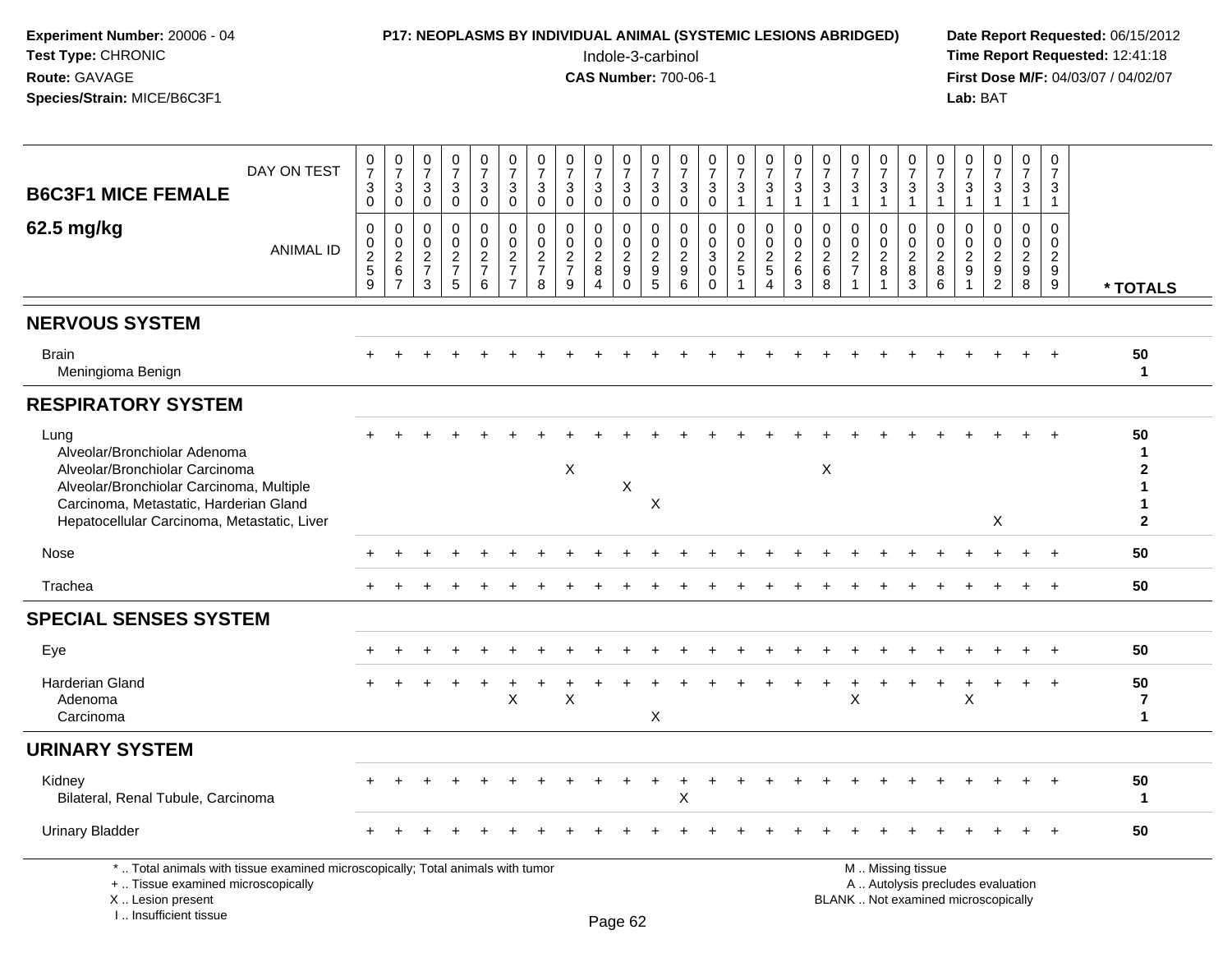### **P17: NEOPLASMS BY INDIVIDUAL ANIMAL (SYSTEMIC LESIONS ABRIDGED)** Date Report Requested: 06/15/2012<br>Indole-3-carbinol **Time Report Requested:** 12:41:18

| <b>B6C3F1 MICE FEMALE</b>            | DAY ON TEST | 0<br>$\overline{ }$<br>3<br>$\mathbf 0$ | $\mathbf 0$<br>$\overline{ }$<br>$\mathbf{3}$<br>0                      | $\mathbf 0$<br>$\sim$<br>ۍ<br>◠ | $\overline{0}$<br>⇁<br>3<br>0                        | 0<br>$\overline{ }$<br>3<br>0                  | $\overline{0}$<br>$\rightarrow$<br>3<br>$\mathbf 0$ | 0<br>-<br>3<br>0                               | 0<br>$\rightarrow$<br>3<br>0                   | 0<br>$\overline{ }$<br>3<br>0                | 0<br>$\overline{ }$<br>3 | $\mathbf 0$<br>$\overline{ }$<br>3<br>0 | $\sim$<br>د           | 3                               | 0<br>$\overline{ }$<br>3                    | 0<br>$\rightarrow$<br>3                          | 0<br>3                             | 0<br>$\overline{ }$<br>3                 | 0<br>$\overline{ }$<br>3              | 0<br>$\overline{ }$<br>3               | 0<br>3                       | ◠                  | ⇁<br>3 | $\mathbf 0$<br>-<br>3                                      | 0<br>⇁<br>3           | $\mathbf 0$<br>-<br>3                        |          |
|--------------------------------------|-------------|-----------------------------------------|-------------------------------------------------------------------------|---------------------------------|------------------------------------------------------|------------------------------------------------|-----------------------------------------------------|------------------------------------------------|------------------------------------------------|----------------------------------------------|--------------------------|-----------------------------------------|-----------------------|---------------------------------|---------------------------------------------|--------------------------------------------------|------------------------------------|------------------------------------------|---------------------------------------|----------------------------------------|------------------------------|--------------------|--------|------------------------------------------------------------|-----------------------|----------------------------------------------|----------|
| 62.5 mg/kg                           | ANIMAL ID   | 0<br>0<br>2<br>5<br>9                   | 0<br>$\pmb{0}$<br>$\boldsymbol{2}$<br>$6\phantom{1}6$<br>$\overline{ }$ | 0<br>0<br>$\sim$<br>∼<br>-<br>3 | $\mathbf 0$<br>$\overline{2}$<br>$\overline{ }$<br>5 | 0<br>0<br>$\overline{2}$<br>$\rightarrow$<br>6 | 0<br>0<br>$\frac{2}{7}$<br>$\overline{ }$           | 0<br>0<br>$\overline{2}$<br>$\rightarrow$<br>8 | 0<br>0<br>$\overline{2}$<br>$\rightarrow$<br>9 | 0<br>$\mathbf 0$<br>$\overline{2}$<br>8<br>4 | 0<br>0<br>2<br>9<br>0    | 0<br>0<br>$\overline{c}$<br>9<br>5      | $\sim$<br>∼<br>9<br>6 | $\mathbf 0$<br>3<br>$\mathbf 0$ | 0<br>0<br>$\overline{2}$<br>$5\overline{)}$ | 0<br>0<br>$\overline{c}$<br>$5\overline{)}$<br>4 | 0<br>0<br>$\overline{c}$<br>6<br>3 | 0<br>0<br>$\overline{c}$<br>$\,6\,$<br>8 | 0<br>$\overline{2}$<br>$\overline{ }$ | 0<br>0<br>$\overline{\mathbf{c}}$<br>8 | U<br>$\mathcal{D}$<br>8<br>3 | <u>_</u><br>8<br>6 | ∠<br>9 | $\mathbf{0}$<br>0<br>$\overline{2}$<br>9<br>$\overline{2}$ | 0<br>0<br>2<br>9<br>8 | $\mathbf 0$<br>0<br>$\overline{2}$<br>9<br>9 | * TOTALS |
| <b>SYSTEMIC LESIONS</b>              |             |                                         |                                                                         |                                 |                                                      |                                                |                                                     |                                                |                                                |                                              |                          |                                         |                       |                                 |                                             |                                                  |                                    |                                          |                                       |                                        |                              |                    |        |                                                            |                       |                                              |          |
| Multiple Organ<br>Lymphoma Malignant |             |                                         |                                                                         |                                 |                                                      |                                                |                                                     |                                                | Y.                                             | X                                            |                          |                                         |                       | X                               |                                             |                                                  |                                    |                                          |                                       |                                        |                              |                    |        |                                                            | $+$                   | $\lambda$                                    | 50<br>9  |

I .. Insufficient tissue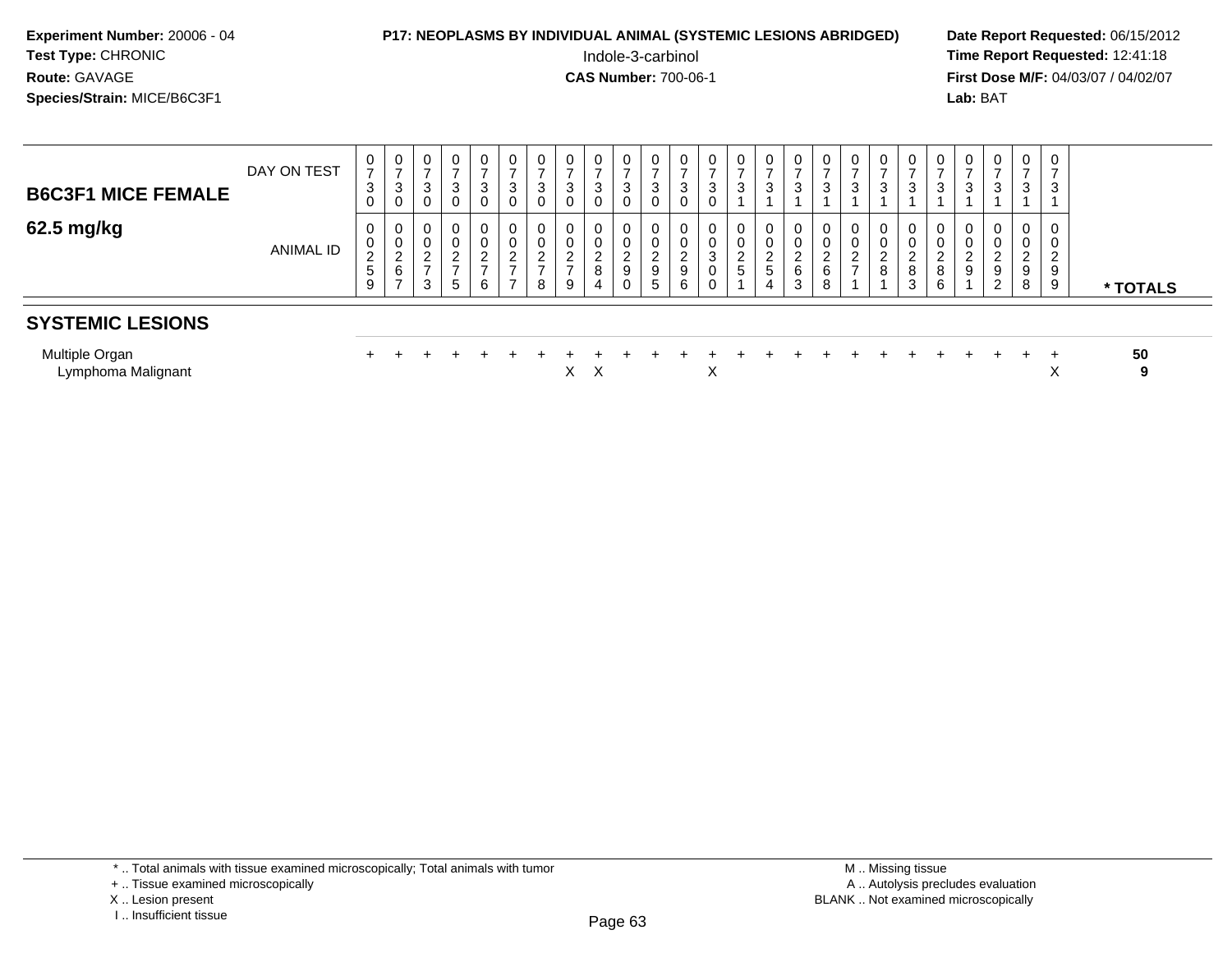# **P17: NEOPLASMS BY INDIVIDUAL ANIMAL (SYSTEMIC LESIONS ABRIDGED)** Date Report Requested: 06/15/2012<br>Indole-3-carbinol **Time Report Requested:** 12:41:18

 Indole-3-carbinol **Time Report Requested:** 12:41:18 **First Dose M/F:** 04/03/07 / 04/02/07<br>Lab: BAT **Lab:** BAT

| <b>B6C3F1 MICE FEMALE</b>                                                                          | DAY ON TEST      | 0<br>$\mathbf{3}$<br>8<br>$\mathbf{1}$                       | $\begin{smallmatrix}0\\4\end{smallmatrix}$<br>$\, 8$<br>$\mathbf{1}$ | $\begin{array}{c} 0 \\ 5 \end{array}$<br>$\overline{1}$<br>4 | 0<br>$\overline{5}$<br>$\overline{2}$<br>$\mathbf{3}$                    | $\begin{matrix} 0 \\ 5 \end{matrix}$<br>$\overline{a}$<br>6 | $\begin{array}{c} 0 \\ 5 \end{array}$<br>6<br>9     | $\begin{array}{c} 0 \\ 5 \end{array}$<br>$\boldsymbol{9}$<br>$\overline{7}$ | $\boldsymbol{0}$<br>$\,6\,$<br>$\mathbf 0$<br>$\,6\,$       | $\boldsymbol{0}$<br>$6\phantom{a}$<br>$\overline{1}$<br>$\overline{2}$ | 0<br>$\,6$<br>$\mathbf{1}$<br>$\boldsymbol{9}$                               | 0<br>$\,6\,$<br>$\boldsymbol{2}$<br>$\mathbf{1}$    | 0<br>$\,6\,$<br>$\overline{c}$<br>$6\phantom{a}$                 | 0<br>$\,6\,$<br>$\ensuremath{\mathsf{3}}$<br>8                                      | $\begin{array}{c} 0 \\ 6 \end{array}$<br>$\sqrt{3}$<br>$\boldsymbol{9}$ | $\begin{array}{c} 0 \\ 6 \end{array}$<br>$\overline{4}$<br>$\overline{2}$ | $\pmb{0}$<br>$\,6\,$<br>$\overline{4}$<br>$\overline{5}$                        | $\boldsymbol{0}$<br>6<br>$\overline{4}$<br>$\overline{7}$                  | $\boldsymbol{0}$<br>$6\overline{6}$<br>$\sqrt{5}$<br>$\overline{c}$      | $\begin{array}{c} 0 \\ 6 \end{array}$<br>$6\phantom{1}$<br>$\mathbf{1}$ | 0<br>$\,6\,$<br>$\,6\,$<br>$\overline{2}$               | $\begin{array}{c} 0 \\ 6 \end{array}$<br>$\bf 8$<br>$\,6\,$ | $\begin{array}{c} 0 \\ 6 \end{array}$<br>$_{8}^8$                  | $\begin{array}{c} 0 \\ 6 \end{array}$<br>9<br>$\sqrt{5}$                  | $\frac{0}{7}$<br>$\mathbf 0$<br>$\overline{7}$               | $\frac{0}{7}$<br>$\overline{2}$<br>$\boldsymbol{9}$                           |                         |
|----------------------------------------------------------------------------------------------------|------------------|--------------------------------------------------------------|----------------------------------------------------------------------|--------------------------------------------------------------|--------------------------------------------------------------------------|-------------------------------------------------------------|-----------------------------------------------------|-----------------------------------------------------------------------------|-------------------------------------------------------------|------------------------------------------------------------------------|------------------------------------------------------------------------------|-----------------------------------------------------|------------------------------------------------------------------|-------------------------------------------------------------------------------------|-------------------------------------------------------------------------|---------------------------------------------------------------------------|---------------------------------------------------------------------------------|----------------------------------------------------------------------------|--------------------------------------------------------------------------|-------------------------------------------------------------------------|---------------------------------------------------------|-------------------------------------------------------------|--------------------------------------------------------------------|---------------------------------------------------------------------------|--------------------------------------------------------------|-------------------------------------------------------------------------------|-------------------------|
| 125 mg/kg                                                                                          | <b>ANIMAL ID</b> | $\pmb{0}$<br>$\begin{array}{c} 0 \\ 3 \\ 2 \\ 7 \end{array}$ | $\begin{matrix} 0 \\ 0 \\ 3 \\ 3 \end{matrix}$<br>$\overline{4}$     | 0<br>$\mathbf 0$<br>$\mathbf{3}$<br>$\pmb{0}$<br>5           | $\pmb{0}$<br>$\pmb{0}$<br>$\mathbf{3}$<br>$\overline{c}$<br>$\mathbf{1}$ | 0<br>$\mathbf 0$<br>$\mathbf{3}$<br>$\mathbf 3$<br>$\Omega$ | 0<br>$\pmb{0}$<br>$\overline{3}$<br>$\sqrt{2}$<br>6 | $\pmb{0}$<br>$\pmb{0}$<br>$\overline{3}$<br>$\overline{\mathbf{4}}$<br>9    | $\mathbf 0$<br>$\mathbf 0$<br>$\mathbf{3}$<br>$\frac{2}{3}$ | $\mathbf 0$<br>$\pmb{0}$<br>$\mathbf 3$<br>$\overline{4}$<br>-1        | 0<br>$\mathsf{O}\xspace$<br>$\mathbf{3}$<br>$\overline{4}$<br>$\overline{4}$ | $\pmb{0}$<br>$\,0\,$<br>$\sqrt{3}$<br>$\frac{3}{7}$ | 0<br>$\mathbf 0$<br>$\mathbf{3}$<br>$\sqrt{2}$<br>$\overline{c}$ | $\pmb{0}$<br>$\pmb{0}$<br>$\ensuremath{\mathsf{3}}$<br>$\overline{\mathbf{4}}$<br>8 | $\pmb{0}$<br>$_{3}^{\rm 0}$<br>$\overline{3}$<br>$\overline{2}$         | $\mathbf 0$<br>$\mathsf{O}\xspace$<br>$\mathsf 3$<br>$\pmb{0}$<br>9       | $\pmb{0}$<br>$\boldsymbol{0}$<br>$\overline{3}$<br>$\sqrt{2}$<br>$\overline{4}$ | $\mathbf 0$<br>$\mathbf 0$<br>$\mathbf{3}$<br>$\overline{4}$<br>$\sqrt{5}$ | $\mathbf 0$<br>$\pmb{0}$<br>$\mathbf{3}$<br>$\mathbf{1}$<br>$\mathbf{1}$ | 0<br>$\mathbf 0$<br>3<br>$\frac{2}{9}$                                  | $\pmb{0}$<br>$\overline{0}$<br>3<br>$\overline{0}$<br>8 | $\pmb{0}$<br>$\mathbf 0$<br>$\frac{3}{2}$                   | 0<br>$\mathbf 0$<br>$\sqrt{3}$<br>$\overline{1}$<br>$\overline{7}$ | $\pmb{0}$<br>$\mathbf 0$<br>$\mathbf 3$<br>$\mathbf{1}$<br>$\overline{4}$ | 0<br>$\mathbf 0$<br>$\mathbf{3}$<br>$\mathsf{O}\xspace$<br>3 | $\mathbf 0$<br>$\mathbf 0$<br>$\overline{3}$<br>$\mathbf 0$<br>$\overline{1}$ | females<br>$($ cont $)$ |
| <b>ALIMENTARY SYSTEM</b>                                                                           |                  |                                                              |                                                                      |                                                              |                                                                          |                                                             |                                                     |                                                                             |                                                             |                                                                        |                                                                              |                                                     |                                                                  |                                                                                     |                                                                         |                                                                           |                                                                                 |                                                                            |                                                                          |                                                                         |                                                         |                                                             |                                                                    |                                                                           |                                                              |                                                                               |                         |
| Esophagus<br>Squamous Cell Carcinoma                                                               |                  | $\pm$                                                        |                                                                      |                                                              |                                                                          |                                                             |                                                     |                                                                             |                                                             |                                                                        |                                                                              | X                                                   |                                                                  |                                                                                     |                                                                         |                                                                           |                                                                                 |                                                                            |                                                                          |                                                                         |                                                         |                                                             |                                                                    |                                                                           |                                                              |                                                                               |                         |
| Gallbladder                                                                                        |                  | $+$                                                          |                                                                      |                                                              |                                                                          |                                                             |                                                     |                                                                             |                                                             |                                                                        |                                                                              |                                                     |                                                                  |                                                                                     |                                                                         |                                                                           |                                                                                 |                                                                            |                                                                          |                                                                         |                                                         |                                                             |                                                                    |                                                                           | $\ddot{}$                                                    | $^{+}$                                                                        |                         |
| Intestine Large, Cecum                                                                             |                  |                                                              |                                                                      |                                                              |                                                                          |                                                             |                                                     |                                                                             |                                                             |                                                                        |                                                                              |                                                     |                                                                  |                                                                                     |                                                                         |                                                                           |                                                                                 |                                                                            |                                                                          |                                                                         |                                                         |                                                             |                                                                    |                                                                           |                                                              |                                                                               |                         |
| Intestine Large, Colon                                                                             |                  |                                                              |                                                                      |                                                              |                                                                          |                                                             |                                                     |                                                                             |                                                             |                                                                        |                                                                              |                                                     |                                                                  |                                                                                     |                                                                         |                                                                           |                                                                                 |                                                                            |                                                                          |                                                                         |                                                         |                                                             |                                                                    |                                                                           | +                                                            | $\overline{+}$                                                                |                         |
| Intestine Large, Rectum                                                                            |                  |                                                              |                                                                      |                                                              |                                                                          |                                                             |                                                     |                                                                             |                                                             |                                                                        |                                                                              |                                                     |                                                                  |                                                                                     |                                                                         |                                                                           |                                                                                 |                                                                            |                                                                          |                                                                         |                                                         |                                                             |                                                                    |                                                                           |                                                              | $\overline{+}$                                                                |                         |
| Intestine Small, Duodenum                                                                          |                  |                                                              |                                                                      |                                                              |                                                                          |                                                             |                                                     |                                                                             |                                                             |                                                                        |                                                                              |                                                     |                                                                  |                                                                                     |                                                                         |                                                                           |                                                                                 |                                                                            |                                                                          |                                                                         |                                                         |                                                             |                                                                    |                                                                           |                                                              | $^{+}$                                                                        |                         |
| Intestine Small, Ileum                                                                             |                  |                                                              |                                                                      |                                                              |                                                                          |                                                             |                                                     |                                                                             |                                                             |                                                                        |                                                                              |                                                     |                                                                  |                                                                                     |                                                                         |                                                                           |                                                                                 |                                                                            |                                                                          |                                                                         |                                                         |                                                             |                                                                    |                                                                           |                                                              |                                                                               |                         |
| Intestine Small, Jejunum                                                                           |                  |                                                              |                                                                      |                                                              |                                                                          |                                                             |                                                     |                                                                             |                                                             |                                                                        |                                                                              |                                                     |                                                                  |                                                                                     |                                                                         |                                                                           |                                                                                 |                                                                            |                                                                          |                                                                         |                                                         |                                                             |                                                                    |                                                                           |                                                              | $\overline{+}$                                                                |                         |
| Liver<br>Hemangiosarcoma, Multiple<br>Hepatoblastoma<br>Hepatocellular Adenoma                     |                  |                                                              |                                                                      |                                                              |                                                                          |                                                             |                                                     |                                                                             |                                                             |                                                                        |                                                                              | X                                                   |                                                                  |                                                                                     |                                                                         |                                                                           |                                                                                 | $\mathsf X$                                                                |                                                                          |                                                                         |                                                         |                                                             |                                                                    |                                                                           |                                                              |                                                                               |                         |
| Hepatocellular Adenoma, Multiple<br>Hepatocellular Carcinoma<br>Hepatocellular Carcinoma, Multiple |                  |                                                              |                                                                      |                                                              |                                                                          |                                                             |                                                     |                                                                             | $\boldsymbol{\mathsf{X}}$                                   |                                                                        |                                                                              |                                                     |                                                                  | $\boldsymbol{\mathsf{X}}$                                                           |                                                                         | X                                                                         |                                                                                 |                                                                            |                                                                          |                                                                         |                                                         |                                                             |                                                                    |                                                                           | $\mathsf X$                                                  |                                                                               |                         |
| Mesentery<br>Hemangioma                                                                            |                  |                                                              |                                                                      |                                                              |                                                                          |                                                             |                                                     |                                                                             |                                                             |                                                                        |                                                                              |                                                     |                                                                  |                                                                                     |                                                                         | $+$                                                                       |                                                                                 |                                                                            |                                                                          |                                                                         | $+$<br>$\mathsf X$                                      | $+$                                                         |                                                                    |                                                                           |                                                              |                                                                               |                         |
| Pancreas                                                                                           |                  |                                                              |                                                                      |                                                              |                                                                          |                                                             |                                                     |                                                                             |                                                             |                                                                        |                                                                              |                                                     |                                                                  |                                                                                     |                                                                         |                                                                           |                                                                                 |                                                                            |                                                                          |                                                                         |                                                         |                                                             |                                                                    |                                                                           |                                                              |                                                                               |                         |

\* .. Total animals with tissue examined microscopically; Total animals with tumor

+ .. Tissue examined microscopically

X .. Lesion present

I .. Insufficient tissue

 M .. Missing tissuey the contract of the contract of the contract of the contract of the contract of  $\mathsf A$  . Autolysis precludes evaluation Lesion present BLANK .. Not examined microscopically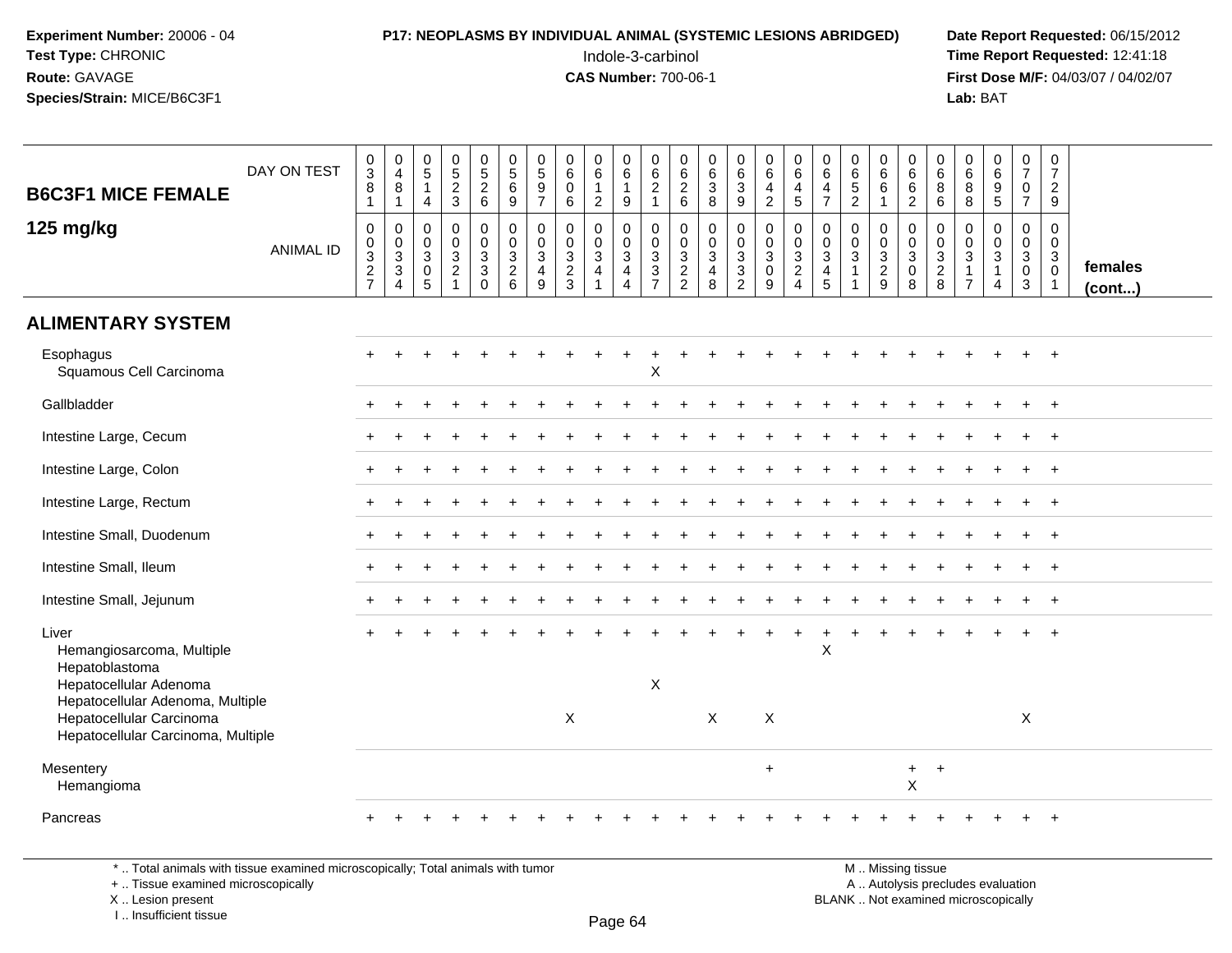# **P17: NEOPLASMS BY INDIVIDUAL ANIMAL (SYSTEMIC LESIONS ABRIDGED)** Date Report Requested: 06/15/2012<br>Indole-3-carbinol **Time Report Requested:** 12:41:18

 Indole-3-carbinol **Time Report Requested:** 12:41:18 **First Dose M/F:** 04/03/07 / 04/02/07<br>Lab: BAT **Lab:** BAT

| <b>B6C3F1 MICE FEMALE</b>                                                                                             | DAY ON TEST      | $_{3}^{\rm 0}$<br>8<br>$\mathbf{1}$       | $\mathbf 0$<br>$\overline{4}$<br>$\boldsymbol{8}$<br>$\overline{1}$ | $\begin{array}{c} 0 \\ 5 \end{array}$<br>$\mathbf{1}$<br>$\overline{4}$ | $\begin{array}{c} 0 \\ 5 \end{array}$<br>$\sqrt{2}$<br>3                     | $\begin{array}{c} 0 \\ 5 \\ 2 \end{array}$<br>$\,6\,$ | $\begin{array}{c} 0 \\ 5 \end{array}$<br>6<br>9               | 0<br>$\sqrt{5}$<br>$9\,$<br>$\overline{7}$                        | 0<br>6<br>$\Omega$<br>6                                       | $\begin{array}{c} 0 \\ 6 \end{array}$<br>$\mathbf{1}$<br>$\overline{2}$ | $\begin{array}{c} 0 \\ 6 \end{array}$<br>$\mathbf{1}$<br>9 | 0<br>$\,6\,$<br>$\overline{c}$<br>$\mathbf{1}$ | 0<br>6<br>$\sqrt{2}$<br>6                                  | $\begin{array}{c} 0 \\ 6 \end{array}$<br>$\sqrt{3}$<br>$\bf8$       | $\begin{array}{c} 0 \\ 6 \end{array}$<br>$\ensuremath{\mathsf{3}}$<br>9 | $\pmb{0}$<br>$\overline{6}$<br>$\overline{4}$<br>$\overline{2}$ | $\begin{array}{c} 0 \\ 6 \end{array}$<br>4<br>5                        | 0<br>6<br>$\overline{4}$<br>$\overline{7}$                           | $\begin{array}{c} 0 \\ 6 \end{array}$<br>$\sqrt{5}$<br>$\overline{2}$ | 0<br>$\overline{6}$<br>6<br>$\mathbf{1}$          | $\mathbf 0$<br>6<br>6<br>$\overline{2}$                               | 0<br>6<br>8<br>6                                                       | 0<br>6<br>8<br>8                                                   | $\begin{array}{c} 0 \\ 6 \end{array}$<br>$\boldsymbol{9}$<br>$\sqrt{5}$ | $\begin{smallmatrix}0\\7\end{smallmatrix}$<br>$\mathbf 0$<br>$\overline{7}$ | $\pmb{0}$<br>$\overline{7}$<br>$\sqrt{2}$<br>9                              |                   |
|-----------------------------------------------------------------------------------------------------------------------|------------------|-------------------------------------------|---------------------------------------------------------------------|-------------------------------------------------------------------------|------------------------------------------------------------------------------|-------------------------------------------------------|---------------------------------------------------------------|-------------------------------------------------------------------|---------------------------------------------------------------|-------------------------------------------------------------------------|------------------------------------------------------------|------------------------------------------------|------------------------------------------------------------|---------------------------------------------------------------------|-------------------------------------------------------------------------|-----------------------------------------------------------------|------------------------------------------------------------------------|----------------------------------------------------------------------|-----------------------------------------------------------------------|---------------------------------------------------|-----------------------------------------------------------------------|------------------------------------------------------------------------|--------------------------------------------------------------------|-------------------------------------------------------------------------|-----------------------------------------------------------------------------|-----------------------------------------------------------------------------|-------------------|
| 125 mg/kg                                                                                                             | <b>ANIMAL ID</b> | $\,0\,$<br>$\frac{0}{2}$<br>$\frac{3}{7}$ | $\mathbf 0$<br>$\mathbf 0$<br>$\frac{3}{3}$<br>$\overline{4}$       | $\mathbf 0$<br>$\mathbf 0$<br>$\mathbf{3}$<br>$\mathbf 0$<br>5          | $\mathbf 0$<br>$\mathbf 0$<br>$\mathbf{3}$<br>$\overline{c}$<br>$\mathbf{1}$ | $\pmb{0}$<br>$\mathbf 0$<br>$\frac{3}{3}$             | $\pmb{0}$<br>$\mathsf 0$<br>$\sqrt{3}$<br>$\overline{2}$<br>6 | $\mathbf 0$<br>$\mathbf 0$<br>$\mathbf{3}$<br>$\overline{4}$<br>9 | $\mathbf 0$<br>$\mathbf 0$<br>$\overline{3}$<br>$\frac{2}{3}$ | 0<br>$\mathbf 0$<br>$\overline{3}$<br>$\overline{4}$<br>$\mathbf{1}$    | 0<br>$\mathsf 0$<br>$\overline{3}$<br>$\overline{4}$<br>4  | 0<br>$\mathbf 0$<br>3<br>$\frac{3}{7}$         | $\mathbf 0$<br>$\mathbf 0$<br>$\mathsf 3$<br>$\frac{2}{2}$ | $\mathbf 0$<br>$\mathbf 0$<br>$\overline{3}$<br>$\overline{4}$<br>8 | $\mathbf 0$<br>$\mathbf 0$<br>$\overline{3}$<br>$\frac{3}{2}$           | 0<br>$\mathbf 0$<br>$\overline{3}$<br>$\pmb{0}$<br>9            | $\mathbf 0$<br>0<br>$\overline{3}$<br>$\overline{a}$<br>$\overline{4}$ | $\mathbf 0$<br>0<br>$\ensuremath{\mathsf{3}}$<br>$\overline{4}$<br>5 | $\mathbf 0$<br>$\mathbf 0$<br>$\overline{3}$<br>1<br>$\overline{1}$   | 0<br>$\mathbf 0$<br>$\mathbf{3}$<br>$\frac{2}{9}$ | $\mathbf 0$<br>$\mathbf 0$<br>$\overline{3}$<br>$\boldsymbol{0}$<br>8 | 0<br>$\mathbf 0$<br>$\ensuremath{\mathsf{3}}$<br>$\boldsymbol{2}$<br>8 | 0<br>$\mathbf 0$<br>$\mathbf{3}$<br>$\mathbf{1}$<br>$\overline{7}$ | $\mathbf 0$<br>$\mathbf 0$<br>$\overline{3}$<br>4                       | $\mathbf 0$<br>$\mathbf 0$<br>$\mathbf{3}$<br>$\mathbf 0$<br>$\mathbf{3}$   | $\mathbf 0$<br>$\mathbf 0$<br>$\mathbf{3}$<br>$\mathbf 0$<br>$\overline{1}$ | females<br>(cont) |
| Salivary Glands                                                                                                       |                  |                                           |                                                                     |                                                                         |                                                                              |                                                       |                                                               |                                                                   |                                                               |                                                                         |                                                            |                                                |                                                            |                                                                     |                                                                         |                                                                 |                                                                        |                                                                      |                                                                       |                                                   |                                                                       |                                                                        |                                                                    |                                                                         |                                                                             | $+$                                                                         |                   |
| Stomach, Forestomach                                                                                                  |                  |                                           |                                                                     |                                                                         |                                                                              |                                                       |                                                               |                                                                   |                                                               |                                                                         |                                                            |                                                |                                                            |                                                                     |                                                                         |                                                                 |                                                                        |                                                                      |                                                                       |                                                   |                                                                       |                                                                        |                                                                    |                                                                         |                                                                             | $\ddot{}$                                                                   |                   |
| Stomach, Glandular                                                                                                    |                  | ÷                                         |                                                                     |                                                                         |                                                                              |                                                       |                                                               |                                                                   |                                                               |                                                                         |                                                            |                                                |                                                            |                                                                     |                                                                         |                                                                 |                                                                        |                                                                      |                                                                       |                                                   |                                                                       |                                                                        |                                                                    |                                                                         | A                                                                           | $+$                                                                         |                   |
| Tooth                                                                                                                 |                  |                                           |                                                                     |                                                                         |                                                                              |                                                       |                                                               |                                                                   |                                                               |                                                                         |                                                            |                                                | $\ddot{}$                                                  |                                                                     |                                                                         |                                                                 |                                                                        |                                                                      |                                                                       |                                                   |                                                                       |                                                                        | $+$                                                                |                                                                         |                                                                             |                                                                             |                   |
| <b>CARDIOVASCULAR SYSTEM</b>                                                                                          |                  |                                           |                                                                     |                                                                         |                                                                              |                                                       |                                                               |                                                                   |                                                               |                                                                         |                                                            |                                                |                                                            |                                                                     |                                                                         |                                                                 |                                                                        |                                                                      |                                                                       |                                                   |                                                                       |                                                                        |                                                                    |                                                                         |                                                                             |                                                                             |                   |
| <b>Blood Vessel</b>                                                                                                   |                  |                                           |                                                                     |                                                                         |                                                                              |                                                       |                                                               |                                                                   |                                                               |                                                                         |                                                            |                                                |                                                            |                                                                     |                                                                         |                                                                 |                                                                        |                                                                      |                                                                       |                                                   |                                                                       |                                                                        |                                                                    |                                                                         |                                                                             |                                                                             |                   |
| Heart                                                                                                                 |                  | $\pm$                                     |                                                                     |                                                                         |                                                                              |                                                       |                                                               |                                                                   |                                                               |                                                                         |                                                            |                                                |                                                            |                                                                     |                                                                         |                                                                 |                                                                        |                                                                      |                                                                       |                                                   |                                                                       |                                                                        |                                                                    |                                                                         |                                                                             |                                                                             |                   |
| <b>ENDOCRINE SYSTEM</b>                                                                                               |                  |                                           |                                                                     |                                                                         |                                                                              |                                                       |                                                               |                                                                   |                                                               |                                                                         |                                                            |                                                |                                                            |                                                                     |                                                                         |                                                                 |                                                                        |                                                                      |                                                                       |                                                   |                                                                       |                                                                        |                                                                    |                                                                         |                                                                             |                                                                             |                   |
| <b>Adrenal Cortex</b>                                                                                                 |                  | +                                         | +                                                                   |                                                                         |                                                                              |                                                       |                                                               |                                                                   |                                                               |                                                                         |                                                            |                                                |                                                            |                                                                     |                                                                         |                                                                 |                                                                        |                                                                      |                                                                       |                                                   |                                                                       |                                                                        |                                                                    |                                                                         | $\ddot{}$                                                                   | $+$                                                                         |                   |
| Adrenal Medulla                                                                                                       |                  |                                           |                                                                     |                                                                         |                                                                              |                                                       |                                                               |                                                                   |                                                               |                                                                         |                                                            |                                                |                                                            |                                                                     |                                                                         |                                                                 |                                                                        |                                                                      |                                                                       |                                                   |                                                                       |                                                                        |                                                                    |                                                                         |                                                                             | $\overline{+}$                                                              |                   |
| Islets, Pancreatic<br>Carcinoma                                                                                       |                  |                                           |                                                                     |                                                                         |                                                                              |                                                       |                                                               |                                                                   |                                                               |                                                                         |                                                            |                                                |                                                            |                                                                     |                                                                         |                                                                 |                                                                        |                                                                      |                                                                       |                                                   |                                                                       |                                                                        |                                                                    |                                                                         |                                                                             | $\overline{+}$                                                              |                   |
| Parathyroid Gland                                                                                                     |                  |                                           |                                                                     |                                                                         |                                                                              |                                                       |                                                               |                                                                   |                                                               |                                                                         |                                                            |                                                |                                                            |                                                                     |                                                                         |                                                                 |                                                                        |                                                                      |                                                                       |                                                   |                                                                       |                                                                        |                                                                    |                                                                         |                                                                             | $\overline{+}$                                                              |                   |
| <b>Pituitary Gland</b>                                                                                                |                  |                                           |                                                                     |                                                                         |                                                                              |                                                       |                                                               |                                                                   |                                                               |                                                                         |                                                            |                                                |                                                            |                                                                     |                                                                         |                                                                 |                                                                        |                                                                      |                                                                       |                                                   |                                                                       |                                                                        |                                                                    |                                                                         |                                                                             | $\ddot{}$                                                                   |                   |
| <b>Thyroid Gland</b>                                                                                                  |                  | $+$                                       | M                                                                   |                                                                         |                                                                              |                                                       |                                                               |                                                                   |                                                               |                                                                         |                                                            |                                                |                                                            |                                                                     |                                                                         |                                                                 |                                                                        |                                                                      |                                                                       |                                                   |                                                                       |                                                                        |                                                                    |                                                                         | $+$                                                                         | $+$                                                                         |                   |
| <b>GENERAL BODY SYSTEM</b>                                                                                            |                  |                                           |                                                                     |                                                                         |                                                                              |                                                       |                                                               |                                                                   |                                                               |                                                                         |                                                            |                                                |                                                            |                                                                     |                                                                         |                                                                 |                                                                        |                                                                      |                                                                       |                                                   |                                                                       |                                                                        |                                                                    |                                                                         |                                                                             |                                                                             |                   |
| <b>Tissue NOS</b>                                                                                                     |                  |                                           |                                                                     |                                                                         |                                                                              |                                                       |                                                               |                                                                   |                                                               |                                                                         |                                                            |                                                |                                                            |                                                                     |                                                                         |                                                                 |                                                                        |                                                                      |                                                                       |                                                   | $\ddot{}$                                                             |                                                                        |                                                                    |                                                                         |                                                                             |                                                                             |                   |
| *  Total animals with tissue examined microscopically; Total animals with tumor<br>+  Tissue examined microscopically |                  |                                           |                                                                     |                                                                         |                                                                              |                                                       |                                                               |                                                                   |                                                               |                                                                         |                                                            |                                                |                                                            |                                                                     |                                                                         |                                                                 |                                                                        |                                                                      |                                                                       |                                                   | M  Missing tissue                                                     |                                                                        |                                                                    | A  Autolysis precludes evaluation                                       |                                                                             |                                                                             |                   |

 Lesion present BLANK .. Not examined microscopicallyX .. Lesion present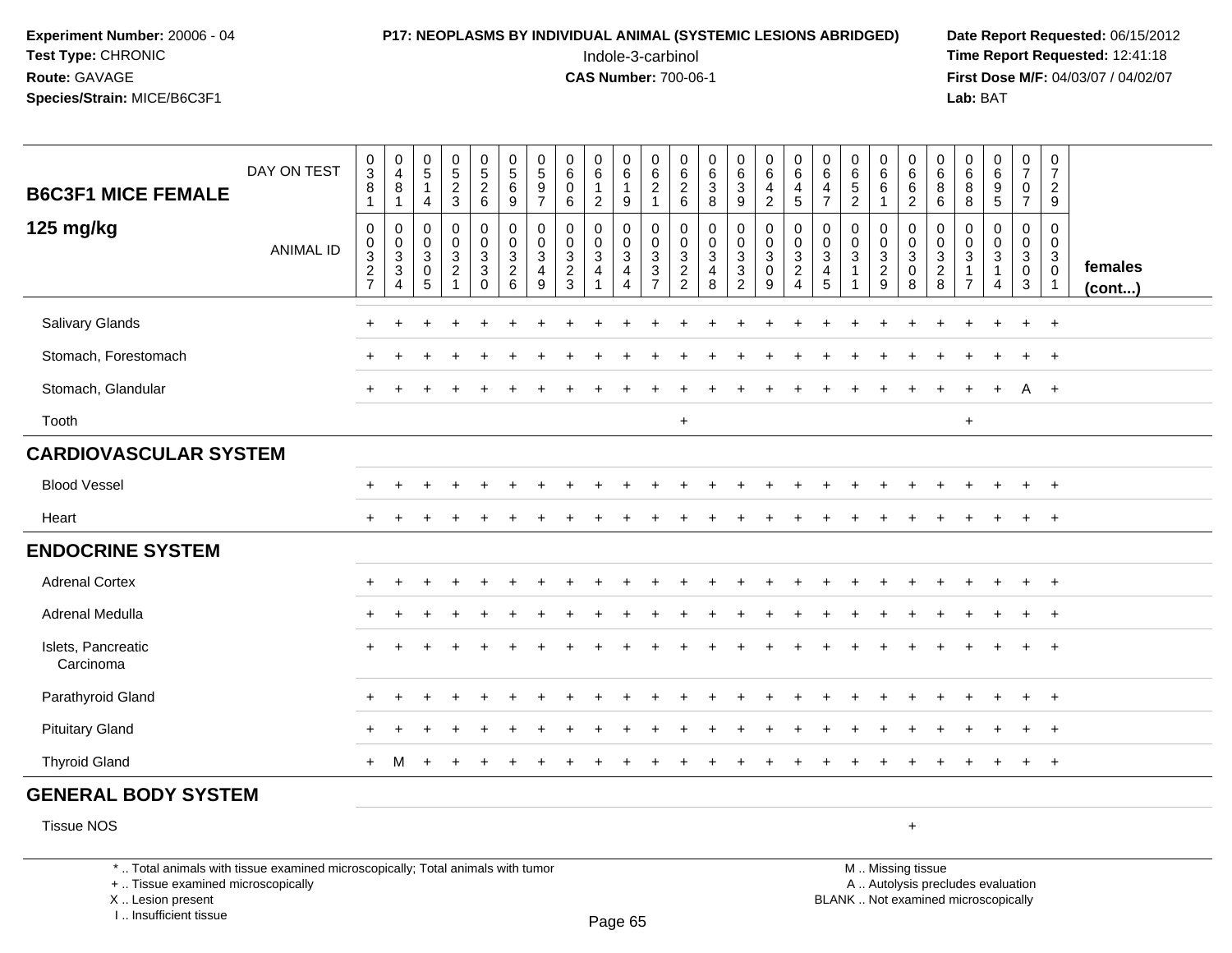# **P17: NEOPLASMS BY INDIVIDUAL ANIMAL (SYSTEMIC LESIONS ABRIDGED)** Date Report Requested: 06/15/2012<br>Indole-3-carbinol **Time Report Requested:** 12:41:18

| DAY ON TEST<br><b>B6C3F1 MICE FEMALE</b>                                                                                                                              | 0<br>3<br>8<br>$\mathbf{1}$                      | 0<br>$\overline{4}$<br>$\,8\,$<br>$\mathbf{1}$   | $\pmb{0}$<br>$\sqrt{5}$<br>$\overline{1}$<br>$\overline{4}$              | $0$<br>$5$<br>$2$<br>$3$                                      | $0$<br>$5$<br>$2$<br>$6$                                      | $\mathbf 0$<br>$\overline{5}$<br>$\,6\,$<br>9    | 0<br>$\sqrt{5}$<br>$\boldsymbol{9}$<br>$\overline{7}$ | 0<br>6<br>$\mathbf 0$<br>6                                    | 0<br>$\,6\,$<br>$\mathbf{1}$<br>$\overline{2}$               | $\pmb{0}$<br>6<br>$\mathbf{1}$<br>9                      | $\mathbf 0$<br>$\,6\,$<br>$\frac{2}{1}$                     | 0<br>6<br>$\overline{c}$<br>6                         | $\mathbf 0$<br>$\,6$<br>$\sqrt{3}$<br>8                         | 0<br>$\overline{6}$<br>$\mathbf{3}$<br>9                             | 0<br>6<br>$\overline{4}$<br>$\boldsymbol{2}$      | $\mathbf 0$<br>$\,6\,$<br>$\overline{4}$<br>$\sqrt{5}$                     | $\mathbf 0$<br>6<br>$\overline{4}$<br>$\overline{7}$            | $\mathbf 0$<br>6<br>$\sqrt{5}$<br>$\overline{2}$                                      | $\mathbf 0$<br>$\,6\,$<br>$\,6\,$<br>$\mathbf{1}$     | $\mathbf 0$<br>6<br>$\,6\,$<br>$\boldsymbol{2}$ | $\mathbf 0$<br>6<br>8<br>6                                        | 0<br>6<br>$\,8\,$<br>8                                                    | $_{6}^{\rm 0}$<br>$\boldsymbol{9}$<br>5                                  | $\mathbf 0$<br>$\overline{7}$<br>$\mathbf 0$<br>$\overline{7}$ | $\mathbf 0$<br>$\overline{7}$<br>$\overline{c}$<br>9             |                         |
|-----------------------------------------------------------------------------------------------------------------------------------------------------------------------|--------------------------------------------------|--------------------------------------------------|--------------------------------------------------------------------------|---------------------------------------------------------------|---------------------------------------------------------------|--------------------------------------------------|-------------------------------------------------------|---------------------------------------------------------------|--------------------------------------------------------------|----------------------------------------------------------|-------------------------------------------------------------|-------------------------------------------------------|-----------------------------------------------------------------|----------------------------------------------------------------------|---------------------------------------------------|----------------------------------------------------------------------------|-----------------------------------------------------------------|---------------------------------------------------------------------------------------|-------------------------------------------------------|-------------------------------------------------|-------------------------------------------------------------------|---------------------------------------------------------------------------|--------------------------------------------------------------------------|----------------------------------------------------------------|------------------------------------------------------------------|-------------------------|
| 125 mg/kg<br><b>ANIMAL ID</b>                                                                                                                                         | $\mathbf 0$<br>$\mathbf 0$<br>3<br>$\frac{2}{7}$ | $\mathbf 0$<br>$\mathbf 0$<br>$\frac{3}{3}$<br>4 | $\mathbf 0$<br>$\boldsymbol{0}$<br>$\mathbf{3}$<br>$\boldsymbol{0}$<br>5 | $\mathbf 0$<br>$\mathbf 0$<br>$\frac{3}{2}$<br>$\overline{1}$ | 0<br>$\pmb{0}$<br>$\sqrt{3}$<br>$\overline{3}$<br>$\mathbf 0$ | $\mathbf 0$<br>$\mathbf 0$<br>$\frac{3}{2}$<br>6 | $\mathbf 0$<br>$\mathbf 0$<br>3<br>4<br>9             | $\mathbf 0$<br>$\pmb{0}$<br>$\sqrt{3}$<br>$\overline{2}$<br>3 | $\mathbf 0$<br>$\mathbf 0$<br>$\mathbf{3}$<br>$\overline{4}$ | 0<br>$\mathsf{O}$<br>$\mathbf{3}$<br>4<br>$\overline{4}$ | $\mathbf 0$<br>$\pmb{0}$<br>$\frac{3}{3}$<br>$\overline{7}$ | 0<br>$\mathbf 0$<br>$\sqrt{3}$<br>$\overline{2}$<br>2 | $\mathbf 0$<br>$\mathbf 0$<br>$\sqrt{3}$<br>$\overline{4}$<br>8 | 0<br>$\mathbf 0$<br>$\mathbf{3}$<br>$\overline{3}$<br>$\overline{2}$ | 0<br>$\mathsf{O}\xspace$<br>3<br>$\mathbf 0$<br>9 | $\mathbf 0$<br>$\pmb{0}$<br>$\sqrt{3}$<br>$\overline{2}$<br>$\overline{4}$ | $\mathbf 0$<br>$\mathbf 0$<br>$\sqrt{3}$<br>$\overline{4}$<br>5 | $\mathbf 0$<br>$\mathbf 0$<br>$\mathbf{3}$<br>$\mathbf{1}$<br>$\overline{\mathbf{1}}$ | 0<br>$\mathbf 0$<br>$\sqrt{3}$<br>$\overline{2}$<br>9 | 0<br>$\mathbf 0$<br>3<br>0<br>8                 | $\mathbf 0$<br>$\mathbf 0$<br>$\mathbf{3}$<br>$\overline{2}$<br>8 | $\mathbf 0$<br>$\Omega$<br>$\mathbf{3}$<br>$\mathbf{1}$<br>$\overline{7}$ | 0<br>$\mathbf 0$<br>$\mathbf{3}$<br>$\mathbf{1}$<br>$\overline{4}$       | 0<br>$\mathbf 0$<br>$\mathsf 3$<br>$\overline{0}$<br>3         | $\mathbf 0$<br>$\mathbf{0}$<br>$\mathbf{3}$<br>0<br>$\mathbf{1}$ | females<br>$($ cont $)$ |
| <b>GENITAL SYSTEM</b>                                                                                                                                                 |                                                  |                                                  |                                                                          |                                                               |                                                               |                                                  |                                                       |                                                               |                                                              |                                                          |                                                             |                                                       |                                                                 |                                                                      |                                                   |                                                                            |                                                                 |                                                                                       |                                                       |                                                 |                                                                   |                                                                           |                                                                          |                                                                |                                                                  |                         |
| <b>Clitoral Gland</b>                                                                                                                                                 |                                                  |                                                  |                                                                          |                                                               |                                                               |                                                  |                                                       |                                                               |                                                              |                                                          |                                                             |                                                       |                                                                 |                                                                      |                                                   |                                                                            |                                                                 |                                                                                       |                                                       |                                                 |                                                                   |                                                                           |                                                                          |                                                                | $+$                                                              |                         |
| Ovary<br>Cystadenoma                                                                                                                                                  |                                                  |                                                  |                                                                          |                                                               |                                                               |                                                  |                                                       |                                                               |                                                              |                                                          |                                                             |                                                       | X                                                               |                                                                      |                                                   |                                                                            |                                                                 |                                                                                       |                                                       |                                                 |                                                                   |                                                                           |                                                                          |                                                                |                                                                  |                         |
| Uterus                                                                                                                                                                |                                                  |                                                  |                                                                          |                                                               |                                                               |                                                  |                                                       |                                                               |                                                              |                                                          |                                                             |                                                       |                                                                 |                                                                      |                                                   |                                                                            |                                                                 |                                                                                       |                                                       |                                                 |                                                                   |                                                                           |                                                                          | $\ddot{}$                                                      | $+$                                                              |                         |
| <b>HEMATOPOIETIC SYSTEM</b>                                                                                                                                           |                                                  |                                                  |                                                                          |                                                               |                                                               |                                                  |                                                       |                                                               |                                                              |                                                          |                                                             |                                                       |                                                                 |                                                                      |                                                   |                                                                            |                                                                 |                                                                                       |                                                       |                                                 |                                                                   |                                                                           |                                                                          |                                                                |                                                                  |                         |
| <b>Bone Marrow</b>                                                                                                                                                    |                                                  |                                                  |                                                                          |                                                               |                                                               |                                                  |                                                       |                                                               |                                                              |                                                          |                                                             |                                                       |                                                                 |                                                                      |                                                   |                                                                            |                                                                 |                                                                                       |                                                       |                                                 |                                                                   |                                                                           |                                                                          |                                                                | $+$                                                              |                         |
| Lymph Node                                                                                                                                                            |                                                  |                                                  |                                                                          |                                                               |                                                               |                                                  | $\ddot{}$                                             |                                                               |                                                              |                                                          |                                                             |                                                       | $\ddot{}$                                                       |                                                                      |                                                   | $\ddot{}$                                                                  |                                                                 |                                                                                       |                                                       |                                                 |                                                                   |                                                                           |                                                                          |                                                                |                                                                  |                         |
| Lymph Node, Mandibular                                                                                                                                                |                                                  |                                                  |                                                                          |                                                               |                                                               |                                                  |                                                       |                                                               |                                                              |                                                          |                                                             |                                                       |                                                                 |                                                                      |                                                   |                                                                            |                                                                 |                                                                                       |                                                       |                                                 |                                                                   |                                                                           |                                                                          |                                                                | $\ddot{}$                                                        |                         |
| Lymph Node, Mesenteric<br>Hemangiosarcoma                                                                                                                             |                                                  |                                                  |                                                                          |                                                               |                                                               |                                                  |                                                       |                                                               |                                                              |                                                          |                                                             |                                                       |                                                                 |                                                                      |                                                   | $\ddot{}$                                                                  | X                                                               |                                                                                       |                                                       |                                                 |                                                                   |                                                                           |                                                                          | м                                                              | $+$                                                              |                         |
| Spleen                                                                                                                                                                |                                                  |                                                  |                                                                          |                                                               |                                                               |                                                  |                                                       |                                                               |                                                              |                                                          |                                                             |                                                       |                                                                 |                                                                      |                                                   |                                                                            |                                                                 |                                                                                       |                                                       |                                                 |                                                                   |                                                                           |                                                                          |                                                                | $+$                                                              |                         |
| Thymus<br>Alveolar/Bronchiolar Carcinoma, Metastatic,<br>Lung                                                                                                         |                                                  |                                                  |                                                                          |                                                               | $\times$                                                      |                                                  |                                                       |                                                               |                                                              |                                                          |                                                             |                                                       |                                                                 |                                                                      |                                                   |                                                                            |                                                                 |                                                                                       |                                                       |                                                 |                                                                   |                                                                           |                                                                          |                                                                | $\ddot{}$                                                        |                         |
| <b>INTEGUMENTARY SYSTEM</b>                                                                                                                                           |                                                  |                                                  |                                                                          |                                                               |                                                               |                                                  |                                                       |                                                               |                                                              |                                                          |                                                             |                                                       |                                                                 |                                                                      |                                                   |                                                                            |                                                                 |                                                                                       |                                                       |                                                 |                                                                   |                                                                           |                                                                          |                                                                |                                                                  |                         |
| <b>Mammary Gland</b>                                                                                                                                                  |                                                  |                                                  |                                                                          |                                                               |                                                               |                                                  |                                                       |                                                               |                                                              |                                                          |                                                             |                                                       |                                                                 |                                                                      |                                                   |                                                                            |                                                                 |                                                                                       |                                                       |                                                 |                                                                   |                                                                           |                                                                          |                                                                | $+$                                                              |                         |
| <b>Skin</b><br>Squamous Cell Carcinoma<br>Subcutaneous Tissue, Fibrosarcoma                                                                                           |                                                  |                                                  |                                                                          |                                                               |                                                               |                                                  |                                                       |                                                               | $\ddot{}$                                                    | +<br>X                                                   |                                                             |                                                       |                                                                 |                                                                      |                                                   | X                                                                          |                                                                 |                                                                                       |                                                       | X                                               |                                                                   |                                                                           |                                                                          |                                                                |                                                                  |                         |
| *  Total animals with tissue examined microscopically; Total animals with tumor<br>+  Tissue examined microscopically<br>X  Lesion present<br>I., Insufficient tissue |                                                  |                                                  |                                                                          |                                                               |                                                               |                                                  |                                                       |                                                               | Page 66                                                      |                                                          |                                                             |                                                       |                                                                 |                                                                      |                                                   |                                                                            |                                                                 |                                                                                       |                                                       | M  Missing tissue                               |                                                                   |                                                                           | A  Autolysis precludes evaluation<br>BLANK  Not examined microscopically |                                                                |                                                                  |                         |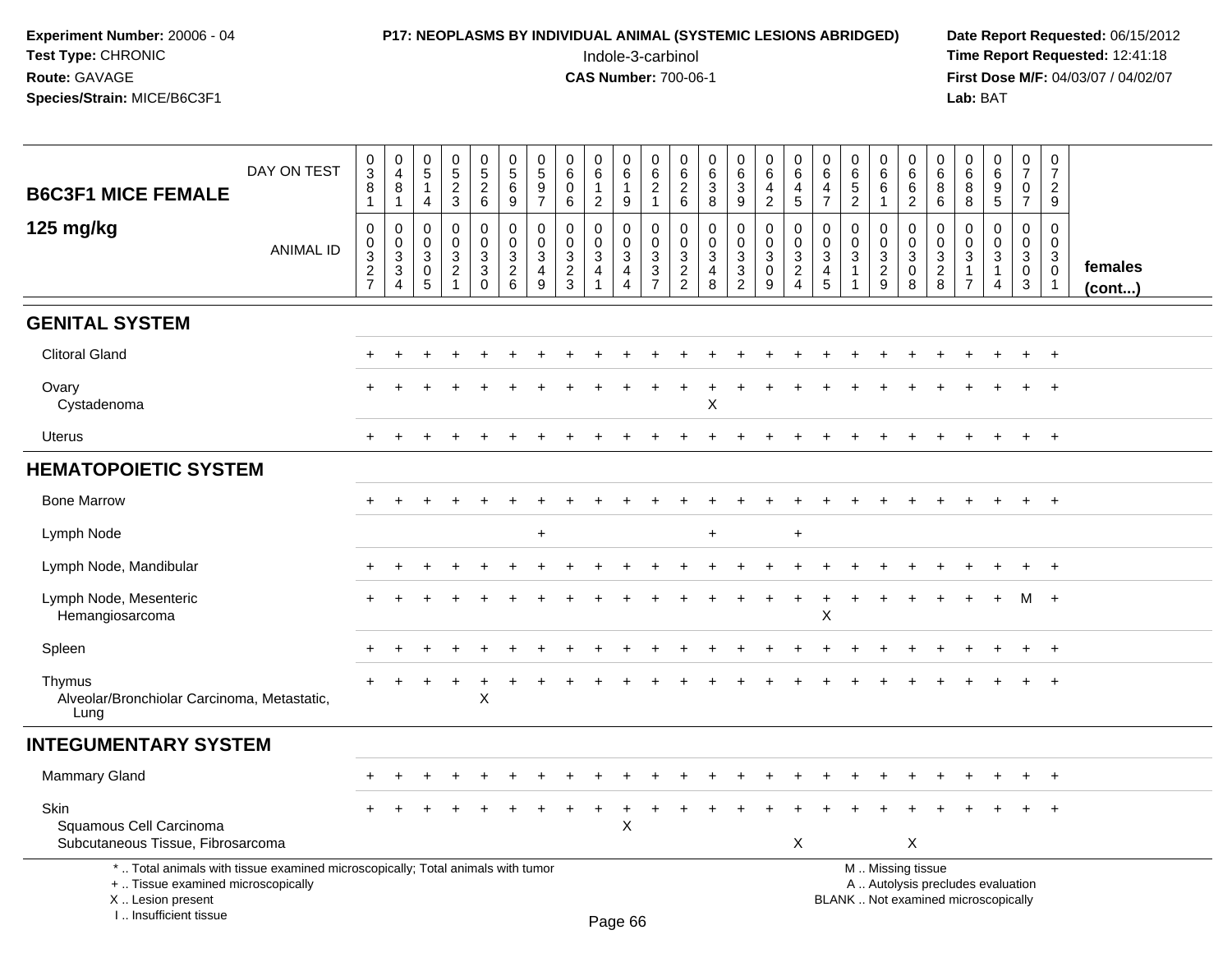DAY ON TEST**B6C3F1 MICE FEMALE**0 3 8 10 4 8 10 5 1 40 5 2 30 5 2 60 5 6 90 5 9 70 6 0 60 6 1 20 6 1 90 6 2 10 6 2 60 6 3 80 6 3 90 6 4 20 6 4 50 6 4 70 6 5 20 6 6 10 6 6 20 6 8 60 6 8 80 6 9 50 7 0 70 7 2 9**125 mg/kg**ANIMAL ID0 0 3 2 70 0 3 3 40 0 3 0 50 0 3 2 10 0 3 3 00 0 3 2 60 0 3 4 90 0 3 2 3 $\Omega$  0 3 4 1 $\Omega$  0 3 4 40 0 3 3 70 0 3 2 20 0 3 4 80 0 3 3 20 0 3 0 90 0 3 2 4 $\Omega$  0 3 4 50 0 3 1 10 0 3 2 90 0 3 0 80 0 3 2 80 0 3 1 7 $\Omega$  0 3 1 4 $\Omega$  0 3 0 3 $\Omega$  0 3 0 1**females (cont...)**Subcutaneous Tissue, Hemangiosarcoma,MultipleX**MUSCULOSKELETAL SYSTEM**Bone $e$  + <sup>+</sup> <sup>+</sup> <sup>+</sup> <sup>+</sup> <sup>+</sup> <sup>+</sup> <sup>+</sup> <sup>+</sup> <sup>+</sup> <sup>+</sup> <sup>+</sup> <sup>+</sup> <sup>+</sup> <sup>+</sup> <sup>+</sup> <sup>+</sup> <sup>+</sup> <sup>+</sup> <sup>+</sup> <sup>+</sup> <sup>+</sup> <sup>+</sup> <sup>+</sup> <sup>+</sup> Skeletal Muscle <sup>+</sup> <sup>+</sup> Fibrosarcomaa  $\lambda$ Rhabdomyosarcomaa and the contract of the contract of the contract of the contract of the contract of the contract of the contract of the contract of the contract of the contract of the contract of the contract of the contract of the cont **NERVOUS SYSTEM**Brainn  $+$  <sup>+</sup> <sup>+</sup> <sup>+</sup> <sup>+</sup> <sup>+</sup> <sup>+</sup> <sup>+</sup> <sup>+</sup> <sup>+</sup> <sup>+</sup> <sup>+</sup> <sup>+</sup> <sup>+</sup> <sup>+</sup> <sup>+</sup> <sup>+</sup> <sup>+</sup> <sup>+</sup> <sup>+</sup> <sup>+</sup> <sup>+</sup> <sup>+</sup> <sup>+</sup> <sup>+</sup> **RESPIRATORY SYSTEM**Lungng<br>Alveolar/Bronchiolar Adenoma <sup>+</sup> <sup>+</sup> <sup>+</sup> <sup>+</sup> <sup>+</sup> <sup>+</sup> <sup>+</sup> <sup>+</sup> <sup>+</sup> <sup>+</sup> <sup>+</sup> <sup>+</sup> <sup>+</sup> <sup>+</sup> <sup>+</sup> <sup>+</sup> <sup>+</sup> <sup>+</sup> <sup>+</sup> <sup>+</sup> <sup>+</sup> <sup>+</sup> <sup>+</sup> <sup>+</sup> a  $X$ Alveolar/Bronchiolar Carcinomaa X  $X$  X  $X$ Hepatocellular Carcinoma, Metastatic, Liver $\mathsf{r}$  x Squamous Cell Carcinoma, Metastatic, Skin $\mathsf{R}$ Nose $e$  + <sup>+</sup> <sup>+</sup> <sup>+</sup> <sup>+</sup> <sup>+</sup> <sup>+</sup> <sup>+</sup> <sup>+</sup> <sup>+</sup> <sup>+</sup> <sup>+</sup> <sup>+</sup> <sup>+</sup> <sup>+</sup> <sup>+</sup> <sup>+</sup> <sup>+</sup> <sup>+</sup> <sup>+</sup> <sup>+</sup> <sup>+</sup> <sup>+</sup> <sup>+</sup> <sup>+</sup> **Experiment Number:** 20006 - 04**P17: NEOPLASMS BY INDIVIDUAL ANIMAL (SYSTEMIC LESIONS ABRIDGED)** Date Report Requested: 06/15/2012<br>12:41:18 Time Report Requested: 12:41:18 **Test Type:** CHRONIC Indole-3-carbinol **Time Report Requested:** 12:41:18 **Route:** GAVAGE**First Dose M/F:** 04/03/07 / 04/02/07<br>**Lab:** BAT **Species/Strain:** MICE/B6C3F1**Lab:** BAT

#### **SPECIAL SENSES SYSTEM**

Trachea

| ________________ |  |  |  |  |  |  |  |  |  |  |  |  |  |  |  |
|------------------|--|--|--|--|--|--|--|--|--|--|--|--|--|--|--|
| Eve              |  |  |  |  |  |  |  |  |  |  |  |  |  |  |  |
| Harderian Gland  |  |  |  |  |  |  |  |  |  |  |  |  |  |  |  |

<sup>+</sup> <sup>+</sup> <sup>+</sup> <sup>+</sup> <sup>+</sup> <sup>+</sup> <sup>+</sup> <sup>+</sup> <sup>+</sup> <sup>+</sup> <sup>+</sup> <sup>+</sup> <sup>+</sup> <sup>+</sup> <sup>+</sup> <sup>+</sup> <sup>+</sup> <sup>+</sup> <sup>+</sup> <sup>+</sup> <sup>+</sup> <sup>+</sup> <sup>+</sup> <sup>+</sup>

M .. Missing tissue

\* .. Total animals with tissue examined microscopically; Total animals with tumor

+ .. Tissue examined microscopically

a  $+$ 

 Lesion present BLANK .. Not examined microscopicallyX .. Lesion present

I .. Insufficient tissue

y the contract of the contract of the contract of the contract of the contract of  $\mathsf A$  . Autolysis precludes evaluation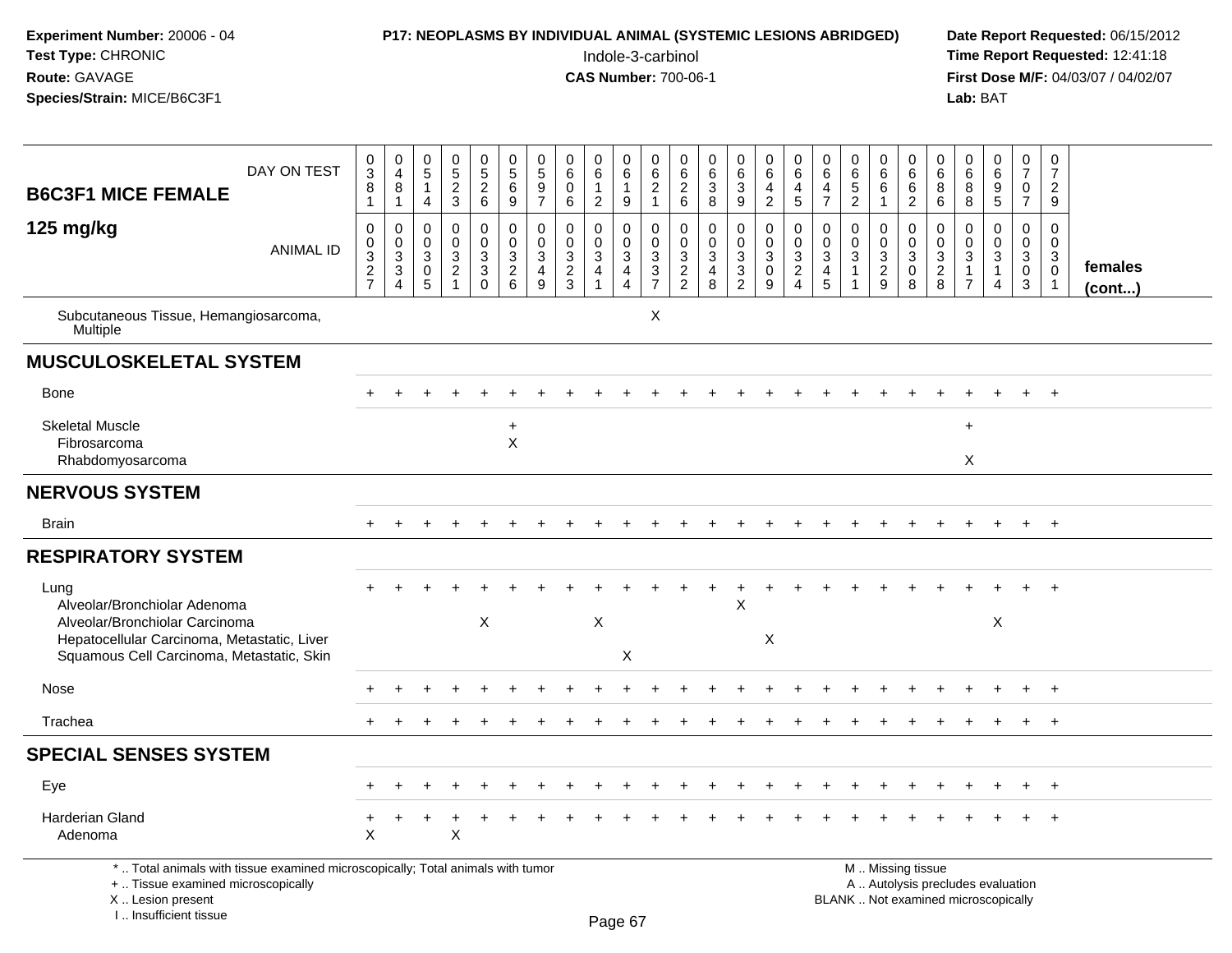# **P17: NEOPLASMS BY INDIVIDUAL ANIMAL (SYSTEMIC LESIONS ABRIDGED)** Date Report Requested: 06/15/2012<br>Indole-3-carbinol **Time Report Requested:** 12:41:18

| <b>B6C3F1 MICE FEMALE</b><br>125 mg/kg | DAY ON TEST<br><b>ANIMAL ID</b> | $\mathbf 0$<br>$\ensuremath{\mathsf{3}}$<br>$\, 8$<br>0<br>$_{3}^{\rm 0}$<br>$\overline{2}$<br>$\overline{7}$ | 0<br>4<br>8<br>0<br>$\pmb{0}$<br>$\sqrt{3}$<br>$\sqrt{3}$<br>4 | 0<br>$5\,$<br>4<br>0<br>$\pmb{0}$<br>3<br>$\mathbf 0$<br>5 | 0<br>$\mathbf 5$<br>$\frac{2}{3}$<br>0<br>0<br>$\ensuremath{\mathsf{3}}$<br>$\boldsymbol{2}$ | 0<br>$\,$ 5 $\,$<br>$\frac{2}{6}$<br>0<br>$_{3}^{\rm 0}$<br>$\mathbf{3}$<br>$\Omega$ | 0<br>$\begin{array}{c} 5 \\ 6 \\ 9 \end{array}$<br>$0003$<br>$26$ | 0<br>$\sqrt{5}$<br>$\boldsymbol{9}$<br>$\overline{z}$<br>$\begin{smallmatrix}0\0\0\3\end{smallmatrix}$<br>$\overline{4}$<br>9 | $\,6$<br>$\pmb{0}$<br>6<br>$\pmb{0}$<br>$\ensuremath{\mathsf{3}}$<br>2<br>3 | 6<br>$\overline{2}$<br>0<br>3<br>4 | $\mathbf 0$<br>6<br>$\overline{A}$<br>9<br>0<br>$\pmb{0}$<br>$\ensuremath{\mathsf{3}}$<br>4 | 0<br>$\,6\,$<br>$\sqrt{2}$<br>0<br>$\mathbf 0$<br>$\sqrt{3}$<br>3<br>$\rightarrow$ | 0<br>$\begin{array}{c} 6 \\ 2 \\ 6 \end{array}$<br>0<br>$_{3}^{\rm 0}$<br>$\boldsymbol{2}$<br>$\overline{2}$ | $\begin{matrix} 0 \\ 6 \\ 3 \end{matrix}$<br>8<br>$\begin{smallmatrix} 0\\0\\3 \end{smallmatrix}$<br>$\overline{\mathbf{4}}$<br>8 | 0<br>6<br>3<br>9<br>0<br>0<br>3<br>3<br>$\overline{2}$ | 0<br>6<br>$\overline{4}$<br>$\overline{c}$<br>0<br>$_{3}^{\rm 0}$<br>$\mathbf 0$<br>9 | 0<br>6<br>$\overline{\mathbf{4}}$<br>$\sqrt{5}$<br>0<br>$\frac{0}{3}$<br>$\boldsymbol{2}$ | 6<br>4<br>0<br>3<br>4<br>5 | 0<br>$\begin{array}{c} 6 \\ 5 \end{array}$<br>$\overline{c}$<br>0<br>$_{3}^{\rm 0}$ | $0$<br>6<br>6<br>$\begin{smallmatrix} 0\\0\\3 \end{smallmatrix}$<br>$\sqrt{2}$<br>9 | 0<br>$\begin{array}{c} 6 \\ 6 \end{array}$<br>$\overline{2}$<br>$\begin{smallmatrix} 0\\0\\3 \end{smallmatrix}$<br>$\mathbf 0$<br>8 | 0<br>6<br>8<br>6<br>0<br>$\,0\,$<br>$\ensuremath{\mathsf{3}}$<br>$\overline{c}$<br>8 | 6<br>$\bf 8$<br>8<br>0<br>3<br>$\overline{ }$ | 0<br>$\frac{6}{9}$<br>5<br>$\mathbf 0$<br>$\pmb{0}$<br>$\mathbf{3}$<br>4 | 0<br>$\overline{ }$<br>0<br>$\overline{ }$<br>0<br>0<br>3<br>0<br>3 | 0<br>$\overline{ }$<br>$\overline{2}$<br>9<br>0<br>$\pmb{0}$<br>$\sqrt{3}$<br>$\mathbf 0$ | females<br>$($ cont $)$ |
|----------------------------------------|---------------------------------|---------------------------------------------------------------------------------------------------------------|----------------------------------------------------------------|------------------------------------------------------------|----------------------------------------------------------------------------------------------|--------------------------------------------------------------------------------------|-------------------------------------------------------------------|-------------------------------------------------------------------------------------------------------------------------------|-----------------------------------------------------------------------------|------------------------------------|---------------------------------------------------------------------------------------------|------------------------------------------------------------------------------------|--------------------------------------------------------------------------------------------------------------|-----------------------------------------------------------------------------------------------------------------------------------|--------------------------------------------------------|---------------------------------------------------------------------------------------|-------------------------------------------------------------------------------------------|----------------------------|-------------------------------------------------------------------------------------|-------------------------------------------------------------------------------------|-------------------------------------------------------------------------------------------------------------------------------------|--------------------------------------------------------------------------------------|-----------------------------------------------|--------------------------------------------------------------------------|---------------------------------------------------------------------|-------------------------------------------------------------------------------------------|-------------------------|
| Carcinoma                              |                                 |                                                                                                               |                                                                |                                                            |                                                                                              |                                                                                      |                                                                   |                                                                                                                               |                                                                             |                                    |                                                                                             |                                                                                    |                                                                                                              |                                                                                                                                   |                                                        |                                                                                       |                                                                                           |                            |                                                                                     |                                                                                     |                                                                                                                                     |                                                                                      |                                               |                                                                          |                                                                     |                                                                                           |                         |
| <b>URINARY SYSTEM</b>                  |                                 |                                                                                                               |                                                                |                                                            |                                                                                              |                                                                                      |                                                                   |                                                                                                                               |                                                                             |                                    |                                                                                             |                                                                                    |                                                                                                              |                                                                                                                                   |                                                        |                                                                                       |                                                                                           |                            |                                                                                     |                                                                                     |                                                                                                                                     |                                                                                      |                                               |                                                                          |                                                                     |                                                                                           |                         |
| Kidney                                 |                                 |                                                                                                               |                                                                |                                                            |                                                                                              |                                                                                      |                                                                   |                                                                                                                               |                                                                             |                                    |                                                                                             |                                                                                    |                                                                                                              |                                                                                                                                   |                                                        |                                                                                       |                                                                                           |                            |                                                                                     |                                                                                     |                                                                                                                                     |                                                                                      |                                               |                                                                          | $+$                                                                 | $+$                                                                                       |                         |
| <b>Urinary Bladder</b>                 |                                 | $+$                                                                                                           |                                                                |                                                            |                                                                                              |                                                                                      |                                                                   |                                                                                                                               |                                                                             |                                    |                                                                                             |                                                                                    |                                                                                                              |                                                                                                                                   |                                                        |                                                                                       |                                                                                           |                            |                                                                                     |                                                                                     |                                                                                                                                     |                                                                                      |                                               | $+$                                                                      | $+$ $+$                                                             |                                                                                           |                         |
| <b>SYSTEMIC LESIONS</b>                |                                 |                                                                                                               |                                                                |                                                            |                                                                                              |                                                                                      |                                                                   |                                                                                                                               |                                                                             |                                    |                                                                                             |                                                                                    |                                                                                                              |                                                                                                                                   |                                                        |                                                                                       |                                                                                           |                            |                                                                                     |                                                                                     |                                                                                                                                     |                                                                                      |                                               |                                                                          |                                                                     |                                                                                           |                         |
| Multiple Organ<br>Lymphoma Malignant   |                                 | $+$                                                                                                           |                                                                |                                                            | $+$                                                                                          | $+$                                                                                  |                                                                   | $\div$<br>X                                                                                                                   |                                                                             |                                    |                                                                                             |                                                                                    |                                                                                                              | X                                                                                                                                 | $\ddot{}$                                              |                                                                                       |                                                                                           | $\pm$                      | $\pm$<br>X                                                                          | $\pm$                                                                               |                                                                                                                                     |                                                                                      | $+$                                           | $+$                                                                      | $+$                                                                 | $+$                                                                                       |                         |

I .. Insufficient tissue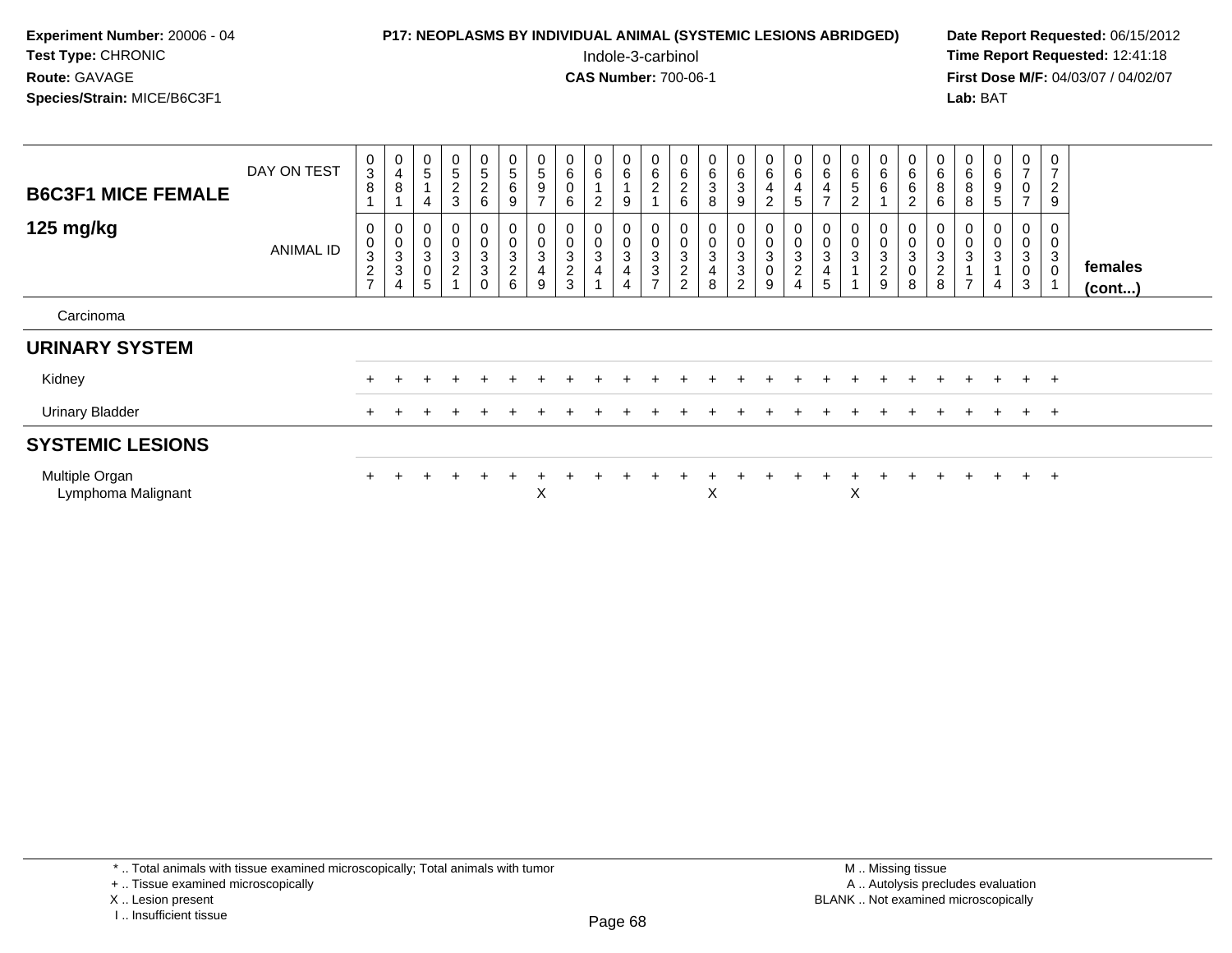### **P17: NEOPLASMS BY INDIVIDUAL ANIMAL (SYSTEMIC LESIONS ABRIDGED)** Date Report Requested: 06/15/2012<br>Indole-3-carbinol **Time Report Requested:** 12:41:18

 Indole-3-carbinol **Time Report Requested:** 12:41:18 **First Dose M/F:** 04/03/07 / 04/02/07<br>Lab: BAT **Lab:** BAT

| <b>B6C3F1 MICE FEMALE</b><br>125 mg/kg                                                                                       | DAY ON TEST<br><b>ANIMAL ID</b> | $\begin{array}{c} 0 \\ 7 \end{array}$<br>$\frac{2}{9}$<br>$\pmb{0}$<br>$\frac{0}{3}$<br>$\overline{2}$ | $\begin{array}{c} 0 \\ 7 \end{array}$<br>$\overline{c}$<br>9<br>0<br>$\mathbf 0$<br>$\overline{3}$<br>$\mathbf{1}$<br>3 | $\frac{0}{7}$<br>$\overline{c}$<br>9<br>$\boldsymbol{0}$<br>$\mathbf 0$<br>$\overline{3}$<br>$\mathbf{1}$<br>5 | $\frac{0}{7}$<br>$\overline{a}$<br>9<br>0<br>0<br>$\overline{3}$<br>$\overline{2}$<br>$\Omega$ | $\begin{array}{c} 0 \\ 7 \end{array}$<br>$\overline{a}$<br>9<br>$\pmb{0}$<br>$\mathsf{O}\xspace$<br>$\frac{3}{2}$ | $\frac{0}{7}$<br>$\overline{c}$<br>9<br>$\mathbf 0$<br>$\overline{0}$<br>3<br>$\frac{3}{5}$ | $\frac{0}{7}$<br>$\overline{c}$<br>$\overline{9}$<br>0<br>0<br>$\mathbf{3}$<br>$\mathbf{3}$<br>9 | $\begin{array}{c} 0 \\ 7 \end{array}$<br>$\overline{c}$<br>$9\,$<br>$\mathbf 0$<br>$\frac{0}{3}$<br>$\overline{4}$<br>$\Omega$ | $\frac{0}{7}$<br>$\overline{c}$<br>$\overline{9}$<br>0<br>0<br>$\overline{3}$<br>4<br>$\overline{c}$ | $\begin{array}{c} 0 \\ 7 \end{array}$<br>$\sqrt{2}$<br>9<br>$\pmb{0}$<br>$\frac{0}{3}$<br>$\overline{a}$<br>6 | $\frac{0}{7}$<br>$\sqrt{3}$<br>$\mathbf 0$<br>0<br>0<br>3<br>$\mathbf 0$<br>4 | $\frac{0}{7}$<br>$\ensuremath{\mathsf{3}}$<br>$\mathbf 0$<br>$\mathbf 0$<br>$\mathbf 0$<br>$\overline{3}$<br>$\mathbf 0$<br>$6\phantom{1}6$ | $\frac{0}{7}$<br>$\mathbf{3}$<br>$\Omega$<br>0<br>0<br>$\overline{3}$<br>$\mathsf{O}$<br>$\overline{7}$ | $\frac{0}{7}$<br>$\mathbf{3}$<br>$\mathbf 0$<br>0<br>$\frac{0}{3}$<br>$\mathbf{1}$<br>0 | $\frac{0}{7}$<br>$\ensuremath{\mathsf{3}}$<br>$\mathbf 0$<br>$\mathbf 0$<br>$\pmb{0}$<br>$\overline{3}$<br>$\mathbf{1}$<br>$\overline{2}$ | $\begin{array}{c} 0 \\ 7 \end{array}$<br>$\mathbf 3$<br>$\mathbf 0$<br>$\mathbf 0$<br>$\mathbf 0$<br>$\overline{3}$<br>$\overline{1}$<br>8 | $\frac{0}{7}$<br>$\mathbf{3}$<br>$\Omega$<br>$\mathbf 0$<br>$\mathbf 0$<br>$\overline{3}$<br>$\mathbf{1}$<br>9 | $\frac{0}{7}$<br>3<br>$\Omega$<br>0<br>$\mathbf 0$<br>$\overline{3}$<br>3<br>6 | $\frac{0}{7}$<br>$\mathbf{3}$<br>$\mathbf 0$<br>$\mathbf 0$<br>$\frac{0}{3}$<br>8 | $\frac{0}{7}$<br>3<br>$\mathbf 0$<br>0<br>0<br>3<br>4<br>3 | 0<br>$\overline{7}$<br>$\mathbf{3}$<br>$\mathbf{1}$<br>0<br>0<br>$\overline{3}$<br>$\mathbf{1}$<br>6 | $\begin{array}{c} 0 \\ 7 \end{array}$<br>$\sqrt{3}$<br>0<br>0<br>$\overline{3}$<br>$\mathbf{3}$ | $\begin{smallmatrix}0\\7\end{smallmatrix}$<br>$\ensuremath{\mathsf{3}}$<br>$\mathbf{1}$<br>0<br>$\mathbf 0$<br>$\frac{3}{3}$ | $\begin{smallmatrix}0\\7\end{smallmatrix}$<br>$\mathbf{3}$<br>$\overline{1}$<br>$\mathbf 0$<br>$\mathbf 0$<br>$\overline{3}$<br>$\overline{4}$<br>$\overline{7}$ | $\pmb{0}$<br>$\overline{7}$<br>3<br>$\mathbf{1}$<br>$\mathbf 0$<br>$\mathbf 0$<br>3<br>5<br>$\mathbf 0$ | * TOTALS                              |
|------------------------------------------------------------------------------------------------------------------------------|---------------------------------|--------------------------------------------------------------------------------------------------------|-------------------------------------------------------------------------------------------------------------------------|----------------------------------------------------------------------------------------------------------------|------------------------------------------------------------------------------------------------|-------------------------------------------------------------------------------------------------------------------|---------------------------------------------------------------------------------------------|--------------------------------------------------------------------------------------------------|--------------------------------------------------------------------------------------------------------------------------------|------------------------------------------------------------------------------------------------------|---------------------------------------------------------------------------------------------------------------|-------------------------------------------------------------------------------|---------------------------------------------------------------------------------------------------------------------------------------------|---------------------------------------------------------------------------------------------------------|-----------------------------------------------------------------------------------------|-------------------------------------------------------------------------------------------------------------------------------------------|--------------------------------------------------------------------------------------------------------------------------------------------|----------------------------------------------------------------------------------------------------------------|--------------------------------------------------------------------------------|-----------------------------------------------------------------------------------|------------------------------------------------------------|------------------------------------------------------------------------------------------------------|-------------------------------------------------------------------------------------------------|------------------------------------------------------------------------------------------------------------------------------|------------------------------------------------------------------------------------------------------------------------------------------------------------------|---------------------------------------------------------------------------------------------------------|---------------------------------------|
| <b>ALIMENTARY SYSTEM</b>                                                                                                     |                                 |                                                                                                        |                                                                                                                         |                                                                                                                |                                                                                                |                                                                                                                   |                                                                                             |                                                                                                  |                                                                                                                                |                                                                                                      |                                                                                                               |                                                                               |                                                                                                                                             |                                                                                                         |                                                                                         |                                                                                                                                           |                                                                                                                                            |                                                                                                                |                                                                                |                                                                                   |                                                            |                                                                                                      |                                                                                                 |                                                                                                                              |                                                                                                                                                                  |                                                                                                         |                                       |
| Esophagus<br>Squamous Cell Carcinoma                                                                                         |                                 |                                                                                                        |                                                                                                                         |                                                                                                                |                                                                                                |                                                                                                                   |                                                                                             |                                                                                                  |                                                                                                                                |                                                                                                      |                                                                                                               |                                                                               |                                                                                                                                             |                                                                                                         |                                                                                         |                                                                                                                                           |                                                                                                                                            |                                                                                                                |                                                                                |                                                                                   |                                                            |                                                                                                      |                                                                                                 |                                                                                                                              |                                                                                                                                                                  |                                                                                                         | 50<br>$\mathbf 1$                     |
| Gallbladder                                                                                                                  |                                 |                                                                                                        |                                                                                                                         |                                                                                                                |                                                                                                |                                                                                                                   |                                                                                             |                                                                                                  |                                                                                                                                |                                                                                                      |                                                                                                               |                                                                               |                                                                                                                                             |                                                                                                         |                                                                                         |                                                                                                                                           |                                                                                                                                            |                                                                                                                |                                                                                |                                                                                   |                                                            |                                                                                                      |                                                                                                 |                                                                                                                              |                                                                                                                                                                  |                                                                                                         | 50                                    |
| Intestine Large, Cecum                                                                                                       |                                 |                                                                                                        |                                                                                                                         |                                                                                                                |                                                                                                |                                                                                                                   |                                                                                             |                                                                                                  |                                                                                                                                |                                                                                                      |                                                                                                               |                                                                               |                                                                                                                                             |                                                                                                         |                                                                                         |                                                                                                                                           |                                                                                                                                            |                                                                                                                |                                                                                |                                                                                   |                                                            |                                                                                                      |                                                                                                 |                                                                                                                              |                                                                                                                                                                  |                                                                                                         | 50                                    |
| Intestine Large, Colon                                                                                                       |                                 |                                                                                                        |                                                                                                                         |                                                                                                                |                                                                                                |                                                                                                                   |                                                                                             |                                                                                                  |                                                                                                                                |                                                                                                      |                                                                                                               |                                                                               |                                                                                                                                             |                                                                                                         |                                                                                         |                                                                                                                                           |                                                                                                                                            |                                                                                                                |                                                                                |                                                                                   |                                                            |                                                                                                      |                                                                                                 |                                                                                                                              |                                                                                                                                                                  |                                                                                                         | 50                                    |
| Intestine Large, Rectum                                                                                                      |                                 |                                                                                                        |                                                                                                                         |                                                                                                                |                                                                                                |                                                                                                                   |                                                                                             |                                                                                                  |                                                                                                                                |                                                                                                      |                                                                                                               |                                                                               |                                                                                                                                             |                                                                                                         |                                                                                         |                                                                                                                                           |                                                                                                                                            |                                                                                                                |                                                                                |                                                                                   |                                                            |                                                                                                      |                                                                                                 |                                                                                                                              |                                                                                                                                                                  | $\ddot{}$                                                                                               | 50                                    |
| Intestine Small, Duodenum                                                                                                    |                                 |                                                                                                        |                                                                                                                         |                                                                                                                |                                                                                                |                                                                                                                   |                                                                                             |                                                                                                  |                                                                                                                                |                                                                                                      |                                                                                                               |                                                                               |                                                                                                                                             |                                                                                                         |                                                                                         |                                                                                                                                           |                                                                                                                                            |                                                                                                                |                                                                                |                                                                                   |                                                            |                                                                                                      |                                                                                                 |                                                                                                                              |                                                                                                                                                                  |                                                                                                         | 50                                    |
| Intestine Small, Ileum                                                                                                       |                                 |                                                                                                        |                                                                                                                         |                                                                                                                |                                                                                                |                                                                                                                   |                                                                                             |                                                                                                  |                                                                                                                                |                                                                                                      |                                                                                                               |                                                                               |                                                                                                                                             |                                                                                                         |                                                                                         |                                                                                                                                           |                                                                                                                                            |                                                                                                                |                                                                                |                                                                                   |                                                            |                                                                                                      |                                                                                                 |                                                                                                                              |                                                                                                                                                                  | $\ddot{}$                                                                                               | 50                                    |
| Intestine Small, Jejunum                                                                                                     |                                 |                                                                                                        |                                                                                                                         |                                                                                                                |                                                                                                |                                                                                                                   |                                                                                             |                                                                                                  |                                                                                                                                |                                                                                                      |                                                                                                               |                                                                               |                                                                                                                                             |                                                                                                         |                                                                                         |                                                                                                                                           |                                                                                                                                            |                                                                                                                |                                                                                |                                                                                   |                                                            |                                                                                                      |                                                                                                 |                                                                                                                              |                                                                                                                                                                  |                                                                                                         | 50                                    |
| Liver<br>Hemangiosarcoma, Multiple<br>Hepatoblastoma                                                                         |                                 |                                                                                                        | $\boldsymbol{\mathsf{X}}$                                                                                               |                                                                                                                |                                                                                                |                                                                                                                   |                                                                                             |                                                                                                  |                                                                                                                                |                                                                                                      |                                                                                                               |                                                                               |                                                                                                                                             |                                                                                                         |                                                                                         |                                                                                                                                           |                                                                                                                                            |                                                                                                                |                                                                                |                                                                                   |                                                            |                                                                                                      |                                                                                                 |                                                                                                                              |                                                                                                                                                                  | $+$                                                                                                     | 50<br>1<br>1                          |
| Hepatocellular Adenoma<br>Hepatocellular Adenoma, Multiple<br>Hepatocellular Carcinoma<br>Hepatocellular Carcinoma, Multiple |                                 | X<br>$\mathsf X$                                                                                       |                                                                                                                         |                                                                                                                | $X$ $X$ $X$                                                                                    |                                                                                                                   |                                                                                             |                                                                                                  | X                                                                                                                              |                                                                                                      |                                                                                                               |                                                                               |                                                                                                                                             |                                                                                                         |                                                                                         | X                                                                                                                                         |                                                                                                                                            |                                                                                                                | X                                                                              |                                                                                   |                                                            |                                                                                                      | $X$ $X$                                                                                         | X                                                                                                                            |                                                                                                                                                                  | X                                                                                                       | 6<br>$\mathbf 2$<br>8<br>$\mathbf{1}$ |
| Mesentery<br>Hemangioma                                                                                                      |                                 | $+$                                                                                                    |                                                                                                                         |                                                                                                                |                                                                                                |                                                                                                                   |                                                                                             |                                                                                                  | $\ddot{}$                                                                                                                      |                                                                                                      |                                                                                                               |                                                                               |                                                                                                                                             | $+$                                                                                                     | $+$                                                                                     |                                                                                                                                           |                                                                                                                                            |                                                                                                                |                                                                                |                                                                                   |                                                            |                                                                                                      |                                                                                                 |                                                                                                                              |                                                                                                                                                                  |                                                                                                         | $\overline{7}$<br>$\mathbf{1}$        |
| Pancreas                                                                                                                     |                                 |                                                                                                        |                                                                                                                         |                                                                                                                |                                                                                                |                                                                                                                   |                                                                                             |                                                                                                  |                                                                                                                                |                                                                                                      |                                                                                                               |                                                                               |                                                                                                                                             |                                                                                                         |                                                                                         |                                                                                                                                           |                                                                                                                                            |                                                                                                                |                                                                                |                                                                                   |                                                            |                                                                                                      |                                                                                                 |                                                                                                                              |                                                                                                                                                                  |                                                                                                         | 50                                    |

\* .. Total animals with tissue examined microscopically; Total animals with tumor

+ .. Tissue examined microscopically

X .. Lesion present

I .. Insufficient tissue

 M .. Missing tissuey the contract of the contract of the contract of the contract of the contract of  $\mathsf A$  . Autolysis precludes evaluation

Lesion present BLANK .. Not examined microscopically

Page 69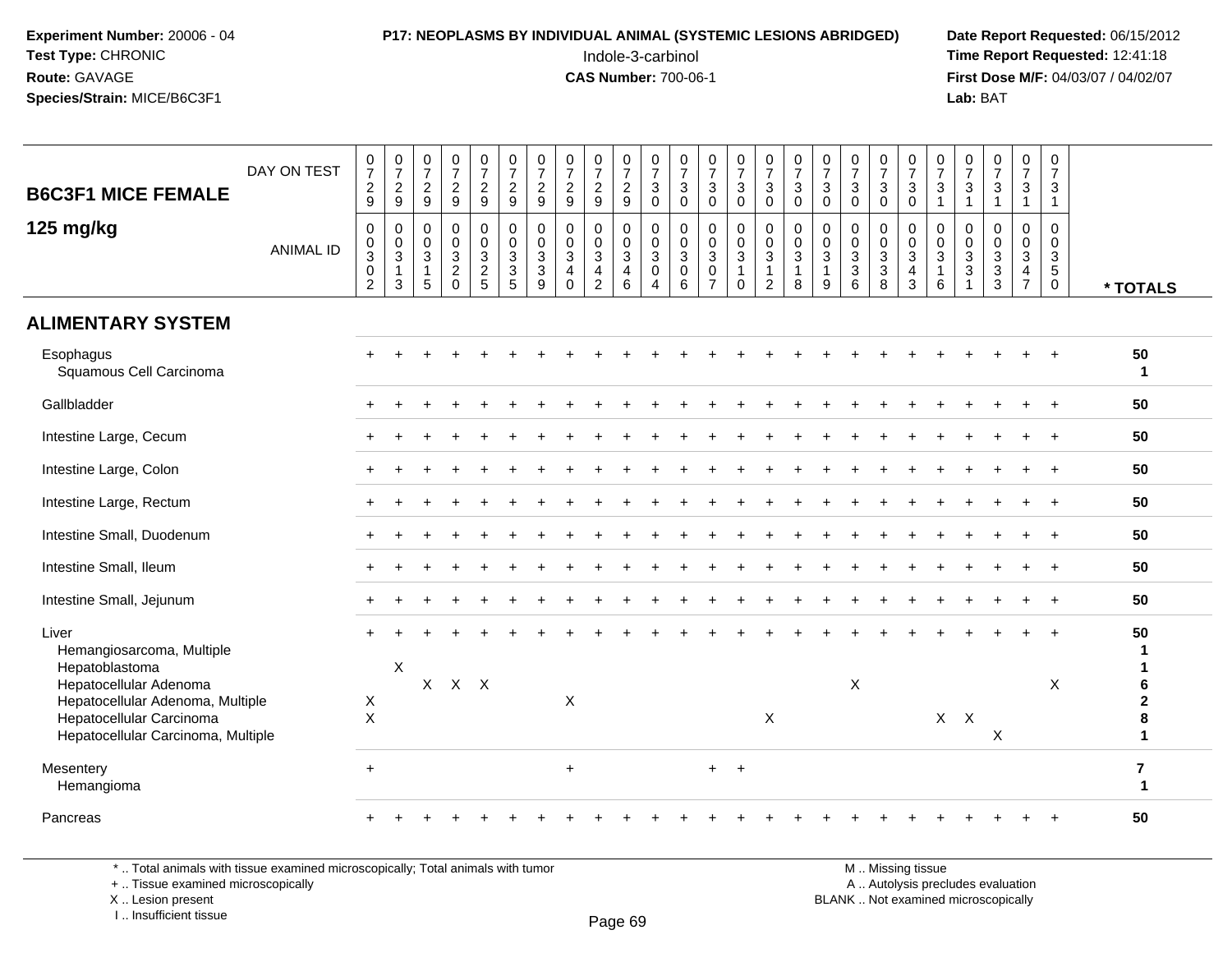### **P17: NEOPLASMS BY INDIVIDUAL ANIMAL (SYSTEMIC LESIONS ABRIDGED)** Date Report Requested: 06/15/2012<br>Indole-3-carbinol **Time Report Requested:** 12:41:18

 Indole-3-carbinol **Time Report Requested:** 12:41:18 **First Dose M/F:** 04/03/07 / 04/02/07<br>Lab: BAT **Lab:** BAT

| <b>B6C3F1 MICE FEMALE</b>       | DAY ON TEST      | $\frac{0}{7}$<br>$\frac{2}{9}$                                                         | $\frac{0}{7}$<br>$\frac{2}{9}$                                                            | $\frac{0}{7}$<br>$\frac{2}{9}$                        | $\frac{0}{7}$<br>$\frac{2}{9}$                                            | $\frac{0}{7}$<br>$\frac{2}{9}$ | $\begin{array}{c} 0 \\ 7 \end{array}$<br>$\frac{2}{9}$                                             | $\pmb{0}$<br>$\overline{7}$<br>$\frac{2}{9}$          | $\frac{0}{7}$<br>$\frac{2}{9}$                                          | $\frac{0}{7}$<br>$\frac{2}{9}$                  | $\begin{array}{c} 0 \\ 7 \end{array}$<br>$\frac{2}{9}$ | $\pmb{0}$<br>$\overline{7}$<br>$\mathbf{3}$<br>$\mathbf 0$                   | $\pmb{0}$<br>$\boldsymbol{7}$<br>$\mathsf 3$<br>$\mathbf 0$                              | $\frac{0}{7}$<br>$\sqrt{3}$<br>$\mathbf 0$                    | $\frac{0}{7}$<br>$\mathbf{3}$<br>$\mathbf 0$ | $\frac{0}{7}$<br>$_{0}^{3}$                                          | $\begin{array}{c} 0 \\ 7 \end{array}$<br>$\sqrt{3}$<br>$\mathbf 0$ | $\frac{0}{7}$<br>$\mathbf{3}$<br>$\mathbf 0$                       | $\frac{0}{7}$<br>$\sqrt{3}$<br>$\mathbf 0$        | $\frac{0}{7}$<br>$\mathbf{3}$<br>$\mathbf 0$                     | $\frac{0}{7}$<br>$_0^3$                                        | $\frac{0}{7}$<br>$\sqrt{3}$<br>$\overline{1}$                          | $\frac{0}{7}$<br>$\mathbf{3}$<br>$\overline{1}$ | $\frac{0}{7}$<br>$\sqrt{3}$<br>$\mathbf{1}$                              | 0<br>$\boldsymbol{7}$<br>$\mathbf{3}$<br>1      | 0<br>$\boldsymbol{7}$<br>$\mathfrak{S}$<br>$\overline{1}$                |                    |
|---------------------------------|------------------|----------------------------------------------------------------------------------------|-------------------------------------------------------------------------------------------|-------------------------------------------------------|---------------------------------------------------------------------------|--------------------------------|----------------------------------------------------------------------------------------------------|-------------------------------------------------------|-------------------------------------------------------------------------|-------------------------------------------------|--------------------------------------------------------|------------------------------------------------------------------------------|------------------------------------------------------------------------------------------|---------------------------------------------------------------|----------------------------------------------|----------------------------------------------------------------------|--------------------------------------------------------------------|--------------------------------------------------------------------|---------------------------------------------------|------------------------------------------------------------------|----------------------------------------------------------------|------------------------------------------------------------------------|-------------------------------------------------|--------------------------------------------------------------------------|-------------------------------------------------|--------------------------------------------------------------------------|--------------------|
| 125 mg/kg                       | <b>ANIMAL ID</b> | $\mathbf 0$<br>$\pmb{0}$<br>$\ensuremath{\mathsf{3}}$<br>$\mathbf 0$<br>$\overline{2}$ | $\boldsymbol{0}$<br>$\pmb{0}$<br>$\ensuremath{\mathsf{3}}$<br>$\mathbf{1}$<br>$\mathsf 3$ | 0<br>$\mathbf 0$<br>$\mathbf{3}$<br>$\mathbf{1}$<br>5 | 0<br>$\mathsf{O}\xspace$<br>$\mathbf{3}$<br>$\overline{c}$<br>$\mathbf 0$ | $0003$<br>$25$                 | $\pmb{0}$<br>$\pmb{0}$<br>$\ensuremath{\mathsf{3}}$<br>$\ensuremath{\mathsf{3}}$<br>$\overline{5}$ | 0<br>$\mathbf 0$<br>$\sqrt{3}$<br>$\sqrt{3}$<br>$9\,$ | $\mathbf 0$<br>$\mathbf 0$<br>$\mathbf 3$<br>$\overline{4}$<br>$\Omega$ | 0<br>0<br>3<br>$\overline{4}$<br>$\overline{2}$ | 0<br>$\overline{0}$<br>3<br>$\overline{4}$<br>6        | 0<br>$\pmb{0}$<br>$\ensuremath{\mathsf{3}}$<br>$\mathbf 0$<br>$\overline{4}$ | $\mathbf 0$<br>$\mathbf 0$<br>$\ensuremath{\mathsf{3}}$<br>$\mathbf 0$<br>$6\phantom{1}$ | 0<br>$\mathbf 0$<br>$\sqrt{3}$<br>$\pmb{0}$<br>$\overline{7}$ | 0<br>$\mathbf 0$<br>3<br>0                   | $_{\rm 0}^{\rm 0}$<br>$\mathbf{3}$<br>$\mathbf{1}$<br>$\overline{2}$ | $\pmb{0}$<br>$\pmb{0}$<br>$\sqrt{3}$<br>$\mathbf{1}$<br>8          | 0<br>$\pmb{0}$<br>$\ensuremath{\mathsf{3}}$<br>$\overline{1}$<br>9 | 0<br>$\mathbf 0$<br>$\sqrt{3}$<br>$\sqrt{3}$<br>6 | 0<br>$\mathbf 0$<br>$\mathbf{3}$<br>$\sqrt{3}$<br>$\overline{8}$ | 0<br>$_{3}^{\rm 0}$<br>$\overline{\mathbf{4}}$<br>$\mathbf{3}$ | 0<br>$\pmb{0}$<br>$\ensuremath{\mathsf{3}}$<br>$\mathbf{1}$<br>$\,6\,$ | $\mathbf 0$<br>$\pmb{0}$<br>$\frac{3}{3}$       | $\mathbf 0$<br>$\mathbf 0$<br>$\sqrt{3}$<br>$\sqrt{3}$<br>$\overline{3}$ | 0<br>0<br>3<br>$\overline{4}$<br>$\overline{7}$ | $\mathbf 0$<br>0<br>$\ensuremath{\mathsf{3}}$<br>$5\,$<br>$\overline{0}$ | * TOTALS           |
| Salivary Glands                 |                  | $\pm$                                                                                  |                                                                                           |                                                       |                                                                           |                                |                                                                                                    |                                                       |                                                                         |                                                 |                                                        |                                                                              |                                                                                          |                                                               |                                              |                                                                      |                                                                    |                                                                    |                                                   |                                                                  |                                                                |                                                                        |                                                 |                                                                          | $\ddot{}$                                       | $+$                                                                      | 50                 |
| Stomach, Forestomach            |                  |                                                                                        |                                                                                           |                                                       |                                                                           |                                |                                                                                                    |                                                       |                                                                         |                                                 |                                                        |                                                                              |                                                                                          |                                                               |                                              |                                                                      |                                                                    |                                                                    |                                                   |                                                                  |                                                                |                                                                        |                                                 |                                                                          |                                                 |                                                                          | 50                 |
| Stomach, Glandular              |                  | $\ddot{}$                                                                              |                                                                                           |                                                       |                                                                           |                                |                                                                                                    |                                                       |                                                                         |                                                 |                                                        |                                                                              |                                                                                          |                                                               |                                              |                                                                      |                                                                    |                                                                    |                                                   |                                                                  |                                                                |                                                                        |                                                 |                                                                          |                                                 | $\ddot{}$                                                                | 49                 |
| Tooth                           |                  |                                                                                        |                                                                                           | $\ddot{}$                                             |                                                                           |                                | $+$                                                                                                |                                                       |                                                                         |                                                 |                                                        |                                                                              | $+$                                                                                      |                                                               |                                              | $+$                                                                  |                                                                    | $+$ $+$                                                            |                                                   |                                                                  |                                                                |                                                                        |                                                 |                                                                          |                                                 | $+$                                                                      | 9                  |
| <b>CARDIOVASCULAR SYSTEM</b>    |                  |                                                                                        |                                                                                           |                                                       |                                                                           |                                |                                                                                                    |                                                       |                                                                         |                                                 |                                                        |                                                                              |                                                                                          |                                                               |                                              |                                                                      |                                                                    |                                                                    |                                                   |                                                                  |                                                                |                                                                        |                                                 |                                                                          |                                                 |                                                                          |                    |
| <b>Blood Vessel</b>             |                  | ÷                                                                                      |                                                                                           |                                                       |                                                                           |                                |                                                                                                    |                                                       |                                                                         |                                                 |                                                        |                                                                              |                                                                                          |                                                               |                                              |                                                                      |                                                                    |                                                                    |                                                   |                                                                  |                                                                |                                                                        |                                                 |                                                                          |                                                 | $\overline{ }$                                                           | 50                 |
| Heart                           |                  |                                                                                        |                                                                                           |                                                       |                                                                           |                                |                                                                                                    |                                                       |                                                                         |                                                 |                                                        |                                                                              |                                                                                          |                                                               |                                              |                                                                      |                                                                    |                                                                    |                                                   |                                                                  |                                                                |                                                                        |                                                 |                                                                          |                                                 |                                                                          | 50                 |
| <b>ENDOCRINE SYSTEM</b>         |                  |                                                                                        |                                                                                           |                                                       |                                                                           |                                |                                                                                                    |                                                       |                                                                         |                                                 |                                                        |                                                                              |                                                                                          |                                                               |                                              |                                                                      |                                                                    |                                                                    |                                                   |                                                                  |                                                                |                                                                        |                                                 |                                                                          |                                                 |                                                                          |                    |
| <b>Adrenal Cortex</b>           |                  |                                                                                        |                                                                                           |                                                       |                                                                           |                                |                                                                                                    |                                                       |                                                                         |                                                 |                                                        |                                                                              |                                                                                          |                                                               |                                              |                                                                      |                                                                    |                                                                    |                                                   |                                                                  |                                                                |                                                                        |                                                 |                                                                          |                                                 |                                                                          | 50                 |
| Adrenal Medulla                 |                  |                                                                                        |                                                                                           |                                                       |                                                                           |                                |                                                                                                    |                                                       |                                                                         |                                                 |                                                        |                                                                              |                                                                                          |                                                               |                                              |                                                                      |                                                                    |                                                                    |                                                   |                                                                  |                                                                |                                                                        |                                                 |                                                                          |                                                 |                                                                          | 50                 |
| Islets, Pancreatic<br>Carcinoma |                  | $\ddot{}$                                                                              |                                                                                           |                                                       |                                                                           |                                |                                                                                                    |                                                       |                                                                         |                                                 |                                                        | $\sf X$                                                                      |                                                                                          |                                                               |                                              |                                                                      |                                                                    |                                                                    |                                                   |                                                                  |                                                                |                                                                        |                                                 |                                                                          |                                                 | $\ddot{}$                                                                | 50<br>$\mathbf{1}$ |
| Parathyroid Gland               |                  | $\div$                                                                                 |                                                                                           |                                                       |                                                                           |                                |                                                                                                    |                                                       |                                                                         |                                                 |                                                        |                                                                              |                                                                                          |                                                               |                                              |                                                                      |                                                                    |                                                                    |                                                   |                                                                  |                                                                |                                                                        | м                                               |                                                                          | $\ddot{}$                                       | $^{+}$                                                                   | 49                 |
| <b>Pituitary Gland</b>          |                  | $+$                                                                                    |                                                                                           |                                                       |                                                                           |                                |                                                                                                    |                                                       |                                                                         |                                                 |                                                        |                                                                              |                                                                                          |                                                               |                                              |                                                                      |                                                                    |                                                                    |                                                   |                                                                  |                                                                |                                                                        |                                                 |                                                                          |                                                 |                                                                          | 50                 |
| <b>Thyroid Gland</b>            |                  | $+$                                                                                    |                                                                                           |                                                       |                                                                           |                                |                                                                                                    |                                                       |                                                                         |                                                 |                                                        |                                                                              |                                                                                          |                                                               |                                              |                                                                      |                                                                    |                                                                    |                                                   |                                                                  |                                                                | $\div$                                                                 |                                                 |                                                                          | $\ddot{}$                                       | $+$                                                                      | 49                 |
| <b>GENERAL BODY SYSTEM</b>      |                  |                                                                                        |                                                                                           |                                                       |                                                                           |                                |                                                                                                    |                                                       |                                                                         |                                                 |                                                        |                                                                              |                                                                                          |                                                               |                                              |                                                                      |                                                                    |                                                                    |                                                   |                                                                  |                                                                |                                                                        |                                                 |                                                                          |                                                 |                                                                          |                    |
|                                 |                  |                                                                                        |                                                                                           |                                                       |                                                                           |                                |                                                                                                    |                                                       |                                                                         |                                                 |                                                        |                                                                              |                                                                                          |                                                               |                                              |                                                                      |                                                                    |                                                                    |                                                   |                                                                  |                                                                |                                                                        |                                                 |                                                                          |                                                 |                                                                          |                    |

Tissue NOS**<sup>1</sup>**

\* .. Total animals with tissue examined microscopically; Total animals with tumor

+ .. Tissue examined microscopically

X .. Lesion present

I .. Insufficient tissue

 M .. Missing tissuey the contract of the contract of the contract of the contract of the contract of  $\mathsf A$  . Autolysis precludes evaluation Lesion present BLANK .. Not examined microscopically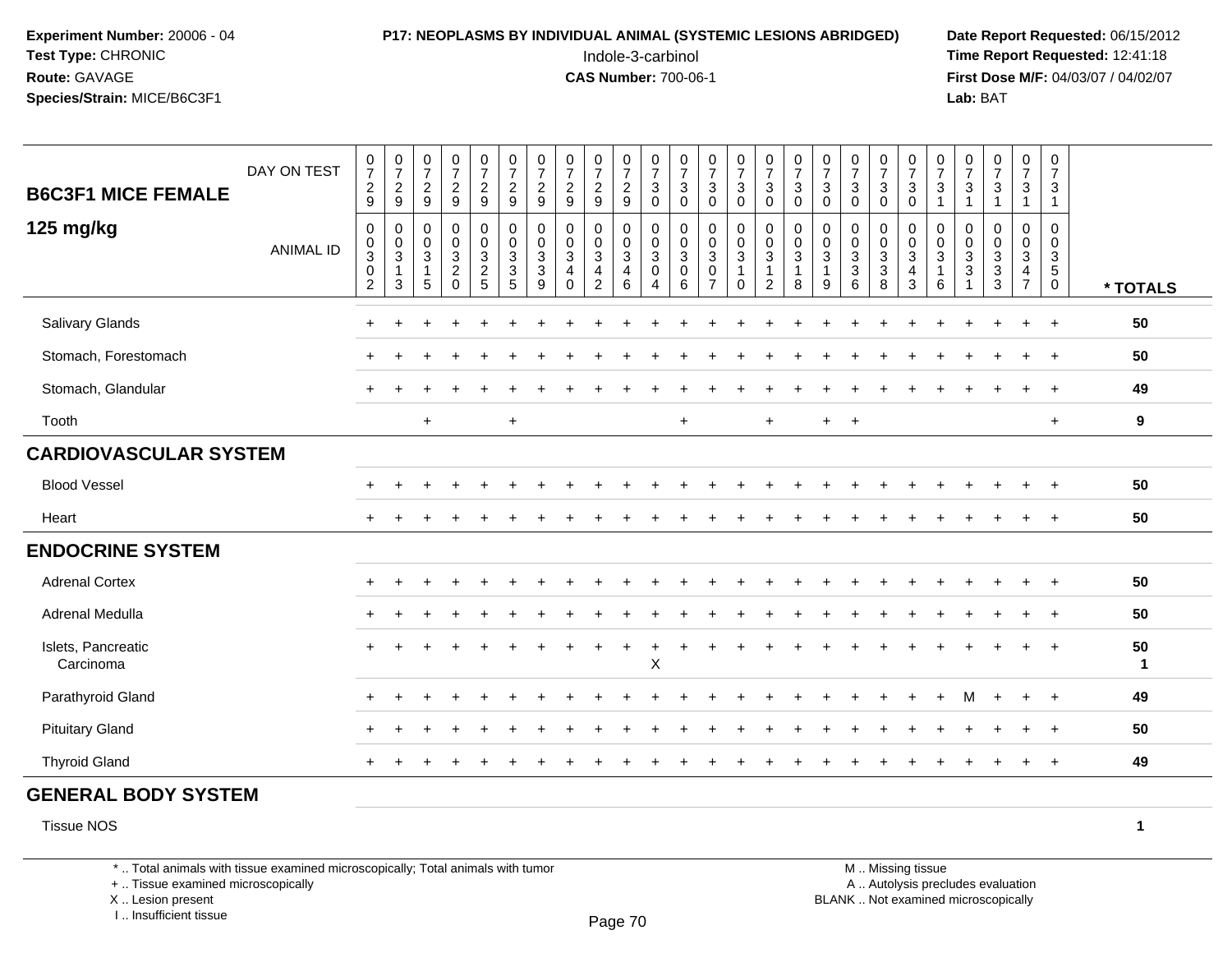I .. Insufficient tissue

# **P17: NEOPLASMS BY INDIVIDUAL ANIMAL (SYSTEMIC LESIONS ABRIDGED)** Date Report Requested: 06/15/2012<br>Indole-3-carbinol **Time Report Requested:** 12:41:18

 Indole-3-carbinol **Time Report Requested:** 12:41:18 **First Dose M/F:** 04/03/07 / 04/02/07<br>Lab: BAT **Lab:** BAT

| DAY ON TEST<br><b>B6C3F1 MICE FEMALE</b>                                                                                                                                                                                                   | $\frac{0}{7}$<br>$\frac{2}{9}$                                               | $\frac{0}{7}$<br>$\overline{2}$<br>$9\,$                         | 0<br>$\overline{7}$<br>$\overline{2}$<br>9        | $\frac{0}{7}$<br>$\overline{c}$<br>$9\,$               | $\frac{0}{7}$<br>$\frac{2}{9}$                                 | $\begin{array}{c} 0 \\ 7 \end{array}$<br>$\overline{c}$<br>$9\,$ | $\boldsymbol{0}$<br>$\boldsymbol{7}$<br>$\overline{2}$<br>$\boldsymbol{9}$ | $\frac{0}{7}$<br>$\frac{2}{9}$                               | $\frac{0}{7}$<br>$\frac{2}{9}$                  | 0<br>$\overline{7}$<br>$\frac{2}{9}$                       | 0<br>$\overline{7}$<br>3<br>$\mathbf 0$              | 0<br>$\overline{7}$<br>$\sqrt{3}$<br>$\mathbf 0$               | $\frac{0}{7}$<br>$\mathbf{3}$<br>$\mathbf 0$ | $\frac{0}{7}$<br>$_{\rm 0}^3$                               | $\begin{array}{c} 0 \\ 7 \end{array}$<br>$\ensuremath{\mathsf{3}}$<br>$\mathbf 0$ | 0<br>$\overline{7}$<br>$\sqrt{3}$<br>$\pmb{0}$    | $\begin{array}{c} 0 \\ 7 \end{array}$<br>$\mathbf{3}$<br>$\mathbf 0$ | $\frac{0}{7}$<br>$_0^3$                                        | 0<br>$\overline{7}$<br>$\sqrt{3}$<br>$\mathbf 0$           | 0<br>$\overline{7}$<br>3<br>$\mathbf 0$           | 0<br>$\overline{7}$<br>3<br>$\overline{1}$                   | $\frac{0}{7}$<br>$\ensuremath{\mathsf{3}}$<br>$\mathbf{1}$ | $\frac{0}{7}$<br>3<br>$\mathbf{1}$         | $\begin{array}{c} 0 \\ 7 \end{array}$<br>$\mathbf{3}$<br>$\mathbf{1}$ | 0<br>$\overline{7}$<br>3<br>-1                 |                          |
|--------------------------------------------------------------------------------------------------------------------------------------------------------------------------------------------------------------------------------------------|------------------------------------------------------------------------------|------------------------------------------------------------------|---------------------------------------------------|--------------------------------------------------------|----------------------------------------------------------------|------------------------------------------------------------------|----------------------------------------------------------------------------|--------------------------------------------------------------|-------------------------------------------------|------------------------------------------------------------|------------------------------------------------------|----------------------------------------------------------------|----------------------------------------------|-------------------------------------------------------------|-----------------------------------------------------------------------------------|---------------------------------------------------|----------------------------------------------------------------------|----------------------------------------------------------------|------------------------------------------------------------|---------------------------------------------------|--------------------------------------------------------------|------------------------------------------------------------|--------------------------------------------|-----------------------------------------------------------------------|------------------------------------------------|--------------------------|
| 125 mg/kg<br><b>ANIMAL ID</b>                                                                                                                                                                                                              | $\mathbf 0$<br>$\boldsymbol{0}$<br>$\sqrt{3}$<br>$\pmb{0}$<br>$\overline{2}$ | $\mathbf{0}$<br>$\mathbf 0$<br>3<br>$\mathbf{1}$<br>$\mathbf{3}$ | $\Omega$<br>$\mathbf 0$<br>3<br>$\mathbf{1}$<br>5 | 0<br>$\mathbf 0$<br>3<br>$\overline{c}$<br>$\mathbf 0$ | 0<br>$\mathbf 0$<br>$\ensuremath{\mathsf{3}}$<br>$\frac{2}{5}$ | 0<br>0<br>3<br>3<br>$\overline{5}$                               | 0<br>$\mathbf 0$<br>3<br>$\ensuremath{\mathsf{3}}$<br>$\overline{9}$       | 0<br>$\mathsf{O}\xspace$<br>$\mathbf{3}$<br>4<br>$\mathbf 0$ | 0<br>$\mathbf 0$<br>$\sqrt{3}$<br>$\frac{4}{2}$ | 0<br>$\mathbf 0$<br>3<br>$\overline{4}$<br>$6\phantom{1}6$ | $\Omega$<br>$\mathbf{0}$<br>3<br>0<br>$\overline{4}$ | $\Omega$<br>$\mathbf 0$<br>3<br>$\mathbf 0$<br>$6\phantom{1}6$ | 0<br>0<br>3<br>0<br>$\overline{7}$           | 0<br>$\pmb{0}$<br>$\sqrt{3}$<br>$\mathbf{1}$<br>$\mathbf 0$ | 0<br>0<br>3<br>$\mathbf{1}$<br>$\overline{2}$                                     | $\Omega$<br>$\mathbf 0$<br>3<br>$\mathbf{1}$<br>8 | 0<br>$\mathbf 0$<br>3<br>$\mathbf{1}$<br>9                           | 0<br>$\mathbf 0$<br>$\ensuremath{\mathsf{3}}$<br>$\frac{3}{6}$ | $\Omega$<br>$\mathbf 0$<br>$\mathbf{3}$<br>$\sqrt{3}$<br>8 | $\Omega$<br>$\mathbf 0$<br>3<br>4<br>$\mathbf{3}$ | $\Omega$<br>$\Omega$<br>3<br>$\mathbf{1}$<br>$6\phantom{1}6$ | 0<br>$\mathbf 0$<br>3<br>$\sqrt{3}$<br>1                   | 0<br>$\mathbf 0$<br>$\mathbf{3}$<br>$_3^3$ | $\Omega$<br>$\mathbf 0$<br>3<br>4<br>$\overline{7}$                   | $\Omega$<br>0<br>3<br>5<br>$\mathsf{O}\xspace$ | * TOTALS                 |
| <b>GENITAL SYSTEM</b>                                                                                                                                                                                                                      |                                                                              |                                                                  |                                                   |                                                        |                                                                |                                                                  |                                                                            |                                                              |                                                 |                                                            |                                                      |                                                                |                                              |                                                             |                                                                                   |                                                   |                                                                      |                                                                |                                                            |                                                   |                                                              |                                                            |                                            |                                                                       |                                                |                          |
| <b>Clitoral Gland</b>                                                                                                                                                                                                                      |                                                                              |                                                                  |                                                   |                                                        |                                                                |                                                                  |                                                                            |                                                              |                                                 |                                                            |                                                      |                                                                |                                              |                                                             |                                                                                   |                                                   |                                                                      |                                                                |                                                            |                                                   |                                                              |                                                            |                                            |                                                                       |                                                | 50                       |
| Ovary<br>Cystadenoma                                                                                                                                                                                                                       |                                                                              |                                                                  |                                                   |                                                        |                                                                |                                                                  |                                                                            |                                                              |                                                 |                                                            |                                                      |                                                                |                                              |                                                             |                                                                                   |                                                   |                                                                      |                                                                |                                                            |                                                   |                                                              |                                                            |                                            |                                                                       |                                                | 50<br>$\mathbf 1$        |
| <b>Uterus</b>                                                                                                                                                                                                                              |                                                                              |                                                                  |                                                   |                                                        |                                                                |                                                                  |                                                                            |                                                              |                                                 |                                                            |                                                      |                                                                |                                              |                                                             |                                                                                   |                                                   |                                                                      |                                                                |                                                            |                                                   |                                                              |                                                            |                                            |                                                                       |                                                | 50                       |
| <b>HEMATOPOIETIC SYSTEM</b>                                                                                                                                                                                                                |                                                                              |                                                                  |                                                   |                                                        |                                                                |                                                                  |                                                                            |                                                              |                                                 |                                                            |                                                      |                                                                |                                              |                                                             |                                                                                   |                                                   |                                                                      |                                                                |                                                            |                                                   |                                                              |                                                            |                                            |                                                                       |                                                |                          |
| <b>Bone Marrow</b>                                                                                                                                                                                                                         |                                                                              |                                                                  |                                                   |                                                        |                                                                |                                                                  |                                                                            |                                                              |                                                 |                                                            |                                                      |                                                                |                                              |                                                             |                                                                                   |                                                   |                                                                      |                                                                |                                                            |                                                   |                                                              |                                                            |                                            |                                                                       |                                                | 50                       |
| Lymph Node                                                                                                                                                                                                                                 |                                                                              | +                                                                |                                                   |                                                        |                                                                |                                                                  |                                                                            |                                                              | $\ddot{}$                                       |                                                            |                                                      |                                                                |                                              |                                                             | $\ddot{}$                                                                         |                                                   |                                                                      |                                                                |                                                            |                                                   |                                                              |                                                            |                                            |                                                                       |                                                | 6                        |
| Lymph Node, Mandibular                                                                                                                                                                                                                     |                                                                              |                                                                  |                                                   |                                                        |                                                                |                                                                  |                                                                            |                                                              |                                                 |                                                            |                                                      |                                                                |                                              |                                                             |                                                                                   |                                                   |                                                                      |                                                                |                                                            |                                                   |                                                              |                                                            |                                            |                                                                       |                                                | 50                       |
| Lymph Node, Mesenteric<br>Hemangiosarcoma                                                                                                                                                                                                  |                                                                              |                                                                  |                                                   |                                                        |                                                                |                                                                  |                                                                            |                                                              |                                                 |                                                            |                                                      |                                                                |                                              |                                                             |                                                                                   |                                                   |                                                                      |                                                                |                                                            |                                                   |                                                              |                                                            |                                            |                                                                       | $\pm$                                          | 49<br>$\mathbf 1$        |
| Spleen                                                                                                                                                                                                                                     |                                                                              |                                                                  |                                                   |                                                        |                                                                |                                                                  |                                                                            |                                                              |                                                 |                                                            |                                                      |                                                                |                                              |                                                             |                                                                                   |                                                   |                                                                      |                                                                |                                                            |                                                   |                                                              |                                                            |                                            |                                                                       | $\ddot{}$                                      | 50                       |
| Thymus<br>Alveolar/Bronchiolar Carcinoma, Metastatic,<br>Lung                                                                                                                                                                              |                                                                              |                                                                  |                                                   |                                                        |                                                                |                                                                  |                                                                            |                                                              |                                                 |                                                            |                                                      |                                                                |                                              |                                                             |                                                                                   |                                                   |                                                                      |                                                                |                                                            |                                                   |                                                              |                                                            |                                            |                                                                       | $\ddot{}$                                      | 50                       |
| <b>INTEGUMENTARY SYSTEM</b>                                                                                                                                                                                                                |                                                                              |                                                                  |                                                   |                                                        |                                                                |                                                                  |                                                                            |                                                              |                                                 |                                                            |                                                      |                                                                |                                              |                                                             |                                                                                   |                                                   |                                                                      |                                                                |                                                            |                                                   |                                                              |                                                            |                                            |                                                                       |                                                |                          |
| Mammary Gland                                                                                                                                                                                                                              |                                                                              |                                                                  |                                                   |                                                        |                                                                |                                                                  |                                                                            |                                                              |                                                 |                                                            |                                                      |                                                                |                                              |                                                             |                                                                                   |                                                   |                                                                      |                                                                |                                                            |                                                   |                                                              |                                                            |                                            |                                                                       |                                                | 50                       |
| <b>Skin</b><br>Squamous Cell Carcinoma<br>Subcutaneous Tissue, Fibrosarcoma                                                                                                                                                                |                                                                              |                                                                  |                                                   |                                                        |                                                                |                                                                  |                                                                            |                                                              |                                                 |                                                            |                                                      |                                                                |                                              |                                                             |                                                                                   |                                                   |                                                                      |                                                                |                                                            |                                                   |                                                              |                                                            |                                            |                                                                       |                                                | 50<br>-1<br>$\mathbf{2}$ |
| *  Total animals with tissue examined microscopically; Total animals with tumor<br>M  Missing tissue<br>+  Tissue examined microscopically<br>A  Autolysis precludes evaluation<br>BLANK  Not examined microscopically<br>X Lesion present |                                                                              |                                                                  |                                                   |                                                        |                                                                |                                                                  |                                                                            |                                                              |                                                 |                                                            |                                                      |                                                                |                                              |                                                             |                                                                                   |                                                   |                                                                      |                                                                |                                                            |                                                   |                                                              |                                                            |                                            |                                                                       |                                                |                          |

Page 71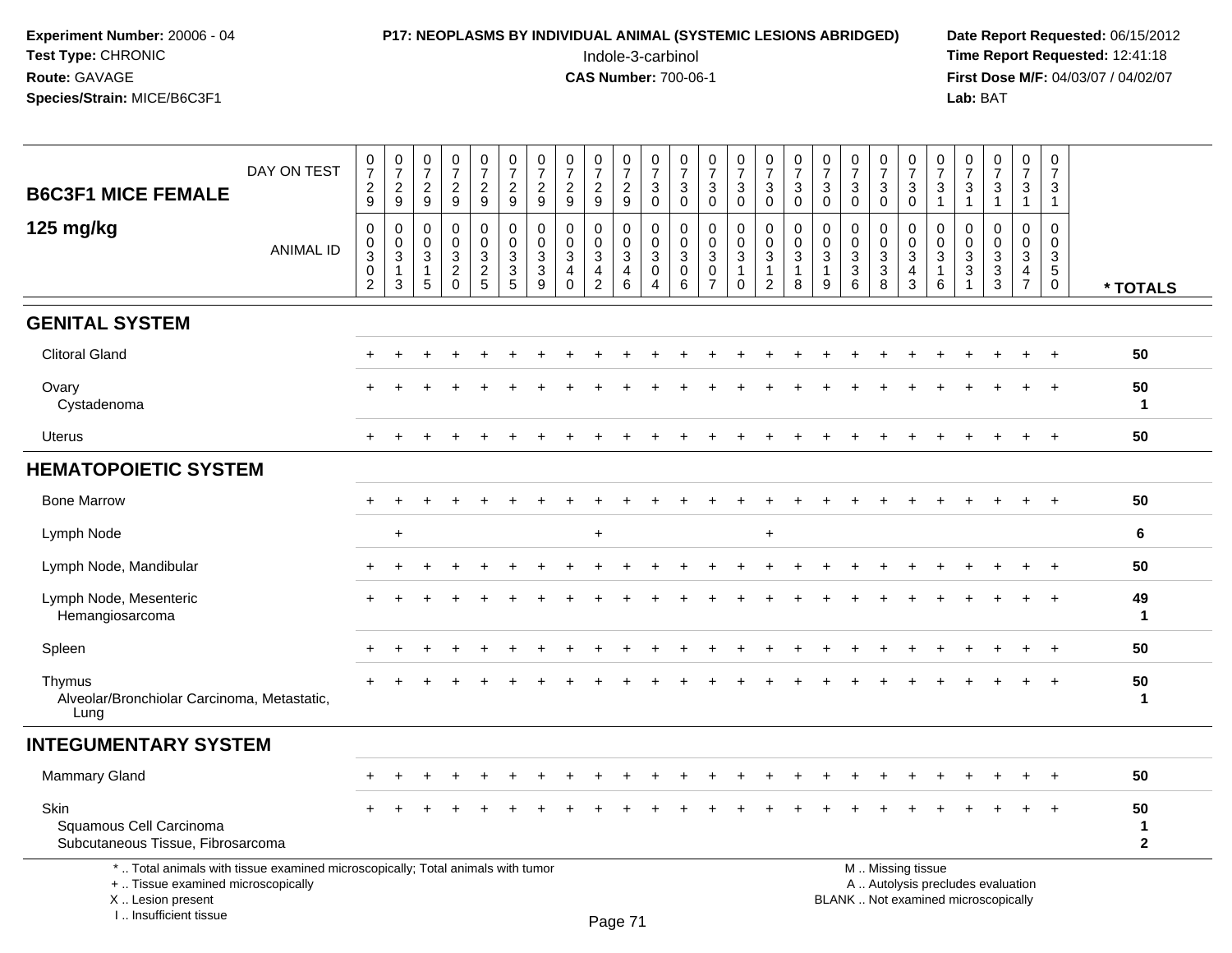| Experiment Number: 20006 - 04<br>Test Type: CHRONIC<br>Route: GAVAGE<br>Species/Strain: MICE/B6C3F1                                                                | <b>P17: NEOPLASMS BY INDIVIDUAL ANIMAL (SYSTEMIC LESIONS ABRIDGED)</b><br>Date Report Requested: 06/15/2012<br>Time Report Requested: 12:41:18<br>Indole-3-carbinol<br><b>CAS Number: 700-06-1</b><br>First Dose M/F: 04/03/07 / 04/02/07<br>Lab: BAT |                                                                                  |                                      |                                |                                                      |                                                   |                                                     |                                                |                                                           |                                               |                                      |                                                             |                                                  |                                                               |                                              |                                                                             |                                         |                                               |                                         |                                                     |                                                   |                                          |                                            |                                                      |                                                         |                                          |                                   |
|--------------------------------------------------------------------------------------------------------------------------------------------------------------------|-------------------------------------------------------------------------------------------------------------------------------------------------------------------------------------------------------------------------------------------------------|----------------------------------------------------------------------------------|--------------------------------------|--------------------------------|------------------------------------------------------|---------------------------------------------------|-----------------------------------------------------|------------------------------------------------|-----------------------------------------------------------|-----------------------------------------------|--------------------------------------|-------------------------------------------------------------|--------------------------------------------------|---------------------------------------------------------------|----------------------------------------------|-----------------------------------------------------------------------------|-----------------------------------------|-----------------------------------------------|-----------------------------------------|-----------------------------------------------------|---------------------------------------------------|------------------------------------------|--------------------------------------------|------------------------------------------------------|---------------------------------------------------------|------------------------------------------|-----------------------------------|
| <b>B6C3F1 MICE FEMALE</b>                                                                                                                                          | DAY ON TEST                                                                                                                                                                                                                                           | $\frac{0}{7}$<br>$\boldsymbol{2}$<br>9                                           | $\frac{0}{7}$<br>$\overline{c}$<br>9 | $\frac{0}{7}$<br>$\frac{2}{9}$ | $\frac{0}{7}$<br>$\overline{c}$<br>9                 | $\frac{0}{7}$<br>$\frac{2}{9}$                    | $\frac{0}{7}$<br>$\frac{2}{9}$                      | 0<br>$\overline{7}$<br>$\overline{c}$<br>$9\,$ | 0<br>$\overline{7}$<br>$\boldsymbol{2}$<br>9              | 0<br>$\overline{7}$<br>$\overline{c}$<br>9    | 0<br>$\overline{7}$<br>$\frac{2}{9}$ | $\frac{0}{7}$<br>$\ensuremath{\mathsf{3}}$<br>$\mathbf 0$   | 0<br>$\overline{7}$<br>$\sqrt{3}$<br>$\mathbf 0$ | $\frac{0}{7}$<br>$\sqrt{3}$<br>$\mathbf 0$                    | $\frac{0}{7}$<br>$\mathbf{3}$<br>$\mathbf 0$ | $\frac{0}{7}$<br>$\sqrt{3}$<br>$\mathbf 0$                                  | 0<br>$\overline{7}$<br>3<br>$\mathbf 0$ | 0<br>$\overline{7}$<br>$\sqrt{3}$<br>$\Omega$ | $\frac{0}{7}$<br>$\sqrt{3}$<br>$\Omega$ | 0<br>$\overline{7}$<br>$\sqrt{3}$<br>$\mathbf 0$    | 0<br>$\overline{7}$<br>$\sqrt{3}$<br>$\mathbf{0}$ | 0<br>$\overline{7}$<br>3<br>$\mathbf{1}$ | 0<br>$\overline{7}$<br>3<br>$\overline{1}$ | $\frac{0}{7}$<br>3<br>$\mathbf{1}$                   | 0<br>$\overline{7}$<br>3<br>$\mathbf{1}$                | 0<br>$\overline{7}$<br>3<br>$\mathbf{1}$ |                                   |
| 125 mg/kg                                                                                                                                                          | <b>ANIMAL ID</b>                                                                                                                                                                                                                                      | $\mathbf 0$<br>$\,0\,$<br>$\ensuremath{\mathsf{3}}$<br>$\,0\,$<br>$\overline{2}$ | 0<br>0<br>$\mathbf{3}$<br>3          | 0<br>$\Omega$<br>3<br>1<br>5   | 0<br>0<br>$\ensuremath{\mathsf{3}}$<br>$\frac{2}{0}$ | 0<br>$\mathbf 0$<br>$\mathbf{3}$<br>$\frac{2}{5}$ | 0<br>$\mathbf 0$<br>$\overline{3}$<br>$\frac{3}{5}$ | $\Omega$<br>$\mathbf 0$<br>3<br>3<br>9         | $\mathbf 0$<br>$\mathbf 0$<br>$\sqrt{3}$<br>4<br>$\Omega$ | 0<br>0<br>$\mathbf{3}$<br>4<br>$\overline{2}$ | 0<br>0<br>$\sqrt{3}$<br>4<br>6       | 0<br>$\pmb{0}$<br>$\ensuremath{\mathsf{3}}$<br>$\,0\,$<br>4 | $\Omega$<br>0<br>3<br>0<br>6                     | 0<br>$\mathbf 0$<br>$\sqrt{3}$<br>$\pmb{0}$<br>$\overline{7}$ | 0<br>0<br>$\mathbf{3}$<br>1<br>0             | $\mathbf 0$<br>$\mathbf 0$<br>$\mathbf{3}$<br>$\mathbf 1$<br>$\overline{c}$ | $\Omega$<br>$\mathbf 0$<br>3<br>8       | $\Omega$<br>$\Omega$<br>3<br>1<br>9           | 0<br>0<br>$\sqrt{3}$<br>$\sqrt{3}$<br>6 | 0<br>$\mathbf 0$<br>$\sqrt{3}$<br>$\mathbf{3}$<br>8 | 0<br>$\mathbf 0$<br>$\mathbf{3}$<br>4<br>3        | $\Omega$<br>$\Omega$<br>3<br>1<br>6      | $\Omega$<br>$\Omega$<br>3<br>3             | 0<br>0<br>$\ensuremath{\mathsf{3}}$<br>$\frac{3}{3}$ | $\mathbf 0$<br>0<br>$\mathbf{3}$<br>4<br>$\overline{7}$ | 0<br>0<br>3<br>$\sqrt{5}$<br>$\mathbf 0$ | * TOTALS                          |
| Subcutaneous Tissue, Hemangiosarcoma,<br>Multiple                                                                                                                  |                                                                                                                                                                                                                                                       |                                                                                  |                                      |                                |                                                      |                                                   |                                                     |                                                |                                                           |                                               |                                      |                                                             |                                                  |                                                               |                                              |                                                                             |                                         |                                               |                                         |                                                     |                                                   |                                          |                                            |                                                      |                                                         |                                          | 1                                 |
| <b>MUSCULOSKELETAL SYSTEM</b>                                                                                                                                      |                                                                                                                                                                                                                                                       |                                                                                  |                                      |                                |                                                      |                                                   |                                                     |                                                |                                                           |                                               |                                      |                                                             |                                                  |                                                               |                                              |                                                                             |                                         |                                               |                                         |                                                     |                                                   |                                          |                                            |                                                      |                                                         |                                          |                                   |
| Bone                                                                                                                                                               |                                                                                                                                                                                                                                                       |                                                                                  |                                      |                                |                                                      |                                                   |                                                     |                                                |                                                           |                                               |                                      |                                                             |                                                  |                                                               |                                              |                                                                             |                                         |                                               |                                         |                                                     |                                                   |                                          |                                            |                                                      |                                                         | $\overline{+}$                           | 50                                |
| <b>Skeletal Muscle</b><br>Fibrosarcoma<br>Rhabdomyosarcoma                                                                                                         |                                                                                                                                                                                                                                                       |                                                                                  |                                      |                                |                                                      |                                                   |                                                     |                                                |                                                           |                                               |                                      |                                                             |                                                  |                                                               |                                              |                                                                             |                                         |                                               |                                         |                                                     |                                                   |                                          |                                            |                                                      |                                                         |                                          | 2<br>$\mathbf{1}$<br>1            |
| <b>NERVOUS SYSTEM</b>                                                                                                                                              |                                                                                                                                                                                                                                                       |                                                                                  |                                      |                                |                                                      |                                                   |                                                     |                                                |                                                           |                                               |                                      |                                                             |                                                  |                                                               |                                              |                                                                             |                                         |                                               |                                         |                                                     |                                                   |                                          |                                            |                                                      |                                                         |                                          |                                   |
| <b>Brain</b>                                                                                                                                                       |                                                                                                                                                                                                                                                       |                                                                                  |                                      |                                |                                                      |                                                   |                                                     |                                                |                                                           |                                               |                                      |                                                             |                                                  |                                                               |                                              |                                                                             |                                         |                                               |                                         |                                                     |                                                   |                                          |                                            |                                                      |                                                         | $+$                                      | 50                                |
| <b>RESPIRATORY SYSTEM</b>                                                                                                                                          |                                                                                                                                                                                                                                                       |                                                                                  |                                      |                                |                                                      |                                                   |                                                     |                                                |                                                           |                                               |                                      |                                                             |                                                  |                                                               |                                              |                                                                             |                                         |                                               |                                         |                                                     |                                                   |                                          |                                            |                                                      |                                                         |                                          |                                   |
| Lung<br>Alveolar/Bronchiolar Adenoma<br>Alveolar/Bronchiolar Carcinoma<br>Hepatocellular Carcinoma, Metastatic, Liver<br>Squamous Cell Carcinoma, Metastatic, Skin |                                                                                                                                                                                                                                                       |                                                                                  |                                      |                                |                                                      |                                                   |                                                     |                                                |                                                           |                                               |                                      |                                                             |                                                  |                                                               |                                              | X                                                                           |                                         |                                               |                                         |                                                     |                                                   |                                          |                                            |                                                      | $\ddot{}$<br>$\mathsf{X}^-$                             | $\ddot{}$<br>$\mathsf{X}$                | 50<br>3<br>3<br>$\mathbf{2}$<br>1 |
| Nose                                                                                                                                                               |                                                                                                                                                                                                                                                       |                                                                                  |                                      |                                |                                                      |                                                   |                                                     |                                                |                                                           |                                               |                                      |                                                             |                                                  |                                                               |                                              |                                                                             |                                         |                                               |                                         |                                                     |                                                   |                                          |                                            |                                                      |                                                         | $\ddot{}$                                | 50                                |
| Trachea                                                                                                                                                            |                                                                                                                                                                                                                                                       |                                                                                  |                                      |                                |                                                      |                                                   |                                                     |                                                |                                                           |                                               |                                      |                                                             |                                                  |                                                               |                                              |                                                                             |                                         |                                               |                                         |                                                     |                                                   |                                          |                                            |                                                      |                                                         |                                          | 50                                |
| <b>SPECIAL SENSES SYSTEM</b>                                                                                                                                       |                                                                                                                                                                                                                                                       |                                                                                  |                                      |                                |                                                      |                                                   |                                                     |                                                |                                                           |                                               |                                      |                                                             |                                                  |                                                               |                                              |                                                                             |                                         |                                               |                                         |                                                     |                                                   |                                          |                                            |                                                      |                                                         |                                          |                                   |
| Eye                                                                                                                                                                |                                                                                                                                                                                                                                                       |                                                                                  |                                      |                                |                                                      |                                                   |                                                     |                                                |                                                           |                                               |                                      |                                                             |                                                  |                                                               |                                              |                                                                             |                                         |                                               |                                         |                                                     |                                                   |                                          |                                            |                                                      |                                                         |                                          | 50                                |
| <b>Harderian Gland</b><br>Adenoma                                                                                                                                  |                                                                                                                                                                                                                                                       |                                                                                  | Χ                                    | Χ                              |                                                      | X                                                 |                                                     |                                                |                                                           |                                               |                                      | X                                                           |                                                  |                                                               |                                              |                                                                             | X                                       |                                               |                                         |                                                     |                                                   |                                          |                                            |                                                      |                                                         |                                          | 50<br>7                           |
|                                                                                                                                                                    | *  Total animals with tissue examined microscopically; Total animals with tumor<br>+  Tissue examined microscopically                                                                                                                                 |                                                                                  |                                      |                                |                                                      |                                                   |                                                     |                                                |                                                           |                                               |                                      |                                                             |                                                  |                                                               |                                              | M  Missing tissue<br>A  Autolysis precludes evaluation                      |                                         |                                               |                                         |                                                     |                                                   |                                          |                                            |                                                      |                                                         |                                          |                                   |

 Lesion present BLANK .. Not examined microscopicallyX ..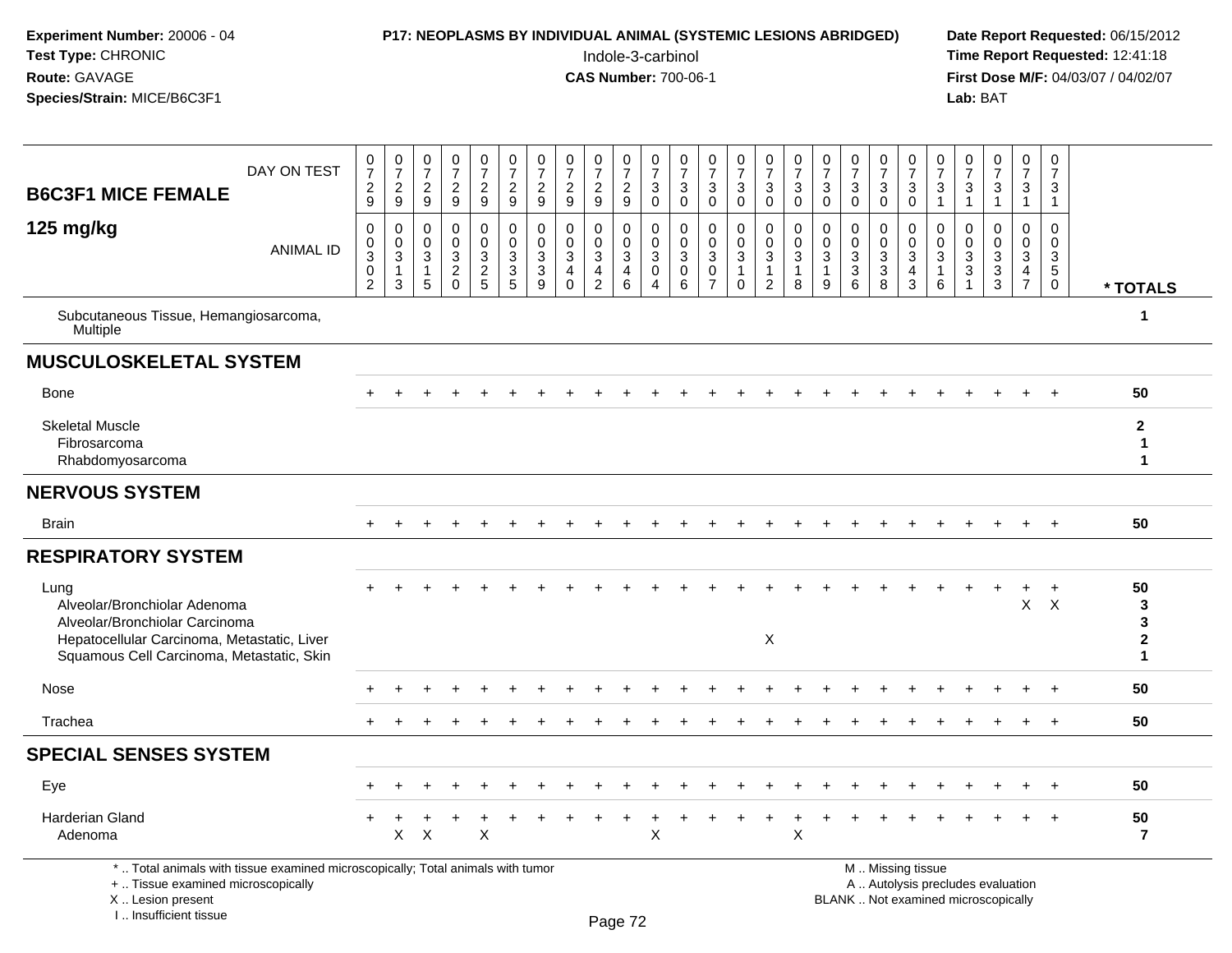### **P17: NEOPLASMS BY INDIVIDUAL ANIMAL (SYSTEMIC LESIONS ABRIDGED)** Date Report Requested: 06/15/2012<br>Indole-3-carbinol **Time Report Requested:** 12:41:18

 Indole-3-carbinol **Time Report Requested:** 12:41:18 **First Dose M/F:** 04/03/07 / 04/02/07<br>Lab: BAT **Lab:** BAT

| <b>B6C3F1 MICE FEMALE</b><br>125 mg/kg | DAY ON TEST<br>ANIMAL ID | $\frac{0}{7}$<br>$\overline{c}$<br>$9\,$<br>0<br>$\pmb{0}$<br>$\ensuremath{\mathsf{3}}$<br>$\pmb{0}$<br>2 | $\frac{0}{7}$<br>$\frac{2}{9}$<br>0<br>$\,0\,$<br>$\sqrt{3}$<br>3 | 0<br>$\overline{7}$<br>$\sqrt{2}$<br>9<br>0<br>$\pmb{0}$<br>3<br>1<br>5 | $\mathbf 0$<br>$\overline{ }$<br>$\frac{2}{9}$<br>0<br>$\mathbf 0$<br>3<br>$\overline{2}$<br>$\overline{0}$ | 0<br>$\overline{7}$<br>$\overline{c}$<br>9<br>0<br>$\ensuremath{\mathsf{3}}$<br>$\overline{c}$<br>5 | $\boldsymbol{0}$<br>$\overline{ }$<br>$\sqrt{2}$<br>$9\,$<br>0<br>$\mathbf 0$<br>$\sqrt{3}$<br>$\ensuremath{\mathsf{3}}$<br>5 | $\boldsymbol{2}$<br>$\boldsymbol{9}$<br>0<br>$\sqrt{3}$<br>$\sqrt{3}$<br>9 | 0<br>$\overline{ }$<br>$\frac{2}{9}$<br>0<br>$\pmb{0}$<br>$\sqrt{3}$<br>4<br>$\mathbf 0$ | $\frac{0}{7}$<br>$\frac{2}{9}$<br>0<br>0<br>3<br>4<br>2 | 0<br>$\overline{ }$<br>$\boldsymbol{2}$<br>$\boldsymbol{9}$<br>0<br>$\ensuremath{\mathsf{3}}$<br>4<br>6 | $\overline{ }$<br>3<br>$\mathbf 0$<br>0<br>$\ensuremath{\mathsf{3}}$<br>$\mathbf 0$ | $\frac{0}{7}$<br>$\mathbf 3$<br>$\boldsymbol{0}$<br>0<br>$\sqrt{3}$<br>0<br>6 | 0<br>$\rightarrow$<br>$\ensuremath{\mathsf{3}}$<br>0<br>0<br>0<br>$\mathsf 3$<br>$\boldsymbol{0}$<br>$\rightarrow$ | $\frac{0}{7}$<br>$\sqrt{3}$<br>$\mathsf 0$<br>0<br>$_{3}^{\rm 0}$<br>$\mathbf 0$ | $\frac{0}{7}$<br>$\ensuremath{\mathsf{3}}$<br>$\pmb{0}$<br>0<br>$_{3}^{\rm 0}$<br>1<br>$\overline{c}$ | 0<br>$\overline{ }$<br>3<br>0<br>0<br>$\pmb{0}$<br>3<br>8 | $\overline{7}$<br>$\mathsf 3$<br>$\mathbf 0$<br>$\boldsymbol{0}$<br>$\mathbf{3}$<br>9 | 0<br>$\overline{ }$<br>$\sqrt{3}$<br>$\mathbf 0$<br>0<br>$\pmb{0}$<br>$\ensuremath{\mathsf{3}}$<br>3<br>6 | $\frac{0}{7}$<br>$\sqrt{3}$<br>0<br>0<br>0<br>3<br>3<br>8 | 0<br>$\overline{ }$<br>$\ensuremath{\mathsf{3}}$<br>$\mathsf 0$<br>0<br>$\pmb{0}$<br>$\sqrt{3}$<br>4<br>3 | 0<br>$\overline{ }$<br>3<br>0<br>$\pmb{0}$<br>$\sqrt{3}$<br>6 | 0<br>$\overline{7}$<br>3<br>0<br>$\boldsymbol{0}$<br>$\sqrt{3}$<br>$\ensuremath{\mathsf{3}}$ | 0<br>$\overline{ }$<br>3<br>0<br>$\pmb{0}$<br>3<br>$\sqrt{3}$<br>3 | $\pmb{0}$<br>$\overline{7}$<br>$\ensuremath{\mathsf{3}}$<br>0<br>$\boldsymbol{0}$<br>$\ensuremath{\mathsf{3}}$<br>4<br>$\overline{ }$ | 0<br>7<br>3<br>0<br>0<br>3<br>5<br>0 | * TOTALS |
|----------------------------------------|--------------------------|-----------------------------------------------------------------------------------------------------------|-------------------------------------------------------------------|-------------------------------------------------------------------------|-------------------------------------------------------------------------------------------------------------|-----------------------------------------------------------------------------------------------------|-------------------------------------------------------------------------------------------------------------------------------|----------------------------------------------------------------------------|------------------------------------------------------------------------------------------|---------------------------------------------------------|---------------------------------------------------------------------------------------------------------|-------------------------------------------------------------------------------------|-------------------------------------------------------------------------------|--------------------------------------------------------------------------------------------------------------------|----------------------------------------------------------------------------------|-------------------------------------------------------------------------------------------------------|-----------------------------------------------------------|---------------------------------------------------------------------------------------|-----------------------------------------------------------------------------------------------------------|-----------------------------------------------------------|-----------------------------------------------------------------------------------------------------------|---------------------------------------------------------------|----------------------------------------------------------------------------------------------|--------------------------------------------------------------------|---------------------------------------------------------------------------------------------------------------------------------------|--------------------------------------|----------|
| Carcinoma                              |                          |                                                                                                           |                                                                   |                                                                         |                                                                                                             |                                                                                                     |                                                                                                                               |                                                                            |                                                                                          |                                                         | X                                                                                                       |                                                                                     |                                                                               |                                                                                                                    |                                                                                  |                                                                                                       |                                                           |                                                                                       |                                                                                                           |                                                           |                                                                                                           |                                                               |                                                                                              |                                                                    |                                                                                                                                       |                                      |          |
| <b>URINARY SYSTEM</b>                  |                          |                                                                                                           |                                                                   |                                                                         |                                                                                                             |                                                                                                     |                                                                                                                               |                                                                            |                                                                                          |                                                         |                                                                                                         |                                                                                     |                                                                               |                                                                                                                    |                                                                                  |                                                                                                       |                                                           |                                                                                       |                                                                                                           |                                                           |                                                                                                           |                                                               |                                                                                              |                                                                    |                                                                                                                                       |                                      |          |
| Kidney                                 |                          |                                                                                                           |                                                                   |                                                                         |                                                                                                             |                                                                                                     |                                                                                                                               |                                                                            |                                                                                          |                                                         |                                                                                                         |                                                                                     |                                                                               |                                                                                                                    |                                                                                  |                                                                                                       |                                                           |                                                                                       |                                                                                                           |                                                           |                                                                                                           |                                                               |                                                                                              |                                                                    |                                                                                                                                       | $+$                                  | 50       |
| <b>Urinary Bladder</b>                 |                          |                                                                                                           |                                                                   |                                                                         |                                                                                                             |                                                                                                     |                                                                                                                               |                                                                            |                                                                                          |                                                         |                                                                                                         |                                                                                     |                                                                               |                                                                                                                    |                                                                                  |                                                                                                       |                                                           |                                                                                       |                                                                                                           |                                                           |                                                                                                           |                                                               |                                                                                              |                                                                    | $+$                                                                                                                                   | $+$                                  | 50       |
| <b>SYSTEMIC LESIONS</b>                |                          |                                                                                                           |                                                                   |                                                                         |                                                                                                             |                                                                                                     |                                                                                                                               |                                                                            |                                                                                          |                                                         |                                                                                                         |                                                                                     |                                                                               |                                                                                                                    |                                                                                  |                                                                                                       |                                                           |                                                                                       |                                                                                                           |                                                           |                                                                                                           |                                                               |                                                                                              |                                                                    |                                                                                                                                       |                                      |          |
| Multiple Organ<br>Lymphoma Malignant   |                          | X                                                                                                         |                                                                   |                                                                         |                                                                                                             |                                                                                                     |                                                                                                                               |                                                                            | X.                                                                                       | Χ                                                       |                                                                                                         |                                                                                     |                                                                               |                                                                                                                    |                                                                                  |                                                                                                       |                                                           |                                                                                       |                                                                                                           |                                                           |                                                                                                           |                                                               |                                                                                              | $\div$                                                             | $+$                                                                                                                                   | $+$                                  | 50<br>6  |

I .. Insufficient tissue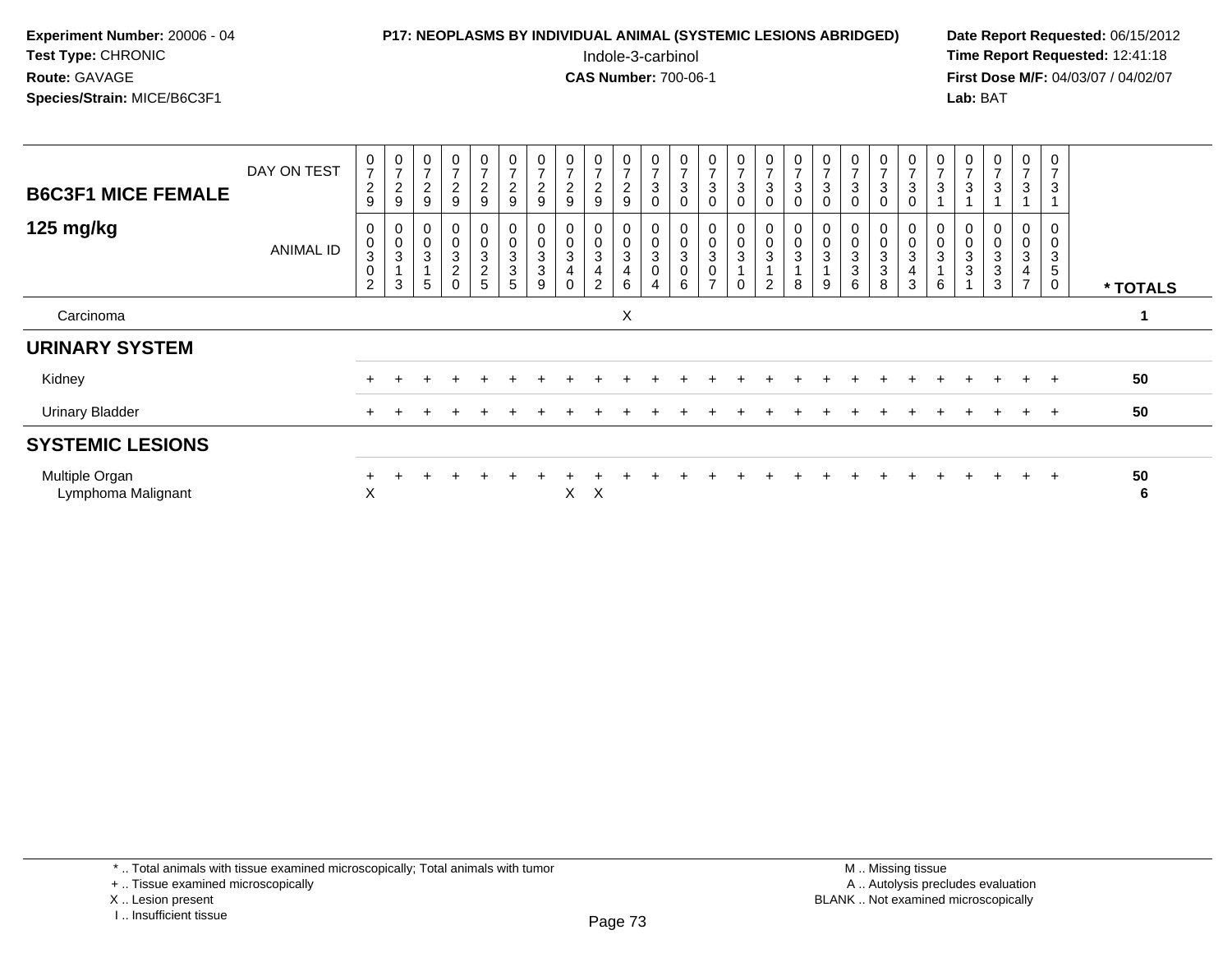# **P17: NEOPLASMS BY INDIVIDUAL ANIMAL (SYSTEMIC LESIONS ABRIDGED)** Date Report Requested: 06/15/2012<br>Indole-3-carbinol **Time Report Requested:** 12:41:18

 Indole-3-carbinol **Time Report Requested:** 12:41:18 **First Dose M/F:** 04/03/07 / 04/02/07<br>Lab: BAT **Lab:** BAT

| <b>B6C3F1 MICE FEMALE</b>                                                                                         | DAY ON TEST      | $\pmb{0}$<br>$\overline{4}$<br>$\boldsymbol{9}$<br>$\mathbf{1}$ | $\begin{array}{c} 0 \\ 5 \end{array}$<br>$\mathbf 0$<br>$\overline{5}$   | $\begin{smallmatrix}0\0\0\end{smallmatrix}$<br>$\sqrt{5}$<br>8        | $_{6}^{\rm 0}$<br>$\mathbf 0$<br>3                     | $\begin{array}{c} 0 \\ 7 \end{array}$<br>$\mathbf 0$<br>6 | $\begin{smallmatrix}0\\7\end{smallmatrix}$<br>$\frac{2}{9}$ | $\begin{array}{c} 0 \\ 7 \end{array}$<br>$\frac{2}{9}$     | $\begin{matrix} 0 \\ 7 \end{matrix}$<br>$\overline{2}$<br>9               | $\frac{0}{7}$<br>$\overline{\mathbf{c}}$<br>$9\,$ | $\frac{0}{7}$<br>$\frac{2}{9}$               | $\begin{array}{c} 0 \\ 7 \end{array}$<br>$\boldsymbol{2}$<br>9                            | 0<br>$\overline{7}$<br>$\overline{a}$<br>9                   | $\begin{array}{c} 0 \\ 7 \end{array}$<br>$\frac{2}{9}$ | $\begin{smallmatrix}0\\7\end{smallmatrix}$<br>$\sqrt{2}$<br>9         | $\frac{0}{7}$<br>$\overline{a}$<br>9                  | $\frac{0}{7}$<br>$\overline{c}$<br>9                             | $\frac{0}{7}$<br>$\sqrt{2}$<br>9                             | $\begin{array}{c} 0 \\ 7 \end{array}$<br>$\sqrt{2}$<br>9                       | $\pmb{0}$<br>$\overline{7}$<br>$\frac{2}{9}$                                   | $\frac{0}{7}$<br>$\mathbf 3$<br>$\Omega$             | 0<br>$\overline{7}$<br>$\mathbf{3}$<br>$\mathbf 0$            | $\begin{array}{c} 0 \\ 7 \end{array}$<br>$\ensuremath{\mathsf{3}}$<br>$\mathbf 0$ | $\begin{smallmatrix}0\\7\end{smallmatrix}$<br>$\mathbf{3}$<br>$\mathbf 0$ | $\frac{0}{7}$<br>$\mathbf{3}$<br>$\overline{0}$     | $\pmb{0}$<br>$\overline{7}$<br>3<br>$\mathbf 0$                     |                   |
|-------------------------------------------------------------------------------------------------------------------|------------------|-----------------------------------------------------------------|--------------------------------------------------------------------------|-----------------------------------------------------------------------|--------------------------------------------------------|-----------------------------------------------------------|-------------------------------------------------------------|------------------------------------------------------------|---------------------------------------------------------------------------|---------------------------------------------------|----------------------------------------------|-------------------------------------------------------------------------------------------|--------------------------------------------------------------|--------------------------------------------------------|-----------------------------------------------------------------------|-------------------------------------------------------|------------------------------------------------------------------|--------------------------------------------------------------|--------------------------------------------------------------------------------|--------------------------------------------------------------------------------|------------------------------------------------------|---------------------------------------------------------------|-----------------------------------------------------------------------------------|---------------------------------------------------------------------------|-----------------------------------------------------|---------------------------------------------------------------------|-------------------|
| 250 mg/kg                                                                                                         | <b>ANIMAL ID</b> | $\mathbf 0$<br>$\,0\,$<br>$\frac{3}{7}$<br>$\sqrt{5}$           | $\mathbf 0$<br>$\mathbf 0$<br>$\sqrt{3}$<br>$\sqrt{5}$<br>$\overline{9}$ | $\mathsf{O}\xspace$<br>$\pmb{0}$<br>$\sqrt{3}$<br>8<br>$6\phantom{1}$ | $\mathbf 0$<br>$\mathbf 0$<br>3<br>5<br>$\overline{A}$ | $\pmb{0}$<br>$\pmb{0}$<br>$\frac{3}{7}$<br>$\mathbf{3}$   | $\mathbf 0$<br>$\pmb{0}$<br>$\frac{3}{2}$                   | $\mathbf 0$<br>$\mathbf 0$<br>$\mathbf 3$<br>$\frac{5}{5}$ | $\mathbf 0$<br>$\mathbf 0$<br>$\mathbf 3$<br>$\sqrt{5}$<br>$\overline{7}$ | 0<br>$\mathbf 0$<br>$\mathbf{3}$<br>6<br>8        | $\pmb{0}$<br>$\frac{0}{3}$<br>$\overline{1}$ | 0<br>$\mathsf{O}\xspace$<br>$\ensuremath{\mathsf{3}}$<br>$\overline{7}$<br>$\overline{4}$ | 0<br>0<br>$\ensuremath{\mathsf{3}}$<br>$\boldsymbol{7}$<br>8 | $\mathbf 0$<br>$\frac{0}{3}$<br>$\, 8$                 | 0<br>$\mathsf{O}\xspace$<br>$\mathbf{3}$<br>$\bf 8$<br>$\overline{4}$ | $\pmb{0}$<br>$\mathbf 0$<br>$\sqrt{3}$<br>$\, 8$<br>8 | 0<br>$\mathbf 0$<br>$\mathbf{3}$<br>$\boldsymbol{9}$<br>$\Omega$ | $\mathbf 0$<br>$\mathbf 0$<br>$\sqrt{3}$<br>$\boldsymbol{9}$ | $\mathsf{O}\xspace$<br>$\pmb{0}$<br>$\ensuremath{\mathsf{3}}$<br>$\frac{9}{2}$ | $\mathbf 0$<br>$\mathbf 0$<br>$\sqrt{3}$<br>$\boldsymbol{9}$<br>$\overline{7}$ | $\boldsymbol{0}$<br>$\frac{0}{3}$<br>$6\phantom{1}6$ | $\mathbf 0$<br>$\mathbf 0$<br>$\mathbf{3}$<br>$\sqrt{5}$<br>8 | $\mathbf 0$<br>$\mathbf 0$<br>$\sqrt{3}$<br>$\,6$<br>1                            | 0<br>$\mathsf{O}\xspace$<br>$\mathbf{3}$<br>$\,6\,$<br>$\overline{2}$     | $\mathsf 0$<br>$\mathsf{O}\xspace$<br>$\frac{3}{6}$ | 0<br>$\mathbf 0$<br>$\ensuremath{\mathsf{3}}$<br>$\,6\,$<br>$\,6\,$ | females<br>(cont) |
| <b>ALIMENTARY SYSTEM</b>                                                                                          |                  |                                                                 |                                                                          |                                                                       |                                                        |                                                           |                                                             |                                                            |                                                                           |                                                   |                                              |                                                                                           |                                                              |                                                        |                                                                       |                                                       |                                                                  |                                                              |                                                                                |                                                                                |                                                      |                                                               |                                                                                   |                                                                           |                                                     |                                                                     |                   |
| Esophagus                                                                                                         |                  |                                                                 |                                                                          |                                                                       |                                                        |                                                           |                                                             |                                                            |                                                                           |                                                   |                                              |                                                                                           |                                                              |                                                        |                                                                       |                                                       |                                                                  |                                                              |                                                                                |                                                                                |                                                      |                                                               |                                                                                   |                                                                           | ÷                                                   | $^{+}$                                                              |                   |
| Gallbladder                                                                                                       |                  |                                                                 |                                                                          |                                                                       |                                                        |                                                           |                                                             |                                                            |                                                                           |                                                   |                                              |                                                                                           |                                                              |                                                        |                                                                       |                                                       |                                                                  |                                                              |                                                                                |                                                                                |                                                      |                                                               |                                                                                   |                                                                           |                                                     | $\ddot{}$                                                           |                   |
| Intestine Large, Cecum                                                                                            |                  |                                                                 |                                                                          |                                                                       |                                                        |                                                           |                                                             |                                                            |                                                                           |                                                   |                                              |                                                                                           |                                                              |                                                        |                                                                       |                                                       |                                                                  |                                                              |                                                                                |                                                                                |                                                      |                                                               |                                                                                   |                                                                           |                                                     | $\ddot{}$                                                           |                   |
| Intestine Large, Colon                                                                                            |                  |                                                                 |                                                                          |                                                                       |                                                        |                                                           |                                                             |                                                            |                                                                           |                                                   |                                              |                                                                                           |                                                              |                                                        |                                                                       |                                                       |                                                                  |                                                              |                                                                                |                                                                                |                                                      |                                                               |                                                                                   |                                                                           |                                                     |                                                                     |                   |
| Intestine Large, Rectum                                                                                           |                  |                                                                 |                                                                          |                                                                       |                                                        |                                                           |                                                             |                                                            |                                                                           |                                                   |                                              |                                                                                           |                                                              |                                                        |                                                                       |                                                       |                                                                  |                                                              |                                                                                |                                                                                |                                                      |                                                               |                                                                                   |                                                                           | $\pm$                                               | $\overline{+}$                                                      |                   |
| Intestine Small, Duodenum                                                                                         |                  |                                                                 |                                                                          |                                                                       |                                                        |                                                           |                                                             |                                                            |                                                                           |                                                   |                                              |                                                                                           |                                                              |                                                        |                                                                       |                                                       |                                                                  |                                                              |                                                                                |                                                                                |                                                      |                                                               |                                                                                   |                                                                           |                                                     | $^{+}$                                                              |                   |
| Intestine Small, Ileum                                                                                            |                  | $\ddot{}$                                                       |                                                                          |                                                                       |                                                        |                                                           |                                                             |                                                            |                                                                           |                                                   |                                              |                                                                                           |                                                              |                                                        |                                                                       |                                                       |                                                                  |                                                              |                                                                                |                                                                                |                                                      |                                                               |                                                                                   |                                                                           |                                                     | $\overline{+}$                                                      |                   |
| Intestine Small, Jejunum                                                                                          |                  |                                                                 |                                                                          |                                                                       |                                                        |                                                           |                                                             |                                                            |                                                                           |                                                   |                                              |                                                                                           |                                                              |                                                        |                                                                       |                                                       |                                                                  |                                                              |                                                                                |                                                                                |                                                      |                                                               |                                                                                   |                                                                           |                                                     | $\ddot{}$                                                           |                   |
| Liver<br>Hepatoblastoma<br>Hepatocellular Adenoma<br>Hepatocellular Adenoma, Multiple<br>Hepatocellular Carcinoma |                  | $+$                                                             | $\ddot{}$                                                                |                                                                       | $\div$<br>$\pmb{\times}$                               |                                                           | X                                                           |                                                            |                                                                           |                                                   |                                              |                                                                                           |                                                              |                                                        |                                                                       |                                                       | $\ddot{}$                                                        | $\ddot{}$<br>$X$ $X$                                         | $\ddot{}$<br>$\pmb{\times}$<br>X                                               | $\div$<br>X                                                                    | $\times$                                             |                                                               |                                                                                   | $\ddot{}$<br>X                                                            | $\ddot{}$                                           | $\overline{+}$<br>X                                                 |                   |
| Mesentery                                                                                                         |                  |                                                                 |                                                                          |                                                                       |                                                        |                                                           |                                                             |                                                            |                                                                           |                                                   |                                              |                                                                                           |                                                              |                                                        |                                                                       |                                                       |                                                                  | $+$                                                          | $\ddot{}$                                                                      | $^{+}$                                                                         |                                                      |                                                               |                                                                                   |                                                                           |                                                     |                                                                     |                   |
| Pancreas                                                                                                          |                  |                                                                 |                                                                          |                                                                       |                                                        |                                                           |                                                             |                                                            |                                                                           |                                                   |                                              |                                                                                           |                                                              |                                                        |                                                                       |                                                       |                                                                  |                                                              |                                                                                |                                                                                |                                                      |                                                               |                                                                                   |                                                                           |                                                     |                                                                     |                   |
| Salivary Glands                                                                                                   |                  |                                                                 |                                                                          |                                                                       |                                                        |                                                           |                                                             |                                                            |                                                                           |                                                   |                                              |                                                                                           |                                                              |                                                        |                                                                       |                                                       |                                                                  |                                                              |                                                                                |                                                                                |                                                      |                                                               |                                                                                   |                                                                           |                                                     | $\ddot{}$                                                           |                   |
| Stomach, Forestomach                                                                                              |                  |                                                                 |                                                                          |                                                                       |                                                        |                                                           |                                                             |                                                            |                                                                           |                                                   |                                              |                                                                                           |                                                              |                                                        |                                                                       |                                                       |                                                                  |                                                              |                                                                                |                                                                                |                                                      |                                                               |                                                                                   |                                                                           |                                                     |                                                                     |                   |

\* .. Total animals with tissue examined microscopically; Total animals with tumor

+ .. Tissue examined microscopically

X .. Lesion present

I .. Insufficient tissue

M .. Missing tissue y the contract of the contract of the contract of the contract of the contract of  $\mathsf A$  . Autolysis precludes evaluation

Lesion present BLANK .. Not examined microscopically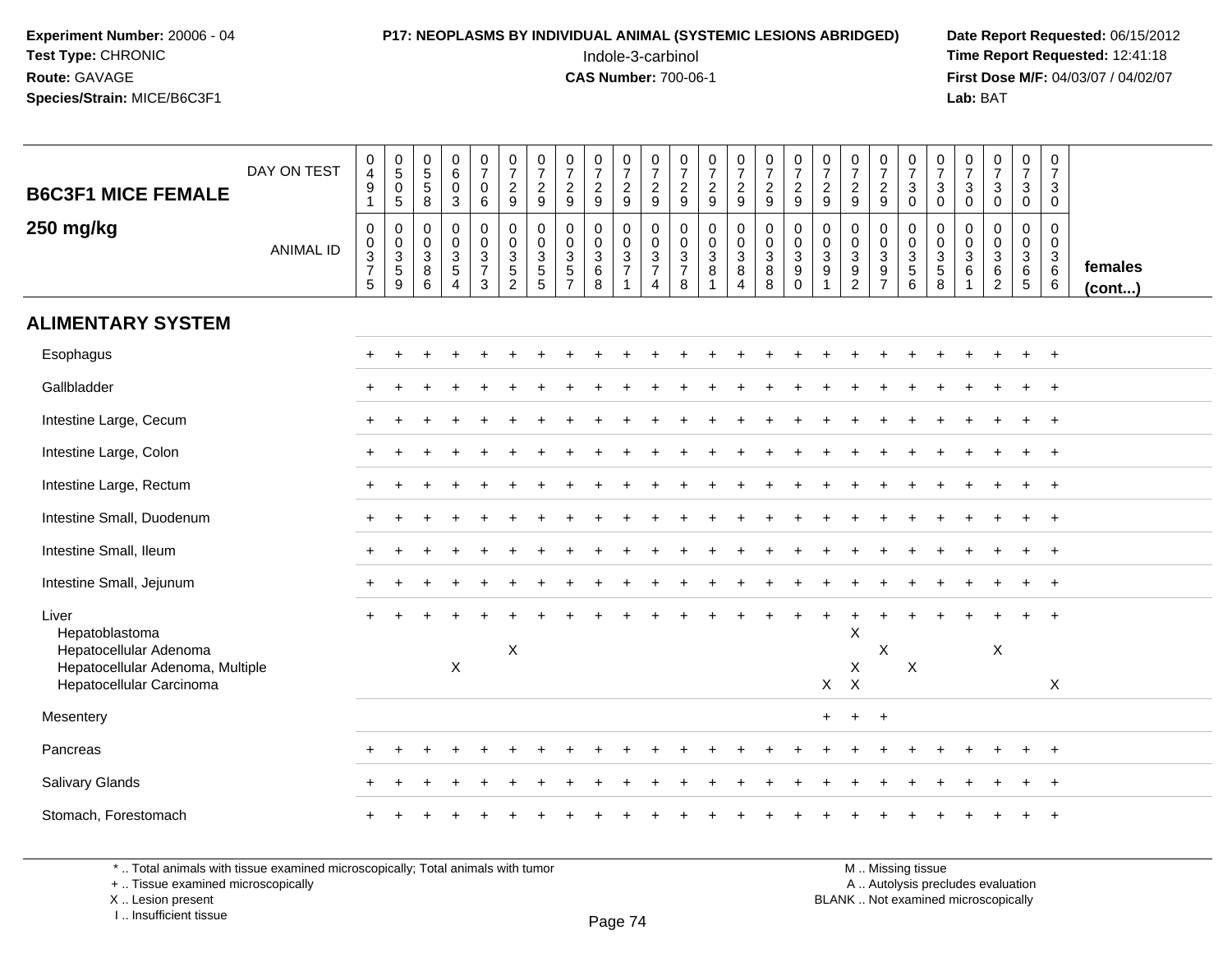### **P17: NEOPLASMS BY INDIVIDUAL ANIMAL (SYSTEMIC LESIONS ABRIDGED)** Date Report Requested: 06/15/2012<br>Indole-3-carbinol **Time Report Requested:** 12:41:18

 Indole-3-carbinol **Time Report Requested:** 12:41:18 **First Dose M/F:** 04/03/07 / 04/02/07<br>Lab: BAT **Lab:** BAT

| <b>B6C3F1 MICE FEMALE</b><br>250 mg/kg           | DAY ON TEST<br><b>ANIMAL ID</b> | 0<br>4<br>9<br>$\mathbf{1}$<br>$\mathbf 0$<br>0<br>$\ensuremath{\mathsf{3}}$<br>$\overline{7}$<br>5 | $\begin{smallmatrix}0\0\5\end{smallmatrix}$<br>$\mathsf{O}\xspace$<br>$\overline{5}$<br>$\mathbf 0$<br>$_{3}^{\rm 0}$<br>$\sqrt{5}$<br>9 | $\begin{smallmatrix}0\0\5\end{smallmatrix}$<br>$\sqrt{5}$<br>$\bf 8$<br>$\pmb{0}$<br>$\pmb{0}$<br>$\overline{3}$<br>$\bf 8$<br>6 | $\begin{array}{c} 0 \\ 6 \end{array}$<br>$\pmb{0}$<br>$\ensuremath{\mathsf{3}}$<br>$\pmb{0}$<br>$\pmb{0}$<br>$\ensuremath{\mathsf{3}}$<br>$\,$ 5 $\,$<br>$\overline{4}$ | $\frac{0}{7}$<br>$\mathbf 0$<br>6<br>$\begin{smallmatrix} 0\\0 \end{smallmatrix}$<br>$\sqrt{3}$<br>$\overline{7}$<br>3 | 0<br>$\overline{7}$<br>$\overline{2}$<br>9<br>0<br>0<br>$\mathbf{3}$<br>$\sqrt{5}$<br>$\overline{2}$ | 0<br>$\overline{7}$<br>$\overline{2}$<br>9<br>$\mathbf 0$<br>0<br>$\mathbf{3}$<br>$\sqrt{5}$<br>5 | $\frac{0}{7}$<br>$\sqrt{2}$<br>$\boldsymbol{9}$<br>0<br>$\mathbf 0$<br>$\mathsf 3$<br>$\sqrt{5}$<br>$\overline{ }$ | $\frac{0}{7}$<br>$\frac{2}{9}$<br>$\mathbf 0$<br>$\boldsymbol{0}$<br>$\mathbf 3$<br>6<br>8 | $\frac{0}{7}$<br>$\frac{2}{9}$<br>$\pmb{0}$<br>$\boldsymbol{0}$<br>$\mathbf 3$<br>$\overline{7}$<br>$\mathbf{1}$ | 0<br>$\overline{7}$<br>$\frac{2}{9}$<br>0<br>0<br>$\ensuremath{\mathsf{3}}$<br>$\overline{7}$<br>4 | 0<br>$\boldsymbol{7}$<br>$\frac{2}{9}$<br>0<br>0<br>$\ensuremath{\mathsf{3}}$<br>$\overline{7}$<br>8 | $\frac{0}{7}$<br>$\frac{2}{9}$<br>$\pmb{0}$<br>$\pmb{0}$<br>$\overline{3}$<br>$\bf 8$ | $\frac{0}{7}$<br>$\frac{2}{9}$<br>$\pmb{0}$<br>$_{3}^{\rm 0}$<br>$\bf8$<br>$\overline{4}$ | $\frac{0}{7}$<br>$\overline{2}$<br>$9\,$<br>$\begin{smallmatrix} 0\\0 \end{smallmatrix}$<br>$\mathbf{3}$<br>8<br>8 | 0<br>$\overline{7}$<br>$\overline{2}$<br>9<br>0<br>0<br>$\mathbf{3}$<br>9<br>$\Omega$ | 0<br>$\boldsymbol{7}$<br>$\overline{2}$<br>$9\,$<br>$\mathbf 0$<br>0<br>$\mathbf{3}$<br>$\boldsymbol{9}$ | $\frac{0}{7}$<br>$\frac{2}{9}$<br>0<br>$\pmb{0}$<br>$\sqrt{3}$<br>$\frac{9}{2}$ | $\frac{0}{7}$<br>$\frac{2}{9}$<br>$\mathbf 0$<br>$\boldsymbol{0}$<br>$\mathbf 3$<br>$\frac{9}{7}$ | $\frac{0}{7}$<br>$\mathbf{3}$<br>$\mathbf 0$<br>0<br>$\boldsymbol{0}$<br>$\mathbf{3}$<br>$\overline{5}$<br>6 | 0<br>$\overline{7}$<br>3<br>0<br>0<br>0<br>3<br>5<br>8 | 0<br>$\overline{7}$<br>3<br>0<br>0<br>0<br>$\mathbf{3}$<br>6 | $\frac{0}{7}$<br>$\sqrt{3}$<br>$\pmb{0}$<br>0<br>$\pmb{0}$<br>$\sqrt{3}$<br>$\,6$<br>$\overline{2}$ | $\frac{0}{7}$<br>$\mathbf{3}$<br>$\mathbf 0$<br>0<br>$\mathbf 0$<br>$\sqrt{3}$<br>$6\phantom{.}6$<br>$5\phantom{.0}$ | $\mathbf 0$<br>$\overline{7}$<br>$\mathbf{3}$<br>$\mathbf 0$<br>0<br>$\overline{0}$<br>$\mathbf{3}$<br>$6\phantom{1}6$<br>6 | females      |
|--------------------------------------------------|---------------------------------|-----------------------------------------------------------------------------------------------------|------------------------------------------------------------------------------------------------------------------------------------------|----------------------------------------------------------------------------------------------------------------------------------|-------------------------------------------------------------------------------------------------------------------------------------------------------------------------|------------------------------------------------------------------------------------------------------------------------|------------------------------------------------------------------------------------------------------|---------------------------------------------------------------------------------------------------|--------------------------------------------------------------------------------------------------------------------|--------------------------------------------------------------------------------------------|------------------------------------------------------------------------------------------------------------------|----------------------------------------------------------------------------------------------------|------------------------------------------------------------------------------------------------------|---------------------------------------------------------------------------------------|-------------------------------------------------------------------------------------------|--------------------------------------------------------------------------------------------------------------------|---------------------------------------------------------------------------------------|----------------------------------------------------------------------------------------------------------|---------------------------------------------------------------------------------|---------------------------------------------------------------------------------------------------|--------------------------------------------------------------------------------------------------------------|--------------------------------------------------------|--------------------------------------------------------------|-----------------------------------------------------------------------------------------------------|----------------------------------------------------------------------------------------------------------------------|-----------------------------------------------------------------------------------------------------------------------------|--------------|
|                                                  |                                 |                                                                                                     |                                                                                                                                          |                                                                                                                                  |                                                                                                                                                                         |                                                                                                                        |                                                                                                      |                                                                                                   |                                                                                                                    |                                                                                            |                                                                                                                  |                                                                                                    |                                                                                                      |                                                                                       |                                                                                           |                                                                                                                    |                                                                                       |                                                                                                          |                                                                                 |                                                                                                   |                                                                                                              |                                                        |                                                              |                                                                                                     |                                                                                                                      |                                                                                                                             | $($ cont $)$ |
| Stomach, Glandular                               |                                 |                                                                                                     |                                                                                                                                          |                                                                                                                                  |                                                                                                                                                                         |                                                                                                                        |                                                                                                      |                                                                                                   |                                                                                                                    |                                                                                            |                                                                                                                  |                                                                                                    |                                                                                                      |                                                                                       |                                                                                           |                                                                                                                    |                                                                                       |                                                                                                          |                                                                                 |                                                                                                   |                                                                                                              |                                                        |                                                              |                                                                                                     | $\ddot{}$                                                                                                            | $+$                                                                                                                         |              |
| Tongue<br>Squamous Cell Papilloma                |                                 |                                                                                                     |                                                                                                                                          |                                                                                                                                  |                                                                                                                                                                         |                                                                                                                        |                                                                                                      |                                                                                                   | $\ddot{}$<br>$\mathsf X$                                                                                           |                                                                                            |                                                                                                                  |                                                                                                    |                                                                                                      |                                                                                       |                                                                                           |                                                                                                                    |                                                                                       |                                                                                                          |                                                                                 |                                                                                                   |                                                                                                              |                                                        |                                                              |                                                                                                     |                                                                                                                      |                                                                                                                             |              |
| Tooth                                            |                                 |                                                                                                     |                                                                                                                                          |                                                                                                                                  | $+$                                                                                                                                                                     |                                                                                                                        |                                                                                                      |                                                                                                   | $\ddot{}$                                                                                                          |                                                                                            | $\ddot{}$                                                                                                        |                                                                                                    |                                                                                                      | $+$                                                                                   | $+$                                                                                       |                                                                                                                    |                                                                                       |                                                                                                          |                                                                                 |                                                                                                   |                                                                                                              |                                                        |                                                              | $+$                                                                                                 |                                                                                                                      |                                                                                                                             |              |
| <b>CARDIOVASCULAR SYSTEM</b>                     |                                 |                                                                                                     |                                                                                                                                          |                                                                                                                                  |                                                                                                                                                                         |                                                                                                                        |                                                                                                      |                                                                                                   |                                                                                                                    |                                                                                            |                                                                                                                  |                                                                                                    |                                                                                                      |                                                                                       |                                                                                           |                                                                                                                    |                                                                                       |                                                                                                          |                                                                                 |                                                                                                   |                                                                                                              |                                                        |                                                              |                                                                                                     |                                                                                                                      |                                                                                                                             |              |
| <b>Blood Vessel</b>                              |                                 |                                                                                                     |                                                                                                                                          |                                                                                                                                  |                                                                                                                                                                         |                                                                                                                        |                                                                                                      |                                                                                                   |                                                                                                                    |                                                                                            |                                                                                                                  |                                                                                                    |                                                                                                      |                                                                                       |                                                                                           |                                                                                                                    |                                                                                       |                                                                                                          |                                                                                 |                                                                                                   |                                                                                                              |                                                        |                                                              |                                                                                                     | $\pm$                                                                                                                | $+$                                                                                                                         |              |
| Heart                                            |                                 |                                                                                                     |                                                                                                                                          |                                                                                                                                  |                                                                                                                                                                         |                                                                                                                        |                                                                                                      |                                                                                                   |                                                                                                                    |                                                                                            |                                                                                                                  |                                                                                                    |                                                                                                      |                                                                                       |                                                                                           |                                                                                                                    |                                                                                       |                                                                                                          |                                                                                 |                                                                                                   |                                                                                                              |                                                        |                                                              |                                                                                                     | $\pm$                                                                                                                | $+$                                                                                                                         |              |
| <b>ENDOCRINE SYSTEM</b>                          |                                 |                                                                                                     |                                                                                                                                          |                                                                                                                                  |                                                                                                                                                                         |                                                                                                                        |                                                                                                      |                                                                                                   |                                                                                                                    |                                                                                            |                                                                                                                  |                                                                                                    |                                                                                                      |                                                                                       |                                                                                           |                                                                                                                    |                                                                                       |                                                                                                          |                                                                                 |                                                                                                   |                                                                                                              |                                                        |                                                              |                                                                                                     |                                                                                                                      |                                                                                                                             |              |
| <b>Adrenal Cortex</b>                            |                                 |                                                                                                     |                                                                                                                                          |                                                                                                                                  |                                                                                                                                                                         |                                                                                                                        |                                                                                                      |                                                                                                   |                                                                                                                    |                                                                                            |                                                                                                                  |                                                                                                    |                                                                                                      |                                                                                       |                                                                                           |                                                                                                                    |                                                                                       |                                                                                                          |                                                                                 |                                                                                                   |                                                                                                              |                                                        |                                                              |                                                                                                     |                                                                                                                      | $^{+}$                                                                                                                      |              |
| Adrenal Medulla                                  |                                 |                                                                                                     |                                                                                                                                          |                                                                                                                                  |                                                                                                                                                                         |                                                                                                                        |                                                                                                      |                                                                                                   |                                                                                                                    |                                                                                            |                                                                                                                  |                                                                                                    |                                                                                                      |                                                                                       |                                                                                           |                                                                                                                    |                                                                                       |                                                                                                          |                                                                                 |                                                                                                   |                                                                                                              |                                                        |                                                              |                                                                                                     |                                                                                                                      | $+$                                                                                                                         |              |
| Islets, Pancreatic                               |                                 | $\ddot{}$                                                                                           |                                                                                                                                          |                                                                                                                                  |                                                                                                                                                                         |                                                                                                                        |                                                                                                      |                                                                                                   |                                                                                                                    |                                                                                            |                                                                                                                  |                                                                                                    |                                                                                                      |                                                                                       |                                                                                           |                                                                                                                    |                                                                                       |                                                                                                          |                                                                                 |                                                                                                   |                                                                                                              |                                                        |                                                              |                                                                                                     | $\ddot{}$                                                                                                            | $+$                                                                                                                         |              |
| Parathyroid Gland                                |                                 | $\ddot{}$                                                                                           |                                                                                                                                          |                                                                                                                                  |                                                                                                                                                                         |                                                                                                                        |                                                                                                      |                                                                                                   |                                                                                                                    |                                                                                            |                                                                                                                  |                                                                                                    |                                                                                                      |                                                                                       |                                                                                           |                                                                                                                    |                                                                                       |                                                                                                          |                                                                                 |                                                                                                   |                                                                                                              |                                                        |                                                              |                                                                                                     |                                                                                                                      | $+$                                                                                                                         |              |
| <b>Pituitary Gland</b><br>Pars Distalis, Adenoma |                                 |                                                                                                     |                                                                                                                                          |                                                                                                                                  |                                                                                                                                                                         |                                                                                                                        |                                                                                                      |                                                                                                   |                                                                                                                    |                                                                                            |                                                                                                                  |                                                                                                    |                                                                                                      |                                                                                       |                                                                                           |                                                                                                                    |                                                                                       |                                                                                                          |                                                                                 |                                                                                                   |                                                                                                              |                                                        |                                                              |                                                                                                     |                                                                                                                      | $^{+}$                                                                                                                      |              |
| <b>Thyroid Gland</b><br>Follicular Cell, Adenoma |                                 |                                                                                                     |                                                                                                                                          |                                                                                                                                  |                                                                                                                                                                         |                                                                                                                        |                                                                                                      |                                                                                                   |                                                                                                                    |                                                                                            |                                                                                                                  |                                                                                                    |                                                                                                      |                                                                                       |                                                                                           |                                                                                                                    |                                                                                       |                                                                                                          |                                                                                 |                                                                                                   |                                                                                                              |                                                        |                                                              |                                                                                                     | $+$                                                                                                                  | $+$<br>$\boldsymbol{\mathsf{X}}$                                                                                            |              |

#### **GENERAL BODY SYSTEM**

NONE

\* .. Total animals with tissue examined microscopically; Total animals with tumor

+ .. Tissue examined microscopically

X .. Lesion present

I .. Insufficient tissue

 M .. Missing tissuey the contract of the contract of the contract of the contract of the contract of  $\mathsf A$  . Autolysis precludes evaluation Lesion present BLANK .. Not examined microscopically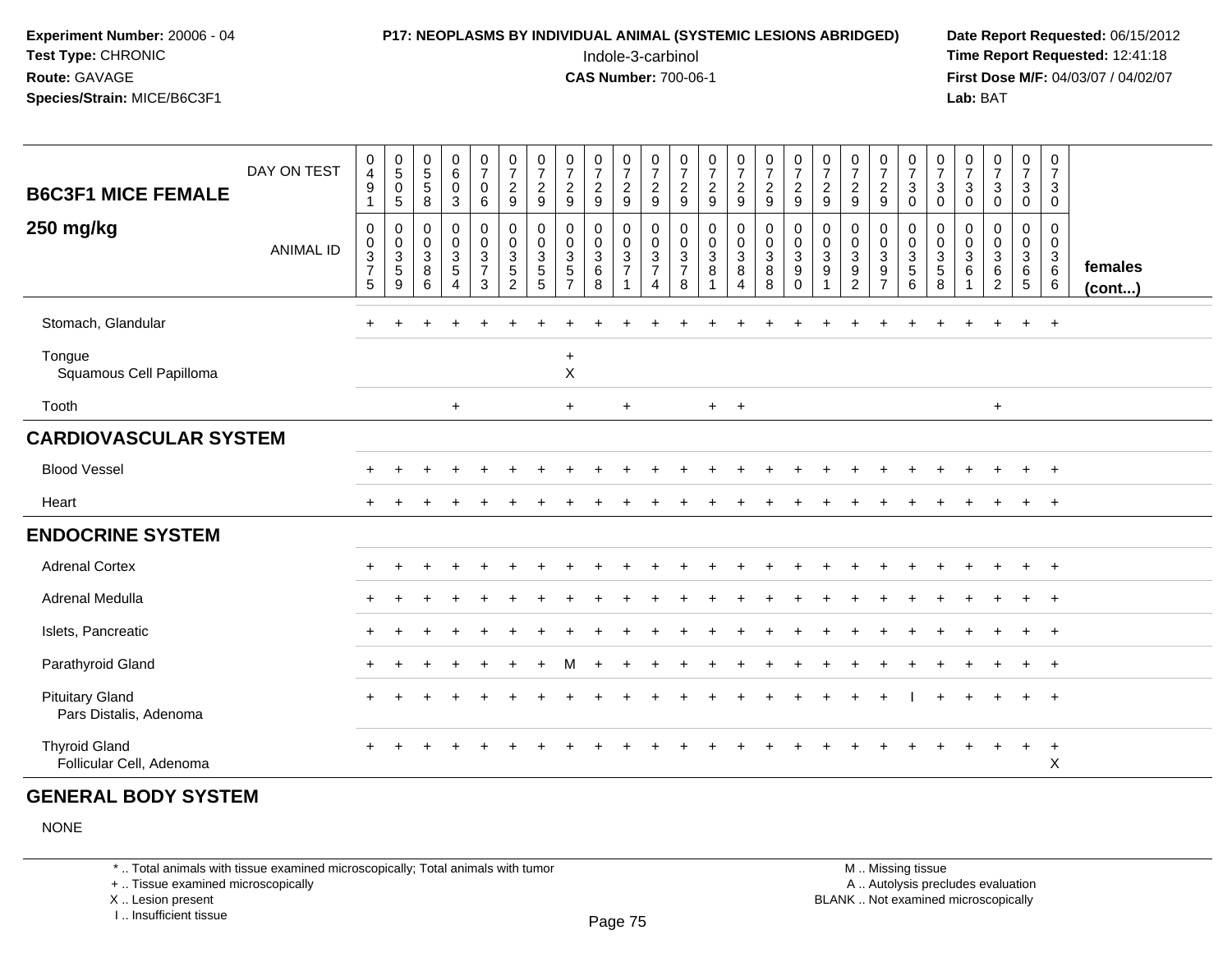# **P17: NEOPLASMS BY INDIVIDUAL ANIMAL (SYSTEMIC LESIONS ABRIDGED)** Date Report Requested: 06/15/2012<br>Indole-3-carbinol **Time Report Requested:** 12:41:18

 Indole-3-carbinol **Time Report Requested:** 12:41:18 **First Dose M/F:** 04/03/07 / 04/02/07<br>Lab: BAT **Lab:** BAT

| <b>B6C3F1 MICE FEMALE</b>                                                                                             | DAY ON TEST      | 0<br>$\overline{\mathbf{4}}$<br>$\boldsymbol{9}$<br>$\mathbf{1}$                    | $\begin{array}{c} 0 \\ 5 \end{array}$<br>$\pmb{0}$<br>5        | $\begin{array}{c} 0 \\ 5 \\ 5 \end{array}$<br>8 | $_{6}^{\rm 0}$<br>$\pmb{0}$<br>$\mathbf{3}$ | $\frac{0}{7}$<br>$0\over 6$                  | $\frac{0}{7}$<br>$\frac{2}{9}$                            | $\frac{0}{7}$<br>$\sqrt{2}$<br>9                 | $\begin{array}{c} 0 \\ 7 \end{array}$<br>$\sqrt{2}$<br>9  | $\frac{0}{7}$<br>$\frac{2}{9}$             | $\begin{array}{c} 0 \\ 7 \end{array}$<br>$\frac{2}{9}$                          | $\frac{0}{7}$<br>$\frac{2}{9}$                                       | $\frac{0}{7}$<br>$\frac{2}{9}$                                  | $\frac{0}{7}$<br>$\overline{\mathbf{c}}$<br>9                | $\frac{0}{7}$<br>$\frac{2}{9}$     | $\frac{0}{7}$<br>$\frac{2}{9}$                 | $\begin{smallmatrix}0\\7\end{smallmatrix}$<br>$\overline{\mathbf{c}}$<br>9 | $\frac{0}{7}$<br>$\overline{c}$<br>9 | $\frac{0}{7}$<br>$\frac{2}{9}$                                 | $\frac{0}{7}$<br>$\frac{2}{9}$                                 | $\frac{0}{7}$<br>$\sqrt{3}$<br>$\overline{0}$                             | 0<br>$\overline{7}$<br>3<br>$\mathbf 0$                                        | $\begin{smallmatrix}0\\7\end{smallmatrix}$<br>$\ensuremath{\mathsf{3}}$<br>0 | $\frac{0}{7}$<br>$\ensuremath{\mathsf{3}}$<br>$\pmb{0}$        | $\mathbf 0$<br>$\overline{7}$<br>$\ensuremath{\mathsf{3}}$<br>$\mathbf 0$ | $\mathbf 0$<br>$\overline{7}$<br>$\mathbf{3}$<br>$\mathbf 0$ |                   |
|-----------------------------------------------------------------------------------------------------------------------|------------------|-------------------------------------------------------------------------------------|----------------------------------------------------------------|-------------------------------------------------|---------------------------------------------|----------------------------------------------|-----------------------------------------------------------|--------------------------------------------------|-----------------------------------------------------------|--------------------------------------------|---------------------------------------------------------------------------------|----------------------------------------------------------------------|-----------------------------------------------------------------|--------------------------------------------------------------|------------------------------------|------------------------------------------------|----------------------------------------------------------------------------|--------------------------------------|----------------------------------------------------------------|----------------------------------------------------------------|---------------------------------------------------------------------------|--------------------------------------------------------------------------------|------------------------------------------------------------------------------|----------------------------------------------------------------|---------------------------------------------------------------------------|--------------------------------------------------------------|-------------------|
| 250 mg/kg                                                                                                             | <b>ANIMAL ID</b> | $\mathbf 0$<br>0<br>$\ensuremath{\mathsf{3}}$<br>$\boldsymbol{7}$<br>$\overline{5}$ | 0<br>$\mathbf 0$<br>$\ensuremath{\mathsf{3}}$<br>$\frac{5}{9}$ | 0<br>0<br>$\sqrt{3}$<br>$^8_6$                  | 0<br>0<br>$\sqrt{3}$<br>5<br>$\overline{4}$ | 0<br>$\mathbf 0$<br>3<br>$\overline{7}$<br>3 | $\mathbf 0$<br>$\mathbf 0$<br>$\sqrt{3}$<br>$\frac{5}{2}$ | $\mathbf 0$<br>$\mathbf 0$<br>3<br>$\frac{5}{5}$ | $\mathbf 0$<br>$\mathbf 0$<br>$\sqrt{3}$<br>$\frac{5}{7}$ | 0<br>$\mathbf 0$<br>$\mathbf{3}$<br>$^6_8$ | $\mathbf 0$<br>0<br>$\ensuremath{\mathsf{3}}$<br>$\overline{7}$<br>$\mathbf{1}$ | $\mathbf 0$<br>0<br>$\ensuremath{\mathsf{3}}$<br>$\overline{7}$<br>4 | $\mathbf 0$<br>$\mathbf 0$<br>$\sqrt{3}$<br>$\overline{7}$<br>8 | $\mathbf 0$<br>$\mathbf 0$<br>$\ensuremath{\mathsf{3}}$<br>8 | 0<br>0<br>3<br>8<br>$\overline{A}$ | 0<br>$\mathbf 0$<br>$\overline{3}$<br>$_{8}^8$ | $\mathbf 0$<br>$\mathbf 0$<br>3<br>$_{0}^{9}$                              | 0<br>$\mathbf 0$<br>3<br>9           | $\mathbf 0$<br>0<br>$\ensuremath{\mathsf{3}}$<br>$\frac{9}{2}$ | 0<br>$\mathbf 0$<br>$\ensuremath{\mathsf{3}}$<br>$\frac{9}{7}$ | 0<br>$\mathbf 0$<br>$\mathbf{3}$<br>$\begin{array}{c} 5 \\ 6 \end{array}$ | 0<br>$\mathbf 0$<br>$\ensuremath{\mathsf{3}}$<br>$\,$ 5 $\,$<br>$\overline{8}$ | 0<br>$\Omega$<br>3<br>6                                                      | $\mathbf 0$<br>0<br>$\ensuremath{\mathsf{3}}$<br>$\frac{6}{2}$ | $\mathbf 0$<br>$\mathbf 0$<br>$\ensuremath{\mathsf{3}}$<br>$\frac{6}{5}$  | $\mathbf 0$<br>0<br>$\mathbf{3}$<br>$\,6\,$<br>6             | females<br>(cont) |
| <b>GENITAL SYSTEM</b>                                                                                                 |                  |                                                                                     |                                                                |                                                 |                                             |                                              |                                                           |                                                  |                                                           |                                            |                                                                                 |                                                                      |                                                                 |                                                              |                                    |                                                |                                                                            |                                      |                                                                |                                                                |                                                                           |                                                                                |                                                                              |                                                                |                                                                           |                                                              |                   |
| <b>Clitoral Gland</b>                                                                                                 |                  |                                                                                     |                                                                |                                                 |                                             |                                              |                                                           |                                                  |                                                           |                                            |                                                                                 |                                                                      |                                                                 |                                                              |                                    |                                                |                                                                            |                                      |                                                                |                                                                |                                                                           |                                                                                |                                                                              |                                                                |                                                                           | $\ddot{}$                                                    |                   |
| Ovary<br>Cystadenoma<br>Hemangioma                                                                                    |                  |                                                                                     |                                                                |                                                 |                                             |                                              |                                                           |                                                  |                                                           |                                            |                                                                                 |                                                                      |                                                                 |                                                              |                                    |                                                | X                                                                          |                                      |                                                                |                                                                |                                                                           |                                                                                |                                                                              |                                                                |                                                                           | X                                                            |                   |
| <b>Uterus</b><br>Polyp Stromal                                                                                        |                  |                                                                                     |                                                                |                                                 |                                             |                                              | $\boldsymbol{\mathsf{X}}$                                 |                                                  |                                                           |                                            |                                                                                 |                                                                      |                                                                 |                                                              |                                    |                                                |                                                                            |                                      |                                                                | $\mathsf X$                                                    |                                                                           |                                                                                |                                                                              |                                                                |                                                                           | $+$                                                          |                   |
| <b>HEMATOPOIETIC SYSTEM</b>                                                                                           |                  |                                                                                     |                                                                |                                                 |                                             |                                              |                                                           |                                                  |                                                           |                                            |                                                                                 |                                                                      |                                                                 |                                                              |                                    |                                                |                                                                            |                                      |                                                                |                                                                |                                                                           |                                                                                |                                                                              |                                                                |                                                                           |                                                              |                   |
| <b>Bone Marrow</b>                                                                                                    |                  |                                                                                     |                                                                |                                                 |                                             |                                              |                                                           |                                                  |                                                           |                                            |                                                                                 |                                                                      |                                                                 |                                                              |                                    |                                                |                                                                            |                                      |                                                                |                                                                |                                                                           |                                                                                |                                                                              |                                                                |                                                                           | $+$                                                          |                   |
| Lymph Node                                                                                                            |                  |                                                                                     |                                                                |                                                 |                                             |                                              |                                                           |                                                  |                                                           |                                            |                                                                                 |                                                                      |                                                                 |                                                              |                                    |                                                |                                                                            |                                      |                                                                |                                                                |                                                                           |                                                                                |                                                                              |                                                                |                                                                           |                                                              |                   |
| Lymph Node, Mandibular                                                                                                |                  |                                                                                     |                                                                |                                                 |                                             |                                              |                                                           |                                                  |                                                           |                                            |                                                                                 |                                                                      |                                                                 |                                                              |                                    |                                                |                                                                            |                                      |                                                                |                                                                |                                                                           |                                                                                |                                                                              |                                                                | $\ddot{}$                                                                 | $+$                                                          |                   |
| Lymph Node, Mesenteric                                                                                                |                  |                                                                                     |                                                                |                                                 |                                             |                                              |                                                           |                                                  |                                                           |                                            |                                                                                 |                                                                      |                                                                 |                                                              |                                    |                                                |                                                                            |                                      |                                                                |                                                                |                                                                           |                                                                                |                                                                              |                                                                |                                                                           | $\ddot{}$                                                    |                   |
| Spleen                                                                                                                |                  |                                                                                     |                                                                |                                                 |                                             |                                              |                                                           |                                                  |                                                           |                                            |                                                                                 |                                                                      |                                                                 |                                                              |                                    |                                                |                                                                            |                                      |                                                                |                                                                |                                                                           |                                                                                |                                                                              |                                                                |                                                                           | $\div$                                                       |                   |
| Thymus                                                                                                                |                  |                                                                                     |                                                                |                                                 |                                             |                                              |                                                           |                                                  |                                                           |                                            |                                                                                 |                                                                      |                                                                 |                                                              |                                    |                                                |                                                                            |                                      |                                                                |                                                                |                                                                           |                                                                                |                                                                              |                                                                | $\pm$                                                                     | $+$                                                          |                   |
| <b>INTEGUMENTARY SYSTEM</b>                                                                                           |                  |                                                                                     |                                                                |                                                 |                                             |                                              |                                                           |                                                  |                                                           |                                            |                                                                                 |                                                                      |                                                                 |                                                              |                                    |                                                |                                                                            |                                      |                                                                |                                                                |                                                                           |                                                                                |                                                                              |                                                                |                                                                           |                                                              |                   |
| Mammary Gland                                                                                                         |                  |                                                                                     |                                                                |                                                 |                                             |                                              |                                                           |                                                  |                                                           |                                            |                                                                                 |                                                                      |                                                                 |                                                              |                                    |                                                |                                                                            |                                      |                                                                |                                                                |                                                                           |                                                                                |                                                                              |                                                                |                                                                           | $\overline{ }$                                               |                   |
| Skin<br>Subcutaneous Tissue, Hemangioma                                                                               |                  |                                                                                     |                                                                |                                                 |                                             |                                              |                                                           |                                                  |                                                           |                                            |                                                                                 |                                                                      |                                                                 |                                                              |                                    |                                                | $\sf X$                                                                    |                                      |                                                                |                                                                |                                                                           |                                                                                |                                                                              |                                                                |                                                                           |                                                              |                   |
| <b>MUSCULOSKELETAL SYSTEM</b>                                                                                         |                  |                                                                                     |                                                                |                                                 |                                             |                                              |                                                           |                                                  |                                                           |                                            |                                                                                 |                                                                      |                                                                 |                                                              |                                    |                                                |                                                                            |                                      |                                                                |                                                                |                                                                           |                                                                                |                                                                              |                                                                |                                                                           |                                                              |                   |
| *  Total animals with tissue examined microscopically; Total animals with tumor<br>+  Tissue examined microscopically |                  |                                                                                     |                                                                |                                                 |                                             |                                              |                                                           |                                                  |                                                           |                                            |                                                                                 |                                                                      |                                                                 |                                                              |                                    |                                                |                                                                            |                                      |                                                                |                                                                | M  Missing tissue                                                         |                                                                                |                                                                              | A  Autolysis precludes evaluation                              |                                                                           |                                                              |                   |

X .. Lesion present

I .. Insufficient tissue

Lesion present BLANK .. Not examined microscopically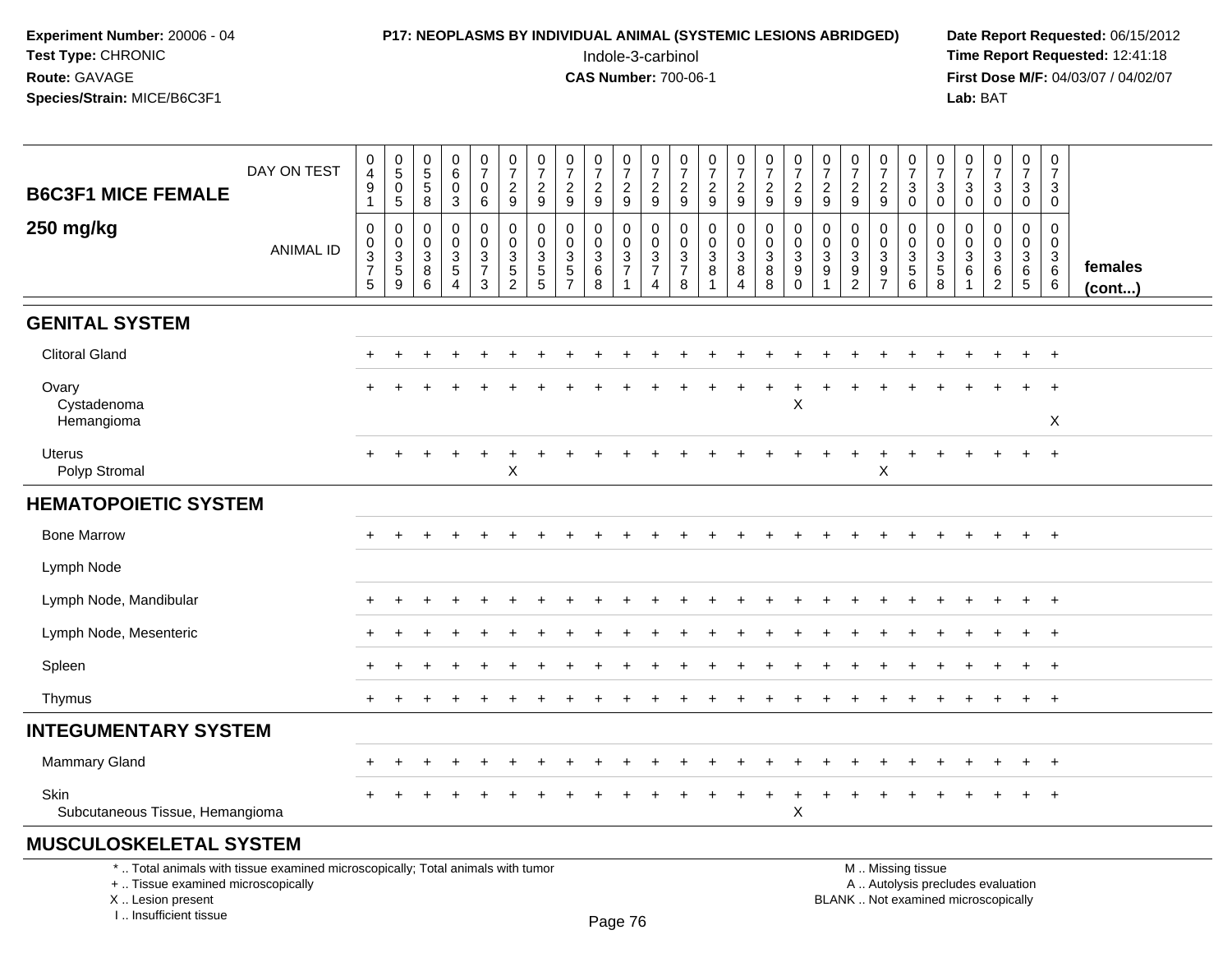## **P17: NEOPLASMS BY INDIVIDUAL ANIMAL (SYSTEMIC LESIONS ABRIDGED)** Date Report Requested: 06/15/2012<br>Indole-3-carbinol **Time Report Requested:** 12:41:18

 Indole-3-carbinol **Time Report Requested:** 12:41:18 **First Dose M/F:** 04/03/07 / 04/02/07<br>Lab: BAT **Lab:** BAT

| DAY ON TEST<br><b>B6C3F1 MICE FEMALE</b>                                                                                                                            | $\pmb{0}$<br>$\overline{\mathbf{4}}$<br>9<br>1                     | $\pmb{0}$<br>$\sqrt{5}$<br>$\mathbf 0$<br>$\sqrt{5}$ | $\,0\,$<br>$\sqrt{5}$<br>5<br>8 | $\pmb{0}$<br>$6\overline{6}$<br>$\mathbf 0$<br>3 | $\pmb{0}$<br>$\overline{7}$<br>0<br>6                  | $\pmb{0}$<br>$\overline{7}$<br>$\boldsymbol{2}$<br>9                     | $\pmb{0}$<br>$\overline{7}$<br>$\overline{2}$<br>9  | $\pmb{0}$<br>$\overline{7}$<br>$\sqrt{2}$<br>9                            | $\pmb{0}$<br>$\overline{7}$<br>$\overline{c}$<br>9 | 0<br>$\overline{7}$<br>$\overline{a}$<br>9          | $\,0\,$<br>$\overline{7}$<br>$\overline{c}$<br>9                    | 0<br>$\overline{7}$<br>$\overline{2}$<br>9          | $\pmb{0}$<br>$\overline{7}$<br>$\overline{c}$<br>$\overline{9}$ | $\pmb{0}$<br>$\overline{7}$<br>$\sqrt{2}$<br>9       | $\pmb{0}$<br>$\overline{7}$<br>$\overline{2}$<br>9 | $\frac{0}{7}$<br>$\overline{a}$<br>9   | $\pmb{0}$<br>$\overline{7}$<br>$\overline{2}$<br>9 | $\frac{0}{7}$<br>$\overline{c}$<br>$9\,$                                         | $\pmb{0}$<br>$\overline{7}$<br>$\overline{c}$<br>$9\,$  | $\mathbf 0$<br>$\overline{7}$<br>$\sqrt{3}$<br>$\mathbf 0$ | $\pmb{0}$<br>$\overline{7}$<br>3<br>$\mathbf 0$ | 0<br>$\overline{7}$<br>3<br>$\mathbf 0$ | $\frac{0}{7}$<br>3<br>$\mathbf 0$                                        | $\pmb{0}$<br>$\overline{7}$<br>3<br>$\mathbf 0$                            | $\mathbf 0$<br>$\overline{7}$<br>$\mathbf{3}$<br>$\mathbf 0$ |                         |
|---------------------------------------------------------------------------------------------------------------------------------------------------------------------|--------------------------------------------------------------------|------------------------------------------------------|---------------------------------|--------------------------------------------------|--------------------------------------------------------|--------------------------------------------------------------------------|-----------------------------------------------------|---------------------------------------------------------------------------|----------------------------------------------------|-----------------------------------------------------|---------------------------------------------------------------------|-----------------------------------------------------|-----------------------------------------------------------------|------------------------------------------------------|----------------------------------------------------|----------------------------------------|----------------------------------------------------|----------------------------------------------------------------------------------|---------------------------------------------------------|------------------------------------------------------------|-------------------------------------------------|-----------------------------------------|--------------------------------------------------------------------------|----------------------------------------------------------------------------|--------------------------------------------------------------|-------------------------|
| 250 mg/kg<br><b>ANIMAL ID</b>                                                                                                                                       | 0<br>$\pmb{0}$<br>$\ensuremath{\mathsf{3}}$<br>$\overline{7}$<br>5 | 0<br>$\mathbf 0$<br>$\sqrt{3}$<br>5<br>9             | 0<br>$\Omega$<br>3<br>8<br>6    | 0<br>0<br>3<br>5<br>$\boldsymbol{\Lambda}$       | $\mathbf 0$<br>$\mathbf 0$<br>3<br>$\overline{7}$<br>3 | $\mathbf 0$<br>$\mathbf 0$<br>$\sqrt{3}$<br>$\sqrt{5}$<br>$\overline{2}$ | 0<br>$\mathbf 0$<br>$\mathbf 3$<br>$\,$ 5 $\,$<br>5 | $\mathbf 0$<br>$\mathbf{0}$<br>$\sqrt{3}$<br>$\sqrt{5}$<br>$\overline{7}$ | 0<br>$\mathbf 0$<br>3<br>$\,6$<br>8                | 0<br>$\mathbf 0$<br>$\frac{3}{7}$<br>$\overline{1}$ | $\mathbf 0$<br>$\mathbf 0$<br>3<br>$\overline{7}$<br>$\overline{4}$ | $\mathbf 0$<br>$\Omega$<br>3<br>$\overline{7}$<br>8 | $\mathbf 0$<br>$\mathbf 0$<br>$\sqrt{3}$<br>8                   | $\mathbf 0$<br>$\mathbf 0$<br>$\mathbf{3}$<br>8<br>4 | 0<br>$\mathbf 0$<br>3<br>8<br>8                    | 0<br>$\mathbf 0$<br>3<br>9<br>$\Omega$ | $\mathbf 0$<br>$\Omega$<br>3<br>9                  | $\mathbf 0$<br>$\mathbf 0$<br>$\ensuremath{\mathsf{3}}$<br>$\boldsymbol{9}$<br>2 | 0<br>$\mathbf 0$<br>$\mathbf{3}$<br>9<br>$\overline{7}$ | 0<br>$\Omega$<br>$\mathbf{3}$<br>5<br>6                    | 0<br>$\Omega$<br>3<br>$5\phantom{.0}$<br>8      | 0<br>$\Omega$<br>3<br>6                 | $\mathbf 0$<br>$\mathbf 0$<br>$\sqrt{3}$<br>$\,6\,$<br>$\overline{2}$    | $\mathbf 0$<br>$\mathbf 0$<br>$\mathbf{3}$<br>$6\phantom{a}$<br>$\sqrt{5}$ | 0<br>$\mathbf 0$<br>3<br>6<br>6                              | females<br>$($ cont $)$ |
| <b>Bone</b>                                                                                                                                                         | $\ddot{}$                                                          |                                                      |                                 |                                                  |                                                        |                                                                          |                                                     |                                                                           |                                                    |                                                     |                                                                     |                                                     |                                                                 |                                                      |                                                    |                                        |                                                    |                                                                                  |                                                         |                                                            |                                                 |                                         | $\ddot{}$                                                                | $\ddot{}$                                                                  | $+$                                                          |                         |
| <b>NERVOUS SYSTEM</b>                                                                                                                                               |                                                                    |                                                      |                                 |                                                  |                                                        |                                                                          |                                                     |                                                                           |                                                    |                                                     |                                                                     |                                                     |                                                                 |                                                      |                                                    |                                        |                                                    |                                                                                  |                                                         |                                                            |                                                 |                                         |                                                                          |                                                                            |                                                              |                         |
| <b>Brain</b>                                                                                                                                                        | $\pm$                                                              |                                                      |                                 |                                                  |                                                        |                                                                          |                                                     |                                                                           |                                                    |                                                     |                                                                     |                                                     |                                                                 |                                                      |                                                    |                                        |                                                    |                                                                                  | $\pm$                                                   |                                                            |                                                 | $\pm$                                   | $+$                                                                      | $+$                                                                        | $+$                                                          |                         |
| <b>RESPIRATORY SYSTEM</b>                                                                                                                                           |                                                                    |                                                      |                                 |                                                  |                                                        |                                                                          |                                                     |                                                                           |                                                    |                                                     |                                                                     |                                                     |                                                                 |                                                      |                                                    |                                        |                                                    |                                                                                  |                                                         |                                                            |                                                 |                                         |                                                                          |                                                                            |                                                              |                         |
| Lung<br>Alveolar/Bronchiolar Adenoma                                                                                                                                |                                                                    |                                                      |                                 |                                                  |                                                        |                                                                          |                                                     | $\pm$                                                                     | $\ddot{}$<br>Χ                                     |                                                     |                                                                     |                                                     |                                                                 |                                                      |                                                    |                                        |                                                    |                                                                                  |                                                         |                                                            |                                                 |                                         |                                                                          | $\ddot{}$                                                                  | $+$                                                          |                         |
| Nose                                                                                                                                                                |                                                                    |                                                      |                                 |                                                  |                                                        |                                                                          |                                                     |                                                                           |                                                    |                                                     |                                                                     |                                                     |                                                                 |                                                      |                                                    |                                        |                                                    |                                                                                  |                                                         |                                                            |                                                 |                                         |                                                                          |                                                                            | $^{+}$                                                       |                         |
| Trachea                                                                                                                                                             | $\ddot{}$                                                          |                                                      |                                 |                                                  |                                                        |                                                                          |                                                     |                                                                           |                                                    |                                                     |                                                                     |                                                     |                                                                 |                                                      |                                                    |                                        |                                                    |                                                                                  |                                                         |                                                            |                                                 | $\ddot{}$                               | $\pm$                                                                    | $+$                                                                        | $+$                                                          |                         |
| <b>SPECIAL SENSES SYSTEM</b>                                                                                                                                        |                                                                    |                                                      |                                 |                                                  |                                                        |                                                                          |                                                     |                                                                           |                                                    |                                                     |                                                                     |                                                     |                                                                 |                                                      |                                                    |                                        |                                                    |                                                                                  |                                                         |                                                            |                                                 |                                         |                                                                          |                                                                            |                                                              |                         |
| Eye                                                                                                                                                                 |                                                                    |                                                      |                                 |                                                  |                                                        |                                                                          |                                                     |                                                                           |                                                    |                                                     |                                                                     |                                                     |                                                                 |                                                      |                                                    |                                        |                                                    |                                                                                  |                                                         |                                                            |                                                 |                                         |                                                                          | $\ddot{}$                                                                  | $+$                                                          |                         |
| <b>Harderian Gland</b><br>Carcinoma                                                                                                                                 |                                                                    |                                                      |                                 | ÷<br>X                                           |                                                        |                                                                          |                                                     |                                                                           |                                                    |                                                     |                                                                     |                                                     |                                                                 |                                                      |                                                    |                                        |                                                    |                                                                                  |                                                         |                                                            |                                                 |                                         |                                                                          | $+$                                                                        | $+$                                                          |                         |
| <b>URINARY SYSTEM</b>                                                                                                                                               |                                                                    |                                                      |                                 |                                                  |                                                        |                                                                          |                                                     |                                                                           |                                                    |                                                     |                                                                     |                                                     |                                                                 |                                                      |                                                    |                                        |                                                    |                                                                                  |                                                         |                                                            |                                                 |                                         |                                                                          |                                                                            |                                                              |                         |
| Kidney<br>Renal Tubule, Carcinoma, Multiple                                                                                                                         | $^{+}$<br>$\boldsymbol{\mathsf{X}}$                                | +                                                    |                                 |                                                  |                                                        |                                                                          |                                                     |                                                                           |                                                    |                                                     |                                                                     |                                                     |                                                                 |                                                      |                                                    |                                        |                                                    |                                                                                  | $\div$                                                  |                                                            |                                                 |                                         | $\overline{+}$                                                           | $+$                                                                        | $+$                                                          |                         |
| <b>Urinary Bladder</b>                                                                                                                                              | $\pm$                                                              |                                                      |                                 |                                                  |                                                        |                                                                          |                                                     |                                                                           |                                                    |                                                     |                                                                     |                                                     |                                                                 |                                                      |                                                    |                                        |                                                    |                                                                                  |                                                         |                                                            |                                                 |                                         | $\overline{+}$                                                           | $+$                                                                        | $+$                                                          |                         |
| <b>SYSTEMIC LESIONS</b>                                                                                                                                             |                                                                    |                                                      |                                 |                                                  |                                                        |                                                                          |                                                     |                                                                           |                                                    |                                                     |                                                                     |                                                     |                                                                 |                                                      |                                                    |                                        |                                                    |                                                                                  |                                                         |                                                            |                                                 |                                         |                                                                          |                                                                            |                                                              |                         |
| Multiple Organ<br>Histiocytic Sarcoma                                                                                                                               | $\ddot{}$                                                          | $\ddot{}$                                            | $\ddot{}$<br>X                  | ÷.                                               | ÷.                                                     |                                                                          |                                                     |                                                                           |                                                    |                                                     |                                                                     |                                                     |                                                                 |                                                      |                                                    |                                        |                                                    |                                                                                  |                                                         |                                                            |                                                 |                                         |                                                                          | $+$                                                                        | $+$                                                          |                         |
| *  Total animals with tissue examined microscopically; Total animals with tumor<br>+  Tissue examined microscopically<br>X  Lesion present<br>I Insufficient tissue |                                                                    |                                                      |                                 |                                                  |                                                        |                                                                          |                                                     |                                                                           |                                                    | <b>Dogo</b> 77                                      |                                                                     |                                                     |                                                                 |                                                      |                                                    |                                        |                                                    |                                                                                  |                                                         | M  Missing tissue                                          |                                                 |                                         | A  Autolysis precludes evaluation<br>BLANK  Not examined microscopically |                                                                            |                                                              |                         |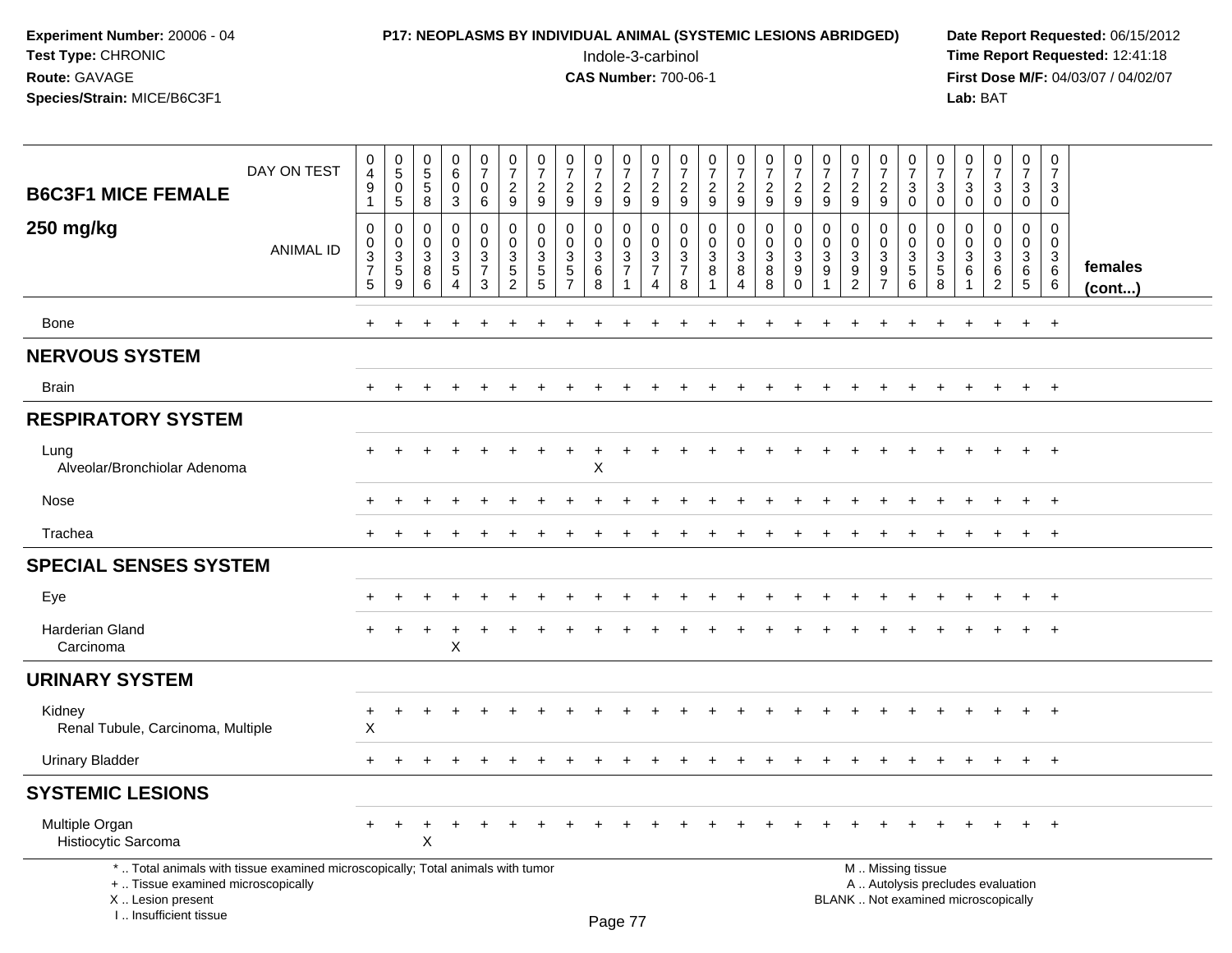### **P17: NEOPLASMS BY INDIVIDUAL ANIMAL (SYSTEMIC LESIONS ABRIDGED)** Date Report Requested: 06/15/2012<br>Indole-3-carbinol **Time Report Requested:** 12:41:18

 Indole-3-carbinol **Time Report Requested:** 12:41:18 **First Dose M/F:** 04/03/07 / 04/02/07<br>Lab: BAT **Lab:** BAT

| <b>B6C3F1 MICE FEMALE</b> | DAY ON TEST      | 0<br>4<br>9                       | v<br>N<br>J       | ັ            | υ<br>b      | U<br>0<br>6 | 0<br>-<br><u>_</u><br>9            | U<br>ົ<br>9                                 | υ<br>-<br>9 |   | U<br>ົ<br>9      | U<br><u>.</u><br>9 | -9            | ◡<br>У           | v<br>a<br>÷      | U<br>9           | U<br><u>.</u><br>9 | 0<br>ົ<br><u>_</u><br>9           | 0<br>ົ<br>9                       | 0<br><sup>o</sup><br>ບ<br>0            |   | U<br>د                | υ                       | 0<br>3<br>0                      | U<br>ົ<br>J<br>U       |                         |
|---------------------------|------------------|-----------------------------------|-------------------|--------------|-------------|-------------|------------------------------------|---------------------------------------------|-------------|---|------------------|--------------------|---------------|------------------|------------------|------------------|--------------------|-----------------------------------|-----------------------------------|----------------------------------------|---|-----------------------|-------------------------|----------------------------------|------------------------|-------------------------|
| 250 mg/kg                 | <b>ANIMAL ID</b> | 0<br>0<br>C<br>ັບ<br><sub>5</sub> | J<br>∽<br>ູບ<br>9 | ت<br>o<br>ิด | u<br>J<br>N | O<br>3<br>3 | 3<br>$\mathbf{p}$<br>ົ<br><u>_</u> | U<br>U<br>3<br>$\mathbf{p}$<br><sub>5</sub> | ບ<br>∽<br>ັ | ు | v<br>υ<br>ົ<br>ۍ | っ<br>J             | -3<br>$\circ$ | ◡<br>◡<br>ັ<br>o | ີ<br>J<br>8<br>4 | u<br>u<br>N<br>9 | U<br>υ<br>3<br>9   | 0<br>0<br>3<br>9<br>ົ<br><u>_</u> | 0<br>0<br>3<br>9<br>$\rightarrow$ | 0<br>0<br><sup>o</sup><br>ບ<br>C.<br>6 | G | 0<br>◡<br>ົ<br>ۍ<br>6 | U<br>າ<br>6<br><u>.</u> | 0<br>0<br>3<br>6<br><sub>5</sub> | U<br>v<br>J.<br>6<br>6 | females<br>$($ cont $)$ |

Lymphoma Malignantt and the set of the set of the set of the set of the set of the set of the set of the set of the set of the s

 $\mathsf{x}$  x

<sup>\* ..</sup> Total animals with tissue examined microscopically; Total animals with tumor

<sup>+ ..</sup> Tissue examined microscopically

X .. Lesion present

I .. Insufficient tissue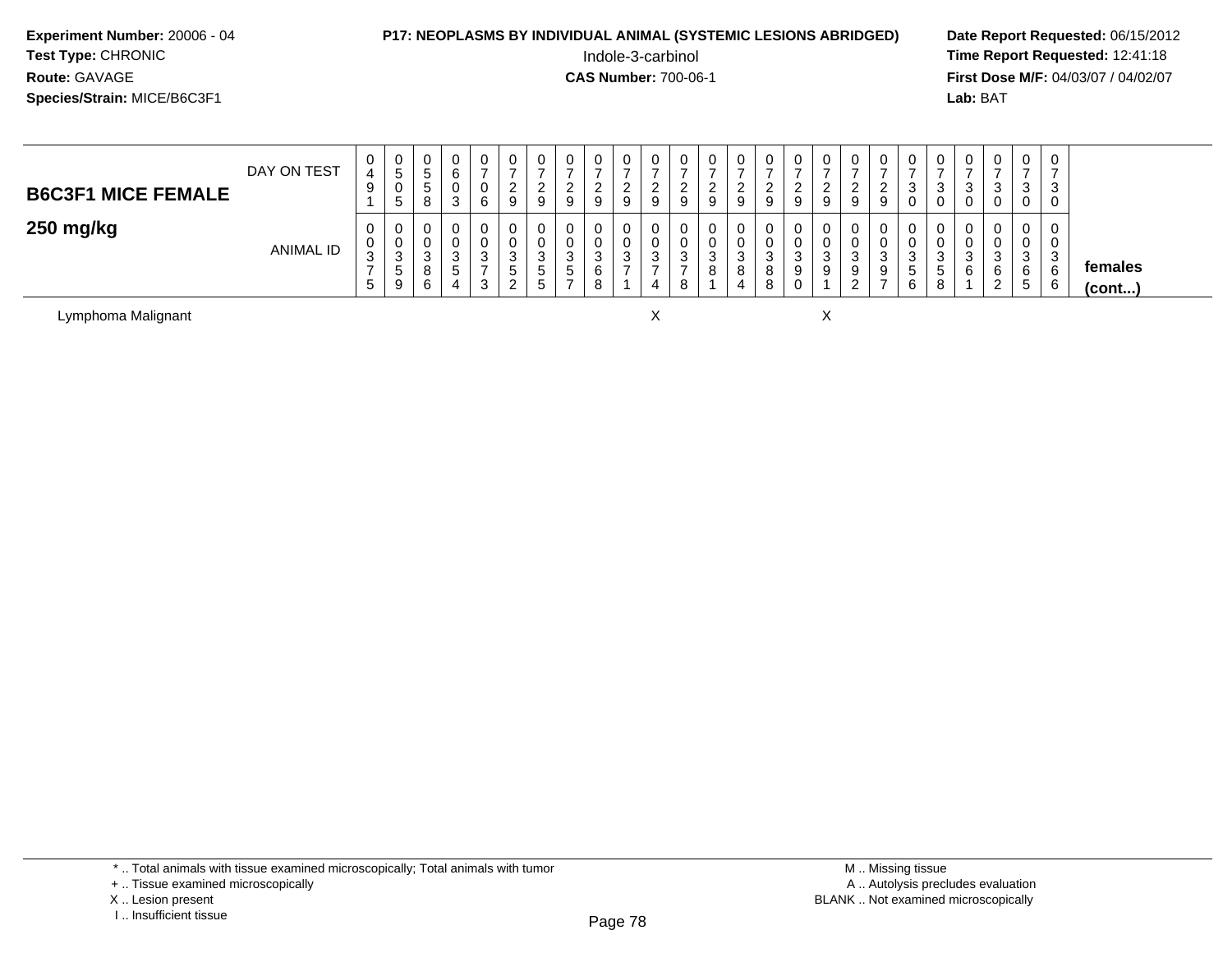### **P17: NEOPLASMS BY INDIVIDUAL ANIMAL (SYSTEMIC LESIONS ABRIDGED)** Date Report Requested: 06/15/2012<br>Indole-3-carbinol **Time Report Requested:** 12:41:18

 Indole-3-carbinol **Time Report Requested:** 12:41:18 **First Dose M/F:** 04/03/07 / 04/02/07<br>Lab: BAT **Lab:** BAT

| <b>B6C3F1 MICE FEMALE</b><br>250 mg/kg                                                                            | DAY ON TEST<br><b>ANIMAL ID</b> | $\frac{0}{7}$<br>$\sqrt{3}$<br>$\mathbf 0$<br>$\mathbf 0$<br>$_{3}^{\rm 0}$<br>$\,6\,$<br>$\overline{7}$ | $\frac{0}{7}$<br>$\mathbf{3}$<br>$\mathbf 0$<br>$\boldsymbol{0}$<br>$\boldsymbol{0}$<br>$\sqrt{3}$<br>$\,6\,$<br>9 | $\frac{0}{7}$<br>$\mathsf 3$<br>$\mathbf 0$<br>$\mathsf{O}\xspace$<br>$\mathsf 0$<br>$\mathbf{3}$<br>$\overline{7}$<br>$\overline{2}$ | $\frac{0}{7}$<br>$\mathbf{3}$<br>$\mathbf 0$<br>$\mathbf 0$<br>$\boldsymbol{0}$<br>3<br>$\overline{7}$<br>6 | $\begin{array}{c} 0 \\ 7 \end{array}$<br>$\mathbf{3}$<br>0<br>$\pmb{0}$<br>$\mathsf{O}\xspace$<br>$\ensuremath{\mathsf{3}}$<br>$\overline{7}$<br>9 | $\frac{0}{7}$<br>$\sqrt{3}$<br>$\mathbf 0$<br>$\mathbf 0$<br>$\pmb{0}$<br>$\overline{3}$<br>$\, 8$<br>$\sqrt{5}$ | $\frac{0}{7}$<br>3<br>$\mathbf 0$<br>$\mathbf 0$<br>$\mathbf 0$<br>$\sqrt{3}$<br>$\bf 8$<br>$\overline{7}$ | $\frac{0}{7}$<br>$\mathbf{3}$<br>$\overline{0}$<br>$\mathbf 0$<br>$\mathbf 0$<br>$\mathbf{3}$<br>8<br>9 | $\frac{0}{7}$<br>$\mathbf{3}$<br>$\Omega$<br>0<br>$\mathbf 0$<br>$\mathbf{3}$<br>9<br>4 | $\begin{array}{c} 0 \\ 7 \end{array}$<br>$\mathsf 3$<br>$\mathbf 0$<br>$\mathbf 0$<br>$\mathbf 0$<br>$\sqrt{3}$<br>$\boldsymbol{9}$<br>6 | $\frac{0}{7}$<br>$\ensuremath{\mathsf{3}}$<br>$\mathbf 0$<br>$\pmb{0}$<br>$\mathbf 0$<br>$\mathbf{3}$<br>$\boldsymbol{9}$<br>8 | $\begin{array}{c} 0 \\ 7 \end{array}$<br>3<br>$\mathbf 0$<br>$\mathbf 0$<br>$\mathbf 0$<br>$\overline{4}$<br>0<br>$\mathbf{0}$ | $\frac{0}{7}$<br>3<br>-1<br>$\mathbf 0$<br>$\mathbf 0$<br>$\mathbf 3$<br>5<br>-1 | $\begin{array}{c} 0 \\ 7 \end{array}$<br>$\mathbf{3}$<br>$\mathbf{1}$<br>$\pmb{0}$<br>$\pmb{0}$<br>$\ensuremath{\mathsf{3}}$<br>$\sqrt{5}$<br>$\mathbf{3}$ | $\frac{0}{7}$<br>$\mathbf{3}$<br>$\mathbf{1}$<br>$\mathbf 0$<br>$\mathsf{O}\xspace$<br>$\mathsf 3$<br>6<br>$\Omega$ | $\frac{0}{7}$<br>3<br>$\mathbf{1}$<br>0<br>$\pmb{0}$<br>3<br>$\,6\,$<br>3 | $\frac{0}{7}$<br>$\mathbf{3}$<br>$\overline{1}$<br>$\mathbf 0$<br>0<br>$\sqrt{3}$<br>$\,6$<br>4 | $\frac{0}{7}$<br>$\mathsf 3$<br>$\mathbf 0$<br>$\pmb{0}$<br>$\overline{3}$<br>$\overline{7}$<br>$\mathbf{0}$ | $\frac{0}{7}$<br>3<br>$\overline{\mathbf{1}}$<br>$\mathbf 0$<br>$\mathbf 0$<br>$\ensuremath{\mathsf{3}}$<br>$\overline{7}$<br>$\overline{7}$ | $\frac{0}{7}$<br>$\mathbf 3$<br>$\overline{1}$<br>$\mathbf 0$<br>$\mathbf 0$<br>$\overline{3}$<br>$\,8\,$<br>$\Omega$ | 0<br>$\overline{7}$<br>$\mathbf{3}$<br>$\mathbf 1$<br>$\mathbf 0$<br>$\pmb{0}$<br>$\mathbf{3}$<br>8<br>2 | $\frac{0}{7}$<br>3<br>$\overline{1}$<br>0<br>$\mathbf 0$<br>$\mathbf{3}$<br>8<br>3 | $\frac{0}{7}$<br>$\mathbf{3}$<br>$\mathbf{1}$<br>$\mathsf 0$<br>$\pmb{0}$<br>$\overline{3}$<br>$\boldsymbol{9}$<br>3 | $\begin{array}{c} 0 \\ 7 \end{array}$<br>$\mathbf{3}$<br>$\mathbf{1}$<br>$\mathbf 0$<br>$\mathbf 0$<br>$\mathsf 3$<br>$\boldsymbol{9}$<br>$\sqrt{5}$ | 0<br>$\overline{7}$<br>3<br>$\overline{1}$<br>$\Omega$<br>$\mathbf 0$<br>$\mathbf{3}$<br>9<br>9 | * TOTALS               |
|-------------------------------------------------------------------------------------------------------------------|---------------------------------|----------------------------------------------------------------------------------------------------------|--------------------------------------------------------------------------------------------------------------------|---------------------------------------------------------------------------------------------------------------------------------------|-------------------------------------------------------------------------------------------------------------|----------------------------------------------------------------------------------------------------------------------------------------------------|------------------------------------------------------------------------------------------------------------------|------------------------------------------------------------------------------------------------------------|---------------------------------------------------------------------------------------------------------|-----------------------------------------------------------------------------------------|------------------------------------------------------------------------------------------------------------------------------------------|--------------------------------------------------------------------------------------------------------------------------------|--------------------------------------------------------------------------------------------------------------------------------|----------------------------------------------------------------------------------|------------------------------------------------------------------------------------------------------------------------------------------------------------|---------------------------------------------------------------------------------------------------------------------|---------------------------------------------------------------------------|-------------------------------------------------------------------------------------------------|--------------------------------------------------------------------------------------------------------------|----------------------------------------------------------------------------------------------------------------------------------------------|-----------------------------------------------------------------------------------------------------------------------|----------------------------------------------------------------------------------------------------------|------------------------------------------------------------------------------------|----------------------------------------------------------------------------------------------------------------------|------------------------------------------------------------------------------------------------------------------------------------------------------|-------------------------------------------------------------------------------------------------|------------------------|
| <b>ALIMENTARY SYSTEM</b>                                                                                          |                                 |                                                                                                          |                                                                                                                    |                                                                                                                                       |                                                                                                             |                                                                                                                                                    |                                                                                                                  |                                                                                                            |                                                                                                         |                                                                                         |                                                                                                                                          |                                                                                                                                |                                                                                                                                |                                                                                  |                                                                                                                                                            |                                                                                                                     |                                                                           |                                                                                                 |                                                                                                              |                                                                                                                                              |                                                                                                                       |                                                                                                          |                                                                                    |                                                                                                                      |                                                                                                                                                      |                                                                                                 |                        |
| Esophagus                                                                                                         |                                 |                                                                                                          |                                                                                                                    |                                                                                                                                       |                                                                                                             |                                                                                                                                                    |                                                                                                                  |                                                                                                            |                                                                                                         |                                                                                         |                                                                                                                                          |                                                                                                                                |                                                                                                                                |                                                                                  |                                                                                                                                                            |                                                                                                                     |                                                                           |                                                                                                 |                                                                                                              |                                                                                                                                              |                                                                                                                       |                                                                                                          |                                                                                    |                                                                                                                      |                                                                                                                                                      |                                                                                                 | 50                     |
| Gallbladder                                                                                                       |                                 |                                                                                                          |                                                                                                                    |                                                                                                                                       |                                                                                                             |                                                                                                                                                    |                                                                                                                  |                                                                                                            |                                                                                                         |                                                                                         |                                                                                                                                          |                                                                                                                                |                                                                                                                                |                                                                                  |                                                                                                                                                            |                                                                                                                     |                                                                           |                                                                                                 |                                                                                                              |                                                                                                                                              |                                                                                                                       |                                                                                                          |                                                                                    |                                                                                                                      |                                                                                                                                                      | $+$                                                                                             | 50                     |
| Intestine Large, Cecum                                                                                            |                                 |                                                                                                          |                                                                                                                    |                                                                                                                                       |                                                                                                             |                                                                                                                                                    |                                                                                                                  |                                                                                                            |                                                                                                         |                                                                                         |                                                                                                                                          |                                                                                                                                |                                                                                                                                |                                                                                  |                                                                                                                                                            |                                                                                                                     |                                                                           |                                                                                                 |                                                                                                              |                                                                                                                                              |                                                                                                                       |                                                                                                          |                                                                                    |                                                                                                                      |                                                                                                                                                      |                                                                                                 | 50                     |
| Intestine Large, Colon                                                                                            |                                 |                                                                                                          |                                                                                                                    |                                                                                                                                       |                                                                                                             |                                                                                                                                                    |                                                                                                                  |                                                                                                            |                                                                                                         |                                                                                         |                                                                                                                                          |                                                                                                                                |                                                                                                                                |                                                                                  |                                                                                                                                                            |                                                                                                                     |                                                                           |                                                                                                 |                                                                                                              |                                                                                                                                              |                                                                                                                       |                                                                                                          |                                                                                    |                                                                                                                      |                                                                                                                                                      |                                                                                                 | 50                     |
| Intestine Large, Rectum                                                                                           |                                 |                                                                                                          |                                                                                                                    |                                                                                                                                       |                                                                                                             |                                                                                                                                                    |                                                                                                                  |                                                                                                            |                                                                                                         |                                                                                         |                                                                                                                                          |                                                                                                                                |                                                                                                                                |                                                                                  |                                                                                                                                                            |                                                                                                                     |                                                                           |                                                                                                 |                                                                                                              |                                                                                                                                              |                                                                                                                       |                                                                                                          |                                                                                    |                                                                                                                      |                                                                                                                                                      |                                                                                                 | 50                     |
| Intestine Small, Duodenum                                                                                         |                                 |                                                                                                          |                                                                                                                    |                                                                                                                                       |                                                                                                             |                                                                                                                                                    |                                                                                                                  |                                                                                                            |                                                                                                         |                                                                                         |                                                                                                                                          |                                                                                                                                |                                                                                                                                |                                                                                  |                                                                                                                                                            |                                                                                                                     |                                                                           |                                                                                                 |                                                                                                              |                                                                                                                                              |                                                                                                                       |                                                                                                          |                                                                                    |                                                                                                                      |                                                                                                                                                      | $+$                                                                                             | 50                     |
| Intestine Small, Ileum                                                                                            |                                 |                                                                                                          |                                                                                                                    |                                                                                                                                       |                                                                                                             |                                                                                                                                                    |                                                                                                                  |                                                                                                            |                                                                                                         |                                                                                         |                                                                                                                                          |                                                                                                                                |                                                                                                                                |                                                                                  |                                                                                                                                                            |                                                                                                                     |                                                                           |                                                                                                 |                                                                                                              |                                                                                                                                              |                                                                                                                       |                                                                                                          |                                                                                    |                                                                                                                      |                                                                                                                                                      | $\ddot{}$                                                                                       | 50                     |
| Intestine Small, Jejunum                                                                                          |                                 |                                                                                                          |                                                                                                                    |                                                                                                                                       |                                                                                                             |                                                                                                                                                    |                                                                                                                  |                                                                                                            |                                                                                                         |                                                                                         |                                                                                                                                          |                                                                                                                                |                                                                                                                                |                                                                                  |                                                                                                                                                            |                                                                                                                     |                                                                           |                                                                                                 |                                                                                                              |                                                                                                                                              |                                                                                                                       |                                                                                                          |                                                                                    |                                                                                                                      |                                                                                                                                                      | $+$                                                                                             | 50                     |
| Liver<br>Hepatoblastoma<br>Hepatocellular Adenoma<br>Hepatocellular Adenoma, Multiple<br>Hepatocellular Carcinoma |                                 |                                                                                                          |                                                                                                                    |                                                                                                                                       | X                                                                                                           |                                                                                                                                                    | X                                                                                                                |                                                                                                            |                                                                                                         |                                                                                         | $\pmb{\times}$                                                                                                                           |                                                                                                                                |                                                                                                                                |                                                                                  |                                                                                                                                                            |                                                                                                                     |                                                                           | $\pmb{\times}$                                                                                  |                                                                                                              |                                                                                                                                              |                                                                                                                       | $\mathsf{X}$                                                                                             |                                                                                    | $\boldsymbol{\mathsf{X}}$                                                                                            |                                                                                                                                                      |                                                                                                 | 50<br>1<br>7<br>4<br>4 |
| Mesentery                                                                                                         |                                 |                                                                                                          |                                                                                                                    |                                                                                                                                       |                                                                                                             | $+$                                                                                                                                                |                                                                                                                  |                                                                                                            |                                                                                                         |                                                                                         |                                                                                                                                          |                                                                                                                                |                                                                                                                                |                                                                                  |                                                                                                                                                            |                                                                                                                     | $+$                                                                       |                                                                                                 |                                                                                                              |                                                                                                                                              |                                                                                                                       |                                                                                                          |                                                                                    | $+$                                                                                                                  |                                                                                                                                                      |                                                                                                 | 6                      |
| Pancreas                                                                                                          |                                 |                                                                                                          |                                                                                                                    |                                                                                                                                       |                                                                                                             |                                                                                                                                                    |                                                                                                                  |                                                                                                            |                                                                                                         |                                                                                         |                                                                                                                                          |                                                                                                                                |                                                                                                                                |                                                                                  |                                                                                                                                                            |                                                                                                                     |                                                                           |                                                                                                 |                                                                                                              |                                                                                                                                              |                                                                                                                       |                                                                                                          |                                                                                    |                                                                                                                      |                                                                                                                                                      |                                                                                                 | 50                     |
| Salivary Glands                                                                                                   |                                 |                                                                                                          |                                                                                                                    |                                                                                                                                       |                                                                                                             |                                                                                                                                                    |                                                                                                                  |                                                                                                            |                                                                                                         |                                                                                         |                                                                                                                                          |                                                                                                                                |                                                                                                                                |                                                                                  |                                                                                                                                                            |                                                                                                                     |                                                                           |                                                                                                 |                                                                                                              |                                                                                                                                              |                                                                                                                       |                                                                                                          |                                                                                    |                                                                                                                      |                                                                                                                                                      |                                                                                                 | 50                     |
| Stomach, Forestomach                                                                                              |                                 |                                                                                                          |                                                                                                                    |                                                                                                                                       |                                                                                                             |                                                                                                                                                    |                                                                                                                  |                                                                                                            |                                                                                                         |                                                                                         |                                                                                                                                          |                                                                                                                                |                                                                                                                                |                                                                                  |                                                                                                                                                            |                                                                                                                     |                                                                           |                                                                                                 |                                                                                                              |                                                                                                                                              |                                                                                                                       |                                                                                                          |                                                                                    |                                                                                                                      |                                                                                                                                                      |                                                                                                 | 50                     |

\* .. Total animals with tissue examined microscopically; Total animals with tumor

+ .. Tissue examined microscopically

X .. Lesion present

I .. Insufficient tissue

M .. Missing tissue

y the contract of the contract of the contract of the contract of the contract of  $\mathsf A$  . Autolysis precludes evaluation

Lesion present BLANK .. Not examined microscopically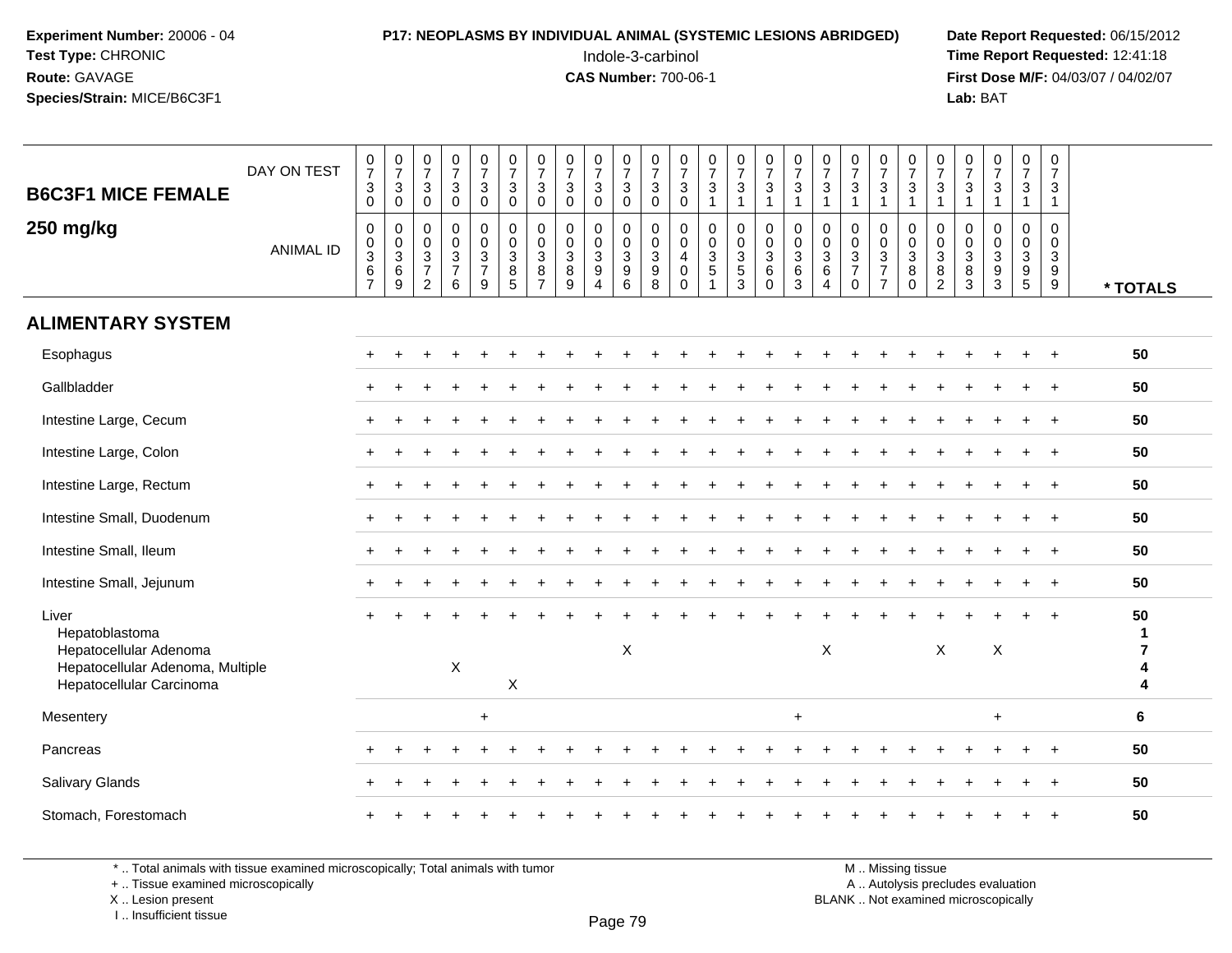### **P17: NEOPLASMS BY INDIVIDUAL ANIMAL (SYSTEMIC LESIONS ABRIDGED)** Date Report Requested: 06/15/2012<br>Indole-3-carbinol **Time Report Requested:** 12:41:18

 Indole-3-carbinol **Time Report Requested:** 12:41:18 **First Dose M/F:** 04/03/07 / 04/02/07<br>Lab: BAT **Lab:** BAT

| <b>B6C3F1 MICE FEMALE</b>                        | DAY ON TEST      | $\frac{0}{7}$<br>3<br>$\mathbf 0$                                | $\frac{0}{7}$<br>$\mathbf{3}$<br>0                                           | $\frac{0}{7}$<br>$\mathbf 3$<br>0                           | $\frac{0}{7}$<br>$\sqrt{3}$<br>$\pmb{0}$         | $\frac{0}{7}$<br>$\mathbf{3}$<br>$\pmb{0}$     | $\frac{0}{7}$<br>$\mathbf{3}$<br>$\mathbf 0$                                       | $\begin{array}{c} 0 \\ 7 \end{array}$<br>$\mathbf{3}$<br>0        | $\begin{array}{c} 0 \\ 7 \end{array}$<br>$\mathbf 3$<br>$\mathbf 0$ | $\frac{0}{7}$<br>3<br>$\mathbf 0$            | $\begin{array}{c} 0 \\ 7 \\ 3 \end{array}$<br>$\overline{0}$ | $\frac{0}{7}$<br>$\sqrt{3}$<br>$\pmb{0}$                                                       | $\frac{0}{7}$<br>$\sqrt{3}$<br>$\pmb{0}$                                   | $\frac{0}{7}$<br>$\sqrt{3}$<br>$\mathbf{1}$                                           | $\frac{0}{7}$<br>3              | $\frac{0}{7}$<br>$\mathbf{3}$<br>$\mathbf{1}$       | $\frac{0}{7}$<br>$\sqrt{3}$                                                                | $\frac{0}{7}$<br>$\mathbf 3$<br>$\overline{1}$                                     | $\frac{0}{7}$<br>$\sqrt{3}$<br>$\mathbf{1}$                              | $\frac{0}{7}$<br>$\mathbf{3}$<br>$\mathbf{1}$   | $\begin{array}{c} 0 \\ 7 \end{array}$<br>3<br>$\mathbf{1}$ | $\frac{0}{7}$<br>$\sqrt{3}$<br>1                                           | $\frac{0}{7}$<br>3<br>$\overline{1}$      | $\frac{0}{7}$<br>$\ensuremath{\mathsf{3}}$<br>$\mathbf{1}$             | $\frac{0}{7}$<br>$\mathbf{3}$<br>$\mathbf{1}$ | $\begin{array}{c} 0 \\ 7 \end{array}$<br>$\mathbf{3}$<br>$\mathbf{1}$ |          |
|--------------------------------------------------|------------------|------------------------------------------------------------------|------------------------------------------------------------------------------|-------------------------------------------------------------|--------------------------------------------------|------------------------------------------------|------------------------------------------------------------------------------------|-------------------------------------------------------------------|---------------------------------------------------------------------|----------------------------------------------|--------------------------------------------------------------|------------------------------------------------------------------------------------------------|----------------------------------------------------------------------------|---------------------------------------------------------------------------------------|---------------------------------|-----------------------------------------------------|--------------------------------------------------------------------------------------------|------------------------------------------------------------------------------------|--------------------------------------------------------------------------|-------------------------------------------------|------------------------------------------------------------|----------------------------------------------------------------------------|-------------------------------------------|------------------------------------------------------------------------|-----------------------------------------------|-----------------------------------------------------------------------|----------|
| 250 mg/kg                                        | <b>ANIMAL ID</b> | $\mathbf 0$<br>$\mathbf 0$<br>$\mathbf 3$<br>6<br>$\overline{7}$ | 0<br>$\mathbf 0$<br>$\ensuremath{\mathsf{3}}$<br>$\,6\,$<br>$\boldsymbol{9}$ | $\mathbf 0$<br>$\pmb{0}$<br>$\frac{3}{7}$<br>$\overline{2}$ | $\mathbf 0$<br>$\mathbf 0$<br>$\frac{3}{7}$<br>6 | $\pmb{0}$<br>$\mathbf 0$<br>$\frac{3}{7}$<br>9 | $\pmb{0}$<br>$\mathbf 0$<br>$\ensuremath{\mathsf{3}}$<br>$\bf 8$<br>$\overline{5}$ | $\mathbf 0$<br>$\mathbf 0$<br>$\mathbf{3}$<br>8<br>$\overline{7}$ | $\mathbf 0$<br>$\mathbf 0$<br>$\sqrt{3}$<br>8<br>9                  | 0<br>$\mathbf 0$<br>3<br>9<br>$\overline{4}$ | 0<br>$\pmb{0}$<br>$\frac{3}{9}$<br>6                         | $\,0\,$<br>$\boldsymbol{0}$<br>$\ensuremath{\mathsf{3}}$<br>$\boldsymbol{9}$<br>$\overline{8}$ | $\mathbf 0$<br>$\mathbf 0$<br>$\overline{4}$<br>$\mathbf 0$<br>$\mathbf 0$ | $\mathbf 0$<br>$\mathbf 0$<br>$\sqrt{3}$<br>$\overline{5}$<br>$\overline{\mathbf{1}}$ | 0<br>$\mathbf 0$<br>3<br>5<br>3 | 0<br>$\mathbf 0$<br>$\mathfrak{S}$<br>6<br>$\Omega$ | $\pmb{0}$<br>$\ddot{\mathbf{0}}$<br>$\ensuremath{\mathsf{3}}$<br>$\,6\,$<br>$\mathfrak{Z}$ | $\mathbf 0$<br>$\pmb{0}$<br>$\ensuremath{\mathsf{3}}$<br>$\,6\,$<br>$\overline{4}$ | $\mathbf 0$<br>$\mathbf 0$<br>$\mathbf{3}$<br>$\overline{7}$<br>$\Omega$ | 0<br>0<br>3<br>$\overline{7}$<br>$\overline{7}$ | 0<br>$\mathbf 0$<br>$\sqrt{3}$<br>8<br>$\Omega$            | 0<br>$\mathsf 0$<br>$\ensuremath{\mathsf{3}}$<br>$\bf 8$<br>$\overline{2}$ | 0<br>0<br>$\sqrt{3}$<br>8<br>$\mathbf{3}$ | 0<br>$\mathbf 0$<br>$\mathbf{3}$<br>$\boldsymbol{9}$<br>$\overline{3}$ | 0<br>0<br>$\overline{3}$<br>$\frac{9}{5}$     | 0<br>$\mathbf 0$<br>$\ensuremath{\mathsf{3}}$<br>$^9_9$               | * TOTALS |
| Stomach, Glandular                               |                  | $\div$                                                           |                                                                              |                                                             |                                                  |                                                |                                                                                    |                                                                   |                                                                     |                                              |                                                              |                                                                                                |                                                                            |                                                                                       |                                 |                                                     |                                                                                            |                                                                                    |                                                                          |                                                 |                                                            |                                                                            |                                           |                                                                        |                                               | $+$                                                                   | 50       |
| Tongue<br>Squamous Cell Papilloma                |                  |                                                                  |                                                                              |                                                             |                                                  |                                                |                                                                                    |                                                                   |                                                                     |                                              |                                                              |                                                                                                |                                                                            |                                                                                       |                                 |                                                     |                                                                                            |                                                                                    |                                                                          |                                                 |                                                            |                                                                            |                                           |                                                                        |                                               |                                                                       | 1<br>1   |
| Tooth                                            |                  |                                                                  |                                                                              |                                                             |                                                  |                                                |                                                                                    |                                                                   |                                                                     |                                              |                                                              | $\ddot{}$                                                                                      |                                                                            |                                                                                       |                                 | $+$ $+$                                             |                                                                                            |                                                                                    |                                                                          |                                                 | $\ddot{}$                                                  |                                                                            |                                           |                                                                        |                                               | $+$                                                                   | 11       |
| <b>CARDIOVASCULAR SYSTEM</b>                     |                  |                                                                  |                                                                              |                                                             |                                                  |                                                |                                                                                    |                                                                   |                                                                     |                                              |                                                              |                                                                                                |                                                                            |                                                                                       |                                 |                                                     |                                                                                            |                                                                                    |                                                                          |                                                 |                                                            |                                                                            |                                           |                                                                        |                                               |                                                                       |          |
| <b>Blood Vessel</b>                              |                  |                                                                  |                                                                              |                                                             |                                                  |                                                |                                                                                    |                                                                   |                                                                     |                                              |                                                              |                                                                                                |                                                                            |                                                                                       |                                 |                                                     |                                                                                            |                                                                                    |                                                                          |                                                 |                                                            |                                                                            |                                           |                                                                        |                                               |                                                                       | 50       |
| Heart                                            |                  |                                                                  |                                                                              |                                                             |                                                  |                                                |                                                                                    |                                                                   |                                                                     |                                              |                                                              |                                                                                                |                                                                            |                                                                                       |                                 |                                                     |                                                                                            |                                                                                    |                                                                          |                                                 |                                                            |                                                                            |                                           |                                                                        |                                               | $\ddot{}$                                                             | 50       |
| <b>ENDOCRINE SYSTEM</b>                          |                  |                                                                  |                                                                              |                                                             |                                                  |                                                |                                                                                    |                                                                   |                                                                     |                                              |                                                              |                                                                                                |                                                                            |                                                                                       |                                 |                                                     |                                                                                            |                                                                                    |                                                                          |                                                 |                                                            |                                                                            |                                           |                                                                        |                                               |                                                                       |          |
| <b>Adrenal Cortex</b>                            |                  |                                                                  |                                                                              |                                                             |                                                  |                                                |                                                                                    |                                                                   |                                                                     |                                              |                                                              |                                                                                                |                                                                            |                                                                                       |                                 |                                                     |                                                                                            |                                                                                    |                                                                          |                                                 |                                                            |                                                                            |                                           |                                                                        |                                               | $\overline{+}$                                                        | 50       |
| Adrenal Medulla                                  |                  |                                                                  |                                                                              |                                                             |                                                  |                                                |                                                                                    |                                                                   |                                                                     |                                              |                                                              |                                                                                                |                                                                            |                                                                                       |                                 |                                                     |                                                                                            |                                                                                    |                                                                          |                                                 |                                                            |                                                                            |                                           |                                                                        |                                               |                                                                       | 50       |
| Islets, Pancreatic                               |                  |                                                                  |                                                                              |                                                             |                                                  |                                                |                                                                                    |                                                                   |                                                                     |                                              |                                                              |                                                                                                |                                                                            |                                                                                       |                                 |                                                     |                                                                                            |                                                                                    |                                                                          |                                                 |                                                            |                                                                            |                                           |                                                                        |                                               | $\ddot{}$                                                             | 50       |
| Parathyroid Gland                                |                  |                                                                  |                                                                              |                                                             |                                                  |                                                |                                                                                    |                                                                   |                                                                     |                                              |                                                              |                                                                                                |                                                                            |                                                                                       |                                 | M                                                   |                                                                                            |                                                                                    |                                                                          |                                                 | м                                                          |                                                                            | M                                         |                                                                        |                                               | $\ddot{}$                                                             | 46       |
| <b>Pituitary Gland</b><br>Pars Distalis, Adenoma |                  |                                                                  |                                                                              |                                                             |                                                  |                                                |                                                                                    |                                                                   |                                                                     |                                              |                                                              |                                                                                                |                                                                            | X                                                                                     |                                 |                                                     |                                                                                            |                                                                                    |                                                                          |                                                 |                                                            |                                                                            |                                           |                                                                        |                                               | $\overline{+}$                                                        | 49<br>1  |
| <b>Thyroid Gland</b><br>Follicular Cell, Adenoma |                  |                                                                  |                                                                              |                                                             |                                                  |                                                |                                                                                    |                                                                   |                                                                     |                                              |                                                              |                                                                                                |                                                                            |                                                                                       |                                 |                                                     |                                                                                            |                                                                                    |                                                                          |                                                 |                                                            |                                                                            |                                           |                                                                        |                                               | $\ddot{}$                                                             | 50<br>1  |

#### **GENERAL BODY SYSTEM**

NONE

\* .. Total animals with tissue examined microscopically; Total animals with tumor

+ .. Tissue examined microscopically

X .. Lesion present

I .. Insufficient tissue

 M .. Missing tissuey the contract of the contract of the contract of the contract of the contract of  $\mathsf A$  . Autolysis precludes evaluation Lesion present BLANK .. Not examined microscopically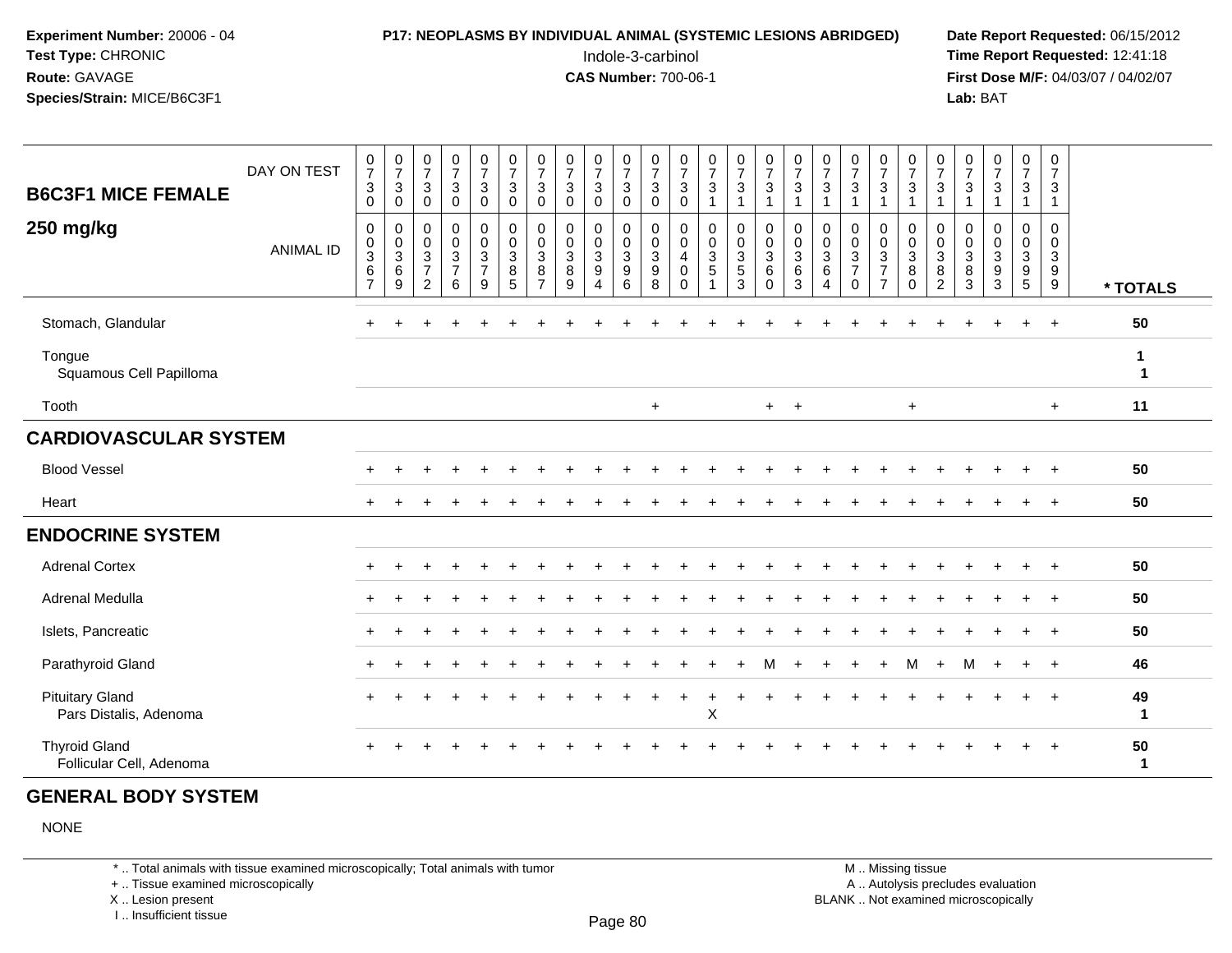### **P17: NEOPLASMS BY INDIVIDUAL ANIMAL (SYSTEMIC LESIONS ABRIDGED)** Date Report Requested: 06/15/2012<br>Indole-3-carbinol **Time Report Requested:** 12:41:18

 Indole-3-carbinol **Time Report Requested:** 12:41:18 **First Dose M/F:** 04/03/07 / 04/02/07<br>Lab: BAT **Lab:** BAT

| <b>B6C3F1 MICE FEMALE</b>                                                       | DAY ON TEST      | $\frac{0}{7}$<br>3<br>$\mathbf 0$                      | $\frac{0}{7}$<br>$\ensuremath{\mathsf{3}}$<br>$\mathbf 0$            | $\frac{0}{7}$<br>3<br>$\mathbf 0$                         | $\frac{0}{7}$<br>$\ensuremath{\mathsf{3}}$<br>$\mathbf 0$ | $\frac{0}{7}$<br>$\sqrt{3}$<br>$\pmb{0}$                                  | $\frac{0}{7}$<br>$\sqrt{3}$<br>$\mathbf 0$                            | 0<br>$\overline{7}$<br>3<br>$\mathbf 0$   | 0<br>$\overline{7}$<br>$\sqrt{3}$<br>$\mathbf 0$ | $\frac{0}{7}$<br>$\ensuremath{\mathsf{3}}$<br>$\mathbf 0$                      | $\frac{0}{7}$<br>$\ensuremath{\mathsf{3}}$<br>$\mathbf 0$                    | 0<br>$\overline{7}$<br>$\ensuremath{\mathsf{3}}$<br>$\mathbf 0$ | 0<br>$\overline{7}$<br>3<br>$\mathbf 0$          | $\frac{0}{7}$<br>$\sqrt{3}$<br>$\mathbf{1}$                           | $\frac{0}{7}$<br>$\ensuremath{\mathsf{3}}$<br>$\mathbf{1}$ | $\frac{0}{7}$<br>$\ensuremath{\mathsf{3}}$<br>$\mathbf{1}$ | $\frac{0}{7}$<br>$\mathbf{3}$<br>$\overline{1}$           | $\frac{0}{7}$<br>$\sqrt{3}$<br>$\mathbf{1}$                    | 0<br>$\overline{7}$<br>3<br>$\mathbf{1}$                      | $\frac{0}{7}$<br>$\sqrt{3}$<br>$\mathbf{1}$      | $\frac{0}{7}$<br>$\mathsf 3$<br>$\mathbf{1}$ | $\frac{0}{7}$<br>$\sqrt{3}$<br>$\mathbf{1}$                 | $\frac{0}{7}$<br>3<br>$\overline{1}$      | 0<br>$\overline{7}$<br>$\ensuremath{\mathsf{3}}$<br>$\overline{1}$ | 0<br>$\overline{7}$<br>3<br>$\mathbf{1}$     | 0<br>$\overline{7}$<br>3<br>$\mathbf{1}$                                   |                        |
|---------------------------------------------------------------------------------|------------------|--------------------------------------------------------|----------------------------------------------------------------------|-----------------------------------------------------------|-----------------------------------------------------------|---------------------------------------------------------------------------|-----------------------------------------------------------------------|-------------------------------------------|--------------------------------------------------|--------------------------------------------------------------------------------|------------------------------------------------------------------------------|-----------------------------------------------------------------|--------------------------------------------------|-----------------------------------------------------------------------|------------------------------------------------------------|------------------------------------------------------------|-----------------------------------------------------------|----------------------------------------------------------------|---------------------------------------------------------------|--------------------------------------------------|----------------------------------------------|-------------------------------------------------------------|-------------------------------------------|--------------------------------------------------------------------|----------------------------------------------|----------------------------------------------------------------------------|------------------------|
| 250 mg/kg                                                                       | <b>ANIMAL ID</b> | $\mathbf 0$<br>$\mathbf 0$<br>3<br>6<br>$\overline{7}$ | $\mathbf 0$<br>0<br>$\ensuremath{\mathsf{3}}$<br>6<br>$\overline{9}$ | $\mathbf 0$<br>0<br>3<br>$\overline{7}$<br>$\overline{2}$ | $\mathbf 0$<br>$\pmb{0}$<br>$\frac{3}{7}$<br>$\,6\,$      | 0<br>0<br>$\ensuremath{\mathsf{3}}$<br>$\overline{7}$<br>$\boldsymbol{9}$ | $\mathbf 0$<br>$\mathbf 0$<br>$\sqrt{3}$<br>$\,8\,$<br>$\overline{5}$ | 0<br>$\Omega$<br>3<br>8<br>$\overline{7}$ | $\Omega$<br>$\Omega$<br>3<br>8<br>9              | 0<br>$\mathbf 0$<br>$\mathbf{3}$<br>$\boldsymbol{9}$<br>$\boldsymbol{\Lambda}$ | 0<br>$\mathbf 0$<br>$\ensuremath{\mathsf{3}}$<br>$\boldsymbol{9}$<br>$\,6\,$ | 0<br>$\Omega$<br>$\mathbf{3}$<br>9<br>8                         | 0<br>$\Omega$<br>4<br>$\mathbf 0$<br>$\mathbf 0$ | $\mathbf 0$<br>$\mathbf 0$<br>$\ensuremath{\mathsf{3}}$<br>$\sqrt{5}$ | 0<br>$\mathbf 0$<br>$\frac{3}{5}$                          | 0<br>$\mathbf 0$<br>3<br>6<br>0                            | $\mathbf 0$<br>$\mathbf 0$<br>$\sqrt{3}$<br>$\frac{6}{3}$ | $\mathbf 0$<br>$\Omega$<br>$\mathbf{3}$<br>6<br>$\overline{4}$ | $\mathbf 0$<br>$\Omega$<br>3<br>$\overline{7}$<br>$\mathbf 0$ | 0<br>$\Omega$<br>$\frac{3}{7}$<br>$\overline{7}$ | 0<br>0<br>$\mathbf{3}$<br>$_{\rm 0}^{\rm 8}$ | 0<br>$\Omega$<br>$\begin{array}{c} 3 \\ 8 \\ 2 \end{array}$ | 0<br>$\Omega$<br>3<br>8<br>$\overline{3}$ | $\Omega$<br>$\Omega$<br>3<br>9<br>$\overline{3}$                   | $\mathbf 0$<br>0<br>3<br>9<br>$\overline{5}$ | $\Omega$<br>$\Omega$<br>$\mathbf{3}$<br>$\boldsymbol{9}$<br>$\overline{9}$ | * TOTALS               |
| <b>GENITAL SYSTEM</b>                                                           |                  |                                                        |                                                                      |                                                           |                                                           |                                                                           |                                                                       |                                           |                                                  |                                                                                |                                                                              |                                                                 |                                                  |                                                                       |                                                            |                                                            |                                                           |                                                                |                                                               |                                                  |                                              |                                                             |                                           |                                                                    |                                              |                                                                            |                        |
| <b>Clitoral Gland</b>                                                           |                  |                                                        |                                                                      |                                                           |                                                           |                                                                           |                                                                       |                                           |                                                  |                                                                                |                                                                              |                                                                 |                                                  |                                                                       |                                                            |                                                            |                                                           |                                                                |                                                               |                                                  |                                              |                                                             |                                           |                                                                    |                                              | $\ddot{}$                                                                  | 50                     |
| Ovary<br>Cystadenoma<br>Hemangioma                                              |                  | $\mathsf{X}$                                           |                                                                      |                                                           |                                                           |                                                                           |                                                                       |                                           | X                                                |                                                                                |                                                                              | $\times$                                                        |                                                  |                                                                       |                                                            |                                                            |                                                           |                                                                |                                                               |                                                  |                                              |                                                             |                                           |                                                                    |                                              |                                                                            | 50<br>4<br>$\mathbf 1$ |
| Uterus<br>Polyp Stromal                                                         |                  |                                                        |                                                                      |                                                           |                                                           |                                                                           |                                                                       |                                           |                                                  |                                                                                |                                                                              |                                                                 |                                                  | X                                                                     | $\times$                                                   |                                                            |                                                           |                                                                |                                                               |                                                  |                                              |                                                             |                                           |                                                                    |                                              |                                                                            | 50<br>4                |
| <b>HEMATOPOIETIC SYSTEM</b>                                                     |                  |                                                        |                                                                      |                                                           |                                                           |                                                                           |                                                                       |                                           |                                                  |                                                                                |                                                                              |                                                                 |                                                  |                                                                       |                                                            |                                                            |                                                           |                                                                |                                                               |                                                  |                                              |                                                             |                                           |                                                                    |                                              |                                                                            |                        |
| <b>Bone Marrow</b>                                                              |                  |                                                        |                                                                      |                                                           |                                                           |                                                                           |                                                                       |                                           |                                                  |                                                                                |                                                                              |                                                                 |                                                  |                                                                       |                                                            |                                                            |                                                           |                                                                |                                                               |                                                  |                                              |                                                             |                                           |                                                                    |                                              | $\ddot{}$                                                                  | 50                     |
| Lymph Node                                                                      |                  |                                                        |                                                                      |                                                           |                                                           | $\ddot{}$                                                                 |                                                                       |                                           |                                                  |                                                                                |                                                                              |                                                                 |                                                  |                                                                       |                                                            |                                                            |                                                           |                                                                |                                                               |                                                  |                                              |                                                             |                                           |                                                                    |                                              |                                                                            | $\mathbf{1}$           |
| Lymph Node, Mandibular                                                          |                  |                                                        |                                                                      |                                                           |                                                           |                                                                           |                                                                       |                                           |                                                  |                                                                                |                                                                              |                                                                 |                                                  |                                                                       |                                                            |                                                            |                                                           |                                                                |                                                               |                                                  |                                              |                                                             |                                           |                                                                    |                                              |                                                                            | 50                     |
| Lymph Node, Mesenteric                                                          |                  |                                                        |                                                                      |                                                           |                                                           |                                                                           |                                                                       |                                           |                                                  |                                                                                |                                                                              |                                                                 |                                                  |                                                                       |                                                            |                                                            |                                                           |                                                                |                                                               |                                                  |                                              |                                                             |                                           |                                                                    |                                              | $\overline{1}$                                                             | 49                     |
| Spleen                                                                          |                  |                                                        |                                                                      |                                                           |                                                           |                                                                           |                                                                       |                                           |                                                  |                                                                                |                                                                              |                                                                 |                                                  |                                                                       |                                                            |                                                            |                                                           |                                                                |                                                               |                                                  |                                              |                                                             |                                           |                                                                    |                                              |                                                                            | 50                     |
| Thymus                                                                          |                  |                                                        |                                                                      |                                                           |                                                           |                                                                           |                                                                       |                                           |                                                  |                                                                                |                                                                              |                                                                 |                                                  |                                                                       |                                                            |                                                            |                                                           |                                                                |                                                               |                                                  |                                              |                                                             |                                           |                                                                    |                                              | $\ddot{}$                                                                  | 50                     |
| <b>INTEGUMENTARY SYSTEM</b>                                                     |                  |                                                        |                                                                      |                                                           |                                                           |                                                                           |                                                                       |                                           |                                                  |                                                                                |                                                                              |                                                                 |                                                  |                                                                       |                                                            |                                                            |                                                           |                                                                |                                                               |                                                  |                                              |                                                             |                                           |                                                                    |                                              |                                                                            |                        |
| Mammary Gland                                                                   |                  |                                                        |                                                                      |                                                           |                                                           |                                                                           |                                                                       |                                           |                                                  |                                                                                |                                                                              |                                                                 |                                                  |                                                                       |                                                            |                                                            |                                                           |                                                                |                                                               |                                                  |                                              |                                                             |                                           |                                                                    |                                              | $\div$                                                                     | 50                     |
| Skin<br>Subcutaneous Tissue, Hemangioma                                         |                  |                                                        |                                                                      |                                                           |                                                           |                                                                           |                                                                       |                                           |                                                  |                                                                                |                                                                              |                                                                 |                                                  |                                                                       |                                                            |                                                            |                                                           |                                                                |                                                               |                                                  |                                              |                                                             |                                           |                                                                    | ÷                                            | $\ddot{}$                                                                  | 50<br>$\mathbf{1}$     |
| <b>MUSCULOSKELETAL SYSTEM</b>                                                   |                  |                                                        |                                                                      |                                                           |                                                           |                                                                           |                                                                       |                                           |                                                  |                                                                                |                                                                              |                                                                 |                                                  |                                                                       |                                                            |                                                            |                                                           |                                                                |                                                               |                                                  |                                              |                                                             |                                           |                                                                    |                                              |                                                                            |                        |
| *  Total animals with tissue examined microscopically; Total animals with tumor |                  |                                                        |                                                                      |                                                           |                                                           |                                                                           |                                                                       |                                           |                                                  |                                                                                |                                                                              |                                                                 |                                                  |                                                                       |                                                            |                                                            |                                                           |                                                                |                                                               |                                                  | M  Missing tissue                            |                                                             |                                           |                                                                    |                                              |                                                                            |                        |

+ .. Tissue examined microscopically

X .. Lesion present

I .. Insufficient tissue

 M .. Missing tissuey the contract of the contract of the contract of the contract of the contract of  $\mathsf A$  . Autolysis precludes evaluation Lesion present BLANK .. Not examined microscopically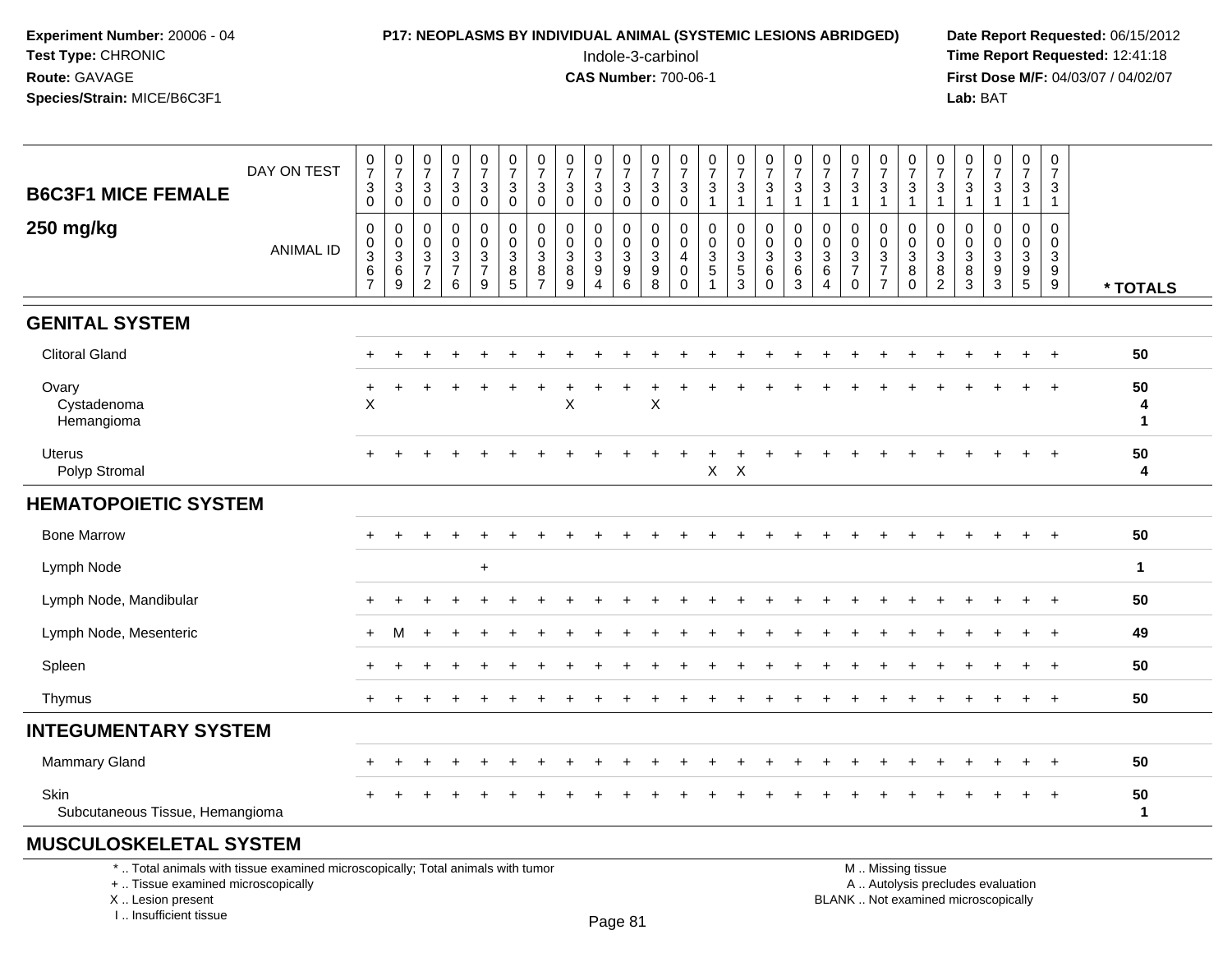## **P17: NEOPLASMS BY INDIVIDUAL ANIMAL (SYSTEMIC LESIONS ABRIDGED)** Date Report Requested: 06/15/2012<br>Indole-3-carbinol **Time Report Requested:** 12:41:18

 Indole-3-carbinol **Time Report Requested:** 12:41:18 **First Dose M/F:** 04/03/07 / 04/02/07<br>Lab: BAT **Lab:** BAT

| DAY ON TEST<br><b>B6C3F1 MICE FEMALE</b>                                                                                                                            | $\begin{smallmatrix}0\\7\end{smallmatrix}$<br>$\ensuremath{\mathsf{3}}$<br>$\mathbf 0$ | $\frac{0}{7}$<br>$\mathbf{3}$<br>$\mathbf 0$                         | $\frac{0}{7}$<br>3<br>$\mathbf 0$                                                           | $\frac{0}{7}$<br>3<br>0                                          | $\frac{0}{7}$<br>$\mathbf{3}$<br>$\mathbf 0$ | $\frac{0}{7}$<br>$\mathbf{3}$<br>$\mathbf 0$       | $\pmb{0}$<br>$\overline{7}$<br>$\mathbf{3}$<br>$\mathbf 0$         | $\begin{matrix} 0 \\ 7 \end{matrix}$<br>$\sqrt{3}$<br>$\mathbf 0$ | $\pmb{0}$<br>$\overline{7}$<br>3<br>$\mathbf 0$              | $\frac{0}{7}$<br>$\sqrt{3}$<br>$\mathbf 0$              | $\pmb{0}$<br>$\overline{7}$<br>$\sqrt{3}$<br>$\mathbf 0$ | $\pmb{0}$<br>$\overline{7}$<br>3<br>$\mathbf 0$         | $\pmb{0}$<br>$\overline{7}$<br>3<br>$\mathbf{1}$ | $\frac{0}{7}$<br>3<br>$\mathbf{1}$ | $\frac{0}{7}$<br>3<br>$\mathbf{1}$     | $\frac{0}{7}$<br>$\mathbf{3}$<br>$\overline{1}$                     | $\pmb{0}$<br>$\overline{7}$<br>3<br>$\mathbf{1}$             | $\frac{0}{7}$<br>3<br>$\overline{1}$                      | 0<br>$\overline{7}$<br>3<br>$\mathbf 1$                                    | $\frac{0}{7}$<br>$\sqrt{3}$<br>$\mathbf{1}$                    | $\pmb{0}$<br>$\overline{7}$<br>$\sqrt{3}$<br>$\overline{1}$       | $\pmb{0}$<br>$\overline{7}$<br>3<br>$\mathbf{1}$ | $\pmb{0}$<br>$\overline{7}$<br>3<br>$\mathbf{1}$ | 0<br>$\overline{7}$<br>3<br>$\mathbf{1}$                    | $\pmb{0}$<br>$\overline{7}$<br>3<br>$\mathbf{1}$                  |                      |
|---------------------------------------------------------------------------------------------------------------------------------------------------------------------|----------------------------------------------------------------------------------------|----------------------------------------------------------------------|---------------------------------------------------------------------------------------------|------------------------------------------------------------------|----------------------------------------------|----------------------------------------------------|--------------------------------------------------------------------|-------------------------------------------------------------------|--------------------------------------------------------------|---------------------------------------------------------|----------------------------------------------------------|---------------------------------------------------------|--------------------------------------------------|------------------------------------|----------------------------------------|---------------------------------------------------------------------|--------------------------------------------------------------|-----------------------------------------------------------|----------------------------------------------------------------------------|----------------------------------------------------------------|-------------------------------------------------------------------|--------------------------------------------------|--------------------------------------------------|-------------------------------------------------------------|-------------------------------------------------------------------|----------------------|
| 250 mg/kg<br><b>ANIMAL ID</b>                                                                                                                                       | 0<br>$\mathbf 0$<br>$\overline{3}$<br>6<br>$\overline{7}$                              | $\mathbf 0$<br>$\boldsymbol{0}$<br>$\sqrt{3}$<br>6<br>$\overline{9}$ | $\mathbf 0$<br>$\mathbf 0$<br>$\ensuremath{\mathsf{3}}$<br>$\overline{7}$<br>$\overline{2}$ | $\mathbf 0$<br>$\mathsf 0$<br>$\mathbf 3$<br>$\overline{7}$<br>6 | 0<br>$\mathbf 0$<br>3<br>$\overline{7}$<br>9 | $\mathbf 0$<br>$\pmb{0}$<br>$\mathbf{3}$<br>8<br>5 | $\mathbf{0}$<br>$\mathbf 0$<br>$\mathbf{3}$<br>8<br>$\overline{7}$ | 0<br>0<br>$\mathsf 3$<br>$\bf8$<br>9                              | $\Omega$<br>0<br>$\mathbf{3}$<br>9<br>$\boldsymbol{\Lambda}$ | 0<br>$\mathbf 0$<br>$\ensuremath{\mathsf{3}}$<br>9<br>6 | $\Omega$<br>$\boldsymbol{0}$<br>$\sqrt{3}$<br>$9\,$<br>8 | $\Omega$<br>$\mathbf 0$<br>4<br>$\mathbf 0$<br>$\Omega$ | $\Omega$<br>0<br>$\ensuremath{\mathsf{3}}$<br>5  | 0<br>0<br>3<br>5<br>3              | 0<br>$\mathbf 0$<br>3<br>6<br>$\Omega$ | $\mathbf 0$<br>$\pmb{0}$<br>$\mathbf{3}$<br>$\,6\,$<br>$\mathbf{3}$ | $\Omega$<br>$\mathbf 0$<br>$\sqrt{3}$<br>6<br>$\overline{4}$ | $\Omega$<br>0<br>$\sqrt{3}$<br>$\overline{7}$<br>$\Omega$ | $\Omega$<br>$\mathbf 0$<br>$\mathsf 3$<br>$\overline{7}$<br>$\overline{7}$ | 0<br>$\mathbf 0$<br>$\ensuremath{\mathsf{3}}$<br>8<br>$\Omega$ | $\Omega$<br>$\mathbf 0$<br>$\sqrt{3}$<br>$\, 8$<br>$\overline{2}$ | $\Omega$<br>$\mathbf 0$<br>3<br>8<br>3           | $\Omega$<br>$\mathbf 0$<br>3<br>9<br>3           | $\Omega$<br>0<br>3<br>$\begin{array}{c} 9 \\ 5 \end{array}$ | $\mathbf 0$<br>$\mathbf 0$<br>$\mathbf{3}$<br>9<br>$\overline{9}$ | * TOTALS             |
| <b>Bone</b>                                                                                                                                                         | $\ddot{}$                                                                              | $\ddot{}$                                                            |                                                                                             |                                                                  |                                              |                                                    |                                                                    |                                                                   |                                                              |                                                         |                                                          |                                                         |                                                  |                                    |                                        |                                                                     |                                                              |                                                           |                                                                            |                                                                |                                                                   |                                                  |                                                  | $\ddot{}$                                                   | $\overline{+}$                                                    | 50                   |
| <b>NERVOUS SYSTEM</b>                                                                                                                                               |                                                                                        |                                                                      |                                                                                             |                                                                  |                                              |                                                    |                                                                    |                                                                   |                                                              |                                                         |                                                          |                                                         |                                                  |                                    |                                        |                                                                     |                                                              |                                                           |                                                                            |                                                                |                                                                   |                                                  |                                                  |                                                             |                                                                   |                      |
| <b>Brain</b>                                                                                                                                                        | ÷                                                                                      |                                                                      |                                                                                             | $\div$                                                           | $\div$                                       |                                                    |                                                                    |                                                                   |                                                              | ÷                                                       |                                                          |                                                         |                                                  | $\div$                             | $\pm$                                  |                                                                     |                                                              |                                                           | $\pm$                                                                      | $\pm$                                                          | $\div$                                                            |                                                  |                                                  | $+$                                                         | $+$                                                               | 50                   |
| <b>RESPIRATORY SYSTEM</b>                                                                                                                                           |                                                                                        |                                                                      |                                                                                             |                                                                  |                                              |                                                    |                                                                    |                                                                   |                                                              |                                                         |                                                          |                                                         |                                                  |                                    |                                        |                                                                     |                                                              |                                                           |                                                                            |                                                                |                                                                   |                                                  |                                                  |                                                             |                                                                   |                      |
| Lung<br>Alveolar/Bronchiolar Adenoma                                                                                                                                |                                                                                        |                                                                      |                                                                                             |                                                                  |                                              |                                                    |                                                                    |                                                                   |                                                              |                                                         |                                                          |                                                         |                                                  |                                    |                                        |                                                                     |                                                              |                                                           | $\ddot{}$                                                                  | $+$                                                            | $\ddot{}$<br>X                                                    | $\ddot{}$                                        |                                                  | $\ddot{}$                                                   | $+$                                                               | 50<br>$\overline{2}$ |
| Nose                                                                                                                                                                |                                                                                        |                                                                      |                                                                                             |                                                                  |                                              |                                                    |                                                                    |                                                                   |                                                              |                                                         |                                                          |                                                         |                                                  |                                    |                                        |                                                                     |                                                              |                                                           |                                                                            |                                                                |                                                                   |                                                  |                                                  | $\div$                                                      | $\overline{+}$                                                    | 50                   |
| Trachea                                                                                                                                                             | $\div$                                                                                 |                                                                      |                                                                                             |                                                                  |                                              |                                                    |                                                                    |                                                                   |                                                              |                                                         |                                                          |                                                         |                                                  |                                    |                                        |                                                                     |                                                              |                                                           |                                                                            |                                                                |                                                                   |                                                  |                                                  |                                                             | $\overline{+}$                                                    | 50                   |
| <b>SPECIAL SENSES SYSTEM</b>                                                                                                                                        |                                                                                        |                                                                      |                                                                                             |                                                                  |                                              |                                                    |                                                                    |                                                                   |                                                              |                                                         |                                                          |                                                         |                                                  |                                    |                                        |                                                                     |                                                              |                                                           |                                                                            |                                                                |                                                                   |                                                  |                                                  |                                                             |                                                                   |                      |
| Eye                                                                                                                                                                 |                                                                                        |                                                                      |                                                                                             |                                                                  |                                              |                                                    |                                                                    |                                                                   |                                                              |                                                         |                                                          |                                                         |                                                  |                                    |                                        |                                                                     |                                                              |                                                           |                                                                            |                                                                |                                                                   |                                                  |                                                  | $\div$                                                      | $\overline{+}$                                                    | 50                   |
| Harderian Gland<br>Carcinoma                                                                                                                                        |                                                                                        |                                                                      |                                                                                             |                                                                  |                                              |                                                    |                                                                    |                                                                   |                                                              |                                                         |                                                          |                                                         |                                                  |                                    |                                        |                                                                     |                                                              |                                                           |                                                                            |                                                                |                                                                   |                                                  |                                                  |                                                             | $\ddot{}$                                                         | 50<br>$\mathbf{1}$   |
| <b>URINARY SYSTEM</b>                                                                                                                                               |                                                                                        |                                                                      |                                                                                             |                                                                  |                                              |                                                    |                                                                    |                                                                   |                                                              |                                                         |                                                          |                                                         |                                                  |                                    |                                        |                                                                     |                                                              |                                                           |                                                                            |                                                                |                                                                   |                                                  |                                                  |                                                             |                                                                   |                      |
| Kidney<br>Renal Tubule, Carcinoma, Multiple                                                                                                                         |                                                                                        |                                                                      |                                                                                             |                                                                  |                                              |                                                    |                                                                    |                                                                   |                                                              |                                                         |                                                          |                                                         |                                                  |                                    |                                        |                                                                     |                                                              |                                                           |                                                                            |                                                                |                                                                   |                                                  |                                                  | $\ddot{}$                                                   | $+$                                                               | 50<br>$\mathbf{1}$   |
| <b>Urinary Bladder</b>                                                                                                                                              | $\pm$                                                                                  |                                                                      |                                                                                             |                                                                  |                                              |                                                    |                                                                    |                                                                   |                                                              |                                                         |                                                          |                                                         |                                                  |                                    |                                        |                                                                     |                                                              |                                                           |                                                                            |                                                                |                                                                   |                                                  |                                                  | $\div$                                                      | $\overline{+}$                                                    | 50                   |
| <b>SYSTEMIC LESIONS</b>                                                                                                                                             |                                                                                        |                                                                      |                                                                                             |                                                                  |                                              |                                                    |                                                                    |                                                                   |                                                              |                                                         |                                                          |                                                         |                                                  |                                    |                                        |                                                                     |                                                              |                                                           |                                                                            |                                                                |                                                                   |                                                  |                                                  |                                                             |                                                                   |                      |
| Multiple Organ<br>Histiocytic Sarcoma                                                                                                                               |                                                                                        |                                                                      |                                                                                             |                                                                  |                                              |                                                    |                                                                    |                                                                   |                                                              |                                                         |                                                          |                                                         |                                                  |                                    |                                        |                                                                     |                                                              |                                                           |                                                                            |                                                                |                                                                   |                                                  |                                                  |                                                             | $\pm$                                                             | 50<br>$\mathbf{1}$   |
| *  Total animals with tissue examined microscopically; Total animals with tumor<br>+  Tissue examined microscopically<br>X  Lesion present<br>I Insufficient tissue |                                                                                        |                                                                      |                                                                                             |                                                                  |                                              |                                                    |                                                                    |                                                                   | $D_{200}$ 82                                                 |                                                         |                                                          |                                                         |                                                  |                                    |                                        |                                                                     |                                                              | M  Missing tissue<br>BLANK  Not examined microscopically  |                                                                            |                                                                |                                                                   |                                                  | A  Autolysis precludes evaluation                |                                                             |                                                                   |                      |